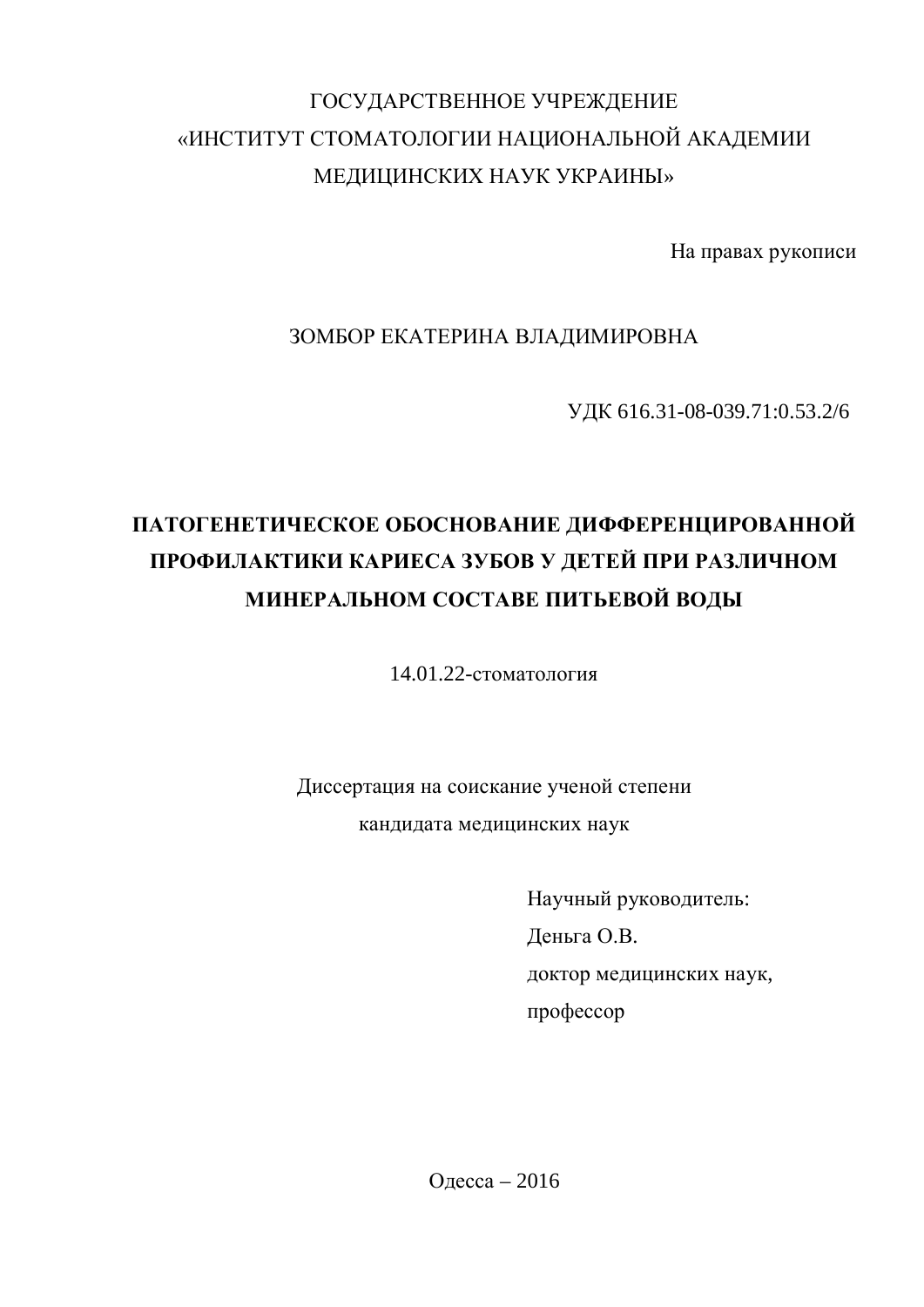## СОДЕРЖАНИЕ

| РАЗДЕЛ 1. ВЛИЯНИЕ СОСТАВА ПИТЬЕВОЙ ВОДЫ НА                           |
|----------------------------------------------------------------------|
|                                                                      |
| 1.1. Роль макро- и микроэлементов воды в заболеваемости кариесом     |
|                                                                      |
| 1.2. Методы профилактики кариеса зубов у детей при наличии макро-и   |
|                                                                      |
| РАЗДЕЛ 2. МАТЕРИАЛЫ И МЕТОДЫ ИССЛЕДОВАНИЯ 37                         |
|                                                                      |
| 2.2. Дизайн экспериментальных и клинических исследований 37          |
|                                                                      |
|                                                                      |
| 2.3.2. Экспериментальные методы исследования 44                      |
|                                                                      |
| 2.3.4. Молекулярно-генетические методы исследования 46               |
| 2.3.5. Биофизические и оптические методы исследования 47             |
|                                                                      |
| РАЗДЕЛ 3. СТОМАТОЛОГИЧЕСКИЙ СТАТУС ДЕТЕЙ г. УЖГОРОД С                |
|                                                                      |
| 3.1. Стоматологический статус детей 6-7 лет г. Ужгород при различных |
|                                                                      |
| 3.2. Генетическая предрасположенность к основным стоматологическим   |
| заболеваниям детей 6-7 лет г. Ужгород при использовании источников   |
|                                                                      |
| 3.3. Корреляционный анализ показателей стоматологического статуса и  |
| биохимических показателей ротовой жидкости детей 6-7 лет г. Ужгород  |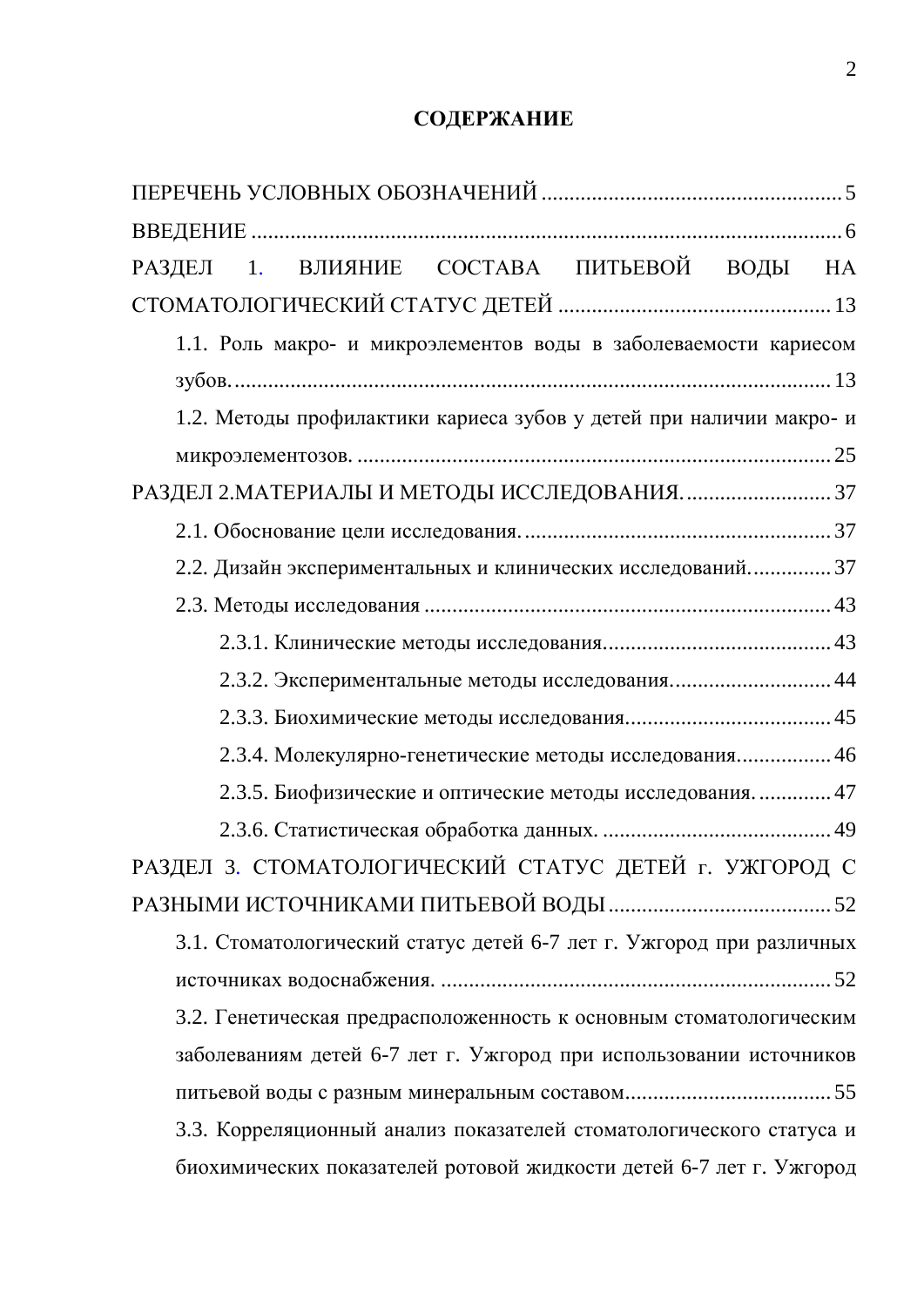| при использовании источников питьевой воды с разным минеральным     |
|---------------------------------------------------------------------|
|                                                                     |
| 4. ЭКСПЕРИМЕНТАЛЬНОЕ ОБОСНОВАНИЕ<br>РАЗДЕЛ                          |
| <b>КАРИЕСПРОФИЛАКТИЧЕСКОЙ</b><br>ЭФФЕКТИВНОСТИ                      |
| РАЗРАБОТАННОГО ЛЕЧЕБНО-ПРОФИЛАКТИЧЕСКОГО КОМПЛЕКСА                  |
|                                                                     |
| 4.1. Влияние питьевой воды различных источников водоснабжения г.    |
| Ужгород на минеральный обмен в полости рта и состояние тканей       |
|                                                                     |
| 4.2. Влияние питьевой воды из артезианской скважины г. Ужгород на   |
| состояние твёрдых тканей, пульпы зубов и тканей пародонта у крыс с  |
|                                                                     |
| 4.3. Влияние лечебно-профилактического комплекса на кариозные       |
| поражения и биохимические показатели ротовой жидкости, пульпы       |
| зубов и минеральный состав сыворотки крови животных при             |
|                                                                     |
| РАЗДЕЛ 5. КЛИНИКО-ЛАБОРАТОРНАЯ ОЦЕНКА ЭФФЕКТИВНОСТИ                 |
|                                                                     |
| ДИФФЕРЕНЦИАЛЬНОЙ КОМПЛЕКСНОЙ ПРОФИЛАКТИКИ КАРИЕСА                   |
| ЗУБОВ У ДЕТЕЙ ПРИ РАЗЛИЧНЫХ ИСТОЧНИКАХ ВОДОСНАБЖЕНИЯ                |
|                                                                     |
| Клинические показатели эффективности лечебно-<br>5.1.               |
|                                                                     |
| 5.2. Влияние комплексной профилактики на биохимические показатели   |
|                                                                     |
| 5.3. Биофизические показатели ротовой жидкости и клеток буккального |
|                                                                     |
| 5.4. Кислоторезистентность эмали зубов и проницаемость слизистой    |
| десны у детей г. Ужгород в процессе лечебно-профилактических        |
|                                                                     |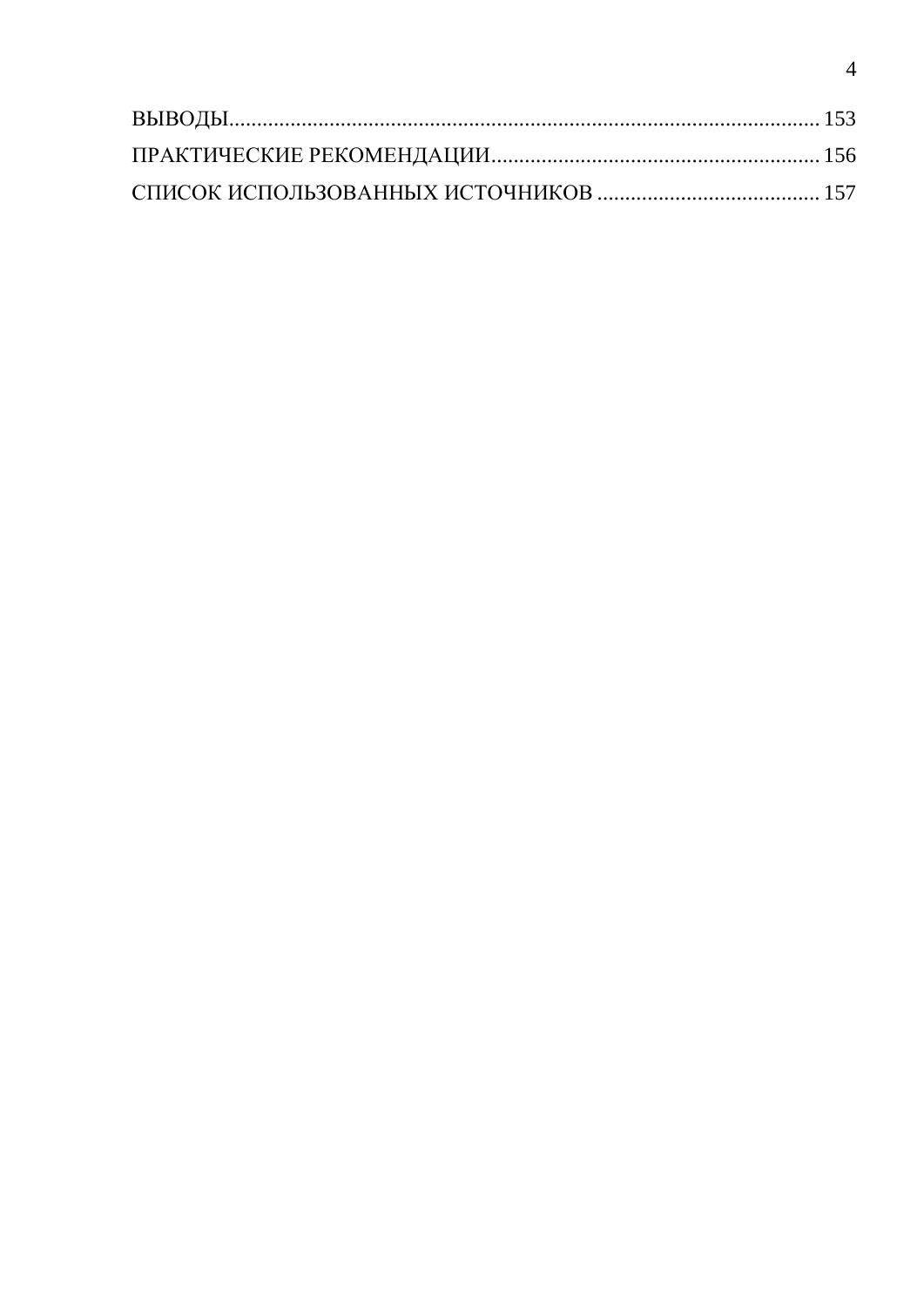### ПЕРЕЧЕНЬ УСЛОВНЫХ ОБОЗНАЧЕНИЙ

| <b>AOC</b>        | - антиоксидантная система                        |
|-------------------|--------------------------------------------------|
| АПИ               | - антиоксидантно-прооксидантный индекс           |
| КБЭ               | – клетки буккального эпителия                    |
| КФ                | - кислая фосфатаза                               |
| МДА               | - малоновый диальдегид                           |
| O <sub>II</sub> A | - общая протеолитическая активность              |
| ПОЛ               | - перекисное окисление липидов                   |
| ПЦР               | - полимеразная цепная реакция                    |
| CД                | - степень дисбиоза                               |
|                   | Ш-П индекс – Шиллера-Писарева индекс             |
| ЩФ                | - щелочная фосфатаза                             |
| <b>PMA</b>        | - папиллярно-маргинально-альвеолярный индекс     |
| <b>CPITN</b>      | - Community Periodontal Index Treatment of Needs |
|                   |                                                  |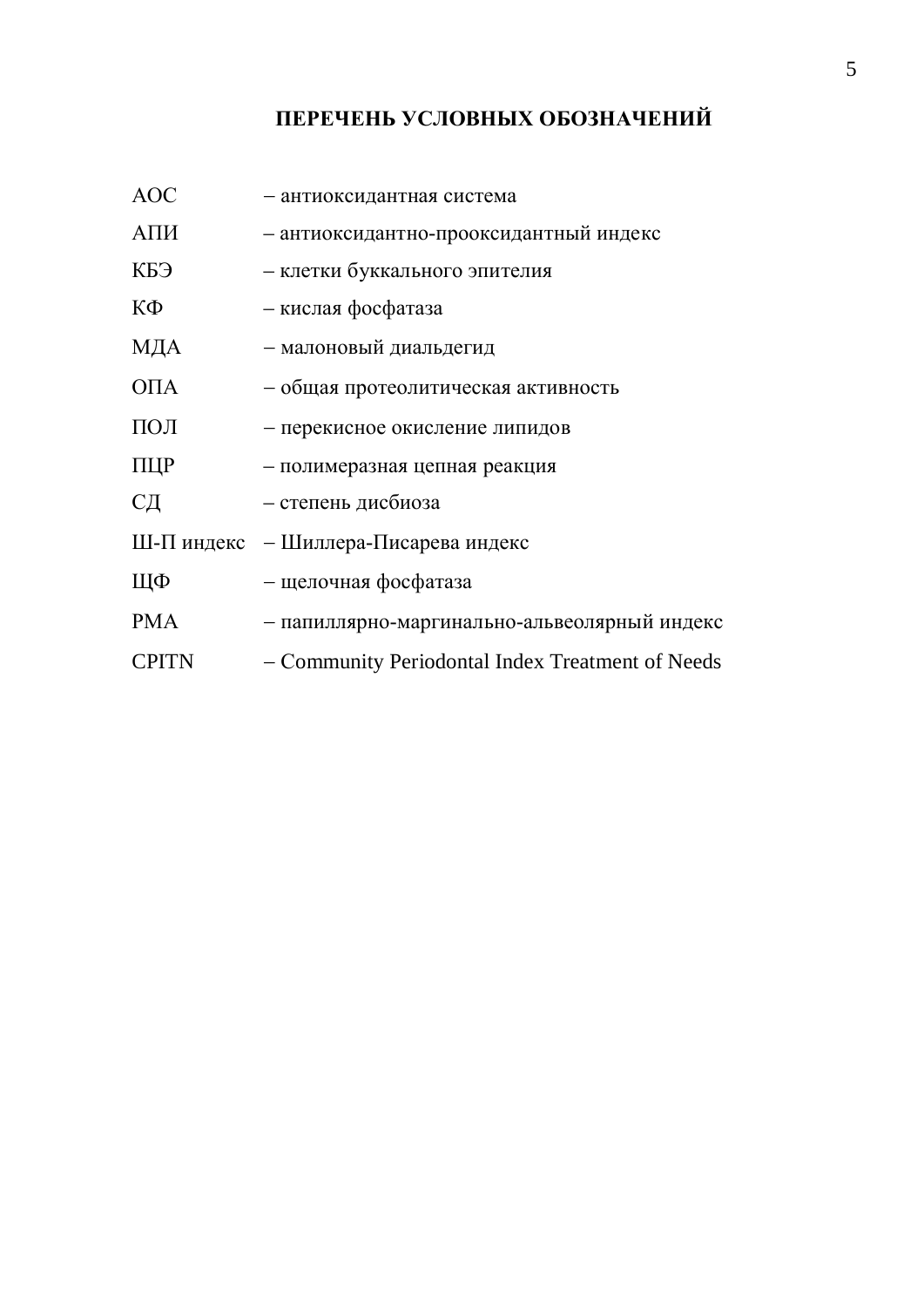#### **ВВЕДЕНИЕ**

Актуальность темы. Качество питьевой воды играет огромную роль в возникновении различной патологии, в том числе и стоматологической. [1, 66, 67, 158, 163, 165, 282] Недостаток или избыток фтора в воде, различные макро- и микроэлементозы, наличие нитратов приводит к нарушению в организме обменных процессов, клеточного метаболизма, ферментативной активности, что, в свою очередь, приводит к возникновению кариеса зубов, заболеваний тканей пародонта, флюорозу и другим нарушениям стоматологического статуса. [5, 10, 22, 48, 50, 66, 97, 108, 141, 142, 143, 152, 173, 177, 179, 195, 203, 204, 234, 235] Детский организм с несовершенными нейроэндокринной, иммунной, центральной нервной системой (ЦНС) является неустойчивым к различным негативным факторам внешней среды. [65] И если при формировании внутриутробно зачатков зубов временного прикуса защитные функции организма дополнительно выполняет гематоплацентарный барьер, то уже при формировании зачатков постоянных зубов он отсутствует, и они становятся более подвержены воздействию внешней среды. [3, 20, 23, 27, 28, 30, 130, 250, 271]

Для Украины характерно наличие источников водоснабжения с разным составом и качеством воды. В г. Ужгород существует два основных источника воды – река Уж и артезианская скважина, в которых содержание таких важных макро- и микроэлементов, как кальций, фосфор, магний, фтор и др. количество нитратов и стронция отличаются в несколько раз. В г. Ужгород у детей 6-7 лет, использующих воду из указанных источников, в несколько раз отличаются показатели распространенности и интенсивности кариеса зубов. Работ по разработке и изучению дифференцированных методов профилактики кариеса зубов у детей, использующих воду из разных источников г. Ужгород, нет. Поэтому патогенетическое обоснование дифференцированного подхода к профилактике основных стоматологических заболеваний, в первую очередь кариеса зубов, у детей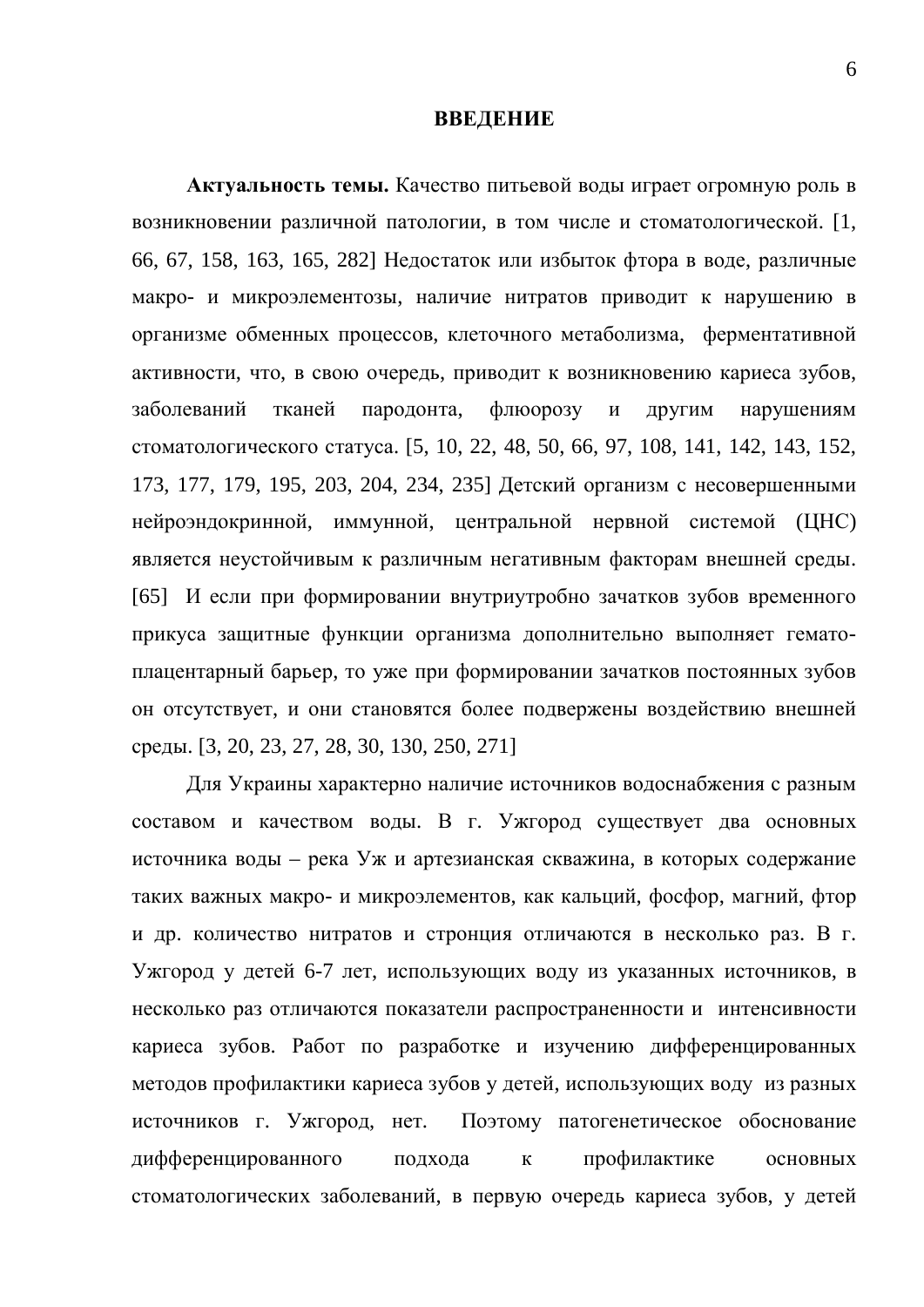младшего школьного возраста в таких регионах является актуальной стоматологической задачей.

Связь с научными программами, планами, темами. Диссертация выполнена в соответствии с планами научно-исследовательских работ ГУ «Институт стоматологии НАМН Украины» «Удосконалити профілактику та лікування основних стоматологічних захворювань у пацієнтів на тлі зниженої неспецифічної резистентності, обумовленої антропогенними та біогеохімічними макро-та мікроелементозами» (Шифр НИР: НАМН 089.13  $\mathbb{N}_2$  ГР 0113U000532) та «Дослідити порушення процесів мінералізації та колагеноутворення при стоматологічній патології та удосконалити методи ранньої діагностики та корекції цих порушень» (Шифр НИР: НАМН 098.16  $\mathcal{N}_$ <sup>o</sup> ДР 0116U000).

Соискатель является соисполнителем отдельных фрагментов, указанных Tem.

**Цель и задачи исследования.** Целью исследования являлось патогенетическое обоснование дифференцированной комплексной профилактики и лечения основных стоматологических заболеваний у детей младшего школьного возраста г. Ужгород, использующих источники водоснабжения с разным минеральным составом.

Для достижения поставленной цели были сформулированы следующие залачи:

1. Провести оценку стоматологического статуса детей 6-7 лет г. Ужгород, использующих воду из различных источников водоснабжения.

2. Провести многофакторный корреляционный анализ взаимосвязи состава питьевой воды, основных показателей стоматологического статуса и биохимических показателей ротовой жидкости детей младшего школьного возраста г. Ужгород.

3. Экспериментально оценить влияние воды из разных источников г. Ужгород на состояние твердых тканей зубов, ткани пародонта, минеральный обмен в полости рта крыс и разработать методы профилактики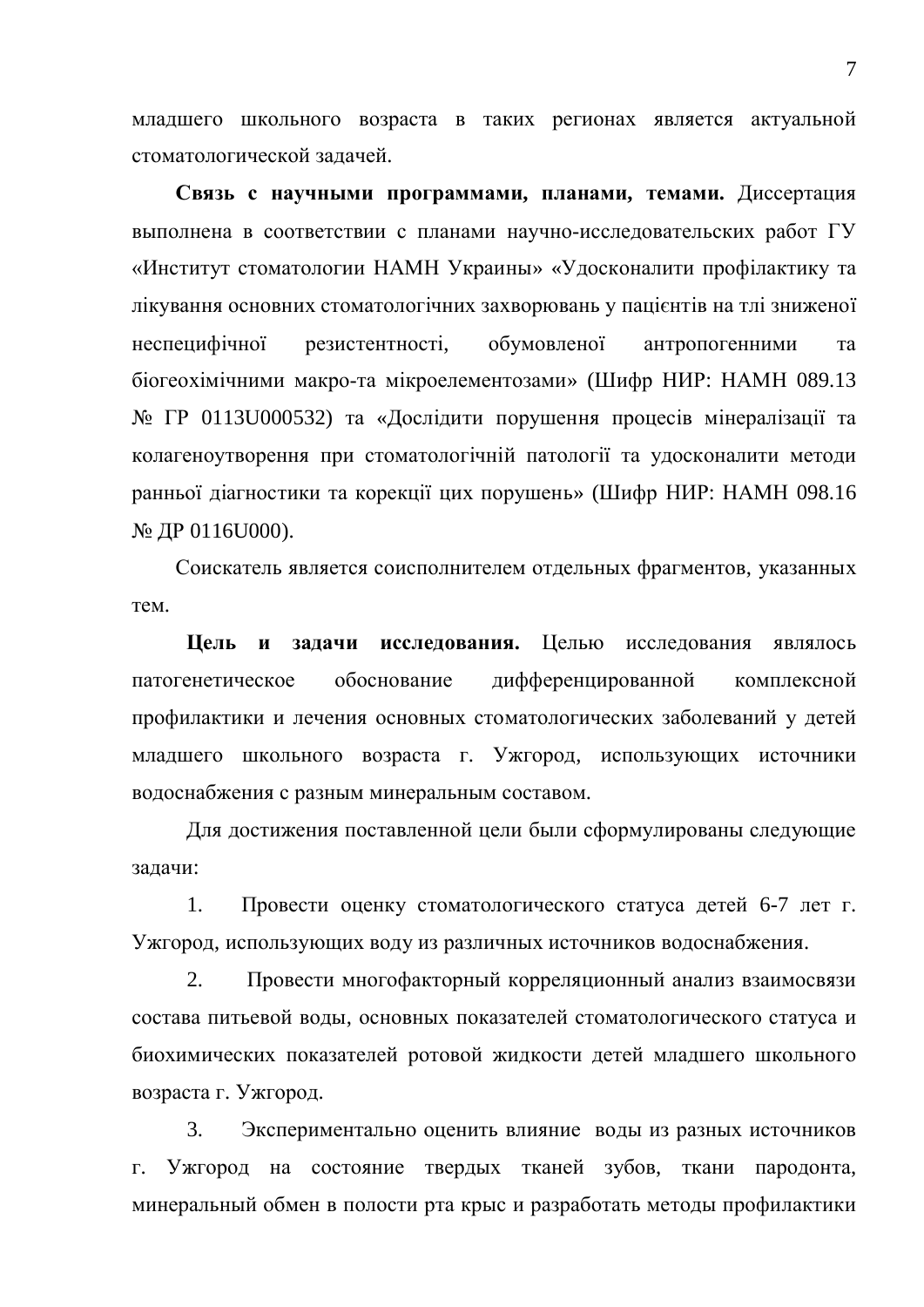стоматологических заболеваний.

4. Провести молекулярно-генетическую оценку на клетках буккального эпителия (КБЭ) детей 6-7 лет г. Ужгород влияния различных источников водоснабжения на предрасположенность у них к основным стоматологическим заболеваниям.

5. Провести оценку биохимических и биофизических показателей ротовой жидкости детей, твёрдых тканей зубов и тканей пародонта детей, использующих воду из разных источников водоснабжения г. Ужгород.

6. Провести клиническую и клинико-лабораторную оценку эффективности разработанных дифференцированных лечебнопрофилактических комплексов для детей г. Ужгород, использующих воду из разных источников водоснабжения с разным минеральным составом.

Объект исследования – основные стоматологические заболевания у детей младшего школьного возраста г. Ужгород, использующих воду из источников с различным макро- и микроэлементным составом.

*Предмет исследования* – дифференцированная профилактика кариеса зубов у детей при разном минеральном составе питьевой воды.

Методы исследования:

эпидемиологические - для оценки распространённости и структуры поражения твёрдых тканей зубов и тканей пародонта, зубочелюстных аномалий (ЗЧА) у детей 6-7 лет г. Ужгород;

экспериментальные - для изучения на животных влияния питьевой воды из разных источников водоснабжения г. Ужгород на состояние тканей пародонта, твердых тканей зубов, минеральный обмен и эффективности разработанных профилактических комплексов;

клинические - для изучения эффективности действия разработанных лечебно-профилактических комплексов на стоматологический статус детей г. Ужгород с различными источниками водоснабжения;

клинико-лабораторные - для количественной оценки непосредственного и отдаленного действия на биохимические, биофизические, оптические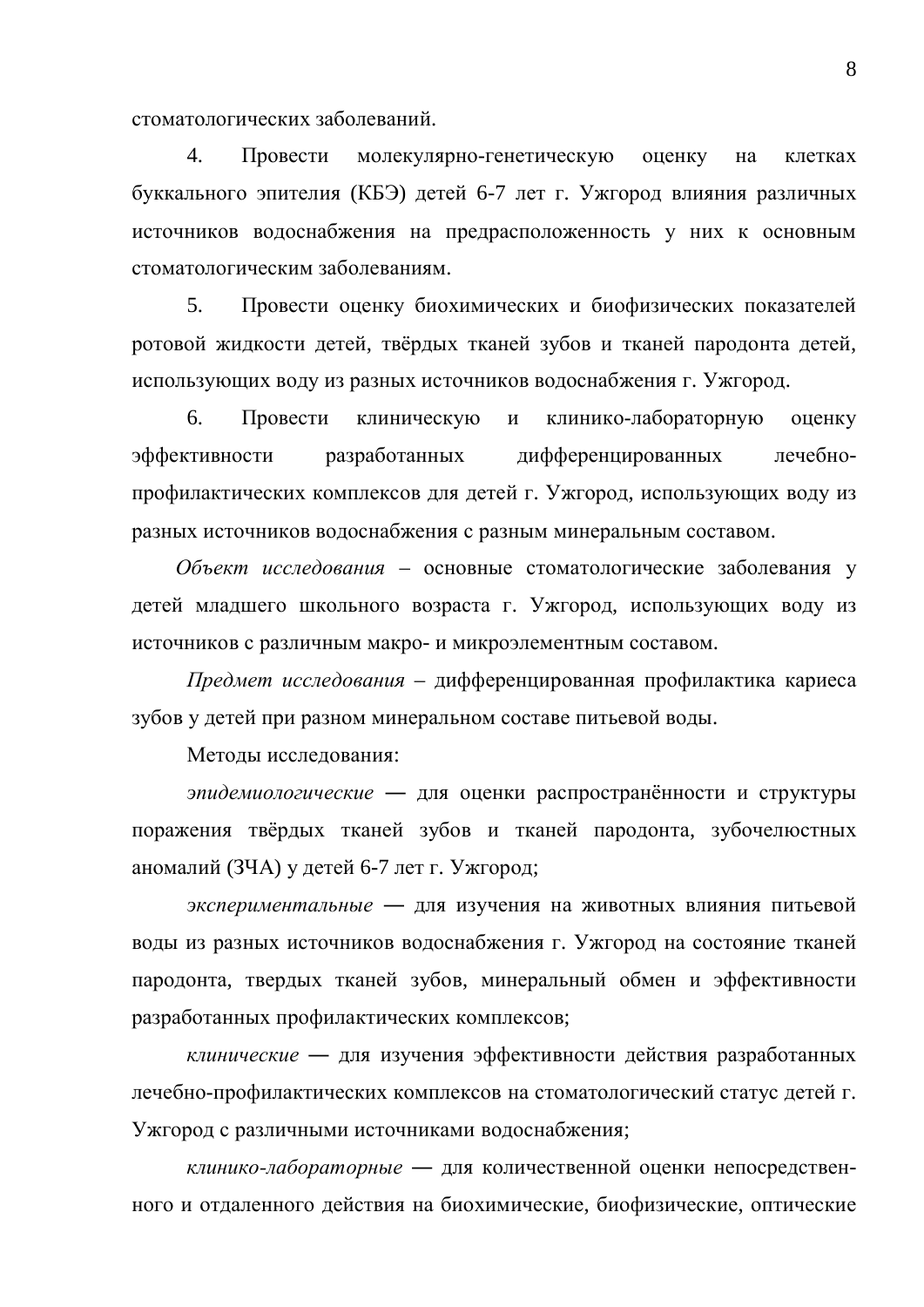показатели ротовой жидкости, твердых тканей зубов, тканей пародонта разработанных комплексов профилактики и лечения основных стоматологических заболеваний у детей младшего школьного возраста г. Ужгород, использующих воду из различных источников водоснабжения;

*статистические* — для определения достоверности полученных результатов и их корреляционной взаимосвязи.

**Научная новизна полученных результатов.** Впервые показано, что у детей 6-7 лет г. Ужгород в постоянном прикусе, при использовании ими воды из артезианской скважины, содержащей повышенные концентрации нитратов, хлоридов и стронция, кариозные поражения зубов превышают по интенсивности в 2,8 раза, а по распространенности в 2,12 раза аналогичные показатели у детей, использующих воду р. Уж (0,98 и 0,36, 36,7% и 17,3% соответственно).

Впервые предложена и подтверждена гипотеза, что при сниженной концентрации фтора в питьевой воде обоих источников в г. Ужгород (меньше 0,02 мг/л) наличие в воде артезианской скважины повышенной по сравнению с водой р. Уж концентрации нитратов и стронция (5,28 и 2,27 раз соответственно) приводит к снижению ферментативной активности в организме детей и, как следствие, к снижению адаптационных возможностей организма, к окислению гемоглобина  $\mathrm{Fe}^{2+}$  до метгемоглобина  $\mathrm{Fe}^{3+}$  , к гипоксии тканей пародонта, нарушению процессов дентино- и амелогенеза.

Многофакторный анализ, учитывающий показатели кариозного поражения зубов постоянного прикуса детей 6-7 лет г. Ужгород, биохимические показатели ротовой жидкости для разных источников водоснабжения впервые показал, что наибольший вклад в показатель КПУз вносят источник воды – 45% (река или артезианская скважина), активность эластазы – 40%, содержание магния – 9% и активность лизоцима – 5% в ротовой жидкости.

Молекулярно-генетические исследования на КБЭ показали впервые, что у детей 6-7 лет г. Ужгород, использующих воду из артезианской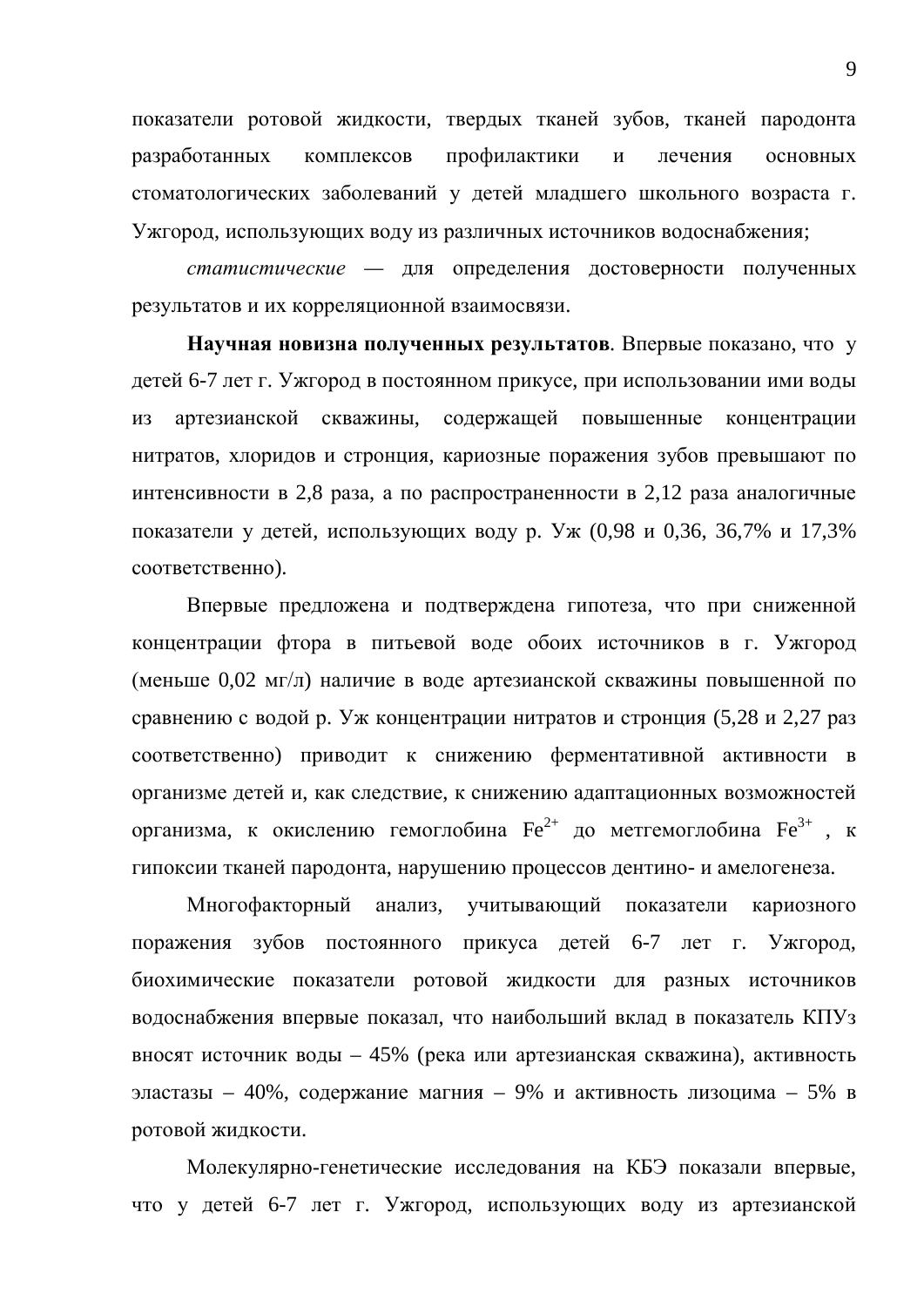скважины, процент нарушений в генах 1-й и 2-й фаз детоксикации, врождённого иммунитета и амелогенеза превышает аналогичные показатели у детей, использующих воду р. Уж, соответственно на 40% и 53%, 20% и 26%.

Впервые в эксперименте на животных было показано, что кратковременное использование воды из артезианской скважины (1 месяц) за счет повышенной жесткости приводит по сравнению с группой крыс, получавших воду из р. Уж, к уменьшению степени атрофии альвеолярного отростка (24,2 $\pm$ 0,9), числа кариозных полостей на 1 крысу (4,9 $\pm$ 0,4), глубины кариозных поражений (4,5 $\pm$ 0,4 баллов) и увеличению содержания магния в ротовой жидкости, что является, на наш взгляд, кратковременной защитной стрессовой реакцией организма на наличие в воде повышенного содержания нитратов и стронция.

Экспериментально на животных было обосновано применение на фоне высокосахарозной диеты лечебно-профилактических комплексов, включавших фторпрепараты, адаптогены, детоксиканты для детей, использующих различные источники водоснабжения г. Ужгород.

Впервые показано, что применение разработанных лечебнопрофилактических комплексов, учитывающих различный минеральный состав воды из разных источников водоснабжения г. Ужгород, позволило у детей 6-7 лет при употреблении воды из скважины получить за два года наблюдения кариес-профилактический эффект в 41,1% и 48,5% при употребления воды из реки Уж, улучшить показатели тканей пародонта и гигиены полости рта, биохимические и биофизические показатели ротовой жидкости, твёрдых тканей зубов, тканей пародонта и клеточного метаболизма.

Практическое значение полученных результатов. Разработанные и апробированные в клинике лечебно-профилактические комплексы для детей младшего школьного возраста г. Ужгород, употребляющих воду из источников водоснабжения с разным минеральным составом, позволяют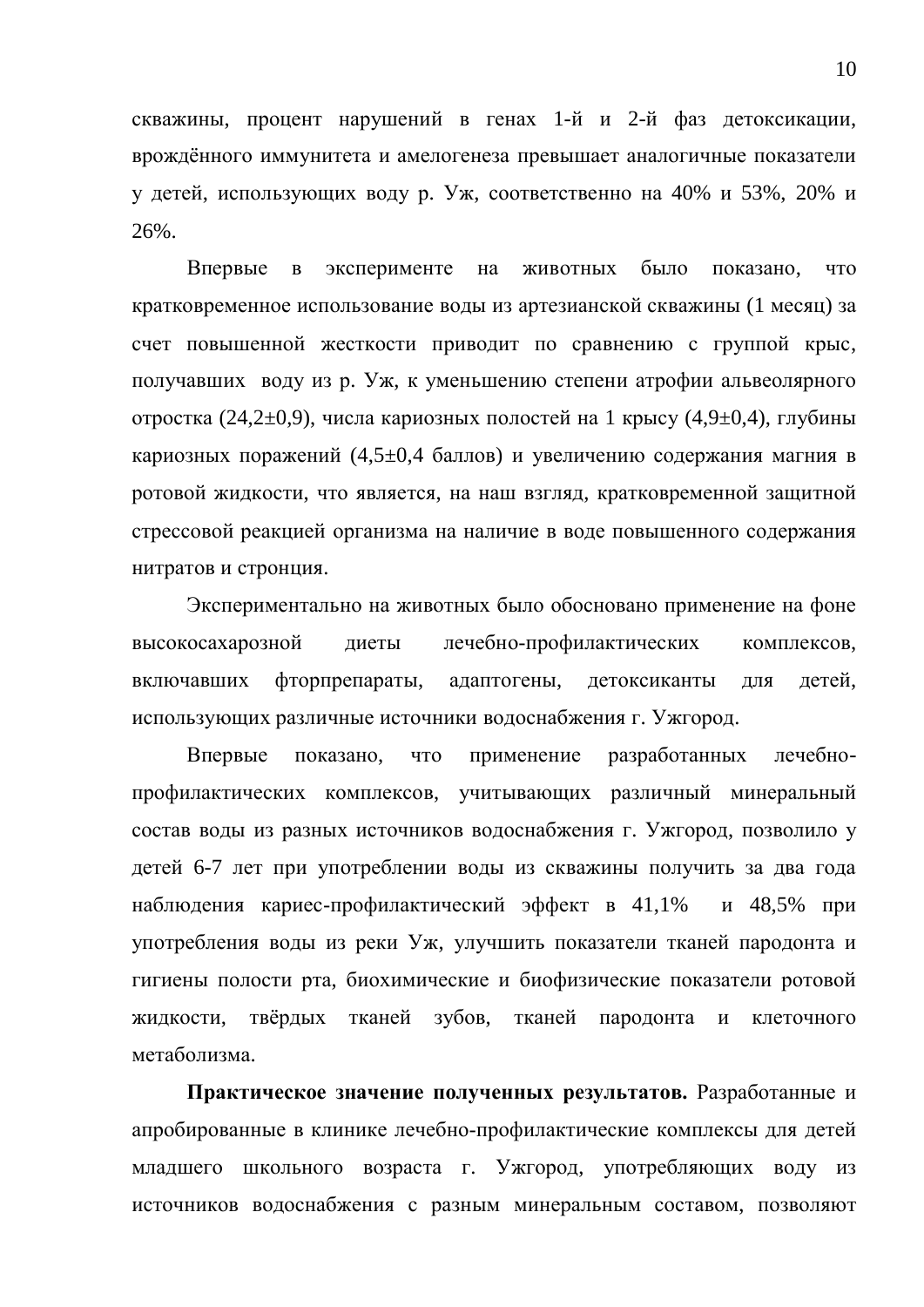существенно повысить эффективность профилактики и лечения основных стоматологических заболеваний. При этом нормализовались адаптационнокомпенсаторные реакции в организме, системы детоксикации его, улучшились характеристики твёрдых тканей зубов, тканей пародонта.

Разработанные лечебно-профилактические комплексы для детей 6-7 лет г. Ужгород внедрены в клиническую практику областной и городской стоматологических поликлиник г. Ужгород, материалы диссертации включены в учебный процесс Ужгородского национального университета.

**Личный вклад соискателя.** Автором совместно с научным руководителем разработан план исследований, определены цели и задачи, написаны статьи. Автором самостоятельно выбраны методы исследования и написана диссертационная работа. Эпидемиологические, экспериментальные, клинические и лабораторные исследования выполнены автором совместно с сотрудниками отдела эпидемиологии и профилактики стоматологических заболеваний, лаборатории биохимии, сектора биофизики ГУ «Институт стоматологии и челюстно-лицевой хирургии НАМН Украины», лаборатории «Гермедтех» г. Одессы.

Апробация результатов диссертации. Материалы диссертации представлены и обсуждены на международной научно-практической конференции «2nd Dental Congress Georgia-Ukraine» (Батуми, 2014); III-й международной стоматологической конференции студентов и молодых учёных «Актуальні питання сучасної стоматології» (Ужгород, 2014); V-й международной стоматологической конференции студентов и молодых учёных «Актуальні питання практичної стоматології» (Ужгород, 2016); 70-й итоговой научной конференции профессорско-преподавательского состава ГВНУ «Ужгородський національний університет» (Ужгород, 2016); международной научно-практической конференции «Вплив науковотехнічного прогресу на розвиток медичної науки та практики: реалії сьогодення» (Київ, 2016); международной научно-практической конференции «Актуальні питання сучасної медицини» (Одеса, 2016).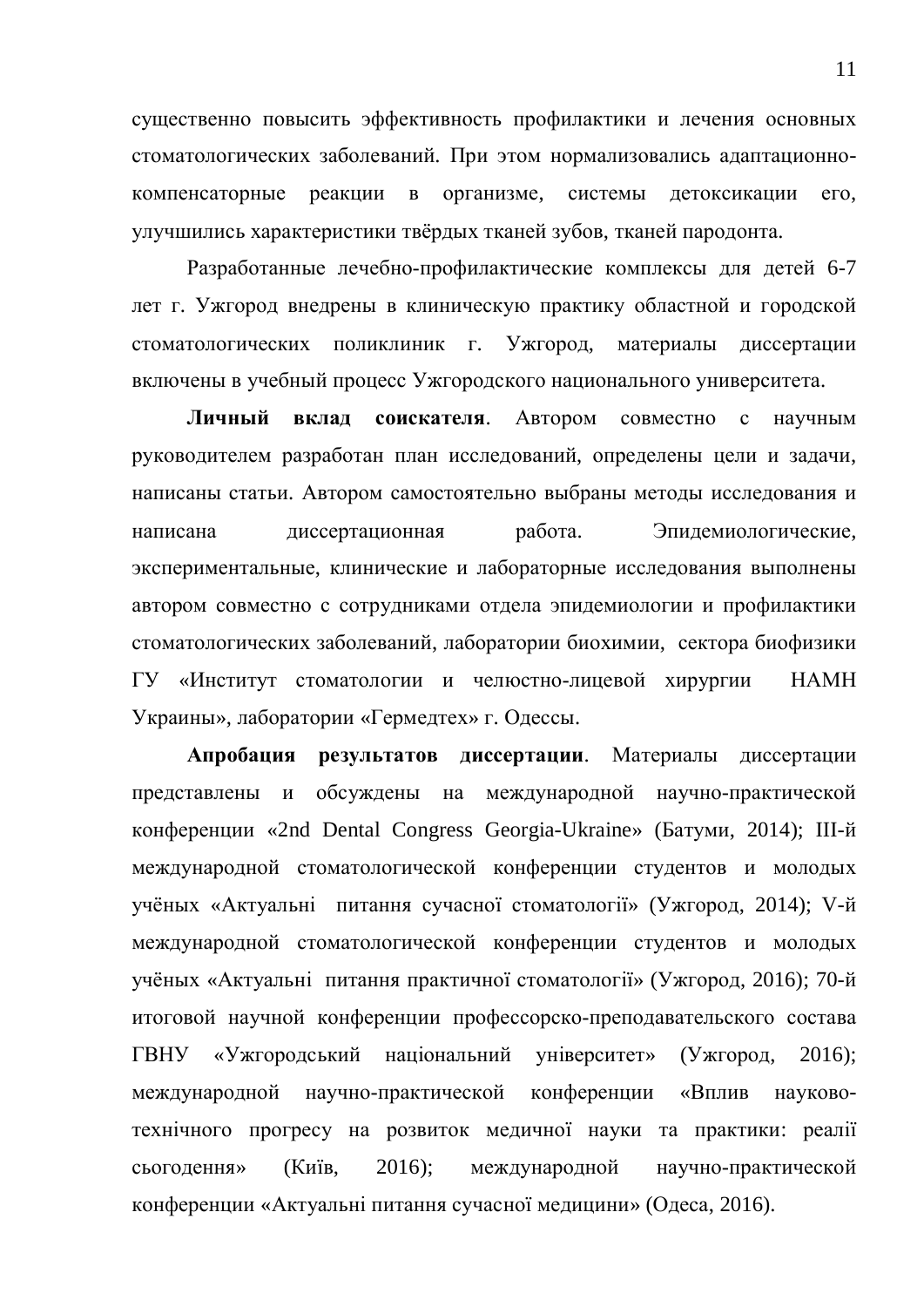Публикации. По материалам диссертации опубликовано 11 научных работ, из них 6 статей (2 статьи – за рубежом и 4 – в научных специализированных журналах Украины, рекомендованных для публикации результатов диссертационных работ), 5 тезисов докладов на научных конференциях.

Объем и структура диссертации. Диссертация изложена на 190 страницах принтерного текста, иллюстрирована 34 рисунками и 53 таблицами. Состоит из вступления, обзора литературы, 4 разделов собственных исследований, анализа и обобщения полученных результатов, выводов, практических рекомендаций и списка использованных источников (299 источников литературы, из них 86 – латиницей).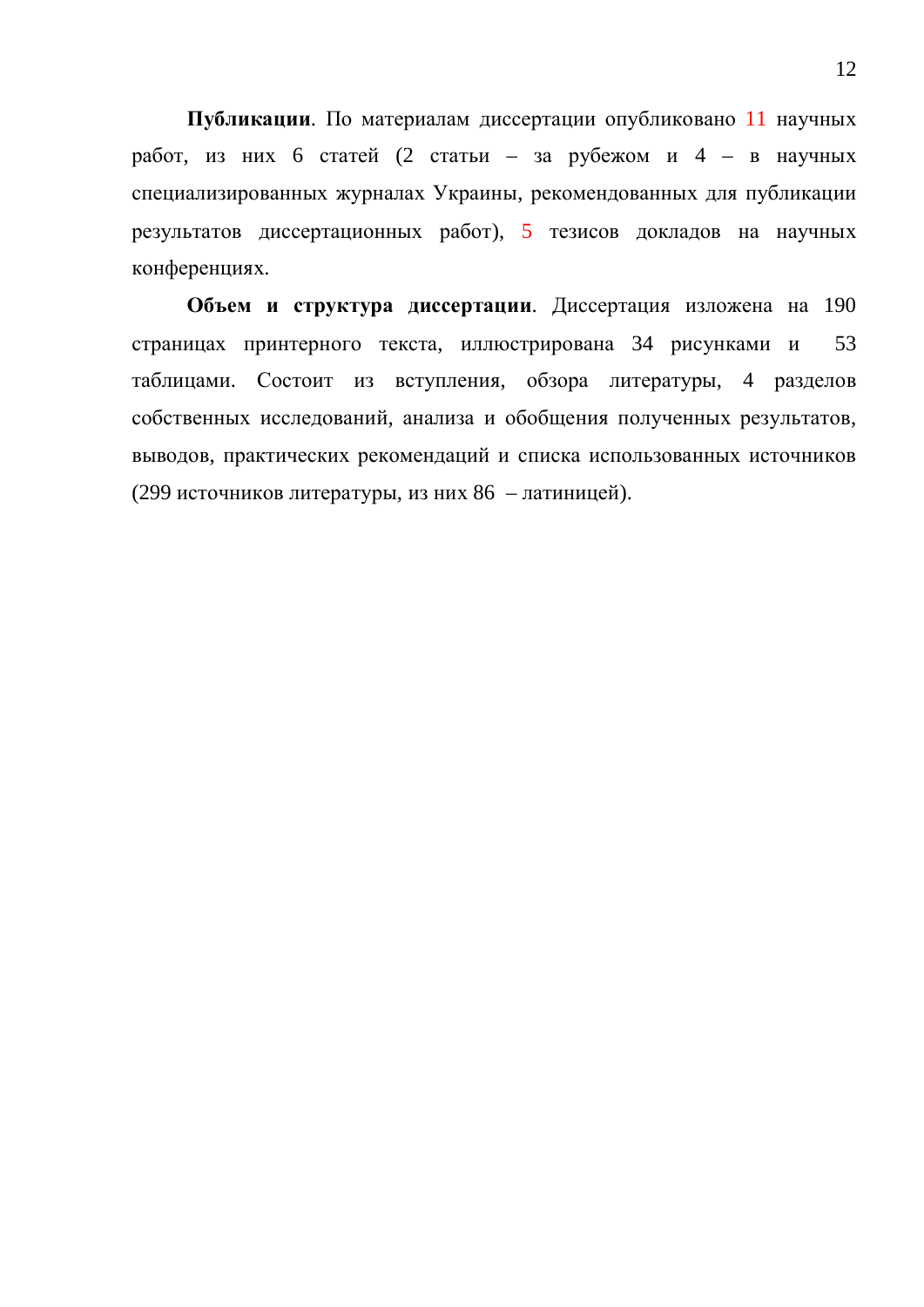#### **РАЗДЕЛ 1**

## ВЛИЯНИЕ СОСТАВА ПИТЬЕВОЙ ВОДЫ НА СТОМАТОЛОГИЧЕСКИЙ СТАТУС ДЕТЕЙ

1.1. Роль макро- и микроэлементов воды в заболеваемости кариесом зубов.

Здоровье нации определяется прежде всего состоянием здоровья ее детей. Данные многочисленных исследований показывают, что источник возникновения различий в здоровье взрослых надо искать в их детстве [13, 234, 235].

Здоровье детей является интегральным показателем общего благополучия общества, а также тонким индикатором всех социальных и экологических проблем [106, 121, 127, 128, 136, 144]. Укрепление здоровья детского населения является главной задачей современной медицины. Приорететной остаётся и профилактика как в стоматологии, так и в медицине ɜɰɟɥɨɦ [11, 78, 127, 128, 138, 207, 212, 274].

В последнее время ситуация со здоровьем детей приблизилась к критической: повышается уровень обшей заболеваемости и распространенность заболеваний отдельных органов и систем, в том числе и стоматологических заболеваний у детей и подростков Украины. Этому способствует воздействие на здоровье детей экологических факторов [2, 7, 9, 12, 14, 16, 56, 57, 80, 81, 90-92, 105, 152-154, 156 ], ухудшение структуры питания [112], недостаточная эффективность проведения профилактических мероприятий. [4, 6, 8, 11, 70, 89, 130, 131, 143, 145, 214, 281, 283, 285, 288, 289].

Организм ребенка является маркером повышенной чувствительности к условиям окружающей среды [71, 78, 120, 180].

Отсутствие жизненно важных элементов может привести к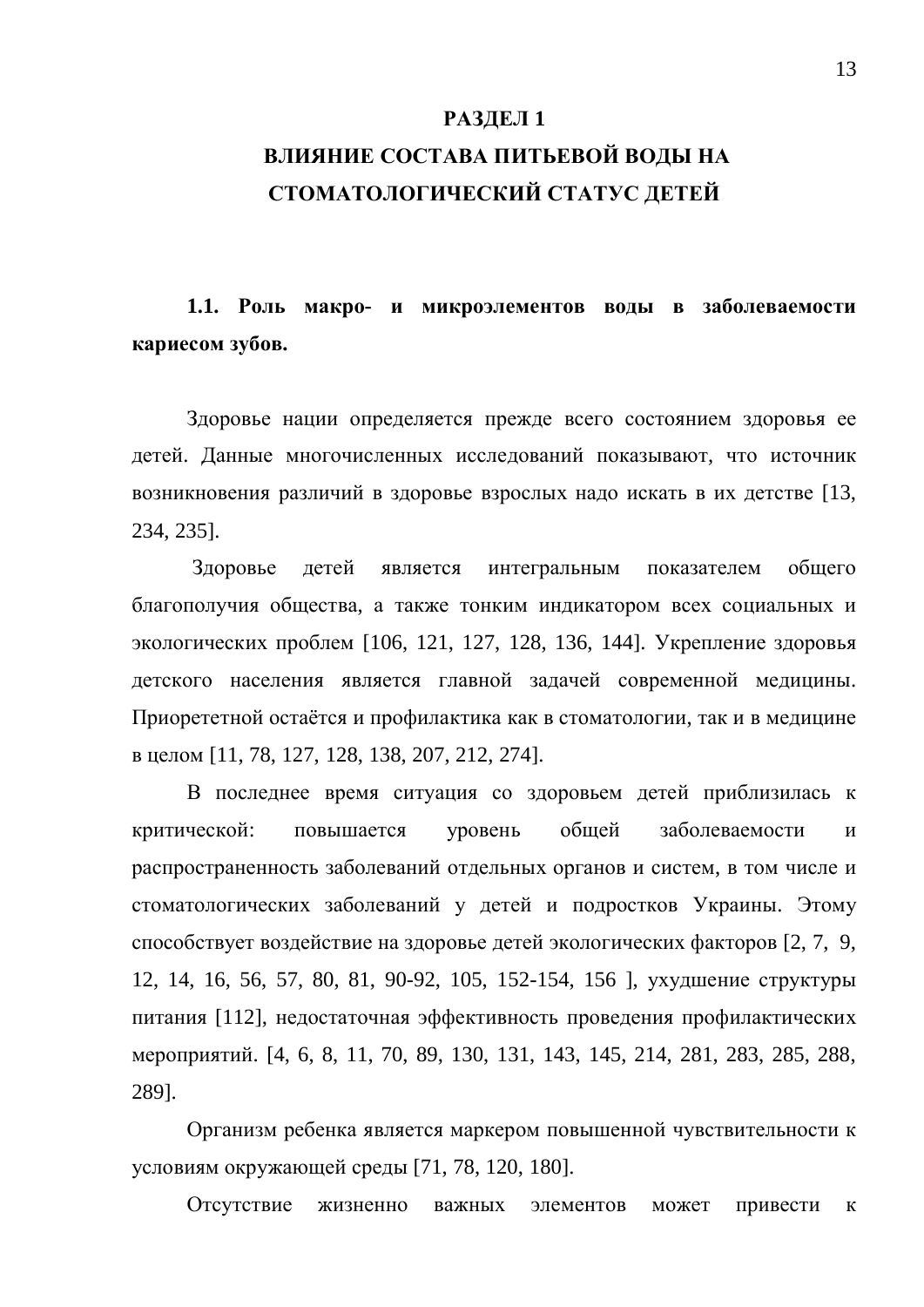возникновению заболеваний, вызванных дефицитом, избытком или дисбалансом микро- и макроэлементов в организме [183]. Отклонения в состоянии стоматологического здоровья детей связано с дисбалансом макрои микроэлементов в минерализованных тканях зубов.

Обращает на себя внимание увеличение количества детей, которые часто болеют. Такое состояние обусловлено сниженными защитными возможностями организма ребенка, избыточным поступлением тяжелых металлов и недостаточным потреблением эссенциальных химических соединений. Существуют местности, которые характеризуются определенными изменениями содержания химических элементов в окружающей среде, воде, продуктах питания и т.д. [157, 282]. Все это способствует нарушению обмена отдельных химических элементов, в организме человека возникает либо избыток, либо недостаток необходимых химических соединений, что влечет за собой ряд патологических изменений, часто более выраженных у детей [43, 64, 127, 128, 132, 173].

Микроэлементы необходимы для нормального течения всех биохимических реакций, являясь катализаторами нормальной работы ферментов, гормонов, поддерживая нормальное кислотно-основное состояние всех тканей. Недостаток даже одного из них может привести к нарушению сбалансированной работы всего организма. Кроме того, микроэлементы в организме находятся в определенном соотношении, нарушение которого приводит к развитию разнообразных патологических состояний [158].

Химические элементы, которые поступают в организм человека, делятся на три группы в соответствии с величиной их содержания в организме [173]:

– макроэлементы: Са, Р, К, Na, S, С1, Mg;

<sup>-</sup> микроэлементы: Fe, Zn, F, Mo, Cu, Br, Si, J, Mn, Al, Pb, Cd, B, Rb;

vльтрамикроэлементи: Se, Co, V, Cr, As, Ni, Li, Ba, Ti, Ag, Sn, Be, Ga, Ge, Hg, Sc, Zr, Bi, Sb, U, Th, Rh.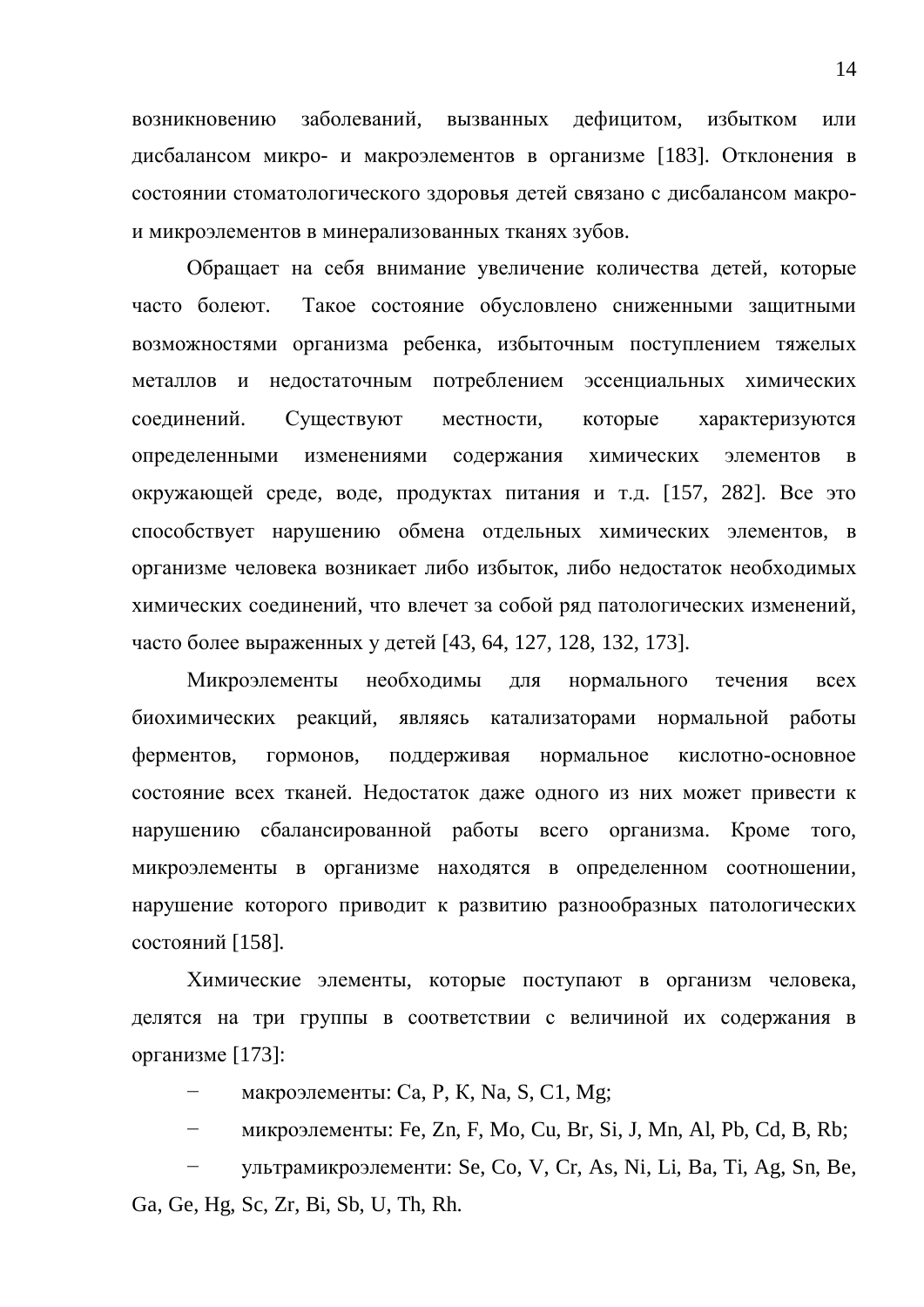В организме человека содержание микро- и макроелементов может определённым образом варьировать в зависимости от состояния окружающей среды, рациона питания конкретного человека.

В настоящее время все чаще обращают на себя внимание такие состояния, как микроэлементозы. По определению академика РАМН А.П. Авцына и соавт. (2004), микроэлементозы - это патологические процессы, вызванные дефицитом, избытком или дисбалансом макро- и микроэлементов [33].

Среди факторов, имеющих значение для поддержания здоровья, качества жизни и долголетия человека, важная роль принадлежит микро и макроэлементам в питьевой воде [135, 171]. Поэтому контроль за количеством макро- и микроэлементов должен быть направленный на устранение и профилактику имеющегося их дефицита либо избытка [21, 68, 98, 192, 295].

Макро- и микроэлементы, являясь составными компонентами веществ, участвующих в обменных процессах или регулирующих их в организме, могут влиять на резистентность или восприимчивость зубов к кариесу [34, 36].

На развитие микроэлементозов на территории Украины повлияла Чернобыльская авария - продукты распада урана, например, стронций и цезий, которые длительное время сохраняют радиационную активность, способны вытеснять другие металлы и накапливаться в биологических средах человеческого организма [132].

Минеральные элементы по их отношению к кариесу зубов можно распределить на следующие группы. Первая группа - элементы, способствующие возникновению кариеса (селен, магний, кадмий, свинец, кремний). Вторая - элементы с выраженным (фтор, фосфор) и мало выраженным (молибден, ванадий, медь, стронций, бор, литий, золото) противокариозным действием.

По данным работы [7], при поражении зубов кариесом в эмали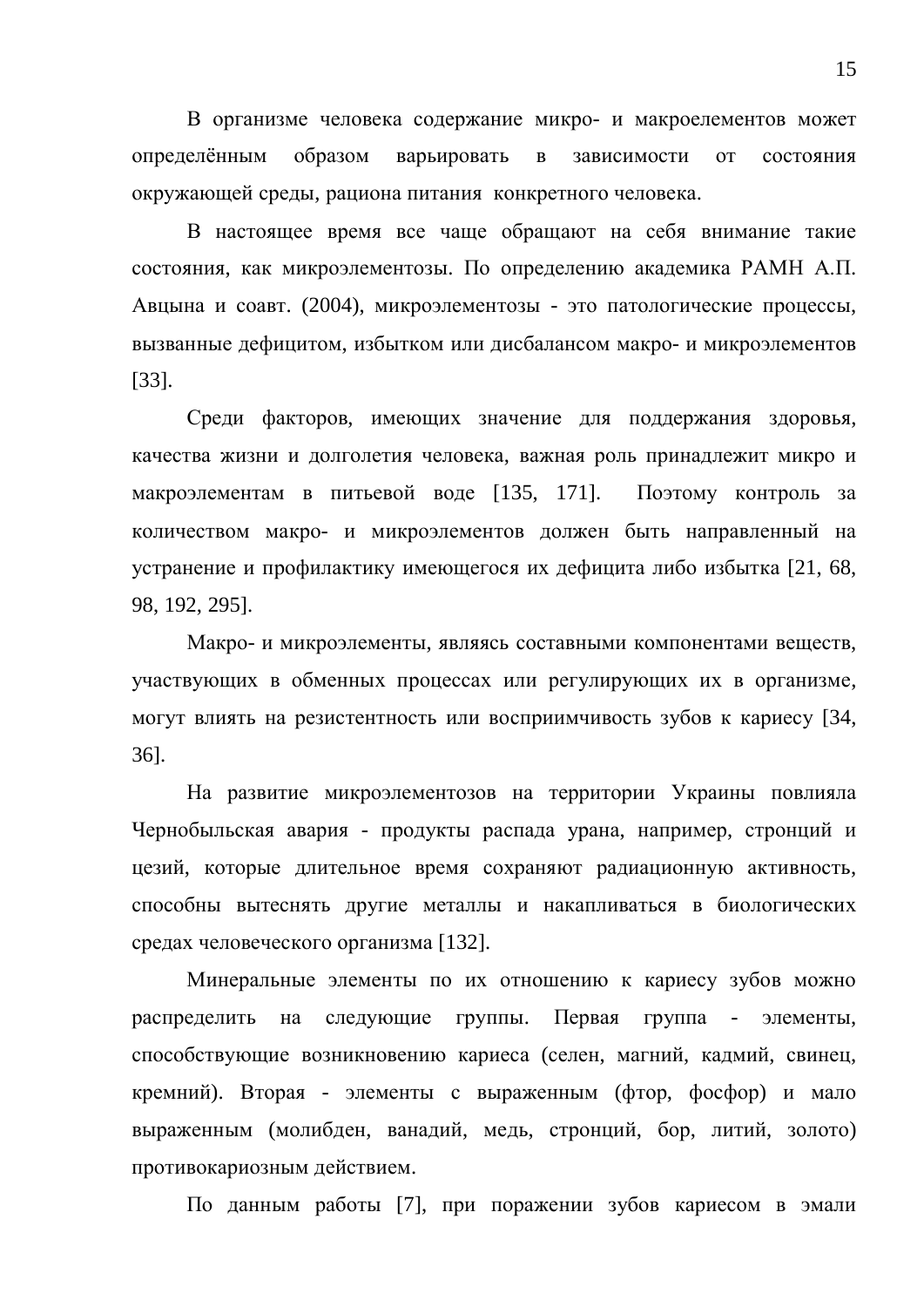достоверно увеличивается содержание марганца, меди, железа, стронция, молибдена, магния и уменьшается количество алюминия, ванадия, никеля, серебра, кобальта, цинка, хрома. Активными элементами являются цинк, железо, марганец. В эксперименте на животных установлено их кариесстатическое действие [238]. Известно, что при дефиците магния кальций плохо удерживается в твердых тканях зуба и костной ткани.

Проведенный корреляционный анализ зависимости распространенности кариеса и содержания микроэлементов в твердых тканях зубов выявил прямую умеренную зависимость для марганца, меди, хрома и железа и умеренную обратную зависимость для кобальта, никеля, серебра и ɰɢɧɤɚ [10, 18, 280, 292].

Микроэлементы, являясь составными компонентами веществ, участвующих в обменных процессах или регулирующих их в организме, могут влиять на резистентность или восприимчивость зубов к кариесу.

Потребность человека в микроэлементах (йод, селен, фтор) чрезвычайно мала и находится в пределах от нескольких десятков микрограммов до 1-2 миллиграммов в сутки. Потребность в макроэлементах (кальции, магнии, натрии, калии) более значительна: от сотен миллиграммов до нескольких граммов.

Надежным путем, гарантирующим эффективное решение проблемы дефицита, является регулярное включение в рацион специализированных пищевых продуктов, обогащенных необходимыми микронутриентами.

Известно, что уровень заболеваемости кариесом зубов у населения во многом определяется биогеохимическими и агроклиматическими особенностями местности, химическим составом воды, почвы, воздуха, пищи, характеризующими экологическую среду обитания человека [49, 66, 67, 84, 97, 102-104, 107, 108, 206, 221]. Поэтому по-прежнему актуальным является изучение экобиологических и климато-географических характеристик каждого конкретного региона с целью оценки влияния факторов окружающей среды на стоматологическую заболеваемость и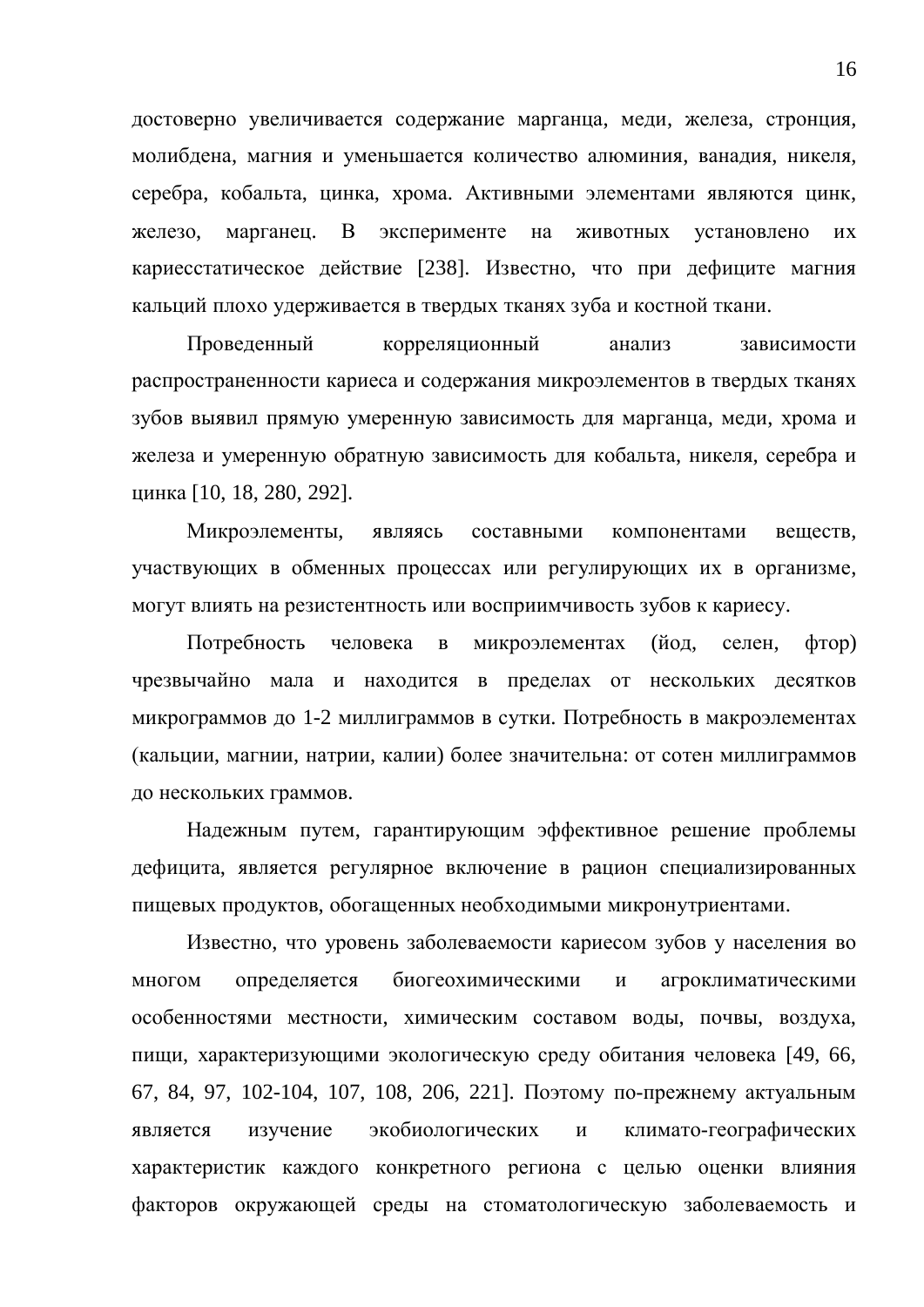разработки комплексных региональных программ профилактики.

Таким образом, представленные данные убедительно показывают влияние геохимических условий местности, главным образом качественного и химического состава питьевой воды, на уровень заболеваемости кариесом зубов у детей, а также общее вредное влияние экотоксикантов окружающей среды на организм ребенка, что необходимо учитывать при планировании и проведении лечебно-профилактических мероприятий [134].

Недостаток или избыток тех или иных элементов в почве приводит к недостатку или избытку их в воде поверхностных или подземных водоемов, которые формируются на этой территории, а вследствие этого – и в питьевой воде. Кроме того, аномально высокое или низкое содержание химического элемента наблюдается при этом и в пищевых продуктах растительного и животного происхождения. Это определенным образом влиянием на здоровье людей, постоянно проживающих в данной местности.

Среди различных эндемических заболеваний особенно тесно связаны с употреблением воды эндемический флюороз, эндемический кариес, воднонитратная метгемоглобинемия, эндемический зоб и др. [18].

Известно, что фтор так же, как и другие биомикроэлементы, вызывает гипо- или гипермикроэлементоз при условии недостаточного или избыточного поступления в организм человека. Суточная потребность во фторе составляет 1,2-1,6 мг, из которых от 70% до 85% поступает с питьевой водой. Именно этим фтор отличается от других микроэлементов, 70%-85% суточной потребности которых почти всегда покрывается за счет пищевых продуктов. Избыточное поступление фтора в организм вызывает эндемический флюороз, недостаточное - способствует развитию кариеса.

Ионы фтора реагируют с ионами магния, кальция и алюминия, образуя при этом плохо растворимые соединения. Магний значительно тормозит усвоение фтора [39, 40].

Благодаря фтору улучшается усвоение железа. Прием фторсодержащих препаратов угнетает обмен йода.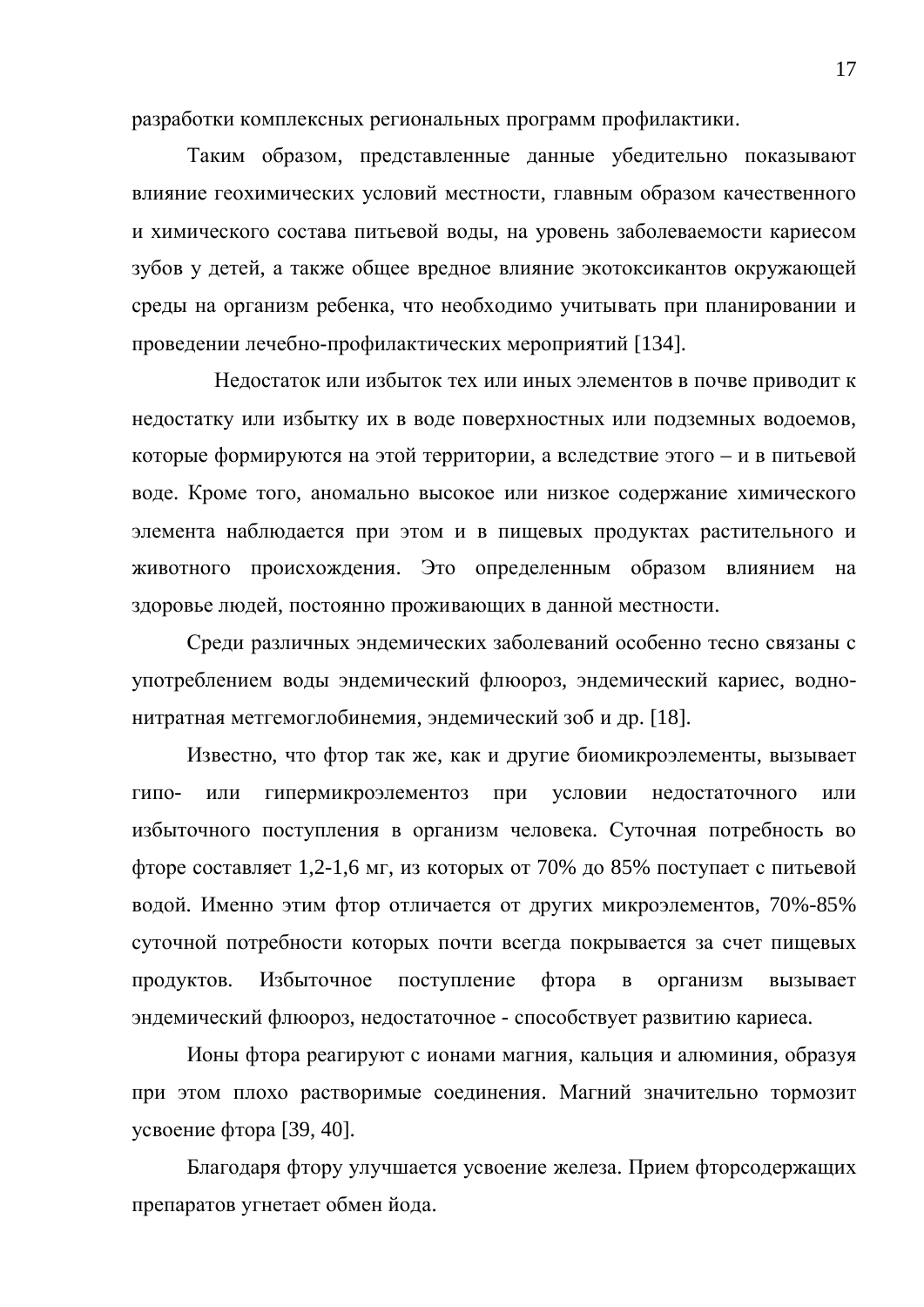Кальций входит в состав костей и зубов. В них находится 99 % всего кальция в организме, и только 1 % содержится в остальных тканях и в крови. Кальций концентрируется в пористой структуре длинных трубчатых костей. Для поддержания нужного уровня кальция в крови, при его недостаточном поступлении с пищей, организм мобилизует кальций (и фосфор) из костной ткани с помощью гормона паращитовидной железы.

Кальций относится к трудно усвояемым элементам, и, поступая с пищей, он усваивается не более чем на треть.

При нарушении кальшиевого обмена или нелостатке кальшия увеличивается микропористость эмали зубов, что, в свою очередь, ухудшает ее самоочищающие свойства. Создаются условия для лучшего сцепления зубного налета с эмалью, что приводит к еще большим нарушениям и порочный круг невозможно разорвать только чисткой зубов.

Повышенное содержание магния и фосфора препятствует усвоению кальция. Витамин D улучшает всасывание кальция в кишечнике. [40]

Фосфор содержится в большом количестве в костной ткани и в меньшем количестве в мягких тканях и крови. На кости и зубы приходится 70 % фосфора в организме. Фосфор участвует в процессах обмена кальция, образуя с ним нерастворимые соли, которые укрепляют кости и зубы.

Избыток фосфора встречается у людей с пониженной функцией щитовидной железы или почечной недостаточностью, получающих слишком мало кальция или слишком много витамина D. Нарушение может также появиться в результате злоупотребления слабительными средствами, содержащими фосфаты. Избыток фосфора не дает симптомов до тех пор, пока снижение содержания кальция не заявит о себе появлением судорог.

При избыточном поступлении фосфора может снижаться уровень марганца, а также повышаться выведение кальция, что создает риск возникновения остеопороза. Избыток железа и магния может ухудшать усвоение фосфора.

Магний — жизненно важный микроэлемент, без которого не обходятся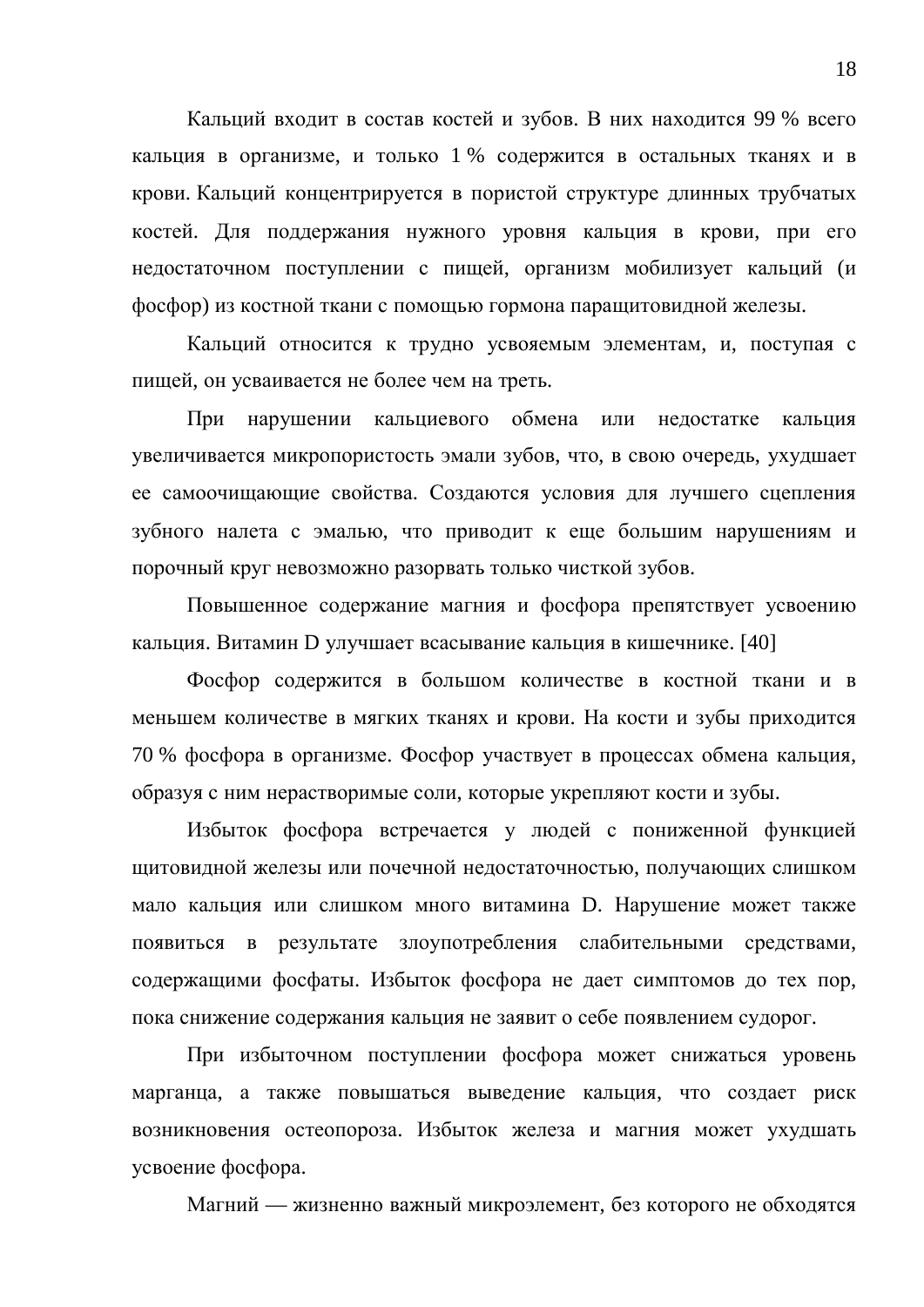основные этапы обмена веществ. Без магния невозможна работа не менее трехсот ферментов, а также витаминов группы В. Магний принимает участие во всех видах обмена: углеводном, белковом и жировом. Этот микроэлемент необходим для поддержания электролитного баланса.

Магний участвует в терморегуляции, обмене кальция, натрия, аскорбиновой кислоты, фосфора, в синтезе фосфолипидов, оказывает сосудорасширяющее действие.

Причиной повышения концентрации магния в крови может послужить почечная нелостаточность, налпочечниковая нелостаточность и обезвоживание. Снижение концентрации наблюдается при остром панкреатите, недостаточном поступлении магния с пищей, во 2 и 3 триместре беременности, при дефиците витамина D, а также при усиленной функции паращитовидных желез, алкоголизме.

Дефицит магния проявляется следующими симптомами: нарушение сна, повышенная утомляемость, «синдром хронической усталости», появление сверкающих точек перед глазами, снижение памяти, головокружение, головная боль, депрессия и плаксивость. Со стороны сердечно-сосудистой системы: аритмия, боль в грудной клетке. Со стороны желудочно-кишечного тракта: спазмы и боли в области желудка. Появляются «необъяснимые» боли в различных областях тела: деснах, конечностях, суставах, судороги в икроножных мышцах, различные тики, дрожание конечностей. Наблюдается повышенная ломкость ногтей и волос, сухость кожи. Длительно существующий дефицит магния значительно повышает риск развития сахарного диабета.

В большой концентрации магний тормозит усвоение организмом кальция (магний замещает его). При значительной передозировке вызывает общее угнетение нервной системы, сонливость и вялость.

Витамин В<sub>6</sub> улучшает усвоение магния и проникновение его внутрь клеток. Соли кальция уменьшают всасывание магния в желудочно-кишечном тракте, если попадают туда одновременно, так как кальций и магний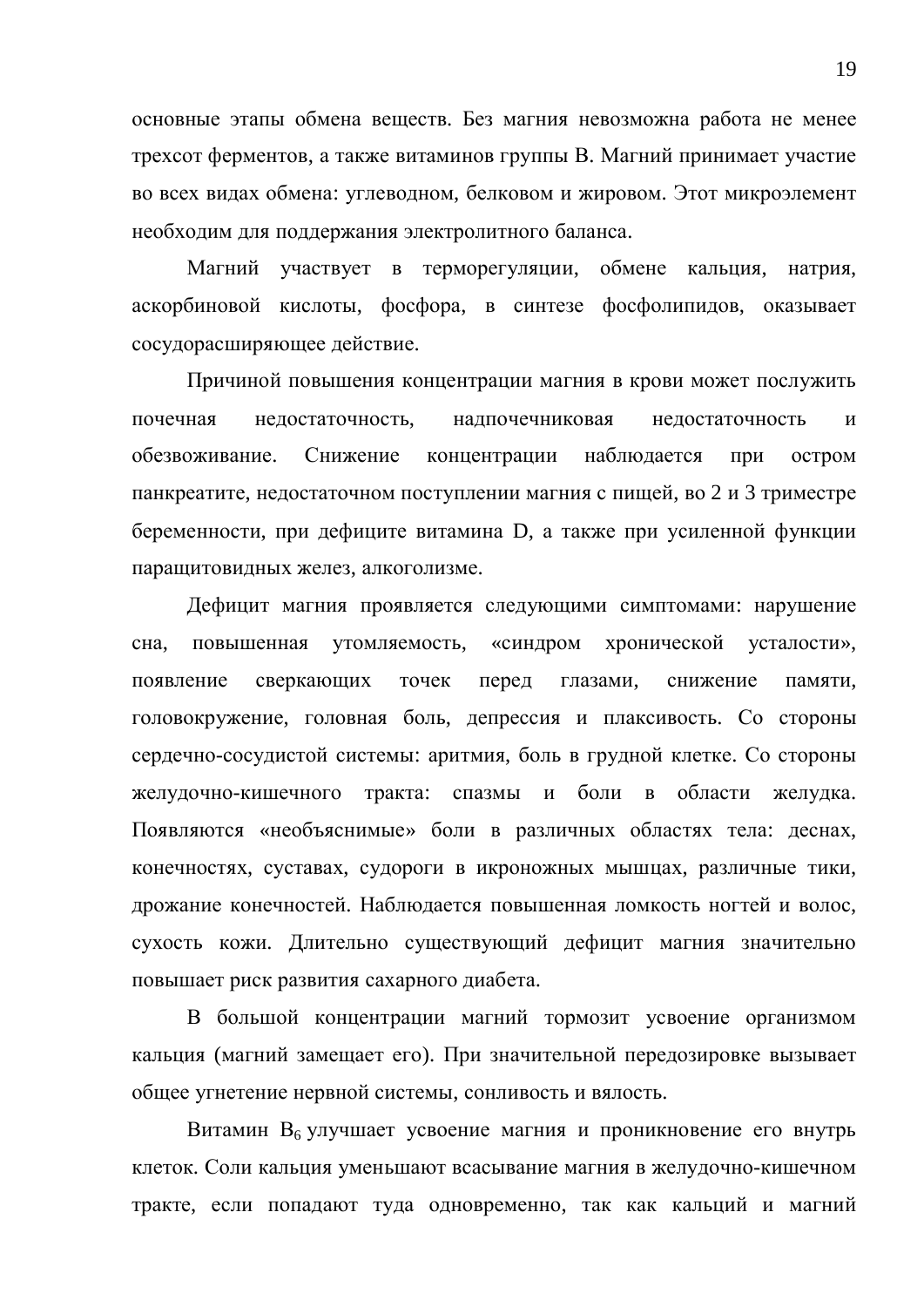Избыточное поступление в организм кальция, фосфора, натрия, жиров ухудшает усвоение магния.

Как известно из литературных источников, повышенное содержание в волосах свинца, кадмия, циркония, олова и снижение кальция, цинка, йода, меди, селена, железа, хрома и магния указывают на наличие обусловленных предпосылок для возникновения у детей патологии костной системы, так как хорошо известно, что дефицит кальция, магния сопровождает дисбаланс Са/Р и напрямую влияет на остеосинтез [58], а дефицит цинка и дисбаланс марганца могут отразиться на активности щелочной фосфатазы – важнейшего фермента, участвующего в регуляции синтеза костной и соединительной ткани. Такого рода дисмикроэлементоз свидетельствует о наличии у детей дисфункции системы неспецифической резистентности и напряжении симпатоадреналовой системы. Таким образом, появление участков деминерализации эмали является первым признаком нарушения минерального обмена и несостоятельности адаптационных механизмов организма ребенка в стабилизации к кариесогенной ситуации в полости рта.

С составом питьевой воды часто связывают возникновение кариеса [162, 165]. Заболеваемость кариесом зубов детского населения Украины остается высокой, достигая распространенности 90-100% в разных регионах, в разных возрастных группах. В связи с этим проблема профилактики кариеса зубов у детей является актуальной.

Низкое содержание йода в питьевой воде и продуктах питания является непосредственной причиной заболеваемости населения эндемическим зобом. Количество йода в местных пищевых продуктах коррелирует с его количеством в воде поверхностных и подземных источников водоснабжения. Вследствие этого низкая концентрация йода в воде становится своеобразным индикатором его уровня в объектах окружающей среды и сигналом возможности возникновения зобной эндемии. Кроме того, было доказано, что повышенная жесткость воды в эндемичных районах способствует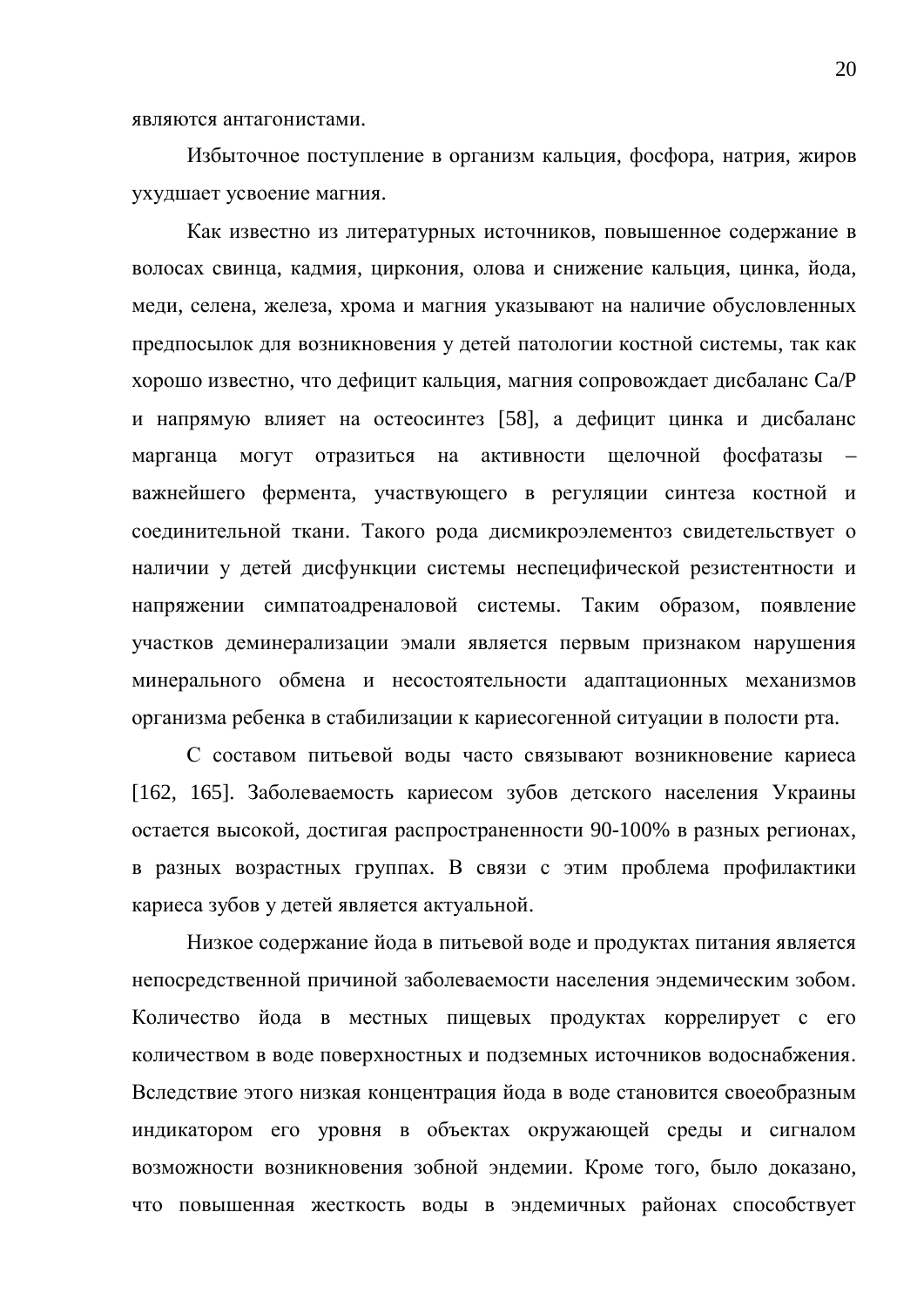развитию эндемического зоба, так как ухудшает всасывание йода в пищеварительном канале.

Существенное влияние на возникновение в условиях недостатка йода эндемического зоба оказывает дисбаланс других макро- и микроэлементов. Установлено, что высокие концентрации кальция в воде в эндемичных по зобу регионах стимулируют, повышают функцию щитовидной железы, способствуя развитию наиболее тяжелой узловой, коллоидной формы эндемического зоба. Кроме того, малое количество калия в суточном рационе в условиях йодной недостаточности также способствует функциональному возбуждению щитовидной железы, но при этом развивается паренхиматозная форма эндемического зоба. Избыточное количество марганца способствует угнетению функции щитовидной железы, механизм которого состоит в блокировании ферментов, принимающих участие в превращении неорганического йода в органическую, но не активную форму дийодтиронин.

Кроме фтора и йода, еще некоторые микроэлементы в концентрациях, наблюдающихся в природной воде некоторых биогеохимических провинций, могут отрицательно влиять на стоматологическое здоровье. В биогеохимических регионах с повышенным содержанием стронция в воде глубоких подземных горизонтов, используемой для питья, у детей обнаружены нарушения развития костной ткани, в частности задержка прорезывания зубов. Патогенез указанных нарушений связан с известным в биохимии фактом конкурентных отношений стронция и кальция во время их распределения в организме, в частности, в костной системе.

Распространенность кариеса у детей с системным дефицитом цинка выше, состояние десен хуже по сравнению с групой детей с достаточным наличием цинка в организме [7].

Основными профилактическими мероприятиями в отношении эндемического зоба являются сбалансированное питание, йодирование соли, добавление меди, марганца, кобальта, йода в рацион. Должна также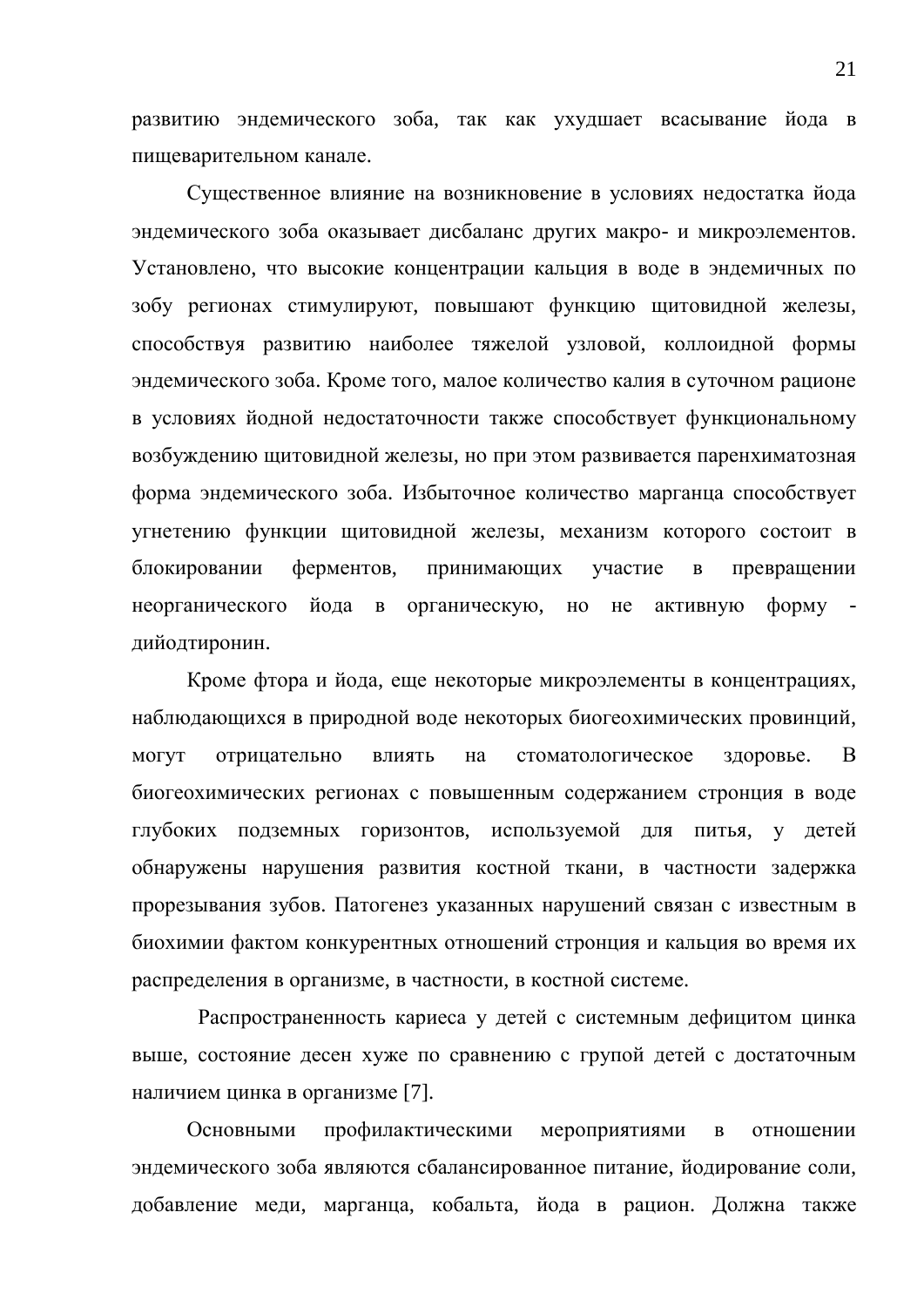преобладать углеводистая пища и растительные белки, так как они нормализуют функцию щитовидной железы.

Эндемический флюороз – заболевание, появляющееся у коренного населения определенных районов Украины. Ранним симптомом его является поражение зубов в виде пятнистости эмали. Общепринято, что пятнистость не является следствием местного действия фтора. Фтор, попадая в кровь, оказывает общетоксическое действие, в первую очередь вызывает деструкцию дентина.

Питьевая вода – основной источник поступления фтора в организм, чем и определяется решающее значение фтора питьевой воды в развитии эндемического флюороза. В суточном пищевом рационе должно находится 0,8 мг фтора, а содержание фтора в питьевой воде нередко составляет 2—3 мг/л и больше. Имеется четкая связь между тяжестью поражения эмали и количеством фтора в питьевой воды. Определенное значение для развития флюороза имеют перенесенная инфекция, недостаточное содержание в рационе молока и овощей. Заболевание определяется и социальнокультурными условиями жизни населения. Впервые это заболевание было зарегистрировано в Индии, однако у англичан флюороз встречался редко, хотя содержание фтора в воде было на уровне 2—3 мг/л. У индусов, влачивших полуголодное существование, пятнистость эмали выявлялась уже в тех местностях, где содержание фтора было даже 1,5 мг на 1 л.

Профилактическими мероприятиями в отношении действия фтора можно считать:

употребление воды с повышенным содержанием минеральных солей:

употребление пищи и жидкости с повышенным содержанием кальция (овощи и молочные продукты), так как кальций связывает фтор и переводит его в нерастворимый комплекс  $Ca + F = CaF2$ ;

защитную роль витаминов;

ультрафиолетовое облучение;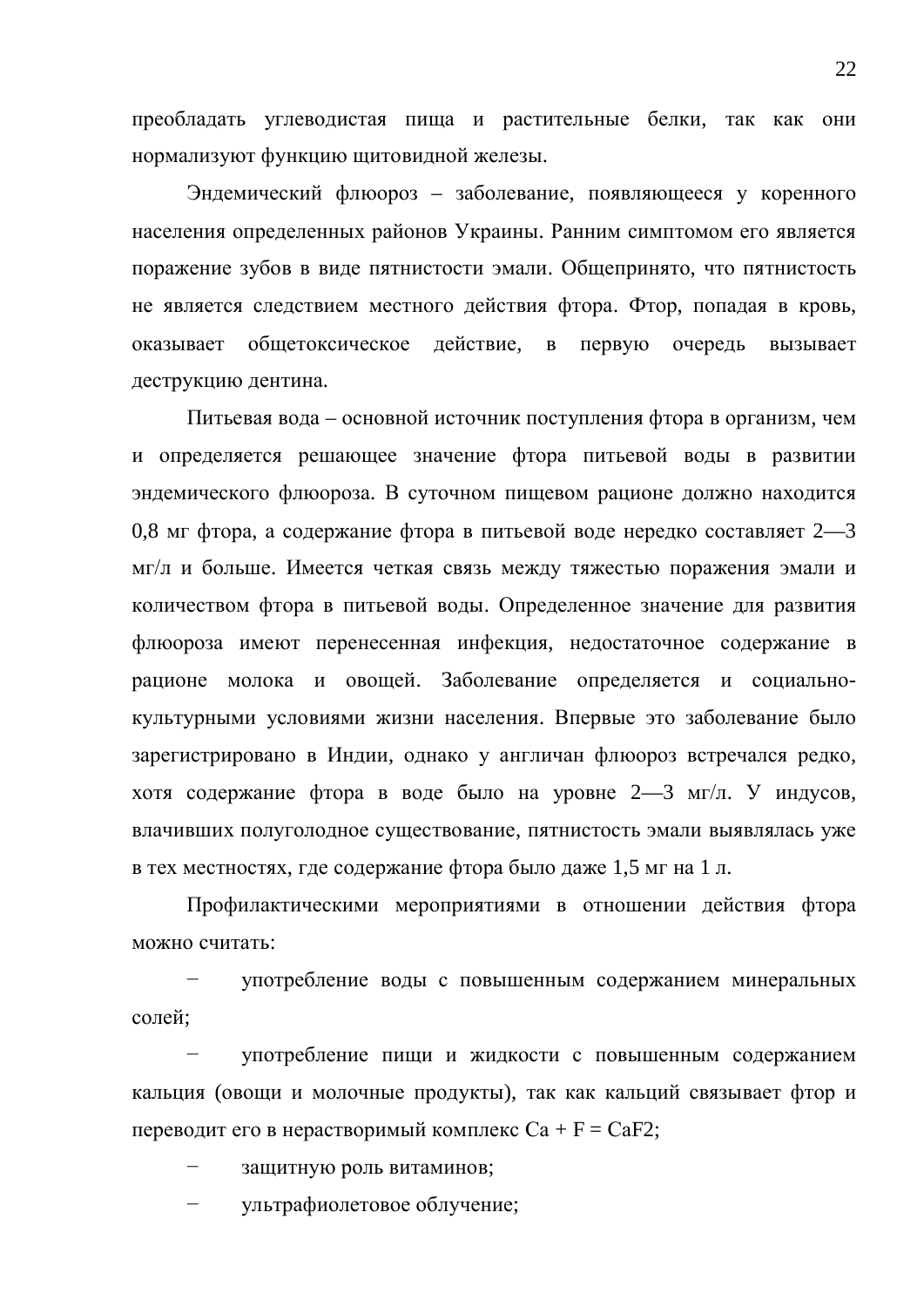дефторирование воды.

Флюороз – общее заболевание всего организма, хотя отчетливее всего оно проявляется в поражении зубов. Однако при флюорозе отмечаются:

– нарушение фосфорно-кальциевого обмена;

- нарушение действия внутриклеточных энзимов (фосфатаз);
- нарушение иммунобиологической активности организма.

Содержание фтора в воде нормируется стандартом, так как вредна вода и с малым – 0,5—0,7 мг/л – содержанием фтора, так как развивается кариес зубов. Нормирование проводят по климатическим районам, в зависимости от уровня водопотребления. В 1—2-ом районе – 1,5 мг/л, в 3-м – 1,2 мг/л, в 4-м 0,7 мг/л. Кариесом поражено 80—90 % всего населения. Это потенциальный источник инфекции и интоксикации. Кариес приводит к нарушению пищеварения и хроническим заболеваниям желудка, сердца и суставов. Убедительным доказательством антикариозного действия фтора является практика фторирования воды. При содержании фтора, равном 1,5 мг/л, заболеваемость кариесом наименьшая. В Норильске после 7 лет фторирования воды у детей 7-летнего возраста заболеваемость кариесом была на 43 % меньше. У лиц, которые употребляют фторированную воду в течение всей жизни, заболеваемость кариесом меньше на 60—70 %. На острове Новая Гвинея люди не знают кариеса, так как содержание фтора в питьевой воле оптимально.

Ряд химических веществ вызывают микрохимические загрязнения, или водные интоксикации. Так, выделяют группу атерогенных элементов (это медь, кадмий, свинец), избыток которых оказывает неблагоприятное влияние на сердечно-сосудистую систему.

Свинец у детей проникает через гематоэнцефалические барьеры, вызывая поражение мозга. Свинец вытесняет кальций из костной ткани.

Ртуть вызывает болезнь Минамата (выраженное эмбриотоксическое действие). Кадмий вызывает болезнь Итай-Итай (нарушение обмена липидов).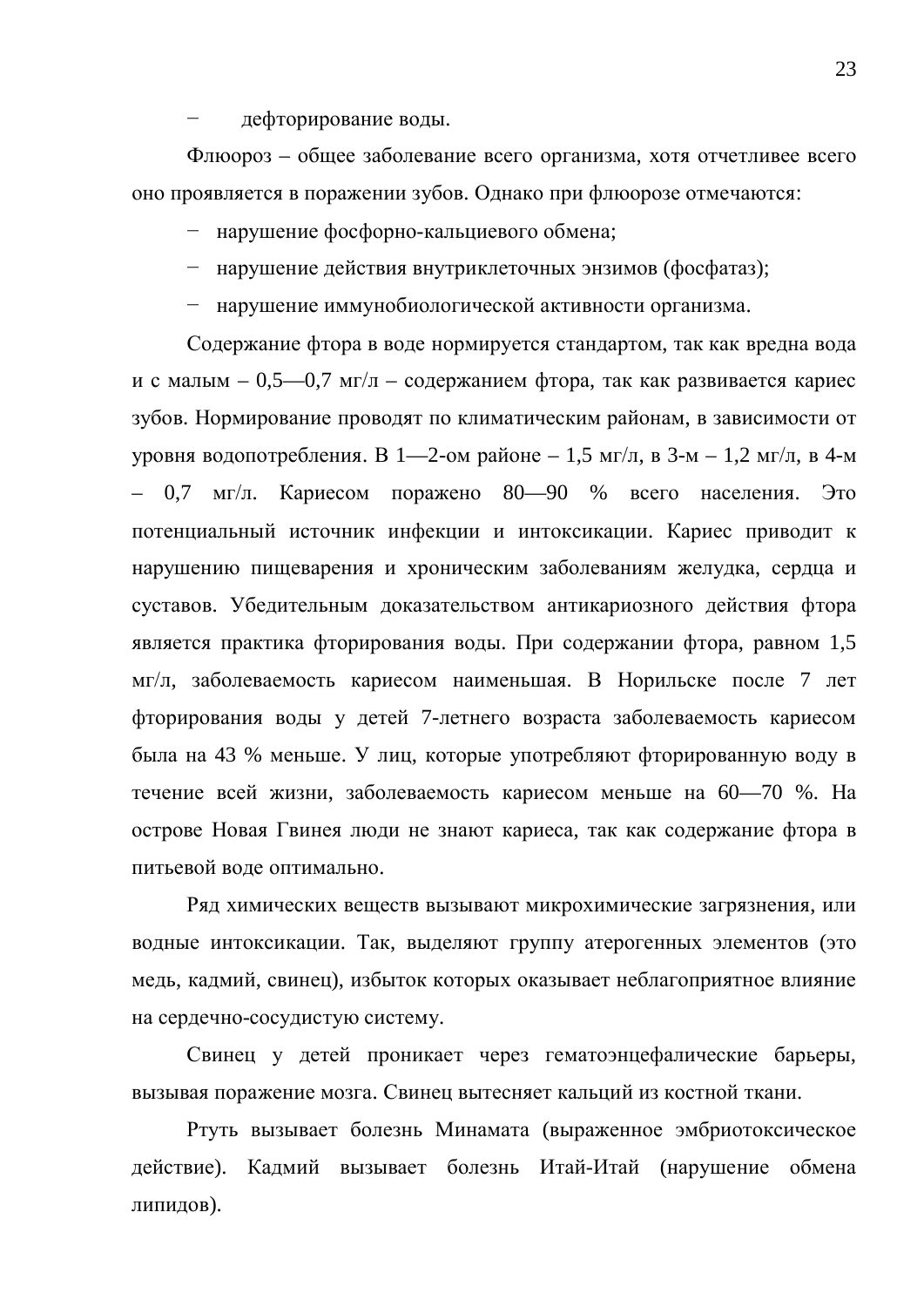Ряд синтетических материалов, используемый в водоснабжении, способен вызвать возникновение интоксикации. Это прежде всего синтетические трубы, полиэтилен, фенолформальдегиды, коагулянты и флокулянты (ПАА), смолы и мембраны, используемые в опреснении. Опасны для здоровья попадающие в воду ядохимикаты, канцерогенные вещества, нитрозамины.

СПАВ (синтетические поверхностно-активные вещества) стабильны в воде и слаботоксичны, но обладают аллергенным действием, а также способствуют лучшему усвоению канцерогенных вешеств и ялохимикатов.

При пользовании водой, содержащей повышенные концентрации нитратов, дети раннего грудного возраста заболевают водно-нитратной метгемоглобинемией. Легкая форма заболевания может быть и у взрослых. Это заболевание характеризуется расстройством пищеварения у детей (диспепсии), уменьшением кислотности желудочного сока. В связи с этим в верхних отделах кишечника нитраты восстанавливаются до нитритов  $NO<sub>2</sub>$ . Нитраты поступают в питьевую воду из-за широкой химизации сельского хозяйства, использования азотистых удобрений. У детей рН желудочного  $\cot \alpha = 3$ , что способствует восстановлению нитратов в нитриты и образованию метгемоглобина. К тому же у детей отсутствуют ферменты, восстанавливающие метгемоглобин в гемоглобин. Очень опасно поступление нитратов с детскими смесями, приготовленными на загрязненной воде.

В настоящее время сохраняется высокая распространенность стоматологической патологии у школьников. Снизился охват профилактическими осмотрами и процент санации, возросло количество детей, отказавшихся от стоматологического лечения в школьном стоматологическом кабинете [47, 108].

Поэтому непрерывный мониторинг эпидемиологии основных патологических состояний полости рта позволяет определить особенности развития и течения заболеваний, планировать адекватную стоматологическую помощь, отвечающую реальным потребностям населения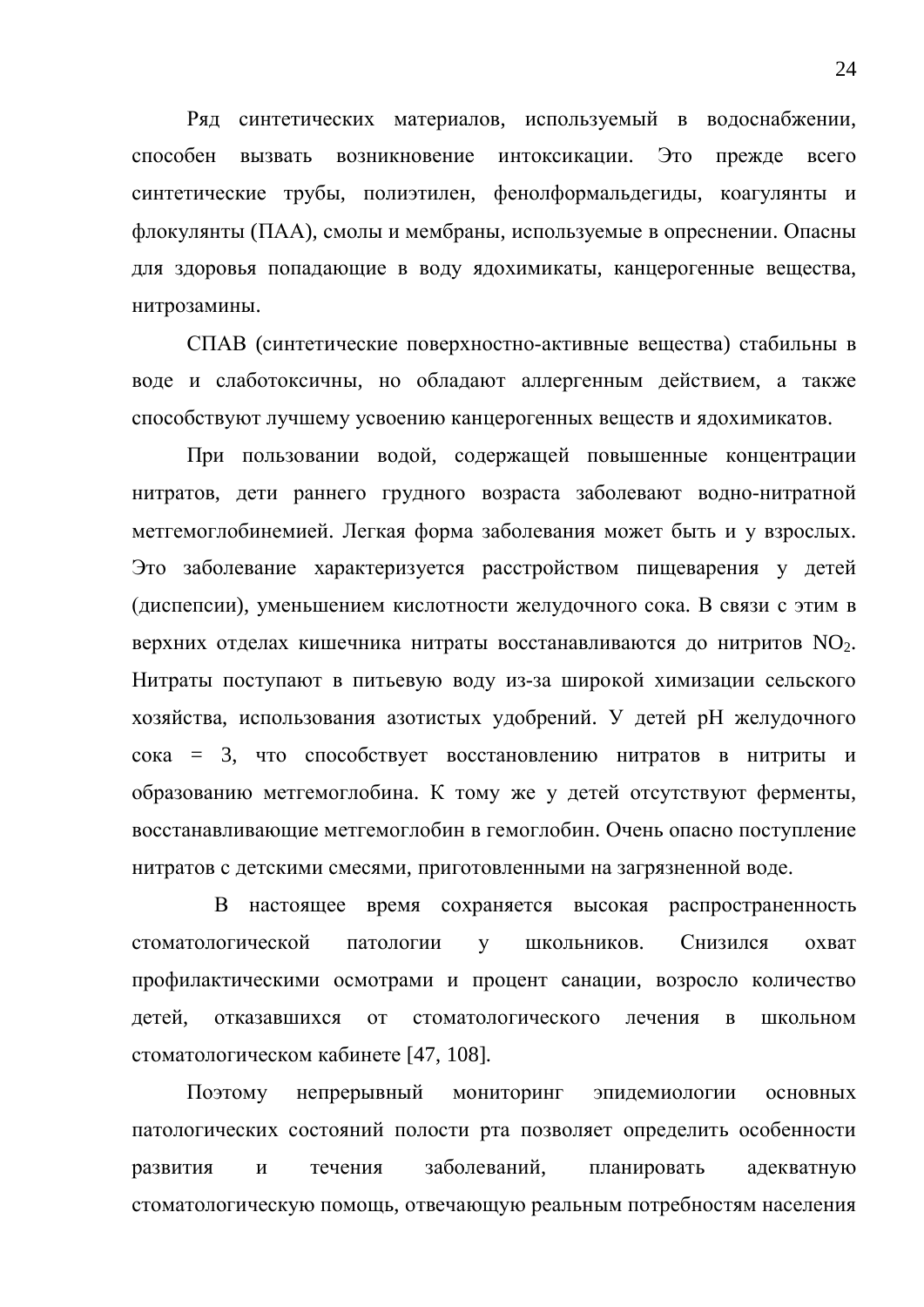[79, 108, 231, 233, 236-240, 250, 252, 259, 265, 267].

### **1.2. Методы профилактики кариеса зубов у детей при наличии макро- и микроэлементозов.**

Кариес зубов является одним из основных стоматологических заболеваний широко распространённых среди детей Украины [67, 72, 103, 202, 203]. Заболеваемость кариесом зубов детского населения Украины остается высокой, достигая распространенности 90-100%, в разных возрастных группах. В то время как, согласно данным ВОЗ, в последние десятилетия снижается частота и интенсивность кариеса зубов у детей в ряде стран благодаря проведению различных профилактических программ [99, 109-111, 163, 164, 167, 172, 187, 216, 218, 220, 222, 226, 228, 229, 262], ɜ Украине эти показатели остаются высокими и имеют тенденцию к увеличению [177]. Поэтому вопрос профилактики кариеса зубов остаётся актуален [117, 201].

Распространенность кариеса зубов у 6-летних детей составляет 87,9% при интенсивности поражения - 4,6; у 12-летних детей - 72,3% при интенсивности поражения - 2,75 [160].

Планирование программ профилактики и оказание лечебной помощи детям осуществляются на основании изучения стоматологической заболеваемости. Особое внимание при этом уделяется вопросам распространенности и интенсивности основных стоматологический заболеваний — кариеса и болезней пародонта [107, 119, 195, 263, 268, 271-273].

Уменьшение распространенности и интенсивности развития кариеса зубов возможно только путем широкого внедрения профилактических мероприятий [178, 182, 184, 189, 190, 194, 196, 199, 200, 217, 264, 266, 269, 270, 275].

Исследователями доказано, что созревание эмали – сложный и продолжительный процесс. Основной прирост кариеса постоянных зубов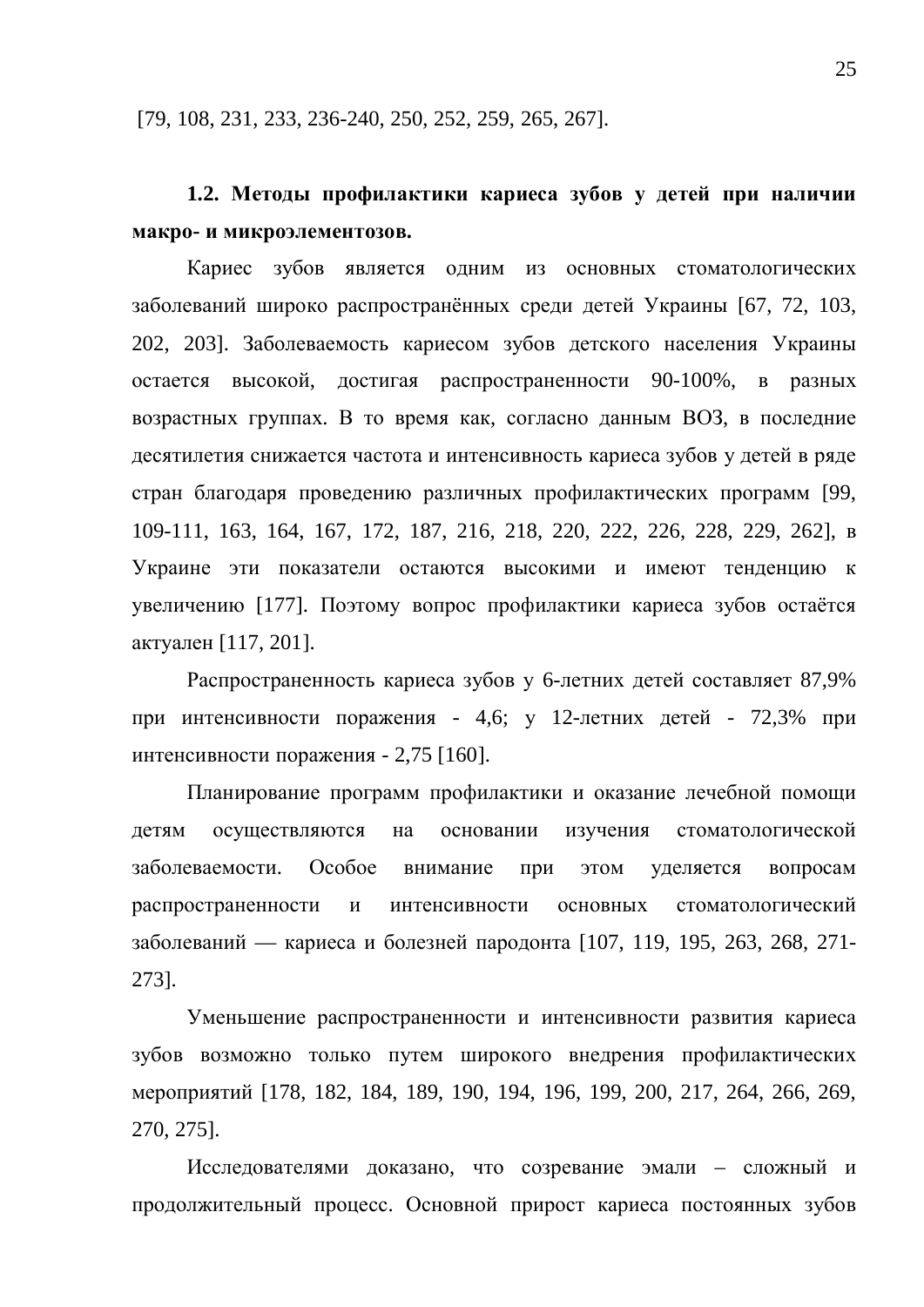отмечается в течение одного – полутора лет после прорезывания, то есть приходится на возраст  $6 - 7$  и  $11 - 13$  лет. Поэтому профилактические мероприятия должны быть направлены на восполнение дефицита минеральных компонентов, прежде всего, в структуре эмали недавно прорезавшихся зубов [25, 55, 82, 227, 232, 293]. Любая программа профилактики стоматологических заболеваний должна включать несколько основных методов: стоматологическое просвещение с рекомендациями по питанию, обучение правилам гигиенического ухода за полостью рта, использование средств, улучшающих состояние твердых тканей зубов и тканей пародонта [38, 41, 44, 46, 52, 118, 124, 125, 155, 159, 219].

Согласно классификации ВОЗ (1977) профилактика подразделяется на: первичную и вторичную [26, 126, 202, 203].

Особое значение придается первичной профилактике - системе социальных, медицинских, гигиенических и воспитательных мер, направленных на обеспечение высокого уровня здоровья и предотвращение заболеваний путем устранения причин и условий их возникновения.

Основными задачами первичной профилактики является создание условий для полноценного формирования и минерализации твердых тканей зуба; обеспечение физиологического течения процесса созревания твердых тканей зуба; стимулирование этих процессов; предотвращение или устранение развития кариеса [148, 169, 170, 174, 175, 176, 277, 278].

Ведущими в профилактике кариеса у детей являются мероприятия, направленные на механизмы стимуляции процессов минерализации и созревания эмали зуба, повышение его резистентности, что обеспечивается состоянием соматического здоровья ребенка, сбалансированным питанием, назначением препаратов, влияющих на общую резистентность организма и метаболические процессы [53, 65, 85, 86, 186, 201]. Наиболее оптимальным вариантом для реализации этого вопроса является назначение внутрь основных компонентов эмали – кальция, фосфора, фторидов, а также веществ, обеспечивающих их обмен и включение в ткани, формирование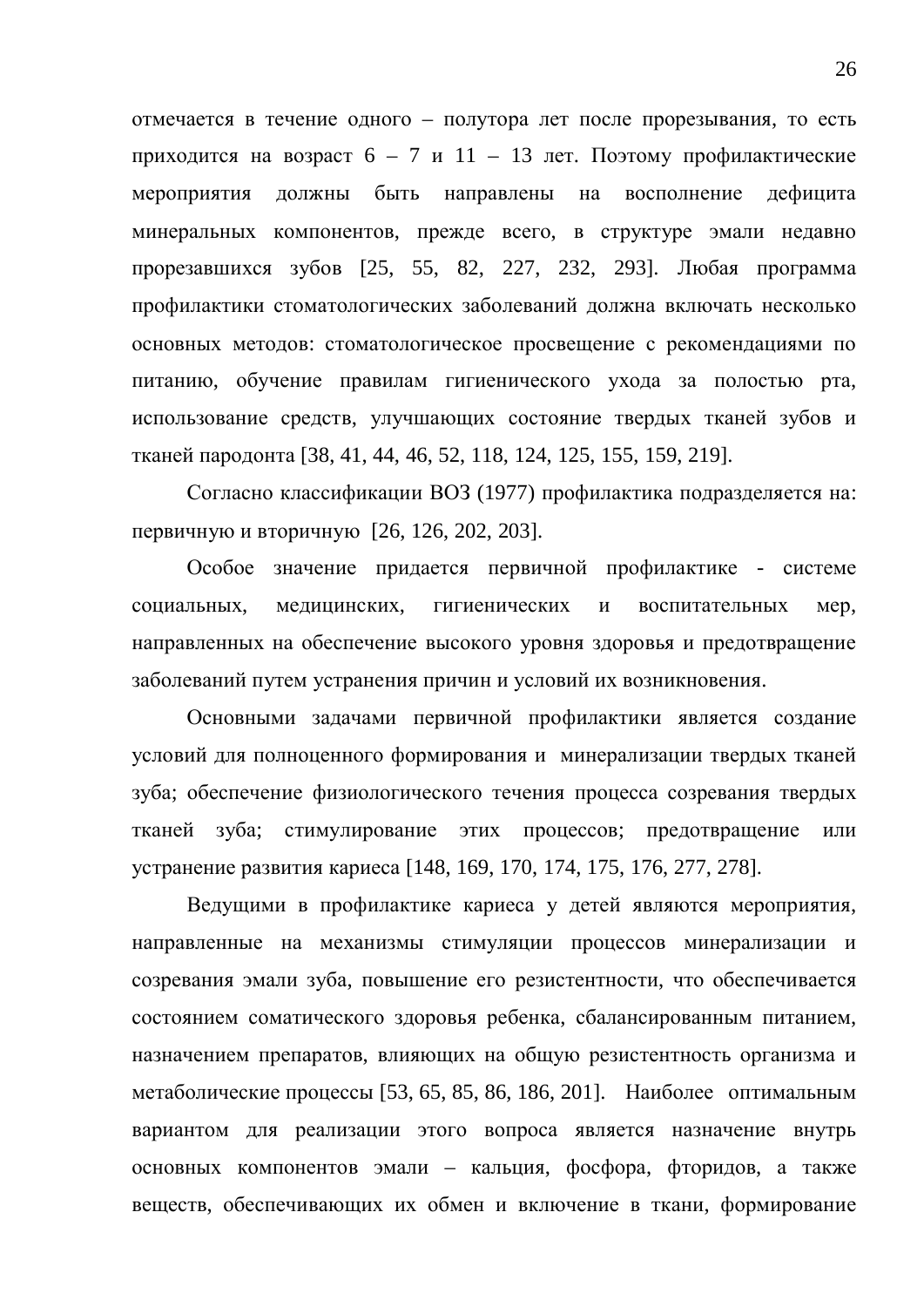белковой матрицы эмали и дентина [29, 32, 59, 60, 160, 161].

Методы профилактики принято объединять в четыре группы эндогенные и экзогенные, медикаментозные и немедикаментозные [17, 54, 113, 114, 193].

Важное место в медикаментозной профилактике кариеса принадлежит препаратам фтора [86, 139]. Противокариозное действие направлено на укрепление структуры эмали и усиление процессов реминерализации. Доказано, что процесс реминерализации эмали происходит за счет поступления минеральных вешеств из слюны, а также макро- и микроэлементов - кальция, фосфора, магния и фтора [69, 286].

В стоматологической практике чаще всего используют фтор в виде фторида натрия, монофторфосфата натрия, фторида олова, фосфорнокислого фторида, аминофторида. Указанные формы применяются в зубных пастах, ополаскивателях, гелях для домашнего и профессионального использования [126, 181, 185].

Наиболее изученной и внедренной в стоматологическую практику, является фторпрофилактика, реминерализующие кальций- и фосфатосодержащие средства [93, 94].

Эндогенная медикаментозная профилактика кариеса включает применение лекарственных средств, укрепляющих эмаль зубов и снижающих риск развития кариеса (препаратов кальция и фтора, витаминов, микроэлементов, адаптогенов, иммуномодуляторов и др.) [37, 61, 231].

Экзогенная медикаментозная профилактика кариеса включает местное применение реминерализующих средств в виде аппликаций на твердые ткани зубов, полосканий, ванночек, гелей, электрофореза, втирания и др. [62, 63, 83, 88, 101]. Для экзогенной медикаментозной профилактики и лечения начального кариеса используют препараты, в состав которых входят ионы кальция, фосфора, фтора, обусловливающие реминерализацию эмали зуба. Наиболее широкое распространение получили 10% раствор глюконата кальция, 2% раствор фторида натрия, фторсодержащие лаки.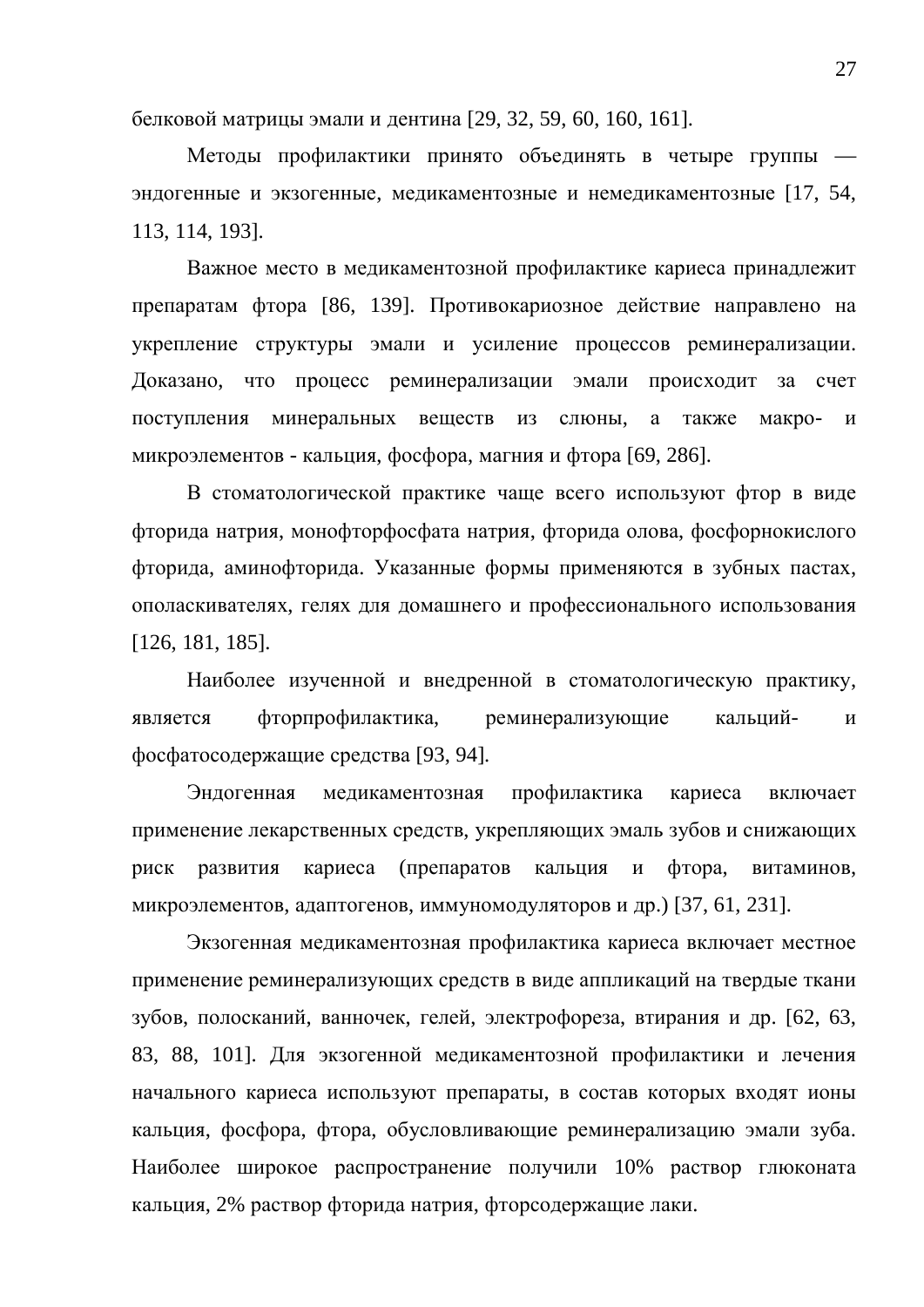Полученные результаты в работе [191], свидетельствуют, что наибольшую эффективность для профилактики кариеса временных и постоянных зубов продемонстрировали профилактические программы, включающие покрытие зубов эмаль-герметизирующим ликвидом.

При проведении исследования [188], среди детей младшего школьного возраста наиболее высокая клиническая кариеспрофилактическая эффективность достигнута при проведении в течение четырех лет аппликаций фторсодержащего лака «Bifluorid-12» который содержит активные компоненты NaF и CaF<sub>2</sub> в концентрации 6% (редукция прироста кариеса зубов и поверхностей 100%). При аппликации лака, содержащего  $CaF<sub>2</sub>$  - 52,94 и 82,35%, самая низкая редукция прироста интенсивности кариеса постоянных резцов зарегистрирована при применении лака, активным компонентом которого является NaF - 25% и 62,5%.

В многочисленных исследованиях доказана высокая медицинская эффективность фторидов в массовых программах профилактики кариеса зубов [247, 248, 251, 253, 256, 257].

Программу массовой профилактики внедряли в течение 5 лет среди младших школьников Румынии. Через год начальный кариес стабилизировался на 39,3% ,образование полостей уменьшилось на 49,7%, через три - на 56,1% и 29,7% соответственно; частота возникновения новых очагов деминерализации эмали снизилась с 54,09% до 23,85%.

Одним из самых практичных методов из всех способов фторизации зубов являются фторсодержащие зубные пасты [35]. По результатам наблюдения [118] с соавт., 2005, после 3-летней программы чистки зубов фторидсодержащими пастами у детей 7-8 лет за 3 года редукция по приросту кариеса составила 63%.

В г. Баку при выполнении комплексной программы профилактики стоматологических заболеваний (Школьная Образовательная Программа по уходу за полостью рта детей с обучением чистке зубов, использованием фторсодержащих зубных препаратов) в течении 2-3 лет интенсивность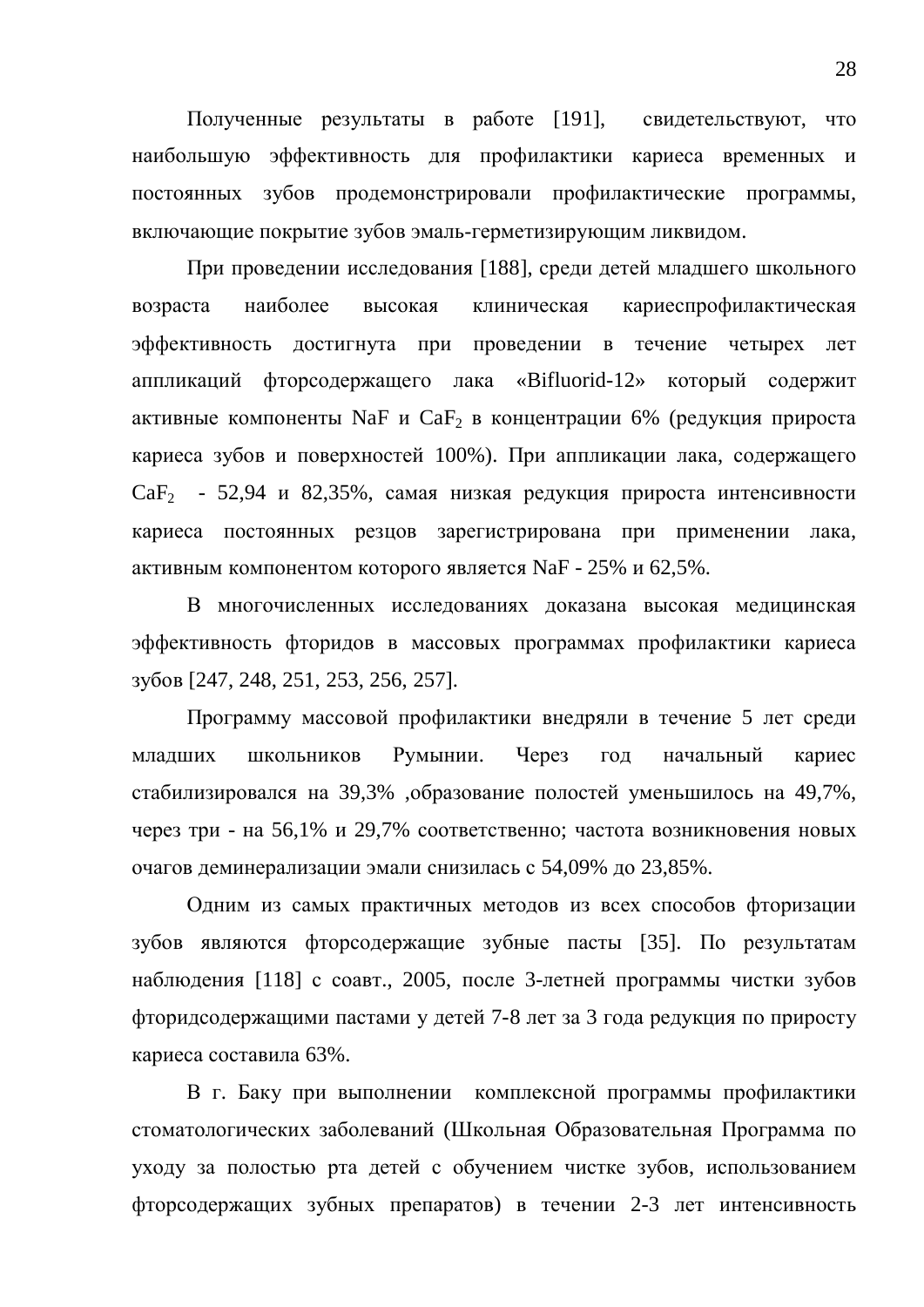кариеса зубов снизилась в 2 раза, при этом значительно возросла мотивация к гигиеническому уходу за полостью рта.

Фтористые препараты также могут быть в виде гелей, наносимых на зуб после тщательного удаления налета. В состав гелей входит фтор в виде натрия фторида, аминофторида, фосфорнокислого фторида. Препараты фтора используют для профилактики кариеса у детей и подростков в регионах с пониженным или нормальным содержанием фтора в воде.

Новыми средствами экзогенной медикаментозной профилактики кариеса являются гели и муссы на основе фосфопептида (Casein Phospho Peptide — СРР), получаемого из коровьего молока. Основой механизма действия СРР является его способность связывать ионы кальция и фосфат, сохраняя их в аморфной форме. Таким образом, создается ACP (Amorphous Calcium Phosphate — аморфный кальций фосфат). Именно эта система доставляет реминерализующие ионы  $\mathrm{Ca}^{2+}$  и  $\mathrm{PO_4}^{3-}$  к зубу и обеспечивает превентивное действие этого препарата.

Длительности воздействия фторсодержащих средств на эмаль зубов достигают использованием фторсодержащих лаков. Используют лаки на основе природных смол и на полимерной основе.

Особое место в комплексной профилактике кариеса зубов у детей и подростков занимает применение растворимых солей фтора. Результаты научных исследований, проведенных в последние десятилетия, дают возможность предполагать, что профилактическое действие фторидов главным образом обусловлено как, местным, так и системным применением. В последние время, все больше уделяется внимание эффективности действия фторидов на поверхности зуба. Основной механизм местного действия фторидов связан с повышением кариесрезистентности зубов.

В практическое здравоохранение активно внедряется методика эндогенной профилактики кариеса с помощью таблеток фторида натрия. Таблетки фторида натрия применяются в местностях, где содержание фтора в питьевой воде не превышает 0,5 мг/л. Оптимальное поступление фтора в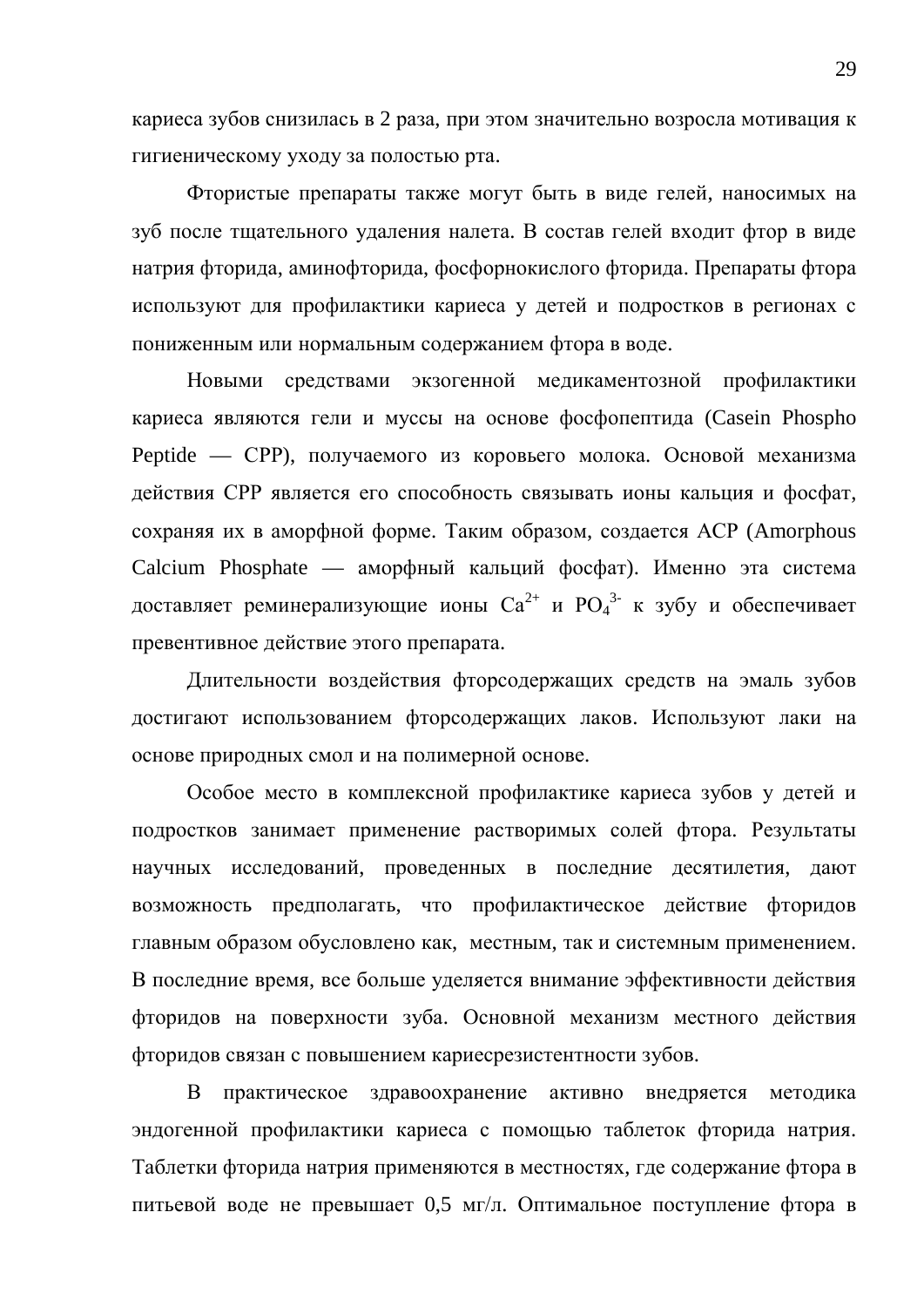организм в течение суток 1,2-1,6 мг. С пищей ребенок получает примерно  $0,3-0,5$  мг фтора в день.

Эффективным методом экзогенной медикаментозной профилактики является герметизация фиссур, которая снижает прирост кариеса на 70-92% [31, 284,]. Метод герметизации фиссур значительно снижает риск заболеваемости кариесом и является одним из наиболее эффективных для первичной профилактики в стоматологии детского возраста [151, 242].

В работе [261] сравнивались эффективность различных методов профилактики фторидами. В результате исследования прирост кариеса при разных способах профилактики составил 1,6% при герметизации фиссур с помощью герметика на основе смолы, 2,2% при использовании диамина фтористого серебра, 2,4% при обработке зубов лаком содержащим NaF.

В работе [241] сравнивали влияние герметиков на основе стеклоиономерного цемента и полоскания препаратами на основе фторидов. Кариеспрофилактический эффект был идентичным.

В период незавершенной минерализации отмечена наибольшая восприимчивость зубов к кариесу, сопровождающаяся самой низкой кислотоустойчивостью эмали. Целью метода изоляции фиссур является защита зон риска от действия кариесогенных факторов во время созревания фиссур. Наиболее часто применяются в качестве герметизирующих средств стеклоиономерные цементы, обладающие антикариозной активностью, обеспечиваемой пролонгированным выделением фтора, которое начинается сразу после пломбирования и продолжается не менее одного года.

Новый метод экзогенной медикаментозной профилактики кариеса герметизация фиссур методом глубокого фторирования. Метод запечатывания фиссур фтористыми препаратами, содержащими медь, обеспечивает условия для реминерализации эмали за счет кристаллизации гидроксиапатита в сочетании с подавлением образования агрессивной зубной бляшки. Термин «глубокое фторирование» означает двухфазное импрегнирование эмали. Для этого используют препараты «Эмаль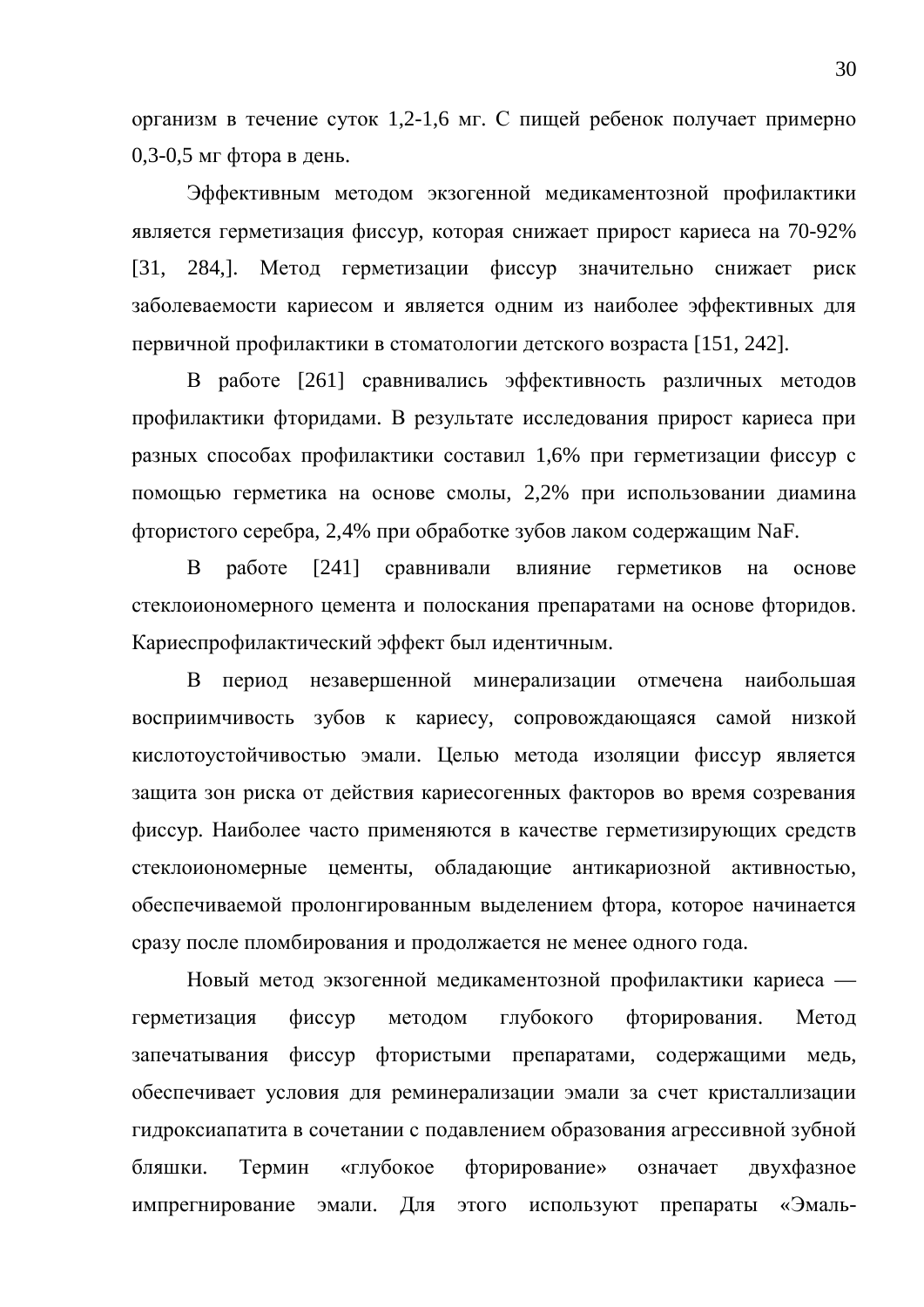герметизирующий ликвид» (Германия), «Глуфторэд» (Россия). Клинический эффект от глубокого фторирования сохраняется в течение 6–24 мес.

Эффективным является использование жевательной резинки, содержащей ксилит, кальций и фосфаты [249, 294, 298]. Сорбит или ксилит в жевательной резинке снижают образование кислоты микрофлорой зубного налета, ограничивают прикрепление бактерий к поверхности эмали зуба, повышают буферную емкость смешанной слюны.

Ведущим этиологическим фактором в возникновении кариеса зубов является зубной налет [123, 243, 279, 287, 291]. Гигиена полости рта является обязательной частью программ профилактики кариеса [166, 168, 297]. Следует отметить, что чистка зубов оказывается эффективной только при условии ее проведения с использованием фторсодержащих зубных паст [245, 254, 258].

Согласно результатам проведенного исследования [87], в Республике Беларусь, ежедневная чистка зубов 5-6-летними детьми профилактической зубной пастой в домашних условиях позволила добиться улучшения гигиенического состояния полости рта за 3 месяца на 15,77% от исходного. В группе детей того же возраста, чистящих зубы детской фторсодержащей зубной пастой ежедневно в условиях детского сада под контролем воспитателей, снижение показателей гигиенического индекса отмечалось в  $1,4$  pasa (на 27,66%).

У детей в связи с физиологическими особенностями организма высокой потребности в микронутриентах, необходимых для формирования костей скелета и формирования резистентных тканей временных и постоянных зубов, риск возникновения кариеса очень высокий [73, 244, 255]. В связи с этим, предупреждение кариеса у детей остается на сегодняшний день одной из актуальных задач стоматологии [140, 246, 290].

Основным и наиболее эффективным методом профилактики кариеса и болезней пародонта является регулярная и тщательная гигиена рта – механическое удаление микробного зубного налета. Наиболее удобной и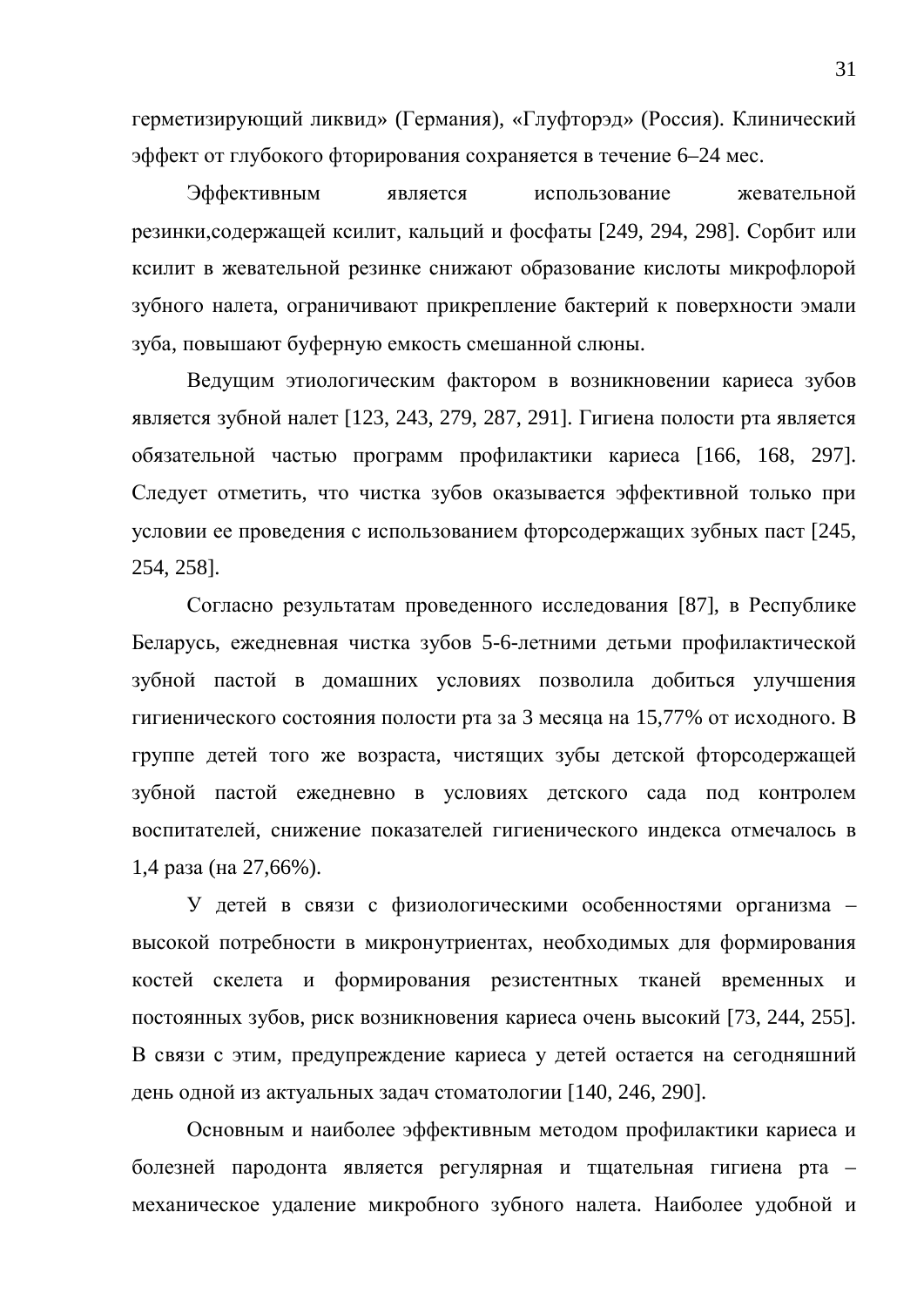эффективной в медицинском и экономическом отношениях доставкой фторида к зубам, после их прорезывания, являются фтор-содержащие зубные пасты при регулярном использовании которых интенсивность кариеса можно үменьшить на 25%-45 % [122].

В работах [75, 150] получена высокая медицинская эффективность минерализирующих безфтористых зубных паст в улучшении гигиены рта, снижении интенсивности хронического гингивита и интенсивности кариеса постоянных зубов у детей. Редукция прироста КПУ постоянных зубов у детей 7–8 лет за два года составила для безфтористой зубной пасты 49%, что сравнимо с медицинским эффектом в профилактике кариеса зубов паст, содержащих минимальные концентрации аминофторида (500p.p.m. F) или оптимальную концентрацию фторида натрия (1000p.p.m. F).

В патогенезе кариеса важную роль играют такие факторы, как обеспеченность организма кальцием, органическими соединениями фосфора, присутствие активаторов процессов минерализации (адаптогены, цитрат, витамины, в частности витамин С, магний) [116].

Все эти биологически активные вещества способны даже в отсутствии фтора стимулировать активность остеобластов, ускорять процессы минерализации, предупреждать развитие кариеса и обеспечивать благоприятное действие на ткани полости рта. Комплекс биологически активных веществ позволяет увеличить кариеспрофилактическую эффективность мероприятий [65, 74, 76].

Результаты клинических исследований показывают, что применение препаратов кальция для эндогенной профилактики кариеса в период интенсивной минерализации твердых тканей зубов является обоснованным, целесообразным и эффективным в процессе функционирования, как молочных, так и постоянных зубов [100].

Важной является необходимость проведения лекарственной эндогенной профилактики кариеса постоянных зубов у детей, особенно в периоды их активного роста, с использованием современных препаратов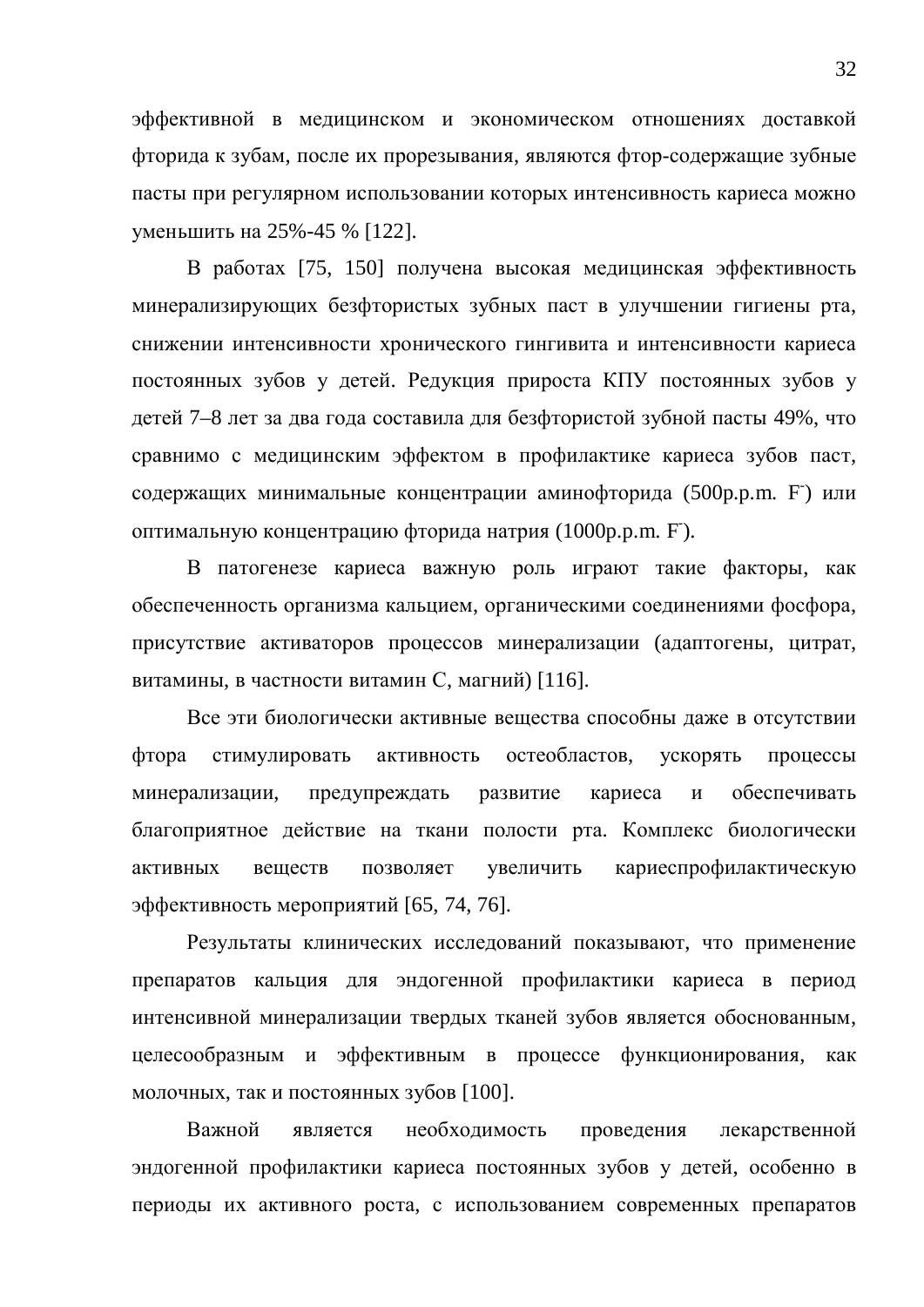кальция [100, 210] в комплексе с витаминами и микроэлементами. Наиболее доступными из них являются простые препараты кальция первого поколения (глюконат, лактат, глицерофосфат, цитрат), содержащие только соединения кальция. Однако они требуют обязательного синхронного приема витамина D для повышения эффективности профилактических мероприятий [93].

В настоящее время наиболее эффективными являются препараты кальция третьего поколения, включающие в свой состав, кроме соединений кальция и витамина D, также ряд витаминов и микроэлементов, влияющих на минеральный обмен — Кальцинова (KRKA), Кальцемин (Sagmel), Биокальцевит, Биотрит-Дента [15, 58, 116, 205].

В ходе экспериментального исследования, проведенного на крысах, установлено, что обогащенные комплексом макро- и микроэлементов «Биокальцевит» и морская капуста при одновременном введении имеют выраженный противокариозный эффект и могут применяться для профилактики кариеса зубов в клинике терапевтической стоматологии [45].

Эндогенная немедикаментозная профилактика кариеса направлена на формирование условий для гармоничного развития ребенка, прежде всего предусматривает коррекцию питания. Государственные мероприятия эндогенной немедикаментозной профилактики включают контроль уровня фтора в питьевой воде, при необходимости — фторирование воды, соли, молока, продуктов питания.

Фторирование питьевой воды предусматривает повышение концентрации фтора до 0,8-1,2 мг / л. Искусственное фторирование питьевой воды позволяет снизить заболеваемость кариесом на 20-50%. По данным ВОЗ, этот метод профилактики наиболее эффективен в районах с высокой или очень высокой интенсивностью кариеса [149, 213].

Индивидуальное дозирование поступления фтора в организм человека может быть обеспечено применением фторированных пищевых продуктов, например, соли, молока и др. Рекомендуемая концентрация фтора в соли - $250$  MT/KT.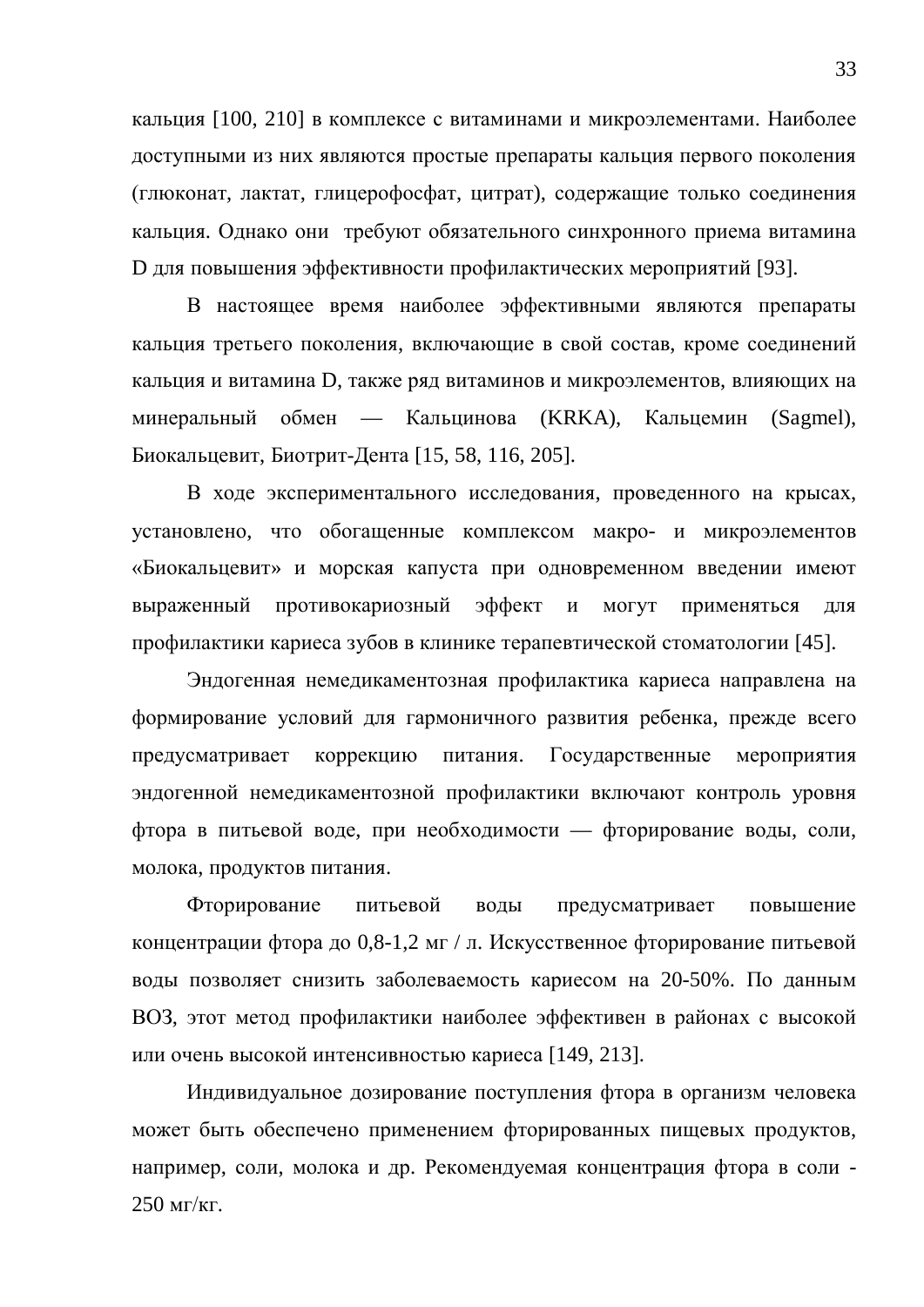Важной составляющей государственных мероприятий является контроль рациона питания детей в организованных детских коллективах.

Эндогенная профилактика кариеса постоянных зубов у детей невозможна без учета особенностей кальций-фосфорного обмена.

Однако биохимические исследования крови 6 летних детей выявили, что показатели минерального обмена (кальций общий и ионизированный, фосфор, щелочная фосфатаза) у большинства обследуемых детей находятся на границе «субнормы» [21, 79], что свидетельствует о несовершенстве кальций-фосфорного обмена на данный период развития ребенка. Поэтому для полноценной минерализации зубов, а именно в периоды активного роста, когда процессы первичной минерализации постоянных зубов, находящихся на этапе внутричелюстного периода развития еще не закончены, роль эндогенной профилактики кариеса чрезмерно велика. Ведь только при нормальном содержании в сыворотке крови кальция и фосфора происходит полноценное формирование гидроксиапатитов [205].

Экзогенная немедикаментозная профилактика кариеса включает комплекс мероприятий, направленных на обучение и контроль эффективности гигиены полости рта, рациональный выбор средств гигиены. Средства гигиены полости рта включают зубные пасты, гели, порошки, мануальные и электрические зубные щетки, ершики, ирригаторы и гидромассажеры, зубные эликсиры, ополаскиватели, дезодоранты для полости рта, жевательные резинки, средства для оценки качества гигиенического ухода [77, 161, 215, 223, 224 230].

Роль витаминов в профилактике кариеса изучена достаточно широко как в эксперименте на животных, так и в клинике. Благоприятно влияют на минеральный обмен витамины A, D, C, B1, B6 и др. [276].

По данным работы [260] витамин D обеспечивает 47%-ное снижение случаев возникновения кариеса. Дефицит витамина Д ведет к задержке развития дентина и нарушению формирования эмали.

Доказано, что длительная недостаточность витамина А в период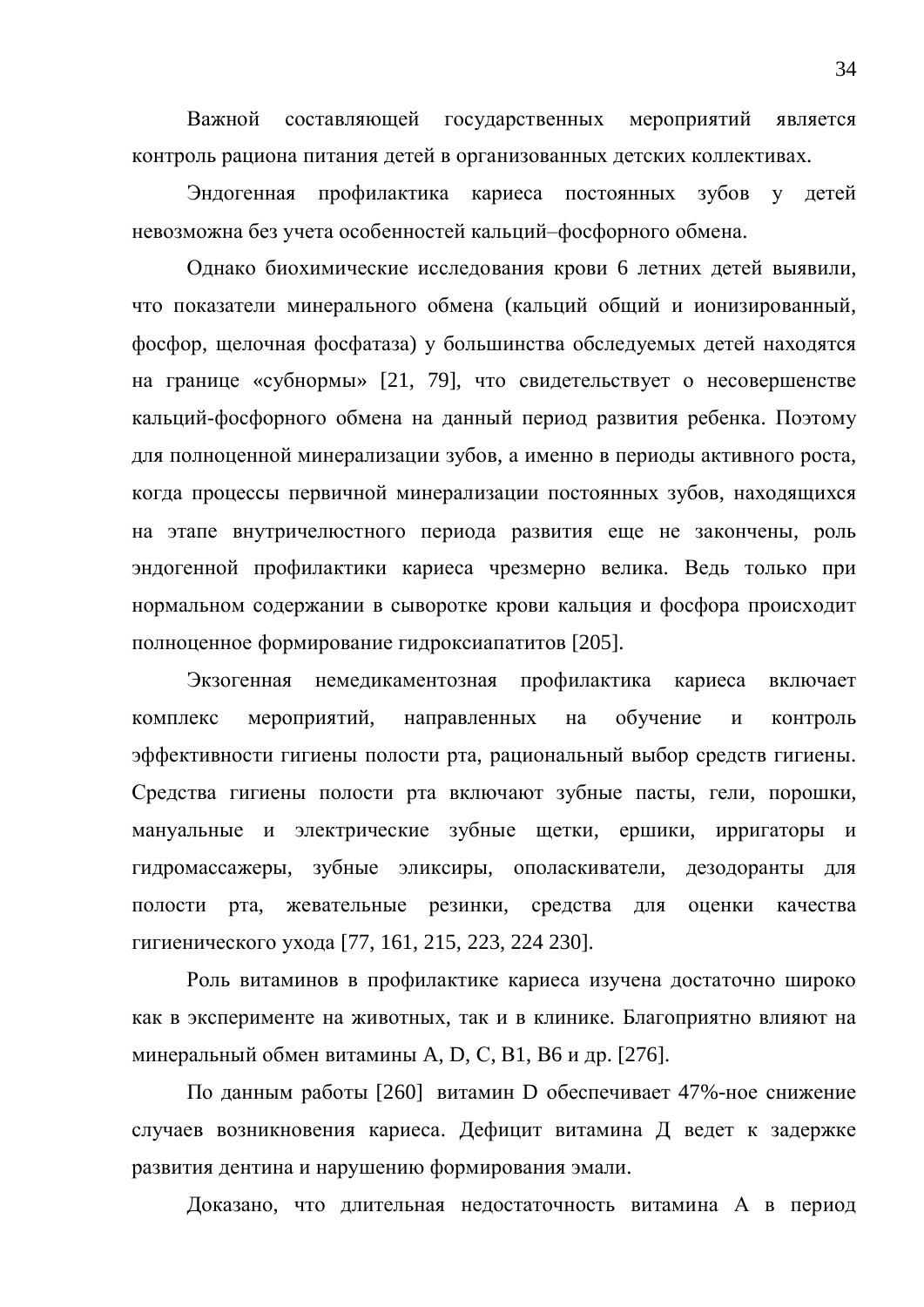развития зубов приводит к повышенной восприимчивости зубов к кариесу из-за несовершенства структуры твердых тканей.

Важным направлением профилактики кариеса у детей является пренатальная профилактика развития стоматологических заболеваний. предупреждение развития стоматологических заболеваний у беременных женщин [225, 296, 299].

Таким образом, анализ литературных источников свидетельствует, что уровень стоматологического здоровья детей характеризуется высокой интенсивностью стоматологических заболеваний, причем в разных регионах мира и Украины эти показатели значительно разнятся. Различия объясняются особенностями питания, гигиенического ухода за полостью рта и уровнем общего здоровья человека, региональными особенностями. Поэтому для повышения эффективности лечебно-профилактических мероприятий необходимы углубленные исследования этиологических и патогенетических факторов на региональном уровне, что актуально и для г. Ужгород.

Выводы к разделу 1:

- профилактика основных стоматологических заболеваний у детей при сниженной концентрации фтора в питьевой воде в настоящее время заключается, в основном, в применении различных кальций- и фторсодержащих препаратов. Однако при нарушенных функциональных реакциях в организме, особенно дентино- и амелогенеза, при использовании этох препаратов в зубах могут образовываться вместо гидрокси- и фтораппатита неустойчивые соединения типа CaF<sub>2</sub>;

- в литературе практически отсутствуют методы профилактики кариеса и других стоматологических заболеваний у детей младшего школьного возраста (6-7 лет), основанные на поддержании и стабилизации защитных систем организма, существенно ранимых и неустойчивых в этом возрасте;

анализ доступных литературных данных свидетельствует о необходимости разработки комплексных программ профилактики, в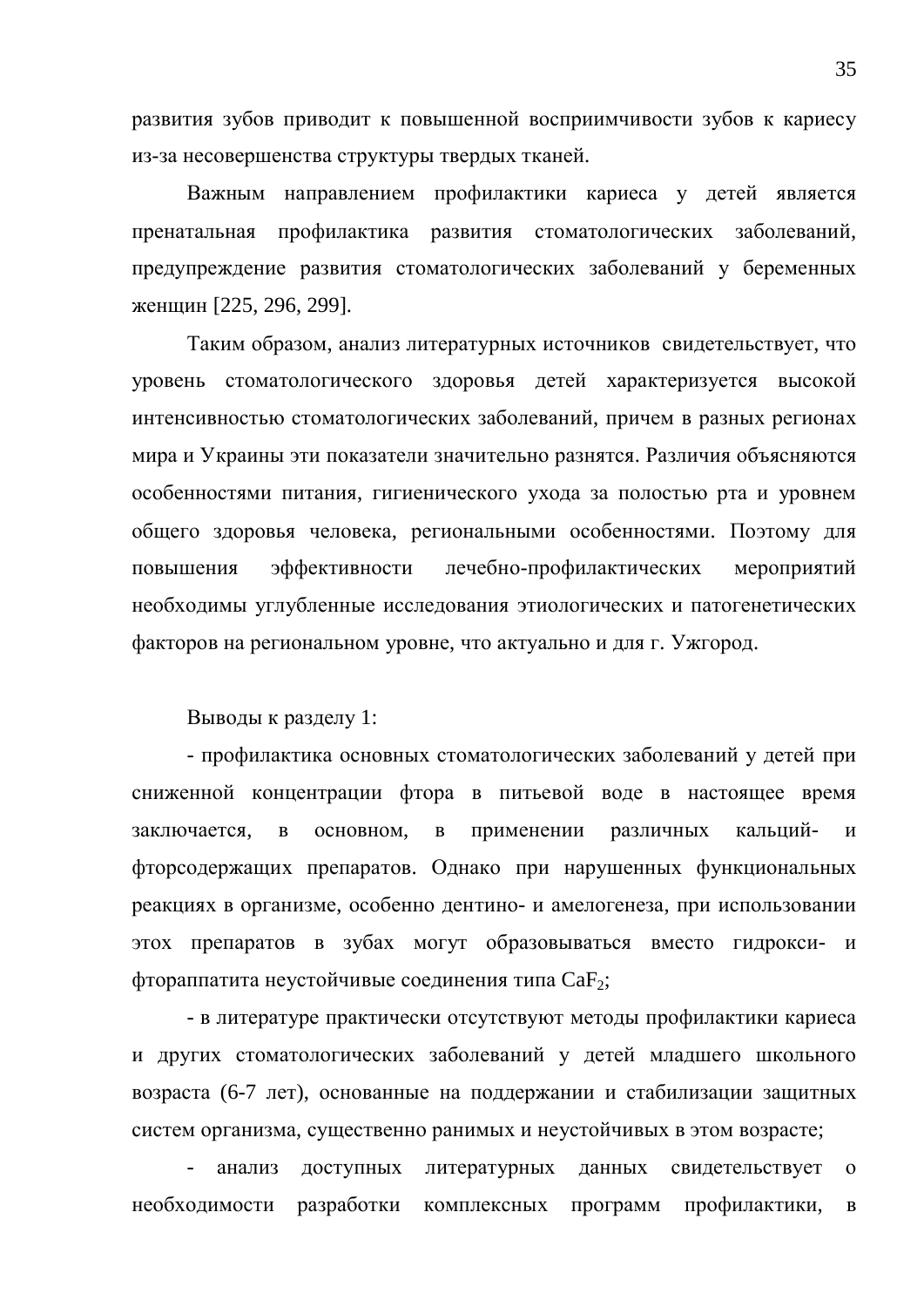частности кариеса зубов у детей 6-7 лет, особенно при наличии макро- и микролементозов, используя препараты, улучшающие несовершенные адаптационно-компенсаторные и функциональные реакции в организме ребенка, тем самым повышающие общую неспецифическую резистентность организма, в том числе в полости рта.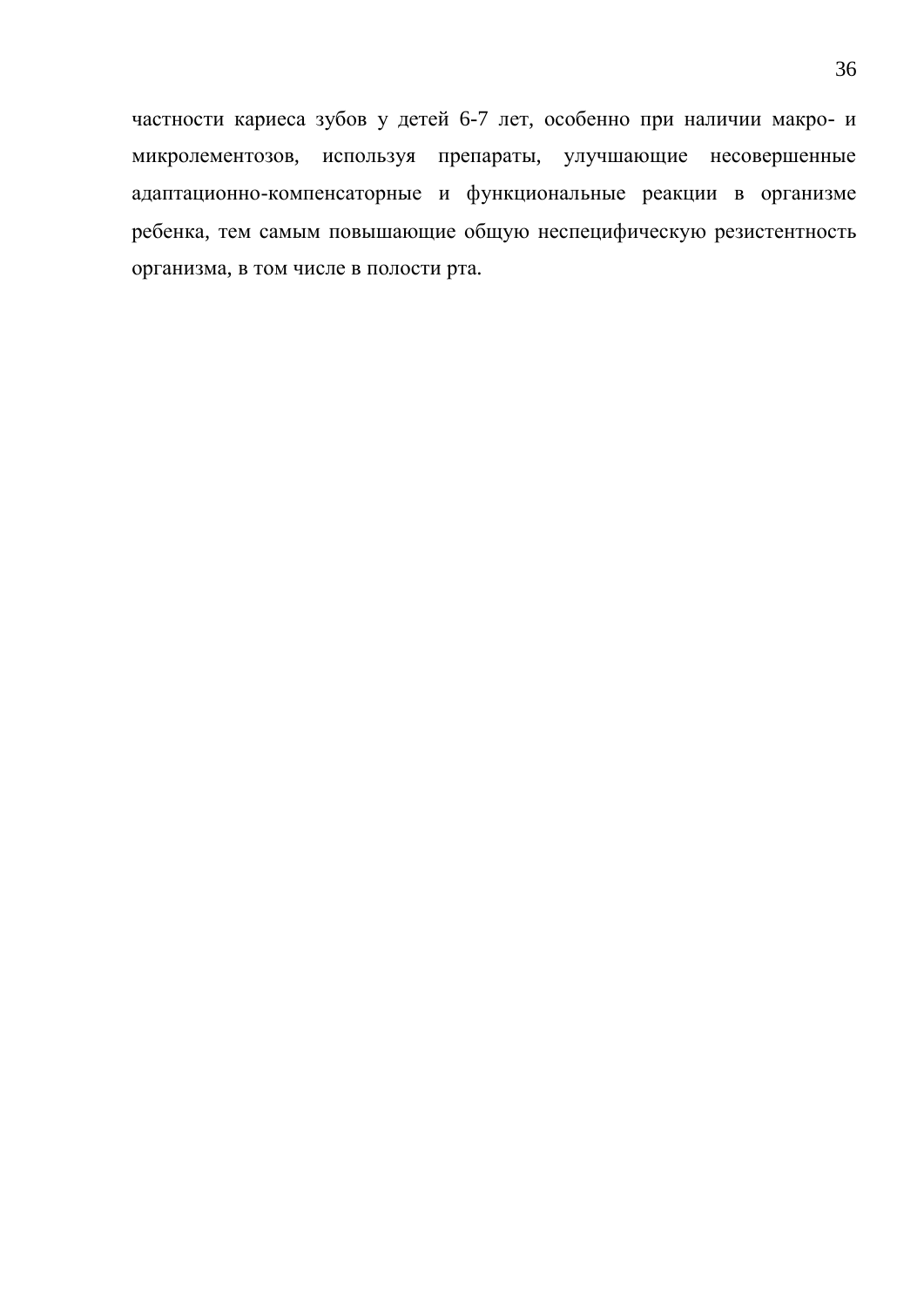# РАЗДЕЛ 2. МАТЕРИАЛЫ И МЕТОДЫ ИССЛЕДОВАНИЯ.

#### **2.1. Обоснование цели исслелования.**

Обоснованием цели исследования являлись существенные различия в стоматологическом статусе детей 6-7 лет г. Ужгород при водоснабжении из двух разных источников - река Уж и артезианская скважина с различным минеральным составом питьевой воды. При этом при низком содержании фтора в обоих источниках, в артезианской скважине наблюдалось повышенное содержание нитратов, стронция и хлоридов, которые при сниженной ферментативной активности в организме могут преобразовывать гемоглобин в метгемоглобин, вызывая гемическую гипоксию, нарушать процессы образования полноценных эмали и дентина зубов, приводить к нарушению в различных системах организма, обеспечивающих его адаптационные возможности. Разработка эффективных и максимально адаптированных профилактических программ для детей, проживающих в разных районах г. Ужгород и употребляющих питьевую воду с разным составом микро- и макроэлементов, до настоящего времени не проводилась, что послужило основой для выбора темы данного исследования, его целей и поставленных задач.

#### 2.2. Дизайн экспериментальных и клинических исследований.

В эпидемиологических обследованиях участвовал 101 ребенок 6-7 лет, проживающий в разных районах г. Ужгород и использующих воду из разных источников водоснабжения (р. Уж и артезианская скважина), существенно отличающихся по минеральному составу (табл.2.1).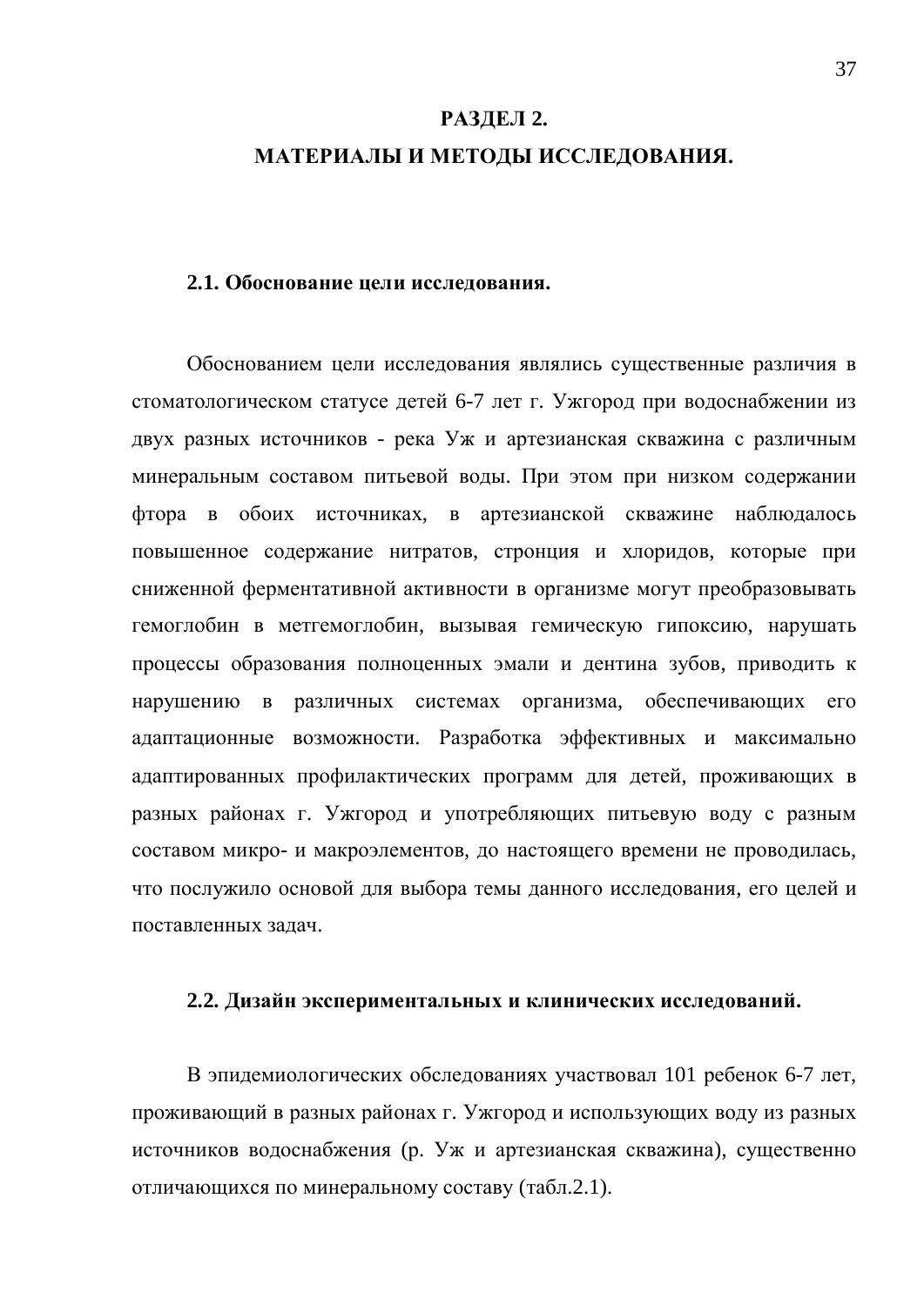#### Таблица 2.1

|                 |                       |         | Содержание   |            |
|-----------------|-----------------------|---------|--------------|------------|
|                 |                       |         | минеральных  |            |
| Показатели      | Eд.                   |         | компонентов  | Отличия    |
|                 | измерения             | вода из | вода из      |            |
|                 |                       |         | артезианской |            |
|                 |                       | p.Yx    | скважины     |            |
| Общая жесткость | $M\Gamma$ -ЭКВ $/\Pi$ | 2,15    | 5,20         | в 2,4 раза |
| Кальций         | $M\Gamma/\Pi$         | 32,1    | 82,2         | в 2,6 раза |
| Магний          | $M\Gamma/\Pi$         | 6,70    | 13,4         | в 2,4 раза |
| Фтор            | $M\Gamma/\Pi$         | < 0.02  | < 0,02       |            |
| Хлориды         | $M\Gamma/\Pi$         | 5,40    | 40,3         | в 7,47 раз |
| Сульфаты        | $M\Gamma/\Pi$         | 25,2    | 45,0         | в 1,78 раз |
| Нитраты         | $M\Gamma/\Pi$         | 0,53    | 2,80         | в 5,3 раза |
| Стронций        | $M\Gamma/\Pi$         | 0,15    | 0,34         | в 2,3 раза |

**ɏɢɦɢɱɟɫɤɢɣɫɨɫɬɚɜɩɢɬɶɟɜɵɯɜɨɞɢɡɪɚɡɧɵɯɢɫɬɨɱɧɢɤɨɜɝ. ɍɠɝɨɪɨɞ**

При этом у детей оценивались показатели твердых тканей зубов, как временного так и постоянного прикуса (кп<sub>з</sub>, кп<sub>п</sub>, КПУ<sub>3</sub>, КПУп), показатели тканей пародонта (РМА%, кровоточивость, проба Шиллера-Писарева, зубной камень), показатели уровня гигиены полости рта (Sinless Loe и Stallard), биохимические показатели ротовой жидкости (лизоцим, каталаза, эластаза, кальций, фосфор, магний), зубо-челюстные аномалии (ЗЧА) (аномалии положения, тремы, диастемы, скученность зубов, дистальный, мезиальный, глубокий, открытый и косой прикус). Кроме того проводились опросы детей и родителей по употреблению различных продуктов питания в их рационе.

Экспериментальные исследования на крысах состояли из нескольких этапов. На первом этапе было проведено исследование влияния питьевой воды из р. Уж и артезианской скважины г. Ужгород на активность щелочной (ЩФ) и кислой фосфатаз (КФ) в пульпе зубов животных, содержание кальция, магния, неорганических фосфатов, активность ЩФ в ротовой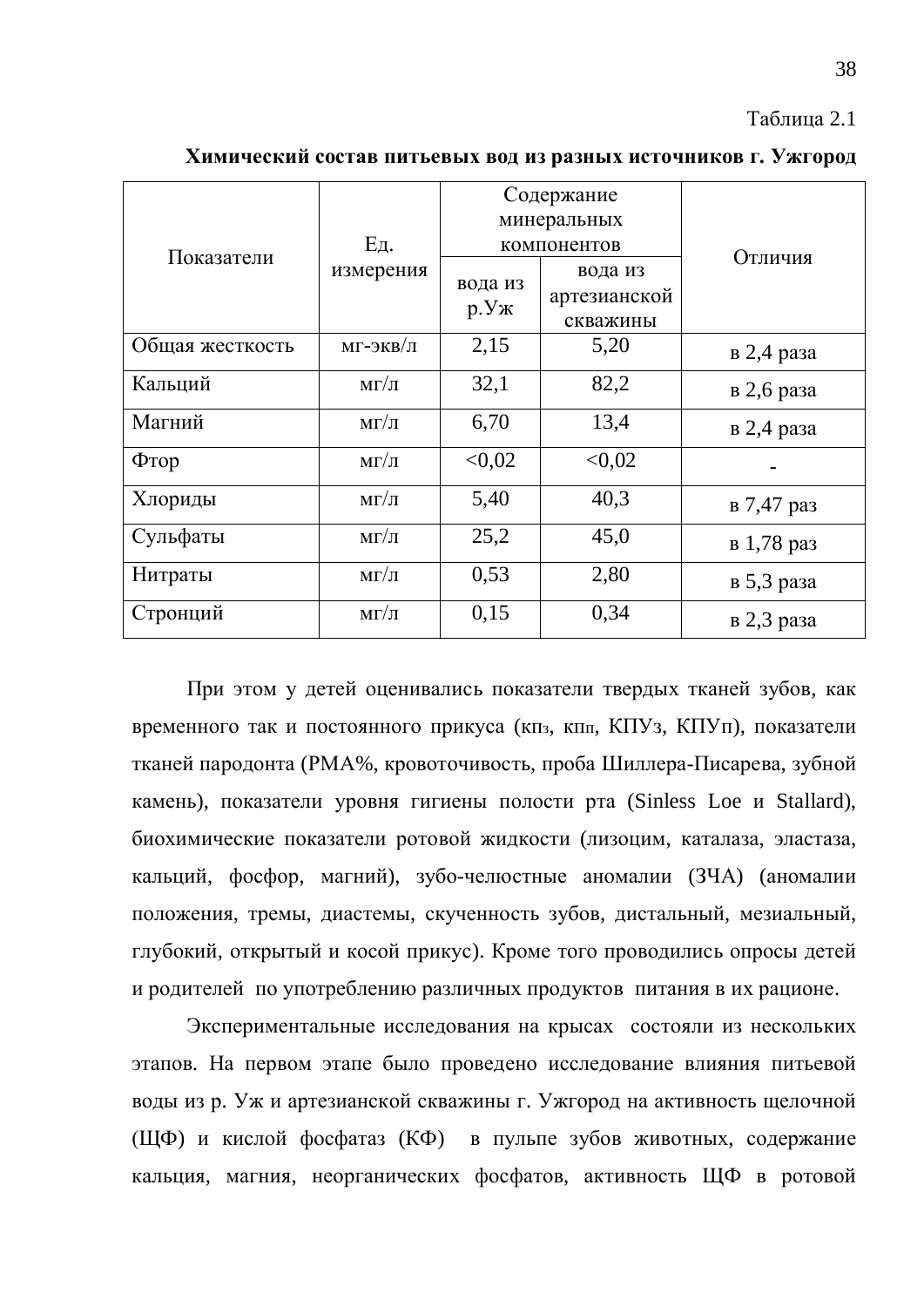жидкости, а так же содержание кальция, магния, фосфора в сыворотке крови животных. В эксперименте была использована 23 крысы линии Вистар (самки возраста 1,5-2 мес., живая масса  $100+10r$ ). Продолжительность эксперимента составила 30 дней. По истечению этого срока собирали у крыс смешанную слюну после стимуляции пилокарпином (5мг/кг) и выводили их из эксперимента путем кровопускания сердца, выделяли нижнюю челюсть, пульпу из резца и собирали сыворотку крови.

В связи с повышенной заболеваемостью кариесом зубов детей г. Ужгород, использующих воду из артезианской скважины на втором этапе эксперимента было проведена оценка влияния питьевой воды из артезианской скважины на состояние твёрдых тканей, пульпы зубов и тканей пародонта у крыс с экспериментальным кариесом. Эксперименты были проведены на 21 крысе линии Вистар (самки, в возрасте 1,5 месяца, живая масса 98  $\pm$  12 г). Кариес вызывали переводом крыс на кариесогенный рацион (КГР) Стефана. Крысы были распределены в 3 равные группы: 1-ая – контроль, получавшая стандартный рацион вивария; 2-ая – получавшая КГР и 3-я – получавшая КГР + питьевую воду из артезианской скважины г. Ужгород. Продолжительность эксперимента составила 1 месяц, после чего у крыс собирали слюну после стимуляции пилокарпином (5 мг/кг). Умерщвление животных осуществляли под тиопенталовым наркозом (20 мг/кг) путем тотального кровопускания из сердца. Использовали для биохимических исследований сыворотку крови, пульпу зубов, слюну. Выделяли челюсти для определения атрофии альвеолярного отростка, а также для определения пораженности зубов кариесом. В слюне и сыворотке крови исследовали содержание кальция, неорганического фосфора, магния. Кроме того, в пульпе зубов определяли активность щелочной (ЩФ) и кислой фосфатаз (КФ) и по их соотношению, показатель минерализующей способности (ПМС), а в слюне активность ЩФ и общую протеолитическую активность (ОПА).

Учитывая состав питьевой воды г. Ужгород и результаты первого и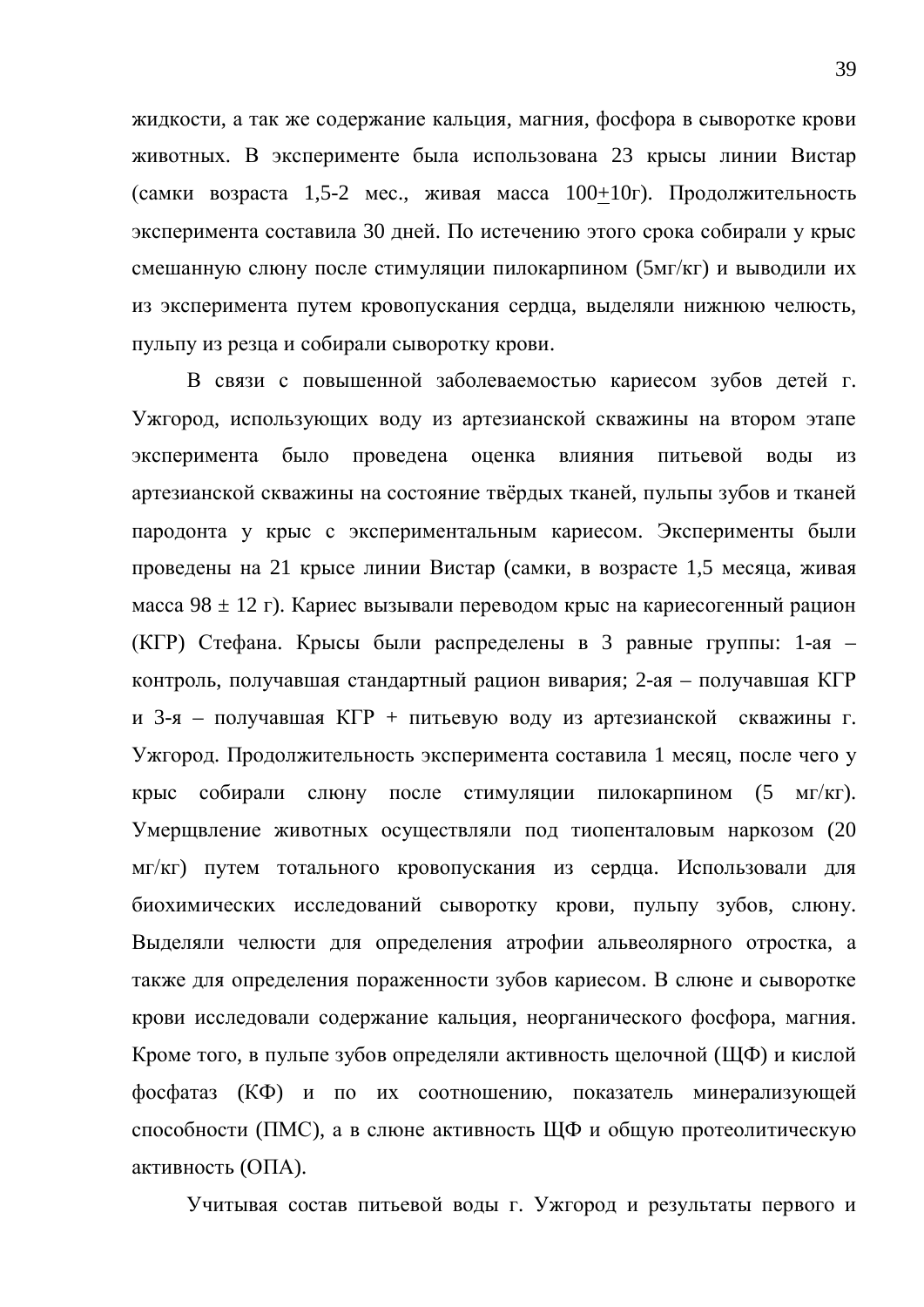второго этапов эксперимента, на третьем этапе эксперимента оценивалось влияние лечебно-профилактического комплекса на состояние полости рта крыс, получавших высокосахарозную диету. В качестве адаптогенов в эксперименте использовали препараты, разработанные в Институте стоматологии, и, выпускаемые НПА «Одесская биотехнология»: остеовит (содержит изофлавоны сои, цитрат кальция, сульфат цинка, аскорбиновую кислоту и витамин D<sub>3</sub>), биотрит С (содержит проростки пшеницы, аскорбиновую кислоту), фитогель (на основе КМЦ, содержит экстракт мяты и лизоцим). Экспериментальное исследование проведено на 21 самке крыс линии Вистар стадного разведения возрастом на начало эксперимента 1,5 месяца средней массой 98 ± 12 г. Кариес воспроизводили путём содержания животных на высокосахарозной диете (ВСД) Стефана. Крысы были разделены на три группы по 7 животных в каждой: 1 – контрольная, получавшая стандартный рацион вивария; 2 – получавшая ВСД; 3 – ВСД + профилактический комплекс препаратов (остеовит 300 мг/кг, биотрит С 300  $\text{MT}/\text{KT}$  и обработка зубов фитогелем лизоцимом 0,5 мл на крысу). Препараты остеовит и биотрит вводили в виде водной суспензии внутрижелудочно ежедневно утром натощак, после чего обрабатывали зубы гелем с лизоцимом. Корм и воду животным давали через 2 часа после введения препаратов. Продолжительность эксперимента составила 1 месяц, по истечении которого у животных собирали слюну при пилокарпиновой стимуляции (5 мг/кг) и под тиопенталовым наркозом (20 мг/кг). Умерщвляли путём вскрытия магистральных сосудов, собирали кровь и отделяли сыворотку. Выделяли челюсти для подсчёта степени атрофии альвеолярного отростка, а также количества и глубины кариозных поражений. Из резцов выделяли пульпу для определения активности кислой и щелочной фосфатаз. В слюне и сыворотке крови проводили определение содержания кальция, фосфора, магния и дополнительно в слюне исследовали активность щелочной фосфатазы и общую протеолитическую активность.

В углубленных клинических исследованиях принимало участие 96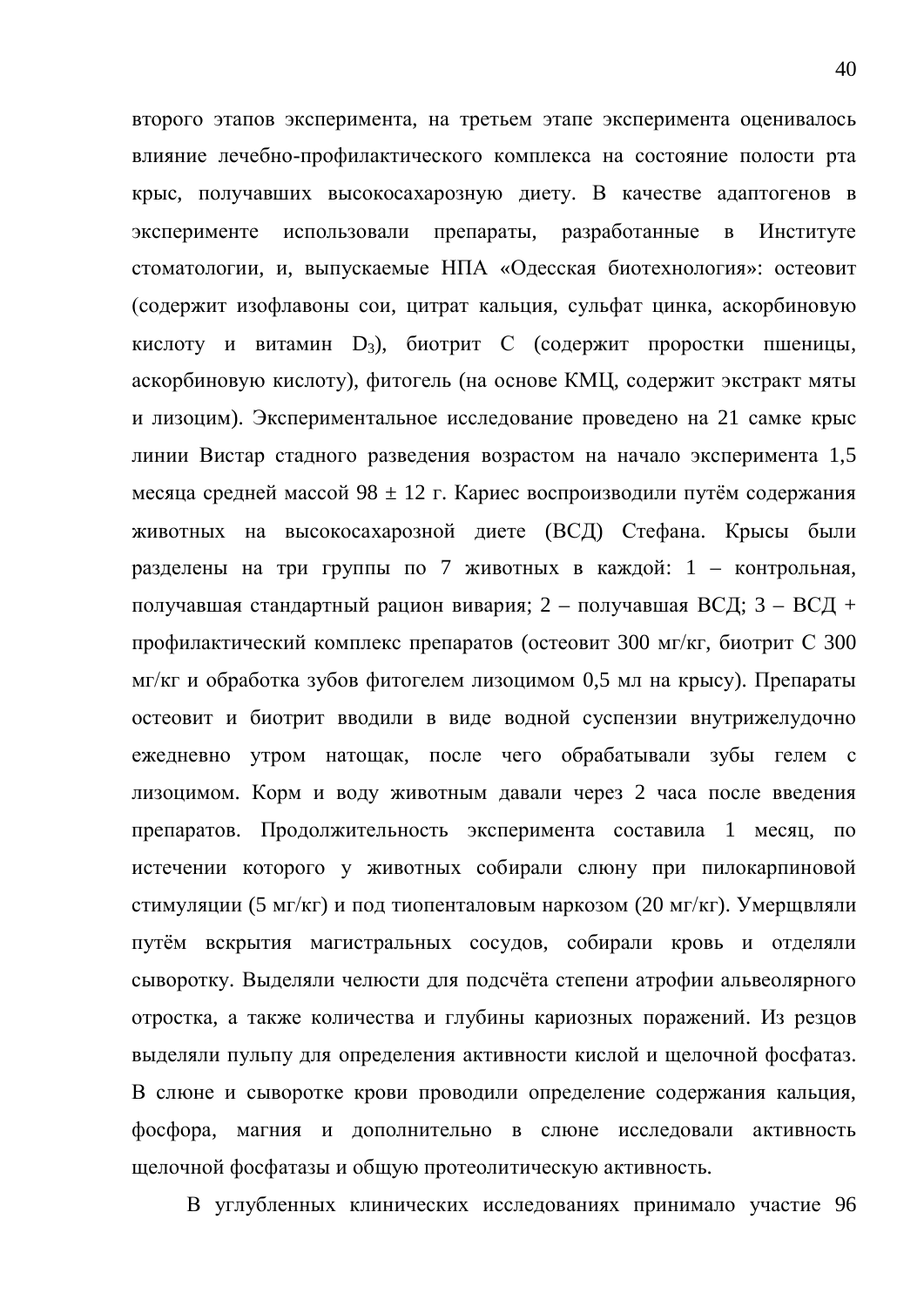детей 6-7 лет г. Ужгород, использующих разные источники водоснабжения: 49 детей – источник р. Уж (группа сравнения – 21 человек, основная группа -28 человека); 47 детей – источник артезианская скважина (группа сравнения – 20 человек, основная группа - 27 человек). Оценка эффективности лечебнопрофилактических мероприятий проводилась в исходном состоянии через 6, 12 и 24 месяца. У детей групп сравнения проводилась только санация полости рта и профессиональная гигиена (базовая терапия). Дети основных групп дополнительно к базовой терапии получали 2 раза в году разработанные лечебно-профилактические комплексы, приведенные в таблице 2.3 и 2.4.

Таблица 2.2

| Механизм действия<br>Препарат<br>Дозировка<br>Сроки<br>1-й этап - 1 месяц<br>1 табл. на ночь<br>Биотрит плюс<br>Адаптогенный,<br>1 месяц 2 раза в<br>(биотрит, витамин<br>иммуностимулирующий,<br>году<br>С, β-каротин,<br>антиоксидантный,<br>витамин Е,<br>антистрессовый,<br>антибактериальный,<br>фолиевая кислота,<br>противовоспалительный,<br>соль Mg, Ca)<br>антитоксический<br>1 табл. 1 раз в<br>1 месяц 2 раза в<br>Остеовит<br>Остеотропный,<br>(изофлавоны сои,<br>адаптогенный,<br>году<br>день<br>противовоспалительный<br>цитрат кальция,<br>сульфат цинка,<br>аскорбиновая<br>кислота, витами<br>D3)<br>2 недели 2 раза<br>Остеотропный,<br>Остеовит (гель)<br>Аппликации в<br>(биотрит, витамин<br>адаптогенный,<br>капе на ночь<br>в году<br>С, β-каротин,<br>противовоспалительный<br>витамин Е,<br>фолиевая кислота,<br>соль Mg, Ca)<br>1 ч.л. 1/4 стакана<br>Эликсир<br>1 месяц 2 раза в<br>Повышает неспецифическую<br>«Лизодент»<br>воды (полоскать<br>резистентность в полости<br>году<br>(лизоцим, яичный<br>рта, антимикробный,<br>после еды)<br>белок, цетавлон,<br>противовоспалительный<br>рибофлавин) | у жгород, использующих боду р. <i>у</i> ж |  |  |  |  |  |  |  |  |  |
|--------------------------------------------------------------------------------------------------------------------------------------------------------------------------------------------------------------------------------------------------------------------------------------------------------------------------------------------------------------------------------------------------------------------------------------------------------------------------------------------------------------------------------------------------------------------------------------------------------------------------------------------------------------------------------------------------------------------------------------------------------------------------------------------------------------------------------------------------------------------------------------------------------------------------------------------------------------------------------------------------------------------------------------------------------------------------------------------------------------------------------------|-------------------------------------------|--|--|--|--|--|--|--|--|--|
|                                                                                                                                                                                                                                                                                                                                                                                                                                                                                                                                                                                                                                                                                                                                                                                                                                                                                                                                                                                                                                                                                                                                      |                                           |  |  |  |  |  |  |  |  |  |
|                                                                                                                                                                                                                                                                                                                                                                                                                                                                                                                                                                                                                                                                                                                                                                                                                                                                                                                                                                                                                                                                                                                                      |                                           |  |  |  |  |  |  |  |  |  |
|                                                                                                                                                                                                                                                                                                                                                                                                                                                                                                                                                                                                                                                                                                                                                                                                                                                                                                                                                                                                                                                                                                                                      |                                           |  |  |  |  |  |  |  |  |  |
|                                                                                                                                                                                                                                                                                                                                                                                                                                                                                                                                                                                                                                                                                                                                                                                                                                                                                                                                                                                                                                                                                                                                      |                                           |  |  |  |  |  |  |  |  |  |
|                                                                                                                                                                                                                                                                                                                                                                                                                                                                                                                                                                                                                                                                                                                                                                                                                                                                                                                                                                                                                                                                                                                                      |                                           |  |  |  |  |  |  |  |  |  |
|                                                                                                                                                                                                                                                                                                                                                                                                                                                                                                                                                                                                                                                                                                                                                                                                                                                                                                                                                                                                                                                                                                                                      |                                           |  |  |  |  |  |  |  |  |  |
|                                                                                                                                                                                                                                                                                                                                                                                                                                                                                                                                                                                                                                                                                                                                                                                                                                                                                                                                                                                                                                                                                                                                      |                                           |  |  |  |  |  |  |  |  |  |
|                                                                                                                                                                                                                                                                                                                                                                                                                                                                                                                                                                                                                                                                                                                                                                                                                                                                                                                                                                                                                                                                                                                                      |                                           |  |  |  |  |  |  |  |  |  |
|                                                                                                                                                                                                                                                                                                                                                                                                                                                                                                                                                                                                                                                                                                                                                                                                                                                                                                                                                                                                                                                                                                                                      |                                           |  |  |  |  |  |  |  |  |  |
|                                                                                                                                                                                                                                                                                                                                                                                                                                                                                                                                                                                                                                                                                                                                                                                                                                                                                                                                                                                                                                                                                                                                      |                                           |  |  |  |  |  |  |  |  |  |
|                                                                                                                                                                                                                                                                                                                                                                                                                                                                                                                                                                                                                                                                                                                                                                                                                                                                                                                                                                                                                                                                                                                                      |                                           |  |  |  |  |  |  |  |  |  |
|                                                                                                                                                                                                                                                                                                                                                                                                                                                                                                                                                                                                                                                                                                                                                                                                                                                                                                                                                                                                                                                                                                                                      |                                           |  |  |  |  |  |  |  |  |  |
|                                                                                                                                                                                                                                                                                                                                                                                                                                                                                                                                                                                                                                                                                                                                                                                                                                                                                                                                                                                                                                                                                                                                      |                                           |  |  |  |  |  |  |  |  |  |
|                                                                                                                                                                                                                                                                                                                                                                                                                                                                                                                                                                                                                                                                                                                                                                                                                                                                                                                                                                                                                                                                                                                                      |                                           |  |  |  |  |  |  |  |  |  |
|                                                                                                                                                                                                                                                                                                                                                                                                                                                                                                                                                                                                                                                                                                                                                                                                                                                                                                                                                                                                                                                                                                                                      |                                           |  |  |  |  |  |  |  |  |  |
|                                                                                                                                                                                                                                                                                                                                                                                                                                                                                                                                                                                                                                                                                                                                                                                                                                                                                                                                                                                                                                                                                                                                      |                                           |  |  |  |  |  |  |  |  |  |
|                                                                                                                                                                                                                                                                                                                                                                                                                                                                                                                                                                                                                                                                                                                                                                                                                                                                                                                                                                                                                                                                                                                                      |                                           |  |  |  |  |  |  |  |  |  |
|                                                                                                                                                                                                                                                                                                                                                                                                                                                                                                                                                                                                                                                                                                                                                                                                                                                                                                                                                                                                                                                                                                                                      |                                           |  |  |  |  |  |  |  |  |  |
|                                                                                                                                                                                                                                                                                                                                                                                                                                                                                                                                                                                                                                                                                                                                                                                                                                                                                                                                                                                                                                                                                                                                      |                                           |  |  |  |  |  |  |  |  |  |
|                                                                                                                                                                                                                                                                                                                                                                                                                                                                                                                                                                                                                                                                                                                                                                                                                                                                                                                                                                                                                                                                                                                                      |                                           |  |  |  |  |  |  |  |  |  |
|                                                                                                                                                                                                                                                                                                                                                                                                                                                                                                                                                                                                                                                                                                                                                                                                                                                                                                                                                                                                                                                                                                                                      |                                           |  |  |  |  |  |  |  |  |  |
|                                                                                                                                                                                                                                                                                                                                                                                                                                                                                                                                                                                                                                                                                                                                                                                                                                                                                                                                                                                                                                                                                                                                      |                                           |  |  |  |  |  |  |  |  |  |
|                                                                                                                                                                                                                                                                                                                                                                                                                                                                                                                                                                                                                                                                                                                                                                                                                                                                                                                                                                                                                                                                                                                                      |                                           |  |  |  |  |  |  |  |  |  |
|                                                                                                                                                                                                                                                                                                                                                                                                                                                                                                                                                                                                                                                                                                                                                                                                                                                                                                                                                                                                                                                                                                                                      |                                           |  |  |  |  |  |  |  |  |  |
|                                                                                                                                                                                                                                                                                                                                                                                                                                                                                                                                                                                                                                                                                                                                                                                                                                                                                                                                                                                                                                                                                                                                      |                                           |  |  |  |  |  |  |  |  |  |
|                                                                                                                                                                                                                                                                                                                                                                                                                                                                                                                                                                                                                                                                                                                                                                                                                                                                                                                                                                                                                                                                                                                                      |                                           |  |  |  |  |  |  |  |  |  |
|                                                                                                                                                                                                                                                                                                                                                                                                                                                                                                                                                                                                                                                                                                                                                                                                                                                                                                                                                                                                                                                                                                                                      |                                           |  |  |  |  |  |  |  |  |  |

#### **Лечебно-профилактический комплекс для детей 6-7 лет г.**

**ɍɠɝɨɪɨɞ, ɢɫɩɨɥɶɡɭɸɳɢɯɜɨɞɭɪ. ɍɠ**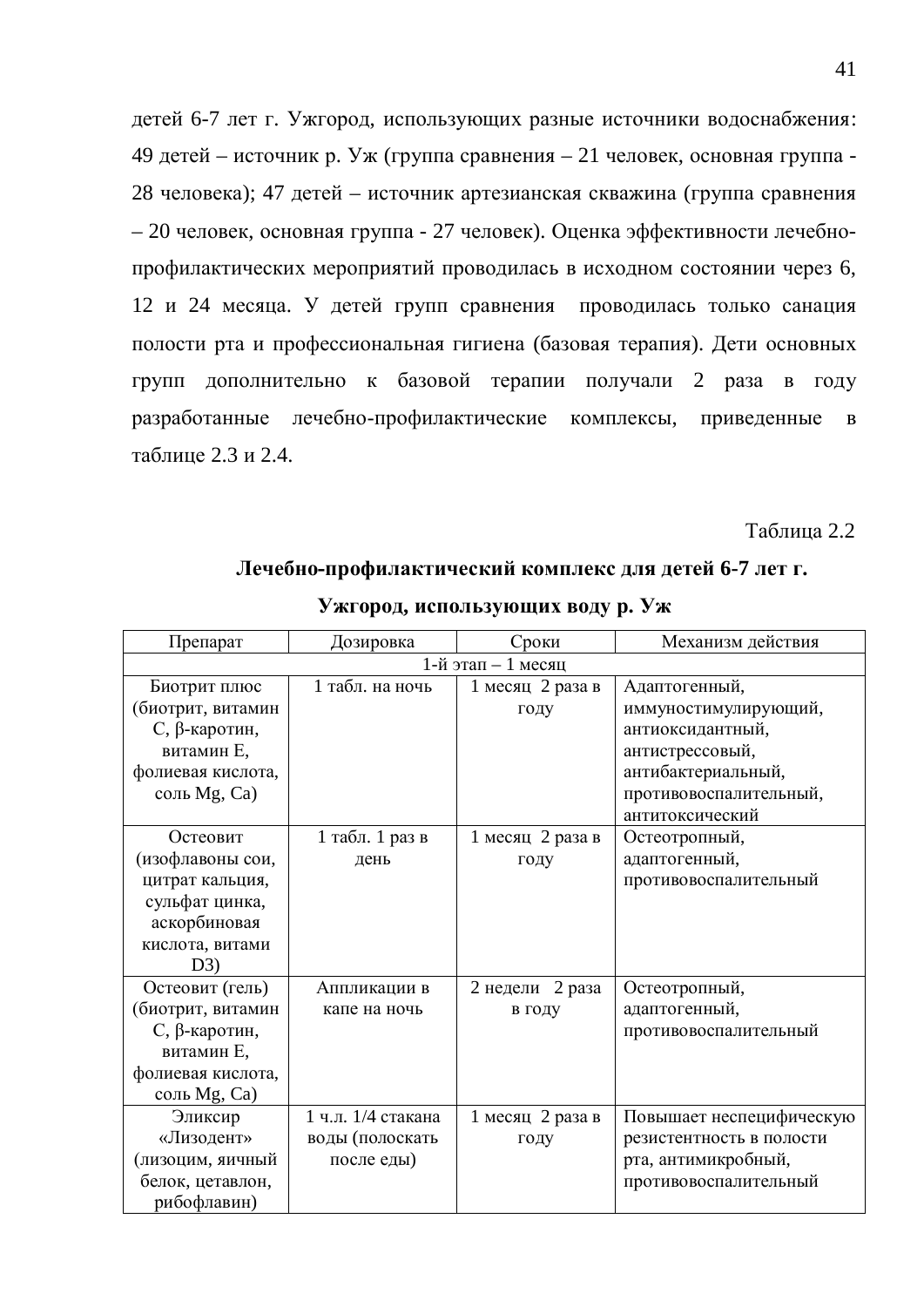| Зубная паста     | 2 раза в день      | 1 месяц 2 раза в       | Реминерализующий,      |
|------------------|--------------------|------------------------|------------------------|
| ROCS kids 4-7    |                    | году                   | адаптогенный,          |
| (глицерофосфат   |                    |                        | противовоспалительный  |
| кальция)         |                    |                        |                        |
|                  |                    | 2-й этап $-2$ -й месяц |                        |
| Биотрит-дента    | 1 табл. на ночь    | 1 месяц 2 раза в       | Реминерализующий,      |
| (биотрит, NaF,   |                    | ГОД                    | адаптогенный,          |
| лецитин,         |                    |                        | противовоспалительный  |
| декаметоксин,    |                    |                        |                        |
| цитрат кальция)  |                    |                        |                        |
| Зубной эликсир   | 1 ч.л. 1/4 стакана | 1 месяц 2 раза в       | Реминерализующий,      |
| «Биодент-3»      | воды (полоскать    | ГОД                    | адаптогенный,          |
| (фториды, цитрат | после еды)         |                        | противовоспалительный, |
| натрия, экстракт |                    |                        | иммуностимулирующий    |
| из проростков    |                    |                        |                        |
| пшеницы и мяты)  |                    |                        |                        |
| Биотрит-дента    | Аппликации с       |                        | Реминерализующий,      |
| гель             | капой на ночь      |                        | адаптогенный,          |
| (биотрит, NaF,   |                    |                        | противовоспалительный, |
| лецитин,         |                    |                        | иммуностимулирующий    |
| декаметоксин,    |                    |                        |                        |
| цитрат кальция)  |                    |                        |                        |
| Зубная паста     | 2 раза в день      | 1 месяц 2 раза в       | Реминерализующий,      |
| Colgate kids 6+  |                    | ГОД                    | антимикробный,         |
| карция карбонат) |                    |                        | противовоспалительный  |

Таблица 2.3

## Лечебно-профилактический комплекс для детей 6-7 лет г.

## Ужгород, использующих воду артезианской скважины

| Препарат             | Дозировка           | Сроки             | Механизм действия         |
|----------------------|---------------------|-------------------|---------------------------|
|                      |                     | 1-й этап          |                           |
| Полифепан для        | 1 дес.ложка 1 раз в | 2 раза в год      | Детоксицирующий,          |
| детей                | сутки 7 дней        |                   | сорбирующий, корректирует |
| (лигнин              | 1 раз в месяц 2     |                   | микробиоценоз             |
| гидролизный)         | месяца              |                   |                           |
| <b>Витамин D3</b>    | 5 мл 1 раз 3        | 2 раза в год      | Оптимизация остеогенеза   |
|                      | недели              |                   |                           |
| Биотрит плюс         | 1 табл. 1 раз в     | 1 месяц два раза  | Адаптогенный,             |
| (биотрит, витамин    | день                | в год             | иммуностимулирующий,      |
| С, $\beta$ -каротин, | 1 месяц             |                   | антиоксидантный,          |
| витамин Е,           |                     |                   | антибактериальный,        |
| фолиевая кислота,    |                     |                   | антистрессовый            |
| соли Mg, Ca)         |                     |                   |                           |
| Зубная паста         | 2 раза в день       | 1 месяц 2 раза в  | Реминерализующий,         |
| ROCS kids 4-7        | 1 месяц             | ГОД               | противовоспалительный     |
| (глицерофосфат       |                     |                   |                           |
| кальция)             |                     |                   |                           |
| <b>ROCS</b> minerals | Аппликации в        | 2 недели 2 раза в | Реминерализующий,         |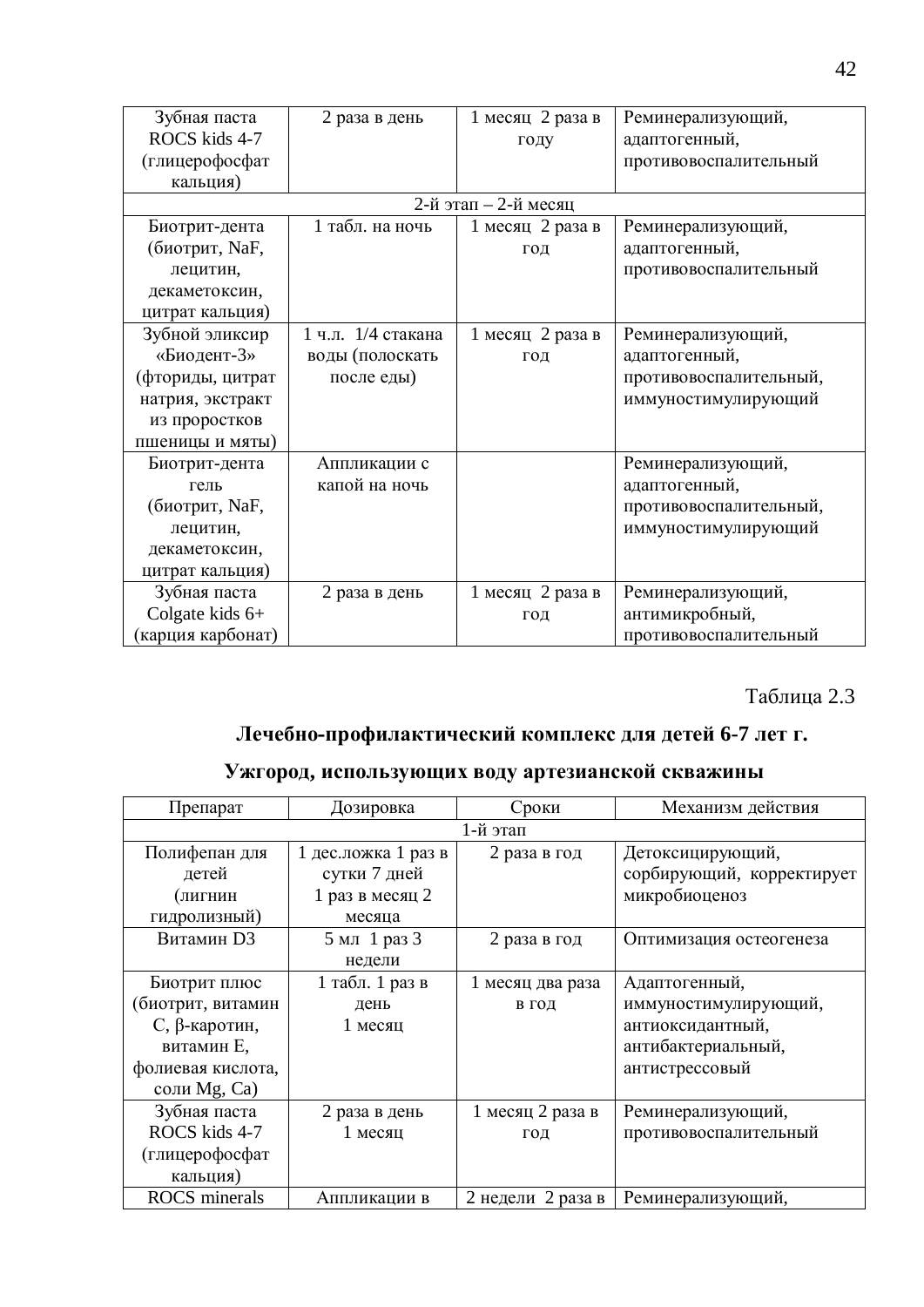| гель<br>(глицерофосфат | капе на ночь (10-<br>15 минут) | ГОД               | антибактериальный     |
|------------------------|--------------------------------|-------------------|-----------------------|
| кальция,               |                                |                   |                       |
| ксилитол, хлорид       |                                |                   |                       |
| магния)                |                                |                   |                       |
|                        |                                | 2-й этап          |                       |
| Витафтор               | 1 табл. 1 раз в                | 1 месяц 2 раза в  | Реминерализующий,     |
| таблетки               | месяц                          | ГОД               | антиоксидантный       |
| (фтористый             |                                |                   |                       |
| натрий,                |                                |                   |                       |
| антиоксиданты,         |                                |                   |                       |
| витамины А, С,         |                                |                   |                       |
| <b>B2</b> )            |                                |                   |                       |
| Зубной эликсир         | 1 ч.л. 1/4 стакана             | 1 месяц 2 раза в  | Реминерализующий,     |
| «Биодент-3»            | воды (полоскать                | ГОД               | антиоксидантный,      |
| (фториды, цитрат       | после еды)                     |                   | противовоспалительный |
| натрия, экстракт       |                                |                   |                       |
| из проростков          |                                |                   |                       |
| пшеницы и мяты)        |                                |                   |                       |
| Обработка зубов        |                                | 1 раз в 6 месяцев | Реминерализующий      |
| <b>F-лаком</b>         |                                |                   |                       |
| (NaF)                  |                                |                   |                       |
| Зубная паста           | 2 раза в день                  | 1 месяц 2 раза в  | Реминерализующий      |
| Lacalut kids 4-7       |                                | ГОД               |                       |
| (NaF)                  |                                |                   |                       |

У детей, участвующих в углубленных исследованиях, на всех этапах наблюдения определялись показатели твердых тканей зубов, тканей пародонта, состояние гигиены полости рта, биохимические и биофизические показатели ротовой жидкости, зарядового состояния клеток буккального эпителия, кислоторезистентности эмали зубов, барьерной проницаемости слизистой десны.

#### 2.3. Методы исследования

2.3.1. Клинические методы исследования.

Состояние твердых тканей зубов оценивали по индексам кпз, кпл КПУз и КПУп. Состояние тканей пародонта определяли с помощью индексов РМА, %, Шиллера-Писарева, Community Periodontal Index Treatment of Needs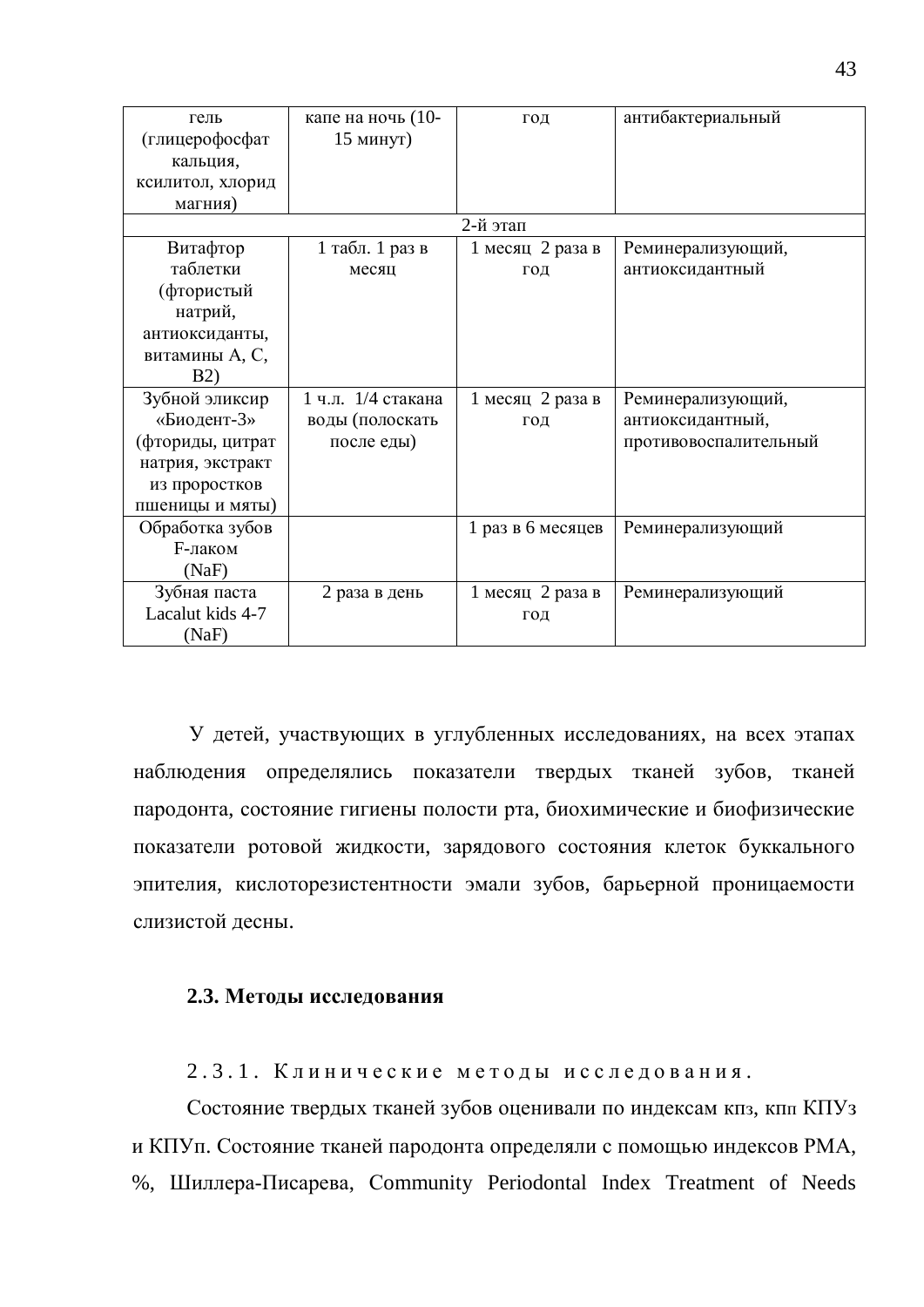(CPITN). Гигиеническое состояние ротовой полости определяли с использованием индексов Sinless-Loe и Stallard [185].

Были проведены опросы детей и родителей по вопросам питания.

#### 2.3.2. Экспериментальные методы исследования.

Степень атрофии альвеолярного отростка у животных определяли методом биометрии для определения линейных размеров обнажения корней моляров по методу Николаевой А.В. [133]. Измерение обнажения каждого корня проводили на мацерированных нижнечелюстных блоках по язычной поверхности моляров с помощью бинокулярного микроскопа, в окуляре которого находилась шкала с ценой деления 0,05 мм. Величину относительного обнажения корней моляров рассчитывали по формуле (в процентах):

$$
K = \frac{l \cdot 100}{M},\tag{2.1}
$$

где К – величина относительного обнажения корней в процентах; *l* – расстояние от края альвеолы до анатомической шейки зуба; М - расстояние от края альвеолы до вершины бугорка зуба.

Ткань лесны лля биохимических исслелований иссекали общепринятым методом, тщательно промывали холодным 0,85 % раствором NaCl, высушивали фильтровальной бумагой и сохраняли до исследования при температуре  $-10^0$  С. Гомогенаты тканей пародонта и костных тканей готовили на физиологическом растворе из расчета 20 мг сырой ткани на 1 мл раствора.

Кроме того, в экспериментальных исследованиях оценивались у животных в тканях десны, сыворотке крови, ротовой жидкости и костных тканях, активность эластазы, каталазы, содержание МДА (маркеры воспаления), показатели характеризующие антиоксидантно-прооксидантную систему (индекс АПИ), активность лизоцима (антимикробный фактор) и уреазы (маркер микробной обсеменённости), кислой и щелочной фосфатаз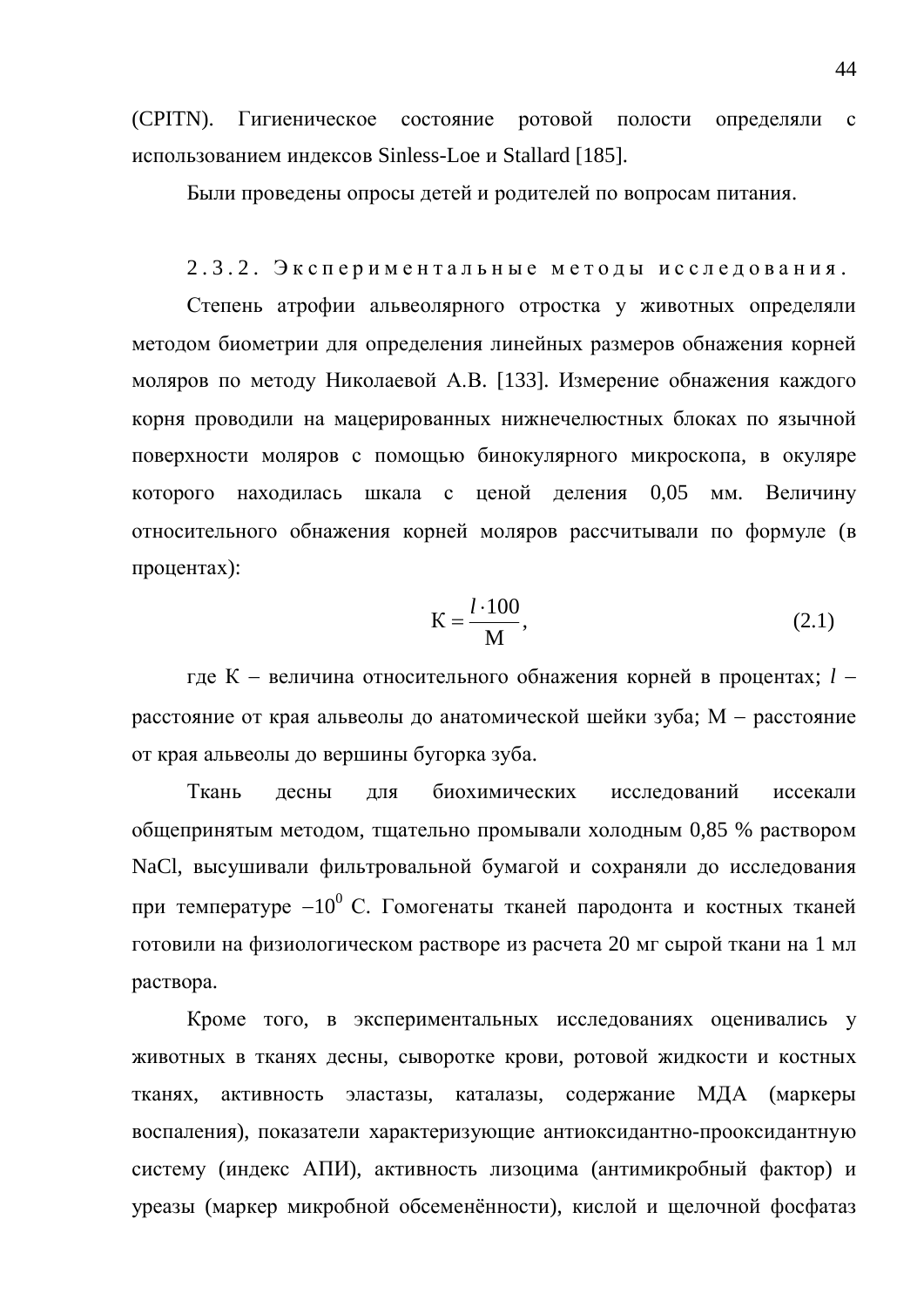(маркеры процессов минерализации).

2.3.3. Биохимические методы исследования.

Ротовую жидкость собирали натощак в центрифужные пробирки. Хранили до проведения анализов при -20<sup>0</sup>С. Перед исследованием размораживали при комнатной температуре, центрифугировали при 3,5 тис. об/мин 15 мин. [51, 115].

Определение активности уреазы в ротовой жидкости проводили методом, основанным на способности этого фермента расщеплять мочевину до аммиака, который с реактивом Несслера даёт жёлтое окрашивание. Интенсивность окраски пробы прямо пропорциональна активности уреазы, которую выражали в микромолях аммиака, образовавшегося за 1 минуту в 1 мл ротовой жидкости [24, 197].

Определение активности лизоцима в ротовой жидкости проводили бактериологическим методом, основанном на способности лизоцима лизировать бактерии. При взаимодействии лизоцима с субстратом Micrococcus lysodeikticus наблюдается просветление субстрата, которое регистрируют спектрофотометрически. Степень просветления пропорциональна активности лизоцима, которую выражали в ед/мл ротовой жидкости [113].

Активность каталазы в ротовой жидкости определяли при помощи метода, основанного на способности перекиси водорода, не прореагировавшей с каталазой, соединяться с солями молибдена в стойкий оранжевый комплекс. Интенсивность окраски пропорциональна активности каталазы, которую выражали в милликаталах/л ротовой жидкости [24].

Содержание малонового диальдегида (МДА) определяли при помощи реакции с 2-тиобарбитуровой кислотой, в результате которой образуется окрашенный триметиловый комплекс. Концентрация малонового диальдегида пропорциональна экстинкции в реакционной среде исследуемой пробы, выражали в микромолях/л ротовой жидкости [24].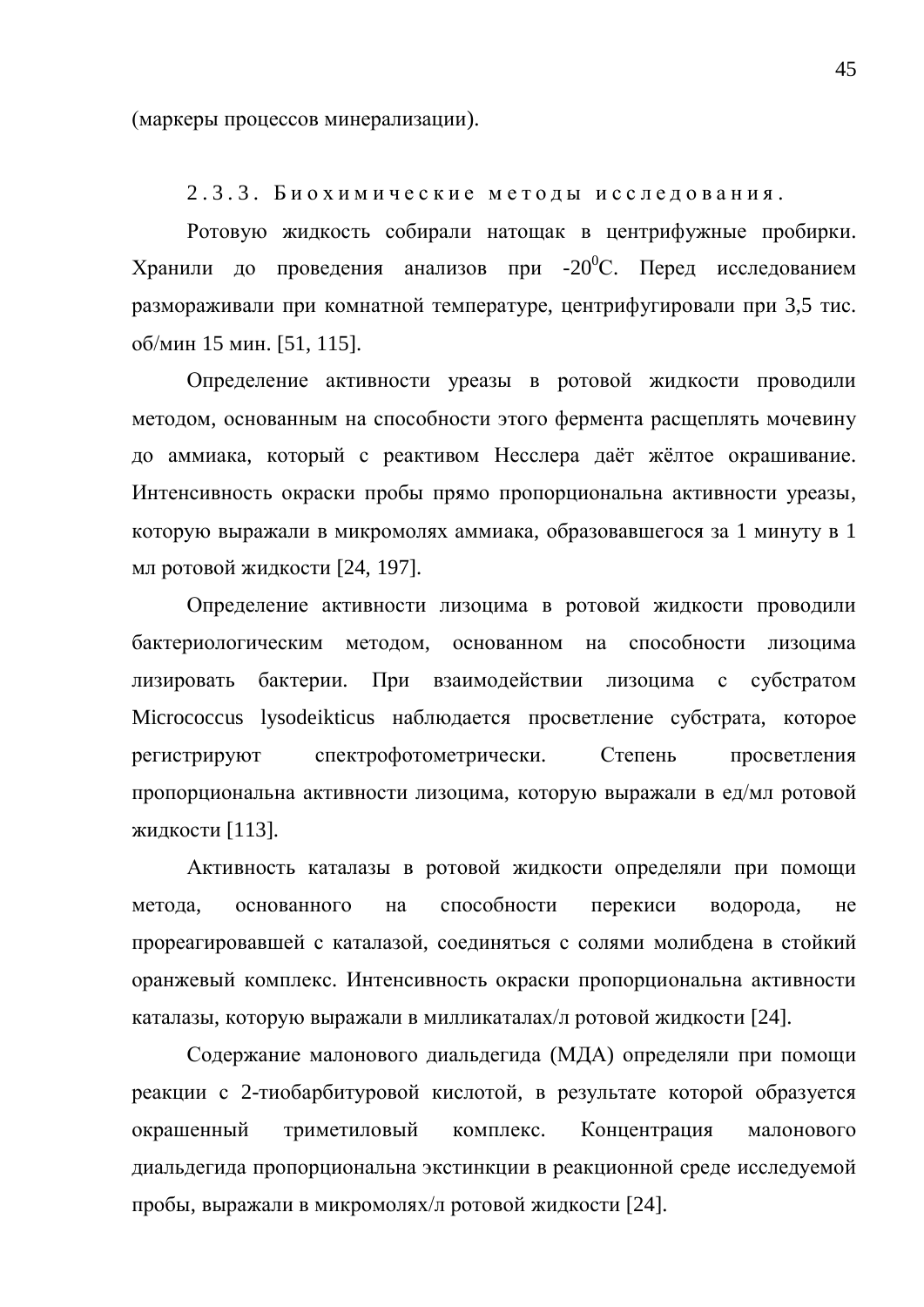Содержание кальция, фосфора и магния определяли по методу Горячковского А.М. [51], а степень дисбиоза по методу Левицкого А.П. [197].

Индекс АПИ расчитывали как отношение активности каталазы к содержанию МДА [24].

Активность ЩФ и КФ определяли при помощи субстрата пнитрофенилфосфата. При воздействии фосфатаз костной ткани от субстрата отщепляется п-нитрофенол, имеющий в щелочной среде жёлтый цвет. Интенсивность окраски пропорциональна активности фермента. Активность ферментов выражали в милликаталах на 1 л ротовой жидкости (мкат/л). За 1 катал принимали активность фермента, способную образовать 1 моль пнитрофенола [24, 211].

Общую протеолитическую активность (ОПА) определяли по методу Kunitz в модификации Р.Д. Барабаша и А.П. Левицкого, основанного на гидролизе субстрата казеина при рН 7,6. После гидролиза субстрата протеазами костной ткани нерасщепленный казеин отделяется с помощью трихлоруксусной кислоты, а количество продуктов расщепления (свободные аминокислоты, олигопептиды) определяют колориметрически при помощи реакции с реактивом Фолина [24]. ОПА выражали в микрокаталах на 1 л ротовой жидкости (мккат/л). За 1 катал принимали активность ферментов, способную к образованию 1 моля тирозина.

 $2.3.4.$  Молекулярно-генетические методы исследования.

В исследовании участвовало 16 детей г. Ужгород отобранных из 96 детей, принимавших участие в углубленных исследованиях (8 человек с водоснабжением из р. Уж и 8 человек с водоснабжением из артезианской скважины). У каждого ребенка брали соскоб буккального эпителия со слизистой полости рта, собирали в пробирки Eppendorf со стерильным физиологическим раствором. Все полученные биоматериалы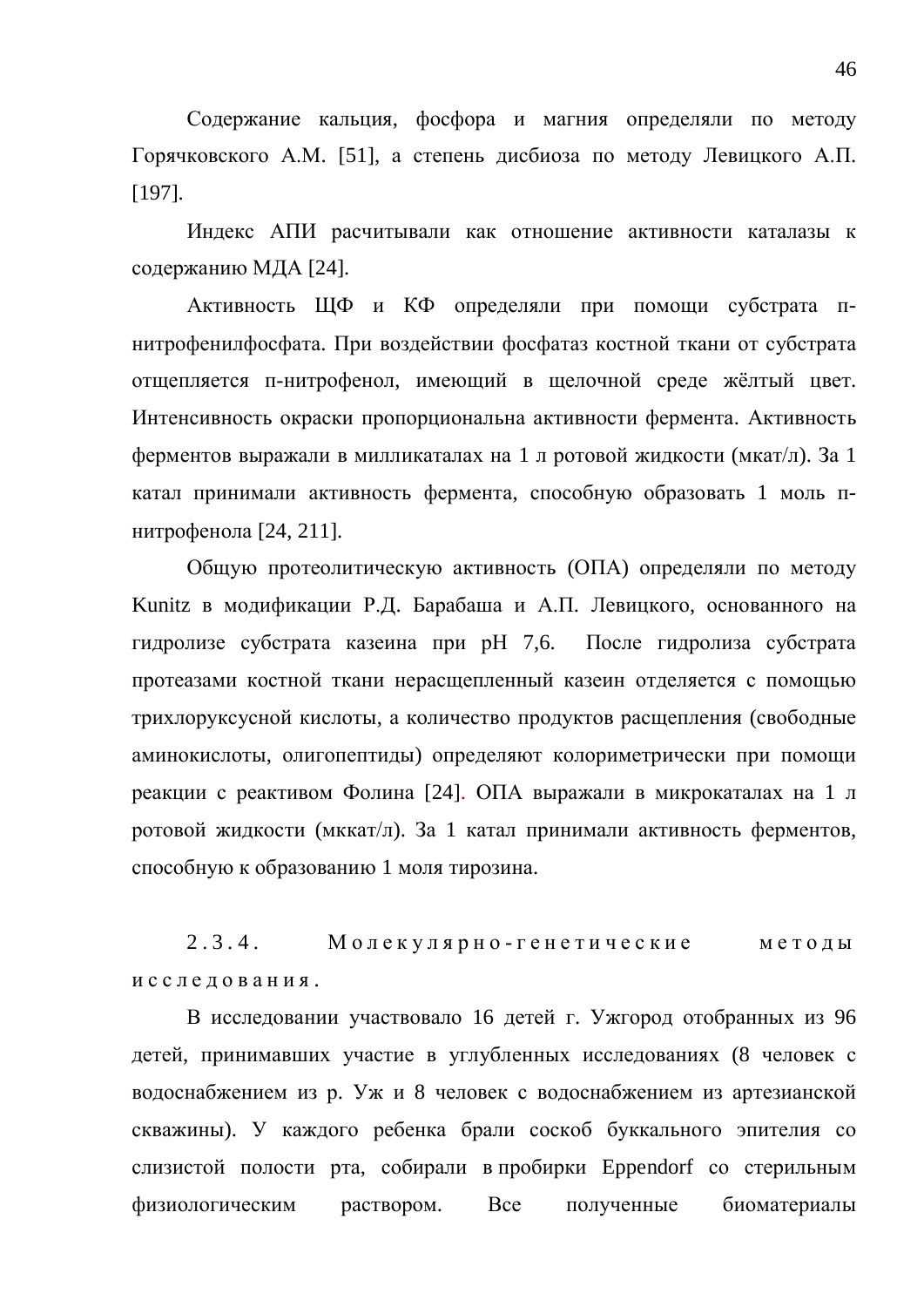транспортировали в лабораторию «Гермедтех» в специальных термоконтейнерах при температуре 4 °С. Выделение и очистку ДНК из буккальных клеток проводили по методу Деллапорта [242]. Содержание ДНК определяли на спектрофотометре (Nanophotometr, Implen), отобрав аликвоту 5 мкл непосредственно из пробирки с раствором ДНК. Аллельные варианты генов первой и второй фаз детоксикации Cyp1A1, GSTM, GSTT, врождённого иммунитета TLR4, амело- и дентиногенеза ALMEX1, ALMEX2, DSPP и состояние эндотелия сосудов eNOS3, SOD оценивали метолом аллель специфической полимеразной цепной реакцией (ПЦР). Амплификацию исследуемых участков генов проводили параллельно в двух эппендорфах для нормального и мутантного варианта гена в 20 мкл буферного раствора (фирма «Fermentas») и 100 нм каждого олигонуклеотидного праймера, 100-150нг ДНК. ПЦР проводили на амплификаторе ВІО-RAD (США) и экспериментально подбирали необходимую программу смены температур и длительности каждого шага реакции для определения полиморфизма исследуемых генов. Всего в исследовании было проведено 16 ПЦР-реакций [42].

2.3.5. Биофизические и оптические методы исследования.

Метод оценки уровня функциональных реакций в полости рта по колебаниям величины pH ротовой жидкости в отдельных ее пробах. Предложенный в работе [145] метод основан на том, что колебания величины рН (ДрН) в отдельных пробах являются представительной характеристикой нестабильности гомеорезиса и неспособности организма поддерживать кислотно-щелочное равновесие в полости рта. При этом значения величины ДрН, лежащие в интервале 0,2-1,0 соответствуют обычно низкой кариесрезистентности у детей, а значения  $0,01-0,1$  – высокой кариесрезистентности. Для оценки величины  $\Delta$ рН у каждого пациента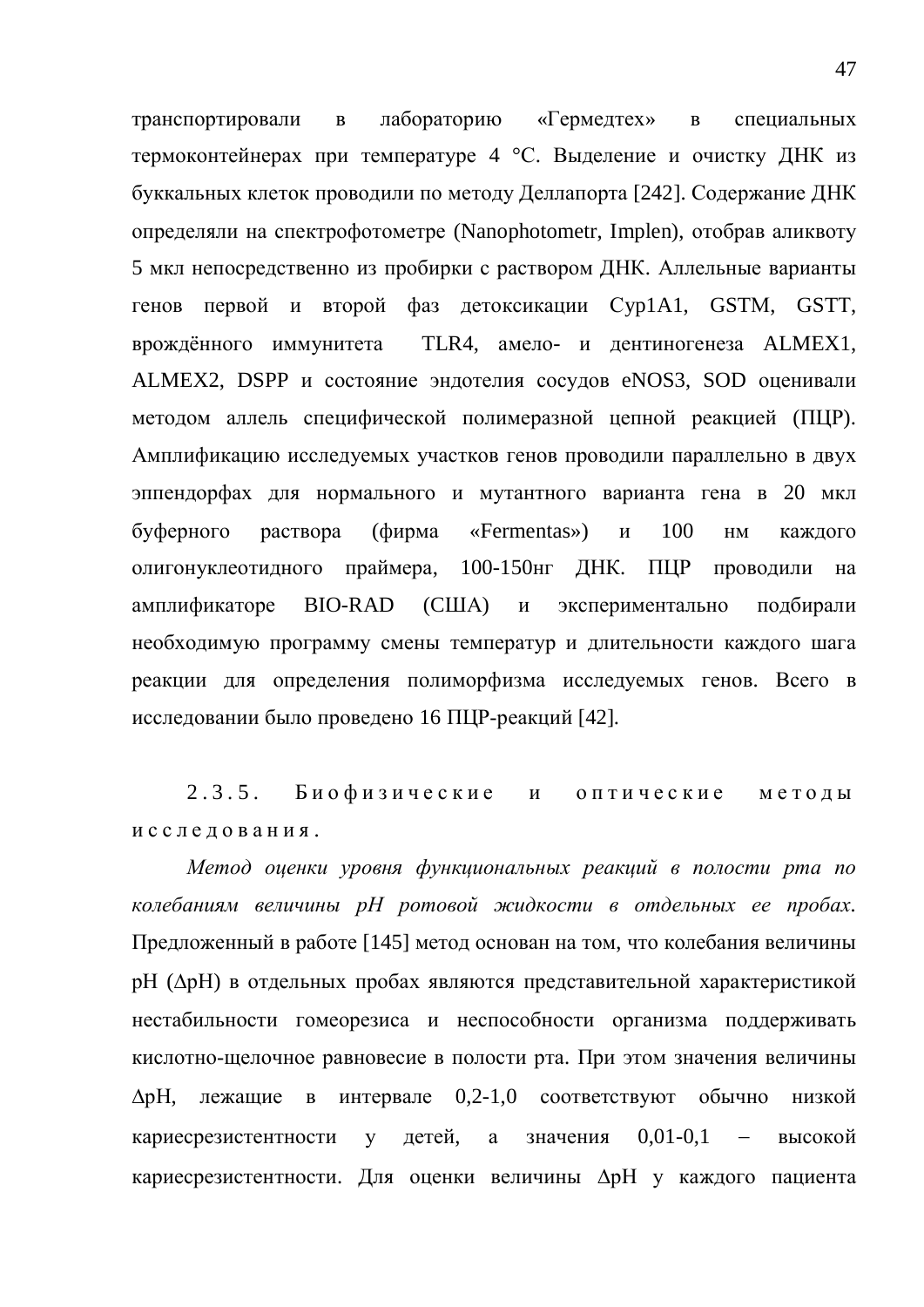берется пять проб ротовой жидкости по 1 мл, в которых определяется значение величины рН с помощью иономера непосредственно после забора пробы. Затем рассчитывалось среднее значение величины рН и доверительный интервал отклонений ( $\Delta$ рН) от среднего значения с учетом коэффициента Стьюдента для пяти измерений и доверительной вероятностью 0,95. Данные усреднялись по группе.

*Метод оценки зарядового состояния клеток буккального эпителия.* 

В работе [208] предложена гипотетическая модель распределения зарядов в живой растительной клетке и сделан вывод о значительной роли в процессах биогенеза электрически отрицательно заряженных клеточных ядер. В работе [209] показано, что электрофоретическое смещение электроотрицательных ядер КБЭ внутри цитоплазмы, при помещении клетки во внешнее электрическое поле, связано с функциональным состоянием клетки и организма в целом и зависит от возраста человека.

В работе [59] показано, что зарядовое состояние ядер и плазмолемм клеток буккального эпителия связано с уровнем неспецифической резистентности в полости рта и зависит от степени воспалительного процесса в тканях пародонта и интенсивности кариозного процесса. В случае нормального уровня неспецифической резистентности и, соответственно, нормального уровня адаптационно-компенсаторных реакций в организме, клеточный метаболизм включает в себя процесс выхода из ядра в цитоплазму молекул РНК и при необходимости ДНК, в результате чего ядро клетки приобретает отрицательный электрический заряд и может смещаться во внешнем электрическом поле. При этом в норме начинает возрастать положительный заряд плазмолемм клеток, в результате чего они во внешнем электрическом поле смещаются противоположно смещению ядра клетки. Причем, чем выше уровень неспецифической резистентности организма, тем быстрее эта реакция реализуется. При нарушенных функциональных реакциях в организме этот процесс в клетках заторможен. В предложенном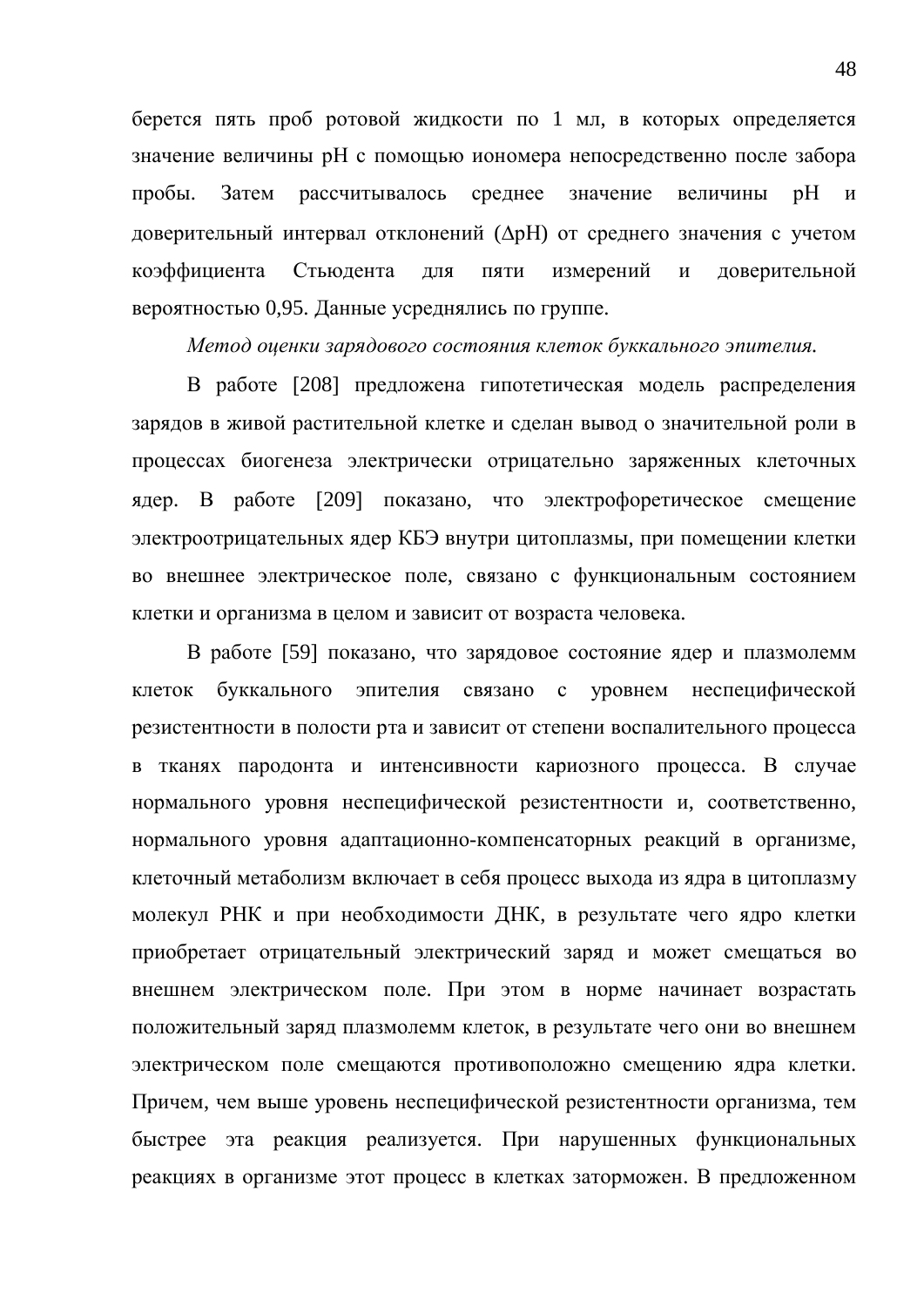методе кроме оценки процента электрофоретически подвижных ядер КБЭ оцениваются амплитуды электрофоретического смещения ядер и плазмолемм клеток и их отношение, что позволяет судить об уровне адаптационных и функциональных реакций в полости рта и переходных процессах в результате проводимых профилактики и лечения [59].

Спектроколориметрическая оценка кислоторезистентности твердых *тканей зубов.* 

Спектроколориметрические исследования кислоторезистентности твердых тканей зубов основаны на количественной аппаратурной оценке in vivo в полости рта насыщенности цветовой окраски зубов после обработки их 0,1 % раствором HCl (30 сек.) и затем раствором метиленовой сини (ТЭРтест) [146]. В исследованиях использовался спектроколориметр «Пульсар».

Спектроколориметрическая оценка проницаемости слизистой десны для расствора Шиллера-Писарева (Ш-П) заключалась в количественной оценке изменения при прокрашивании её расствором Ш-П коэффициента отражения света десной в области двух основных максимумов отражения видимого света (460 нм и 660 нм). Все оптические и цветовые параметры при этом фиксировались в координатах цвета и в виде спектрального распределения коэффициента отражения света [147].

2.3.6. Статистическая обработка данных.

При статистической обработке полученных результатов использовалась компьютерная программа STATISTICA 6.1. Доверительный интервал случайной погрешности (величина, приближающаяся к абсолютной ошибке измерения), при прямых измерениях определялась как среднеквадратическая ошибка среднеарифметического, умноженная на коэффициент Стьюдента для соответствующего числа измерений *n* и заланной доверительной вероятности  $\alpha = 0.95$ :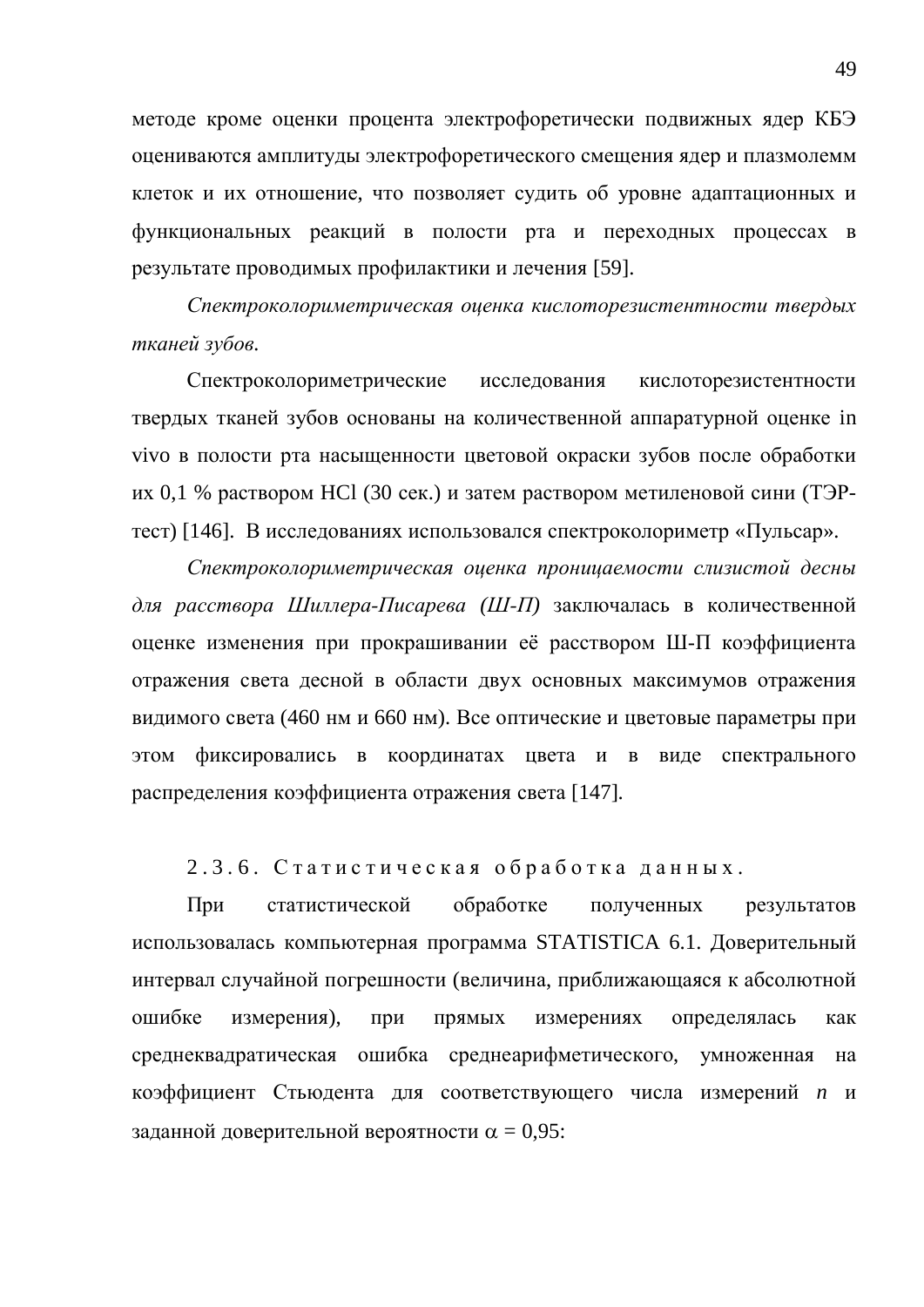$$
m = t_{\alpha,n} \sqrt{\frac{\sum_{i=1}^{n} (\Delta x_i)^2}{n(n-1)}},
$$
\n(2.3)

где  $\Delta x_i$  – отклонение значения *i*-го измерения от среднеарифметического значения.

Кроме того, был проведен статистический анализ результатов эпидемиологических обследований. Проверка данных на подчинение нормальному закону была выполнена с использованием критерия Шапиро-Уилко [95]. Были использованы инструменты регрессивного анализа [198]. Было проведено сравнение показателей твердых тканей зубов, тканей пародонта, гигиены полости рта, биохимических параметров ротовой жилкости летей 6-7 лет для двух источников волоснабжения г. Ужгород (р. Уж, артезианская скважина). При этом были выделены группы с наивысшей интенсивностью кариеса зубов (SiC).

Выводы к разделу 2:

в разделе приведены общий дизайн исследования, использованные лечебно-профилактические препараты, материалы и методы исследования;

в работе использованы современные клинические, экспериментальные, клинико-лабораторные и математические методы исследования;

при оценке эффективности разработанных комплексов профилактики основных стоматологических заболеваний для детей 6-7 лет г. Ужгород, проживающих в районах с разными источниками водоснабжения с различным минеральным составом, использовались препараты и приборы, зарегистрированные в Украине и имеющие разрешительные документы для применения.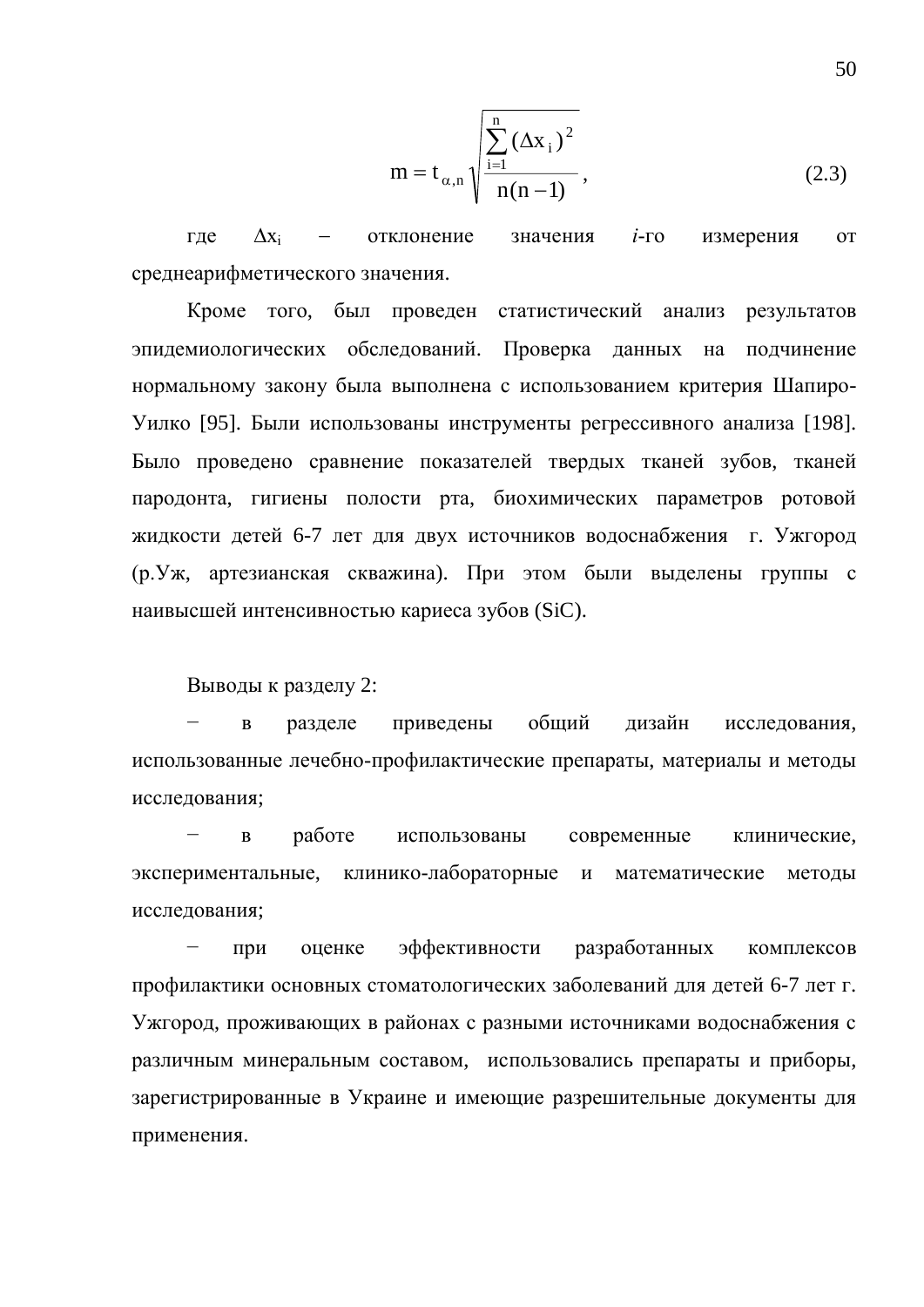Материалы раздела опубликованы в работах 1-11 списка опубликованных работ по теме диссертации в автореферате.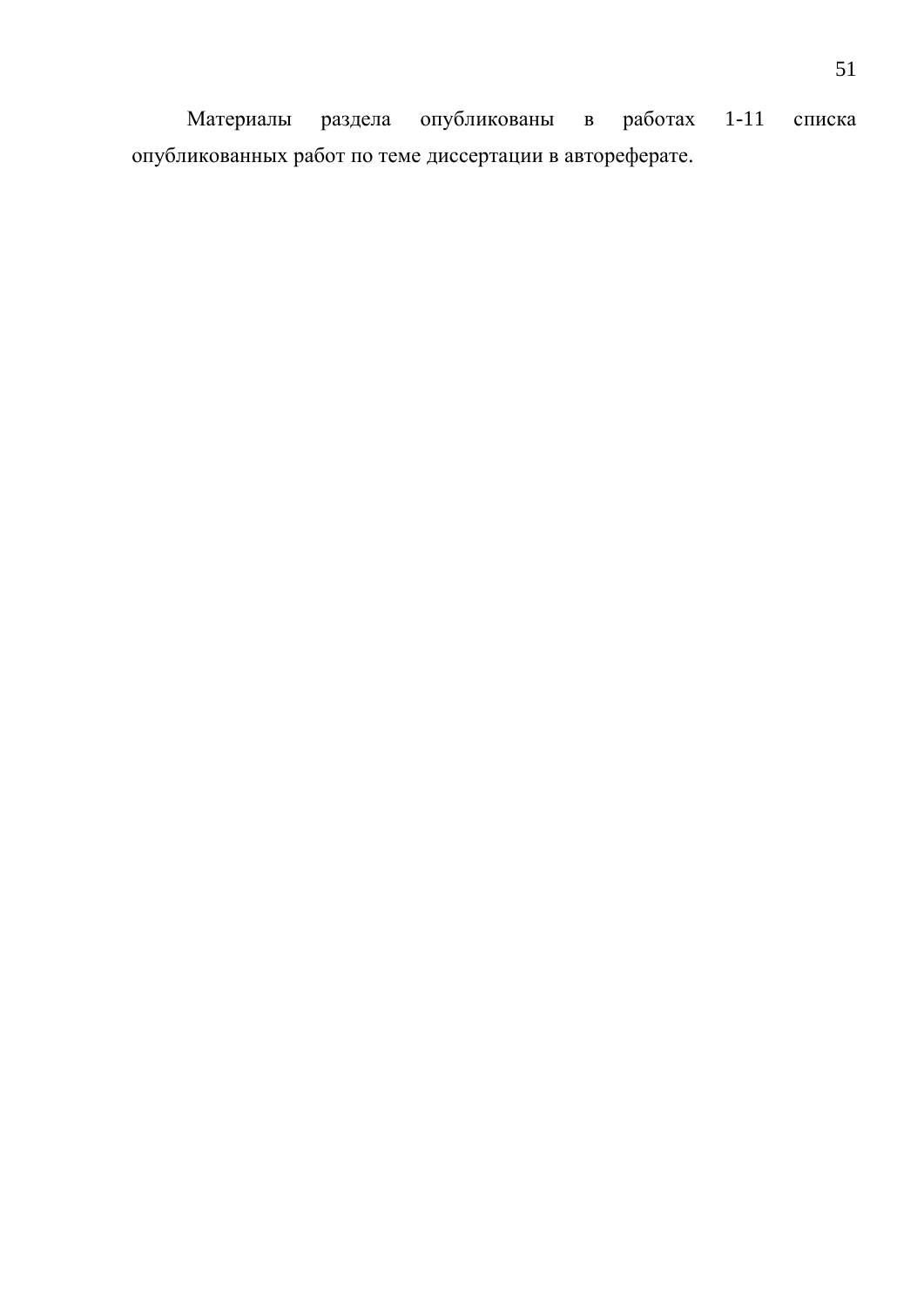#### РАЗДЕЛ 3

# СТОМАТОЛОГИЧЕСКИЙ СТАТУС ДЕТЕЙ Г. УЖГОРОД С РАЗНЫМИ ИСТОЧНИКАМИ ПИТЬЕВОЙ ВОДЫ

3.1. Стоматологический статус детей 6-7 лет г. Ужгород при **изличных источниках водоснабжения.** 

Результаты эпидемиологического обследования 101 ребенка 6-7 лет г. Ужгород, использующих воду из различных источников водоснабжения показали, что у детей среди заболеваний твердых тканей зубов первое место занимали кариозные поражения зубов, распространенность которых составила 95%, что свидетельствует о сплошной заболеваемости по оценке ВОЗ. Интенсивность кариозного процесса по индексу кп+КПУ оказалась очень высокой и составила 7,5. Зубочелю стные аномалии у детей данной группы по отдельным показателям (тремы, диастемы, дистальный прикус) составляли 30% - 40%.

Распространенность кариеса зубов временного прикуса составила у детей употребляющих питьевую воду из источника «р. Уж» 85,5%, из источника «артезианская скважина» 93,9%, интенсивность по индексу кпз составила 7,17 и 6,67 соответственно.

Распространенность кариеса постоянных зубов составила 17,3% у детей употребляющих питьевую воду из источника «р. Уж», и 36,7% у детей, употребляющих питьевую воду из источника «артезианская скважина». Интенсивность по индексу КПУз при этом составила 0,36 и 0,98, а по индексу КПУп 0,38 и 1,08 соответственно, то есть отличалась в среднем 2,8 раза (табл. 3.1).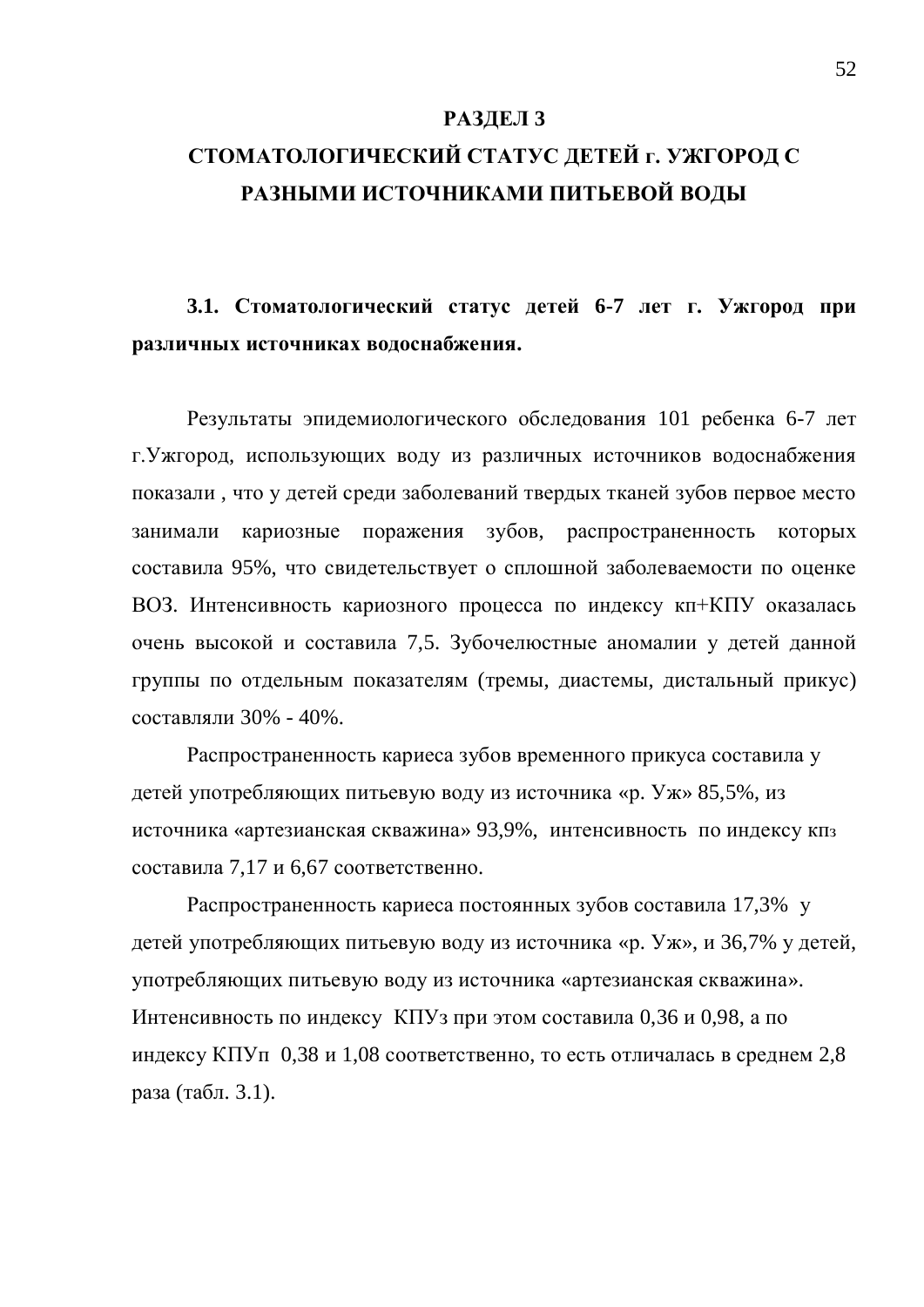Таблица 3.1

#### Показатели состояния твердых тканей зубов детей 6-7 лет г. Ужгород

| Груп-  |           |           | Кариес    | Пло-      | Осл       | K <sub>II</sub> Y <sub>3</sub> | КПУп      | Ka-        | -оц11      | Уда-        | Осл         |
|--------|-----------|-----------|-----------|-----------|-----------|--------------------------------|-----------|------------|------------|-------------|-------------|
| ПЫ     | КП,       | КПп       |           | мба       |           |                                |           | риес       | мба        | лен         |             |
| река   |           | 9,09      | 6,92      |           | 1,85      | 0.36                           | 0,38      | 0,27       | 0.09       | 0.02        |             |
| $n=52$ | $\pm 0.5$ | $\pm 0.5$ | $\pm 0.5$ | $\pm 0.3$ | $\pm 0.2$ | $\pm 0.04$                     | ±0.04     | $\pm 0.04$ | $\pm 0.01$ | $\pm 0.002$ | $\pm 0.002$ |
| скваж  | 6,67      | 8.57      | 7,0       |           | 1.61      | 0.98                           | 1,08      | 0.88       | 0,17       | 0.02        | 0.02        |
| $n=51$ | $\pm 0.5$ | $\pm 0.5$ | $\pm 0.5$ | $\pm 0.2$ | $\pm 0.2$ | $\pm 0.1$                      | $\pm 0.1$ | $\pm 0.1$  | $\pm 0.02$ | $\pm 0.002$ | $\pm 0.002$ |

при различных источниках водоснабжения

Удалённые постоянные зубы составили 5,3%, запломбированные -23,7%. В составляющей К осложнения составили 2,3%.

При обследовании детей были выделены подгруппы с наивысшей интенсивностью кариеса зубов НИК (SiC).

**Таблина 3. 2.** 

# Показатели состояния твердых тканей зубов детей 6-7 лет подгруппы SiC при различных источниках водоснабжения г. Ужгород

| Груп.                 | $K\Pi_3$          | $K\Pi_{\Pi}$       | Кариес            | Пло<br>мба        | Oc <sub>II</sub><br>ОЖН | $K\Pi Y_3$        | КПУп              | Карие<br>c         | Плом<br>ба    | Удале<br>H         | Ослож<br>Н          |
|-----------------------|-------------------|--------------------|-------------------|-------------------|-------------------------|-------------------|-------------------|--------------------|---------------|--------------------|---------------------|
| $\langle$ e $\rangle$ | 10,12             | 13,06              | 10,88             | 2,18              | 3,47                    | 1,12              | 1,18              | 0,82               | 0,29          | 0,06               |                     |
| $a \rightarrow$       | $\pm 1,2$         | $\pm 1.2$          | $\pm 1,2$         | $\pm 0.3$         | $\pm 0.4$               | $\pm 0.12$        | $\pm 0.12$        | $\pm 0.1$          | ±0,04         | $\pm 0.01$         |                     |
| $\langle$ CKB<br>аж»  | 8.64<br>$\pm 1,0$ | 10,85<br>$\pm 1,2$ | 8.94<br>$\pm 1.0$ | 1,91<br>$\pm 0.2$ | 2,70<br>$\pm 0.4$       | 1,73<br>$\pm 0.2$ | 1,91<br>$\pm 0.2$ | 1,55<br>$\pm 0.12$ | 0.30<br>±0,04 | 0.06<br>$\pm 0.01$ | 0,03<br>$\pm 0.005$ |

Сравнивая группы SiC детей, употребляющих воду из реки и скважины, можно отметить, что индекс КПУп в группе детей, потребляющих воду из скважины, в 1,6 раза выше, чем из реки. Количество незапломбированных зубов отличалось в этих группах в 2 раза.

В структуре индекса КПУ удалённые постоянные зубы составляли 5,3%. В составляющей К осложнения встречались в 1,9% случаев. Запломбированы зубы были лишь в 15,7% случаев. Поражаемость зубов временного прикуса в обследованных группах статистически достоверно не отличались.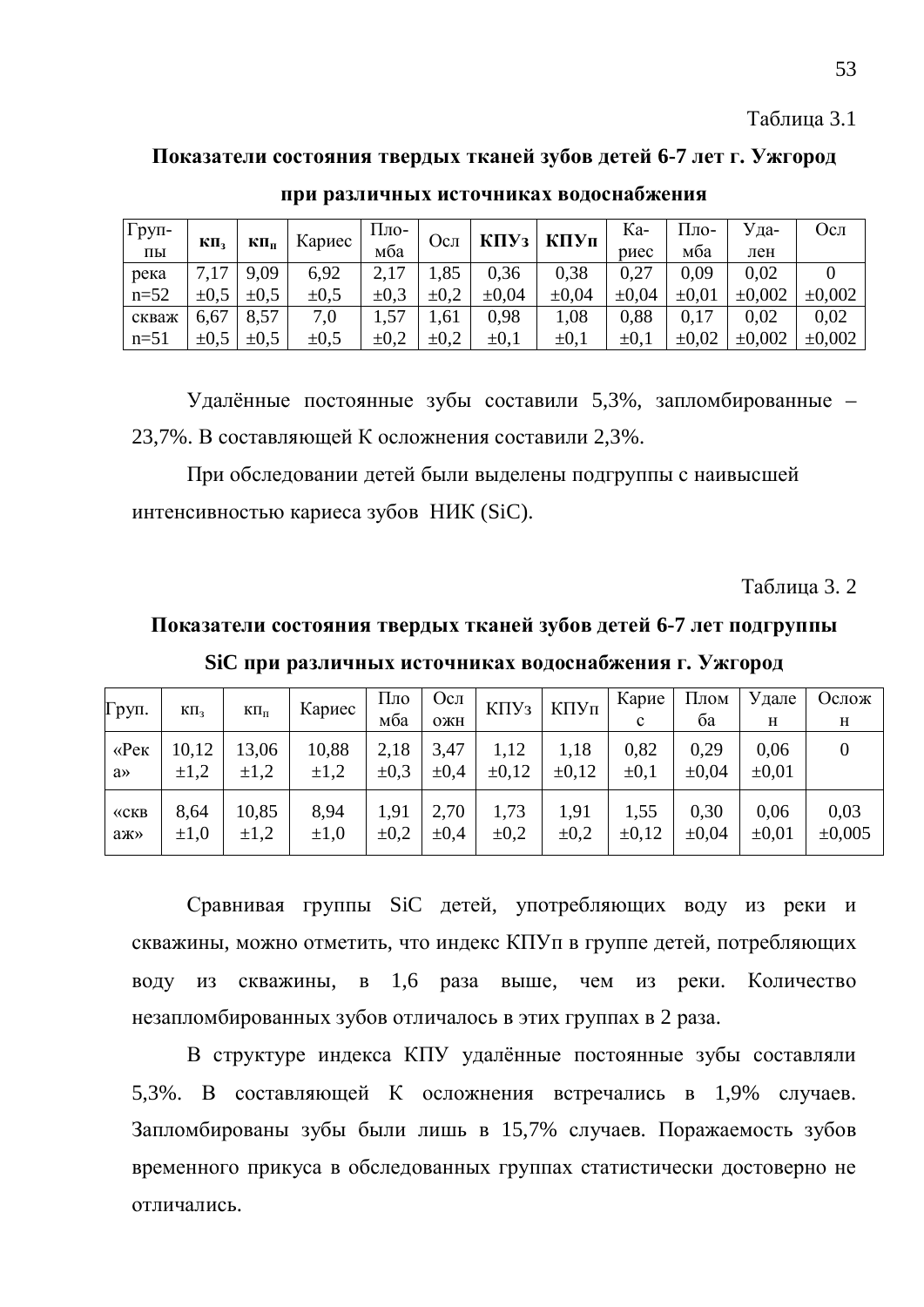Распространённость симптома воспаления, оцениваемая по индексу Parma (РМА %)в группе детей, потребляющих воду из реки, была на 3,49% ниже чем из скважины, а индекс кровоточивости практически не отличался в обеих группах. Показатели пробы Шиллера-Писарева в обеих группах также достоверно не отличались, как и показатели уровня гигиены полости рта (Silness-Loe, Stallard), а также зубного камня (табл. 3.3).

Таблица 3.3

Показатели состояния тканей пародонта детей 6-7 лет при различных **ИСТОЧНИКАХ ВОДОСНА БЖЕНИЯ Г. УЖГОРОД, М±m** 

| <b>Группы</b>                      | PMA %               | индекс<br>кровот.   | Проба<br>Ш-П,      | <b>Silness</b><br>loe, | Stallard,          | 3. камень,<br>баллы |
|------------------------------------|---------------------|---------------------|--------------------|------------------------|--------------------|---------------------|
|                                    |                     | баллы               | баллы              | баллы                  | баллы              |                     |
| Река Уж                            | 38,35               | 0.22                | 1,85               | 1.93                   | 1,52               | 0,02                |
| $n=52$                             | $\pm 3,50$          | ± 0,017             | $\pm 0.20$         | $\pm 0,20$             | $\pm 0.18$         | $\pm 0,003$         |
| Артезианская<br>скважина<br>$n=49$ | 41,84<br>$\pm 3,50$ | 0.22<br>$\pm 0.017$ | 2,05<br>$\pm 0.20$ | 1,51<br>$\pm 0.18$     | 1,49<br>$\pm 0.18$ | 0,02<br>$\pm 0,003$ |

В таблице 3.4 приведены результаты оценки процентного соотношения уровня гигиены детей 6-7 лет г. Ужгород, участвовавших в обследованиях.

Таблица 3.4

#### **Уровень гигиены полости рта у детей 6-7 лет г. Ужгород**

| Уровень гигиены      | $\%$  | Количество детей |
|----------------------|-------|------------------|
| Хороший              |       |                  |
| Удовлетворительный   | 18,8% |                  |
| Неудовлетворительный | 67,3% | 68               |
| Плохой               | 13.9% | 14               |

Результаты проведенного анкетирования (табл. 3.5) свидетельствуют о том, что дети 6-7 лет г. Ужгород любят хлебобулочные изделия и сладкое.

54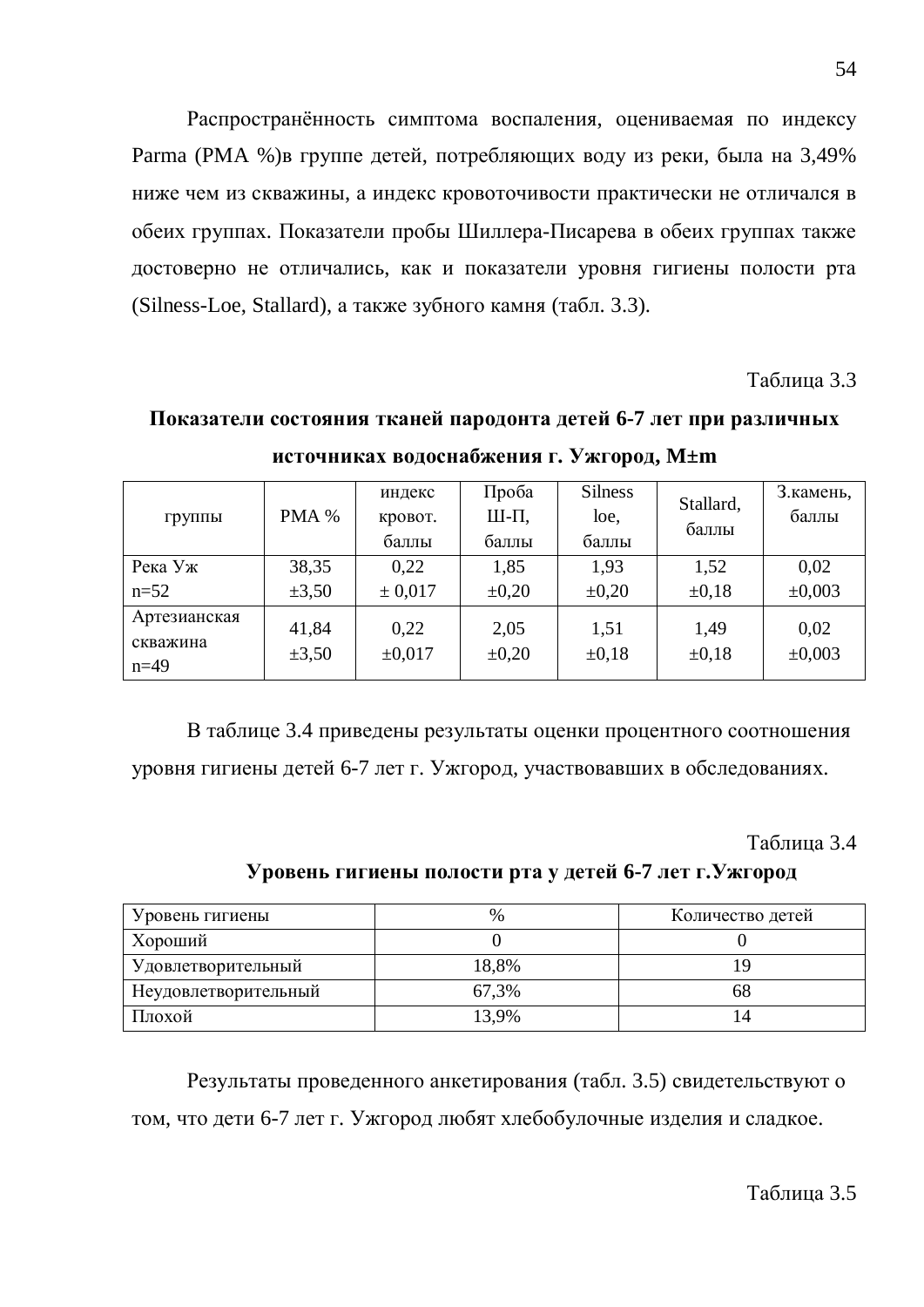|           |           |             |      | Питаются |      | Питаются в |      |      |           |       |       |
|-----------|-----------|-------------|------|----------|------|------------|------|------|-----------|-------|-------|
|           |           | Чистит зубы |      |          | дома | столовой   |      |      | Сла       | Хлеб. | Фрук- |
|           | регулярно | p/          | 2 p/ |          | He   | Завт       | Обе  | УЖИ  | Д-<br>koe | издел | TЫ    |
|           |           | CVT.        | CVT. | рег.     | рег. | $\bullet$  | Д    | H    |           |       |       |
| река      | 48,1      | 46,2        | 44,2 | 53,8     |      | 42,3       | 76,9 | 38,5 | 80,8      | 92,3  | 94,2  |
| $n = 52$  | %         | %           | %    | $\%$     |      | $\%$       | $\%$ | $\%$ | $\%$      | $\%$  | %     |
| скваж     | 48,9      | 46,9        | 51,2 | 79,6     | 8,2  | 4,1        | 8,2  | 6,12 | 59,1      | 87,8  | 100   |
| $.n = 49$ | %         | %           | $\%$ | %        | $\%$ | %          | %    | $\%$ | $\%$      | $\%$  | %     |

дичной гигиены и питанию

Оказалось, что все дети любят также овощи и фрукты, мясо любят 73,5% детей, а рыбу – лишь 42,9%. Регулярно питаются дома 79,6% детей и 18,4% детей питаются в столовой. Регулярно чистят зубы 48,5% детей, остальные в 46,6% случаев чистят зубы лишь 1 раз в день, а 47,7% - два раза в день. Приведенные данные свидетельствует о настоятельной необходимости профилактической работы в плане гигиены полости рта и питания, как с детьми, так и с родителями.

Таким образом, результаты клинического обследования детей 6-7 лет показали, что стоматологический статус (особенно кариозные поражения зубов) детей, которые проживают в разных районах г. Ужгород с различным водоснабжением, отличается, что требует дифференцированного подхода к профилактике и лечению основных стоматологических заболеваний у них.

3.2. Генетическая предрасположенность к основным **ктоматологическим заболеваниям детей 6-7 лет г. Ужгород при** использовании источников питьевой воды с разным минеральным **COCTABOM** 

На клетках буккального эпителия были проведены молекулярногенетические исследования основных маркеров I и II фаз детоксикации  $(Cyp1A1, GSTM, GSTT), BDожденного иммунитета (TLR4), американо- и$ дентиногенеза (ALMEX1, ALMEX2, DSPP), состояния эндотелия сосудов, ПОЛ (eNOS3, SOD) у детей 6-7 лет г. Ужгород, употребляющих воду из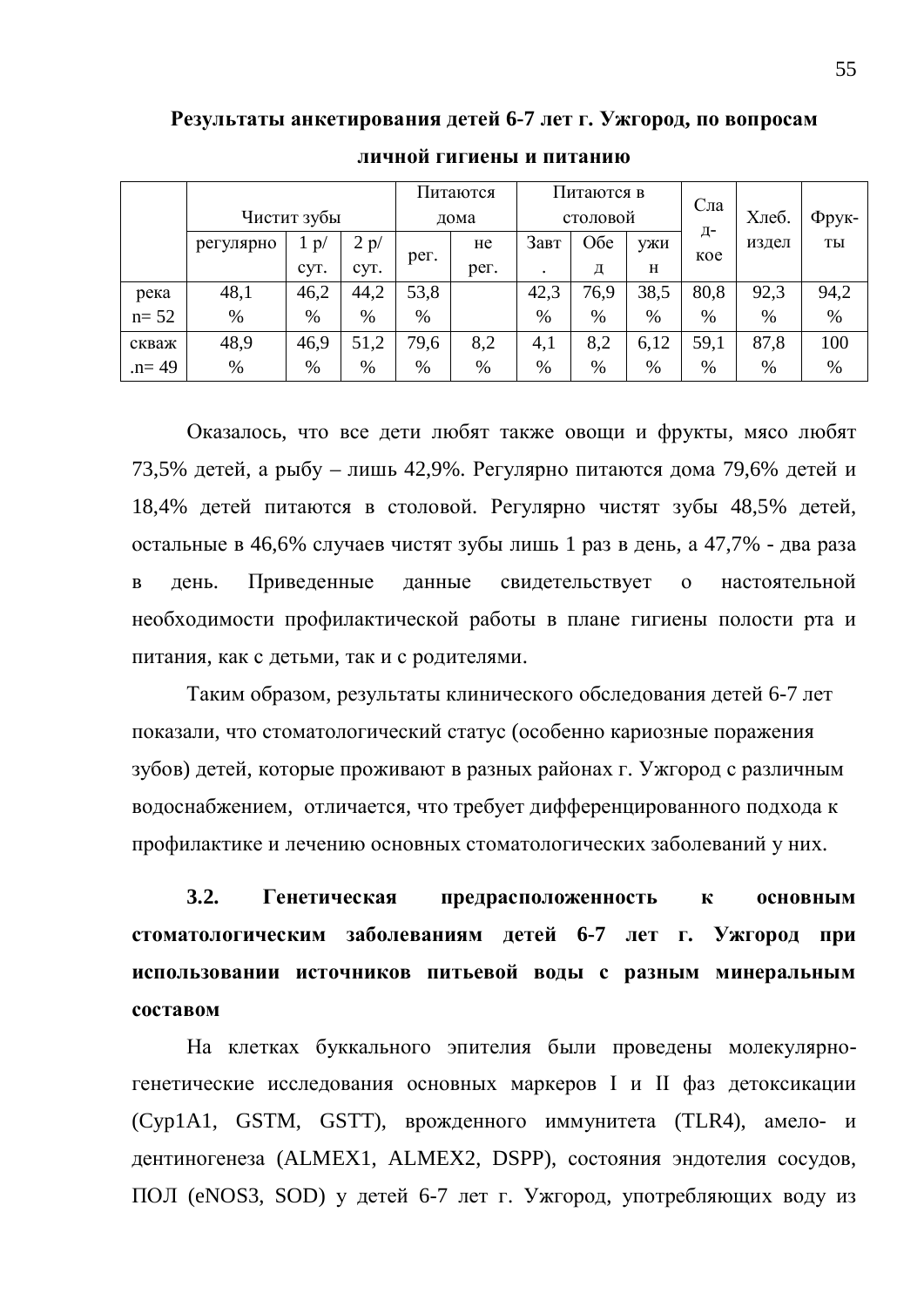разных водоисточников (реки Уж, и артезианской скважены) для оценки негативного влияния микро- и макроэлементозов питьевой воды на организм детей и предрасположенность к основным стоматологическим заболеваниям.

В первой фазе детоксикации в гене Сур1А1 нарушения отмечены только у детей, потребляющих воду из скважины (16,7%) и в 83,3% случаев отмечена норма (табл.3.6).

Таблица 3.6

Гены I и II фаз детоксикации и врожденного иммунитета у детей 6-7 лет

| Группы                 | Cyp1A1 |     | <b>GSTM</b> |       | <b>GSTT</b> |       | TLR4  |     |       |
|------------------------|--------|-----|-------------|-------|-------------|-------|-------|-----|-------|
|                        | H      | г   | H           | M     | H           | M     | H     | г   | M     |
| Группа 1<br>(скважина) | 60%    | 40% | 20%         | 80%   | 100%        | -     | 60%   | 20% | 20%   |
| Группа 2<br>(peka)     | 100%   | -   | 71,4%       | 28,6% | 57,2%       | 42,8% | 83,3% | -   | 16,7% |

**Г. Ужгород** 

Во второй фазе детоксикации в гене GSTM мутации отмечены у 50% детей, причем у детей употребляющих воду из артезианской скважины они встречаются в 2,8 раза чаще, чем у детей, употребляющих воду из реки (80% и 28,6% мутаций соответственно) (табл. 3.6).

В генах второй фазы детоксикации (GSTT) в среднем по Ужгороду норма отмечена в 75% процентах случаев и в 25% случаев отмечены мутации  $(Ta\overline{0}n.3.6).$ 

В маркере врожденного иммунитета TLR4 у детей группы, употребляющих воду из артезианской скважины, мутации и гетерозиготы были выявлены в 40% случаев, а в группе детей, использующих воду реки, только в 16,7% случаев (табл.3.6).

Маркеры амелогенеза ALMEX1 и ALMEX2 в нашем случае изменяются по разному. Так в гене ALMEX1 в среднем у 75% детей г. Ужгород отмечена норма, а у 25% - мутации. Причем в группе детей, употребляющих воду из артезианской скважины, норма наблюдалась в 60%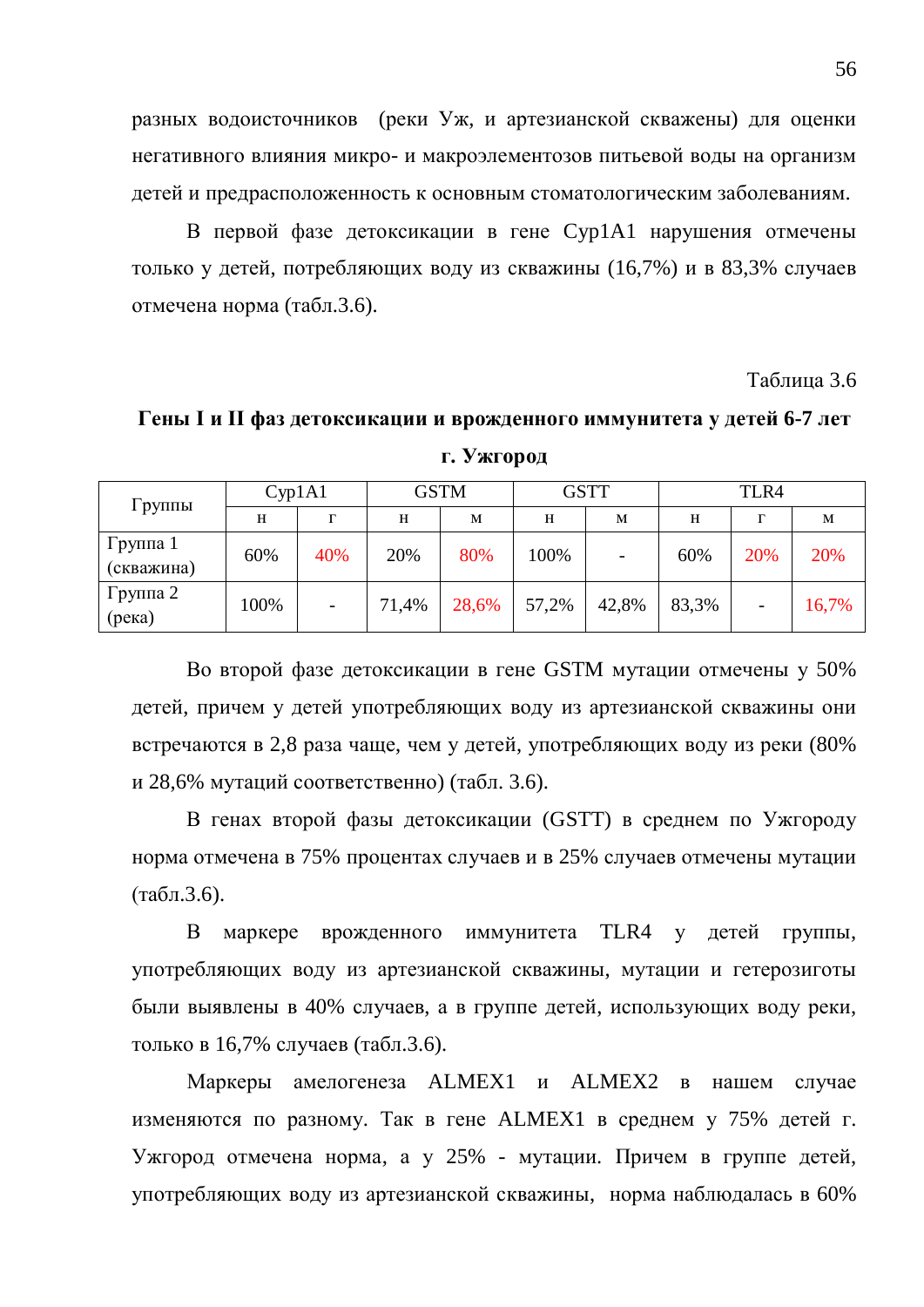случаев, а в группе детей, употребляющих воду из реки, в 85,7% случаев. В гене ALMEX2 гетерезиготы и мутации у детей, использующих воду из артезианской скважины, составили 100%, в то время как у детей, употребляющих воду из реки, гетерезиготы и мутации составили только  $57.1\%$  (табл.3.7).

Таблица 3.7

# Гены амело- и дентиногенеза, ПОЛ, эндотелия сосудов у детей 6-7 лет г.

| Ужгород |  |  |
|---------|--|--|
|---------|--|--|

| Группы                 | <b>ALMEX1</b> |        | ALMEX2 |       | <b>DSPP</b> |     | SOD | eNOS3 |       |       |       |
|------------------------|---------------|--------|--------|-------|-------------|-----|-----|-------|-------|-------|-------|
|                        | H             | г      | H      | Г     | M           | H   | г   | H     | H     |       | M     |
| Группа 1<br>(скважина) | 60%           | 40%    |        | 60%   | 40%         | 50% | 50% | 100%  | 50%   | 50%   |       |
| Группа 2<br>(peka)     | 85,7%         | 14,3 % | 42,8%  | 14,3% | 42,8%       | 25% | 75% | 100%  | 42,8% | 42,8% | 14,4% |

В гене дентиногенеза DSPP гетерозиготные нарушения отмечены в 66,7% случаев, причём в группе детей, использующих воду из реки, они были в 1,5 раза чаще, чем у детей, использующих воду из артезианской скважины.

В гене SOD (супероксиддисмутаза) нарушения не были отмечены.

В гене eNOS3 в 45,4% наблюдалась норма, в 45,5% наблюдались гетерозиготы и в 14,4% случаев были отмечены мутации. Причём нарушения в обеих группах детей были примерно одинаковыми.

Таким образом, в результате проведенного исследования мы можем отнести к основным генам, обуславливающих повышенное поражение кариесом зубов у детей, употребляющих воду из артезианской скважины, гены ALMEX2, DSPP, GSTM, eNOS3. К генам модификаторам можно отнести ALMEX1, TLR4 и Cyp1A1.

Учитывая полученные данные, свидетельствующие о нарушениях амело-, дентиногенеза, фаз детоксикации, врожденного иммунитета и нарушениях эндотелия сосудов, в схему профилактики нами были включены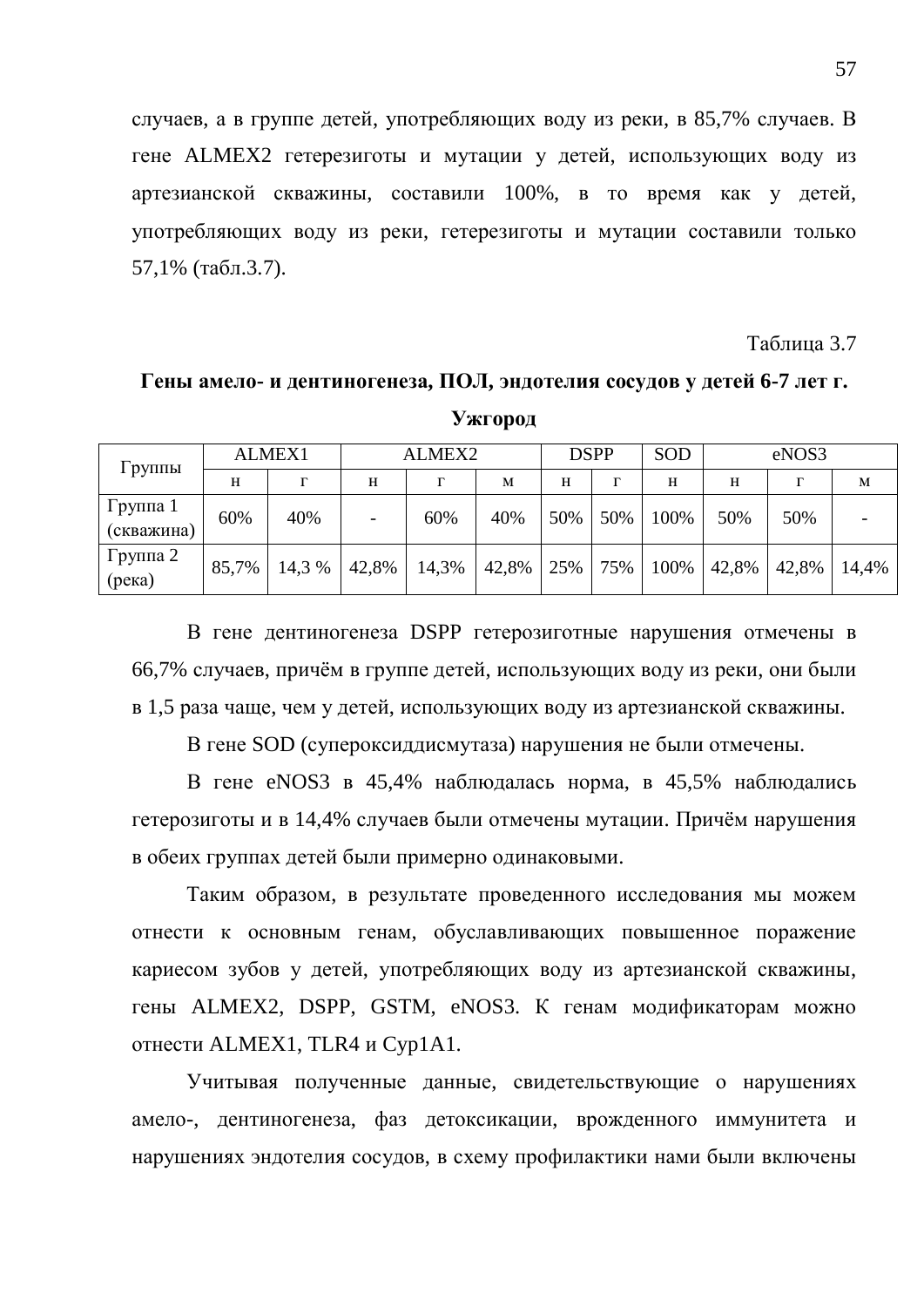сорбенты, адаптогены, одонтотропные макро и микроэлементы, антиоксиданты и препараты, корректирующие микробиоценоз.

3.3. Корреляционный анализ показателей стоматологического **ктатуса и биохимических показателей ротовой жидкости детей 6-7 лет г.** Ужгород при использовании источников питьевой воды с разным **МИНЕРАЛЬНЫМ СОСТАВОМ** 

Проверка данных на подчинение нормальному закону была выполнена с использованием критерия Шапиро-Уилка [95, 198].

Критерий Шапиро-Уилка является критерием проверки на принадлежность наблюдаемой выборки нормальной генеральной совокупности. Критерий Шапиро-Уилка базируется на анализе линейной комбинации разностей порядковых статистик. В стандарте применение критерия предусмотрено при объемах выборки от 8 до 50. Сложность применения при больших объемах выборок затруднена вследствие отсутствия в документе соответствующих коэффициентов. Гипотеза о нормальности отвергается при малых значениях статистики W. Критерий Шапиро-Уилка на объемах выборок ≤50 является хорошим средством проверки нормальности, обладает более высокой мощностью по сравнению с непараметрическими критериями согласия относительно таких близких альтернатив, как логистический закон.

В данном исследовании были использованы инструменты регрессионного анализа [198].

Под регрессионным анализом понимают исследование закономерностей связи между явлениями (процессами), которые зависят от многих, иногда неизвестных, факторов. Часто между переменными х и у существует связь, но не вполне определенная, при которой одному значению х соответствует несколько значений (совокупность) у. В таких случаях связь называют регрессионной. Таким образом, функция  $y = f(x)$  является регрессионной (корреляционной), если каждому значению аргумента соответствует статистический ряд распределения у. Суть регрессионного анализа сводится к установлению уравнения регрессии, т.е. вида кривой между случайными величинами (аргументами х и функцией у), оценке тесноты связей между ними, достоверности и адекватности результатов измерений.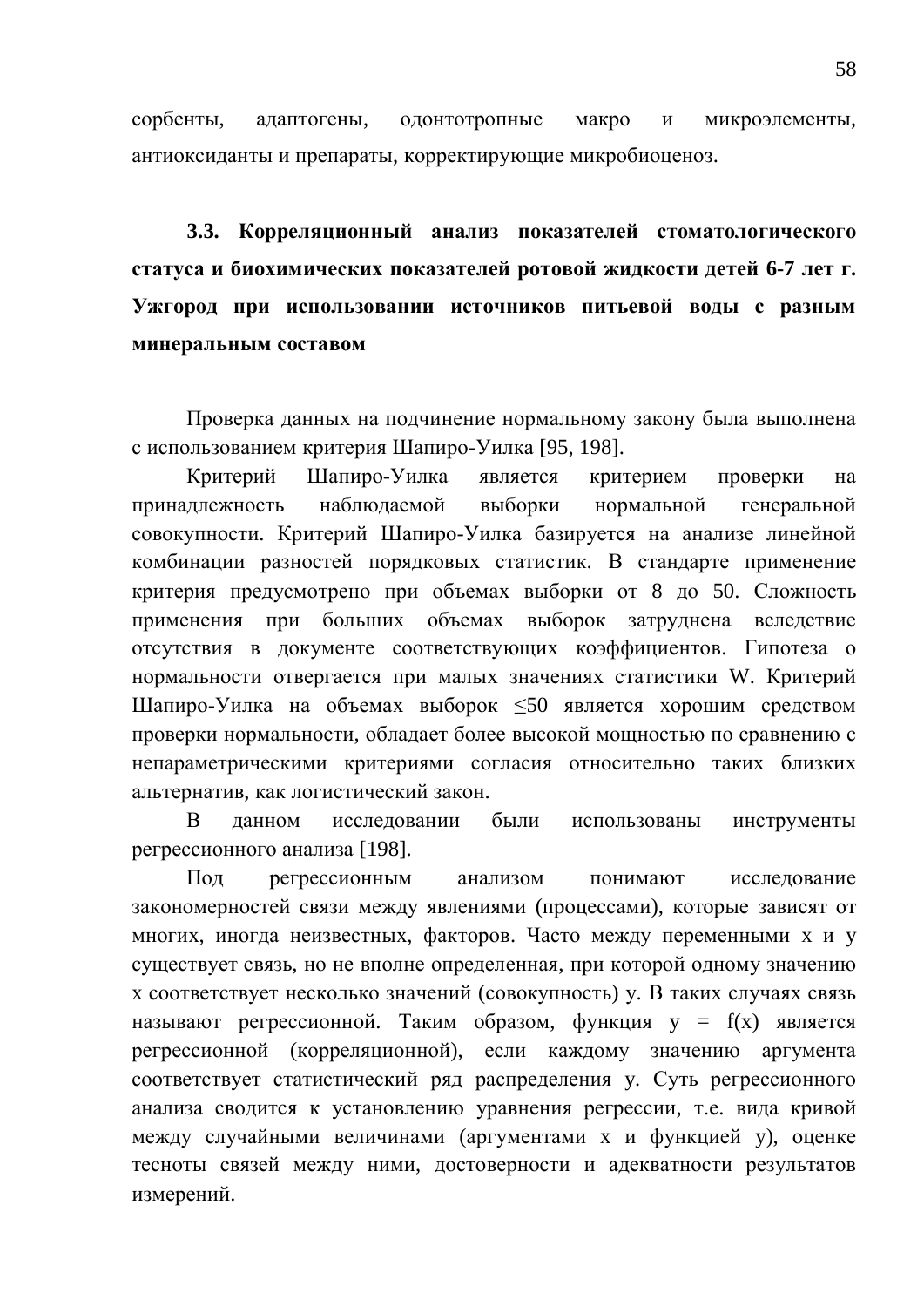Различают однофакторные (парные) и многофакторные регрессионные зависимости. Парная регрессия при парной зависимости может быть аппроксимирована прямой линией, параболой, гиперболой, логарифмической, степенной или показательной функцией, полиномом и др. Двухфакторное поле можно аппроксимировать плоскостью, параболоидом второго порядка, гиперболоидом. При построении теоретической регрессионной зависимости используется метод наименьших квадратов (МНК). Суть МНК заключается в следующем: из всего множества линий, которые можно провести через экспериментальные точки на корреляционном поле, линия регрессии  $y = b_1 + b_0x$  выбирается так, чтобы сумма квадратов расстояний по вертикали между экспериментальными точками и этой линией была наименьшей. Расстояния между экспериментальными точками и линией регрессии есть отклонения е<sub>і</sub>. Следовательно, при использовании МНК минимизируется следующая функция:

$$
\sum_{i=1}^{n} e_i^2 = \sum_{i=1}^{n} (y_i - \overline{y_i})^2 = \sum_{i=1}^{n} (y_i - b_0 - b_1 x_i)^2
$$

Для выбора наилучшей регрессионной модели был использован информационный критерий Акаике [2, 3]. Критерий используется для сравнения моделей с разным числом параметров, когда требуется выбрать наилучший набор объясняющих переменных. В общем случае:

$$
AIC = 2k - 2\ln(L),
$$

где  $k$  – число параметров модели,  $L$  – максимизированное значение функции правдоподобия модели.

Для линейной модели множественной регрессии значение критерия рассчитывается по следующей формуле:

$$
AIC = \ln(\frac{\sum_{i=1}^{k} \varepsilon_i^2}{n}) + \frac{2k}{n}
$$

где n – количество наблюдений, k – число параметров модели,  $\sum_{i=1}^{k} \varepsilon_i^2$ 1  $\sum_i \varepsilon_i^2$  – *i*  $\equiv$ сумма квадратов остатков модели, полученная при оценке коэффициентов модели методом наименьших квадратов.

При увеличении количества объясняющих переменных первое слагаемое в правой части уменьшается, а второе увеличивается. Таким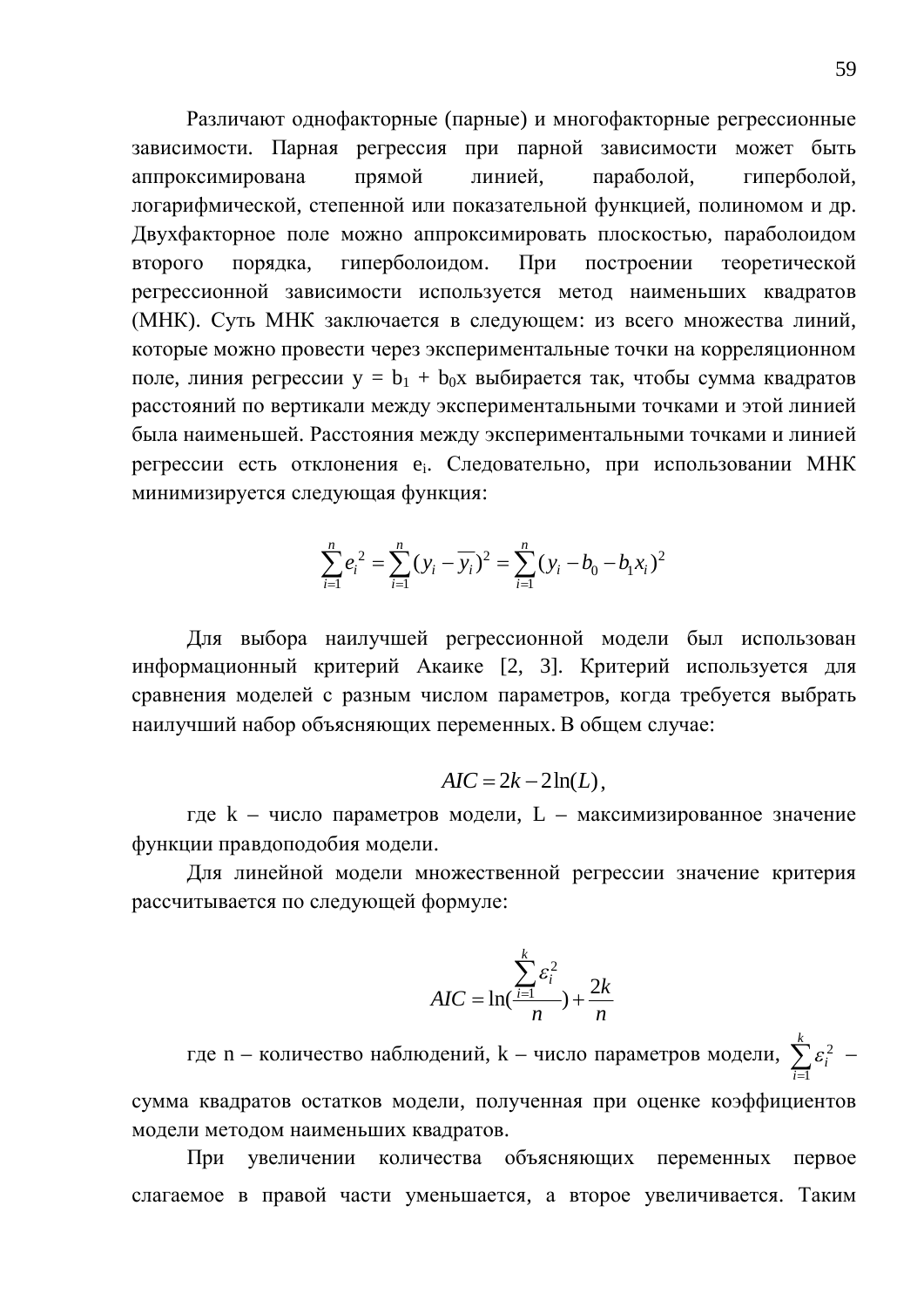образом, критерий не только вознаграждает за качество приближения, но и штрафует за использование излишнего количества параметров модели. Среди нескольких альтернативных моделей предпочтение отдается той, у которой значение AIC меньше.

В качестве компьютерной среды статистической обработки данных и моделирования был использован язык R. Это язык программирования для статистической обработки данных и работы с графикой, а также свободная программная среда вычислений с открытым исходным кодом в рамках проекта GNU.

Для использования общеизвестных статистических методов при анализе данных важным условием является подчинение используемых выборок нормальному закону распределения вероятностей. В таблице 3.8 показан результат проверки нормальности по критерию Шапиро-Уилка.

Таблина 3.8

| $K\Pi$ <sub>3</sub> | КПп     | K <sub>II</sub> Y <sub>3</sub> | КПУп    | <b>Silness</b><br>$-loc$ | <b>Stallard</b> | <b>PMA</b> | Кровот<br>$\mathbf{O}$ –<br>чивост<br>Ь | Проба<br>Шиллер<br>$a -$<br>Писарев<br>a |
|---------------------|---------|--------------------------------|---------|--------------------------|-----------------|------------|-----------------------------------------|------------------------------------------|
| 0,11855             | 0,02671 | 0.15557                        | 0.18771 | 0,1514                   | 0,25701         | 0,93690    | 3.714e-                                 | $6.17e-10$                               |
| 36                  | 5       | 47                             | 41      | 89                       | 65              | 15         | 11                                      |                                          |
| Зубной              | Лизоци  | Эласта                         | Кальци  | $\Phi$ oc $\Phi$ o       | Катала          | Магни      |                                         |                                          |
| камень              | M       | 3a                             | й       | р                        | 3a              | й          |                                         |                                          |
| 1.08e-19            | 0,159   | 0,032                          | 0,109   | 0,295                    | 0,103           | 0,458      |                                         |                                          |

Результат проверки на нормальность по критерию Шапиро-Уилка

Анализ таблицы 1 показывает, что большинство используемых для анализа выборок по различным показателям проходят проверку на нормальность. Гипотеза о распределении вероятностей, отличающейся от нормальной, подтверждается только для показателей кпп, кровоточивость, проба Шиллера-Писарева, зубной камень, эластаза. Этот факт следует учитывать при анализе статистических моделей, которые используют эти показатели.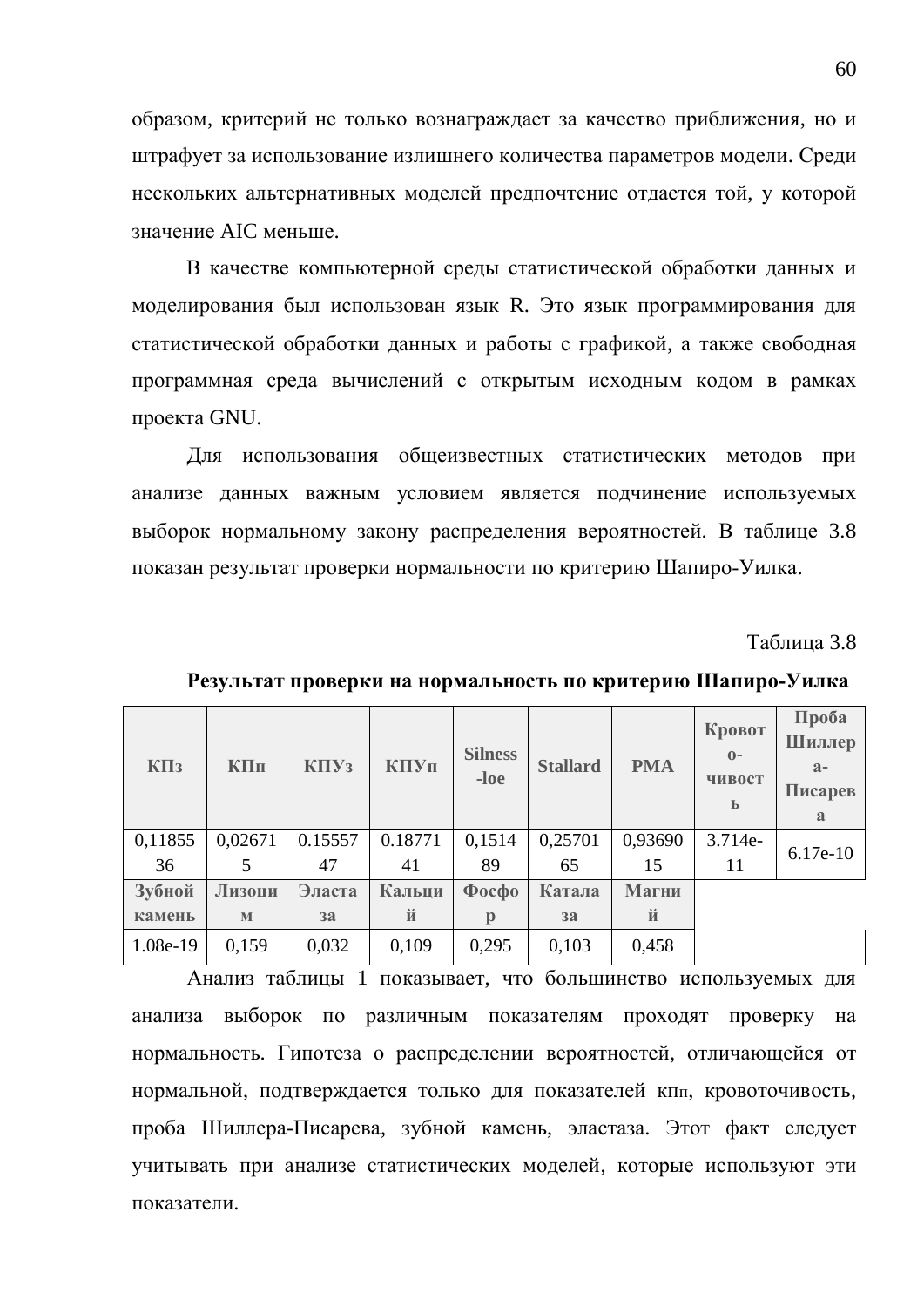Описательный анализ представлен в таблицах 3.9-3.13, а также на рисунках 1-20 и включает в себя средние значения рассматриваемых показателей состояния здоровья полости рта у пациентов, разбитых на группы «Река», «Скважина», «Ср. по Укр.». Также для групп «Река» и «Скважина» были выделены две группы с наивысшим поражением кариесом зубов (НИК) «Река (НИК)» и «Скважина (НИК)» для сравнения различных показателей в этих группах с другими группами.

В таблице 3.9 и на рисунках 3.1-3.6 показаны сравнительные значения показателей состояния твердых тканей зубов и гигиены полости рта у пациентов указанных групп и средние значения по Украине.

Таблина 3.9

### Средние значения показателей твердых тканей зубов временного и

| постоянного прикуса, состояния гигиены полости рта |  |  |  |
|----------------------------------------------------|--|--|--|
|                                                    |  |  |  |

|                   | $K\Pi$ <sub>3</sub> | КПп      | K <sub>II</sub> Y <sub>3</sub> | КПУп      | <b>Silness-</b><br>loe,<br>баллы | Stallard,<br>баллы |
|-------------------|---------------------|----------|--------------------------------|-----------|----------------------------------|--------------------|
| Река              | 7,173077            | 9,096154 | 0.3653846                      | 0.3846154 | 1,932115                         | 2,049038           |
| Река<br>(HHK)     | 7,647059            | 10       | 1.1176471                      | 1.1764706 | 1,985882                         | 2,025882           |
| Скважина          | 6,666667            | 8,568627 | 0.9803922                      | 1.0784314 | 1,512745                         | 1,498571           |
| Скважина<br>(HHK) | 7,588235            | 9,588235 | 2.5294118                      | 2.8235294 | 1,777059                         | 1,483529           |
| $Cp.$ по<br>Укр.  | 5,063452            | 5,832487 | 0.6405405                      | 0.6729730 | 1,537455                         | 1,721916           |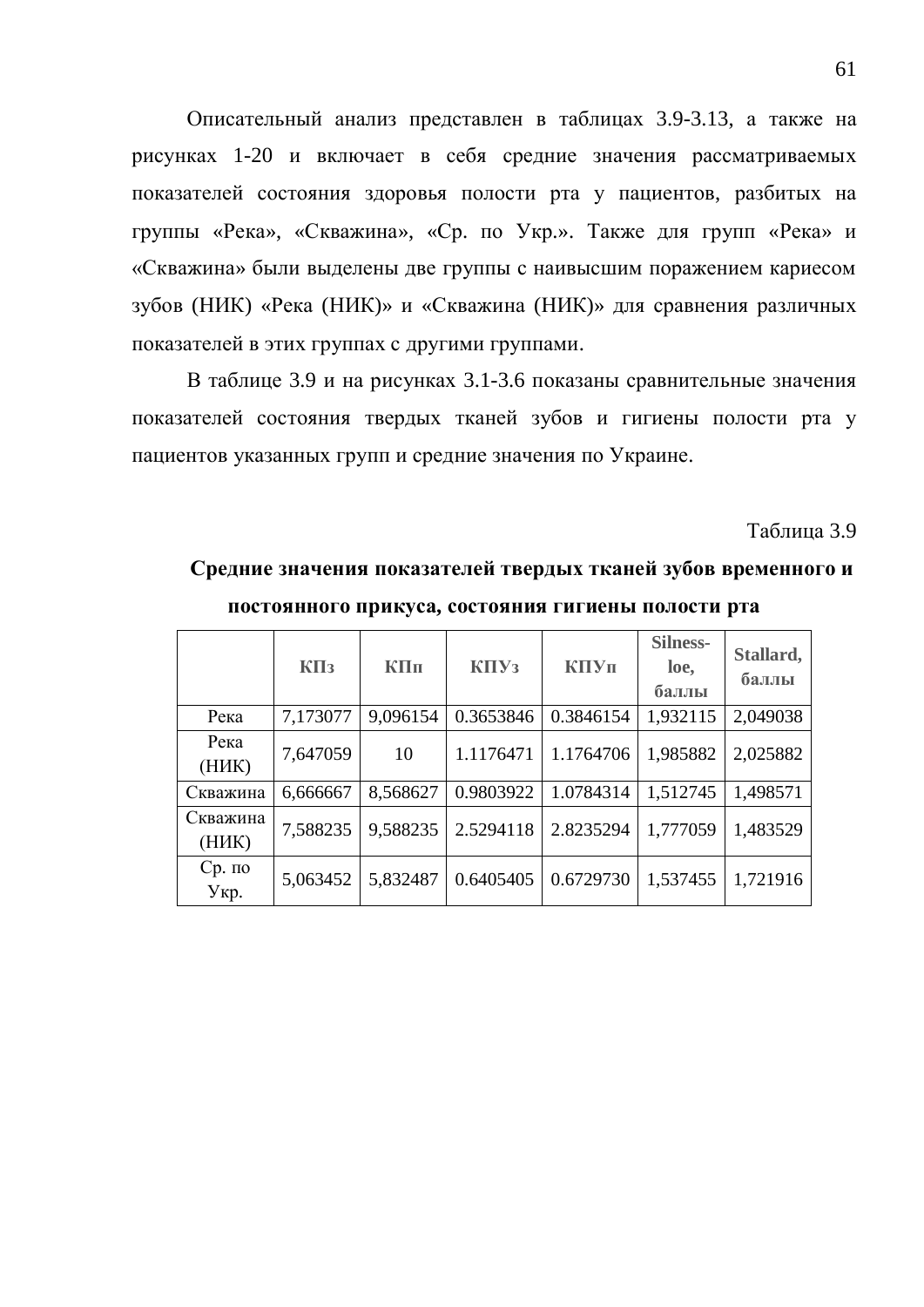

Рис. 3.1 – Сравнение состояния твердых тканей зубов временного прикуса (кпп) у детей 6-7 лет г. Ужгород



Рис. 3.2 – Сравнение состояния твердых тканей зубов временного прикуса (кпз) у детей 6-7 лет г. Ужгород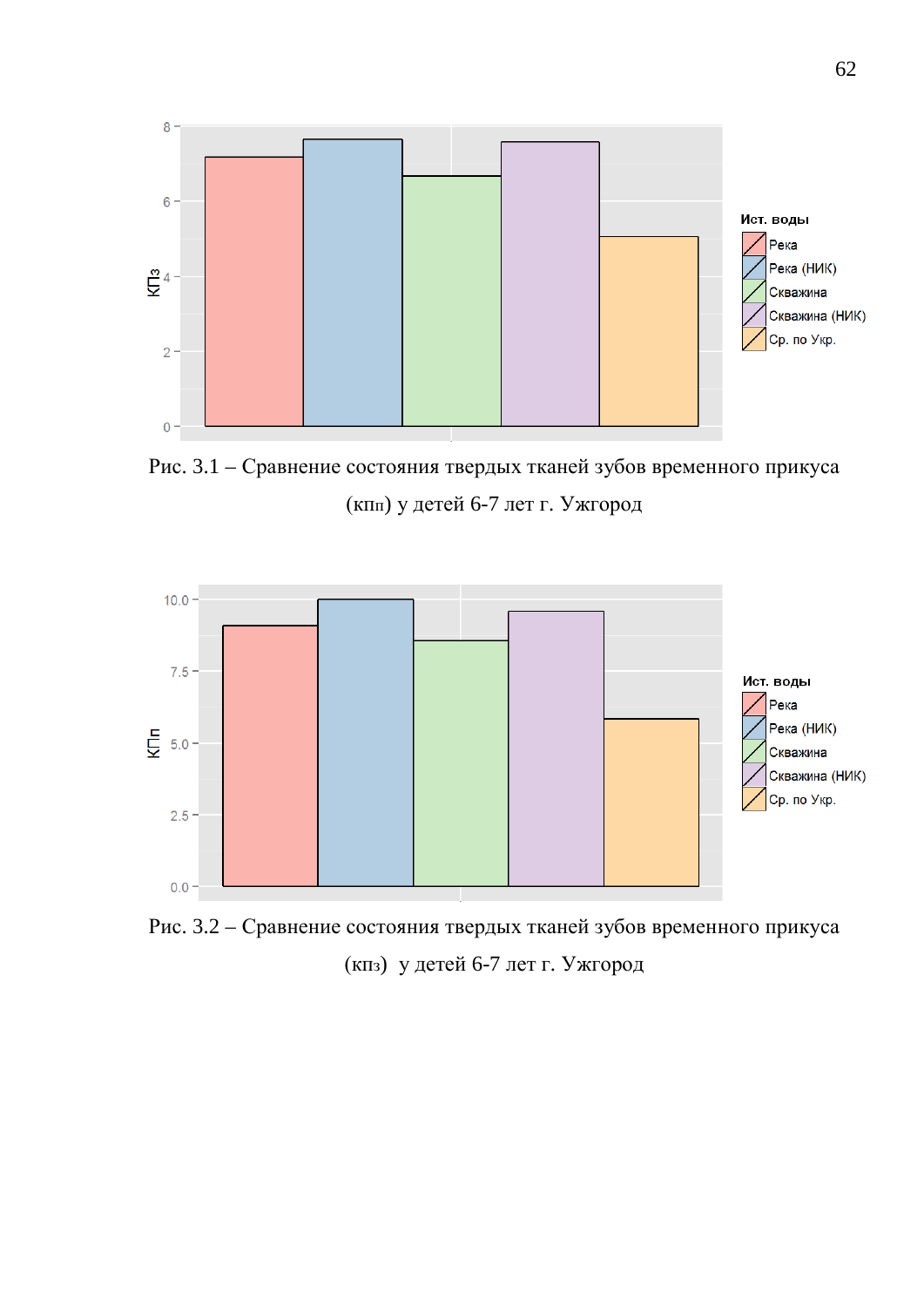

Рис. 3.3 – Сравнение состояния твердых тканей зубов постоянного прикуса (КПУз) у детей 6-7 лет г. Ужгород



Рис. 3.4 – Сравнение состояния твердых тканей зубов постоянного прикуса (КПУп) у детей 6-7 лет г. Ужгород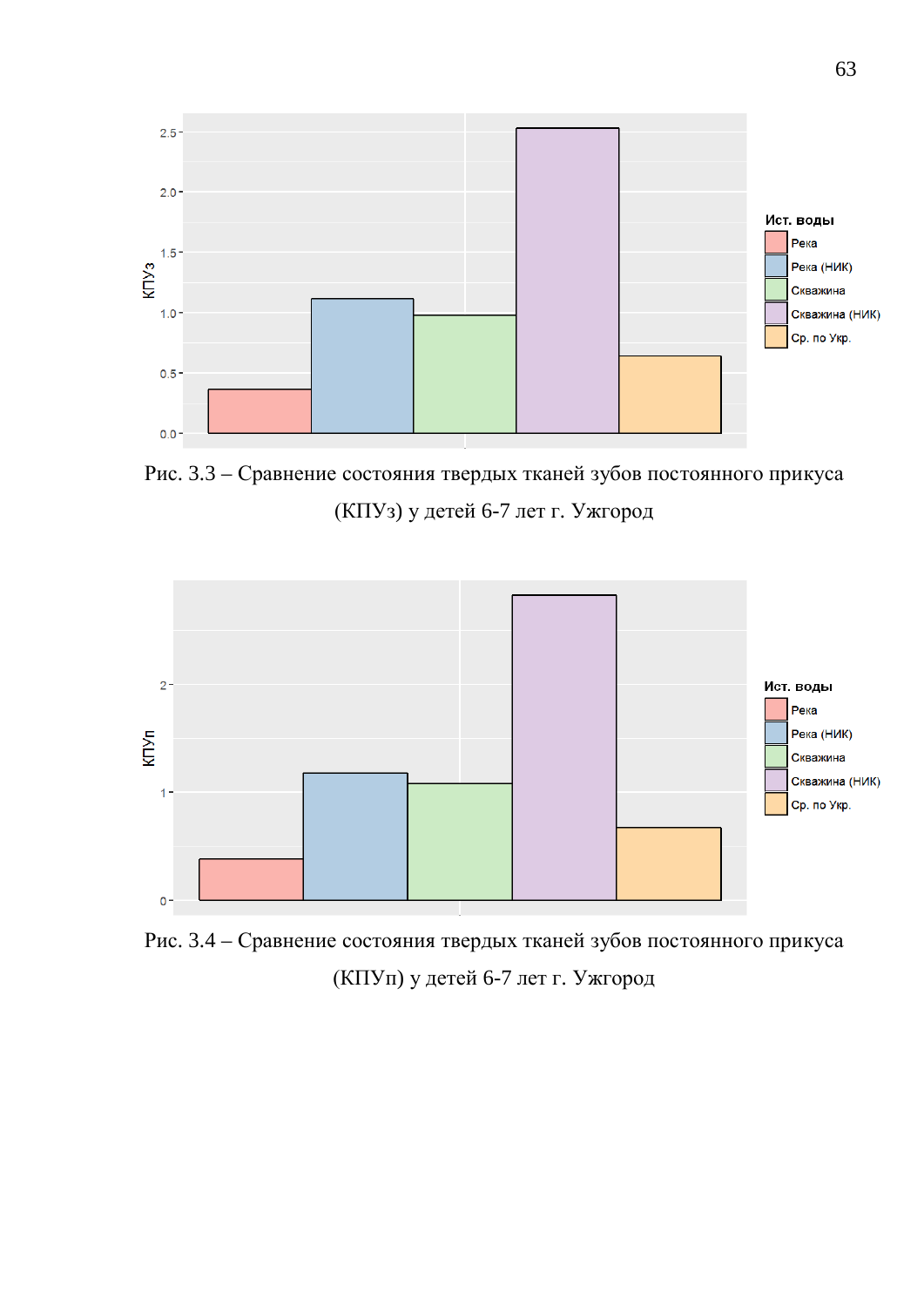

Рис. 3.5 – Сравнение состояния гигиены полости рта (индекс Silness-loe) у детей 6-7 лет г. Ужгород



Рис. 3.6 – Сравнение состояния гигиены полости рта (индекс Stallard) у детей 6-7 лет г. Ужгород

Анализ результатов показывает, что показатели временного прикуса кпз, кпп, а также Silness-loe, Stallard для двух источников водоснабжения достоверно не отличаются. В тоже время показатели постоянного прикуса, КПУз и КПУп в несколько раз выше в группе «Скважина». Следует также отметить, что в постоянном прикусе показатели группы НИК «Скважина»,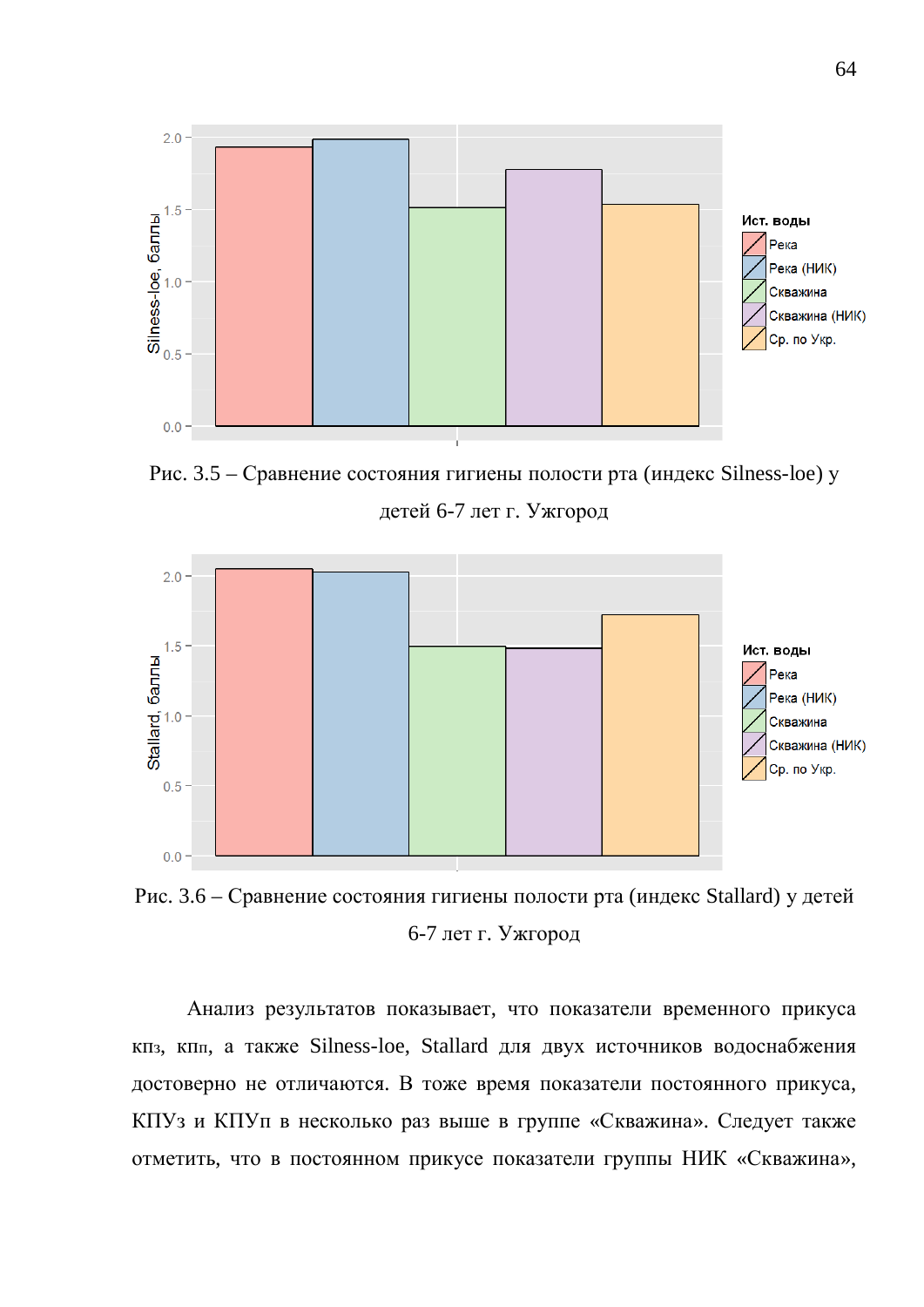также в несколько раз превышают соответствующие показатели группы «Река».

В таблице 3.10 и на рисунках 3.7-3.10 приведены значения показателей состояния тканей пародонта у детей указанных групп и средние значения по Украине.

Таблица 3.10

|                   | <b>PMA</b> | Кровоточивость, | Проба<br>Шиллера-  | Зубной<br>камень, |  |
|-------------------|------------|-----------------|--------------------|-------------------|--|
|                   |            | баллы           | Писарева,<br>баллы | баллы             |  |
| Река              | 38,33654   | 0,2226923       | 1,846923           | 0.0161539         |  |
| Река<br>(HHK)     | 40,84706   | 0,28            | 1,871765           | 0,0294118         |  |
| Скважина          | 41,90196   | 0,2233333       | 2,046              | 0,0198039         |  |
| Скважина<br>(НИК) | 46,38235   | 0,3041176       | 2,205294           | 0,0494118         |  |
| $Cp.$ по<br>Укр.  | 16,35886   | 0,3553892       | 1,353623           | 0,0266168         |  |

# Средние значения показателей состояния здоровья тканей пародонта у детей 6-7 лет г. Ужгород



Рис. 3.7 – Сравнение показателя состояния тканей пародонта (РМА) у детей 6-7 лет различных групп г. Ужгород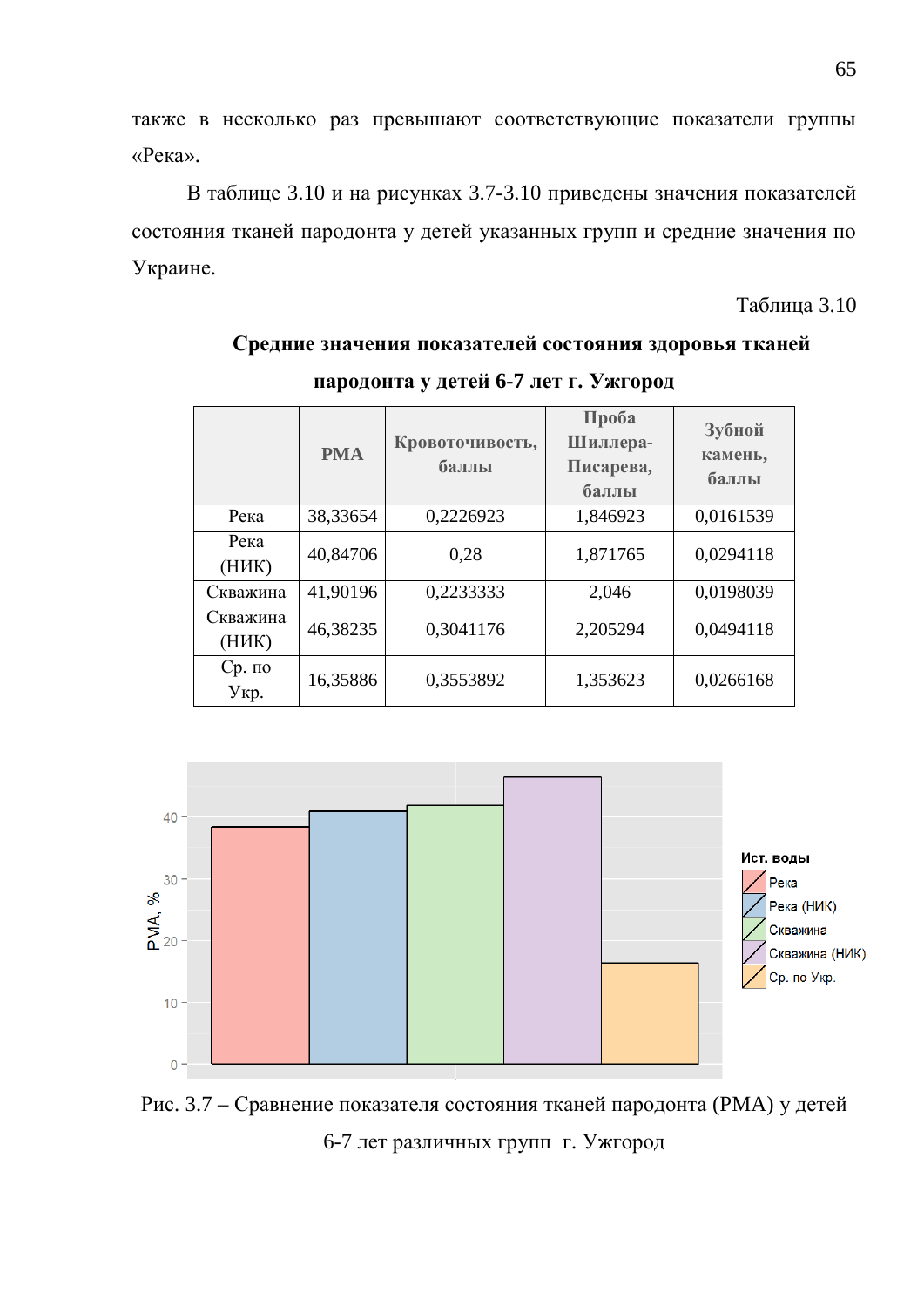

Рис. 3.8 – Состояние тканей пародонта (индекс кровоточивости) у детей 6-7 лет различных групп г. Ужгород



Рис. 3.9 – Состояние тканей пародонта (проба Шиллера-Писарева) у детей 6-7 лет различных групп г. Ужгород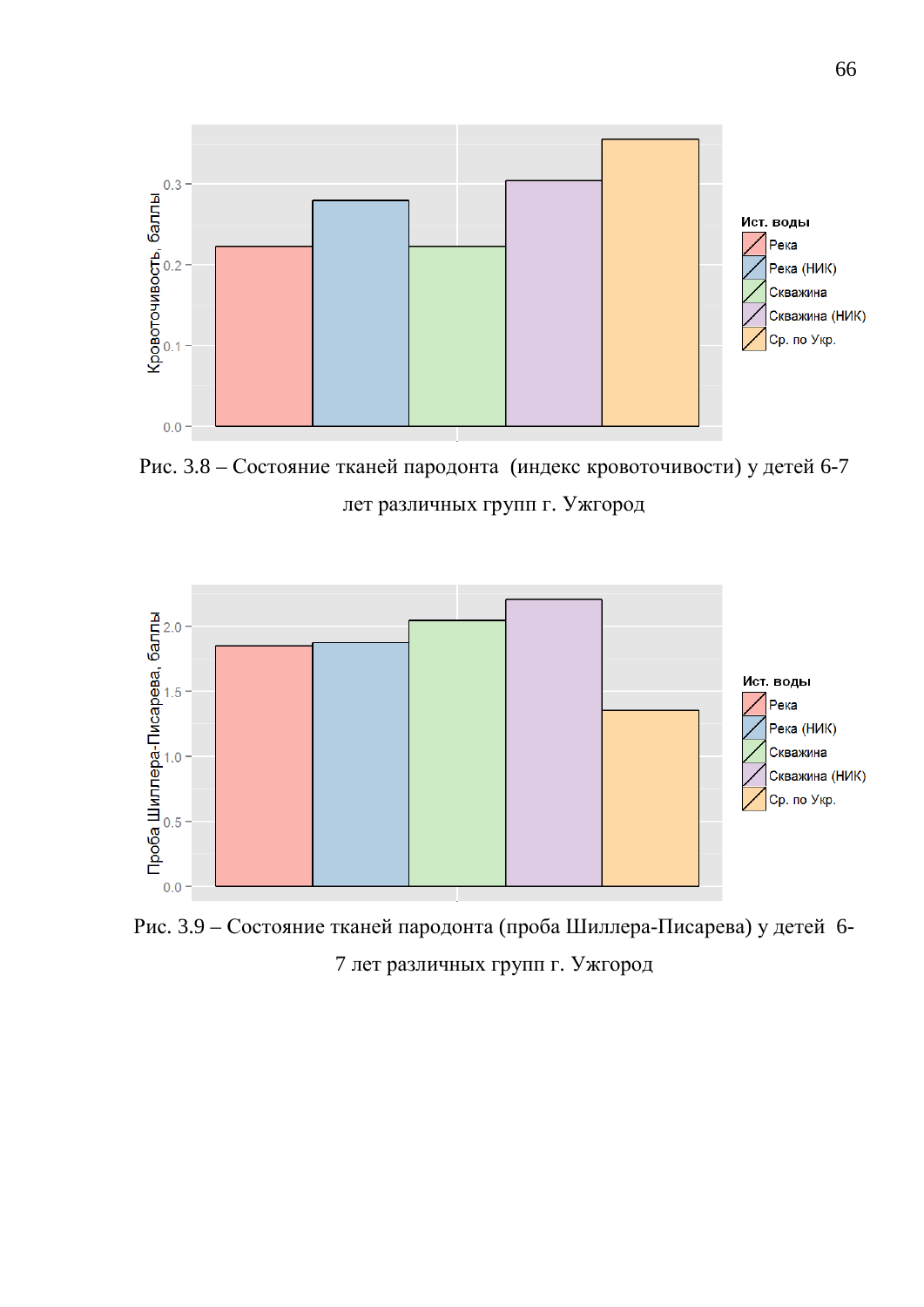

Рис. 3.10 – Состояние тканей пародонта (индекс зубного камня) у детей 6-7 лет различных групп г. Ужгород

Анализ полученных результатов показывает, что значения показателей состояния тканей пародонта несколько хуже в группе «Скважина» и «Скважина (НИК)», чем в соответствующих группах «Река»

В таблице 3.11 и на рисунках 3.11-3.16 показаны сравнительные значения биохимических показателей ротовой жидкости детей указанных групп.

**Таблина 3.11** 

# Средние значения биохимических показателей ротовой жидкости детей г. Ужгород

|                   | Лизоцим,   | Эластаза,  | Кальций,   | $\Phi$ oc $\Phi$ op, | Каталаза,  | Магний,    |
|-------------------|------------|------------|------------|----------------------|------------|------------|
|                   | $e$ д/мл   | мкат/л     | ммоль/л    | ммоль/л              | мкат/л     | ммоль/л    |
| Река              | 0,0535714  | 0,5185714  | 0,5757143  | 4,232857             | 0,1511429  | 0,1642857  |
| Река (НИК)        | 0,0613333  | 0,5933333  | 0,61       | 4,413333             | 0,1666667  | 0,1733333  |
| Скважина          | 0,0305     | 1,0325     | 0,58       | 4,8325               | 0,0875     | 0,2275     |
| Скважина<br>(НИК) | 0,0275     | 1,715      | 0,655      | 4,32                 | 0,086      | 0,24       |
| Ср. по Укр.       | <b>NaN</b> | <b>NaN</b> | <b>NaN</b> | <b>NaN</b>           | <b>NaN</b> | <b>NaN</b> |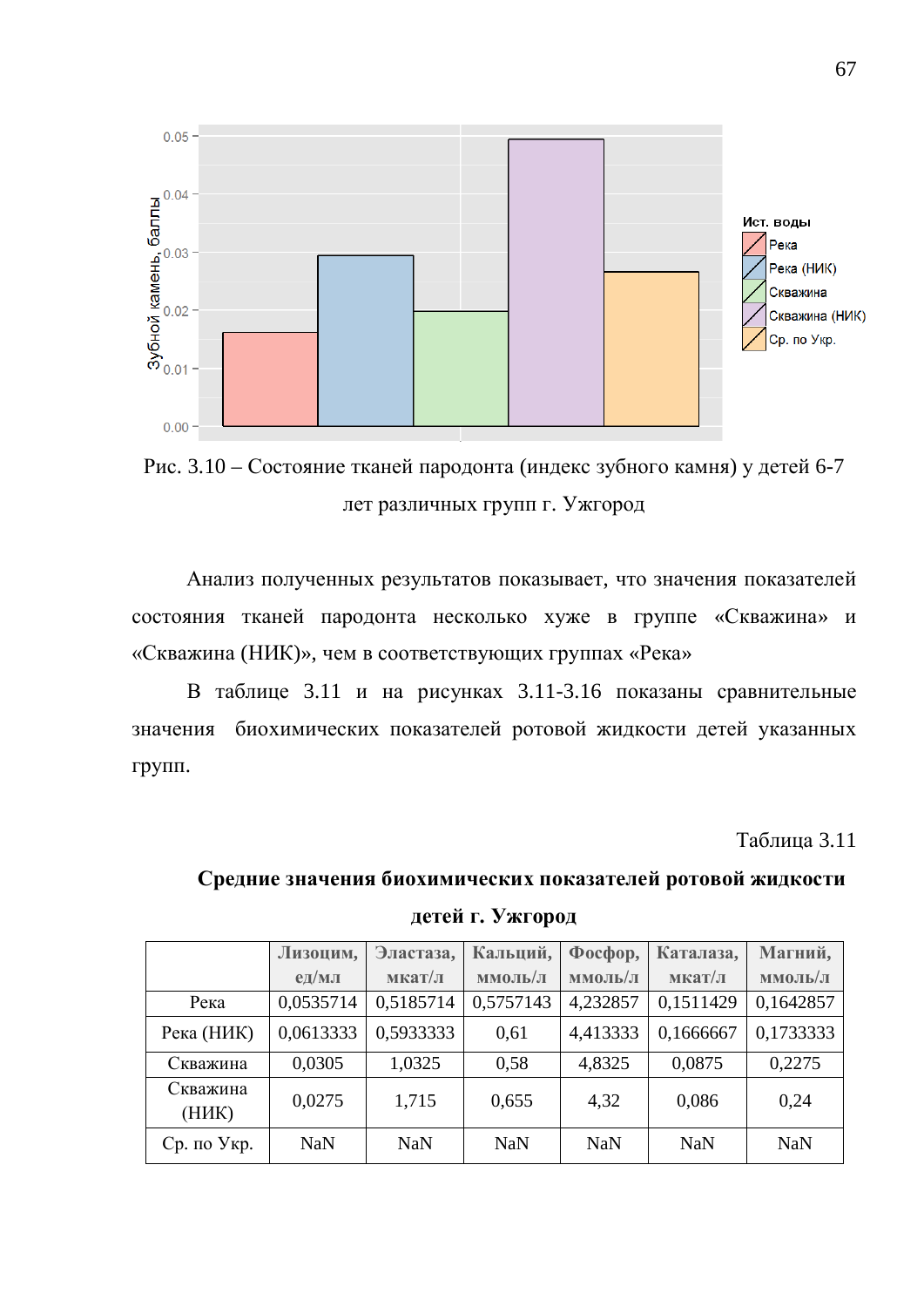

Рис. 3.11 – Активность лизоцима в ротовой жидкости у детей 6-7 лет различных групп г. Ужгород



Рис. 3.12 – Активность эластаза в ротовой жидкости у детей 6-7 лет различных групп г. Ужгород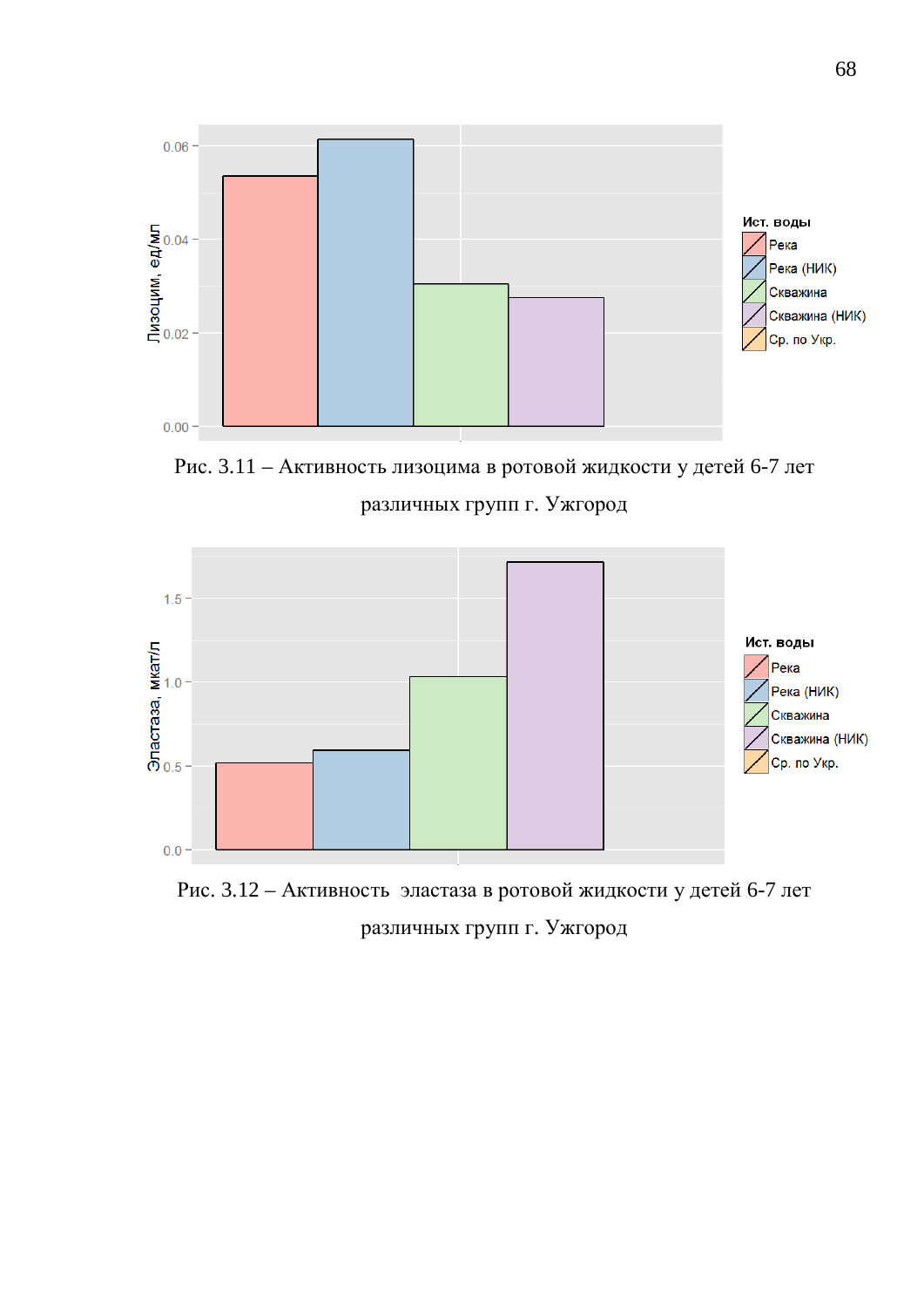

Рис. 3.13 – Содержание кальция в ротовой жидкости у детей 6-7 лет различных групп г. Ужгород



Рис. 3.14 – Содержание фосфора в ротовой жидкости у детей 6-7 лет различных групп г. Ужгород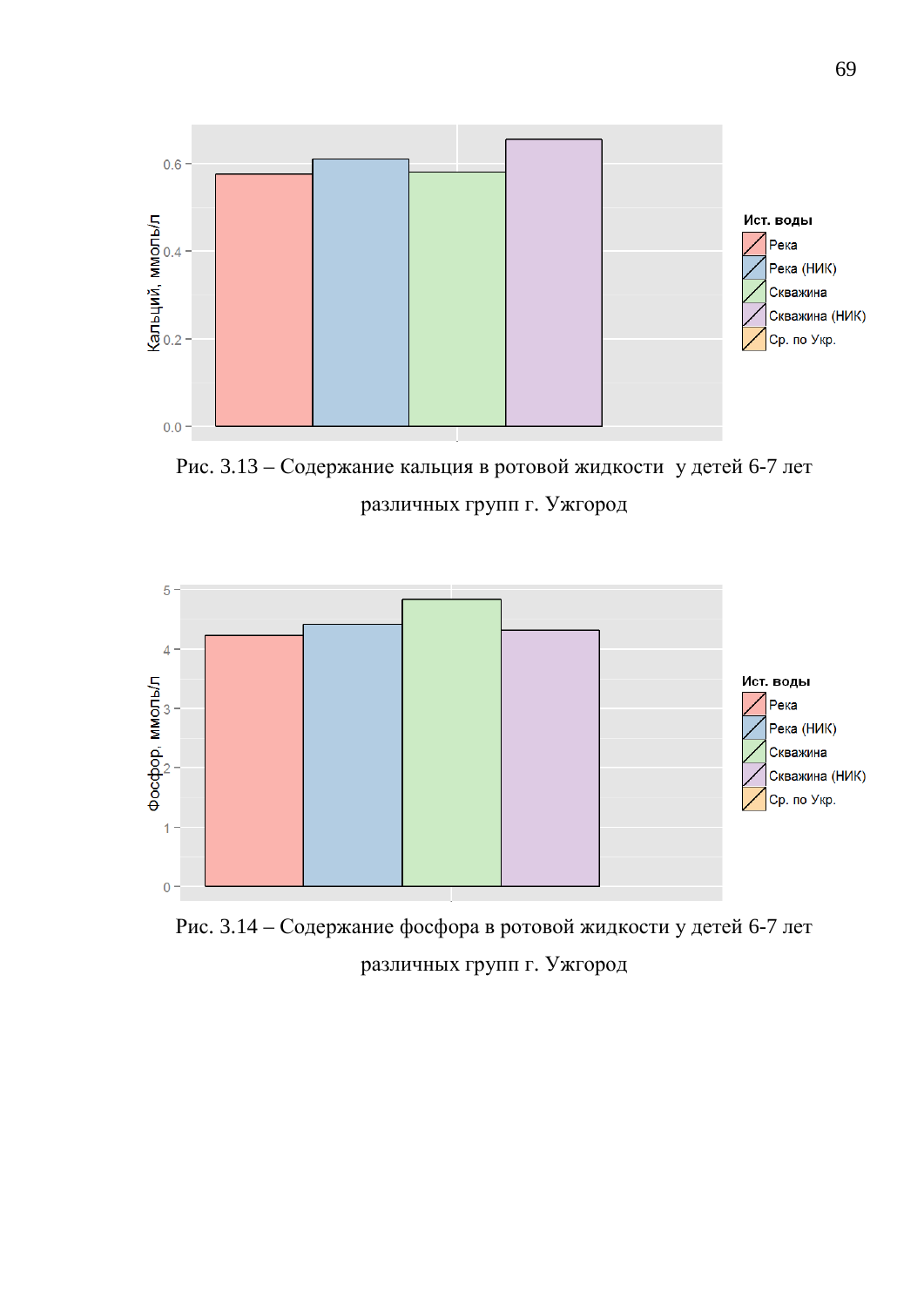

Рис. 3.15 – Активность каталазы в ротовой жидкости у детей 6-7 лет различных групп г. Ужгород



Рис. 3.16 – Содержание магния в ротовой жидкости у детей 6-7 лет различных групп г. Ужгород

Анализ результатов оценки биохимических параметров ротовой жидкости свидетельствует о том, что активность лизоцима и каталазы у детей группы «Река» выше, чем в группе «Скважина». В то же время у детей группы «Скважина» активность в ротовой жидкости эластазы и содержание магния превышает соответствующие показатели у детей группы «Река».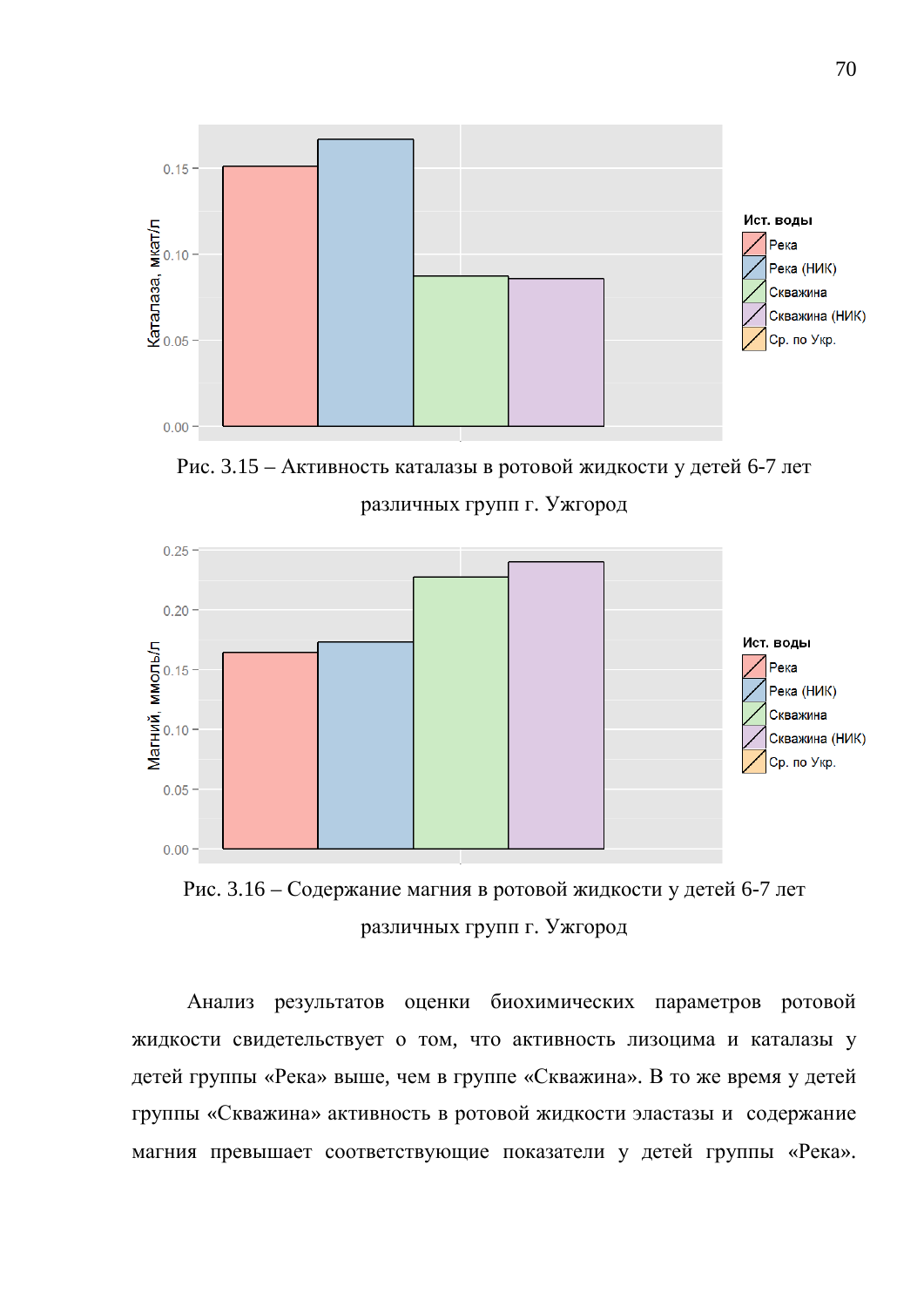Средние значения содержания кальция и фосфора в ротовой жидкости детей двух групп достоверно не отличаются.

В таблице 3.12 и на рисунках 3.17-3.22 показаны сравнительные значения распространенности ЗЧА у детей указанных групп.

Таблица 3.12

| Группа            | Аномалии<br>положения,<br>$\frac{0}{0}$ | Тремы,<br>диастемы,<br>$\frac{0}{0}$ | Скученность<br>$3y\overline{0}$ <sub>0</sub> B, $\%$ | Сужение<br>челюсти,<br>$\frac{0}{0}$ | Дистальный<br>прикус, % |
|-------------------|-----------------------------------------|--------------------------------------|------------------------------------------------------|--------------------------------------|-------------------------|
| Река              | $\overline{0}$                          | 9,615385                             | 3,846154                                             | $\overline{0}$                       | 32,69231                |
| Река<br>(HHK)     | $\overline{0}$                          | 5,882353                             | 11,764706                                            | $\theta$                             | 35,29412                |
| Скважина          | 1,960784                                | 41,176471                            | 9,803922                                             | 1,960784                             | 35,29412                |
| Скважина<br>(HHK) | $\theta$                                | 29,411765                            | 5,882353                                             | $\overline{0}$                       | 29,41176                |
| $Cp.$ по<br>Укр.  | 20,155039                               | 40,310078                            | 31,007752                                            | 5,03876                              | 11,24031                |
| Группа            | Мезиальный<br>прикус, %                 | Глубокий<br>прикус, %                | Открытый<br>прикус, %                                | Косой<br>прикус,<br>$\frac{0}{0}$    |                         |
| Река              | $\overline{0}$                          | 7,692308                             | 13,461538                                            | 3,846154                             |                         |
| Река<br>(HHK)     | $\overline{0}$                          | 11,764706                            | 5,882353                                             | 5,882353                             |                         |
| Скважина          | $\overline{0}$                          | 9,803922                             | 3,921569                                             | 3,921569                             |                         |
| Скважина<br>(HHK) | $\overline{0}$                          | 5,882353                             | 5,882353                                             | 5,882353                             |                         |
| $Cp.$ по<br>Укр.  | 2,325581                                | 11,627907                            | 5,03876                                              | 8,527132                             |                         |

Распространенность зубочелюстных аномалий у детей 6-7 лет г. Ужгород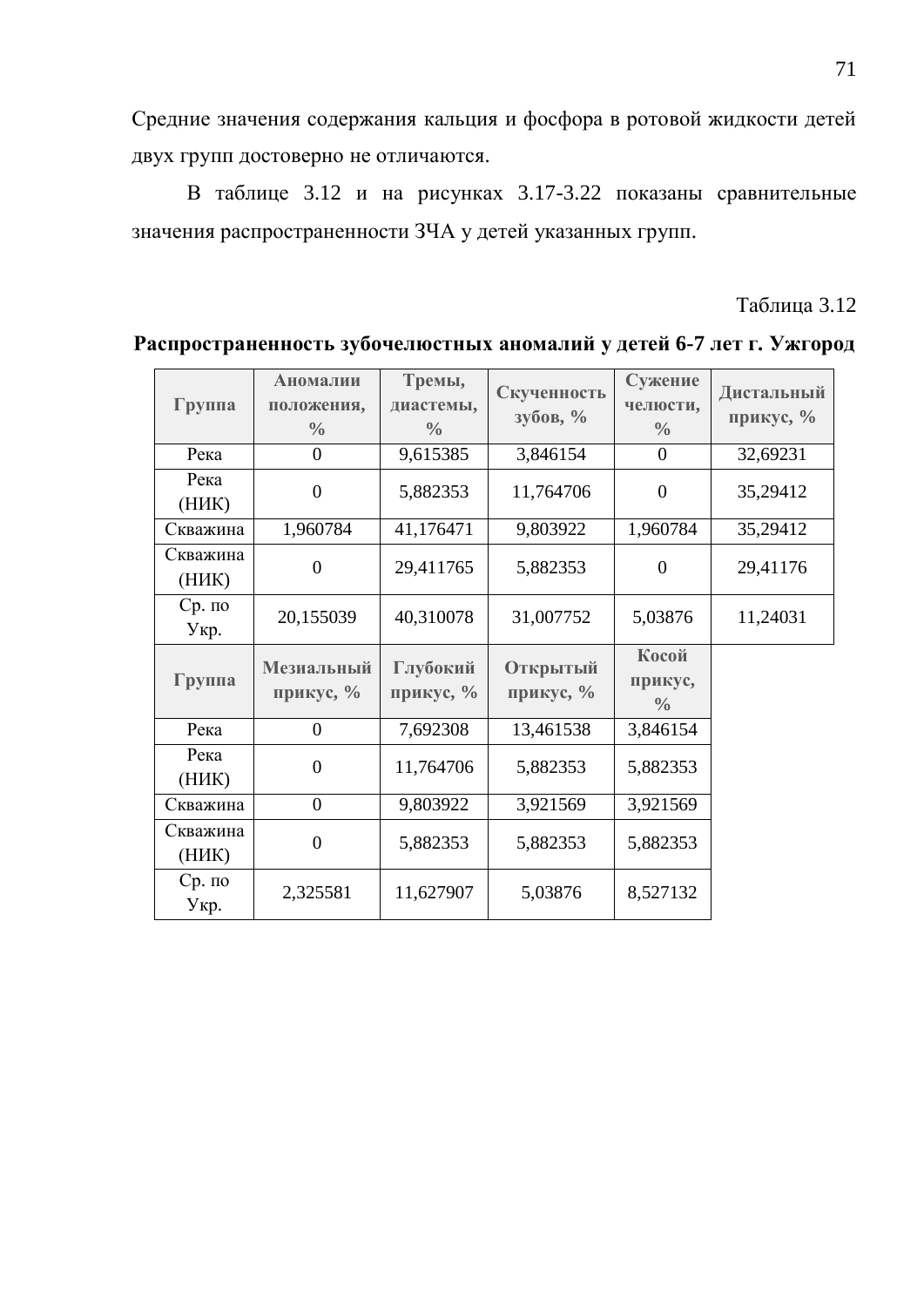

Рис. 3.17 – Распространенность зубо-челюстных аномалий (тремы, диастемы) у детей 6-7 лет различных групп г. Ужгород



Рис. 3.18 – Распространенность зубо-челюстных аномалий (скученность зубов) у детей 6-7 лет различных групп г. Ужгород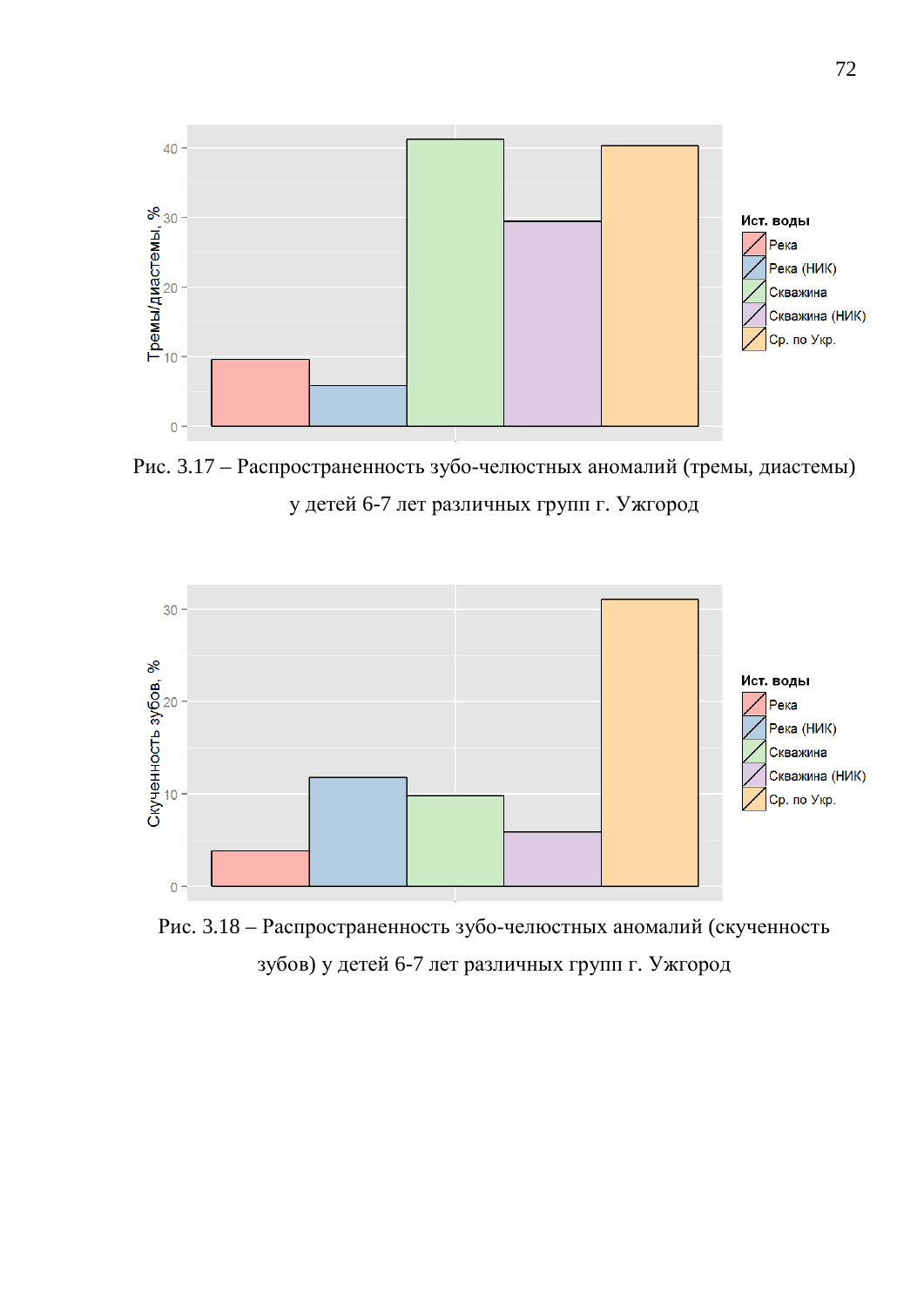

Рис. 3.19 – Распространенность зубо-челюстных аномалий (дистальный прикус) у детей 6-7 лет различных групп г. Ужгород



Рис. 3.20 – Распространенность зубо-челюстных аномалий (глубокий прикус) у детей 6-7 лет различных групп г. Ужгород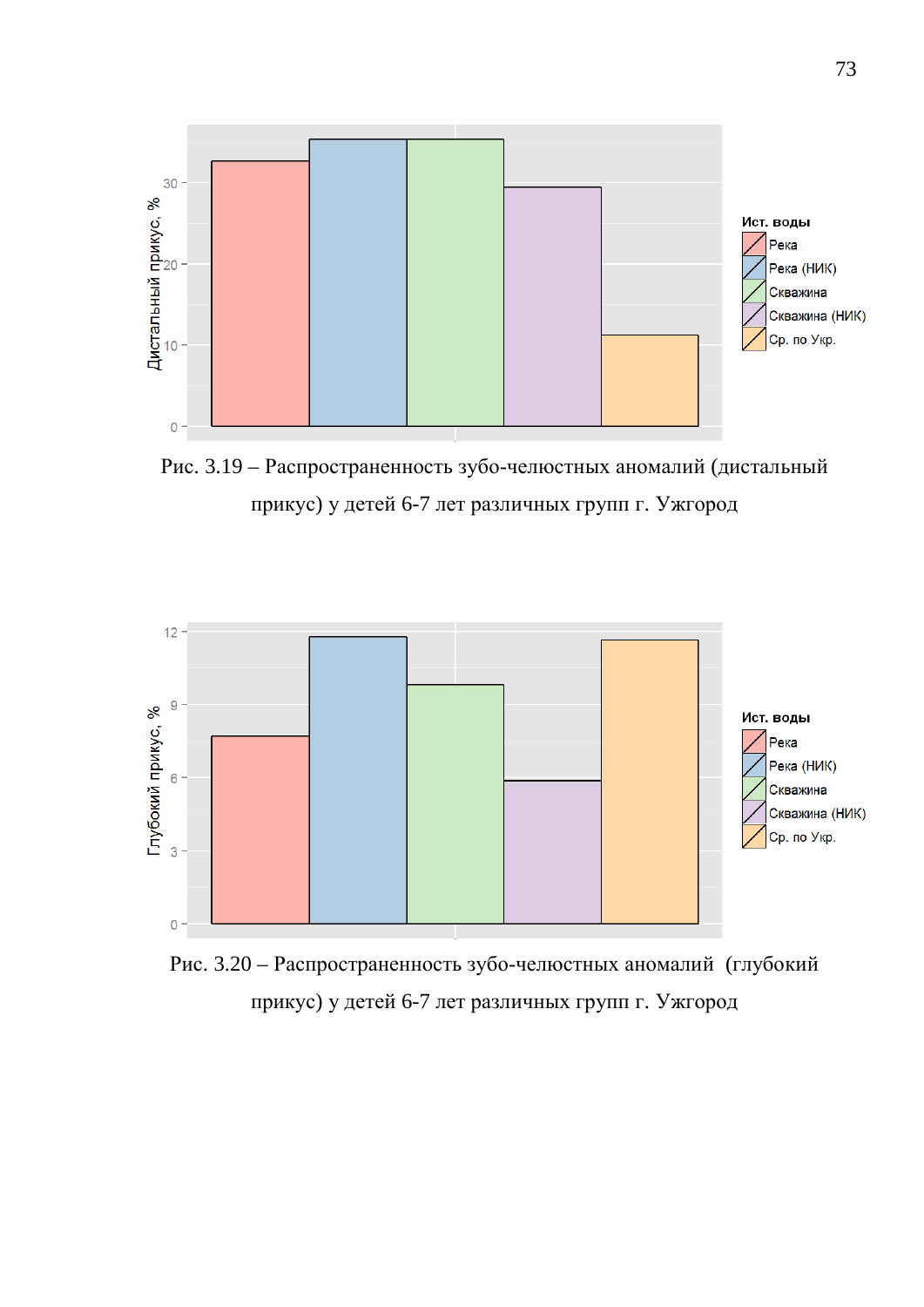

Рис. 3.21 – Распространенность зубо-челюстных аномалий (открытый прикус) у детей 6-7 лет различных групп г. Ужгород



Рис. 3.22 – Распространенность зубо-челюстных аномалий (косой прикус) у детей 6-7 лет различных групп г. Ужгород

При анализе полученных результатов обращает на себя внимание, значительное превышение распространенности такой ЗЧА как тремы/диастемы у детей группы «Скважина» по сравнению с группой «Река». Остальные патологии ЗЧА в указанных группах детей отличаются недостоверно.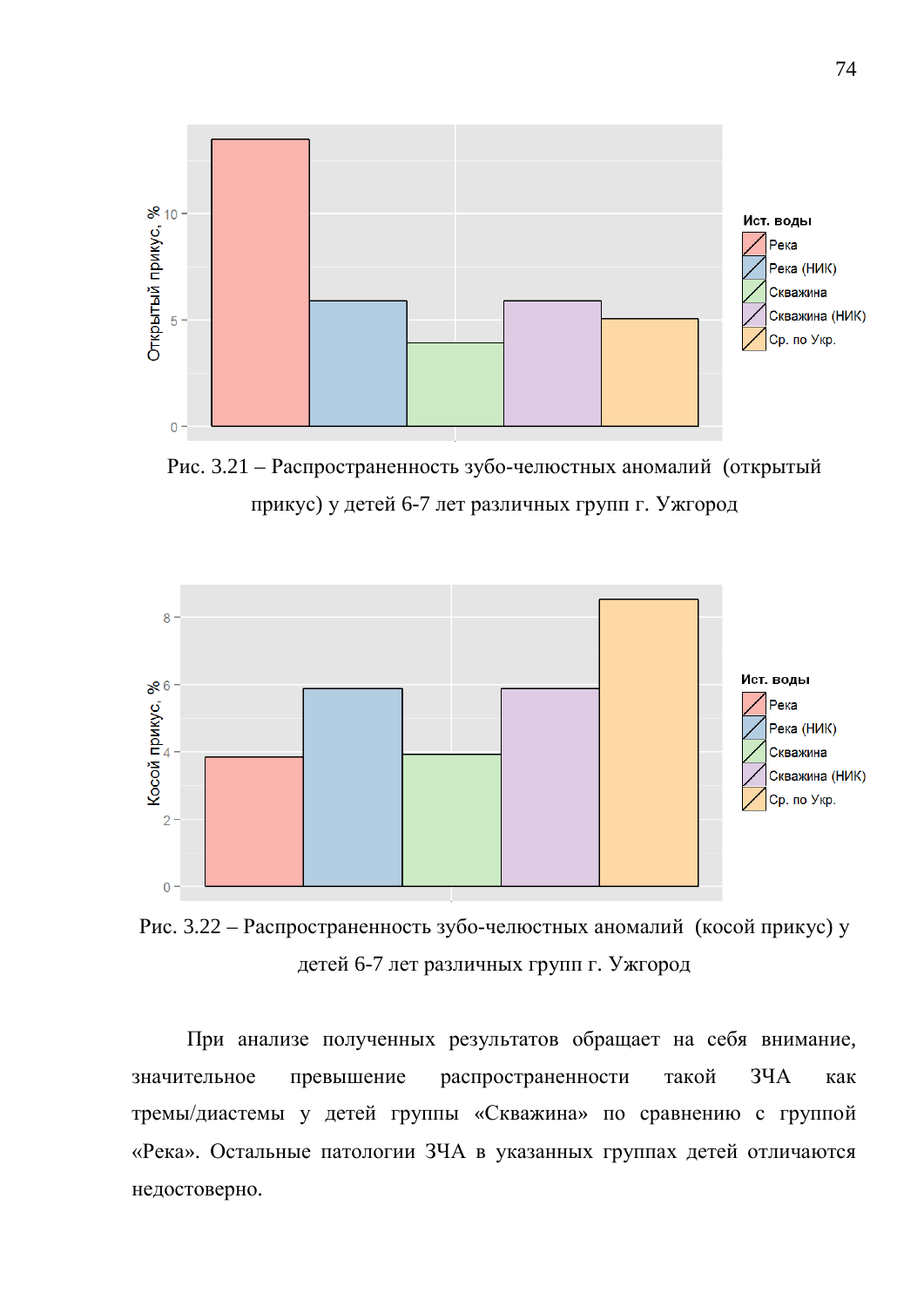В таблице 3.13 приведены результаты опроса детей и родителей относительно употребления тех или иных продуктов питания в их рационе.

**Таблина** 3.13

**Данные результатов опроса детей 6-7 лет и родителей г. Ужгород по вопросам питания** 

|                   | Сладкое,      | Хлебобул.,    | Фрукты,       | Овощи,        | Мясо,         | Рыба,         |
|-------------------|---------------|---------------|---------------|---------------|---------------|---------------|
| Группа            | $\frac{0}{0}$ | $\frac{0}{0}$ | $\frac{0}{0}$ | $\frac{0}{0}$ | $\frac{0}{0}$ | $\frac{0}{0}$ |
| Река              | 55,76923      | 82,69231      | 94,23077      | 96,15385      | 69,23077      | 40,38462      |
| Река<br>(HHK)     | 52,94118      | 94,11765      | 94,11765      | 94,11765      | 70,58824      | 41,17647      |
| Скважина          | 82,35294      | 94,11765      | 96,07843      | 74,5098       | 76,47059      | 72,54902      |
| Скважина<br>(HHK) | 94,11765      | 100           | 94,11765      | 76,47059      | 88,23529      | 70,58824      |
| $Cp.$ по<br>Укр.  | 77,07006      | 80,25478      | 89,17197      | 73,24841      | 71,33758      | 59,23567      |

Анализ средних значений различных параметров состояния здоровья зубов и полости рта позволяет провести оценочное сравнение их значений для различных групп, позволяет констатировать факт отличия и достоверность этого отличия от среднего значения по Украине. Однако такой подход не учитывает мультипликативного влияния показателей на характер поведения какого-либо другого показателя, а также не может использоваться в качестве основания для прогнозирования и выводов о причинноследственных связях между показателями. Для этих целей производится поиск такой статистической модели, которая бы наиболее полно описывала вариацию исследуемого показателя. В дальнейшем полученные коэффициенты, входящие в аналитическое выражение статистической модели, показывают степень связи исследуемого показателя с другими показателями, являющимися аргументами. Наиболее общим подходом является использование линейной регрессионной модели.

Была построена модель, которая описывает вариацию показателя состояния здоровья тканей пародонта РМА. На рисунке 3.23 показаны все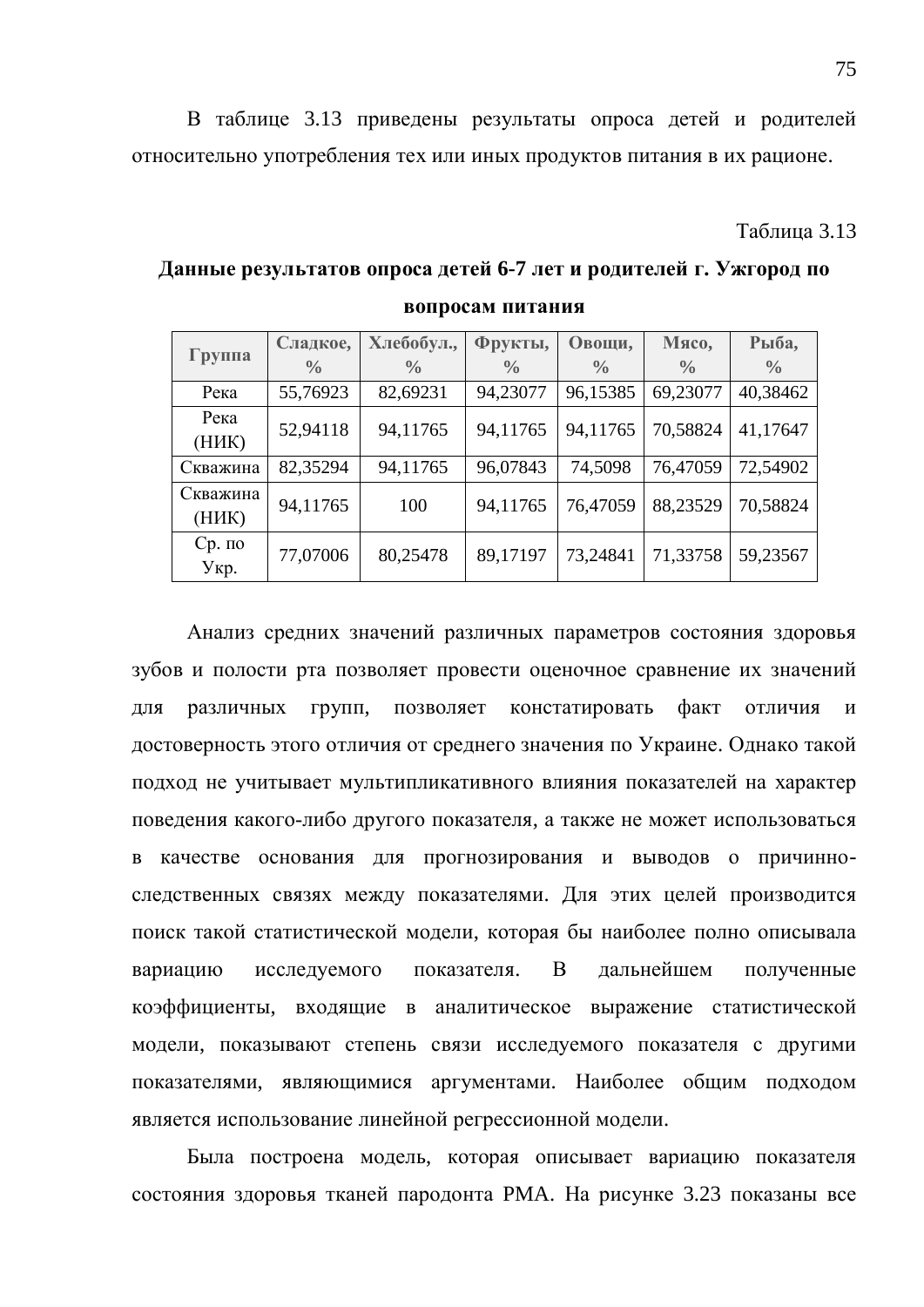возможные линейные модели. Модели сортированы в порядке возрастания значения модифицированного параметра  $R^2$ , который показывает в процентном отношении полноту описания вариации РМА показателямиаргументами линейной модели. Следует отметить, что все показатели состояния здоровья полости рта, которые никак не коррелированы с РМА были исключены из анализа, а также те показатели, которые не прошли тест по Шапиро-Уилка.

#### Условные обозначения при моделировании:

(Intercept) – свободный член уравнения линейной регрессии;

Source – бинарный показатель Река/Скважина (0/1);

qSkuchZubov – скученность зубов;

qSugenieChelusti – сужение челюсти;

qTremiDiastemi – тремы/диастемы;

qDist – дистальный прикус;

qMezial – мезиальный прикус;

 $qGlubok - r\pi y6$ окий прикус;

qOpen – открытый прикус;

Sloe – Silness-loe;

Stallard – Stallard;

adj $\mathsf{R}2$  – модифицированный параметр  $\mathsf{R}^2$ .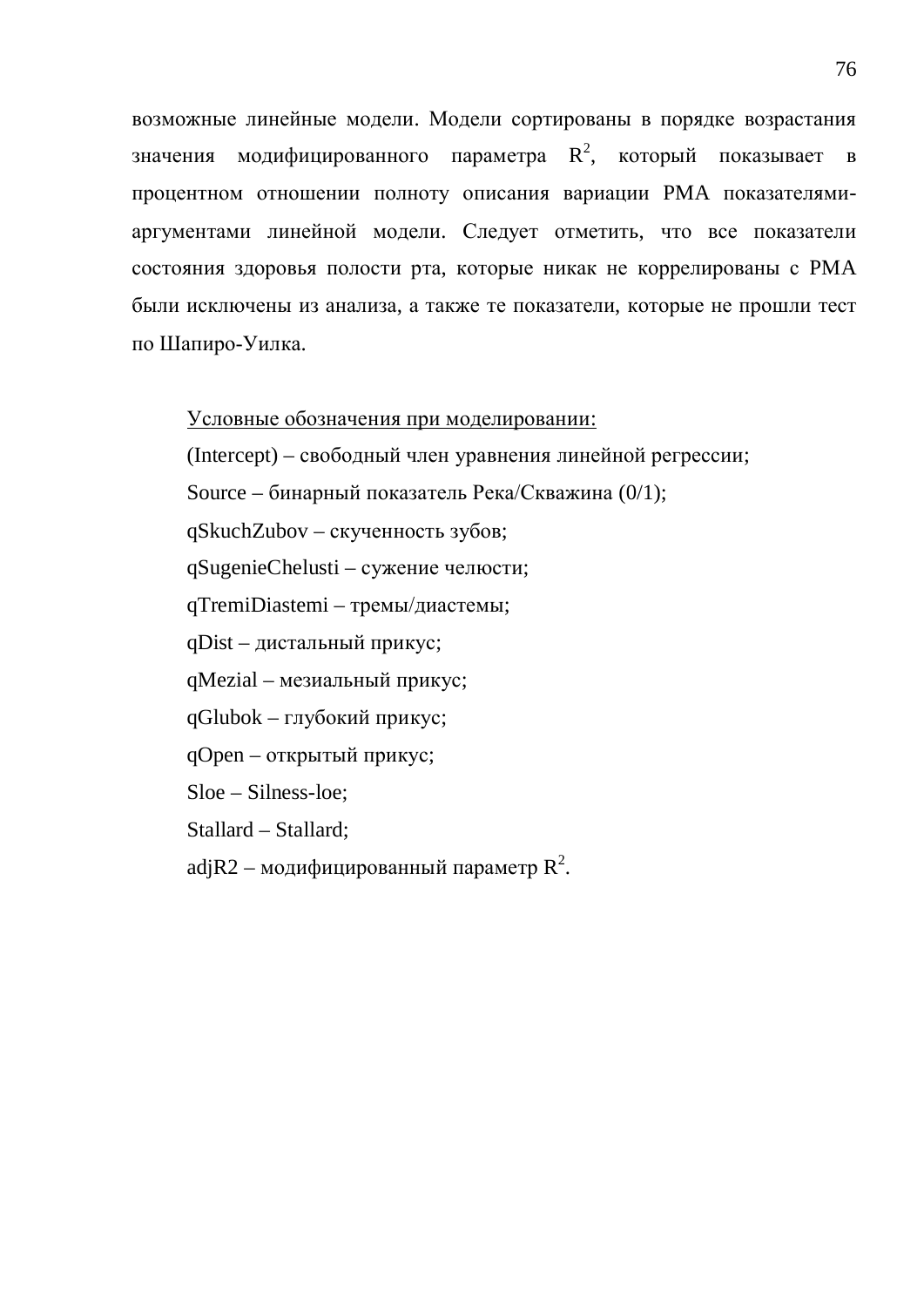

Рис. 3.23 – Множество линейных моделей для описания вариации показателя PMA

Анализ рисунка 3.23 показывает, что наилучшей моделью описывающей вариацию PMA является модель следующего вида:

 $PMA = x0 + x1 \cdot Source + x2 \cdot qTremiDiastemi + x3 \cdot qOpen + x4 \cdot Stallard + x5 \cdot Sloe + x6 \cdot qMezial$ 

Ниже представлены рассчитанные коэффициенты *х* и их статистические параметры.

|                                                               | Estimate Std. Error t value $Pr(> t )$ |           |           |                    |  |  |
|---------------------------------------------------------------|----------------------------------------|-----------|-----------|--------------------|--|--|
| (Intercept)                                                   | 9.491                                  | 5.251     |           | 1.807 0.073883.    |  |  |
| Source                                                        | 9.833                                  | 2.724     |           | 3.610 0.000491 *** |  |  |
| qTremiDiastemi                                                | 2.792                                  | 2.892     |           | 0.965 0.336861     |  |  |
| qopen                                                         | 4.925                                  | 4.165     |           | 1.182 0.239989     |  |  |
| Stallard                                                      | 5.518                                  | 2.047     |           | 2.696 0.008309 **  |  |  |
| sloe                                                          | 8.596                                  | 2.555     |           | 3.365 0.001106 **  |  |  |
| qMezial                                                       | NА                                     | <b>NA</b> | <b>NA</b> | <b>NA</b>          |  |  |
|                                                               |                                        |           |           |                    |  |  |
| Signif. codes: 0 '***' 0.001 '**' 0.01 '*' 0.05 '.' 0.1 ' ' 1 |                                        |           |           |                    |  |  |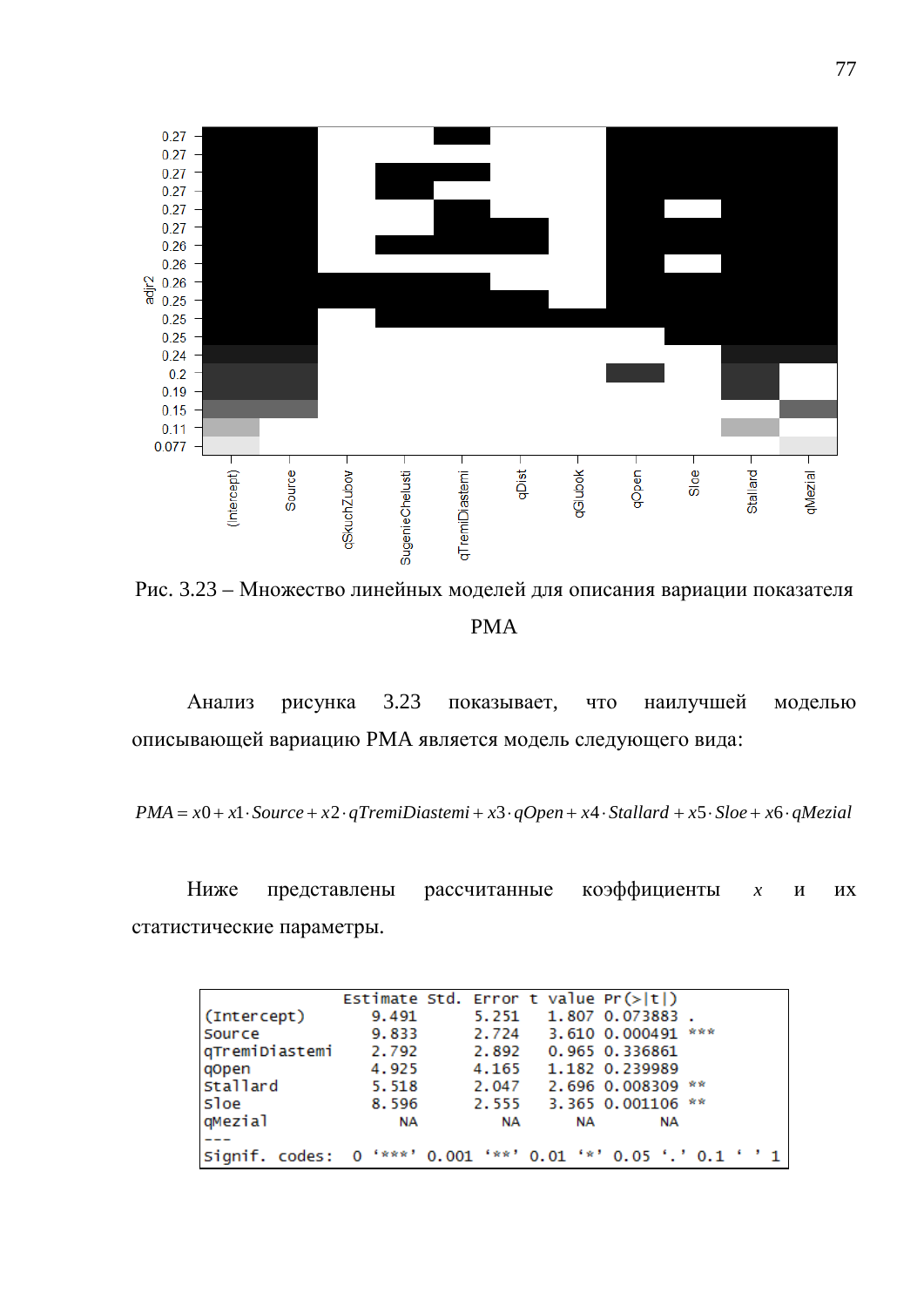Аргументы Source, Stallard, Sloe имеют достоверные коэффициенты и могут использоваться для анализа. Аргументы qTremiDiastemi, qOpen, qMezial имеют недостоверные коэффициенты, поэтому не могут использоваться при анализе.

Ниже приведены значения статистических показателей модели в целом

0.285, Adjusted R-squared: 0.2474 Multiple R-squared: F-statistic: 7.573 on 5 and 95 DF, p-value: 5.054e-06

Модель описывает приблизительно 30 % вариации показателя РМА и является достоверной поскольку вероятность подтверждения обратной гипотезы ниже 0.05.

Полученную регресионную модель следует также протестировать на наличие гетероскедастичности, автокорреляции ошибок модели, а также нормальность распределения ошибок модели.

На рисунке 3.24 показано распределение ошибки модели. Графический анализ позволяет подтвердить гипотезу о нормальности распределения, представленного на рисунке.



Рис. 3.24 – Распределение ошибки модели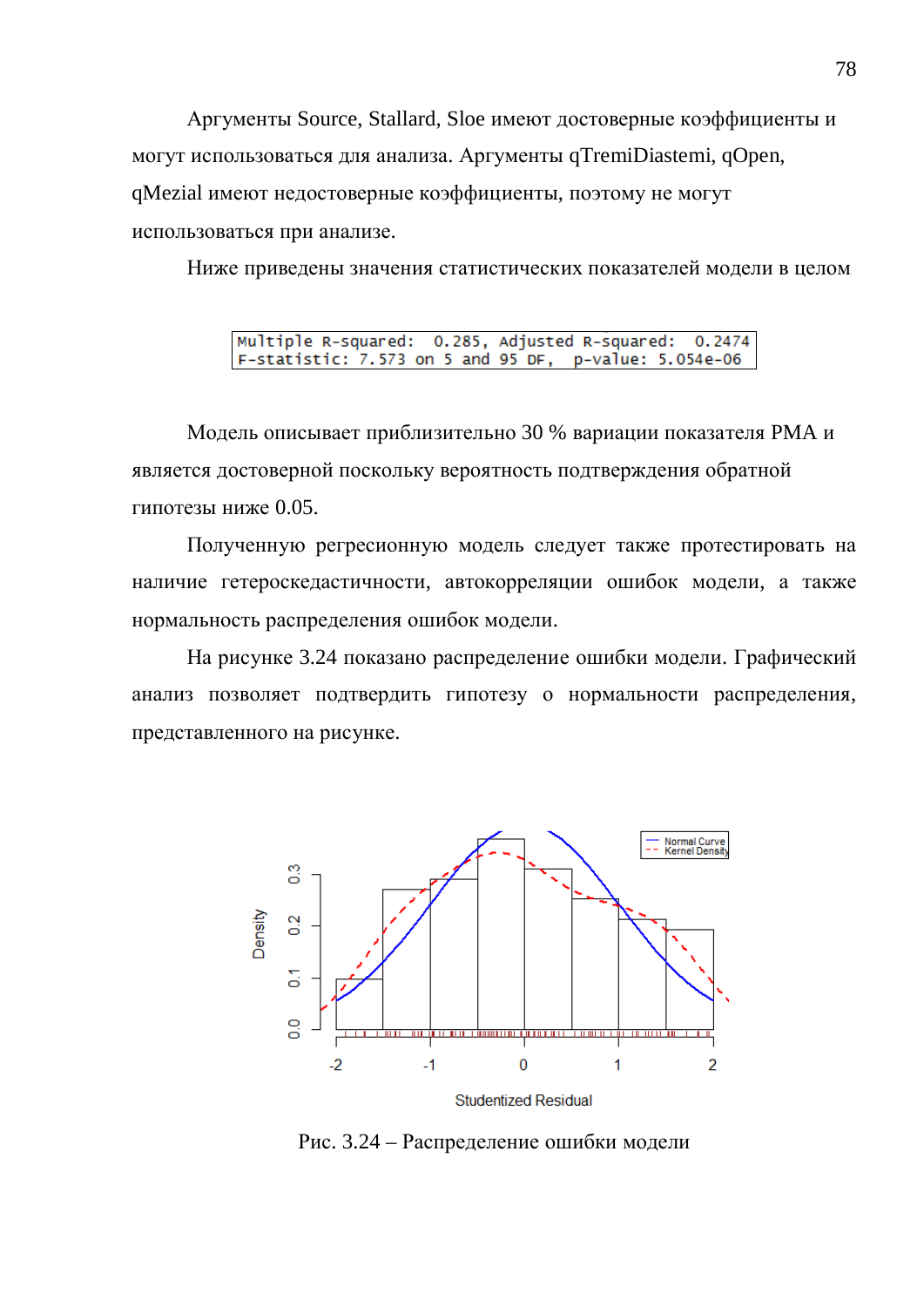Тест на определение автокорреляции ошибки модели производится по правилу Дарбина-Уотсона. Ниже представлены результаты этого теста

| lag Autocorrelation D-W Statistic p-value |                |  |
|-------------------------------------------|----------------|--|
| $-0.1148978$                              | 2.186341 0.394 |  |

Поскольку вероятность  $p > 0.05$ , то нельзя отрицать гипотезу об отсутствии положительной автокорреляции ошибки модели.

На рисунке 3.25 приведена зависимость ошибки модели от аргументов модели. Как видно из рисунка (красная линия) разброс ошибки практически не изменяется с изменением значения аргументов модели, что позволяет судить об отсутствии гетероскедастичности (неоднородность наблюдений).



Рис. 3.25 – Проверка модели на гетероскедастичность

Модель прошла три теста и может быть использована для прогнозирования и анализа степени влияния аргументов модели на значение исследуемого параметра (РМА).

Как следует из значений вычисленных коэффициентов модели:

- 1) Употребление воды из скважины приводит к повышению значение показателя РМА в среднем на 9.8 %.
- 2) Увеличение показателя гигиены полости рта Stallard на один балл приводит к увеличению значения показателя РМА в среднем на 5.5 %.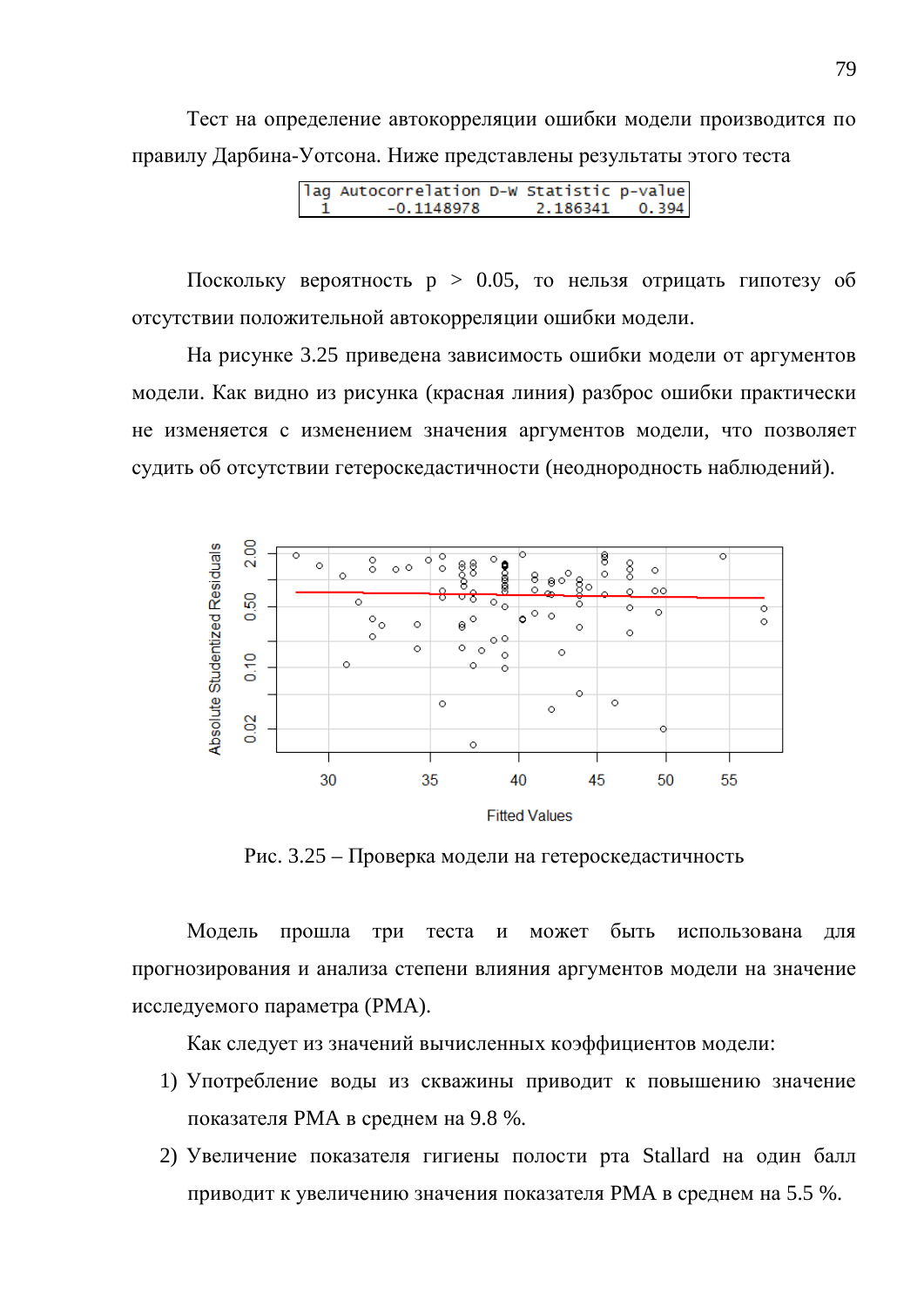3) Увеличение показателя гигиены полости рта Silness-loe на один балл приводит к увеличению значения показателя РМА в среднем на 8.5 %.

На рисунке 3.26 показан вклад каждого аргумента модели в формирования вариации показателя РМА. Наиболее значимым аргументом является Silness-loe. Источник воды (река/скважина) и Stallard в среднем обеспечивают по 25 % от общей «описательной способности» модели каждый. Показатели ЗЧА в модели являются недостоверными.



Рис. 3.26 – Относительная значимость аргументов модели.

Рассмотрим также модель, которая описывает вариацию показателя состояния здоровья твердых тканей зубов кпз (временный прикус). На рисунке 3.27 показаны все возможные линейные модели. Модели сортированы в порядке возрастания значения модифицированного параметра  $R^2$ , который показывает в процентном отношении полноту описания вариации кпз показателями-аргументами линейной модели. Следует отметить, что все показатели состояния здоровья полости рта, которые никак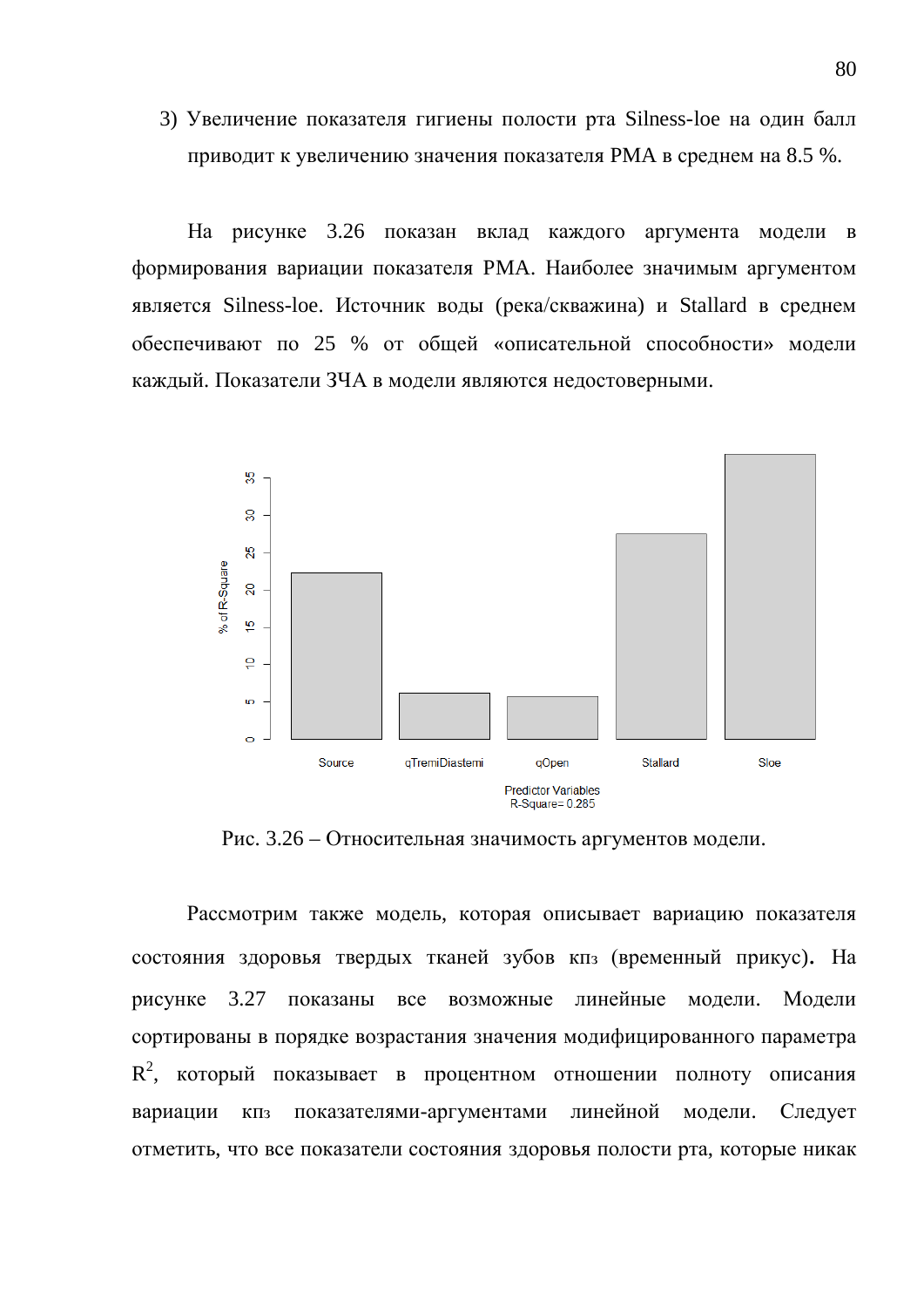не коррелированы с кпз были исключены из анализа, а также те показатели, которые не прошли тест по Шапиро-Уилка.

Условные обозначения при моделировании: (Intercept) – свободный член уравнения линейной регрессии; Source – бинарный показатель Река/Скважина (0/1);  $Lizocim - J(xouu)$ Elastaza – эластаза; Calcium – тремы/диастемы;  $Fosfor - \phi$ <sub>oc</sub> $\phi$ <sub>op</sub>; Katalaza – каталаза; Magnium – магний; qOpen – открытый прикус; qTremiDiastemi – тремы/диастемы; qSkuchZubov – скученность зубов; qSugenieChelusti – сужение челюсти; adjR2 – модифицированный параметр  $R^2$ .



Рисунок 3.27 – Множество линейных моделей для описания вариации

показателя кп,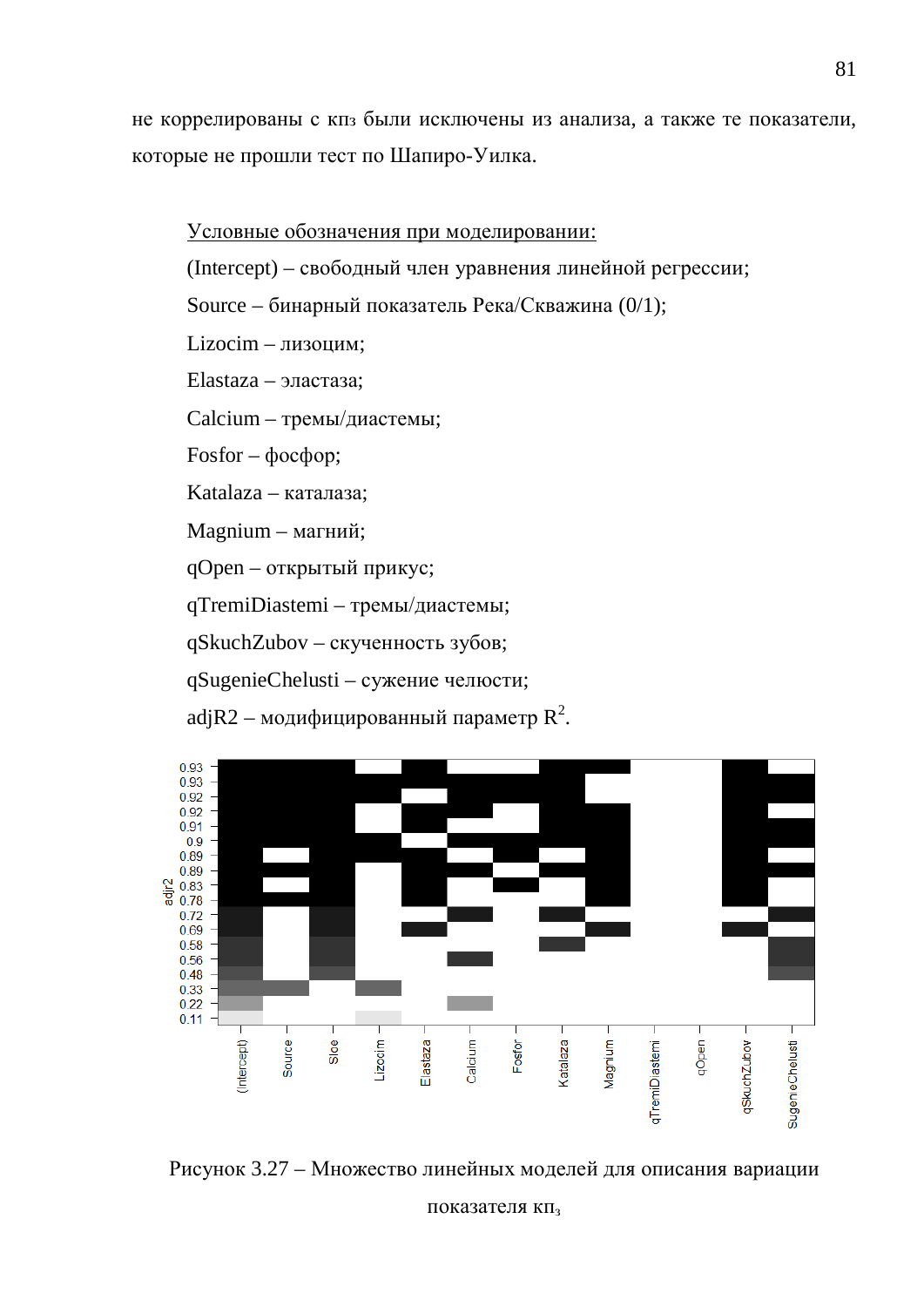Анализ рисунка 3.27 показывает, что наилучшей моделью описывающей вариацию кпз, является модель следующего вида:

//

 $KII_3 = x0 + x1 \cdot Source + x2 \cdot Lizocim + x3 \cdot Elastaza + x4 \cdot Fosfor + x5 \cdot Magnium$ 

//

Ниже представлены рассчитанные коэффициенты *х* и их статистические параметры.

| 6.256       |       |       | 0.2151                                            |                                        |                                                                                              |                                                               |
|-------------|-------|-------|---------------------------------------------------|----------------------------------------|----------------------------------------------------------------------------------------------|---------------------------------------------------------------|
| $-3.244$    |       |       |                                                   |                                        |                                                                                              |                                                               |
| $-86.041$   |       |       |                                                   |                                        |                                                                                              |                                                               |
| 5.640       | 1.729 |       |                                                   |                                        |                                                                                              |                                                               |
| 3.867       |       | 2.928 |                                                   |                                        |                                                                                              |                                                               |
| $-87.474$   |       |       |                                                   |                                        |                                                                                              |                                                               |
|             |       |       |                                                   |                                        |                                                                                              |                                                               |
|             |       |       |                                                   |                                        |                                                                                              |                                                               |
| (Intercept) |       |       | 4.409 1.419<br>3.262<br>1.321<br>$24.763 - 3.532$ | Estimate Std. Error t value $Pr(> t )$ | $1.602 -2.025 0.0987$ .<br>$27.342 -3.147 0.0255$ *<br>$0.0224$ *<br>$0.0327*$<br>$0.0167$ * | Signif. codes: 0 '***' 0.001 '**' 0.01 '*' 0.05 '.' 0.1 ' ' 1 |

Аргументы модели Lizocim, Elastaza, Fosfor, Magnium имеют достоверные коэффициенты и могут использоваться для анализа. Аргумент модели Source формально является недостоверным, однако вероятность р немного превышает значение 0.05, поэтому может также использоваться при анализе модели с оговоркой о статистической недостоверности.

Ниже приведены значения статистических показателей модели в целом

| Multiple R-squared: 0.8547, Adjusted R-squared: 0.7095 |  |  |
|--------------------------------------------------------|--|--|
| F-statistic: 5.884 on 5 and 5 DF, p-value: 0.03709     |  |  |

Модель описывает приблизительно 85 % вариации показателя кпз и является достоверной поскольку вероятность подтверждения обратной гипотезы ниже 0.05.

Полученную регресионную модель следует также протестировать на наличие гетероскедастичности, автокорреляции ошибок модели, а также нормальность распределения ошибок модели.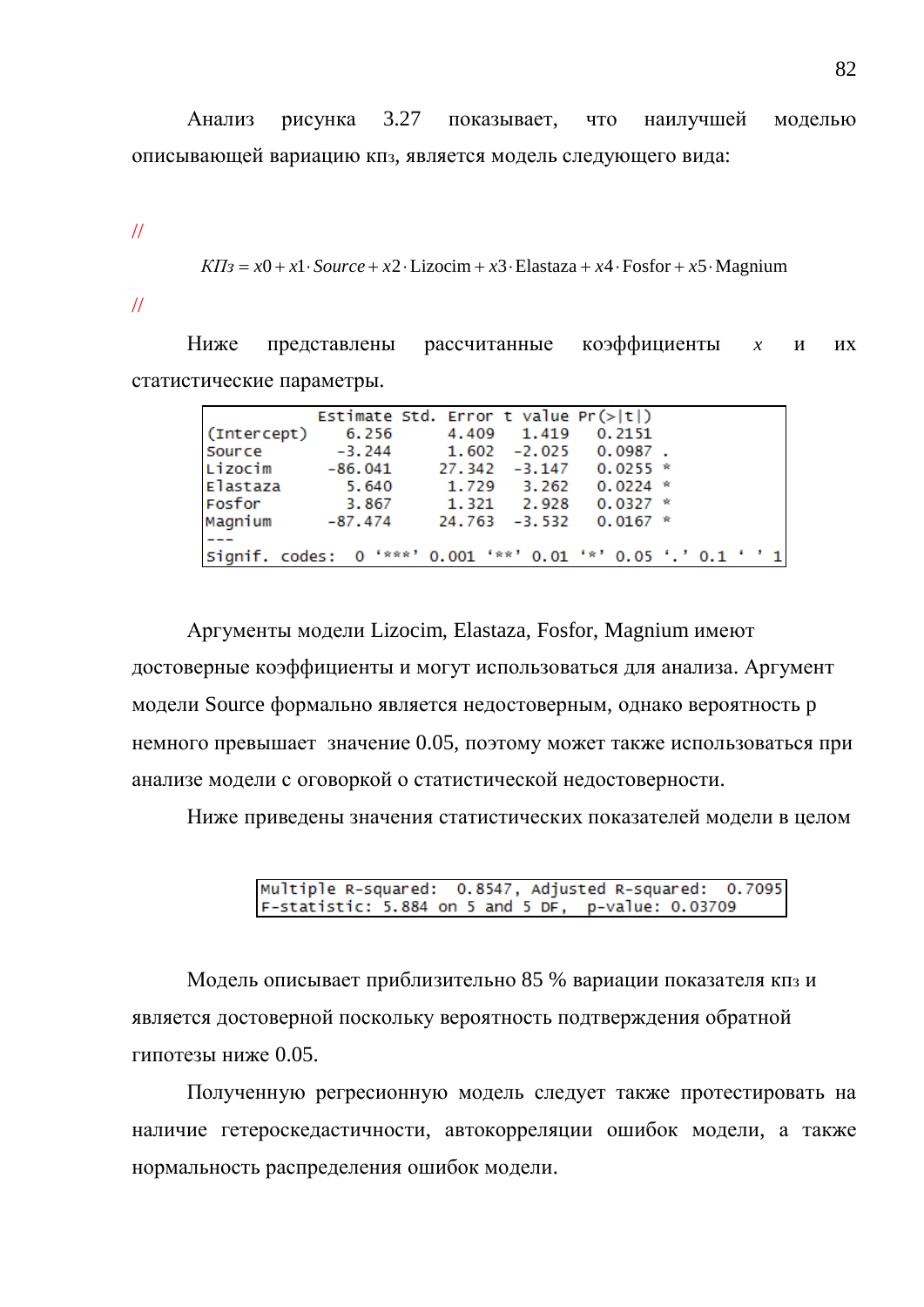На рисунке 3.28 показано распределение ошибки модели. Графический анализ позволяет подтвердить гипотезу о нормальности распределения, представленного на рисунке.



Рис 3.28 – Распределение ошибки модели

Тест на определение автокорреляции ошибки модели производится по правилу Дарбина-Уотсона. Ниже представлены результаты этого теста

| lag Autocorrelation D-W Statistic p-value |                  |  |
|-------------------------------------------|------------------|--|
| 0.4088199                                 | $1.160151$ 0.064 |  |

Поскольку вероятность  $p > 0.05$ , то нельзя отрицать гипотезу об отсутствии положительной автокорреляции ошибки модели.

На рисунке 3.29 приведена зависимость ошибки модели от аргументов модели. Как видно из рисунка (красная линия) разброс ошибки изменяется незнаительно с изменением значения аргументов модели, что позволяет судить об отсутствии гетероскедастичности.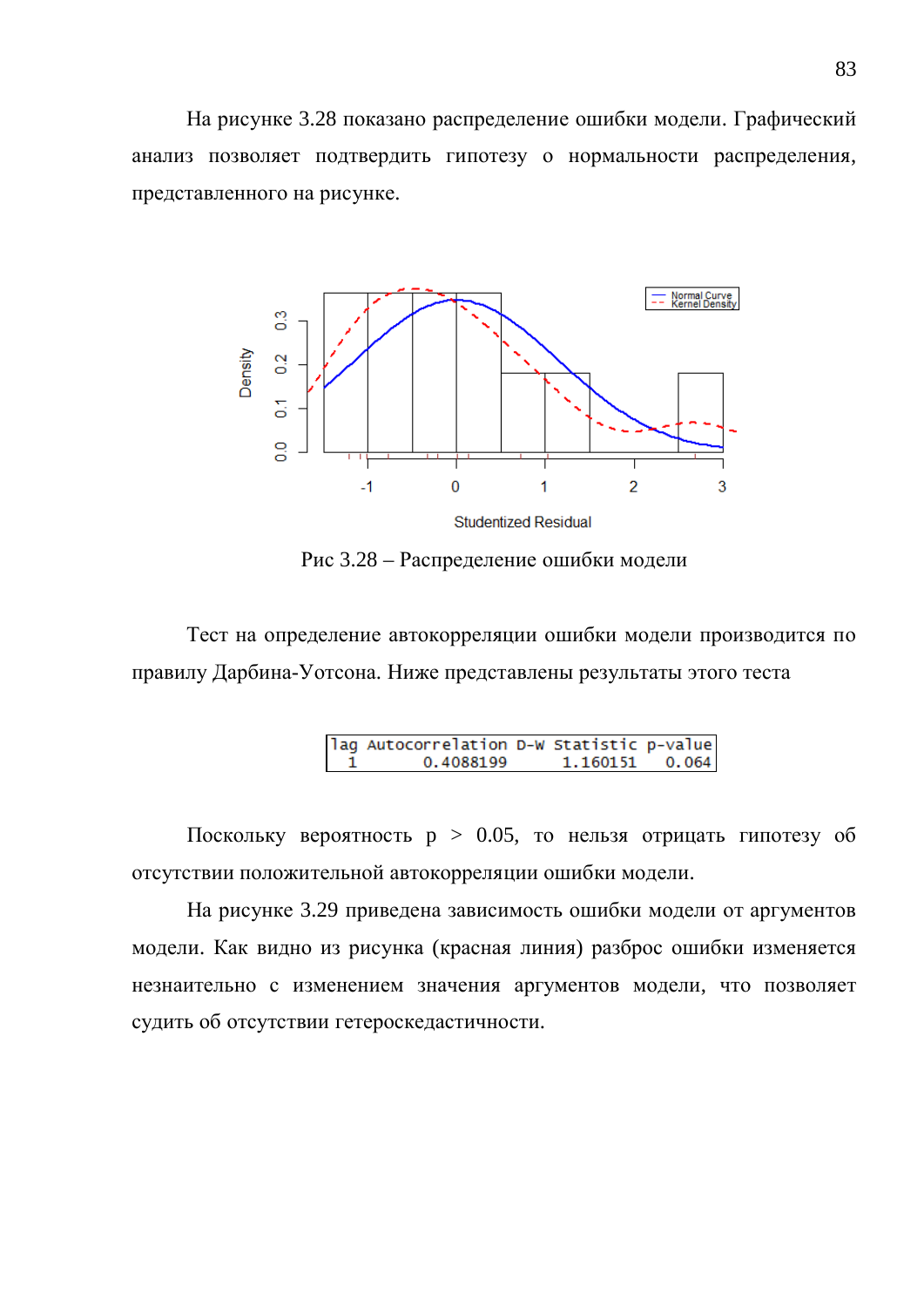

Рисунок 3.29 – Проверка модели на гетероскедастичность

Модель прошла три теста и может быть использована для прогнозирования и анализа степени влияния аргументов модели на значение исследуемого параметра кпз (временный прикус).

На рисунке 3.30 показан вклад каждого аргумента модели в формирования вариации показателя кпз. Наиболее значимыми аргументами являются Lizocim и Magnium (в среднем по 30 %). Источник воды (река/скважина), Elastaza и Fosfor в среднем обеспечивают по 15 % от общей «описательной способности» модели каждый.



Рис. 3.30 – Относительная значимость аргументов модели.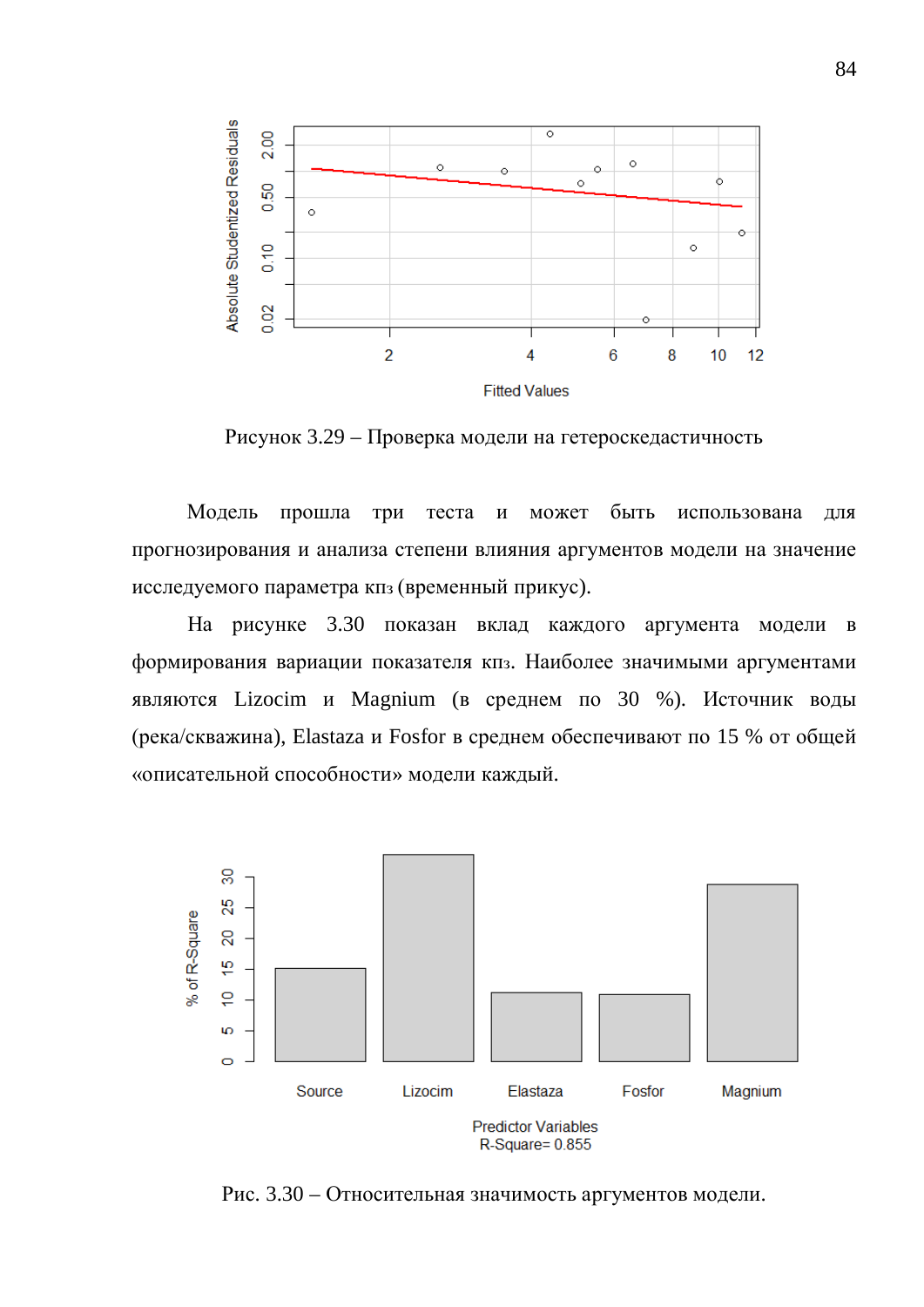Была рассмотрена также модель, которая описывает вариацию показателя твердых тканей зубов КПУз (постоянный прикус). На рисунке 3.31 показаны все возможные линейные модели. Модели сортированы в порядке возрастания значения модифицированного параметра  $\boldsymbol{\mathsf{R}}^2$ , который показывает в процентном отношении полноту описания вариации КПУз показателями-аргументами линейной модели. Следует отметить, что все показатели состояния здоровья полости рта, которые никак не коррелированы с КПУз были исключены из анализа, а также те показатели, которые не прошли тест по Шапиро-Уилка.

Условные обозначения при моделировании:

(Intercept) – свободный член уравнения линейной регрессии;

Source – бинарный показатель Река/Скважина (0/1);

 $Lizocim - J(xouu)$ 

Elastaza – эластаза;

Calcium – тремы/диастемы;

 $Fosfor - \phi$ <sub>oc</sub> $\phi$ <sub>op</sub>;

Katalaza – каталаза;

Magnium – магний;

qOpen – открытый прикус;

qTremiDiastemi – тремы/диастемы;

qSkuchZubov – скученность зубов;

qSugenieChelusti – сужение челюсти;

adj $\rm R2$  — модифицированный параметр  $\rm R^2$ .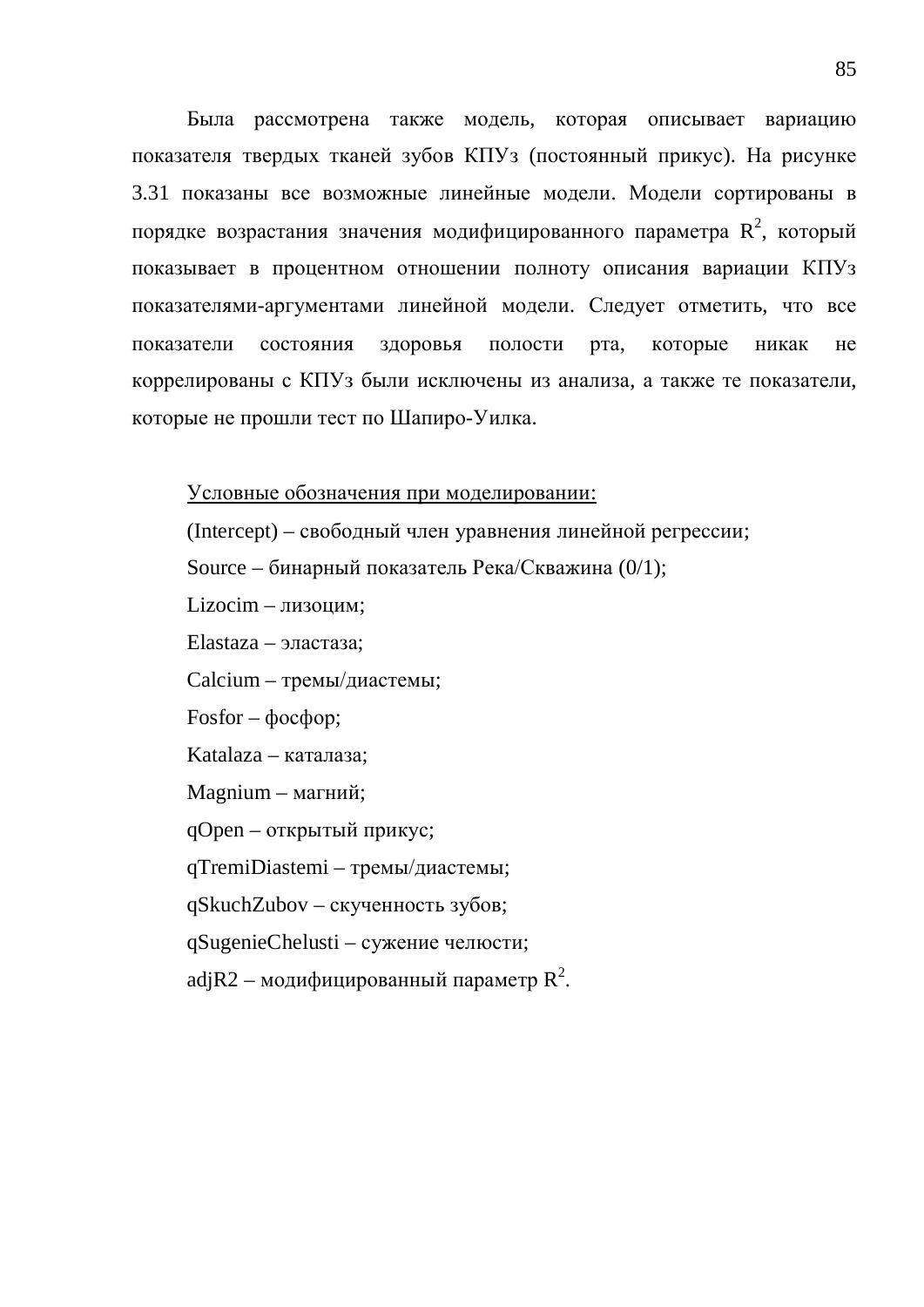

Рис. 3.31 – Множество линейных моделей для описания вариации показателя КПУ<sub>3</sub>

Анализ рисунка 3.31 показывает, что наилучшей моделью описывающей вариацию КПУз, является модель следующего вида:

```
KIIV<sub>3</sub> = x0 + x1 \cdotSource + x2 \cdotLizocim + x3 \cdotElastaza + x4 \cdotCalcium + x5 \cdotFosfor +
x7 \cdot Magnium
```
Ниже представлены рассчитанные коэффициенты *х* и их статистические параметры.

|             |                                                               | Estimate Std. Error t value $Pr(> t )$ |          |            |  |  |  |
|-------------|---------------------------------------------------------------|----------------------------------------|----------|------------|--|--|--|
| (Intercept) | $-0.01593$                                                    | 0.93226                                | $-0.017$ | 0.9872     |  |  |  |
| Source      | 1.05325                                                       | 0.28880                                | 3.647    | $0.0218$ * |  |  |  |
| Lizocim     | 2.31686                                                       | 4.99647                                | 0.464    | 0.6670     |  |  |  |
| Elastaza    | 1.07572                                                       | 0.33996                                | 3.164    | $0.0340*$  |  |  |  |
| Calcium     | $-0.47001$                                                    | 1.16280                                | $-0.404$ | 0.7067     |  |  |  |
| Fosfor      | 0.38721                                                       | 0.24053                                | 1.610    | 0.1827     |  |  |  |
| Magnium     | $-12.38353$                                                   | 4.43576                                | $-2.792$ | $0.0492 *$ |  |  |  |
|             |                                                               |                                        |          |            |  |  |  |
|             | Signif. codes: 0 '***' 0.001 '**' 0.01 '*' 0.05 '.' 0.1 ' ' 1 |                                        |          |            |  |  |  |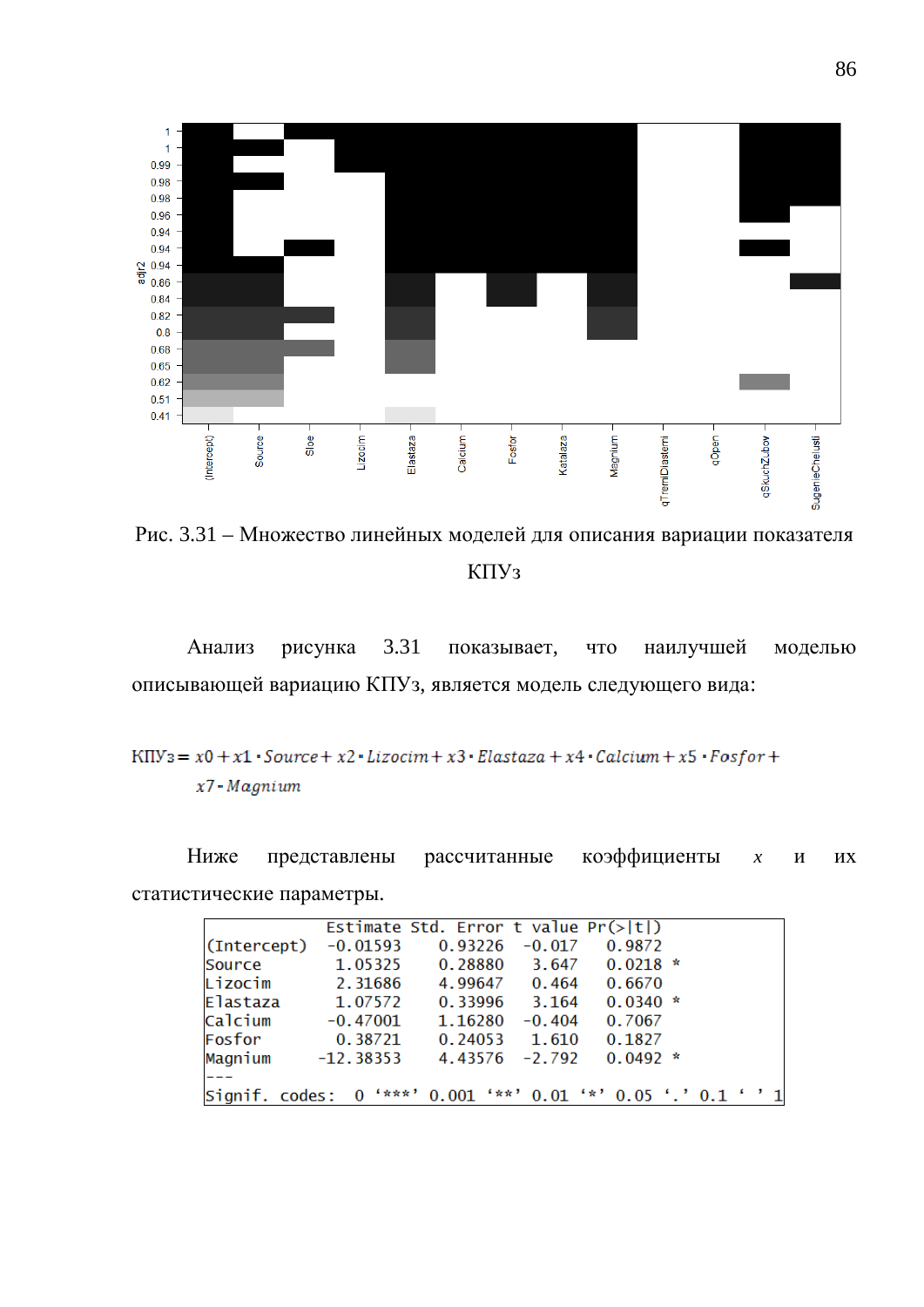Аргументы модели Source, Elastaza, Magnium имеют достоверные коэффициенты и могут использоваться для анализа. Аргументы модели Lizocim, Calcium и Fosfor формально являются недостоверными.

Ниже приведены значения статистических показателей модели в целом

|  | Multiple R-squared: 0.9155, Adjusted R-squared: 0.7888 |  |
|--|--------------------------------------------------------|--|
|  | $F$ -statistic: 7.226 on 6 and 4 DF, p-value: 0.03814  |  |

Модель описывает приблизительно 91,55 % вариации показателя КПУз и является достоверной поскольку вероятность подтверждения обратной гипотезы ниже 0.05.

Полученную регресионную модель следует также протестировать на наличие гетероскедастичности, автокорреляции ошибок модели, а также нормальность распределения ошибок модели.

На рисунке 3.32 показано распределение ошибки модели. Графический анализ позволяет подтвердить гипотезу о нормальности распределения, представленного на рисунке.



Рис. 3.32 – Распределение ошибки модели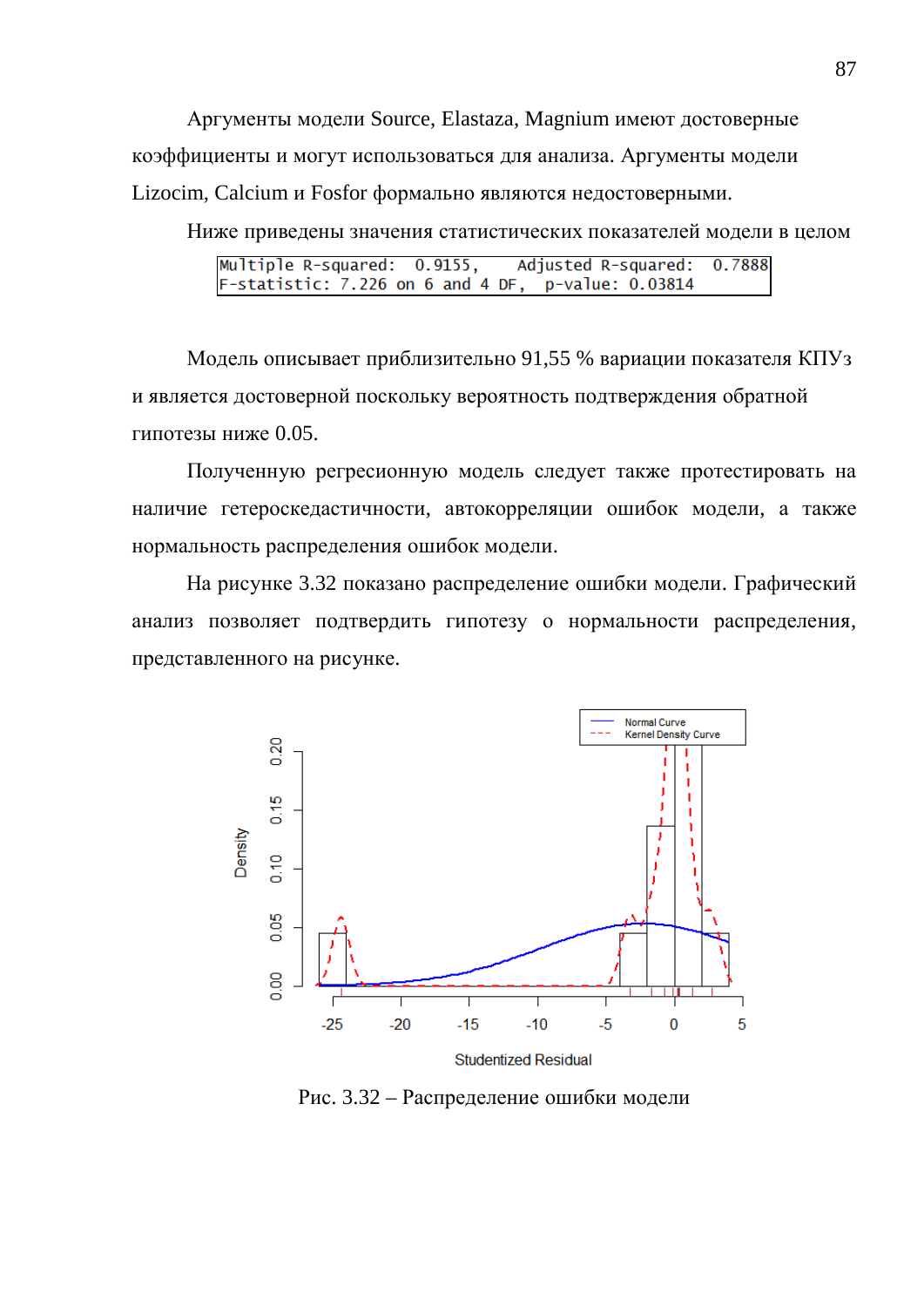Тест на определение автокорреляции ошибки модели производится по правилу Дарбина-Уотсона. Ниже представлены результаты этого теста

> lag Autocorrelation D-W Statistic p-value  $-0.1402462$ 2.091245 0.85  $\mathbf{1}$

Поскольку вероятность  $p > 0.05$ , то нельзя отрицать гипотезу об отсутствии положительной автокорреляции ошибки модели.

На рисунке 3.33 приведена зависимость ошибки модели от аргументов модели. Как видно из рисунка разброс ошибки изменяется незначительно с изменением значения аргументов модели, что позволяет судить об отсутствии гетероскедастичности.



Рис. 3.33 – Проверка модели на гетероскедастичность

Модель прошла три теста и может быть использована для прогнозирования и анализа степени влияния аргументов модели на значение исследуемого параметра (КПУз).

Как следует из значений вычисленных коэффициентов модели: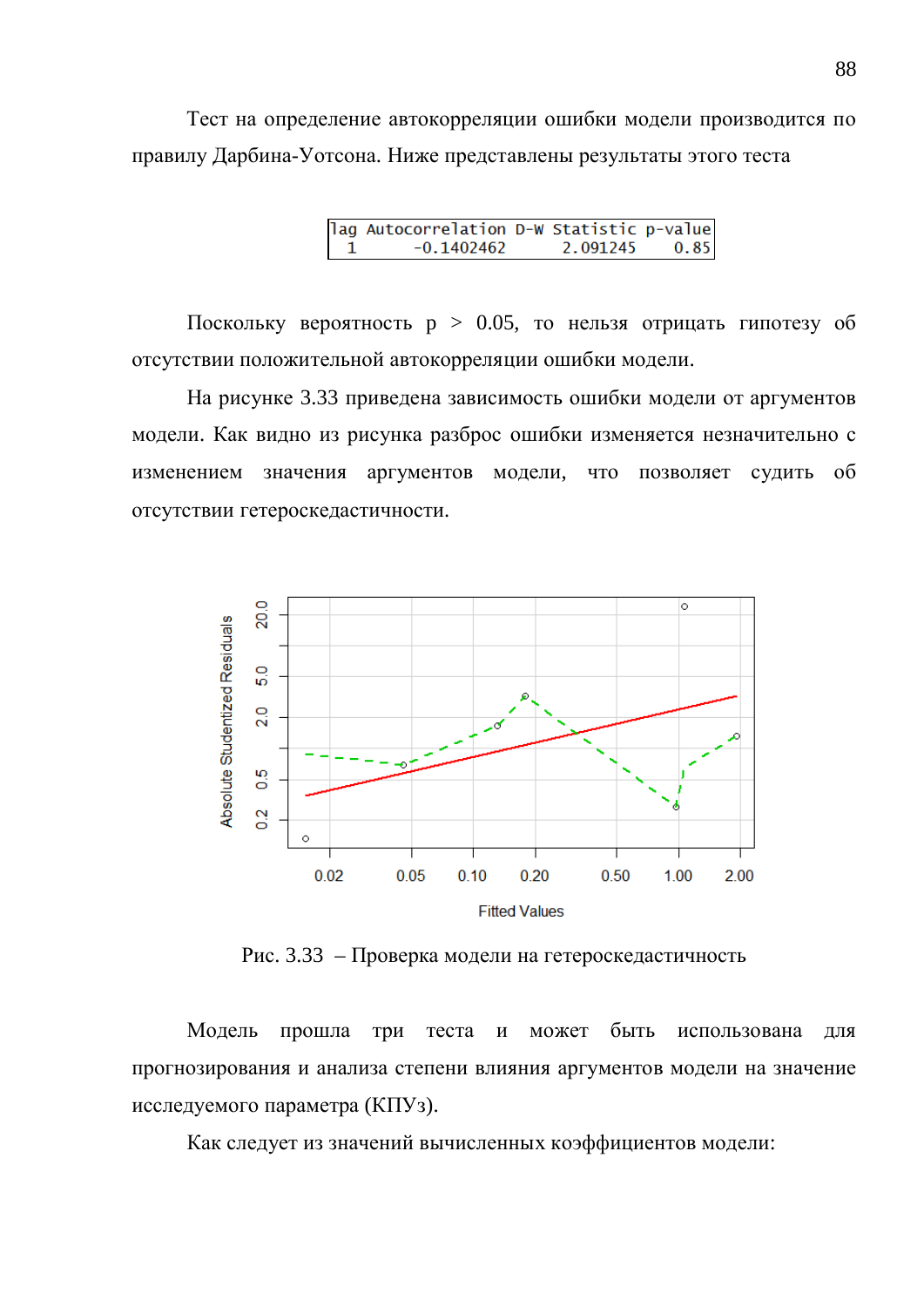- 1) Употребление воды из скважины приводит к увеличению показателя КПУз в среднем на 3.2.
- 2) Увеличение в ротовой жидкости активности лизоцима на 1 ед/мл приводит к уменьшению значения показателя КПУз в среднем на 2.31.
- 3) Увеличение в ротовой жидкости активности эластазы на 1 мкат/л приводит к увеличению значения показателя КПУз в среднем на 5.6.
- 4) Увеличение в ротовой жидкости содержания кальция на 1 ммоль/л приводит к уменьшению значения показателя КПУз в среднем на 0.47.
- 5) Увеличение в ротовой жидкости содержания фосфора на 1 ммоль/л приводит к увеличению значения показателя КПУз в среднем на 0.38.
- 6) Увеличение в ротовой жидкости содержания магния на 0.1 ммоль/л приводит к уменьшению значения показателя КПУз в среднем на 1.24.

На рисунке 3.34 показан вклад каждого аргумента модели в формирование вариации показателя КПУз. Наиболее значимыми аргументами являются Source  $(-45%)$  и Elastaza  $(-40%)$ .



Рис. 3.34 – Относительная значимость аргументов модели.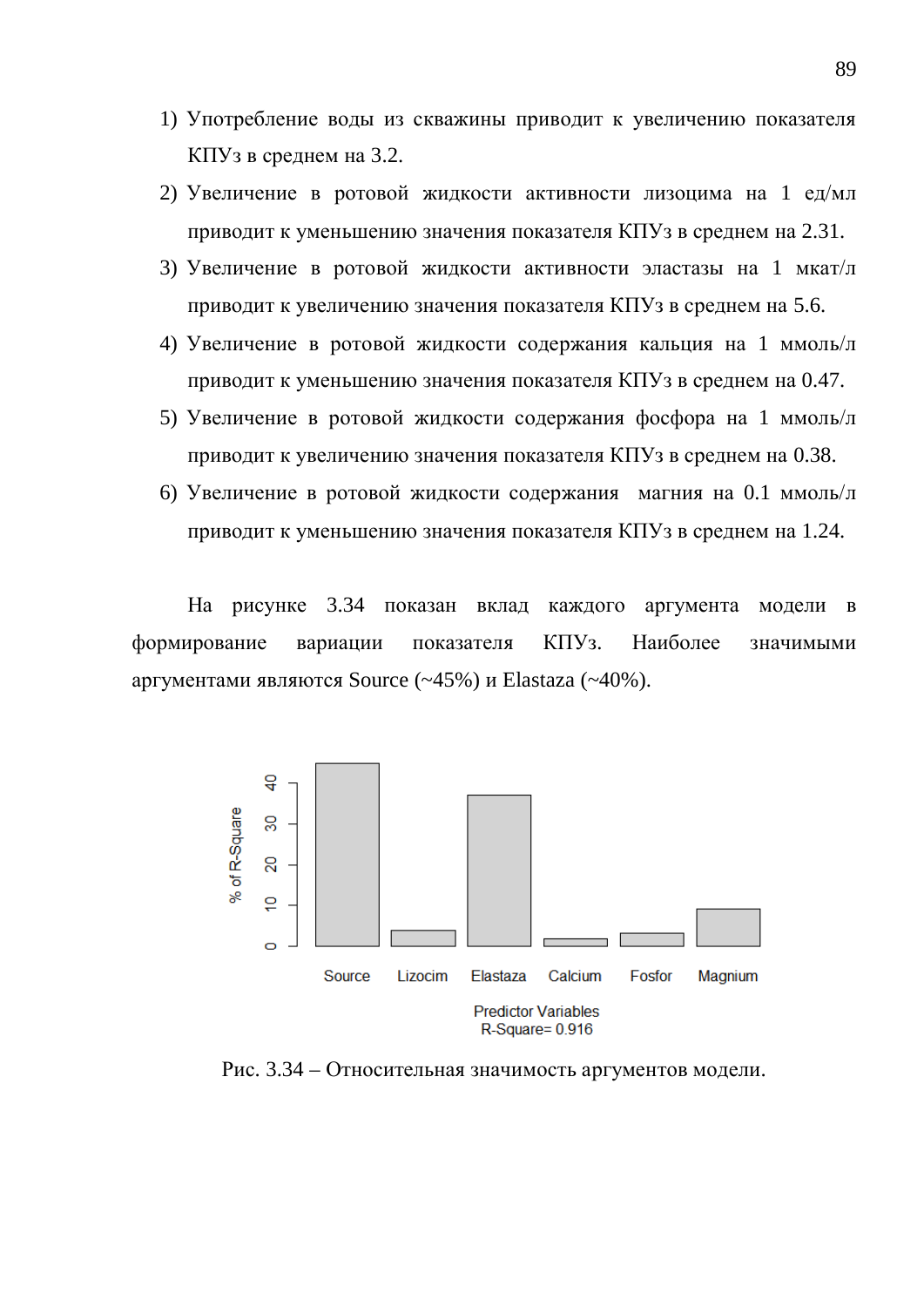Выводы к разделу 3:

проведенный анализ состава питьевой воды реки Уж и артезианской скважины г. Ужгород показал чрезвычайно низкое в обоих источниках содержание фтора (меньше 0,02мг/л), повышенную жёсткость воды артезианской скважины, наличие в ней нитратов и стронция, превышающие эти показатели воды реки Уж в 5,28 и 2,27 соответственно, что может снижать ферментативную активность и уровень адаптационнокомпенсаторных реакций организма;

проведённые исследования показали более высокую распространённость и интенсивность кариеса зубов постоянного прикуса у детей 6-7 лет г. Ужгород, использующих воду из артезианской скважины, чем у детей, использующих воду из реки Уж (превышение в несколько раз). В то же время во временном прикусе у этих детей аналогичные показатели отличались незначительно, что можно объяснить влиянием плацентарного барьера;

молекулярно-генетические исследования на клетках буккального эпителия детей 6-7 лет г. Ужгород показали, что у детей, использующих воду из артезианской скважины, гетерезиготы и мутации в генах 1-й и 2-й фаз детоксикации, врождённого иммунитета и амелогенеза превышают соответствующие показатели у детей, использующих воду из реки Уж;

проведенный анализ показал, что наибольшее отрицательное влияние состав питьевой воды артезианской скважины оказал на такие зубочелюстные аномалии как тремы, диастемы и скученность зубов, по сравнению с водой реки Уж;

проведенный корреляционно-статистический анализ показал, что в постоянном прикусе детей 6-7 лет г. Ужгород на индекс КПУз наибольшее влияние оказывают такие аргументы математической модели, как источник воды (45%) и активность эластазы в ротовой жидкости (40%), а на показатель PMA % такие индексы, как Silness-loe (37%), Stallard (26%) и «источник воды» (23%);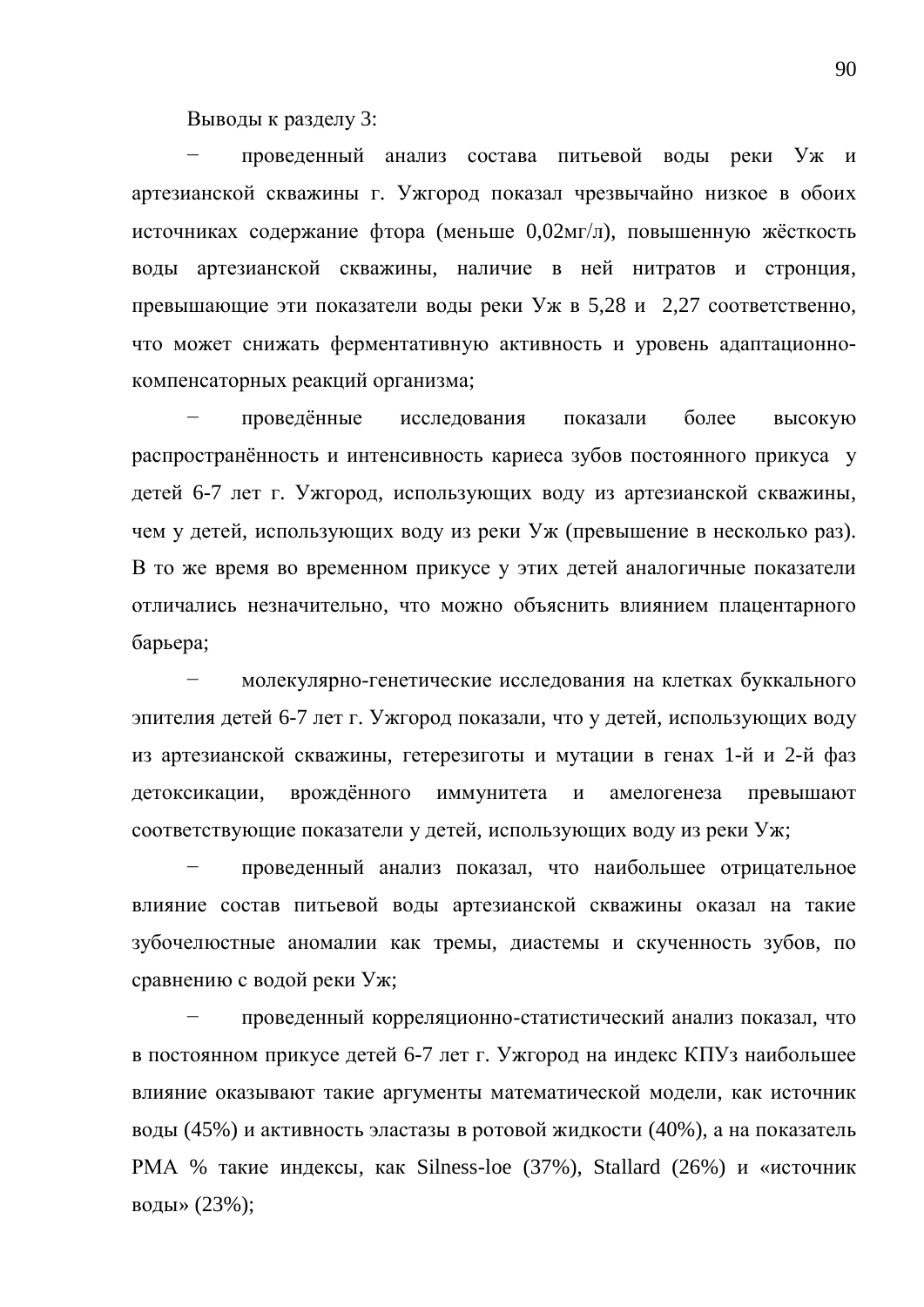- полученные данные свидетельствуют о необходимости разработки дифференцированных, в зависимости от источника воды, лечебно-профилактических мероприятий для детей младшего школьного возраста г. Ужгород.

Материалы раздела опубликованы в работах 4-6, 8-11 списка опубликованных работ по теме диссертации в автореферате.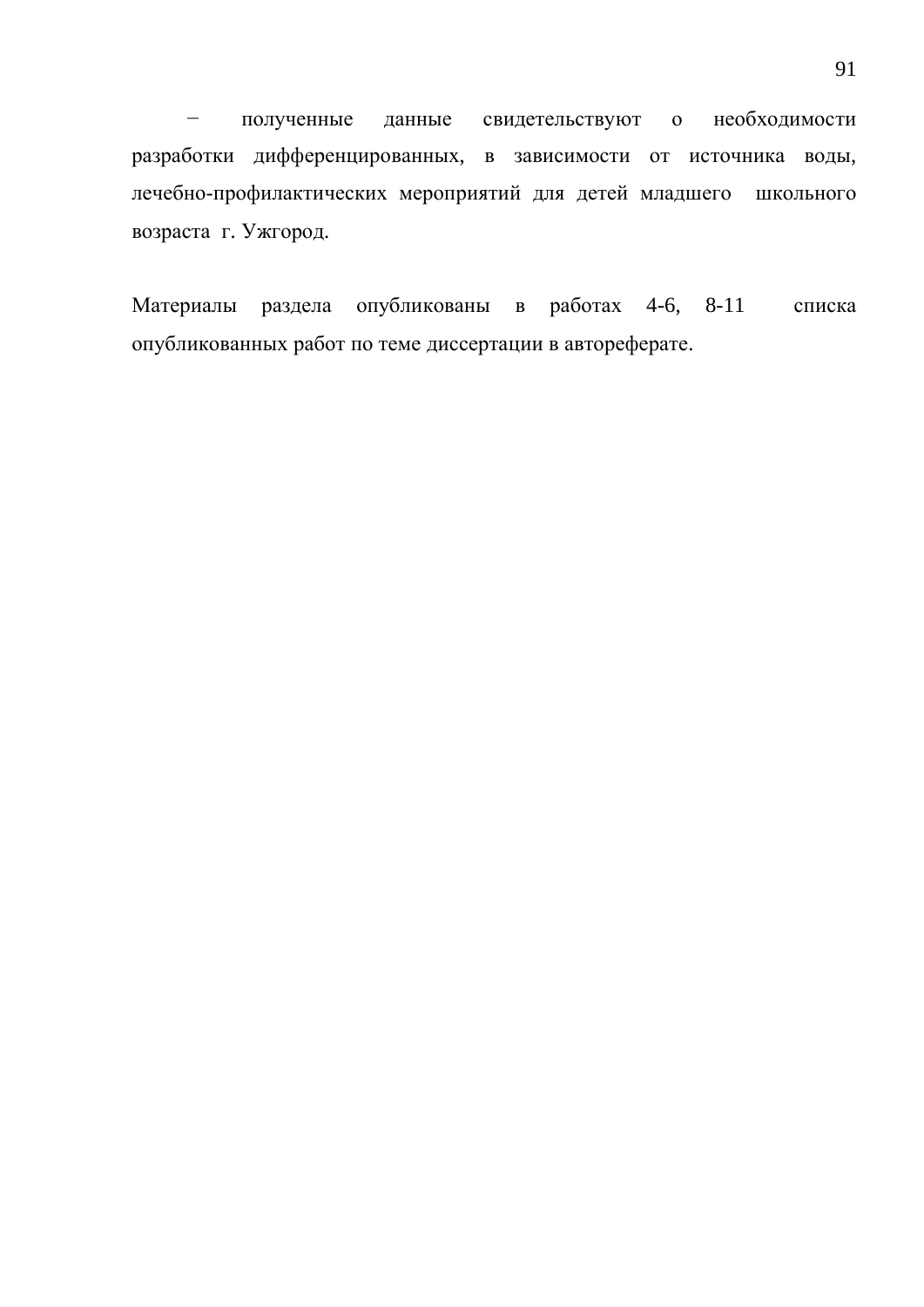#### РАЗДЕЛ 4

# ЭКСПЕРИМЕНТАЛЬНОЕ ОБОСНОВАНИЕ КАРИЕСПРОФИЛАКТИЧЕСКОЙ ЭФФЕКТИВНОСТИ РАЗРАБОТАННОГО ЛЕЧЕБНО-ПРОФИЛАКТИЧЕСКОГО **KOMILJIEKCA**

4.1. Влияние питьевой воды различных источников водоснабжения г. Ужгород на минеральный обмен в полости рта и состояние тканей пародонта у крыс.

На первом этапе экспериментальных исследований была проведена оценка влияния питьевой воды из реки Уж и артезианской скважины г. Ужгород на биохимические показатели тканей полости рта и ротовой жидкости крыс, находившихся на диете вивария (ДВ). Результаты исследований представлены в таблицах 4.1-4.4.

Таблица 4.1

Влияние питьевой воды из разных источников водоснабжения на степень атрофии альвеолярного отростка и пораженность зубов **кариесом крыс** 

| Показатели                                                         | Источник воды река Уж | Источник воды артезианская<br>скважина |
|--------------------------------------------------------------------|-----------------------|----------------------------------------|
| Степень атрофии<br>альвеолярного отростка<br>нижней челюсти, баллы | $31,0 \pm 1,4$        | $24.2 \pm 0.9$<br>p<0,002              |
| Число кариозных полостей<br>на одну крысу                          | $6,5 \pm 0.8$         | $4.9 \pm 0.4$<br>p<0,05                |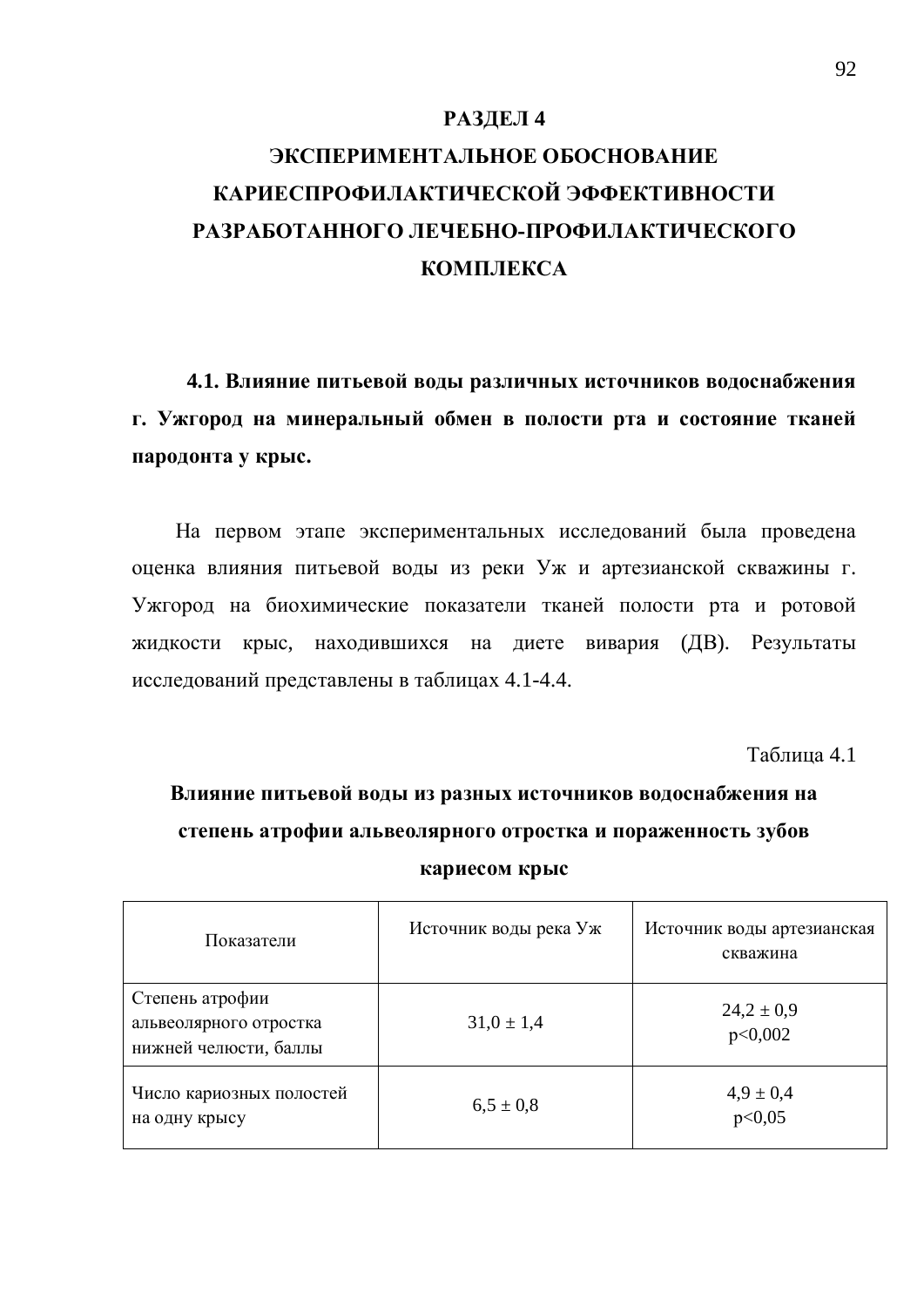| Глубина кариозных<br>поражений, баллы | $7.1 \pm 0.7$ | $4.9 \pm 0.4$<br>p<0,05 |
|---------------------------------------|---------------|-------------------------|
|---------------------------------------|---------------|-------------------------|

Примечание. р – показатель достоверности отличий по сравнению с источником р. Уж.

Таблица 4.2

### Влияние питьевой воды из разных источников водоснабжения на минеральный состав слюны крыс

| Показатели             | Источник воды река Уж | Источник воды артезианская<br>скважина |
|------------------------|-----------------------|----------------------------------------|
| Кальций, ммоль/л       | $1,34 \pm 0,18$       | $1,33 \pm 0,13$<br>p > 0,8             |
| Магний, ммоль/л        | $0.77 \pm 0.07$       | $1,04 \pm 0,10$<br>p<0,05              |
| Фосфор неорг., ммоль/л | $0.92 \pm 0.10$       | $0.85 \pm 0.03$<br>p > 0, 5            |
| Ca/Mg                  | $1,74 \pm 0,17$       | $1,28 \pm 0,12$<br>p<0,01              |
| Ca/P                   | $1,46 \pm 0,15$       | $1,56 \pm 0,16$<br>p > 0,4             |

Примечание. р – показатель достоверности отличий по сравнению с источником р. Уж.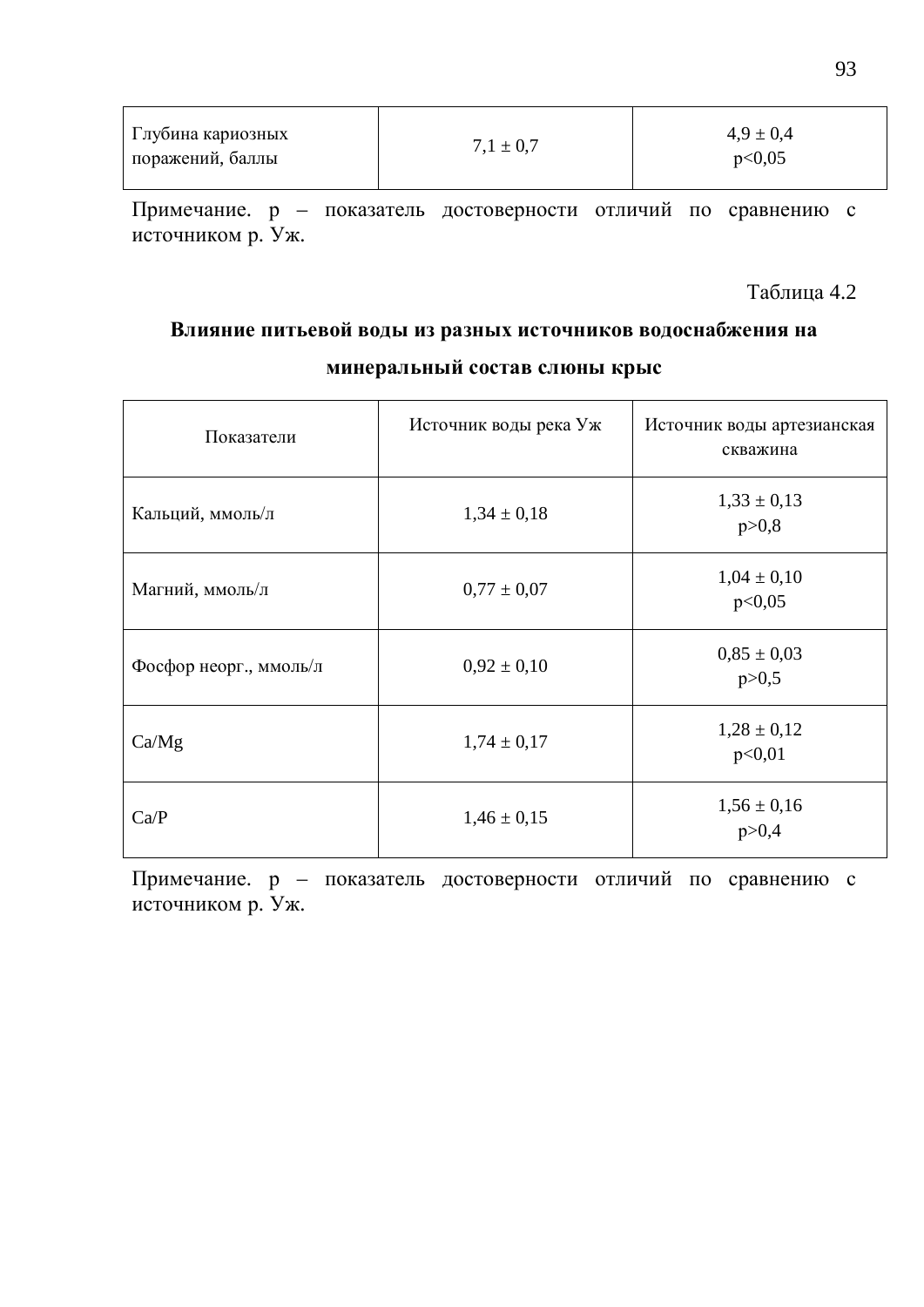### Таблица 4.3

### Влияние питьевой воды из разных источников водоснабжения на

### активность фосфатаз пульпы и слюны крыс

| Показатели                                                 | Источник воды река Уж | Источник воды артезианская<br>скважина |
|------------------------------------------------------------|-----------------------|----------------------------------------|
| Пульпа                                                     |                       |                                        |
| Щелочная фосфатаза, мк-<br>$\kappa a$ T/ $\kappa$ $\Gamma$ | $1,93 \pm 0,13$       | $1,76 \pm 0,11$<br>p > 0,3             |
| Кислая фосфатаза, мк-кат/кг                                | $0,023 \pm 0,003$     | $0,020 \pm 0,003$<br>p > 0,3           |
| Индекс минерализующей<br>способности (ЩФ/КФ), ед.          | $83.9 \pm 7.0$        | $88,0 \pm 8,2$<br>p > 0, 5             |
| Слюна<br>Щелочная фосфатаза, мк-<br>кат/л                  | $0.048 \pm 0.009$     | $0,063 \pm 0,008$<br>p > 0,1           |

Примечание. р – показатель достоверности отличий по сравнению с источником р. Уж.

Таблица 4.4

### Влияние питьевой воды из разных источников водоснабжения на **минеральный состав сыворотки крови крыс**

| Показатели             | Источник воды река Уж | Источник воды<br>артезианская скважина |
|------------------------|-----------------------|----------------------------------------|
| Кальций, ммоль/л       | $2,50 \pm 0,23$       | $2,37 \pm 0,17$<br>p > 0, 5            |
| Магний, ммоль/л        | $1,31 \pm 0,08$       | $1,32 \pm 0,12$<br>p > 0.9             |
| Фосфор неорг., ммоль/л | $3,52 \pm 0,27$       | $3,94 \pm 0,30$                        |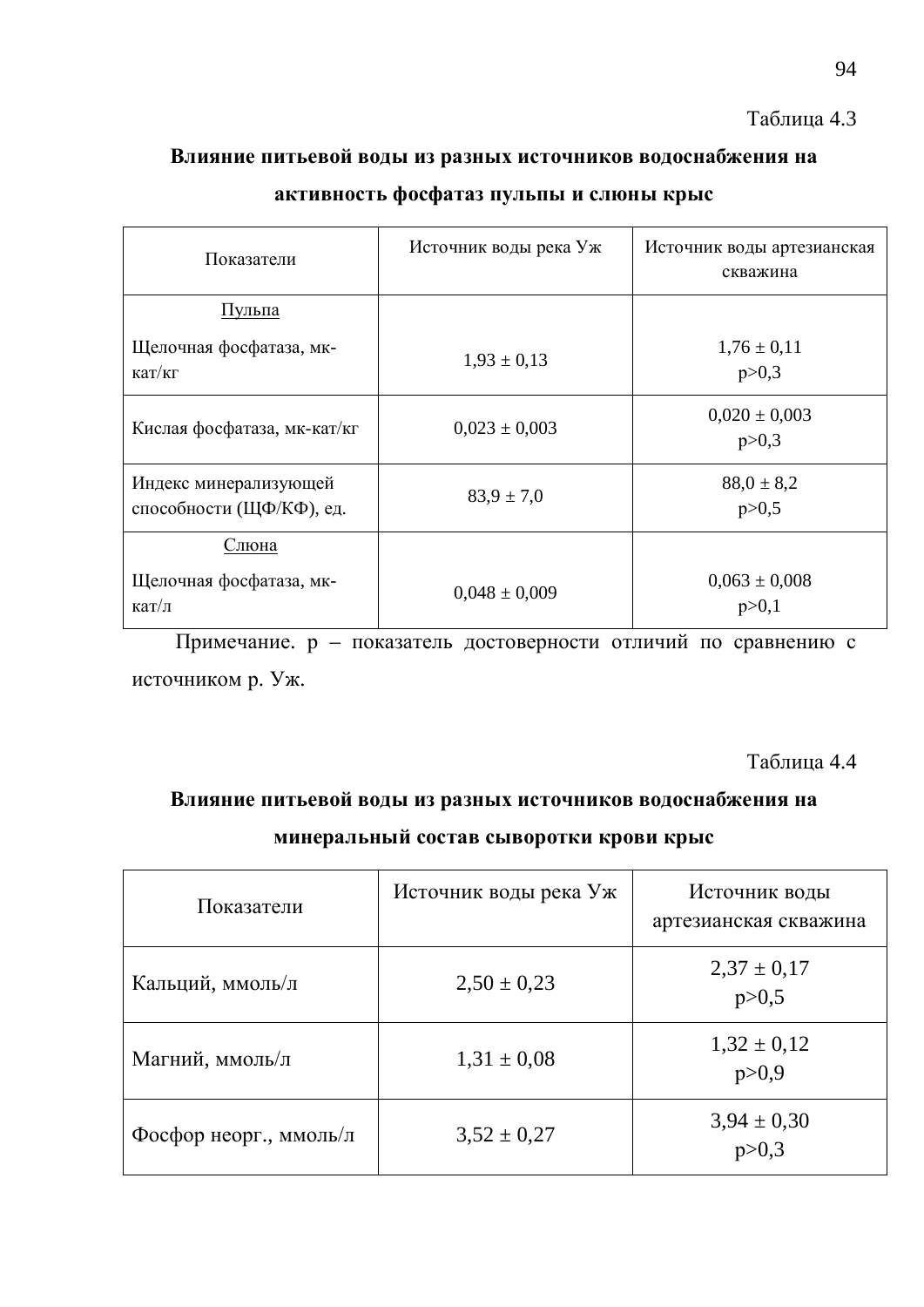| Ca/Mg | $1,91 \pm 0,16$ | $1,80 \pm 0,14$<br>p > 0,4  |
|-------|-----------------|-----------------------------|
| Ca/P  | $0.71 \pm 0.05$ | $0,60 \pm 0,04$<br>p > 0,05 |

Примечание. р – показатель достоверности отличий по сравнению с источником р. Уж.

Как видно из приведенных данных вода из артезианской скважины г. Ужгород достоверно снижает у животных степень атрофии альвеолярного отростка (на 22 %), то есть обладает пародонтопротекторным действием. Эта питьевая вода снижает на 25,0 % число кариозных поражений зубов и на 31% глубину кариозных поражений (табл.4.1).

Употребление питьевой воды крысами из артезианской скважины достоверно увеличивает содержание магния в слюне и существенно снижает Са/Мg соотношение. Содержание в слюне кальция, неорганических фосфатов и отношение Са/Р практически не изменяются (табл.4.2).

Вода из скважины по сравнению с водой из р. Уж не влияет существенно на показатели минерального обмена в пульпе и сыворотке крови (табл. 4.3 - 4.4).

Проведенные в течение 1 месяца экспериментальные исследования показали определённую пародонтопротекторную и кариеспрофилактическую эффективность питьевой воды из артезианской скважины по сравнению с питьевой водой р. Уж. При этом значительных изменений показателей минерального обмена не отмечено, за исключением достоверного увеличения содержания магния в слюне крыс и существенного снижения Ca/Mg отношения. По-видимому, стоматопротекторное действие воды из скважины определяется не столько влиянием на минеральный обмен, сколько на другие патогенные факторы полости рта, способствующие развитию кариеса и пародонтита.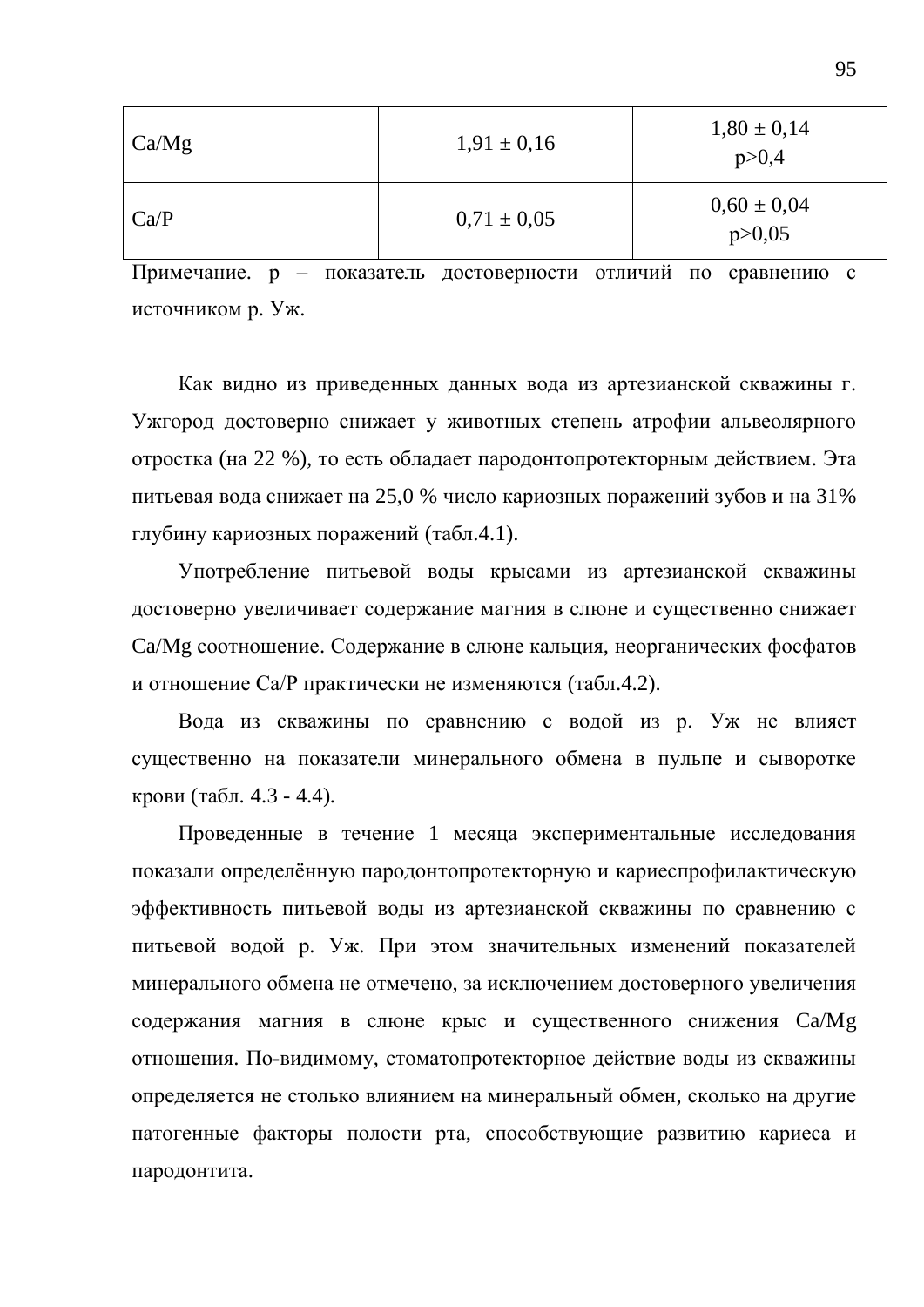Мы считаем, что наблюдавшееся в эксперименте определённое стоматопротекторное действие кратковременного (1 месяц) употребления воды крысами из артезианской скважины, может быть обусловлено с одной стороны ее влиянием на состояние орального микробиоценоза за счет более высокого содержания нитратов, которые могут в слюне при определённых условиях превращаться в продукты, обладающие сильным бактерицидным действием. А с другой стороны, на наш взгляд, вода из артезианской скважины, содержащая повышенные концентрации нитратов и стронция, при кратковременном использовании может служить стимулирующим стрессовым фактором, мобилизующим лишь на определённый период адаптационно-компенсаторные силы организма крыс. При длительном же употреблении воды с повышенным содержанием нитратов и стронция общая неспецифическая резистенция организма должна снижаться и стоматологический статус при этом должен ухудшаться. Этот вывод согласуется с результатами клинических наблюдений, свидетельствующих о том, что интенсивность кариеса зубов у детей 6-7 лет в постоянном прикусе в 3 раза больше чем у детей, употребляющих воду из р. Уж.

4.2. Влияние питьевой воды из артезианской скважины г. Ужгород на состояние твёрдых тканей, пульпы зубов и тканей пародонта у крыс с **ЭКСПЕРИМЕНТАЛЬНЫМ КАРИЕСОМ** 

Поскольку у детей 6-7 лет г. Ужгород, использующих воду из артезианской скважины, распространённость и интенсивность кариеса зубов в несколько раз превышали эти показатели у детей, использующих воду р. Уж, на втором этапе эксперимента было проведено исследование влияния питьевой воды из артезианской скважины на состояние твёрдых тканей зубов, тканей пародонта и минеральный обмен в тканях полости рта крыс, находившихся на кариесогенном рационе.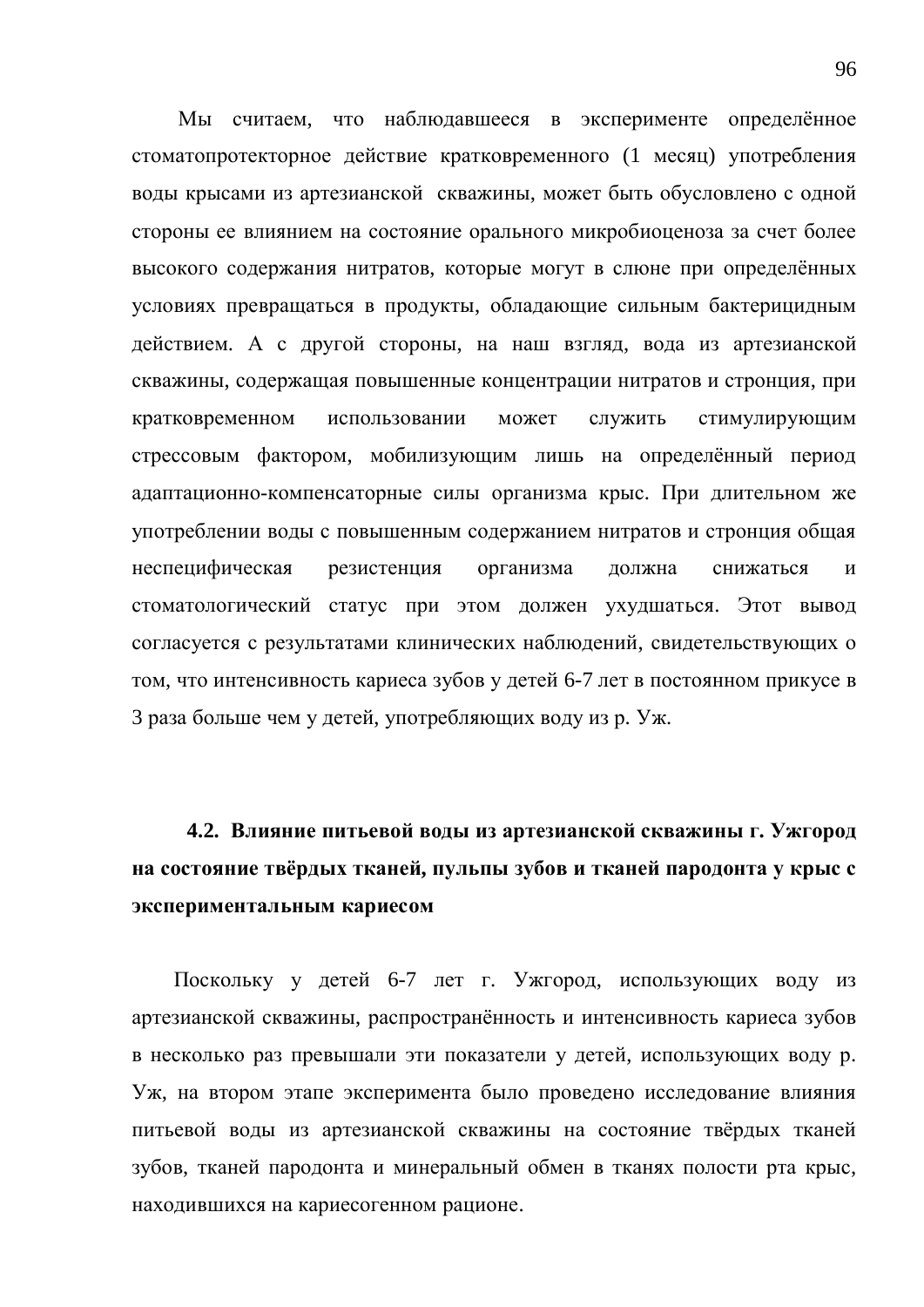Результаты проведенных исследований представлены в таблицах 4.5 -4.8.

Таблина 4.5

### Влияние питьевой воды из артезианской скважины на состояние

| Показатели                  | $1$ rp.        | $2$ гр.        | $3$ rp. $K\Gamma P+$ |
|-----------------------------|----------------|----------------|----------------------|
|                             | контроль       | $K\Gamma P$    | опытная вода         |
| Степень атрофии             |                | $25.9 \pm 1.3$ | $20,6 \pm 0.9$       |
| альвеолярного отростка      | $31,0 \pm 1,4$ | p<0,05         | p<0,01               |
| (баллы)                     |                |                | $p_1<0,01$           |
|                             |                | $8,1 \pm 0,1$  | $7.0 \pm 0.4$        |
| Число кариозных полостей на | $6,5 \pm 0.8$  | p<0,05         | p > 0,05             |
| одну крысу                  |                |                | $p_1<0,05$           |
|                             |                | $11,0 \pm 0.7$ | $8,3 \pm 0.8$        |
| Глубина кариозных           | $7.1 \pm 0.7$  |                | p > 0,05             |
| поражений (баллы)           |                | p<0,01         | $p_1<0,05$           |

#### тканей полости рта крыс при экспериментальном кариесе (n=7)

Примечание. р – показатель достоверности отличий по сравнению с 1-й гр.,

 $p_1$  – показатель достоверности отличий по сравнению со 2-й гр.

#### Таблица 4.6

#### Влияние питьевой воды из артезианской скважины на показатели

#### минерального обмена в слюне крыс при экспериментальном кариесе

| Показатели                     | $1$ rp.         | 2 гр.                      | $3$ rp. $K\Gamma P+$       |
|--------------------------------|-----------------|----------------------------|----------------------------|
|                                | контроль        | KГP                        | опытная вода               |
| Кальций, ммоль/л               | $1,34 \pm 0,18$ | $1,12 \pm 0,12$<br>p > 0,3 | $1,19 \pm 0,15$<br>p > 0,3 |
|                                |                 |                            | $p_1 > 0, 5$               |
|                                |                 | $1,22 \pm 0,10$            | $1,52 \pm 0,10$            |
| Магний, ммоль/л                | $0.77 \pm 0.07$ | p<0,01                     | p<0,001                    |
|                                |                 |                            | $p_1 > 0,05$               |
|                                |                 | $0.93 \pm 0.08$            | $0.91 \pm 0.11$            |
| Фосфор неорганический, ммоль/л | $0.92 \pm 0.10$ | p > 0,8                    | p > 0,8                    |
|                                |                 |                            | $p_1 > 0,8$                |
|                                |                 | $0.92 \pm 0.09$            | $0.78 \pm 0.07$            |
| Ca/Mg                          | $1,74 \pm 0,17$ | p<0,01                     | p<0,01                     |
|                                |                 |                            | $p_1 > 0,1$                |
| Ca/P                           | $1,46 \pm 0,15$ | $1,20 \pm 0,11$            | $1,31 \pm 0,14$            |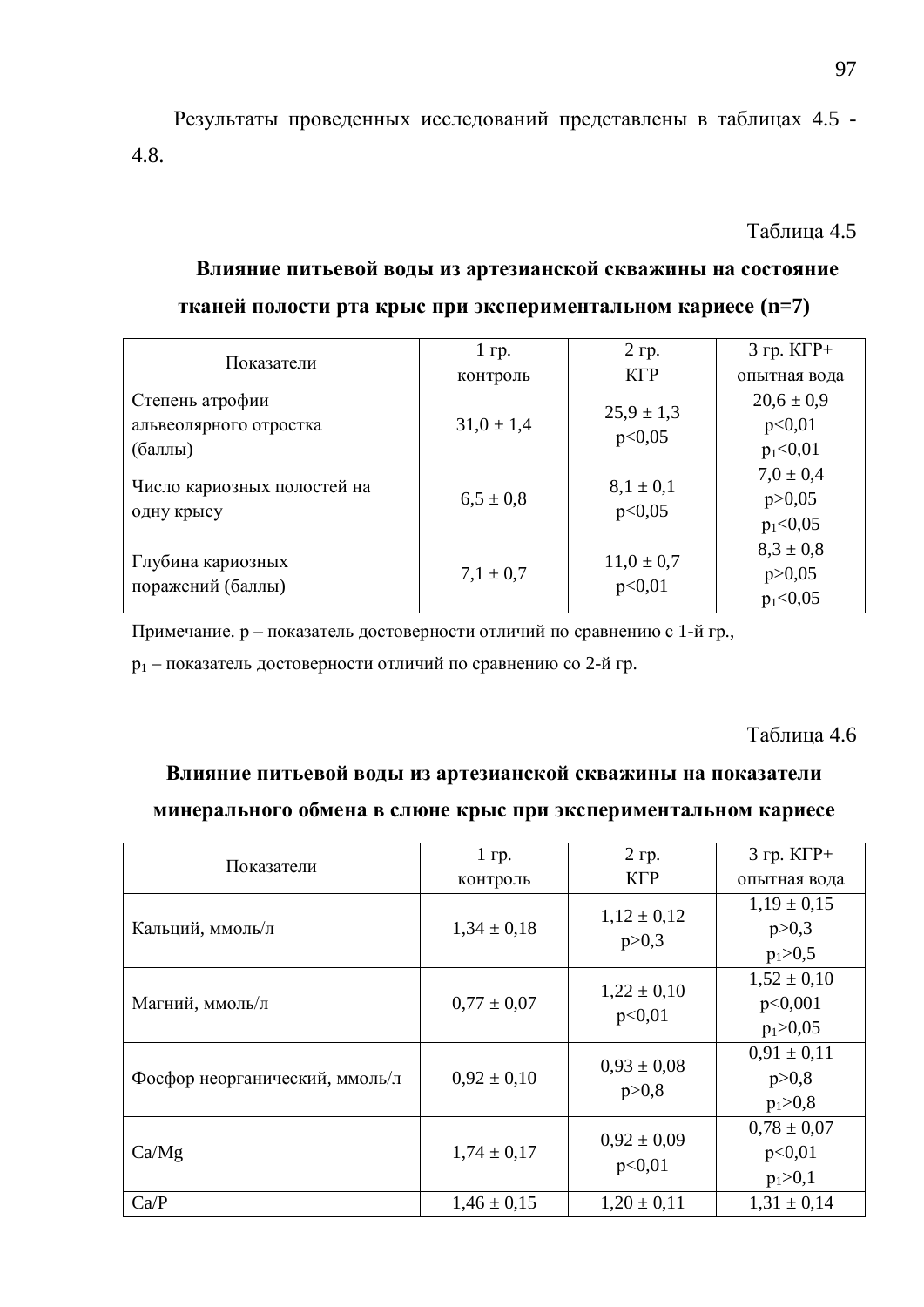|  | $D > 0, \mathcal{L}$<br>$\overline{\phantom{a}}$ | 220,3<br>. .                |
|--|--------------------------------------------------|-----------------------------|
|  |                                                  | $n \sim 11$<br>$\cup, \cup$ |

Примечание. р – показатель достоверности отличий по сравнению с 1-й гр.,

 $p_1$  – показатель достоверности отличий по сравнению со 2-й гр.

Таблина 4.7

### Влияние питьевой воды из артезианской скважины на ферментативную активность пульпы зубов и слюны крыс с экспериментальным кариесом

| Показатели    | $1$ rp.           | 2 гр.                       | $3$ гр. $K\Gamma P+$                         |
|---------------|-------------------|-----------------------------|----------------------------------------------|
|               | контроль          | $K\Gamma P$                 | опытная вода                                 |
| <u>Пульпа</u> |                   |                             |                                              |
| ЩФ, мк-кат/кг | $1,93 \pm 0,13$   | $1,83 \pm 0,16$<br>p > 0,3  | $2,29 \pm 0,18$<br>p > 0,1<br>$p_1 > 0,05$   |
| КФ, мк-кат/кг | $0,023 \pm 0,003$ | $0,034 \pm 0,003$<br>p<0,05 | $0,036 \pm 0,004$<br>p<0,05<br>$p_1 > 0,3$   |
| ИМС (ЩФ/КФ)   | $83,9 \pm 7,0$    | $53,8 \pm 5,0$<br>p<0,01    | $63,6 \pm 6,4$<br>p<0,05<br>$p_1 > 0,05$     |
| Слюна         |                   |                             |                                              |
| ЩФ, мк-кат/л  | $0,048 \pm 0,009$ | $0.93 \pm 0.011$<br>p<0,01  | $0,076 \pm 0,01$<br>p > 0,05<br>$p_1 > 0,05$ |
| ОПА, нкат/л   | $11,9 \pm 1,1$    | $30,7 \pm 2,8$<br>p > 0.01  | $25,4 \pm 2,1$<br>p<0,01<br>$p_1 > 0,05$     |

Примечание. р – показатель достоверности отличий по сравнению с 1-й гр.,

 $p_1$  – показатель достоверности отличий по сравнению со 2-й гр.

Таблица 4.8

## Влияние питьевой воды из артезианской скважины на показатели минерального обмена в сыворотке крови крыс с экспериментальным

#### кариесом

| Показатели       | 1 гр.           | $2$ $rp$ .      | $3$ rp. $K\Gamma P+$ |
|------------------|-----------------|-----------------|----------------------|
|                  | контроль        | KГP             | опытная вода         |
| Кальций, ммоль/л | $2,50 \pm 0,23$ | $2,17 \pm 0,12$ | $2,26 \pm 0,13$      |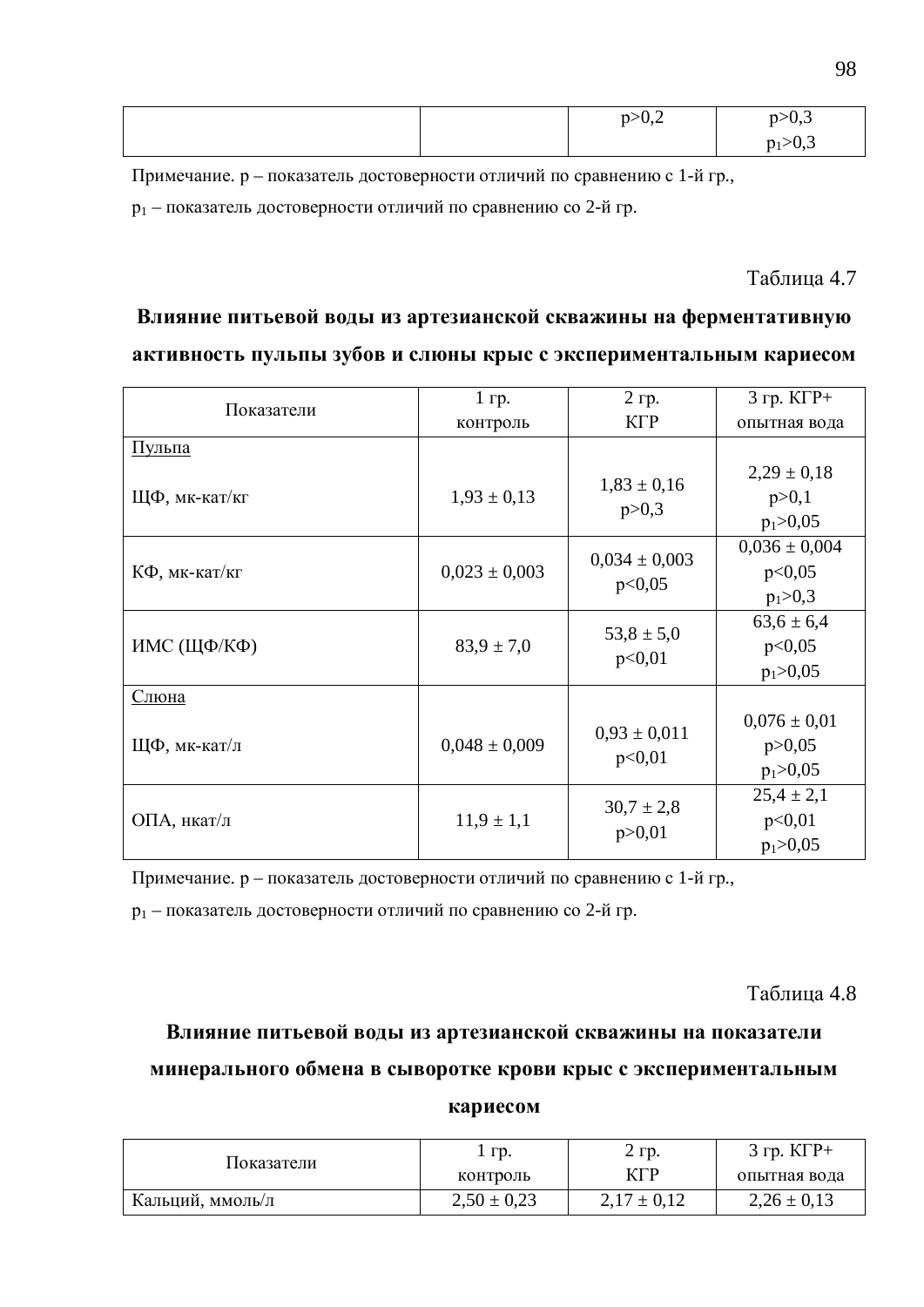|                                |                 | p > 0,05        | p > 0,05        |
|--------------------------------|-----------------|-----------------|-----------------|
|                                |                 |                 | $p_1 > 0,3$     |
|                                |                 | $1,04 \pm 0,06$ | $1,07 \pm 0,04$ |
| Магний, ммоль/л                | $1,31 \pm 0,08$ | p<0,05          | p<0,05          |
|                                |                 |                 | $p_1 > 0,7$     |
|                                |                 | $3,24 \pm 0,22$ | $3,35 \pm 0,21$ |
| Фосфор неорганический, ммоль/л | $3,52 \pm 0.27$ | p > 0,3         | p > 0, 5        |
|                                |                 |                 | $p_1 > 0, 5$    |
|                                |                 | $2,09 \pm 0,19$ | $2,11 \pm 0,18$ |
| Ca/Mg                          | $1,91 \pm 0,17$ | p > 0,3         | p > 0,3         |
|                                |                 |                 | $p_1 > 0,8$     |
|                                |                 | $0.67 \pm 0.05$ | $0.67 \pm 0.07$ |
| Ca/P                           | $0.71 \pm 0.06$ |                 | p > 0,4         |
|                                |                 | p > 0,3         | $p_1=1$         |

Примечание. р – показатель достоверности отличий по сравнению с 1-й гр.,

 $p_1$  – показатель достоверности отличий по сравнению со 2-й гр.

В таблице 4.5 приведены данные, свидетельствующие о том, что вода из артезианской скважины г. Ужгород обладает определённой кариеспрофилактической эффективностью, снижая на 14 % прирост числа кариозных поражений, а также проявляет пародонтопротекторный эффект, снижая на 20,5 % степень атрофии альвеолярного отростка нижней челюсти крыс, находившихся на кариесогенном рационе.

Данные в таблице 4.6 свидетельствуют, что у крыс, получавших кариесогенный рацион, достоверно увеличивалась в слюне концентрация магния и достоверно снижался показатель Са/Мg. Употребление воды из артезианской скважины г. Ужгород не изменяло достоверно показатели минерального обмена в слюне крыс, получавших КГР.

В таблице 4.7 представлены результаты определения активности ферментов в пульпе и слюне крыс, находящихся на КГР. У крыс с КГР достоверно увеличивалась в пульпе активность КФ, а показатель минерализующей способности (ПМС), напротив, достоверно снижался. Употребление воды из артезианской скважины г. Ужгород несколько увеличивает в пульпе активность ЩФ и показатели ПМС.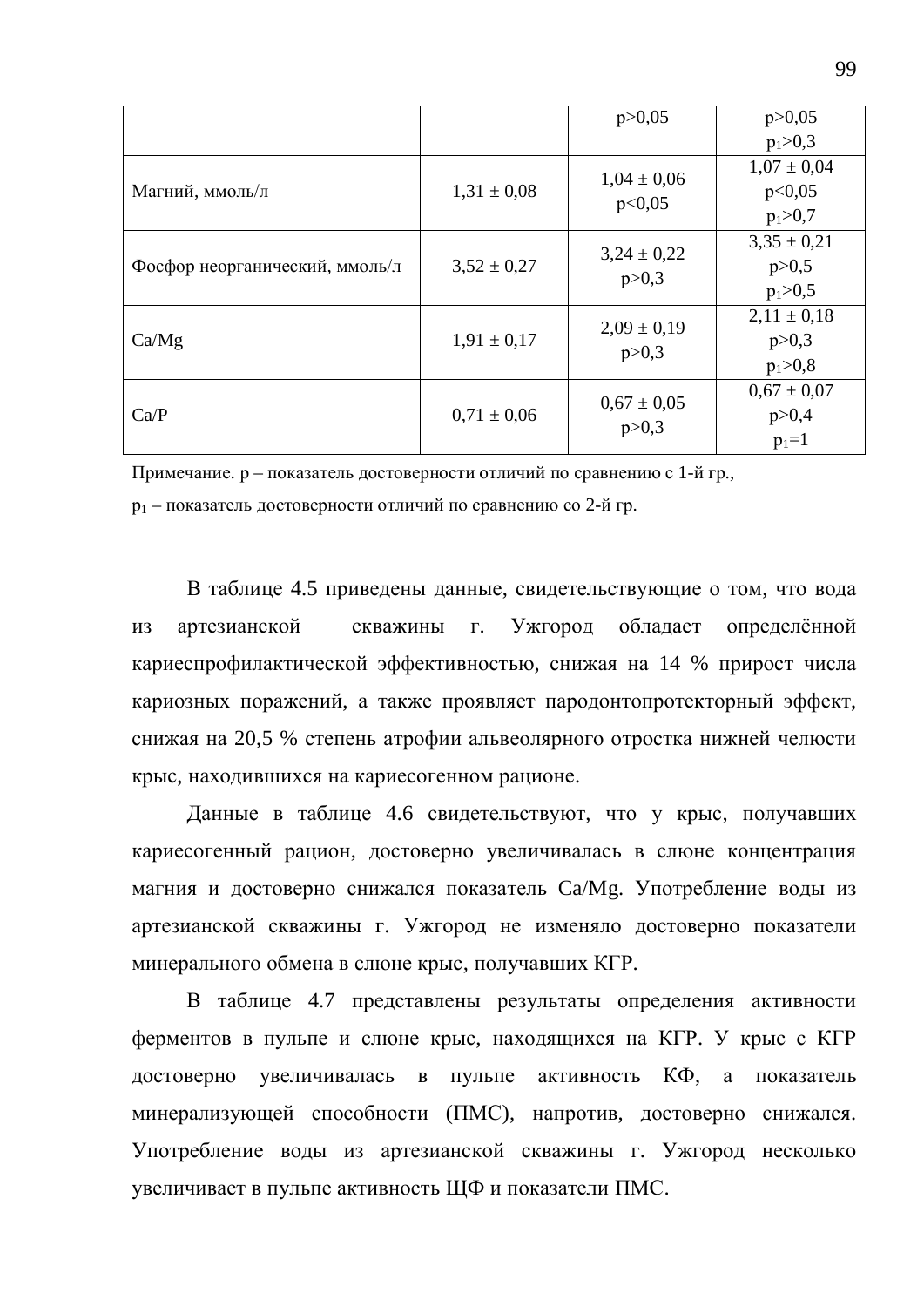В слюне крыс, получавших КГР, достоверно увеличивалась активность ЩФ (в 2 раза) и ОПА (почти в 3 раза). Употребление питьевой воды из скважины снижает оба показателя в ротовой жидкости животных.

В таблице 4.8 представлены результаты определения содержания в сыворотке крови крыс минеральных веществ. Как видно из этих данных, уровень кальция и фосфатов мало изменяется при содержании на КГР и при употреблении воды из артезианской скважины. Лишь содержание магния в сыворотке крови снижается при КГР и остается сниженным после употребления воды из скважины. Эти данные свидетельствуют о том, что гомеостатические системы крови сохраняют определяемые нами показатели минерального обмена на физиологическом уровне как при кариесе, так и при употреблении воды из скважины.

4.3. Влияние лечебно-профилактического комплекса на кариозные поражения и биохимические показатели ротовой жидкости, пульпы зубов и минеральный состав сыворотки крови животных при **высокосахарозной диете** 

Результаты третьего этапа эксперимента показывают, что под влиянием высокосахарозной диеты во 2-й группе животных увеличивается количество кариозных поражений на 24,6 % (р < 0,05), а их глубина – на 54,9 % (р < 0,002).

Введение комплекса адаптогенов и нанесение фитогеля способствовало значительному уменьшению атрофии альвеолярного отростка – на 42,9 % по сравнению с показателем у крыс контрольной группы, получавшей стандартный рацион. Помимо этого, применение остеовита и биотрита С в сочетании с обработкой полости рта фитогелем с лизоцимом затормозило появление новых кариозных полостей и предотвратило увеличение их глубины: число и глубина кариозных полостей соответствовали уровню этих показателей у крыс контрольной группы  $(p > 0, 1 \text{ } n \text{ } p_1 < 0, 02-0, 05)$ .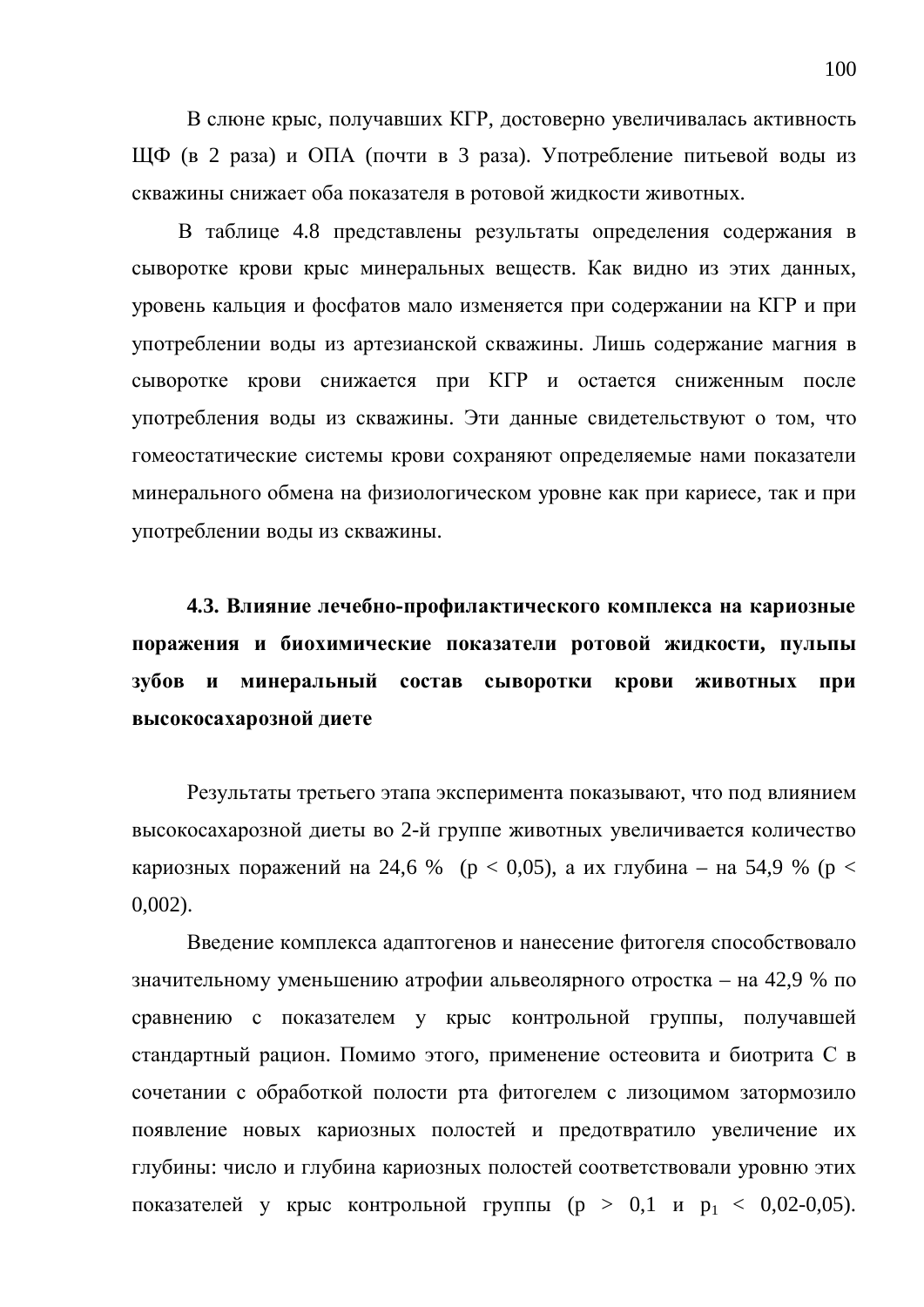Полученные результаты свидетельствуют о способности предлагаемого комплекса препаратов эффективно тормозить резорбцию костной ткани альвеолярной кости и угнетать развитие кариозного процесса у крыс в условиях избыточного потребления сахара (табл.4.9).

Таблица 4.9

### Влияние лечебно-комплекса на степень атрофии альвеолярного **утростка и пораженность зубов кариесом у крыс, получавших высокосахарозную диету (ВСД)**

| Показатели                                                            | $1$ группа<br>контроль<br>(стандартный<br>рацион) | $2$ группа<br>ВСД         | 3 группа<br>ВСД+комплекс<br>адаптогенов  |
|-----------------------------------------------------------------------|---------------------------------------------------|---------------------------|------------------------------------------|
| Степень атрофии<br>альвеолярного<br>отростка нижней<br>челюсти, баллы | $31.0 \pm 1.4$                                    | $31,5 \pm 1,3$<br>p<0,02  | $17.7 \pm 0.8$<br>p<0,001<br>$p_1<0,005$ |
| Число кариозных<br>полостей на одну<br>крысу                          | $6.5 \pm 0.8$                                     | $8,1 \pm 0,1$<br>p<0,05   | $6,6 \pm 0,3$<br>p > 0,1<br>$p_1<0,02$   |
| Глубина кариозных<br>поражений, баллы                                 | $7,1 \pm 0.7$                                     | $11,0 \pm 0,4$<br>P<0,002 | $8,6 \pm 0.7$<br>p > 0,1<br>$p_1<0,05$   |

Примечание. р – показатель достоверности отличий по сравнению с группой № 1;

 $p_1$  – показатель достоверности отличий по сравнению с группой  $\mathcal{N}_2$  2.

Алиментарный избыток сахара на протяжении месяца привел к изменению минерального состава слюны крыс. Результаты этих исследований приведены в таблице 4.10. Так, в слюне крыс 2 группы незначительно снижается уровень кальция (р > 0,1) и в 1,6 раза увеличивается содержание магния ( $p < 0.05$ ), что в конечном итоге приводит к снижению соотношения  $Ca/Mg$  в 1,9 раза (р < 0,001). Уровень неорганического фосфора и индекс Са/Р в слюне животных, получавших ВСД, существенно не изменились. Регулярное введение крысам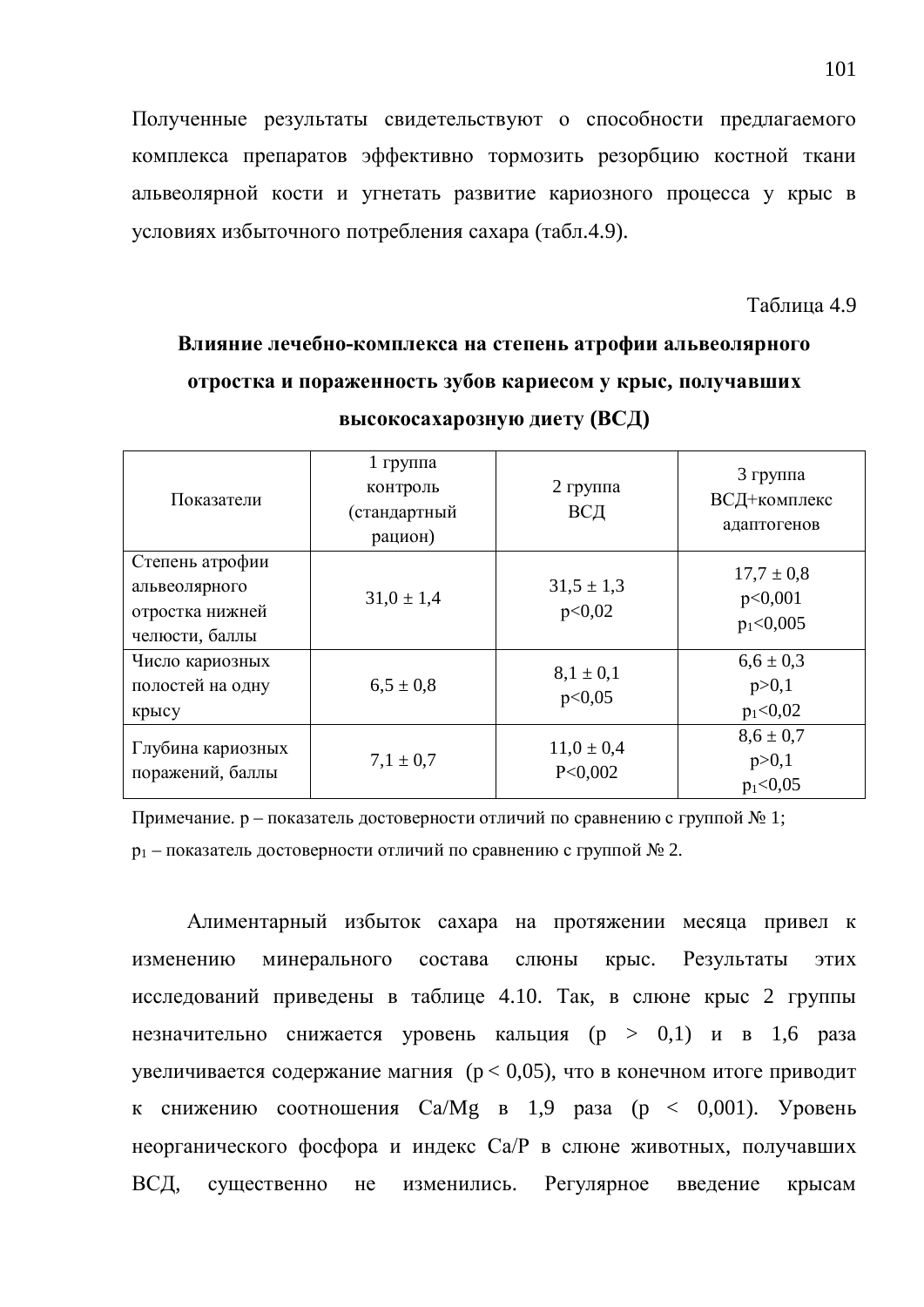предлагаемого комплекса препаратов на фоне ВСД способствовало нормализации минерального состава слюны: все исследованные показатели соответствовали значениям у животных контрольной группы, находившейся на стандартном рационе вивария ( $p > 0,1$ ). Поскольку основные минеральные компоненты слюны (Са, Мg и Р) формируют её рН и буферную ёмкость, восстановление нормального уровня этих элементов и, самое главное, их соотношения под влиянием регулярного получения остеовита, биотрита С и лизоцима в составе геля может отчасти объяснить кариеспрофилактическую эффективность этого комплекса препаратов (табл. 4.10).

Таблица 4.10

| Показатели                | $1$ группа<br>контроль | 2 группа<br>ВСД            | 3 группа<br>ВСД+комплекс<br>адаптогенов    |
|---------------------------|------------------------|----------------------------|--------------------------------------------|
| Кальций, ммоль/л          | $1,34 \pm 0,18$        | $1,12 \pm 0,12$<br>p > 0,1 | $1,28 \pm 0,15$<br>p > 0,1<br>$p_1 > 0,1$  |
| Магний, ммоль/л           | $0,77 \pm 0,07$        | $1,22 \pm 0,10$<br>p<0,05  | $0.81 \pm 0.10$<br>p > 0,1<br>$p_1<0,05$   |
| Фосфор неорг.,<br>ммоль/л | $0.92 \pm 0.10$        | $0.93 \pm 0.08$<br>p > 0,1 | $1,00 \pm 0,12$<br>p > 0,1<br>$p_1 > 0, 5$ |
| Ca/Mg                     | $1,74 \pm 0,17$        | $0,92 \pm 0,09$<br>P<0,001 | $1,58 \pm 0,16$<br>p > 0,1<br>$p_1<0,01$   |
| Ca/P                      | $1,46 \pm 0,15$        | $1,20 \pm 0,13$<br>p > 0,1 | $1,28 \pm 0,13$<br>p>0,1<br>$p_1 > 0, 1$   |

Влияние лечебно-профилактического комплекса на минеральный **состав слюны крыс, получавших высокосахарозную диету (ВСД)** 

Примечание. р – показатель достоверности отличий по сравнению с группой № 1;

 $p_1$  – показатель достоверности отличий по сравнению с группой  $\mathcal{N}_2$ .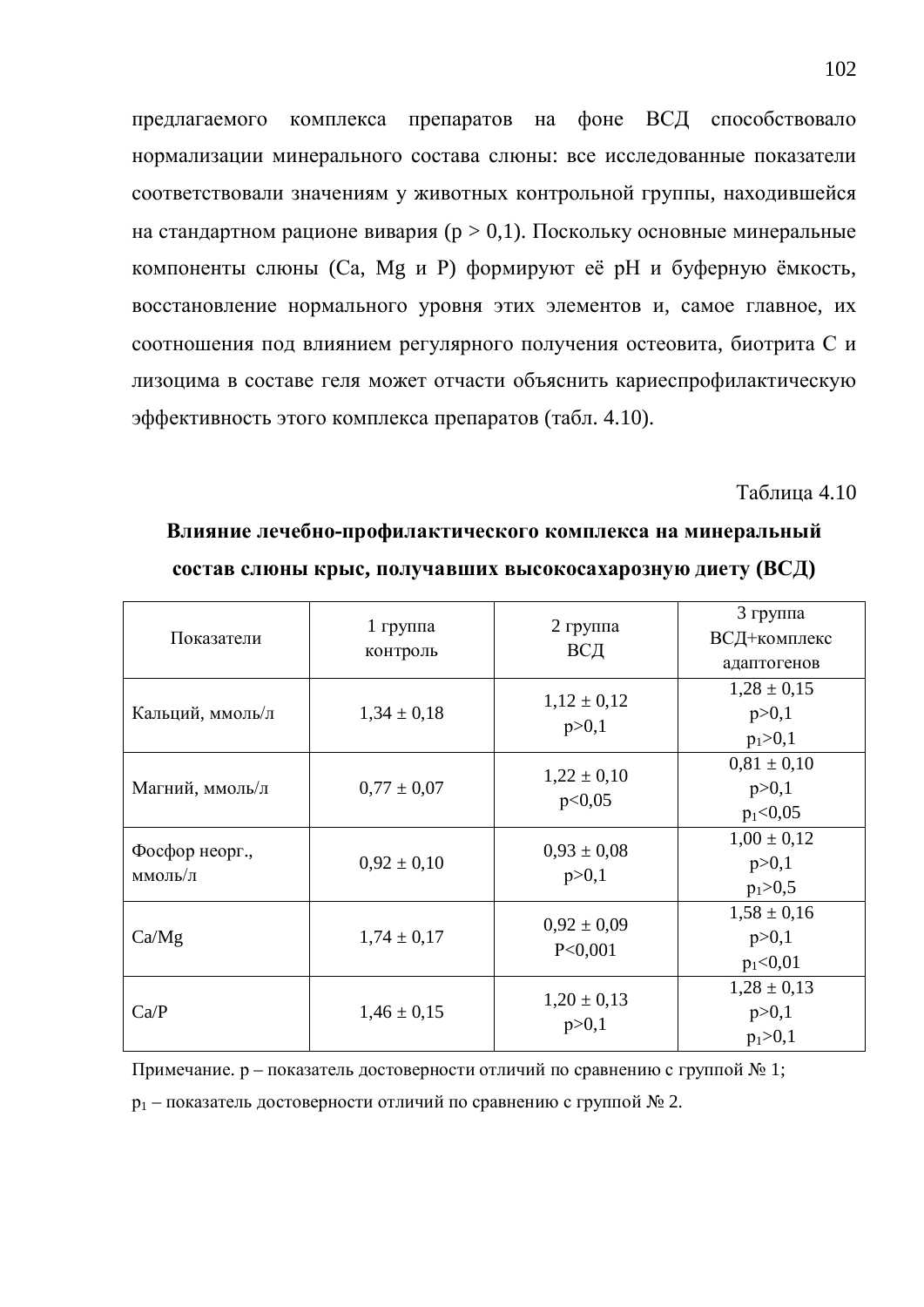В настоящее время известно, что нарушение минерализующей функции пульпы, которую характеризует активность фосфатаз, является одной из причин развития кариеса зубов. Кислая фосфатаза пульпы (КФ) принимает участие в разрушении твёрдых тканей зуба и действует при низких значениях рН, а щелочная (ЩФ) – участвует в формировании кристаллов гидроксиапатита твердых тканей зуба в щелочном диапазоне рН. В таблице 4.11 приведены результаты исследования активности КФ и ЩФ пульпы экспериментальных животных. Активность ЩФ в пульпе крыс, которых содержали на ВСД, незначительно (на 5,2 %) уменьшилась на фоне выраженного увеличения (на 47,8 %) активности КФ. В результате под влиянием ВСД индекс минерализации пульпы крыс понизился на 35,9 %  $(\text{табл. } 4.11).$ 

Таблица 4.11

### Влияние лечебно-профилактического комплекса на активность ферментов пульпы и слюны крыс, получавших высокосахарозную диету **ȼɋȾ)**

| Показатели                                              | $1$ группа<br>контроль | $2$ группа<br>ВСД           | 3 группа<br>ВСД+комплекс<br>адаптогенов     |
|---------------------------------------------------------|------------------------|-----------------------------|---------------------------------------------|
| <u>Пульпа</u><br>Щелочная<br>фосфатаза, мк-кат/кг       | $1,93 \pm 0,13$        | $1,83 \pm 0,16$<br>p > 0,1  | $2,36 \pm 0,10$<br>p<0,05<br>$p_1<0,05$     |
| Кислая фосфатаза,<br>мк-кат/кг                          | $0,023 \pm 0,003$      | $0,034 \pm 0,003$<br>p<0,05 | $0,030 \pm 0,002$<br>p > 0,1<br>$p_1 > 0,1$ |
| Индекс<br>минерализующей<br>способности<br>(ЩФ/КФ), ед. | $83.9 \pm 7.0$         | $53,8 \pm 5,0$<br>p<0,05    | $78.7 \pm 8.0$<br>p > 0,1<br>$p_1<0,005$    |
| Слюна<br>Щелочная<br>фосфатаза, мк-кат/л                | $0,048 \pm 0,009$      | $0,093 \pm 0,011$<br>p<0,05 | $0,042 \pm 0,009$<br>p > 0,1<br>$p_1<0,02$  |
| ОПА, нкат/л                                             | $11,93 \pm 1,17$       | $30,67 \pm 2,87$<br>p<0,001 | $23,61 \pm 2,64$<br>p<0,01                  |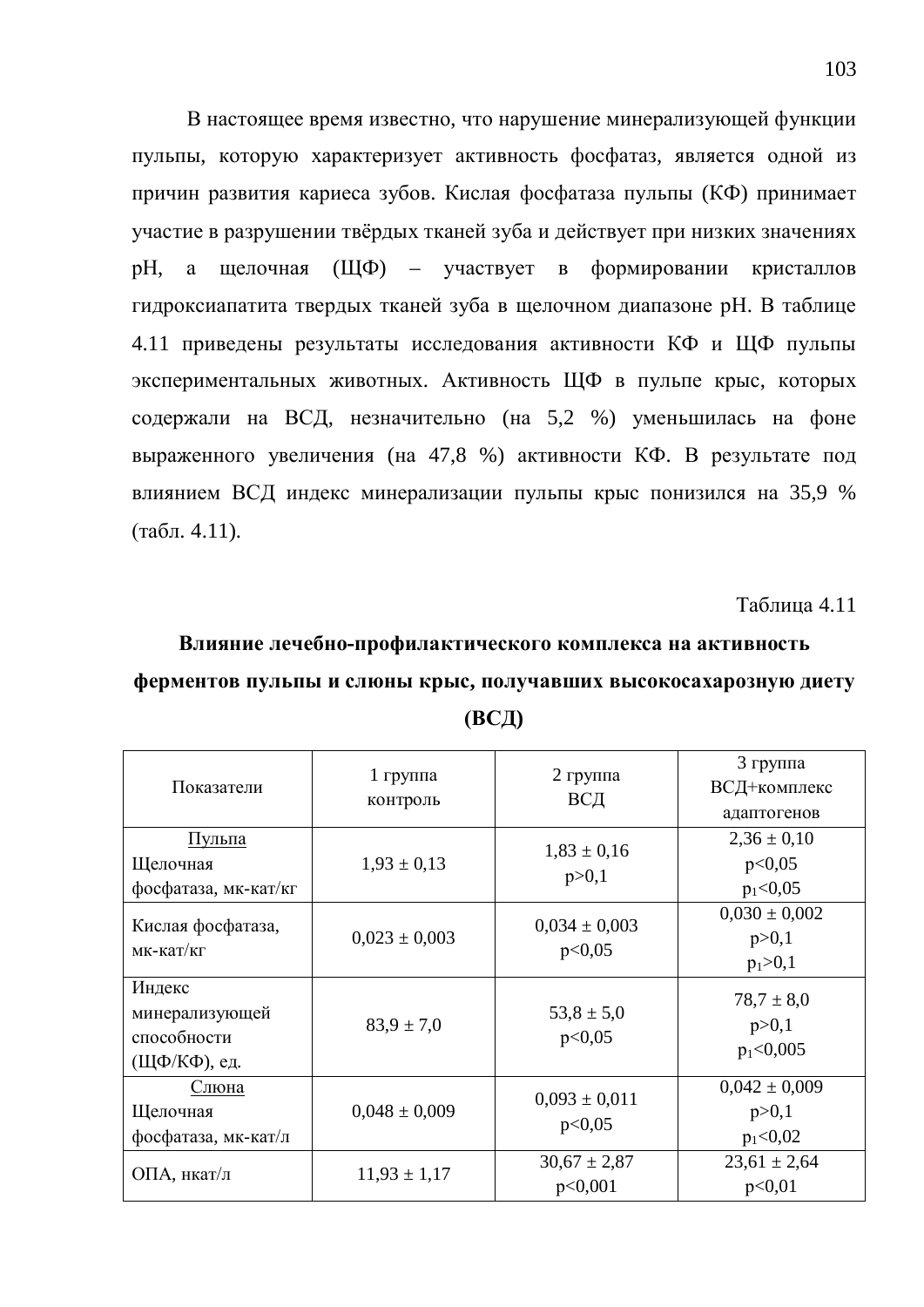|  | $\sim$<br>-- |
|--|--------------|
|  |              |
|  |              |

Примечание. р – показатель достоверности отличий по сравнению с группой № 1;  $p_1$  – показатель достоверности отличий по сравнению с группой  $\mathcal{N}_2$  2.

Профилактическое введение остеовита и биотрита С в сочетании с аппликациями фитогелем на фоне ВСД привело к существенному повышению активности ЩФ в пульпе, значения которой достоверно превышали уровень у крыс контрольной группы, которая получала стандартный рацион вивария (р < 0,05 и р<sub>1</sub> < 0,05). Активность КФ пульпы под влиянием профилактического комплекса препаратов снизилась незначительно, но, тем не менее, её уровень не имел достоверных отличий от показателя в контрольной группе крыс ( $p > 0,1$ ). Благодаря изменениям активности фосфатаз индекс минерализующей способности пульпы у животных, которым проводили профилактику, достоверно повысился ( $p_1 <$ 0,005) до нормального уровня (р > 0,1). Приведенные результаты исследования фосфатаз пульпы экспериментальных животных свидетельствуют о том, что предлагаемый комплекс препаратов активно стимулирует минерализующую функцию пульпы и, в меньшей степени, угнетает процессы деминерализации, индуцированные ВСД (табл. 4.12).

Алиментарный избыток сахара приводит к развитию воспалительных процессов в ротовой полости животных, о чём говорит увеличение в 1,9 раза активность ЩФ и в 2,6 раза общая протеолитическая активность (ОПА) в слюне крыс (табл. 4.12). Вероятно, повышение активности этих гидролитических ферментов связано с развитием кариесогенной микрофлоры в полости рта. Профилактические мероприятия, проведенные в 3 группе крыс, способствовали достоверному снижению активности ЩФ ( $p_1 < 0.02$ ) до нормальных значений ( $p > 0,1$ ) и уменьшению ОПА ( $p_1 < 0,05$ ). Несмотря на то, что ОПА в слюне крыс, получавших профилактический комплекс, не снизилась до нормальных значений, тем не менее можно говорить о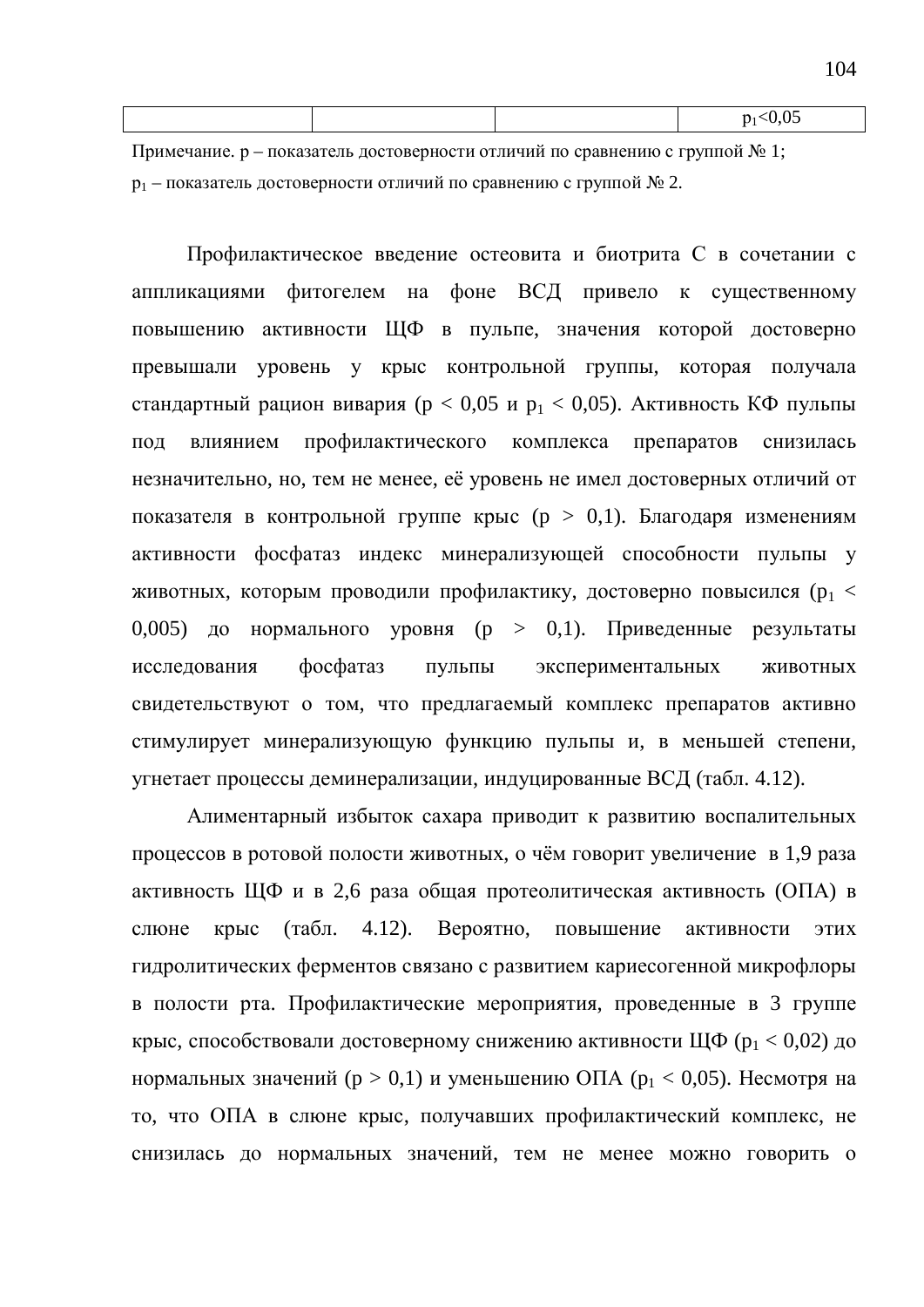противовоспалительном характере действия предлагаемого комплекса препаратов адаптогенов (табл. 4.12).

Представленные в таблице 4.13 результаты исследования минерального состава сыворотки крови экспериментальных животных демонстрируют уменьшение уровня магния на 20,6 % под влиянием ВСД. На содержание кальция, фосфора, индексы Са/Мg и Са/Р алиментарный избыток сахара, а также применение препаратов не оказало существенного влияния. Введение крысам 3 группы остеовита и биотрита С в сочетании с аппликациями фитогелем привело с повышению уровня магния в сыворотке крови до нормального уровня (р > 0,1). Это позволяет сделать заключение о позитивном действии комплекса препаратов на минеральный состав сыворотки крови крыс, потреблявших ВСД.

Таблица 4.13

### Влияние лечебно-профилактического комплекса на минеральный состав сыворотки крови крыс, получавших высокосахарозную диету **ȼɋȾ)**

| Показатели                | $1$ группа<br>контроль | $2$ группа<br>ВСД          | 3 группа<br>ВСД+комплекс<br>адаптогенов   |  |
|---------------------------|------------------------|----------------------------|-------------------------------------------|--|
| Кальций, ммоль/л          | $2,50 \pm 0,23$        | $2,17 \pm 0,12$<br>p > 0,1 | $2,30 \pm 0,07$<br>p > 0,1<br>$p_1 > 0,1$ |  |
| Магний, ммоль/л           | $1,31 \pm 0.08$        | $1,04 \pm 0,06$<br>p<0,05  | $1,13 \pm 0,10$<br>p > 0,1<br>$p_1 > 0,1$ |  |
| Фосфор неорг.,<br>ммоль/л | $3,52 \pm 0,27$        | $3,24 \pm 0,22$<br>p > 0,1 | $3,22 \pm 0,18$<br>p > 0,1<br>$p_1 > 0,1$ |  |
| Ca/Mg                     | $1,91 \pm 0,16$        | $2,09 \pm 0,17$<br>p > 0,1 | $2,04 \pm 0,16$<br>p > 0,1<br>$p_1 > 0,1$ |  |
| Ca/P                      | $0.71 \pm 0.05$        | $0.67 \pm 0.06$<br>p > 0,1 | $0,71 \pm 0,06$<br>p > 0,1<br>$p_1 > 0,1$ |  |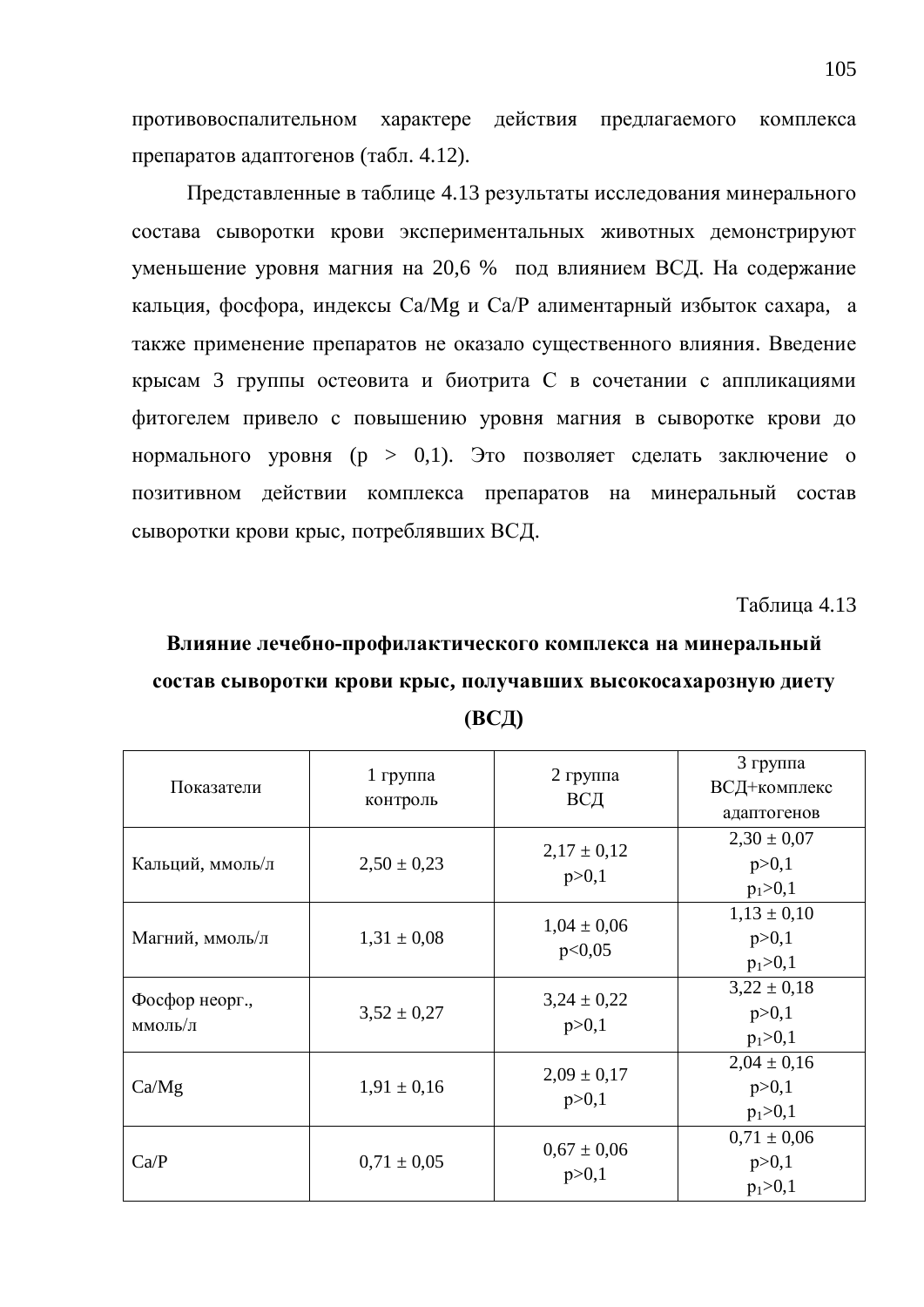Примечание. р – показатель достоверности отличий по сравнению с группой № 1;  $p_1$  – показатель достоверности отличий по сравнению с группой  $\mathcal{N}_2$  2.

Таким образом, проведенное на третьем этапе экспериментальное исследование позволяет сделать следующее резюме:

Профилактическое применение комплекса остеовит, биотрит С и фитогеля с лизоцимом эффективно тормозит резорбцию костной ткани альвеолярной кости и угнетает развитие кариозного процесса у крыс в условиях избыточного потребления сахара.

Кариеспрофилактический эффект исследуемого комплекса может осуществляться:

а) за счёт восстановления нормального уровня минеральных компонентов (кальция, магния и фосфора) и их соотношения в слюне экспериментальных животных;

б) благодаря стимуляции минерализующей функции пульпы и, в некоторой степени, угнетения процессов деминерализации, индуцированных высокосахарозной диетой;

в) за счёт противовоспалительных свойств и предотвращения падения уровня магния в крови крыс.

На основании результатов проведенного исследования можно рекомендовать назначение комплекса адаптогенов (остеовит, биотрит С и фитогель с лизоцимом) в клинике для профилактики кариеса зубов. На все средства получено разрешение Минздрава Украины на применение в клинической стоматологии.

Выводы к разделу 4:

кратковременное (в течение одного месяца) использование воды из артезианской скважины, содержащей повышенную концентрацию солей кальция, фосфора, магния, нитратов и стронция по сравнению с минеральным составом воды р. Уж, привело к определённому улучшению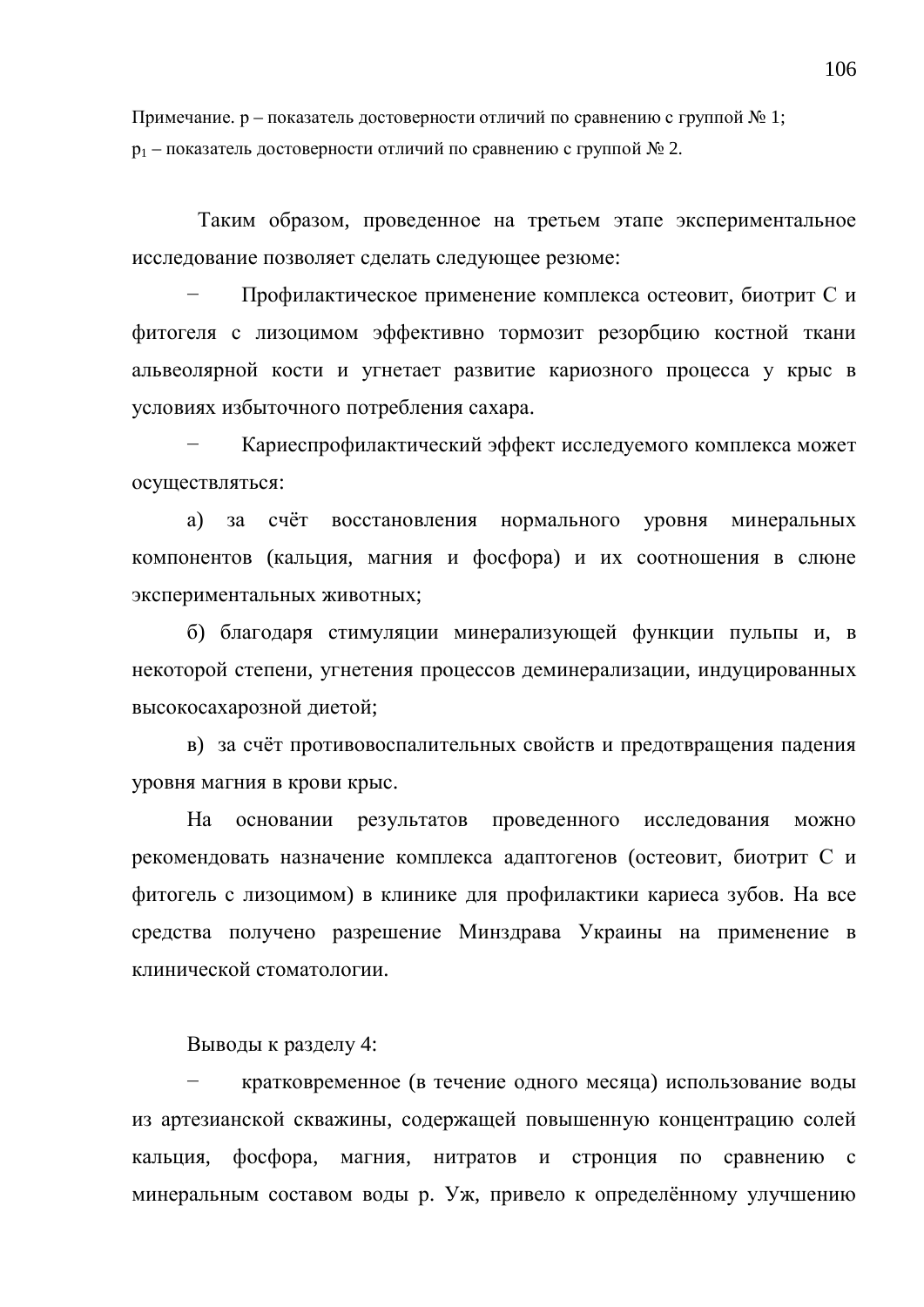стоматологического статуса крыс, находившихся на диете вивария, биохимических показателей ротовой жидкости и представляет, на наш взгляд, кратковременное стимулирующее стрессовое воздействие на организм животных:

– использование в течение одного месяца питьевой воды из артезианской скважины, на фоне кариесогенной диеты крыс, также привело к некоторому уменьшению степени атрофии альвеолярного отростка, числа кариозных полостей на одну крысу и глубины кариозных поражений, к увеличению минерализующей способности пульпы и практически не изменила показатели минерального обмена в ротовой жидкости и в сыворотке крови животных;

применение на фоне сахарозной диеты у крыс лечебнопрофилактического комплекса, содержащего изофлавоны сои, цитрат кальция, сульфат цинка, витамин D<sub>3</sub>, аскорбиновую кислоту и фитогель лизоцима привело к уменьшению атрофии альвеолярного отростка почти в 2 раза, увеличению индекса минерализующей способности пульпы зуба в 1,5 раза и улучшению минерального состава слюны и сыворотки крови ЖИВОТНЫХ.

Материалы раздела опубликованы в работах 2 и 7 списка опубликованных работ по теме диссертации в автореферате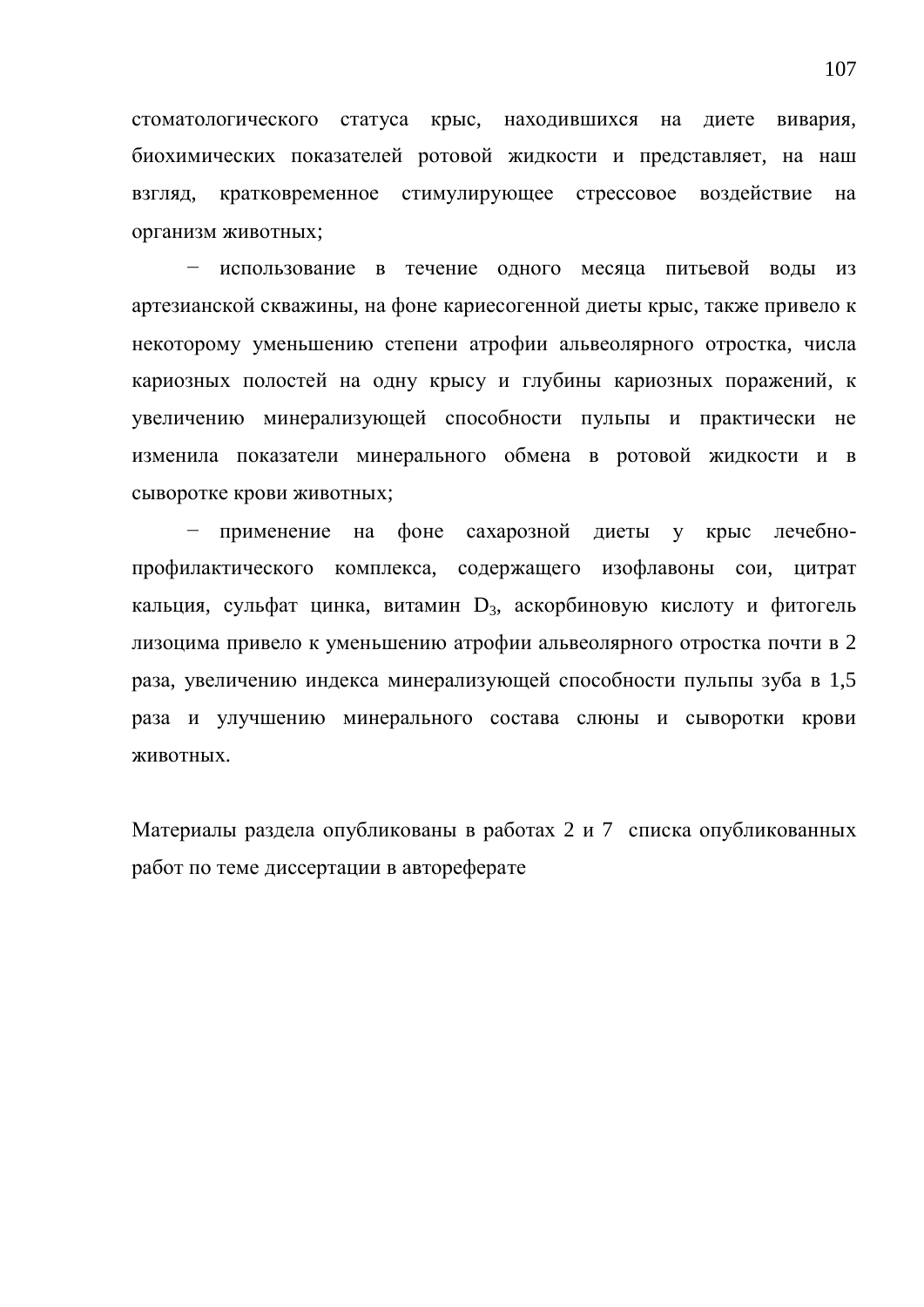#### РАЗДЕЛ 5

# КЛИНИКО-ЛАБОРАТОРНАЯ ОЦЕНКА ЭФФЕКТИВНОСТИ ДИФФЕРЕНЦИАЛЬНОЙ КОМПЛЕКСНОЙ ПРОФИЛАКТИКИ КАРИЕСА ЗУБОВ У ДЕТЕЙ ПРИ РАЗЛИЧНЫХ ИСТОЧНИКАХ ВОДОСНАБЖЕНИЯ Г. УЖГОРОД

5.1. Клинические показатели эффективности лечебнопрофилактического комплекса

Проведение в течение 1 месяца профилактических мероприятий у детей 6-7 лет г. Ужгород (табл. 2.2-2.3), использующих воду из р. Уж, минерализующей терапии (препараты кальция, магния) и адаптогенов, а группе детей, использующих воду из артезианской скважины, адаптогенов и детоксикационной терапии с последующим в течение 2-го месяца использованием в обеих основных группах детей фтор-препаратов, позволило получить кариеспрофилактический эффект 48,5% и 41,1% соответственно  $(\text{табл. } 5.1 - 5.4).$ 

**Таблина** 5.1

# Показатели состояния твердых тканей зубов в исходном состоянии детей **6-7 лет г. Ужгород, участвующих в углублённых исследованиях,**

| группы    | КПЗ       |           | Кариес<br>КПП | $\Pi$ ло- | Осл       | $K\Pi Y_3$ | КПУп       | Ka-        | Пло-       | Уда-   | Осл |
|-----------|-----------|-----------|---------------|-----------|-----------|------------|------------|------------|------------|--------|-----|
|           |           |           |               | мба       |           |            |            | риес       | мба        | лен    |     |
| осн.гр.   | 7,27      | 8,97      | 7,1           | 1,87      | 1,87      | 0,3        | 0,3        | 0,3        |            |        |     |
| $n = 28$  | $\pm 0.5$ | $\pm 0.5$ | $\pm 0.5$     | $\pm 0.2$ | $\pm 0.2$ | $\pm 0.1$  | $\pm 0.1$  | $\pm 0.1$  |            |        |     |
| гр.сравн. | 7,04      | 9,27      | 6,68          | 2,59      | 1,82      | 0.45       | 0.5        | 0,23       | 0.23       | 0.04   |     |
| $n=21$    | $\pm 0.5$ | $\pm 0.5$ | $\pm 0.5$     | $\pm 0.3$ | $\pm 0.2$ | $\pm 0.04$ | $\pm 0.04$ | $\pm 0.04$ | $\pm 0.01$ | ±0,002 |     |

использующих воду из р. Уж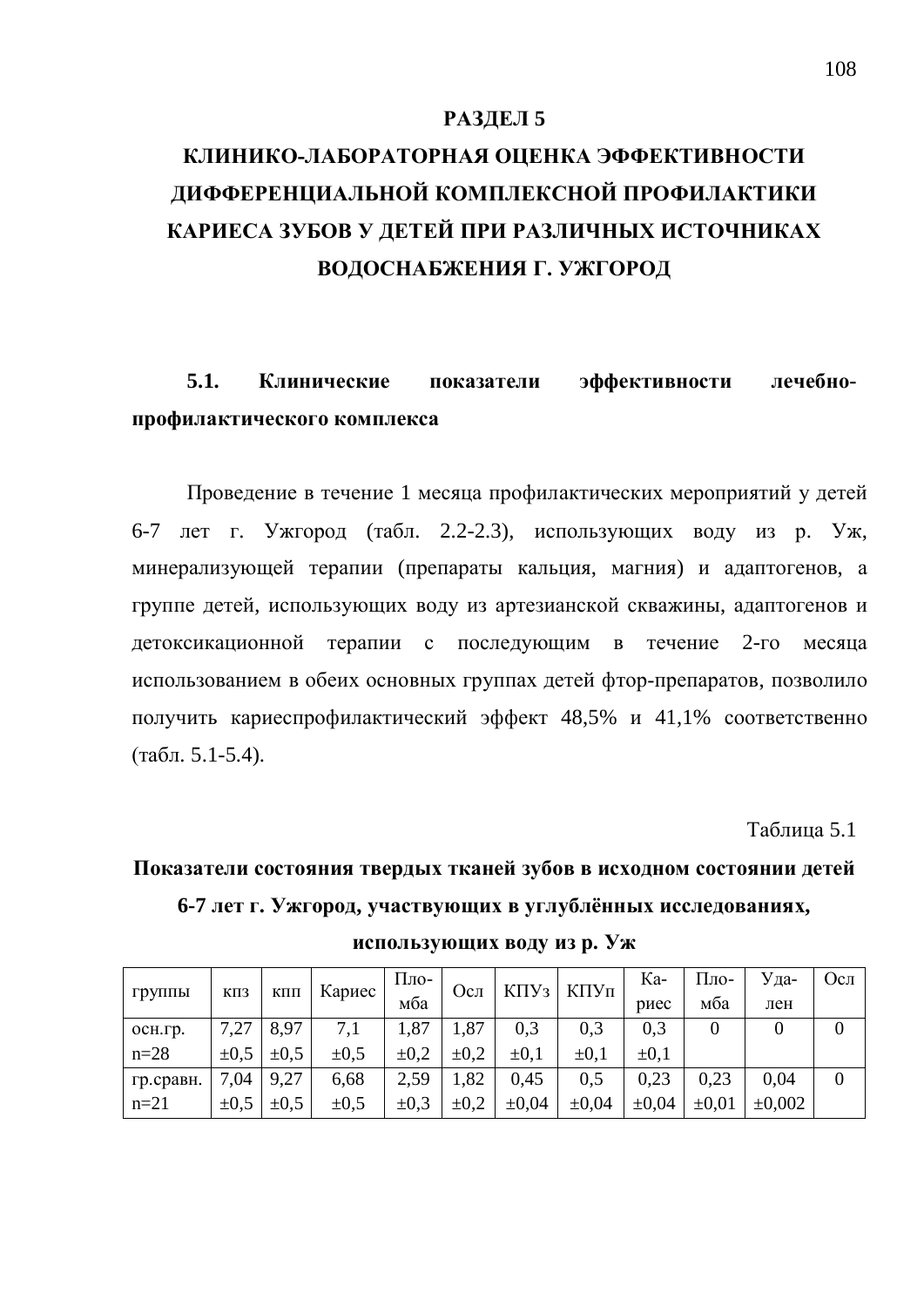Показатели индекса КПУп в процессе профилактики детей 6-7 лет г. Ужгород, участвующих в углублённых исследованиях, использующих

| группы    | исходн.      | 6 мес.     | ГОД        | 2 года     | прирост |  |
|-----------|--------------|------------|------------|------------|---------|--|
| Основная  | 0,3          | 0,4        | 0,5        | 0,65       |         |  |
| $n=28$    | $\pm 0,1$    | $\pm 0,1$  | $\pm 0.15$ | $\pm 0.15$ | 0,35    |  |
| Сравнения | $_{\rm 0,5}$ | $_{0,7}$   | 0,9        | 1,18       |         |  |
| $n=21$    | $\pm 0,1$    | $\pm 0.15$ | $\pm 0.15$ | $\pm 0.15$ | 0,68    |  |

**воду** из р. Уж

Примечание: р – показатель достоверности отличий от группы сравнения

Кариеспрофилактическая эффективность комплекса по индексу КПУп при этом составила:

$$
K\Pi 3 = 100 - \frac{0.35 \cdot 100}{0.68} = 48.5\%
$$

Таблица 5.3

#### Показатели состояния твердых тканей зубов в исходном состоянии детей

#### **6-7 ɥɟɬɝ. ɍɠɝɨɪɨɞ, ɭɱɚɫɬɜɭɸɳɢɯɜɭɝɥɭɛɥɺɧɧɵɯɢɫɫɥɟɞɨɜɚɧɢɹɯ,**

| $\Gamma$ руппы |           | $K\Pi$ з КПп | Ka-       | Пло-      | Осл       |            | $K\Pi Y_3$   $K\Pi Y_\Pi$ | Ka-        | $\Pi$ ло-  | Уда-   | Осл         |
|----------------|-----------|--------------|-----------|-----------|-----------|------------|---------------------------|------------|------------|--------|-------------|
|                |           | риес         | мба       |           |           |            | риес                      | мба        | лен        |        |             |
| OCH.TD.        | 6,41      | 8,17         | 6.96      | 1,21      | 1,10      | 0,95       | 1,10                      | 0.89       | 0.17       | 0.03   | 0,03        |
| $n=27$         | $\pm 0.5$ | $\pm 0.5$    | $\pm 0.5$ | $\pm 0.2$ | $\pm 0.2$ | $\pm 0.1$  | $\pm 0.1$                 | $\pm 0.1$  | $\pm 0.02$ | ±0,002 | $\pm 0,002$ |
| гр.срав.       | 6.45      | 7,95         | 6.05      | 1,9       | 2,0       | 0,98       | 0.9                       | 0.8        | 0.15       |        |             |
| $n=20$         | $\pm 0.5$ | $\pm 0.5$    | $\pm 0.5$ | $\pm 0.3$ | $\pm 0.2$ | $\pm 0.04$ | $\pm 0.04$                | $\pm 0.04$ | $\pm 0.01$ | ±0,002 | $\pm 0,002$ |

использующих воду из артезианской скважины

Таблина 5.4

#### Показатели индекса КПУп в процессе профилактики детей 6-7 лет г.

#### Ужгород, участвующих в углублённых исследованиях, использующих

| <b>Группы</b> | исходн.   | 6 мес.     | I год      | $2$ года   | прирост |  |
|---------------|-----------|------------|------------|------------|---------|--|
| Основная      |           | 1,∠        | 1,35       | 1,53       |         |  |
| $n=27$        | $\pm 0.1$ | $\pm 0.1$  | $\pm 0.15$ | $\pm 0.15$ | 0,43    |  |
| Сравнения     | 0,9       | 1,41       | 1,52       | 1,63       |         |  |
| $n=20$        | $\pm 0,1$ | $\pm 0.15$ | $\pm 0,15$ | $\pm 0.15$ | 0,73    |  |

**воду из артезианской скважины** 

Примечание: р – показатель достоверности отличий от группы сравнения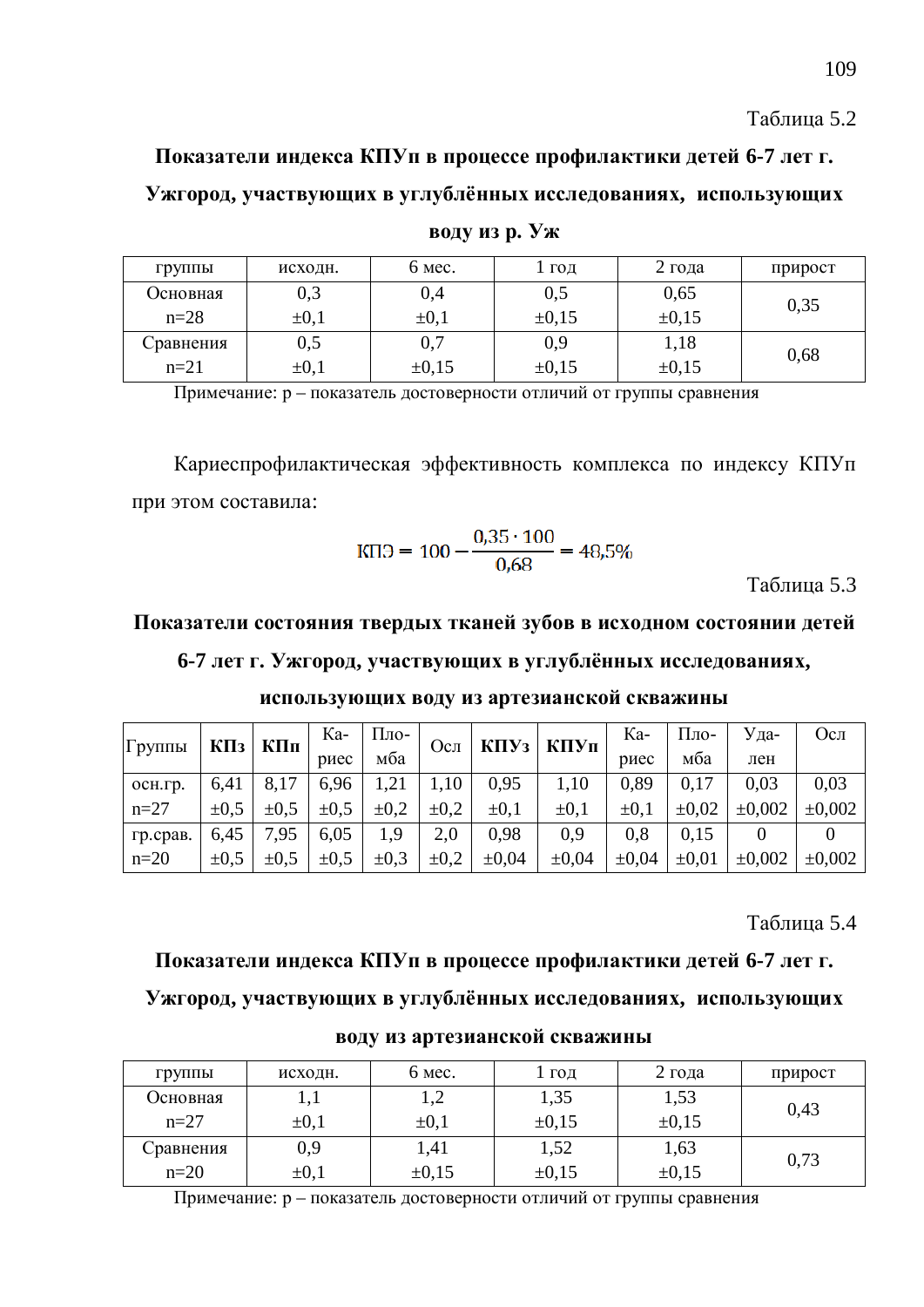Кариеспрофилактическая эффективность комплекса по индексу КПУп при этом составила:

$$
K\Pi 3 = 100 - \frac{0.43 \cdot 100}{0.73} = 41.1\%
$$

В таблицах 5.5 – 5.6 представлены показатели состояния тканей пародонта и уровня гигиены полости рта детей г. Ужгород, использующих разные источники водоснабжения, в исходном состоянии, а в таблицах 5.7 -5.10 дана динамика их изменений в процессе проведения профилактических мероприятий.

Таблица 5.5

Состояние тканей пародонта и уровня гигиены полости рта у детей  $\mathbf{F}$ . Ужгород, использующих воду из реки Уж, в исходном состоянии, М±m

| группы                          | PMA % | Индекс<br>кровот.<br>баллы | Проба<br>Ш-П<br>баллы | <b>Silness</b><br>loe<br>баллы | Stallard<br>баллы  | 3. камень<br>баллы  | Уровень<br>гигиены                   |
|---------------------------------|-------|----------------------------|-----------------------|--------------------------------|--------------------|---------------------|--------------------------------------|
| основная<br>группа<br>$n = 28$  | 39,24 | 0,24<br>$\pm 0.15$         | 1,87<br>$\pm 0.15$    | 1,91<br>$\pm 0.15$             | 2,08<br>$\pm 0.15$ | 0,01<br>±0,003      | уд.-3<br>неуд. $-21$<br>$\pi$ лох.-6 |
| группа<br>сравнения<br>$n = 21$ | 37,1  | 0,19<br>$\pm 0.15$         | 1,81<br>$\pm 0.15$    | 1,97<br>$\pm 0.15$             | 2,01<br>$\pm 0.15$ | 0,013<br>$\pm 0.03$ | неуд.-18<br>$\Pi$ ЛОХ.- $4$          |

Примечание: р – показатель достоверности отличий от группы сравнения р>0.1.

Таблица 5.6

Состояние тканей пародонта и уровня гигиены полости рта у детей Г. Ужгород, использующих воду из артезианской скважины, в исходном

#### **состоянии, М±m**

| группы                          | PMA % | Индекс<br>кровот.<br>баллы | Проба<br>Ш-П<br>баллы | <b>Silness</b><br>loe<br>баллы | Stallard<br>баллы  | 3. камень<br>баллы | Уровень<br>гигиены                   |
|---------------------------------|-------|----------------------------|-----------------------|--------------------------------|--------------------|--------------------|--------------------------------------|
| основная<br>группа<br>$n = 27$  | 38,54 | 0,18<br>$\pm 0.015$        | 1,93<br>$\pm 0.15$    | 1,38<br>$\pm 0.15$             | 1,34<br>$\pm 0.15$ | 0,01<br>±0,002     | уд.-12<br>неуд.-16<br>$\pi$ лох.-1   |
| группа<br>сравнения<br>$n = 20$ | 47    | 0,3<br>±0,020              | 2,12<br>$\pm 0.20$    | 1,75<br>$\pm 0.15$             | 1,58<br>$\pm 0.15$ | 0,03<br>±0,002     | уд.-4<br>неуд.-13<br>$\Pi$ лох. $-3$ |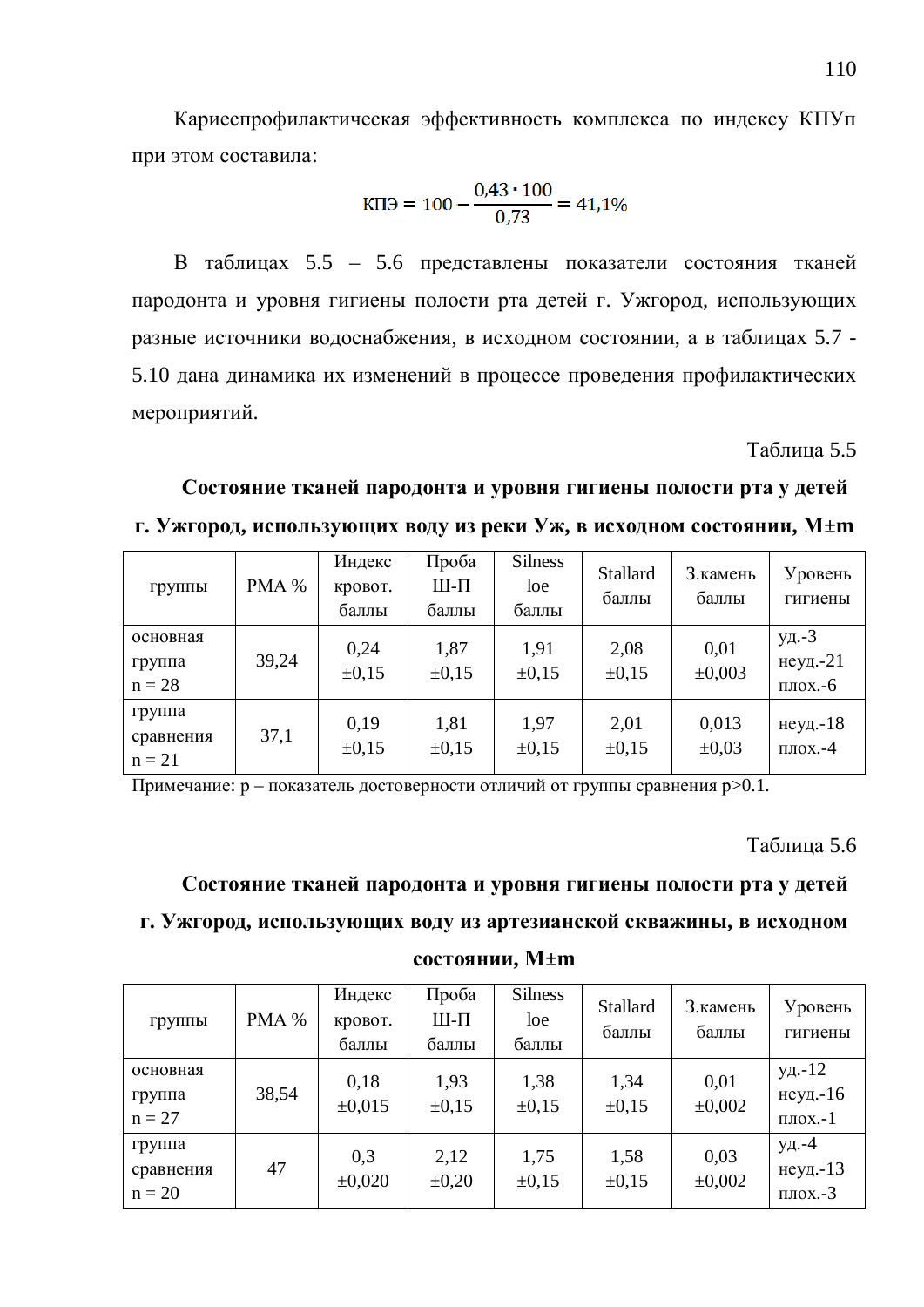Примечание: р – показатель достоверности отличий от группы сравнения р>0.1.

Таблица 5.7

# Динамика изменений пародонтальных индексов у детей г. Ужгород, использующих воду из реки, при проведении профилактических  $M \pm m$

| Показатели                      |                                |                                | PMA %                        |                    | Индекс кровоточ. баллы |                     |                           |  |
|---------------------------------|--------------------------------|--------------------------------|------------------------------|--------------------|------------------------|---------------------|---------------------------|--|
| Сроки<br>группы                 | Hcx.                           | Через $6$<br>Mec.              | Yepeg1<br>ГОД                | Измен.<br>За 1 год | Hcx.                   | Через $6$<br>Mec.   | Yepes <sub>1</sub><br>ГОД |  |
| Основная<br>группа<br>$n = 28$  | 39,24<br>$\pm 4,10$<br>p > 0,1 | 34,74<br>$\pm 3,50$<br>p > 0,1 | 28,64<br>$\pm 3,0$<br>p<0,05 | 10,6               | 0,24<br>±0,015         | $\Omega$<br>p<0,001 | $\theta$<br>p<0,001       |  |
| Группа<br>сравнения<br>$n = 21$ | 37,1<br>$\pm 5,10$             | 37,7<br>$\pm 3,50$             | 38,9<br>$\pm 3,0$            | 1,8                | 0,19<br>±0,015         | $\Omega$<br>p<0,001 | $\Omega$<br>p<0,001       |  |

Примечание:  $p - \text{пokазатель}\,\text{достоверности отличий от группы сравнения}\,\text{р}>0.1.$ 

#### Таблица 5.8

#### **Ⱦɢɧɚɦɢɤɚɢɡɦɟɧɟɧɢɣɩɚɪɨɞɨɧɬɚɥɶɧɵɯɢɧɞɟɤɫɨɜɭɞɟɬɟɣɝ. ɍɠɝɨɪɨɞ,**

#### использующих воду из артезианской скважины, при проведении

#### профилактических мероприятий, М±m

| Показатели                      |                                |                                | PMA, %                        |                    | Индекс кровоточ., баллы |                     |                  |  |
|---------------------------------|--------------------------------|--------------------------------|-------------------------------|--------------------|-------------------------|---------------------|------------------|--|
| Сроки<br><b>ГРУППЫ</b>          | Hcx.                           | Через $6$<br>Mec.              | $T$ Через 1<br>ГОД            | Измен.<br>За 1 год | Hcx.                    | Через $6$<br>Mec.   | Через $1$<br>ГОД |  |
| Основная<br>группа<br>$n = 27$  | 38,54<br>$\pm 3,70$<br>p > 0,1 | 35,46<br>$\pm 3,50$<br>p > 0,1 | 29,38<br>$\pm 3,10$<br>p<0,05 | 9,16               | 0,18<br>$\pm 0.015$     | 0<br>p<0,001        | p<0,001          |  |
| Группа<br>сравнения<br>$n = 20$ | 41,32<br>$\pm 3,20$            | 42,6<br>$\pm 3,50$             | 43,64<br>$\pm 3.90$           | 2,32               | 0,23<br>$\pm 0.02$      | $\Omega$<br>p<0,001 | p<0,001          |  |

Примечание: р – показатель достоверности отличий от группы сравнения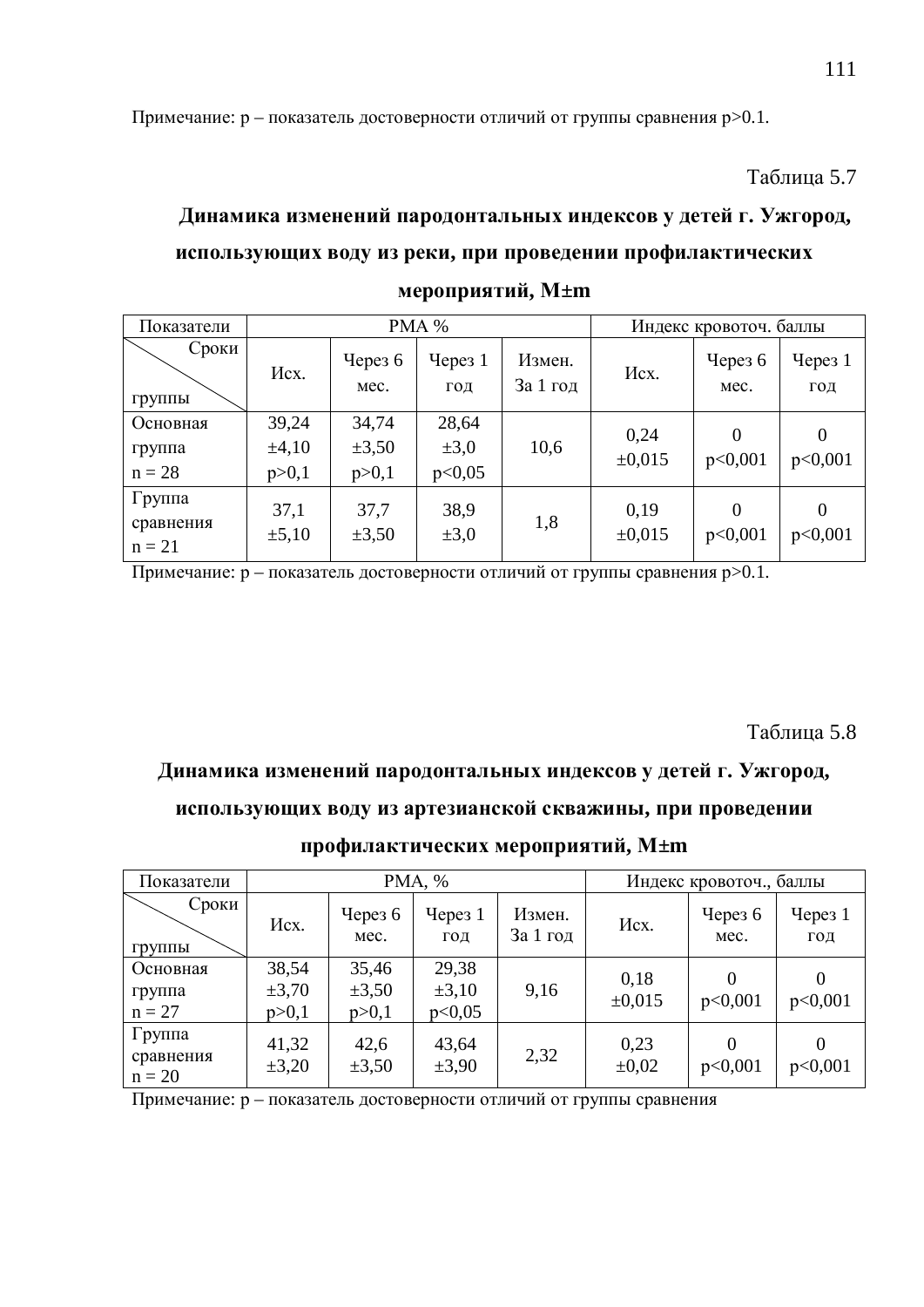# Динамика изменений гигиенических индексов полости рта у детей г. Ужгород, использующих воду из реки, в процессе проведения профилактических мероприятий, М±m

| Показатели       |            | Silness-Loe, баллы |            | Stallard, баллы |            |            |  |
|------------------|------------|--------------------|------------|-----------------|------------|------------|--|
| Сроки            | Hcx.       | Yepeg1             | Через $2$  | Hcx.            | Через $1$  | Через 2    |  |
| группы           |            | ГОД                | года       |                 | ГОД        | года       |  |
| Основная группа  | 1.91       | 1,53               | 1,35       | 2,08            | 1,82       | 1,61       |  |
| $n = 27$         | $\pm 0.15$ | $\pm 0.15$         | $\pm 0.15$ | $\pm 0.15$      | $\pm 0.15$ | $\pm 0.15$ |  |
|                  | p > 0,1    | p > 0.05           | p<0,001    | p > 0,1         | p > 0,1    | p<0,01     |  |
| Группа сравнения | 1,97       | 2,01               | 2,3        | 2,01            | 2,16       | 2,25       |  |
| $n = 20$         | $\pm 0.15$ | $\pm 0.15$         | $\pm 0.15$ | $\pm 0.20$      | $\pm 0,20$ | $\pm 0.20$ |  |

Примечание: р – показатель достоверности отличий от группы сравнения

**Таблина 5.10** 

# **Ⱦɢɧɚɦɢɤɚɢɡɦɟɧɟɧɢɣɝɢɝɢɟɧɢɱɟɫɤɢɯɢɧɞɟɤɫɨɜɩɨɥɨɫɬɢɪɬɚɭɞɟɬɟɣɝ.** Ужгород, использующих воду из артезианской скважины, в процессе

| Показатели       |            | Silness-Loe, баллы |            | Stallard, баллы |            |              |  |
|------------------|------------|--------------------|------------|-----------------|------------|--------------|--|
| Сроки            | Hcx.       | Через              | Через $2$  | Hcx.            | Через $1$  | Через 2 года |  |
| Группы           |            | ГОД                | года       |                 | ГОД        |              |  |
| Основная группа  | 1,38       | 1,15               | 0,95       | 1,34            | 1,15       | 0,91         |  |
| $n = 27$         | $\pm 0.15$ | $\pm 0.15$         | $\pm 0.15$ | $\pm 0.15$      | $\pm 0.15$ | $\pm 0.15$   |  |
|                  | p > 0,1    | p<0,01             | p<0,001    | p > 0,1         | p<0,005    | p<0,001      |  |
| Группа сравнения | 1,75       | 1,98               | 2,01       | 1,58            | 1,69       | 1,89         |  |
| $n = 20$         | $\pm 0.15$ | $\pm 0.15$         | $\pm 0.15$ | $\pm 0.15$      | $\pm 0.15$ | $\pm 0.15$   |  |

проведения профилактических мероприятий, М±m

Примечание: р – показатель достоверности отличий от группы сравнения

Полученные результаты свидетельствуют о том, что состояние тканей пародонта и уровень гигиены полости рта у детей г. Ужгород, использующих питьевую воду из реки Уж и артезианской скважины, в исходном состоянии достоверно не отличались. Использование в основных группах детей лечебно-профилактических комплексов, включавших адаптогены, антиоксиданты, детоксиканты и фтор-препараты привело к снижению индекса РМА % на  $10.6\%$  и  $9.16\%$  соответственно, практически исчезновению кровоточивости дёсен, уменьшению за два года индекса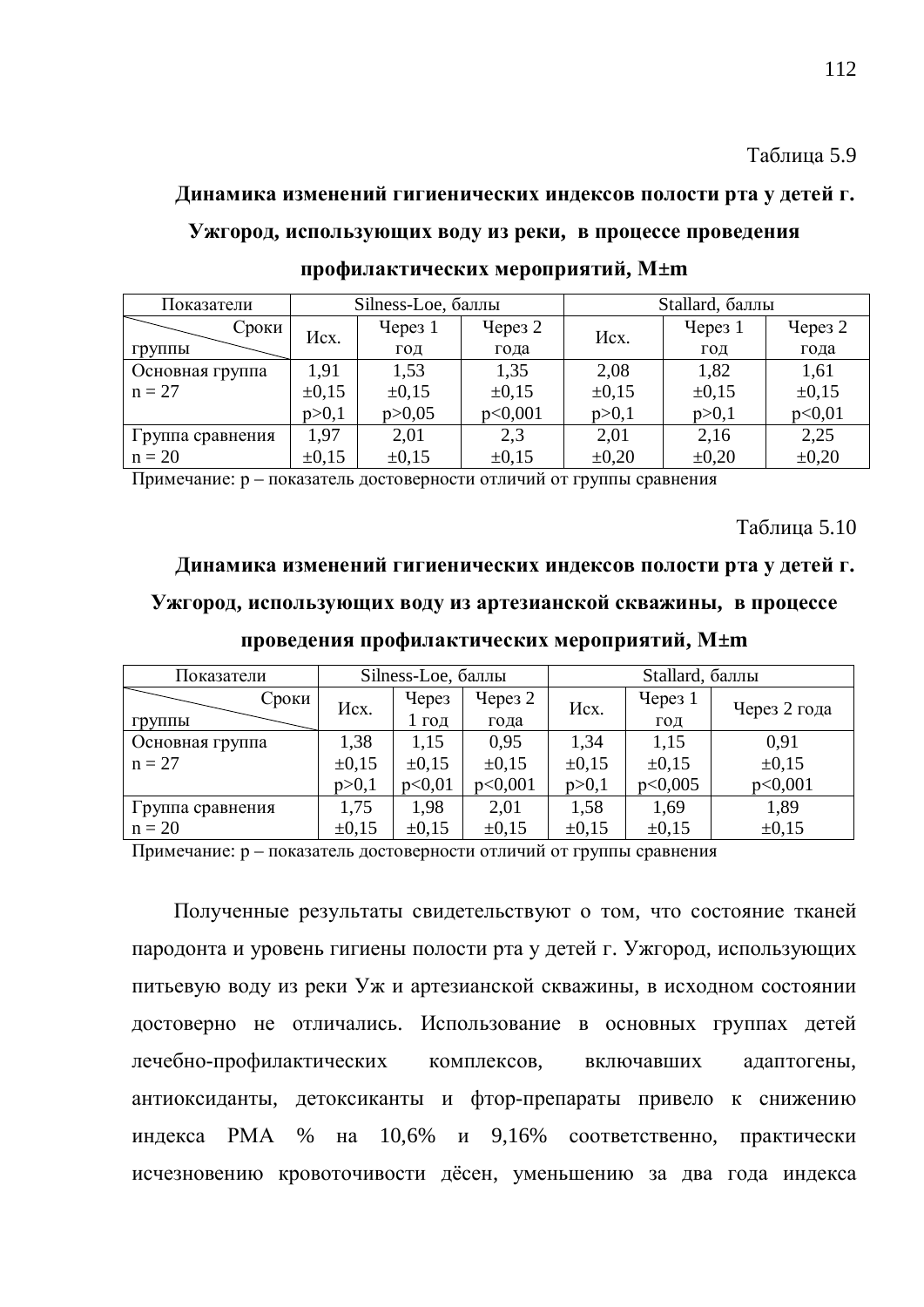Silness-Loe  $\overline{B}$  1,41  $\overline{H}$  1,45  $\overline{P}$  pas  $\overline{H}$   $\overline{H}$   $\overline{H}$  and  $\overline{H}$   $\overline{B}$  and  $\overline{S}$   $\overline{B}$  and  $\overline{S}$   $\overline{B}$  and  $\overline{S}$   $\overline{B}$  and  $\overline{S}$   $\overline{B}$  and  $\overline{S}$   $\overline{B}$  and  $\overline{$ соответственно.

Таким образом, разработанные дифференцированные лечебнопрофилактические комплексы для детей г. Ужгород, использующих воду из разных источников, позволили получить высокий кариесопрофилактический эффект и улучшить состояние тканей пародонта и уровень гигиены полости рта.

### 5.2. Влияние комплексной профилактики на биохимические показатели ротовой жидкости детей г. Ужгород

Кариес зубов зачастую развивается в результате снижения минерализующей функции ротовой жидкости, а также на фоне сниженной антиоксидантной защиты, интенсификации пероксидации липидов и воспалительных процессов в полости рта.

У детей г. Ужгород, использующих разные источники водоснабжения и участвующих в углублённых исследованиях, собирали нестимулированную ротовую жидкость перед назначением профилактики, а также через 6, 12 и 24 месяца. В ротовой жидкости проводили определение: содержания кальция, фосфора и магния, характеризующих минерализующую функцию ротовой жидкости; активности каталазы, свидетельствующей о состоянии антиоксидантной защиты полости рта; содержания малонового диальдегида (МДА), показывающего степень перекисного окисления липидов; активности эластазы, свидетельствующей об уровне воспаления; активности лизоцима, основного антимикробного фактора, характеризующей неспецифический иммунитет полости рта; активности уреазы, косвенно указывающей на степень обсеменения полости рта условно-патогенной и патогенной микрофлорой.

На всех этапах исследования в ротовой жидкости наблюдаемых детей, проживающих на территории с различными источниками водоснабжения,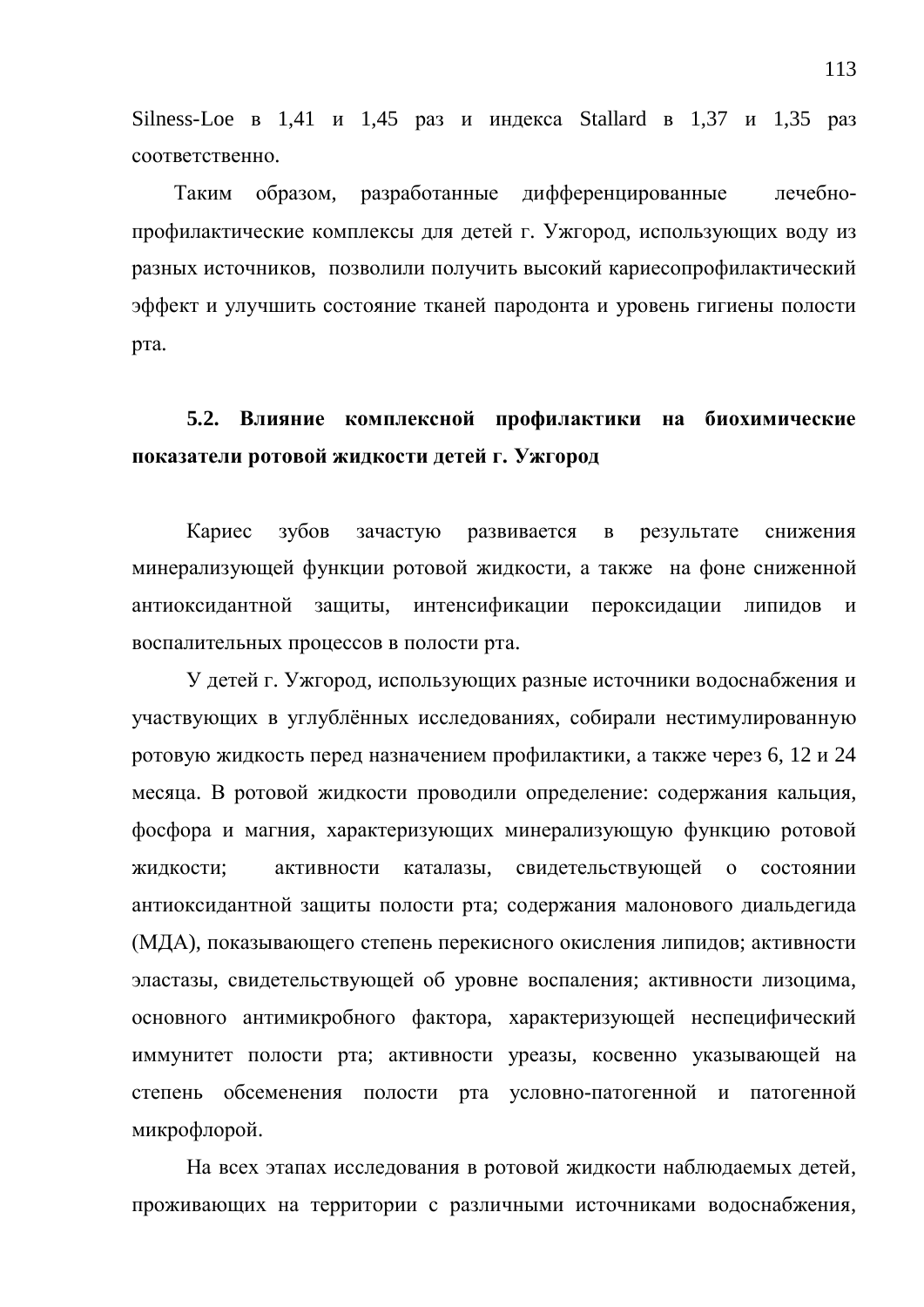определяли содержание основных минеральных компонентов, которые составляют её минерализующую способность. Важнейшая роль в формировании минерализующей функции слюны принадлежит кальцию. Результаты исследования уровня этого минерала, представленные в таблице 5.11, показывают, что на исходном этапе исследования в ротовой жидкости детей, проживающих на территории с речным водоснабжением, содержание кальция в среднем было в 1,5 раза выше, чем у детей, потребляющих воду из скважины, в которой зарегистрировано повышенное содержание нитратов. Это означает более высокую минерализующую активность ротовой жидкости детей с речным водоснабжением (табл. 5.11).

Необходимо отметить, что на всех последующих этапах содержание кальция в ротовой жидкости детей обеих групп сравнения, которым провели только санацию и профгигиену, не претерпевало существенных изменений и соответствовало исходному уровню ( $p_1 > 0.1$ , табл. 5.11).

Таблица 5.11

# Влияние лечебно-профилактических мероприятий на содержание **кальция в ротовой жидкости детей г. Ужгород, ммоль/л, М±m**

| Источники     | Группы    | Сроки исследования |                 |                 |                    |  |  |  |
|---------------|-----------|--------------------|-----------------|-----------------|--------------------|--|--|--|
| водоснабжения |           | Исходный           | Через $6$       | Через 1         | Yepes <sub>2</sub> |  |  |  |
|               |           |                    | месяцев         | ГОД             | года               |  |  |  |
| Река Уж       | сравнения | $0.65 \pm 0.08$    | $0,54 \pm 0,06$ | $0.72 \pm 0.09$ | $0.62 \pm 0.05$    |  |  |  |
|               | $n = 14$  |                    | $p_1 > 0,1$     | $p_1 > 0,1$     | $p_1 > 0,1$        |  |  |  |
|               | основная  | $0.72 \pm 0.09$    | $0.85 \pm 0.07$ | $1,08 \pm 0,12$ | $0.97 \pm 0.08$    |  |  |  |
|               | $n = 17$  | p > 0,1            | p < 0,002       | p < 0,002       | p < 0,002          |  |  |  |
|               |           |                    | $p_1 > 0,1$     | $p_1 < 0,002$   | $p_1 < 0.05$       |  |  |  |
| Артезианская  | сравнения | $0.48 \pm 0.07$    | $0,59 \pm 0,08$ | $0.43 \pm 0.05$ | $0.51 \pm 0.06$    |  |  |  |
| скважина      | $n = 15$  |                    | $p_1 > 0,1$     | $p_1 > 0,1$     | $p_1 > 0,1$        |  |  |  |
|               | основная  | $0.42 \pm 0.05$    | $0.67 \pm 0.07$ | $0.94 \pm 0.11$ | $0.87 \pm 0.10$    |  |  |  |
|               | $n = 16$  | p > 0,1            | p > 0,1         | p < 0,001       | p < 0.01           |  |  |  |
|               |           |                    | $p_1 < 0.01$    | $p_1 < 0,001$   | $p_1 < 0,001$      |  |  |  |

Примечания: р - показатель достоверности отличий между группой сравнения и основной,  $p_1$ показатель достоверности отличий от исходного уровня.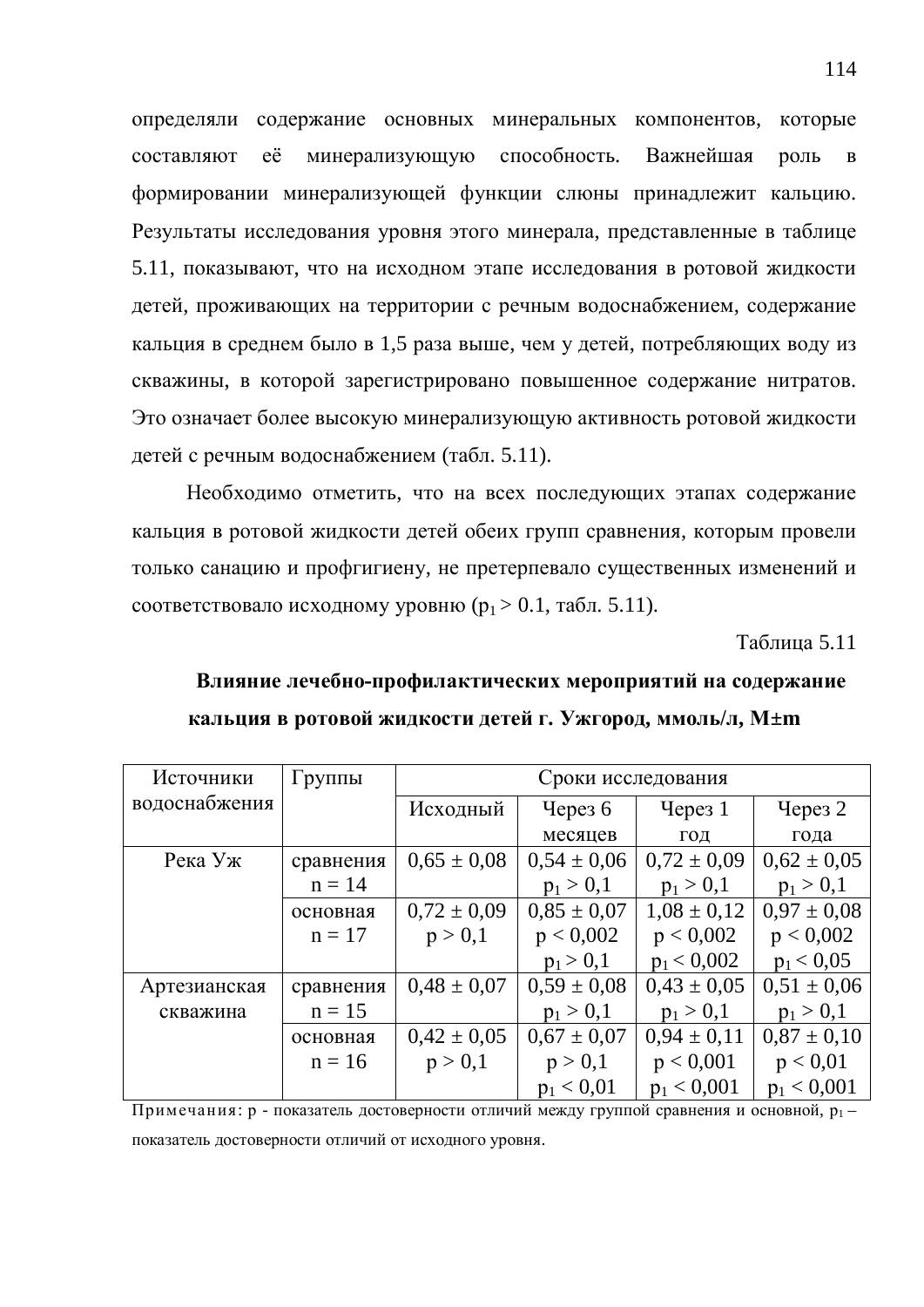В ротовой жидкости детей, получавших питьевую воду из артезианской скважины г. Ужгород, через 6 месяцев после двух курсов профилактики уровень кальция увеличился в 1,6 раз. Проведение анализа через 1 и 2 года также показало высокие значения уровня кальция (более чем в 2 раза превышающий исходные данные) в ротовой жидкости этих детей (табл. 5.11).

У детей основной группы с водоснабжением из реки Уж уровень кальция в ротовой жидкости также увеличивался. Так, через полгода этот показатель не изменился, а через 1 и 2 года в среднем повысился в 1,5 раза  $(p_1 < 0.002)$ . Устойчиво высокие концентрации кальция в ротовой жидкости детей основных групп свидетельствуют об активации минерализующей функции слюны под влиянием предлагаемых схем профилактики кариеса в условиях неполноценного минерального состава питьевой воды (сниженная концентрация фтора).

Результаты определения фосфора в ротовой жидкости наблюдаемых детей приведены в таблице 5.12. Исследуемый показатель вначале исследования был примерно одинаковым у всех групп и существенно не изменялся на всех этапах у детей групп сравнения (санация, профгигиена) с разными источниками водоснабжения ( $p_1 > 0,1$ ). Через 6 месяцев исследование ротовой жидкости детей основных групп детей, потребляющих разную питьевую воду, показало такой же уровень фосфора, как и при первичном осмотре.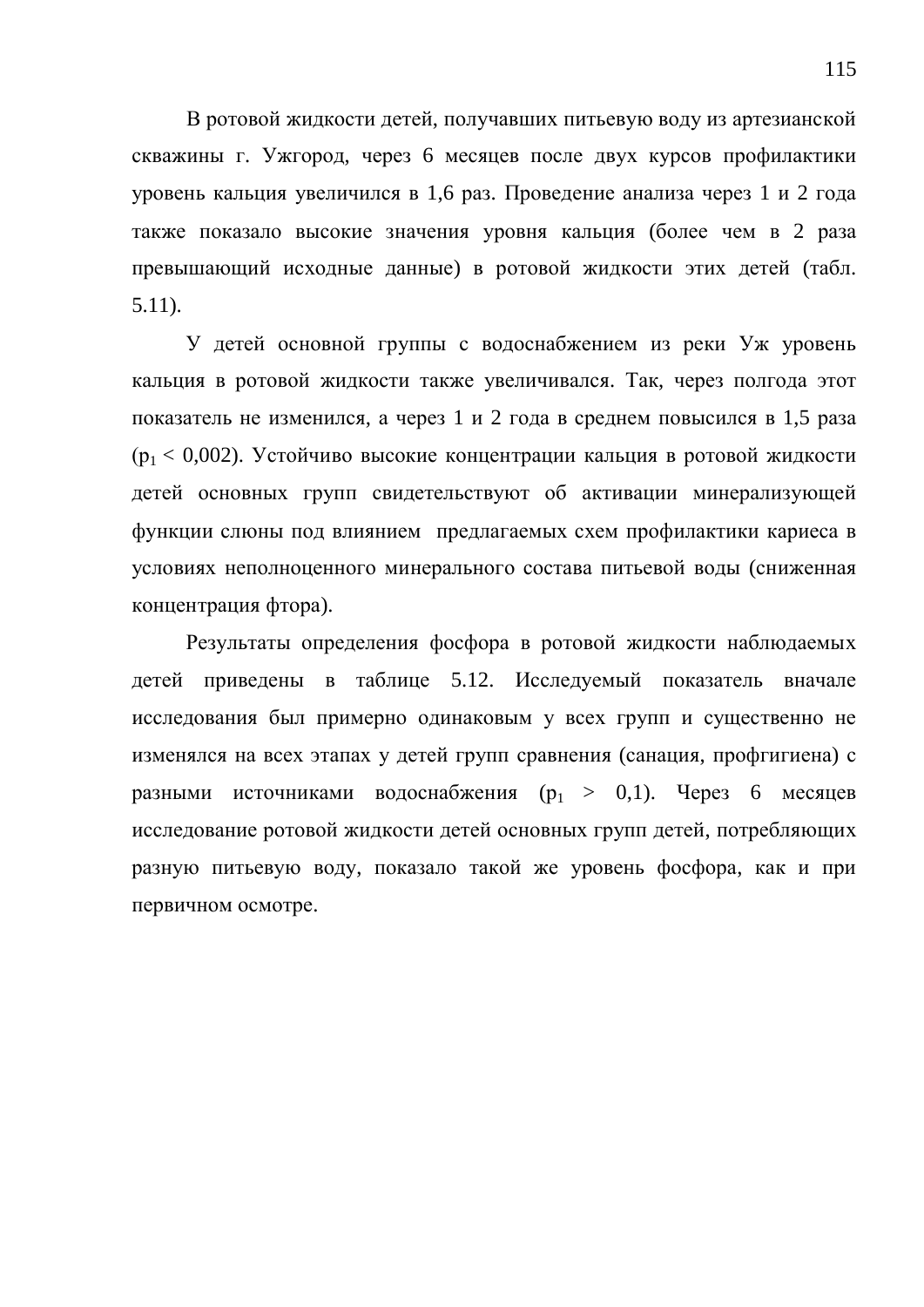#### Таблица 5.12

# Влияние лечебно-профилактических мероприятий на содержание **фосфора в ротовой жидкости детей г. Ужгород, ммоль/л, М±m**

| Источники     | Группы    |                 | Сроки исследования |                  |                 |
|---------------|-----------|-----------------|--------------------|------------------|-----------------|
| водоснабжения |           | Исходный        | Через $6$          | $\gamma$ Hepes 1 | Через 2         |
|               |           |                 | месяцев            | ГОД              | года            |
| Река Уж       | сравнения | $3,50 \pm 0,43$ | $3,12 \pm 0,36$    | $3,68 \pm 0,40$  | $3,41 \pm 0,47$ |
|               | $n = 14$  |                 | $p_1 > 0,1$        | $p_1 > 0,1$      | $p_1 > 0,1$     |
|               | основная  | $3,92 \pm 0,33$ | $4,23 \pm 0,50$    | $5,09 \pm 0,57$  | $4,89 \pm 0,41$ |
|               | $n = 17$  | p > 0,1         | p > 0,1            | p < 0.05         | p < 0.05        |
|               |           |                 | $p_1 > 0,1$        | $p_1 < 0.05$     | $p_1 < 0.05$    |
| Артезианская  | сравнения | $2,98 \pm 0,35$ | $3,21 \pm 0,40$    | $2,87 \pm 0,31$  | $3,27 \pm 0.25$ |
| скважина      | $n = 15$  |                 | $p_1 > 0,1$        | $p_1 > 0,1$      | $p_1 > 0,1$     |
|               | основная  | $3,23 \pm 0,28$ | $3.97 \pm 0.29$    | $4,62 \pm 0,35$  | $4,91 \pm 0,54$ |
|               | $n = 16$  | p > 0,6         | p > 0,1            | p < 0,002        | p < 0.01        |
|               |           |                 | $p_1 > 0,1$        | $p_1 < 0.01$     | $p_1 < 0.01$    |

Примечания: р - показатель достоверности отличий между группой сравнения и основной,  $p_1$ показатель достоверности отличий от исходного уровня.

Проведение анализа через 1 год выявило повышение содержания фосфора в ротовой жилкости летей основной группы, употребляющих волу из скважины, на 43,0 %, а у детей с водоснабжением из реки – на 29,8 %. На следующем этапе исследования через 2 года содержание фосфора в ротовой жидкости детей основных групп, потребляющих воду из разных источников, сохранялось на достоверно высоком уровне, как по отношению к исходным значениям, так и по отношению к показателям в группах сравнения ( $p < 0.01$ ) и  $p_1 < 0.01$ , табл. 5.12). Это говорит о высокой эффективности регулярных курсов профилактических препаратов.

В таблице 5.13 представлены результаты определения содержания магния в ротовой жидкости детей, находившихся под нашим наблюдением. В группе сравнения, употребляющих питьевую воду из скважины, через 6 месяцев после проведения санации и профгигиены уровень магния вырос на 16,7 %. При этом в основной группе, потреблявших воду из скважины, и,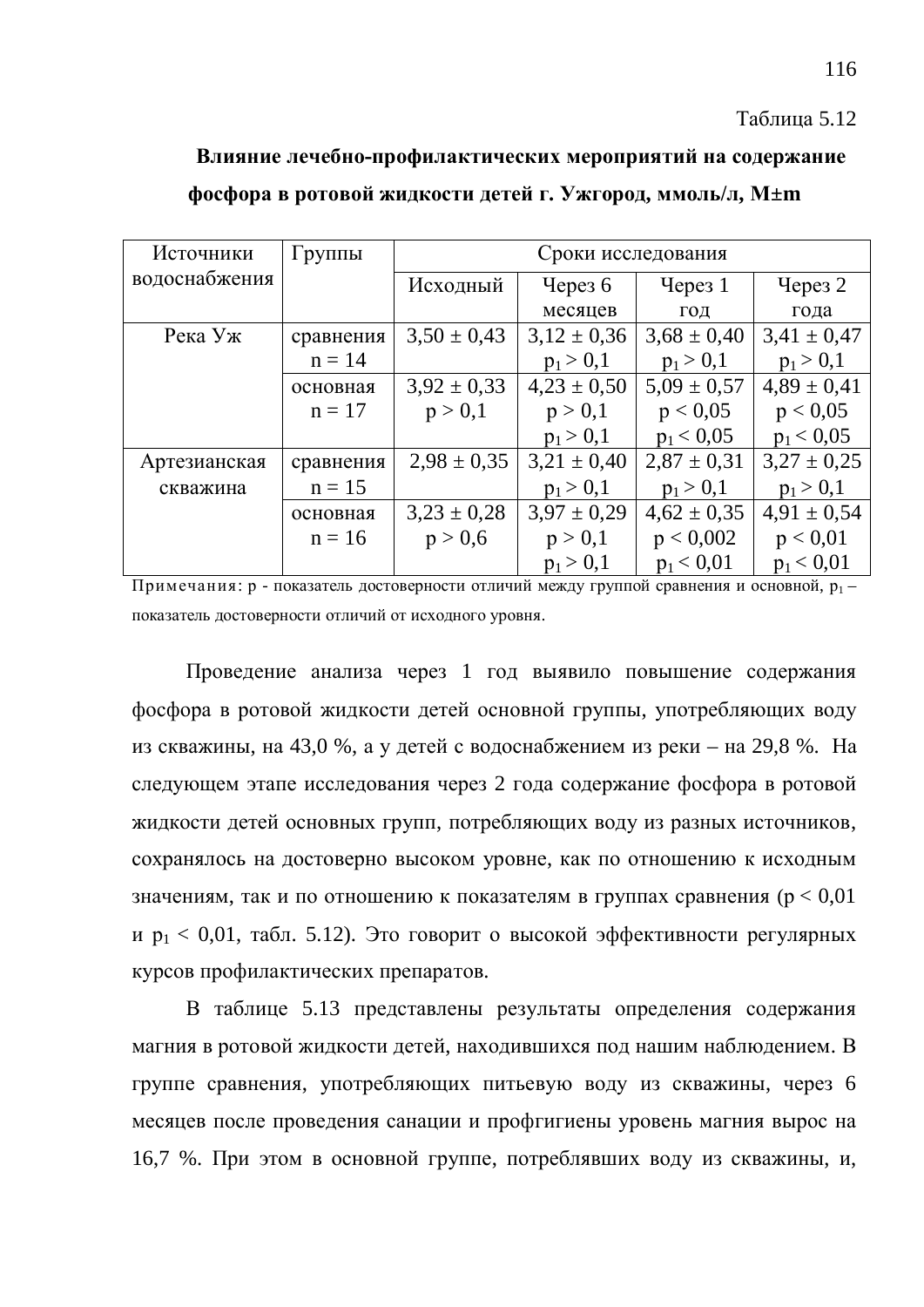получивших дополнительно комплекс профилактических препаратов, – на 46,2 %.

**Таблина 5.13** 

# Влияние лечебно-профилактических мероприятий на содержание **магния в ротовой жидкости детей г. Ужгород, ммоль/л, М±m**

| Источники     | Группы    |                 | Сроки исследования |                 |                    |
|---------------|-----------|-----------------|--------------------|-----------------|--------------------|
| водоснабжения |           | Исходный        | Через $6$          | Через 1         | Yepes <sub>2</sub> |
|               |           |                 | месяцев            | ГОД             | года               |
| Река Уж       | сравнения | $0.15 \pm 0.02$ | $0.18 \pm 0.02$    | $0,21 \pm 0,03$ | $0,17 \pm 0,02$    |
|               | $n = 14$  |                 | $p_1 > 0,1$        | $p_1 > 0,1$     | $p_1 > 0,1$        |
|               | основная  | $0.19 \pm 0.02$ | $0.24 \pm 0.03$    | $0,39 \pm 0,05$ | $0.32 \pm 0.04$    |
|               | $n = 17$  | p > 0,1         | p > 0,1            | p < 0.01        | p < 0,002          |
|               |           |                 | $p_1 > 0,1$        | $p_1 < 0,002$   | $p_1 < 0.01$       |
| Артезианская  | сравнения | $0.18 \pm 0.03$ | $0.21 \pm 0.02$    | $0.14 \pm 0.03$ | $0.19 \pm 0.02$    |
| скважина      | $n = 15$  |                 | $p_1 > 0,1$        | $p_1 > 0,1$     | $p_1 > 0,1$        |
|               | основная  | $0,13 \pm 0,02$ | $0.19 \pm 0.02$    | $0.32 \pm 0.04$ | $0.29 \pm 0.03$    |
|               | $n = 16$  | p > 0,1         | p > 0,1            | p < 0,002       | p < 0.01           |
|               |           |                 | $p_1 > 0.05$       | $p_1 < 0,001$   | $p_1 < 0,001$      |

Примечания: р - показатель достоверности отличий между группой сравнения и основной,  $p_1$ показатель достоверности отличий от исходного уровня.

Дальнейшие исследования, через 1 и 2 года, не выявили значительных изменений в уровне магния в ротовой жидкости детей групп сравнения, как употребляющих воду из скважины ( $p_1 > 0,1$ ), так и с речным водоснабжением  $(p_1 > 0,1)$ . При этом под влиянием профилактических мероприятий в основной группе детей с водоснабжением из скважины концентрация магния в ротовой жидкости увеличилась через 1-2 года в среднем в 2,3 раза ( $p_1 <$ 0,001). В ротовой жидкости детей, употребляющих питьевую воду из реки, и получавших регулярно комплекс препаратов, содержание магния было в среднем выше исходных значений в 2 раза  $(p_1 < 0.01 - 0.002)$  и соответствующих показателей в группе сравнения – в 1,7 раза ( $p < 0.01$  –  $0,002$ , табл. 5.13).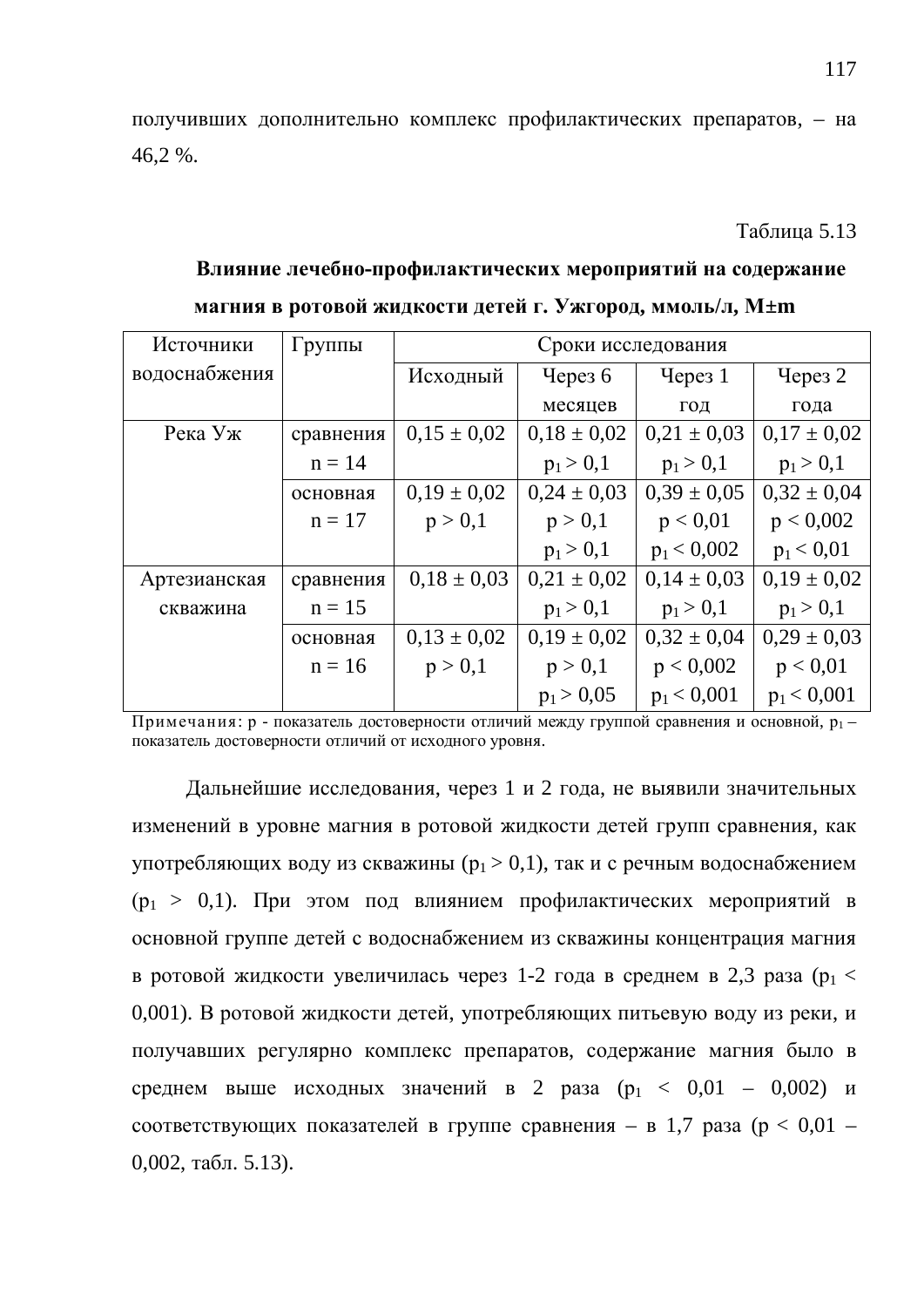Таким образом, по результатам исследования основных минеральных компонентов ротовой жидкости детей, потребляющих питьевую воду с неоптимальным минеральным составом (низкая концентрация фтора и высокое содержание нитратов и стронция в воде из скважины), можно заключить о целесообразности регулярного назначения реминерализующих препаратов для компенсации недостающих компонентов и адаптогенных, детоксикантных и антистрессовых – нивелирования действия повышенного содержания нитратов и стронция в питьевой воде. Разработанные комплексы способны эффективно стимулировать минерализующую функцию ротовой жидкости в условиях потребления воды с неоптимальным минеральным составом.

Результаты исследования одного из основных антиоксидантных ферментов-каталазы обобщены в таблице 5.14. Важно подчеркнуть, что исходная активность каталазы в ротовой жидкости детей с речным водоснабжением была на 57,1% выше исходных значений у детей, потреблявших воду из скважины. Это говорит о более высоком уровне антиоксидатной защиты полости рта детей, употребляющих воду из реки. Санация и профгигиена полости рта детей групп сравнения, потребляющих воду из разных источников водоснабжения, не оказала существенного влияния на антиоксидантную активность в полости рта. Об этом заключили по низкому уровню активности каталазы, который не менялся на всех сроках исследования, в ротовой жидкости детей групп сравнения ( $p_1 > 0, 1$ , табл. 5.14).

Дополнительное назначение лечебно-профилактического комплекса детям основной группы, употребляющей питьевую воду из скважины, привело к существенной активации исследуемого показателя в полости рта. Так, через 6 месяцев, после приёма первого курса лечебно-профилактических препаратов, активность каталазы в ротовой жидкости увеличилась в 2,2 раза  $(p_1 < 0.01)$ . Через 1 год этот показатель был выше исходного в 3,2 раза ( $p_1 <$ 0,001). На последнем этапе исследования активность каталазы в ротовой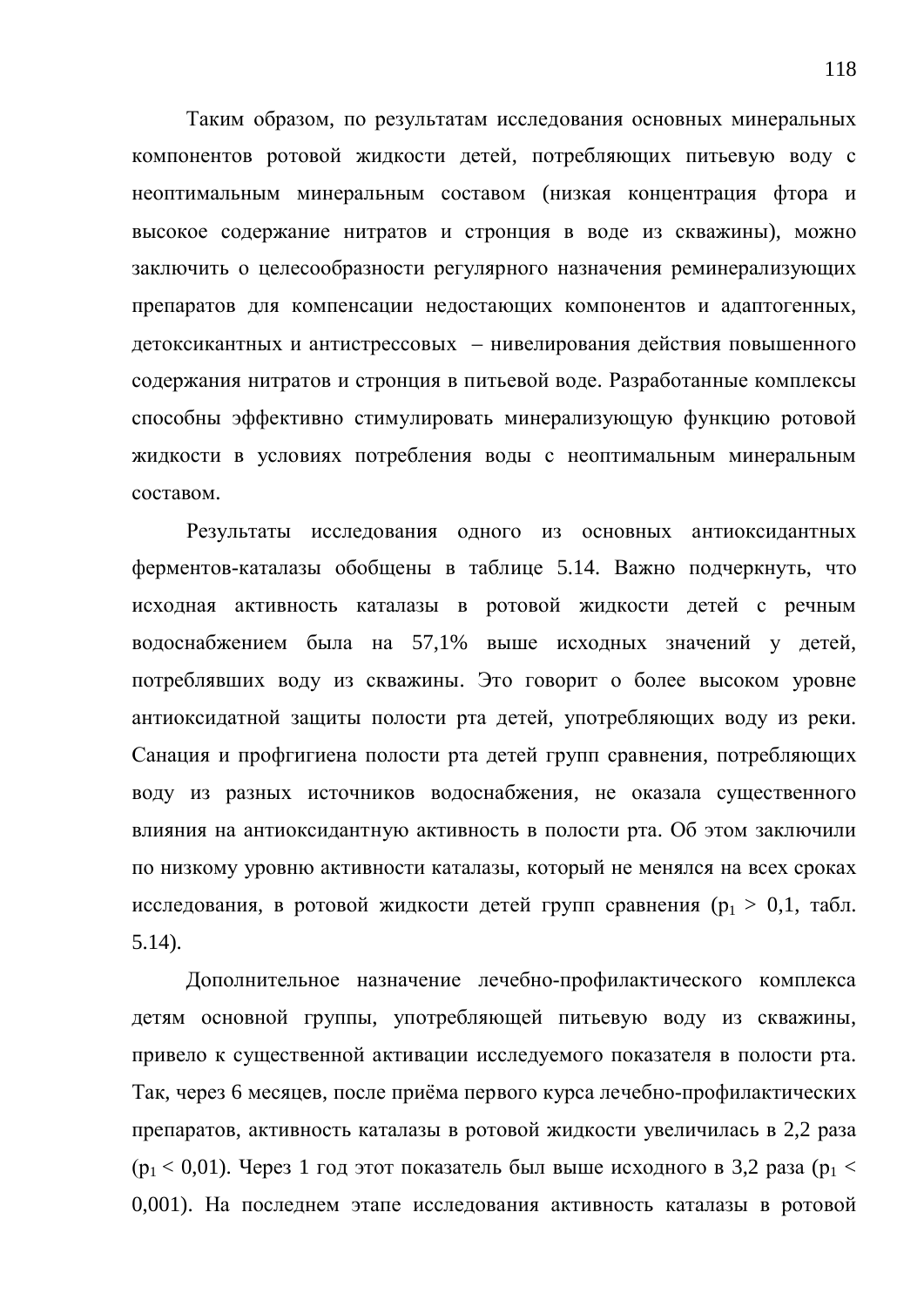жидкости детей, получавших питьевую воду из скважины и регулярные профилактические курсы, в 2,5 раза превышала исходные значения (табл. 5.14).

**Таблина 5.14** 

## Влияние лечебно-профилактических мероприятий на активность **каталазы в ротовой жидкости детей г. Ужгород, мкат/л, М±m**

| Источники     | Группы    | Сроки исследования |                 |                    |                 |  |
|---------------|-----------|--------------------|-----------------|--------------------|-----------------|--|
| водоснабжения |           | Исходный           | Через $6$       | Iepes <sub>1</sub> | Через 2         |  |
|               |           |                    | месяцев         | ГОД                | года            |  |
| Река Уж       | сравнения | $0,10 \pm 0,01$    | $0,14 \pm 0,03$ | $0,12 \pm 0,02$    | $0,13 \pm 0,02$ |  |
|               | $n = 14$  |                    | $p_1 > 0,1$     | $p_1 > 0,1$        | $p_1 > 0,1$     |  |
|               | основная  | $0,12 \pm 0,02$    | $0.18 \pm 0.02$ | $0,23 \pm 0,03$    | $0,19 \pm 0,02$ |  |
|               | $n = 17$  | p > 0,1            | p > 0,1         | p < 0.01           | p < 0.05        |  |
|               |           |                    | $p_1 < 0.05$    | $p_1 < 0.01$       | $p_1 < 0.02$    |  |
| Артезианская  | сравнения | $0.08 \pm 0.01$    | $0,10 \pm 0,02$ | $0.07 \pm 0.01$    | $0.12 \pm 0.02$ |  |
| скважина      | $n = 15$  |                    | $p_1 > 0,1$     | $p_1 > 0,1$        | $p_1 > 0,1$     |  |
|               | основная  | $0.06 \pm 0.01$    | $0.13 \pm 0.02$ | $0.19 \pm 0.03$    | $0.15 \pm 0.02$ |  |
|               | $n = 16$  | p > 0,1            | p > 0,1         | p < 0,001          | p > 0,1         |  |
|               |           |                    | $p_1 < 0.01$    | $p_1 < 0.001$      | $p_1 < 0,001$   |  |

 $\Pi$ римечания: р - показатель достоверности отличий между группой сравнения и основной,  $p_1$ показатель достоверности отличий от исходного уровня.

В ротовой жидкости детей основной группы с речным водоснабжением активность каталазы под влиянием регулярных курсов ... в среднем в 1,7 раза превышала исходный уровень на всех этапах наблюдения  $(p_1 < 0.01 - 0.05)$ . Анализ активности каталазы в ротовой жидкости наблюдаемых детей свидетельствует о выраженном антиоксидантном действии предложенных профилактических комплексов.

Подтверждением антиоксидантной направленности разработанных методов профилактики стоматзаболеваний у детей, потребляющих воду с низким уровнем фтора и повышенным содержанием нитратов и стронция в воде из скважины, явились исследования одного из продуктов перекисного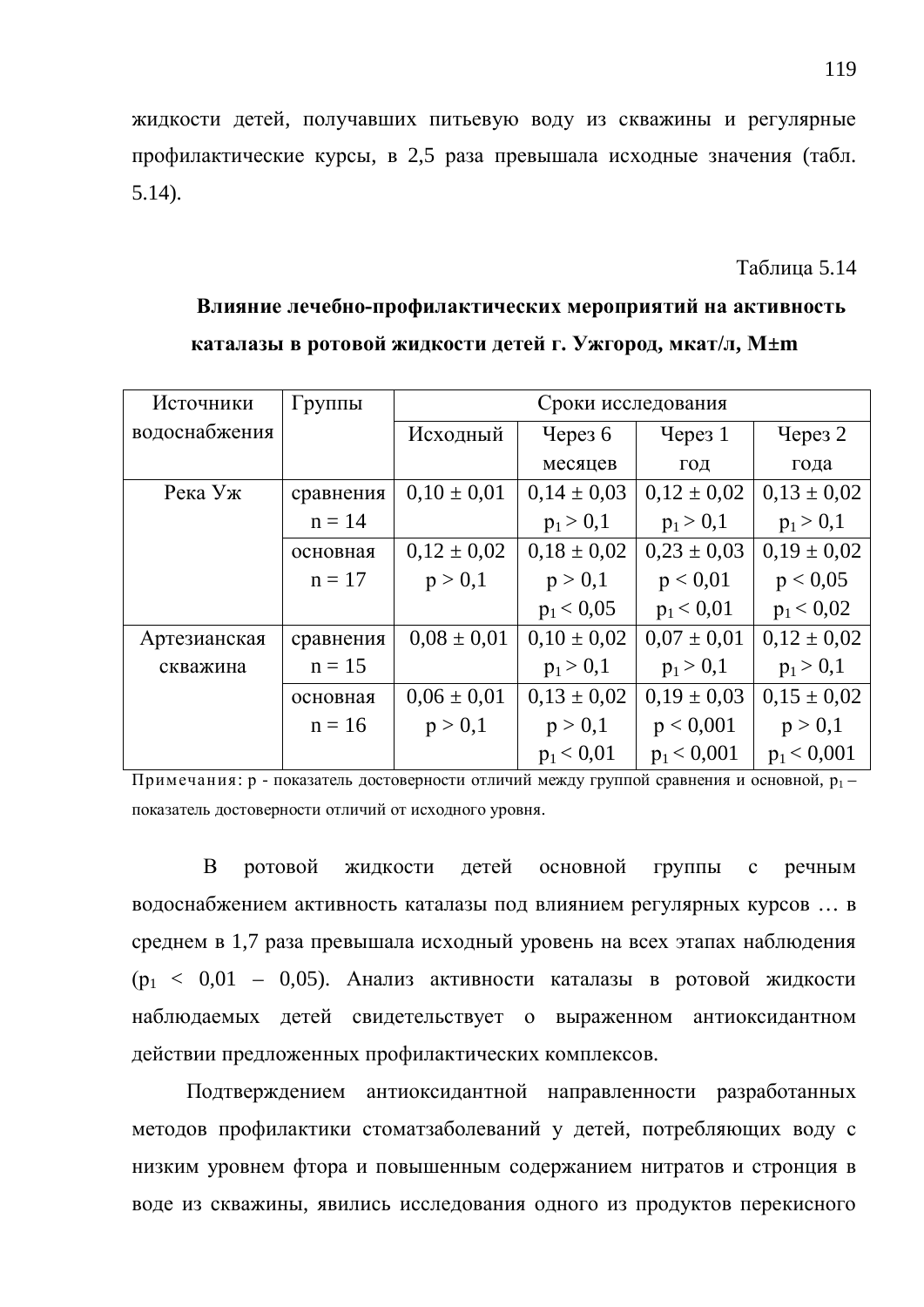окисления липидов (ПОЛ) – малонового диальдегида (МДА) в ротовой жидкости наблюдаемых детей, употребляющих питьевую воду из разных источников водоснабжения. Результаты этого исследования приведены в таблине 5.15.

#### **Таблина** 5.15

### Влияние лечебно-профилактических мероприятий на содержание **малонового диальдегида в ротовой жидкости детей г. Ужгород, ммоль/л,**

| Источники     | Группы    | Сроки исследования    |                 |                    |                 |  |
|---------------|-----------|-----------------------|-----------------|--------------------|-----------------|--|
| водоснабжения |           | Исходный<br>Через $6$ |                 | Yepes <sub>1</sub> | Через $2$       |  |
|               |           |                       | месяцев         | ГОД                | года            |  |
| Река Уж       | сравнения | $0.41 \pm 0.05$       | $0,36 \pm 0,04$ | $0,46 \pm 0,06$    | $0,34 \pm 0,05$ |  |
|               | $n = 14$  |                       | $p_1 > 0,1$     | $p_1 > 0,1$        | $p_1 > 0,1$     |  |
|               | основная  | $0,38 \pm 0,04$       | $0,21 \pm 0,03$ | $0.27 \pm 0.03$    | $0,20 \pm 0,02$ |  |
|               | $n = 17$  | p > 0,1               | p < 0.01        | p < 0.01           | p < 0.02        |  |
|               |           |                       | $p_1 < 0,002$   | $p_1 < 0.05$       | $p_1 < 0,001$   |  |
| Артезианская  | сравнения | $0.47 \pm 0.06$       | $0.51 \pm 0.07$ | $0.43 \pm 0.05$    | $0.59 \pm 0.08$ |  |
| скважина      | $n = 15$  |                       | $p_1 > 0,1$     | $p_1 > 0,1$        | $p_1 > 0,1$     |  |
|               | основная  | $0,53 \pm 0,07$       | $0,30 \pm 0,04$ | $0.22 \pm 0.03$    | $0.28 \pm 0.04$ |  |
|               | $n = 16$  | p > 0,1               | p < 0.02        | p < 0,002          | p < 0,002       |  |
|               |           |                       | $p_1 < 0.01$    | $p_1 < 0.001$      | $p_1 < 0.01$    |  |

|--|--|

Примечания: р - показатель достоверности отличий между группой сравнения и основной,  $p_1$ показатель достоверности отличий от исходного уровня.

Как показано в табл. 5.15, в ротовой жидкости детей групп сравнения независимо от источника водоснабжения уровень МДА не изменялся и был высоким на протяжении двух лет исследования. Причём более высокие значения изучаемого показателя (в среднем на 22,9 % за весь период наблюдения) отмечены у детей группы сравнения, употребляющих воду из скважины. Это указывает на высокую интенсивность ПОЛ в ротовой полости под влиянием высоких концентраций нитратов и стронция на фоне сниженного уровня фтора в питьевой воде.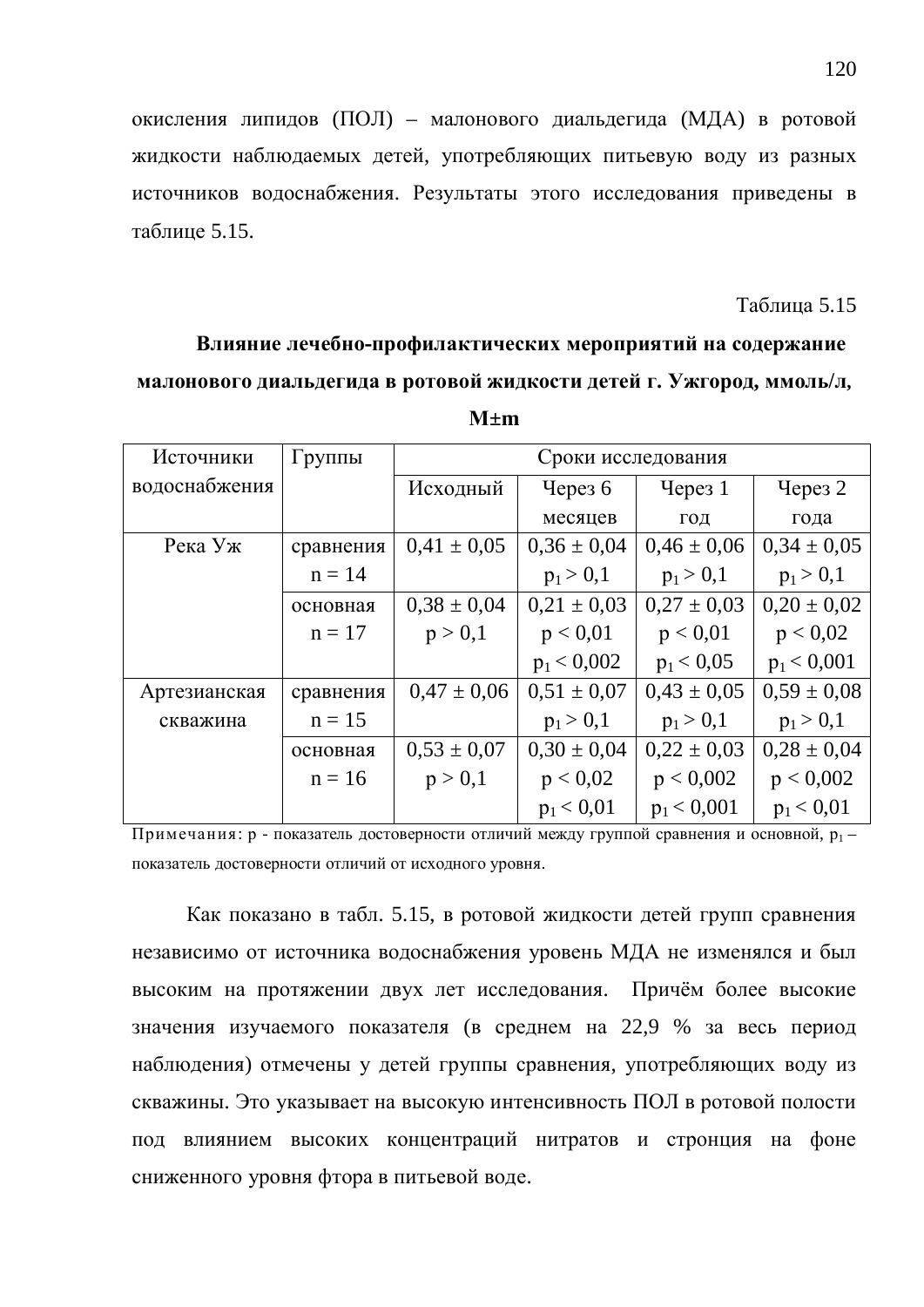Биохимический анализ, проведенный через 6 месяцев, выявил снижение уровня МДА в 1,8 раза в ротовой жидкости детей основной группы, проживающих на территории г. Ужгород с водоснабжением из скважины ( $p < 0.02$  и  $p_1 < 0.01$ ). Содержание МДА в ротовой жидкости детей, получавших регулярные лечебно-профилактические курсы на фоне потребления воды из скважины, через 1 и 2 года было в 1,9 - 2,4 раза ниже исходных значений и по отношению к уровню этого показателя в группе сравнения ( $p < 0.02 - 0.002$ ;  $p_1 < 0.01 - 0.001$ , табл. 5.15).

Стабильное и пролонгированное снижение уровня МЛА зарегистрировано также и в ротовой жидкости детей основной группы, употреблявших воду из речного источника. Так, при анализе ротовой жидкости этой группы через 6 месяцев установлены достаточно низкие значения содержания МДА ( $p < 0.01$  и  $p_1 < 0.002$ ). Уровень МДА в ротовой жидкости детей, получавших лечебно-профилактический комплекс на фоне употребления питьевой воды из реки, и через 1 год был ниже соответствующих значений в группе сравнения и исходного уровня ( $p < 0.01$ ) и  $p_1 < 0.05$ ). Исследования, проведенные через 2 года, показали устойчиво низкие значения концентрации МДА в ротовой жидкости основной группы, а, значит, и снижение интенсивности ПОЛ в полости рта детей, которым один раз в полгода назначали лечебно-профилактический комплекс (табл. 5.15).

Подводя итог результатам табл. 5.14 и 5.15, можно заключить, что регулярное назначение лечебно-профилактических комплексов препаратов, составленных в зависимости от минерального состава питьевой воды, способствует устойчивому и пролонгированному повышению активности физиологической антиоксидантной защиты и снижению перекисного окисления липидов в полости рта. Более наглядно изменения в системе АОС-ПОЛ под влиянием негативных алиментарных факторов, а также проведения лечебно-профилактических мероприятий отражает антиокисдантно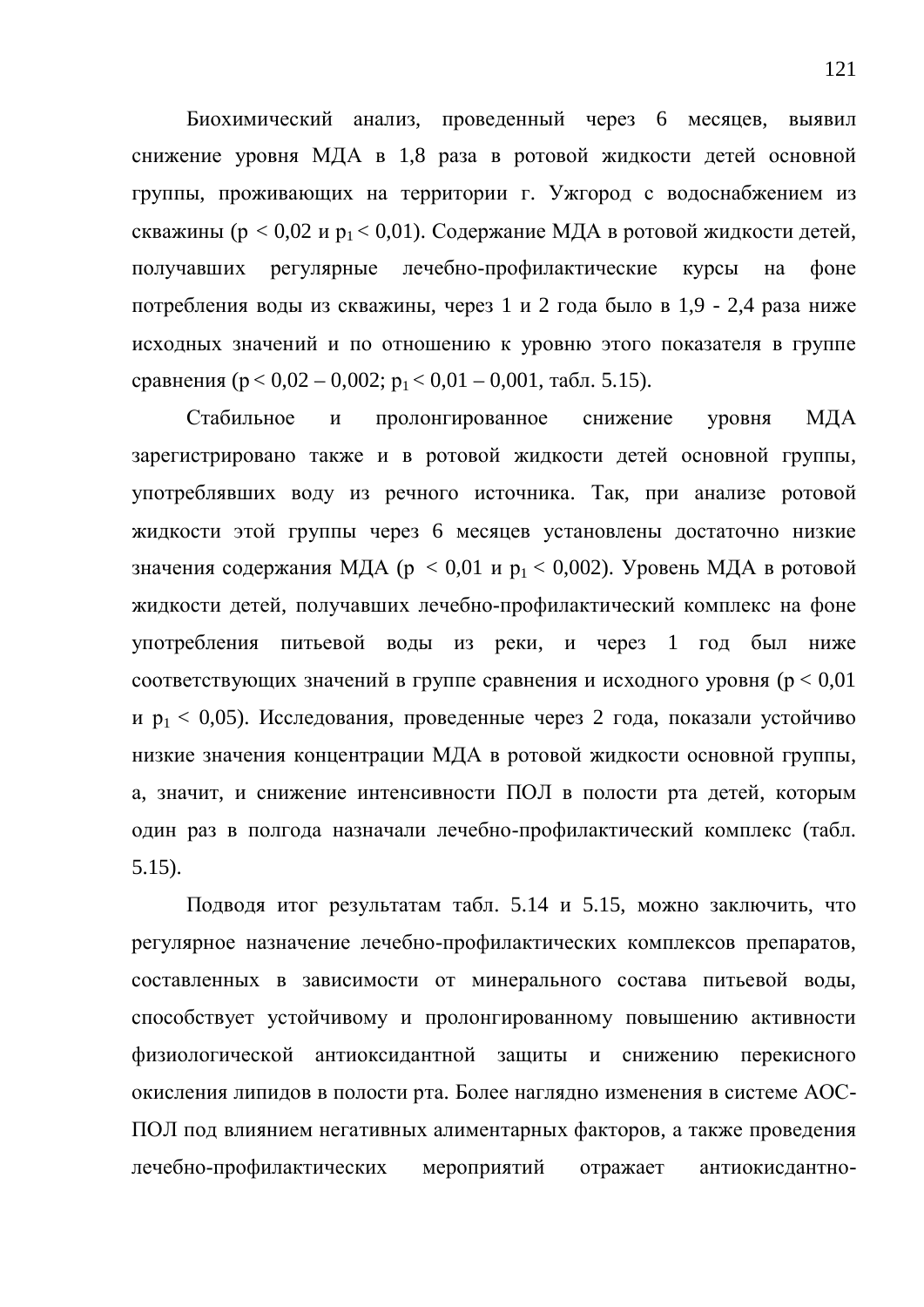прооксидантный индекс АПИ в ротовой жидкости. Результаты расчёта этого показателя приведены в таблице 5.16.

Как и следовало ожидать, исходный уровень АПИ у детей с речным водоснабжением в 1,9 раза выше соответствующего показателя у детей, потреблявших воду из скважины с повышенным содержанием нитратов и стронция. Санация полости рта и профгигиена у детей группы сравнения на фоне получения воды из скважины существенно не повлияли на показатель АПИ на всех этапах в течение 2-летнего наблюдения. А дополнительное назначение комплекса привело к повышению АПИ в 3,3 раза через 6 месяцев, в 6,5 раза через год и в 4,2 раза через 2 года.

#### **Таблица 5.16**

#### Влияние лечебно-профилактических мероприятий на уровень

#### антиоксидантно-прооксидантного индекса в ротовой жидкости детей г.

| Источники     | $\Gamma$ руппы | Сроки исследования |                 |                 |                 |  |
|---------------|----------------|--------------------|-----------------|-----------------|-----------------|--|
| водоснабжения |                | Исходный           | Через $6$       | Yepeg1          | Через 2         |  |
|               |                |                    | месяцев         | ГОД             | года            |  |
| Река Уж       | сравнения      | $2,45 \pm 0,31$    | $3,68 \pm 0,41$ | $2,16 \pm 0,18$ | $3,24 \pm 0,45$ |  |
|               | $n = 14$       |                    | $p_1 < 0.05$    | $p_1 > 0,1$     | $p_1 > 0,1$     |  |
|               | основная       | $3,18 \pm 0,42$    | $8,51 \pm 0.79$ | $8.56 \pm 0.93$ | $9,50 \pm 1,02$ |  |
|               | $n = 17$       | p > 0,1            | p < 0,001       | p < 0,001       | p < 0,001       |  |
|               |                |                    | $p_1 < 0,001$   | $p_1 < 0.001$   | $p_1 < 0,001$   |  |
| Артезианская  | сравнения      | $1,73 \pm 0,24$    | $1,96 \pm 0,28$ | $1,63 \pm 0,15$ | $2,01 \pm 0,19$ |  |
| скважина      | $n = 15$       |                    | $p_1 > 0,1$     | $p_1 > 0,1$     | $p_1 > 0,1$     |  |
|               | основная       | $1,29 \pm 0,19$    | $4,30 \pm 0,31$ | $8,42 \pm 0,73$ | $5,48 \pm 0,49$ |  |
|               | $n = 16$       | p > 0,1            | p < 0,001       | p < 0,001       | p < 0,001       |  |
|               |                |                    | $p_1 < 0.001$   | $p_1 < 0.001$   | $p_1 < 0.001$   |  |

**ɍɠɝɨɪɨɞ, M±m**

Примечания: р - показатель достоверности отличий между группой сравнения и основной, р<sub>1</sub> – показатель достоверности отличий от исходного уровня.

В полости рта детей группы сравнения с речным водоснабжением индекс АПИ достоверно повысился лишь через 6 месяцев ( $p_1 < 0.05$ ). При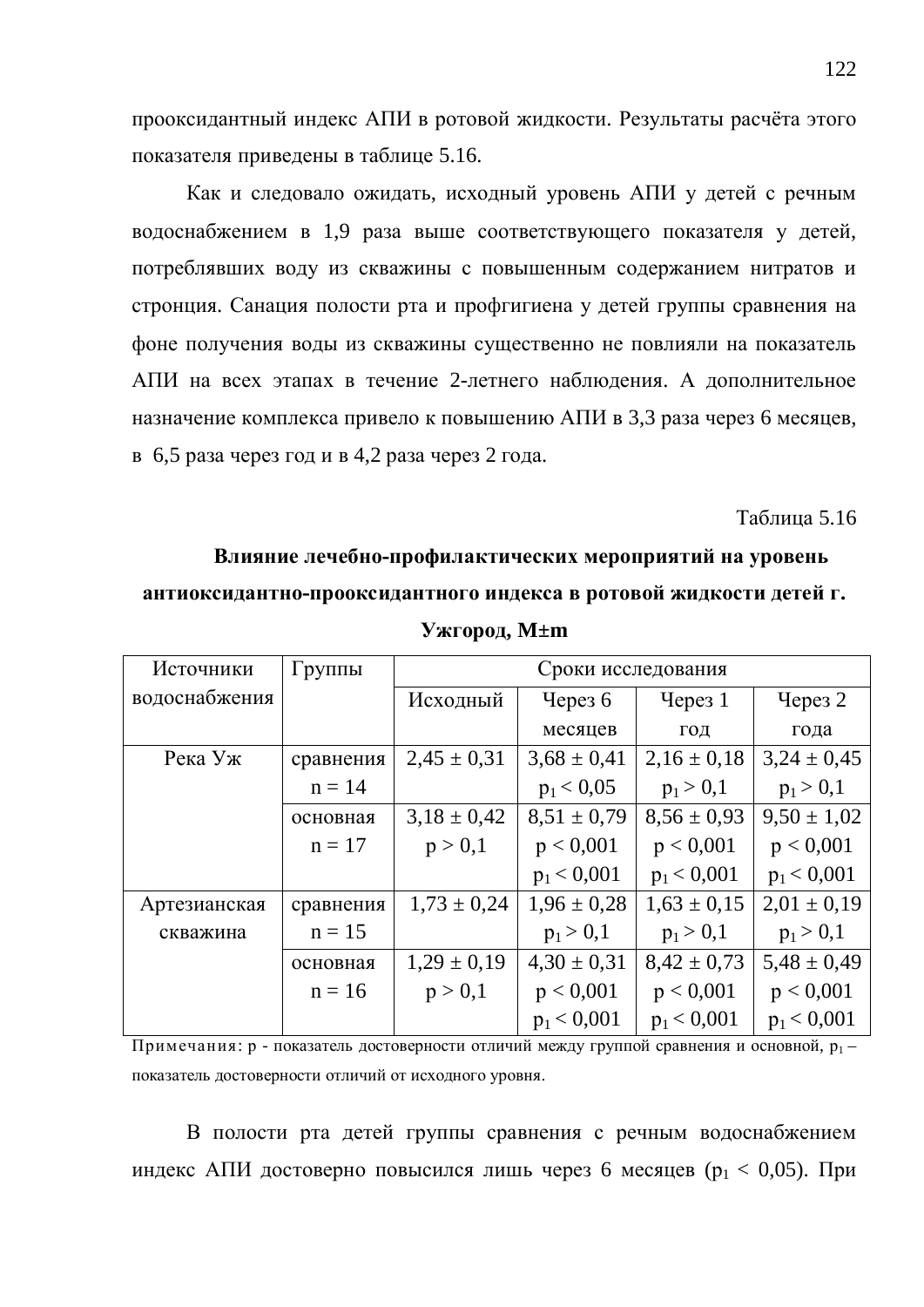дальнейшем наблюдении этот показатель у детей группы сравнения сохранялся на исходном уровне. Регулярное назначение лечебнопрофилактического комплекса детям с речным водоснабжением способствовало увеличению индекса АПИ в полости рта в среднем в 2,8 раза на протяжении 2 лет наблюдения.

Таким образом, результаты табл. 5.16 подтверждают способность лечебно-профилактических комплексов поддерживать антиоксидантную систему защиты полости рта детей с алиментарным дефицитом фтора и повышенным уровнем нитратов и стронция на высоком уровне.

Важная роль в обеспечении гомеостаза в полости рта отводится микробиоценозу, который представляет собой совокупность представителей разных таксономических групп микробов в ротовой полости и вступают в биохимические, иммунологические и другие взаимодействия с макроорганизмом. При этом патогенные и условно-патогенные бактерии обладают уреазной активностью. Поэтому для косвенной оценки степени контаминации полости рта условно-патогенной и патогенной микробиотой в ротовой жидкости наблюдаемых детей определяли активность уреазы. Результаты этого исследования представлены в таблице 5.17.

**Таблина 5.17** 

Влияние лечебно-профилактических мероприятий на активность **УРССАЗЫ В РОТОВОЙ ЖИДКОСТИ ДЕТЕЙ Г. УЖГОРОД, МК-КАТ/Л, М±m** 

| Источники     | Группы    | Сроки исследования    |                 |                 |                 |  |
|---------------|-----------|-----------------------|-----------------|-----------------|-----------------|--|
| водоснабжения |           | Исходный<br>Через $6$ |                 | Через 1 год     | Через 2         |  |
|               |           |                       | месяцев         |                 | года            |  |
| Река Уж       | сравнения | $0,468\pm0,039$       | $0,395\pm0,048$ | $0,582\pm0,073$ | $0,436\pm0,061$ |  |
|               | $n = 14$  |                       | $p_1 > 0,1$     | $p_1 > 0,1$     | $p_1 > 0,1$     |  |
|               | основная  | $0,512\pm0,063$       | $0,218\pm0,022$ | $0,203\pm0,019$ | $0,229\pm0,012$ |  |
|               | $n = 17$  | p > 0,1               | p < 0,002       | p < 0,001       | p < 0,002       |  |
|               |           |                       | $p_1 < 0,001$   | $p_1 < 0,001$   | $p_1 < 0,001$   |  |
| Артезианская  | сравнения | $0,698 \pm 0,091$     | $0,510\pm0,062$ | $0,807\pm0,095$ | $0,712\pm0,085$ |  |
| скважина      | $n = 15$  |                       | $p_1 > 0,1$     | $p_1 > 0,1$     | $p_1 > 0,1$     |  |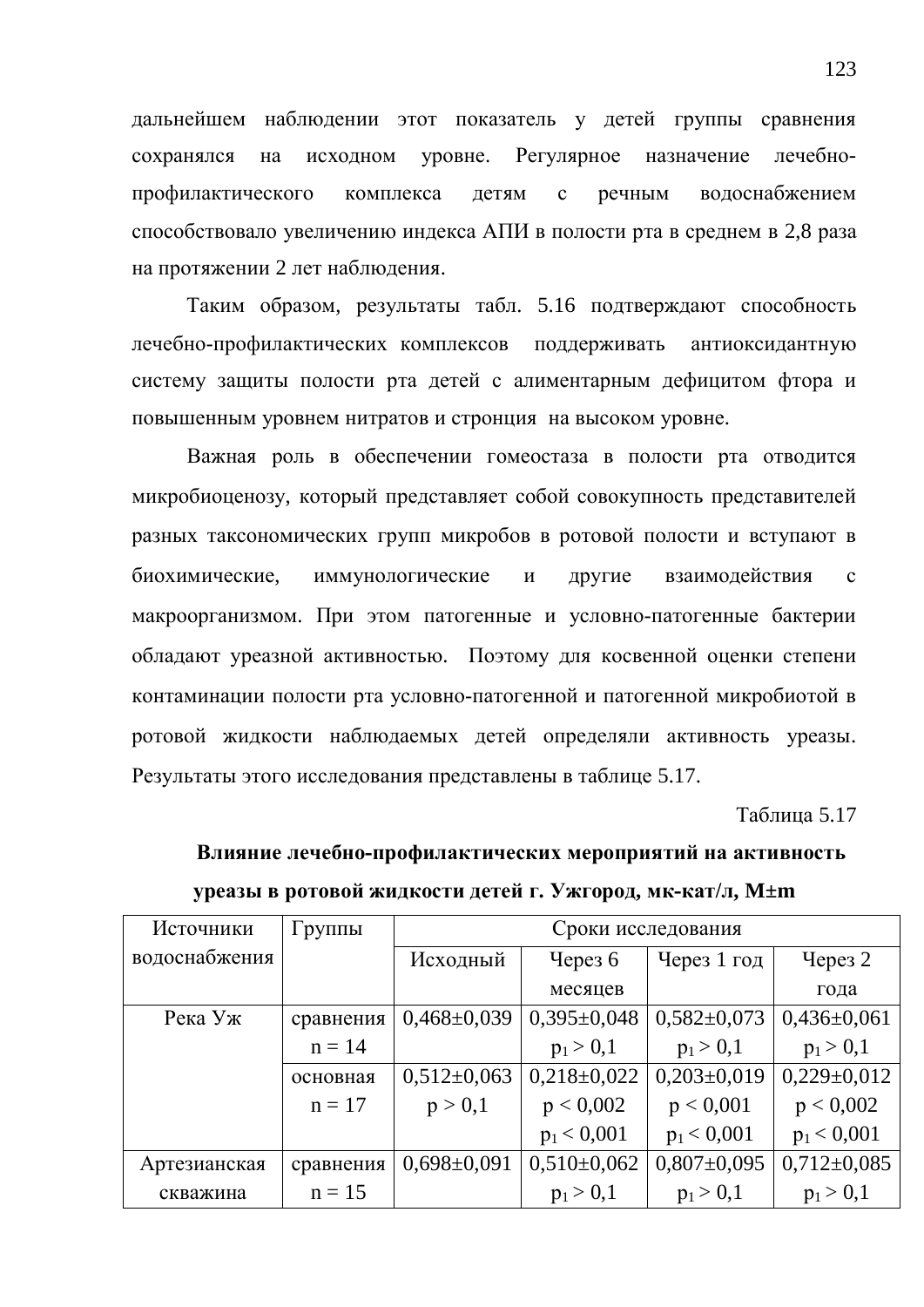|          | основная $ 0,852\pm0,083 0,246\pm0,039 0,262\pm0,024 0,231\pm0,026$ |                                               |  |
|----------|---------------------------------------------------------------------|-----------------------------------------------|--|
| $n = 16$ | p > 0,1                                                             | $p < 0.002$   $p < 0.001$   $p < 0.001$       |  |
|          |                                                                     | $p_1 < 0.001$   $p_1 < 0.001$   $p_1 < 0.001$ |  |

Примечания: р - показатель достоверности отличий между группой сравнения и основной,  $p_1$ показатель достоверности отличий от исходного уровня.

Исходная активность уреазы в ротовой жидкости детей с речным водоснабжением была в 1,6 раза ниже этого показателя у детей, потребляющих воду из скважины. Анализ через 6 месяцев выявил уменьшение активности уреазы, а значит и микробной обсеменённости, в группах сравнения в 1,35 (скважина) и 1,19 раза (река) и в основных группах в 3,46 (скважина) и в 2,35 раза (река).

Исследования, проведенные через 1 и 2 года показали, что активность уреазы в обеих группах сравнения, которым провели только санацию и профгигиену, повысилась до исходного уровня  $(p_1 > 0,1)$ . При этом в ротовой жидкости основной группы детей, употребляющих воду из скважины, активность уреазы более чем в 3 раза была ниже соответствующих значений в группе сравнения и исходного уровня (р и  $p_1 < 0.001$  во всех случаях, табл. $5.17$ ).

Активность уреазы в ротовой жидкости детей основной группы с речным водоснабжением, получавших регулярные курсы профилактики, в отдаленные сроки через 1 и 2 года была достоверно ниже соответствующих показателей в группе сравнения ( $p < 0.001$ -0.002, табл. 5.17).

Результаты таблицы 7 позволяют заключить о высокой антимикробной эффективности комплексной профилактики основных стоматологических заболеваний у детей с дефицитом фтора и повышенным содержанием нитратов в питьевой воде.

В таблице 5.18 обобщены результаты исследования активности антимикробного фермента лизоцима в ротовой жидкости детей на протяжении 2 лет наблюдения. Лизоцим – ключевой фермент в системе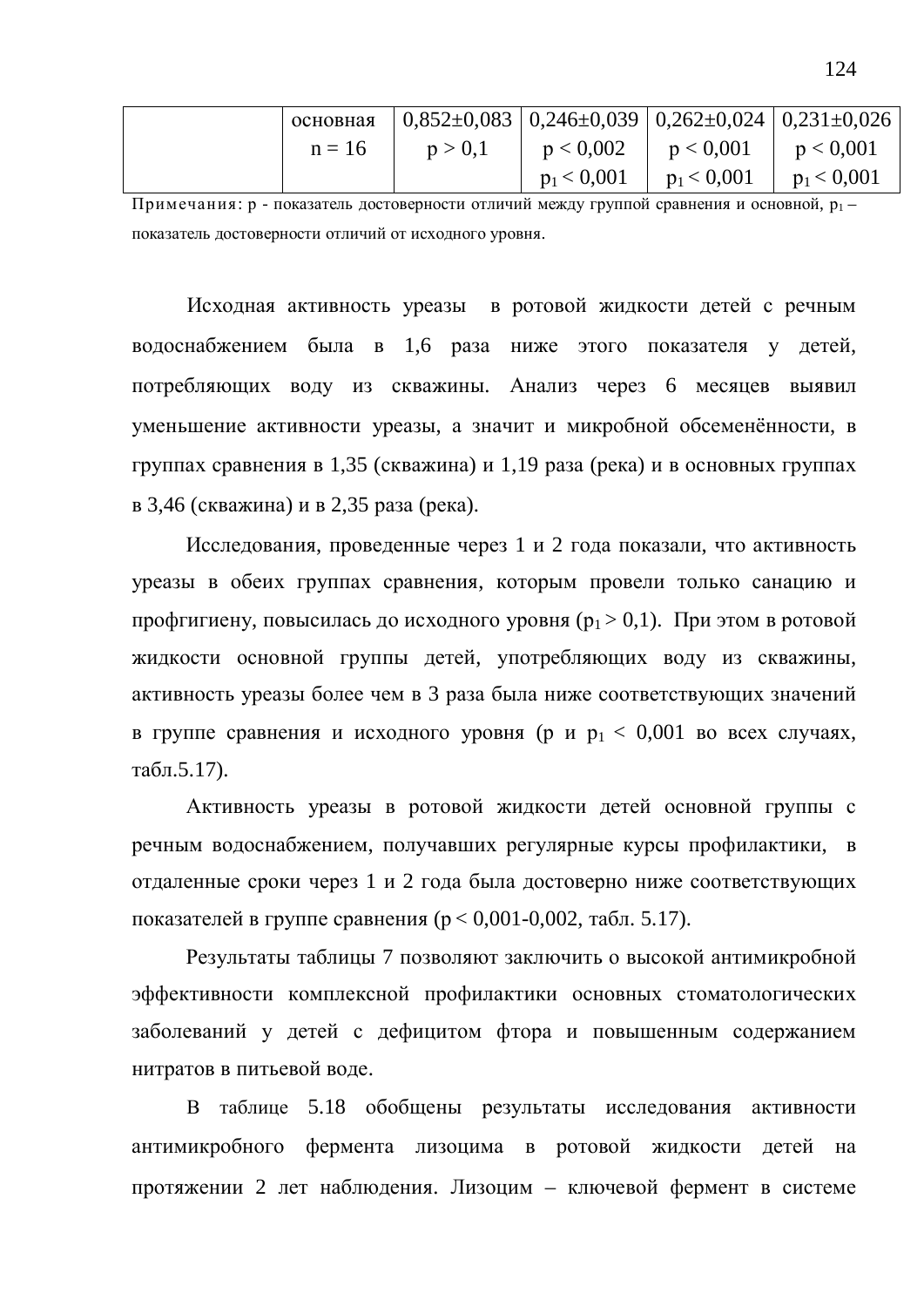антимикробной защиты слизистых оболочек, в том числе и ротовой полости. Изменение активности лизоцима в ротовой жидкости свидетельствует об усилении либо ослаблении антимикробной защиты и указывает о состоянии адаптационной реакции полости рта.

Как указано в табл. 5.18, исходный уровень активности лизоцима в ротовой жидкости всех наблюдаемых групп детей был примерно в 2 раза ниже нормальных значений: 0,049 – 0,065 ед/мл (норма 0,120 – 0,150 ед/мл). Проведение санации и профгигиены в группах сравнения не оказало существенного влияния на состояние антимикробной защиты полости рта, поскольку активность лизоцима не претерпела значительных изменений на всех этапах наблюдения (табл. 5.18).

В ротовой жидкости детей, потребляющих воду из артезианской скважины, и, получавших регулярные курсы профилактики, активность лизоцима повысилась уже через 6 месяцев на 75,5 % ( $p_1 < 0.01$ ). Высокие значения активности лизоцима в ротовой жидкости этих детей зарегистрированы также через 1 и 2 года ( $p_1 < 0.002$  и 0.01, соответственно).

 $Ta$ блина 5.18

### Влияние лечебно-профилактических мероприятий **на активность лизоцима в ротовой жидкости детей г. Ужгород,**

| Группы    | Сроки исследования |                   |                   |                   |  |
|-----------|--------------------|-------------------|-------------------|-------------------|--|
|           | Исходный           | Через $6$         | Через 1 год       | Через 2           |  |
|           |                    | месяцев           |                   | года              |  |
| сравнения | $0,065 \pm 0,008$  | $0,071 \pm 0,009$ | $0,059\pm0,007$   | $0,065 \pm 0,006$ |  |
| $n = 14$  |                    | $p_1 > 0,1$       | $p_1 > 0,1$       | $p_1 > 0,1$       |  |
| основная  | $0,056 \pm 0,007$  | $0,095 \pm 0,008$ | $0,103\pm0,021$   | $0,092\pm0,008$   |  |
| $n = 17$  | p > 0,1            | p < 0.05          | p < 0.05          | p < 0.01          |  |
|           |                    | $p_1 < 0,002$     | $p_1 < 0.05$      | $p_1 < 0,002$     |  |
| сравнения | $0,055\pm0,008$    | $0,072\pm0,009$   | $0,047\pm0,006$   | $0,051 \pm 0,007$ |  |
| $n = 15$  |                    | $p_1 > 0,1$       | $p_1 > 0,1$       | $p_1 > 0,1$       |  |
| основная  | $0.049 \pm 0.007$  | $0.086 \pm 0.009$ | $0,096 \pm 0,012$ | $0.082 \pm 0.009$ |  |
|           |                    |                   |                   |                   |  |

**ед/мл, M±m**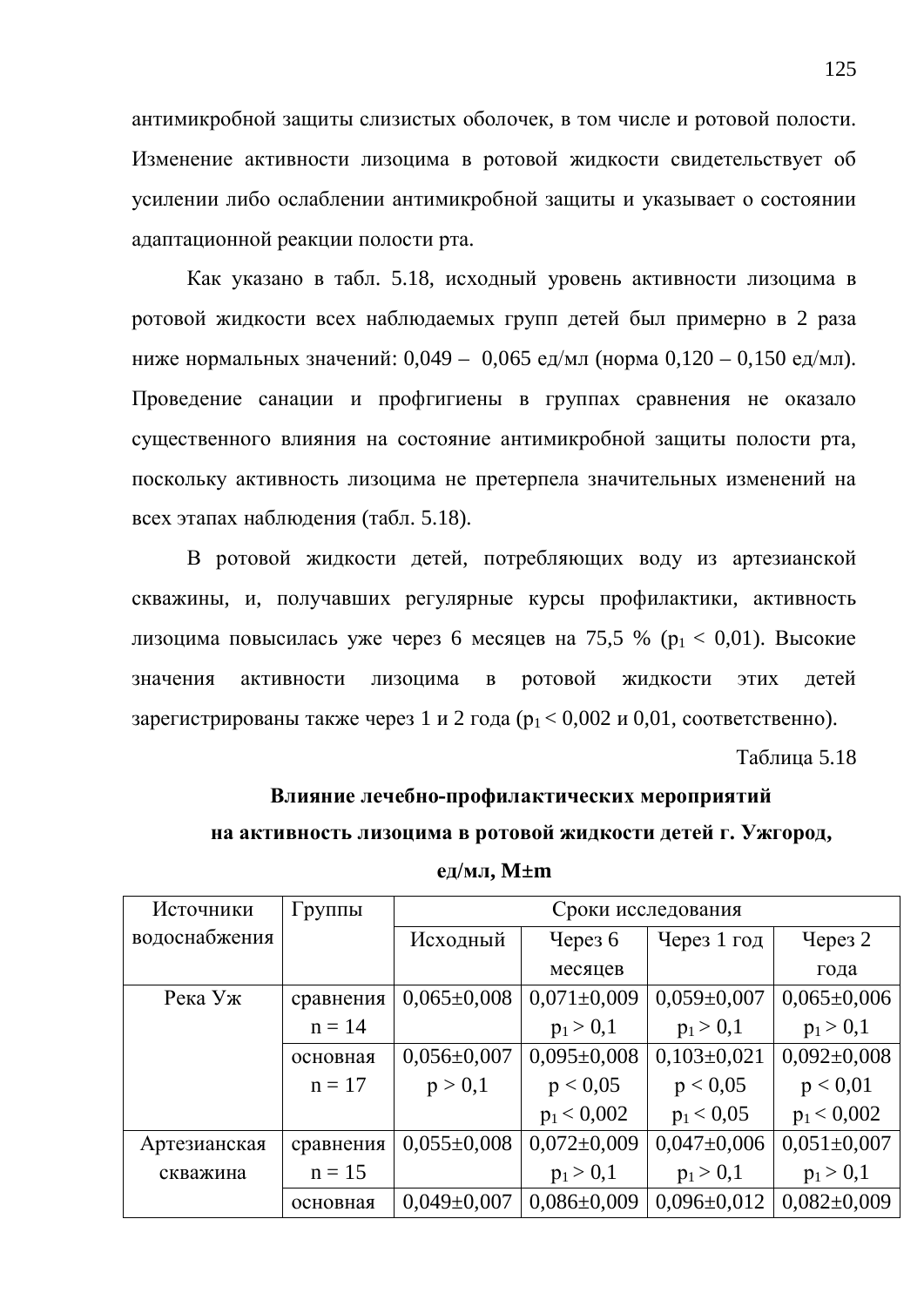|  | $n = 16$ $p > 0,1$ | $p > 0,1$ $p < 0,002$ $p < 0,01$            |  |
|--|--------------------|---------------------------------------------|--|
|  |                    | $p_1 < 0.01$   $p_1 < 0.002$   $p_1 < 0.01$ |  |

Примечания: р - показатель достоверности отличий между группой сравнения и основной, р<sub>1</sub> – показатель достоверности отличий от исходного уровня.

Регулярное назначение профилактического комплекса детям с речным водоснабжением также способствовало поддержанию активности лизоцима на высоком уровне. Так, через полгода этот показатель был выше исходных значений на 69,6 %, через год – на 83,9 %, а через 2 года – на 64,3 %  $(\text{табл.5.18}).$ 

Таким образом, результаты проведенного исследования свидетельствуют, что регулярные курсы адаптогенов, детоксикантов, витаминов и реминерализующей терапии детям, потребляющих воду с нарушенным минеральным составом стимулируют неспецифический иммунитет в полости рта, в частности антимикробную защиту, и оказывают высокую пролонгированную антимикробную эффективность. Более наглядно это демонстрирует степень дисбиоза, результаты расчёта которой приведены в таблице 5.19. Известно, что в полости рта при отсутствии стоматологической патологии этот показатель приближен к 1,00. До проведения санации и назначения комплексной профилактики у наблюдаемых детей степень дисбиоза была повышена в  $3 - 5$  раз у детей с речным водоснабжением и в 6 – 9 раз у детей, потребляющих воду из скважины, что соответствует II степени клинической субкомпенсированной стадии.

#### Таблица 5.19

## Влияние лечебно-профилактических мероприятий на степень дисбиоза в ротовой полости детей г. Ужгород, М±m

| Источники     | Группы    | Сроки исследования    |                                                     |        |           |
|---------------|-----------|-----------------------|-----------------------------------------------------|--------|-----------|
| водоснабжения |           | Исходный<br>Через $6$ |                                                     | Yepeg1 | Через $2$ |
|               |           |                       | Месяцев                                             | ГОД    | года      |
| Река Уж       | сравнения | $3,84 \pm 0,41$       | $3,01 \pm 0,36$   5,29 $\pm$ 0,47   3,59 $\pm$ 0,26 |        |           |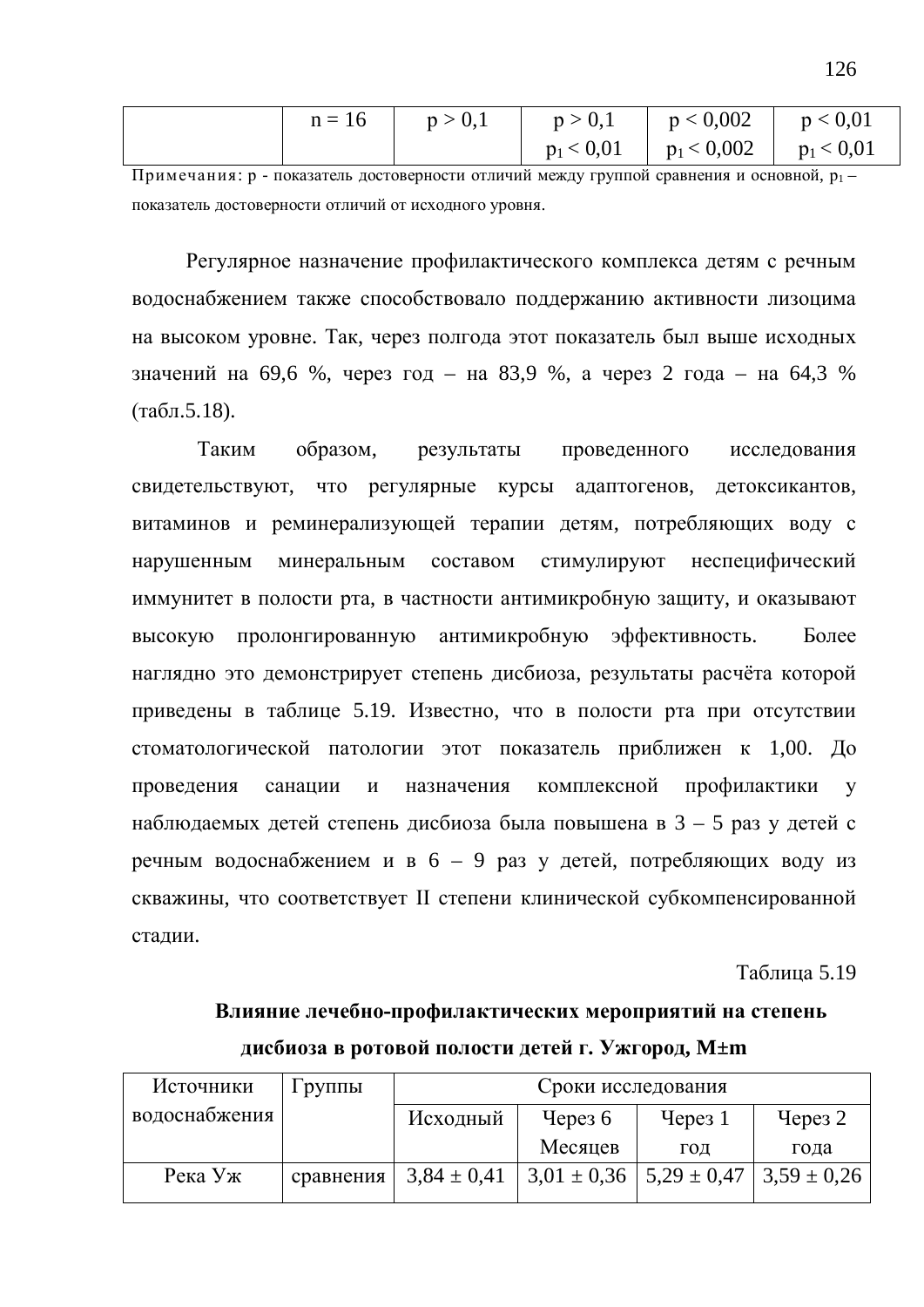|              | $n = 14$  |                 | $p_1 > 0,1$     | $p_1 < 0.05$    | $p_1 > 0,1$     |
|--------------|-----------|-----------------|-----------------|-----------------|-----------------|
|              | основная  | $4,90 \pm 0,55$ | $1,23 \pm 0,14$ | $1,06 \pm 0,13$ | $1,33 \pm 0,16$ |
|              | $n = 17$  | p > 0,1         | p < 0,001       | p < 0,001       | p < 0,001       |
|              |           |                 | $p_1 < 0,001$   | $p_1 < 0,001$   | $p_1 < 0,001$   |
| Артезианская | сравнения | $6,83 \pm 0,71$ | $3,77 \pm 0,42$ | $9,27 \pm 1,01$ | $7,53 \pm 0,82$ |
| скважина     | $n = 15$  |                 | $p_1 < 0,002$   | $p_1 < 0.05$    | $p_1 > 0,1$     |
|              | основная  | $9,02 \pm 1,29$ | $1,53 \pm 0,18$ | $1,46 \pm 0,13$ | $1,58 \pm 0,20$ |
|              | $n = 16$  | p > 0,1         | p < 0,001       | p < 0,001       | p < 0,001       |
|              |           |                 | $p_1 < 0,001$   | $p_1 < 0.001$   | $p_1 < 0,001$   |

Примечания: р - показатель достоверности отличий между группой сравнения и основной,  $p_1$ показатель достоверности отличий от исходного уровня.

Через 6 месяцев после санации и профгигиены у детей группы сравнения, потребляющих воду из скважины, степень дисбиоза в полости рта достоверно снизилась ( $p_1 < 0.002$ ). Через год этот показатель вырос, причем достоверно превышая исходные значения ( $p_1 < 0.05$ ). Анализ через 2 года показал, что степень дисбиоза в полости рта детей группы сравнения с водоснабжением из скважины была на исходном высоком уровне ( $p_1 > 0, 1$ , табл. 5.19).

В полости рта детей основной группы, потребляющих воду из скважины, степень дисбиоза существенно (в 5,9 раза) снизилась через 6 месяцев. На последующих сроках наблюдения этот показатель сохранился на таком же уровне, приближенном к нормальным значениям.

В ротовой полости детей группы сравнения с речным водоснабжением степень дисбиоза не изменялась на протяжении всего срока наблюдения. Исключение составил срок 1 год, когда было зарегистрировано достоверное увеличение этого показателя в 1,4 раза ( $p_1 < 0.05$ ). В полости рта детей основной группы с речным водоснабжением, регулярно получавших лечебно-профилактический комплекс препаратов, степень дисбиоза снизилась через полгода почти в 4 раза и сохранялась на таком низком уровне на протяжении двух лет наблюдения (табл. 5.19).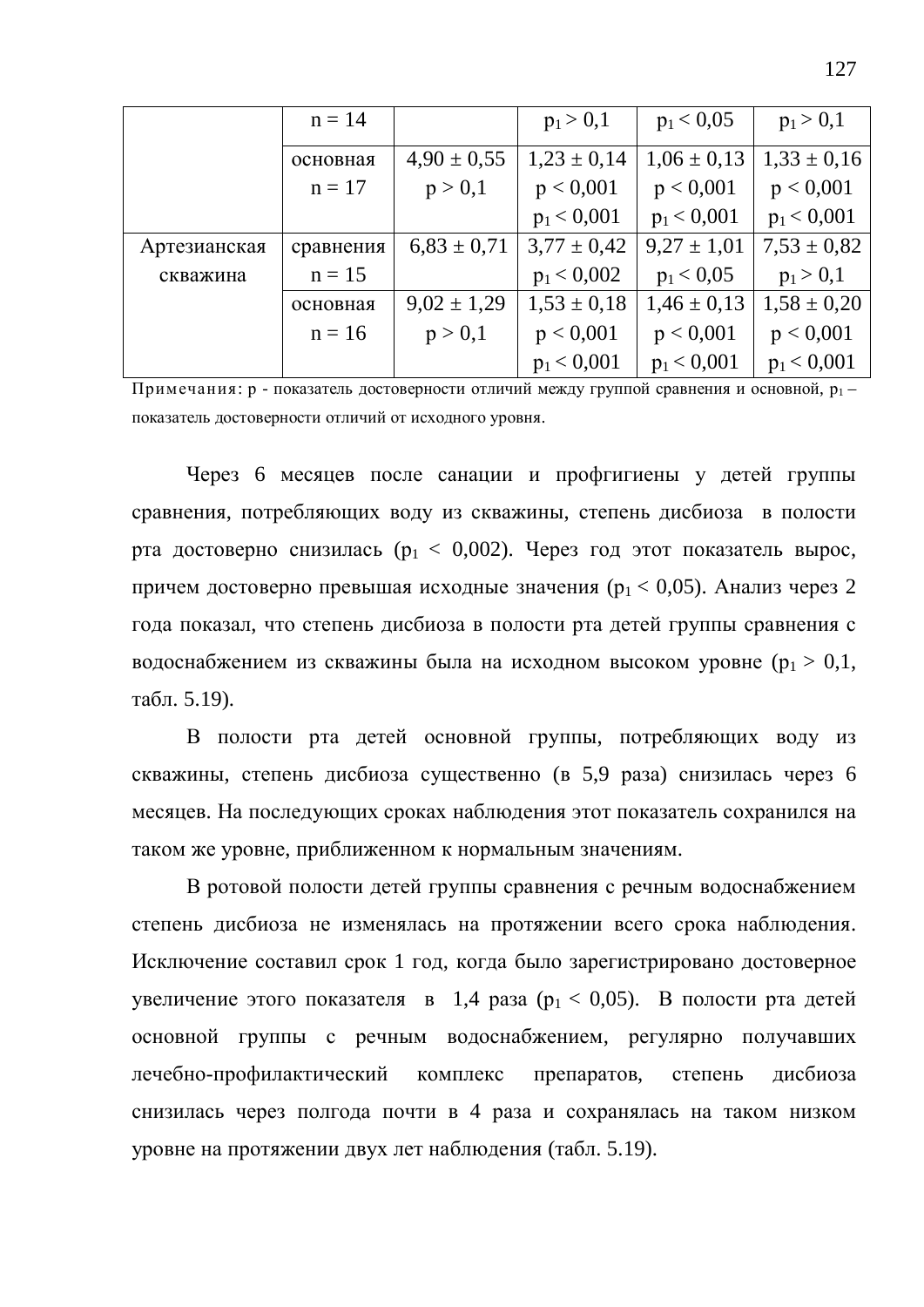Подводя итог проведенным биохимическим исследованиям, можно сделать следующее резюме:

– Состояние минерализующей функции ротовой жидкости (содержание кальция, фосфора и магния), антиоксидантной (активность каталазы) и антимикробной защиты (активность лизоцима), а также степень дисбиоза полости рта у детей, потребляющих воду из скважины, несколько хуже, чем у детей с речным водоснабжением. По всей вероятности, этот факт можно объяснить повышенным содержанием нитратов и стронция на фоне дефицита фтора в питьевой воде:

– Санация полости рта и профгигиена оказывают позитивный эффект на исследуемые биохимические показатели, а значит, и состояние гомеостаза в ротовой полости на короткий срок;

– Регулярное назначение детям, употребляющих воду из скважины, профилактического комплекса способствовало стабильному восстановлению минерализующего потенциала ротовой жидкости, антимикробной и антиоксидантной защиты в полости рта, и как следствие снижение контаминации патогенной микробиоты, воспаления и перекисного окисления липидов;

– Под влиянием лечебно-профилактического комплекса, который получали дети с речным водоснабжением, отмечено стабильное и пролонгированное повышение уровня основных минеральных компонентов ротовой жидкости на фоне повышения активности антиоксидантной и антимикробной системы полости рта и снижения интенсивности ПОЛ и бактериальной обсемененности.

## 5.3. Биофизические показатели ротовой жидкости и клеток буккального эпителия у детей г. Ужгород

В таблице 5.20 приведены результаты оценки стабильности рН ротовой жидкости в отдельных её пробах детей 6–7 лет г. Ужгород,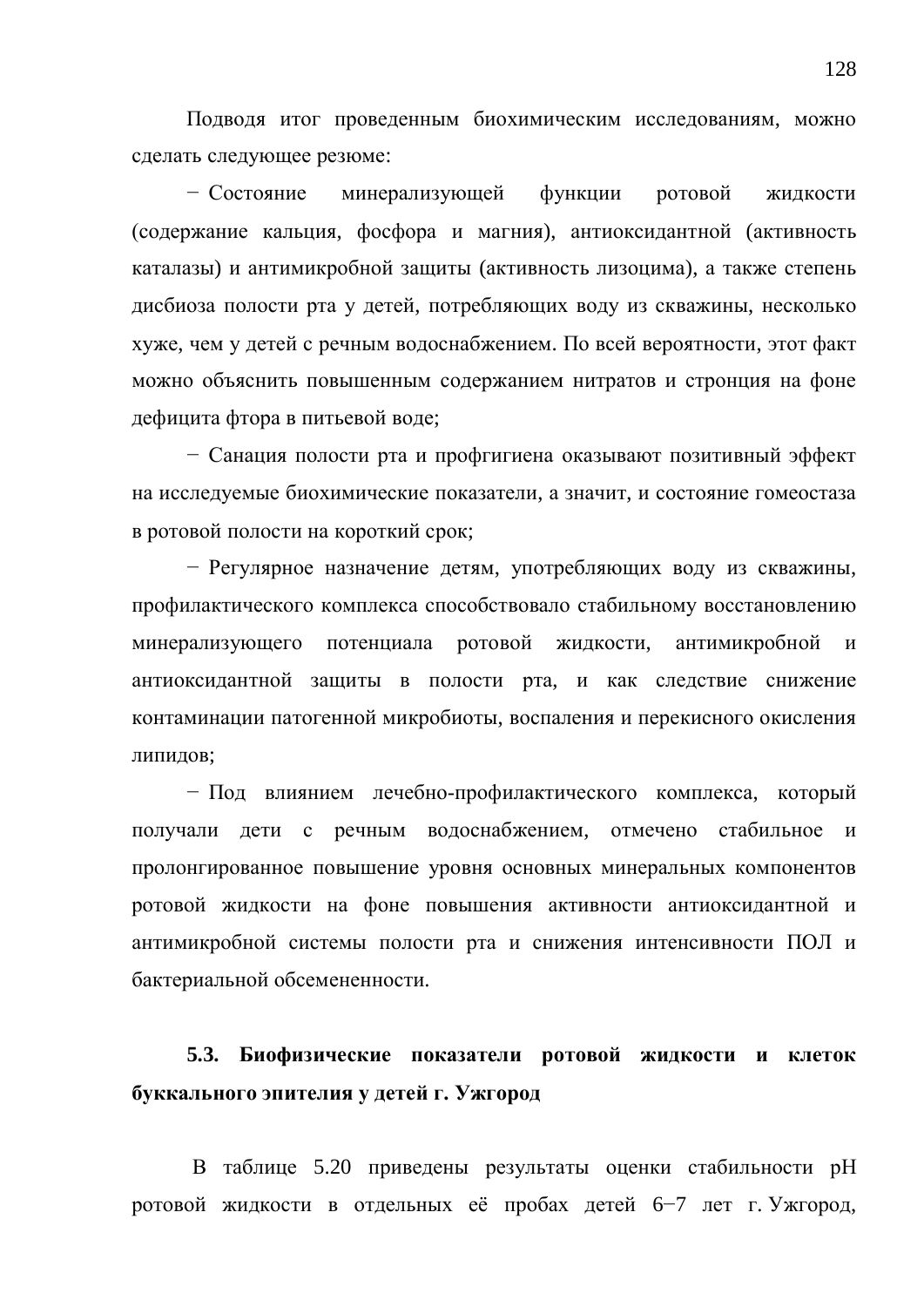использующих питьевую воду из разных источников водоснабжения со сниженной концентрацией фтора и участвовавших в углубленной оценке кариеспрофилактической эффективности разработанных лечебнопрофилактических комплексов препаратов.

Таблина 5.20

### **Стабильность рН ротовой жидкости (** $\Delta$ **рН)** детей 6-7 лет г. Ужгород с различными источниками водоснабжения в

|                  | Артезианская скважина |                 | Река Уж         |                 |  |
|------------------|-----------------------|-----------------|-----------------|-----------------|--|
| Сроки наблюдения | группа                | основная        | группа          | основная        |  |
|                  | сравнения,            | группа,         | сравнения,      | группа,         |  |
|                  | $n=15$                | $n=16$          | $n=14$          | $n=17$          |  |
| исходное         | $0,35 \pm 0,04$       | $0,36 \pm 0,04$ | $0,28 \pm 0,04$ | $0,27 \pm 0,04$ |  |
| состояние        |                       |                 |                 |                 |  |
| через 6 месяцев  | $0,32 \pm 0,04$       | $0,15\pm0,03$   | $0,27 \pm 0,04$ | $0,14 \pm 0,03$ |  |
| после 2-го этапа |                       |                 |                 |                 |  |
| профилактики     | p > 0,1               | p < 0,001       | p > 0,1         | p < 0.01        |  |
|                  | $0,30 \pm 0,04$       | $0,16\pm0,02$   | $0,30 \pm 0,04$ | $0,15 \pm 0,02$ |  |
| через 12 месяцев | p > 0,1               | p < 0,001       | p > 0,1         | p < 0.01        |  |

процессе профилактических мероприятий, M ± m

Примечание: р – показатель достоверности отличий по сравнению с исходным уровнем.

Отсутствие стабильности рН ротовой жидкости является важным фактором риска возникновения кариеса зубов. В работе [145] показано, что по стабильности рН ротовой жидкости можно оценивать риск возникновения стоматологических заболеваний и, в частности, кариеса зубов, уровень функциональных реакций в организме, ответственных за гомеорезис. Из данных таблицы 5.20 видно, что в исходном состоянии у детей и 6-7 лет г. Ужгород колебание величины рН в отдельных пробах превышает норму  $(0.01-0.1)$ . При этом у детей, использующих воду из артезианской скважины, эти колебания были в 1,33 раза выше чем у детей, использующих воду из реки Уж. Это свидетельствует о сниженном уровне функциональных реакций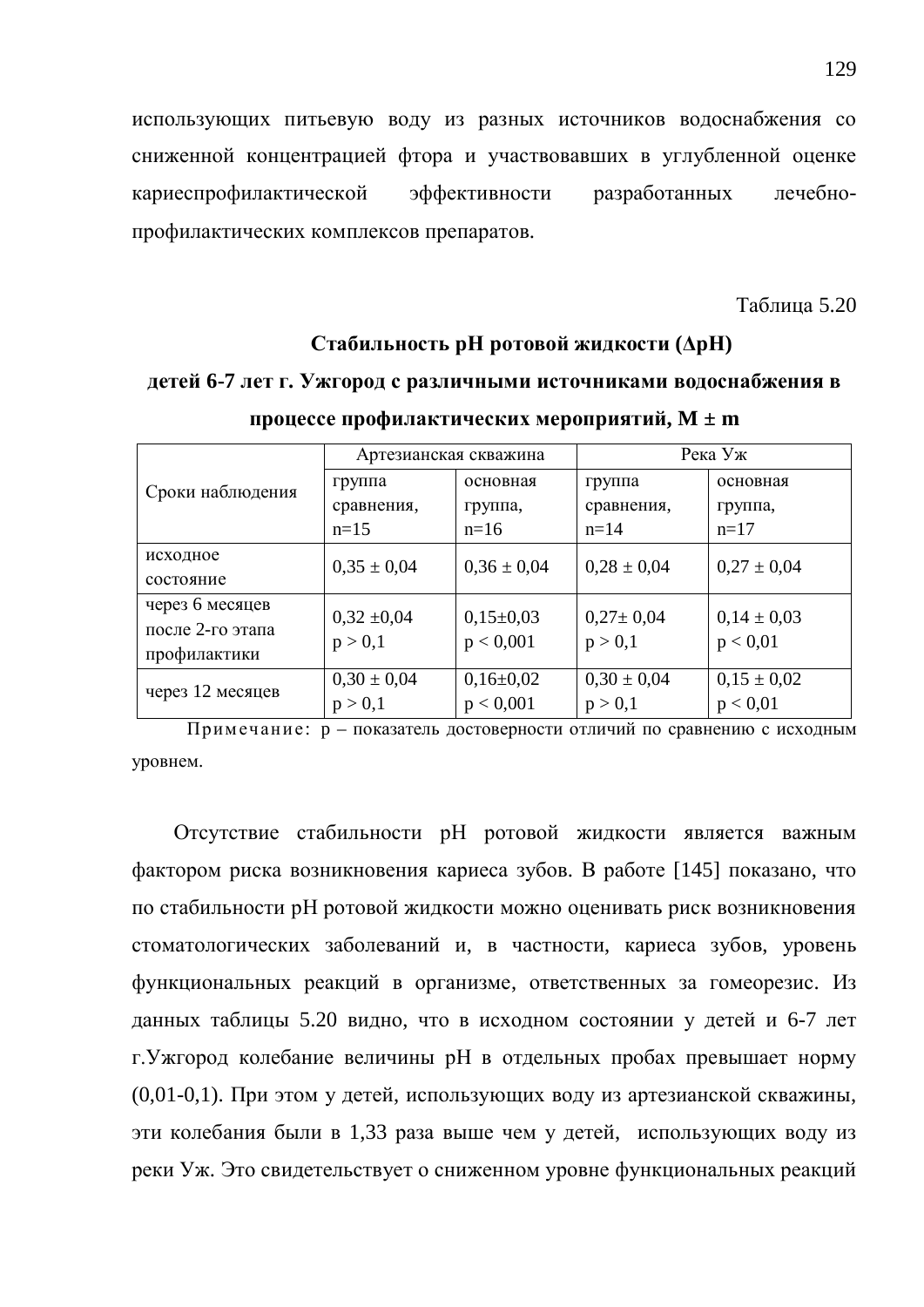в организме, обеспечивающих гомеорезис ротовой жидкости. Однако уже через 6 месяцев, после повторного проведения профилактических мероприятий, у детей обеих основных групп, получавших профилактический комплекс, колебание величины рН в отдельных пробах уменьшилось в 1,92 раза при использовании воды из реки и в 2,4 раза – при использовании воды из артезианской скважины и оставалось на этом уровне и через 12 месяцев. В то же время в группах сравнения эта величина в процессе наблюдения достоверно не изменилась. Таким образом, разработанная комплексная профилактика кариеса зубов у детей 6-7 лет г. Ужгород достаточно эффективно стабилизировала рН ротовой жидкости у них за счёт нормализации нарушенных функциональных реакций, ответственных за поддержание стабильности рН ротовой жидкости.

В таблицах 5.21-5.22 приведены результаты оценки зарядового состояния клеток буккального эпителия детей 6-7 лет г. Ужгород, использующих разные источники питьевой воды, в процессе проведения лечебно-профилактических мероприятий.

Таблина 5.21

Электрофоретическая подвижность ядер и плазмолемм клеток **буккального детей 6-7 лет г. Ужгород, использующих воду реки Уж в** процессе проведения лечебно-профилактических мероприятий, M ± m

| Сроки      | Показатели          | Группа        | Основная      | Среднестатистич |
|------------|---------------------|---------------|---------------|-----------------|
| наблюдения |                     | сравнения     | группа        | еская норма для |
|            |                     | $n = 12$      | $n = 15$      | $6-7$ лет при   |
|            |                     |               |               | напряженности   |
|            |                     |               |               | поля 25 В/см    |
| Исходное   | Подвижность ядер, % | 62            | 60            | 25              |
| состояние  | Амплитуда смещения  | $0,85\pm0,10$ | $0,87\pm0,10$ | $1,4-1,8$       |
|            | ядер Ая, мкм        |               | p > 0,1       |                 |
|            | Амплитуда смещения  | $1,01\pm0,10$ | $1,10\pm0,10$ | $2,0-2,5$       |
|            | плазмолемм Апл, мкм |               | p > 0,1       |                 |
|            | Апл/Ая              | 1,18          | 1,26          | $1,7-2,0$       |
| Через 6    | Подвижность ядер, % | 55            | 35            | 25              |
| месяцев    | Амплитуда смещения  | $0,95\pm0,10$ | $1,1\pm0,10$  |                 |
|            | ядер Ая, мкм        |               | p > 0,1       | $1,4-1,8$       |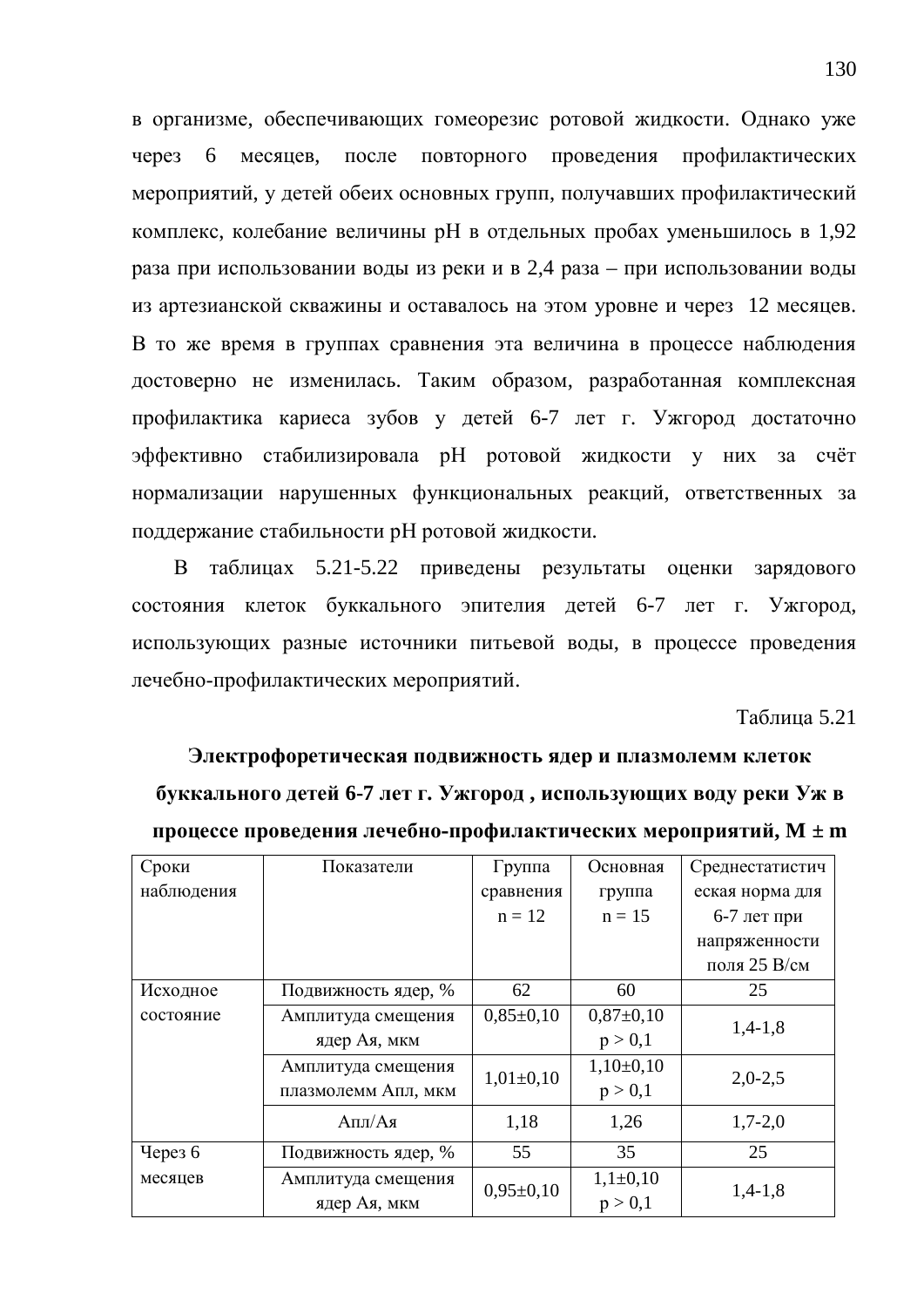|            | Амплитуда смещения<br>плазмолемм Апл, мкм | $1,21\pm0,20$                            | $1,87+0,20$<br>p < 0,005 | $2,0-2,5$ |
|------------|-------------------------------------------|------------------------------------------|--------------------------|-----------|
|            | Апл/Ая                                    | 1,27                                     | 1,70                     | $1,7-2,0$ |
| Через $12$ | 50<br>34<br>Подвижность ядер, %           |                                          |                          | 25        |
| месяцев    | Амплитуда смещения<br>ядер Ая, мкм        | $0,92\pm0,10$                            | $1,15\pm0,10$<br>p > 0,1 | $1,4-1,8$ |
|            | Амплитуда смещения<br>плазмолемм Апл, мкм | $1,25\pm0,15$<br>$1,80+0,20$<br>p < 0.03 |                          | $2,0-2,5$ |
|            | Апл/Ая                                    | 1,35                                     | 1,65                     | $1,7-2,0$ |

Примечание: р – показатель достоверности отличия от группы сравнения.

Таблица 5.22

# Электрофоретическая подвижность ядер и плазмолемм клеток **буккального детей 6-7 лет г. Ужгород, использующих воду из** артезианской скважины, в процессе проведения лечебно-

|                     |                     |                              |                 | Среднестатистич |  |
|---------------------|---------------------|------------------------------|-----------------|-----------------|--|
| Сроки<br>наблюдения |                     | Группа                       | Основная        | еская норма для |  |
|                     | Показатели          | сравнения                    | группа          | 6-7 лет при     |  |
|                     |                     | $n = 12$                     | $n = 15$        | напряженности   |  |
|                     |                     |                              |                 | поля 25 В/см    |  |
| Исходное            | Подвижность ядер, % | 51                           | 52              | 25              |  |
| состояние           | Амплитуда смещения  | $0,83\pm0,10$<br>$0,87+0,10$ |                 | $1,4-1,8$       |  |
|                     | ядер Ая, мкм        |                              | p > 0,1         |                 |  |
|                     | Амплитуда смещения  | $0,95\pm0,10$                | $0,94\pm0,10$   | $2,0-2,5$       |  |
|                     | плазмолемм Апл, мкм |                              | p > 0,1         |                 |  |
|                     | Апл/Ая              | 1,14                         | 1,16            | $1,7-2,0$       |  |
| Через 6             | Подвижность ядер, % | 52                           | 40              | 25              |  |
| месяцев             | Амплитуда смещения  | $0,90\pm0,10$                | $1,05\pm0,10$   | $1,4-1,8$       |  |
|                     | ядер Ая, мкм        |                              | p > 0,1         |                 |  |
|                     | Амплитуда смещения  | $1,01\pm0,20$                | $1,70\pm0,20$   | $2,0-2,5$       |  |
|                     | плазмолемм Апл, мкм |                              | p < 0,005       |                 |  |
|                     | Апл/Ая              | 1,22                         | 1,61            | $1,7-2,0$       |  |
| <b>Через 12</b>     | Подвижность ядер, % | 55                           | 41              | 25              |  |
| месяцев             | Амплитуда смещения  | $0,94\pm0,10$                | $1,10\pm0,10$   | $1,4-1,8$       |  |
|                     | ядер Ая, мкм        |                              | p > 0,1         |                 |  |
|                     | Амплитуда смещения  | $1,20\pm0,15$                | $1,75 \pm 0,20$ | $2,0-2,5$       |  |
|                     | плазмолемм Апл, мкм |                              | p < 0.03        |                 |  |
|                     | Апл/Ая              | 1,27                         | 1,57            | $1,7-2,0$       |  |

профилактических мероприятий, М ± m

Примечание: р – показатель достоверности отличия от группы сравнения.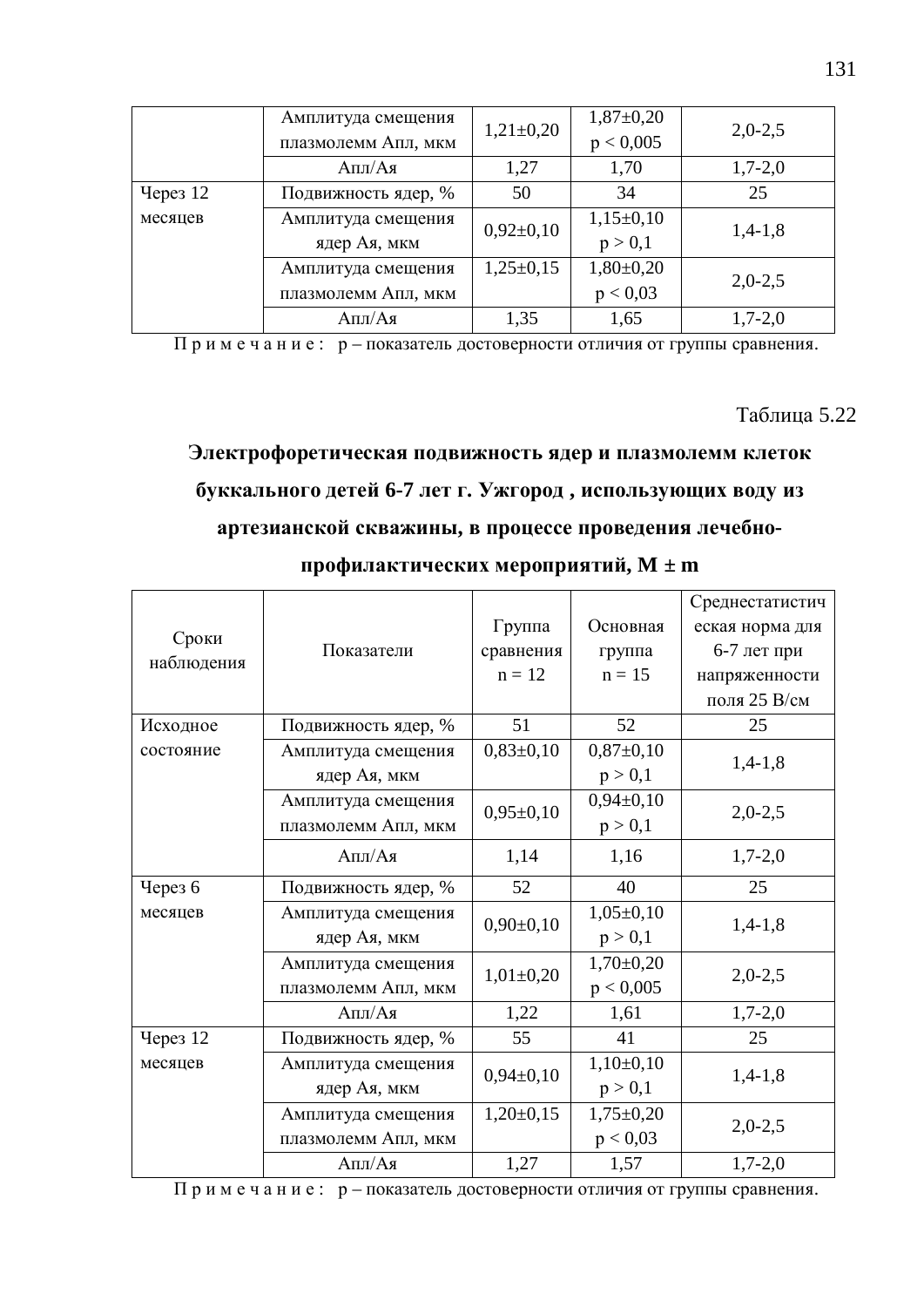Проведенные исследования свидетельствуют о повышенном, по сравнению с нормой для данного возраста, проценте электрофоретически подвижных ядер КБЭ как у детей, использующих воду из реки Уж, так и у детей, использующих воду из артезианской скважины. При этом амплитулы электрофоретического смещения ядер и плазмолемм КБЭ оказались значительно ниже среднестатистической нормы, что говорит о сниженных по сравнению с нормой их зарядов и сниженном по сравнению с нормой количеством белковых молекул РНК и ДНК, обеспечивающих метаболические процессы в клетках. Повышенный процент подвижных ядер КБЭ (процент) можно объяснить компенсаторной реакцией, обеспечивающей метаболизм в организме клетках за счёт повышенного по сравнению с нормой количества ядер, которые покидают молекулы РНК и ДНК.

Полученные результаты свидетельствуют о необходимости включения в профилактические мероприятия детей г. Ужгород адаптогенные и детоксикантные препараты (особенно при использовании ими воды из артезианской скважины). Другими словами необходимо было снизить повышенный процент подвижных ядер КБЭ, представляющий собой стрессовую реакцию организма, и нормализовать зарядовое состояние ядер и плазмолемм клеток для обеспечения нормального метаболизма в них.

# 5.4. Кислоторезистентность эмали зубов и проницаемость слизистой десны у детей г. Ужгород в процессе лечебнопрофилактических мероприятий

Кислоторезистентность эмали зубов у детей 6-7 лет г. Ужгород оценивалась спектроколорометрически по цветовой насыщенности S окраски их метеленовой синью после обработки 0.1N HCl [146].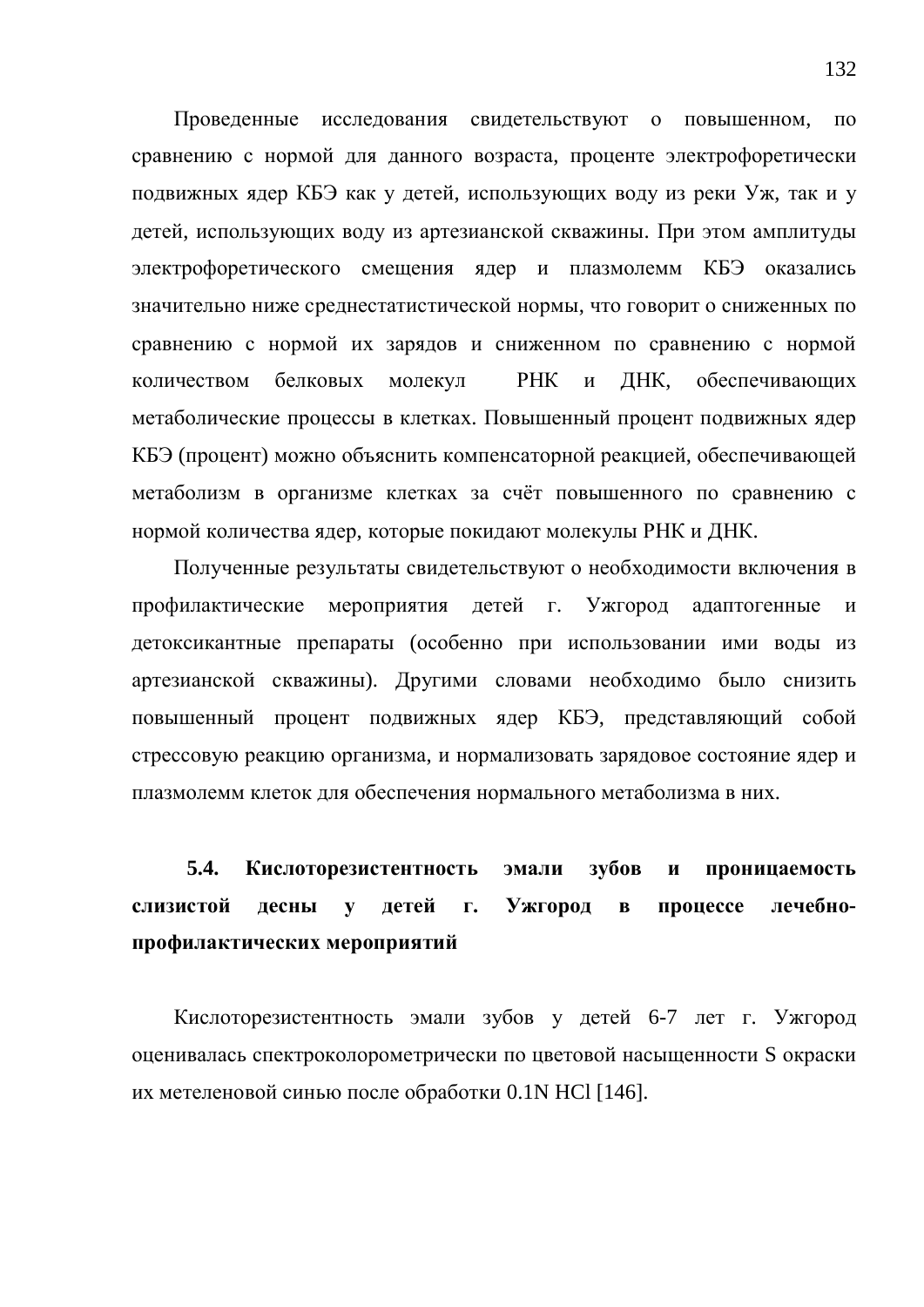#### Таблица 5.23

**Шветовая насыщенность S окраски зубов при ТЭР-тесте у детей 6-7** 

дет г. Ужгород, с различными источниками питьевой воды, отн. ед, М±m

| Группы     | Река Уж          |                | Артезианская скважина |                  |  |
|------------|------------------|----------------|-----------------------|------------------|--|
|            | группа           | основная       | группа                | основная группа, |  |
| Сроки      | сравнения,       | группа,        | сравнения,            | $n = 15$         |  |
| наблюдения | $n = 13$         | $n = 15$       | $n = 15$              |                  |  |
|            |                  |                |                       |                  |  |
| исходное   | $23,32\pm2,50$   | $22,18\pm2,00$ | $28,20\pm2,50$        | $30,15\pm3,00$   |  |
| состояние  |                  | p > 0,1        |                       | p > 0,1          |  |
| через 6    | $26,27\pm2,20$   | $14,30\pm1,50$ | $30,20\pm2,50$        | $18,80\pm2,00$   |  |
| месяцев    |                  | p < 0.01       |                       | p < 0.01         |  |
| через $12$ | $27,41 \pm 2,50$ | $14,10\pm1,50$ | $29,90 \pm 2,50$      | $16,35\pm1,50$   |  |
| месяцев    |                  | p < 0.01       |                       | p < 0.01         |  |

 $\Pi$  римечания: р – показатель достоверности отличий от группы сравнения;

цветовая насыщенность окраски метеленовой синью фильтровальной бумаги S=50

Полученные результаты свидетельствуют о том, что показатели ТЭРтеста эмали зубов (цветовая насыщенность окраски, характеризующая её кислоторезистентность) в основных группах детей 6-7 лет г. Ужгород уже через 6 месяцев после проведения повторно лечебно-профилактических мероприятий цветовая насыщенность окрашенных зубов S для источника воды «р. Уж» отличалось от исходного состояния в 1,55 раза, а для источника воды «артезианская скважина» - 1,84 раза и оставались на этом уровне и через 12 месяцев. В группах сравнения цветовая насыщенность окраски зубов при ТЭР-тесте за этот период достоверно не изменялась. Полученные результаты свидетельствуют о заметном влиянии профилактического комплекса и на кислоторезистентность эмали зубов у детей 6-7 лет г. Ужгород.

В таблице 5.24 приведены результаты спектроколориметрической оценки степени воспаления в тканях пародонта по окрашиваемости десны раствором Шиллера-Писарева. [147] Изменение коэффициента отражения света десной при этом представлены для двух длин волн, соответствующих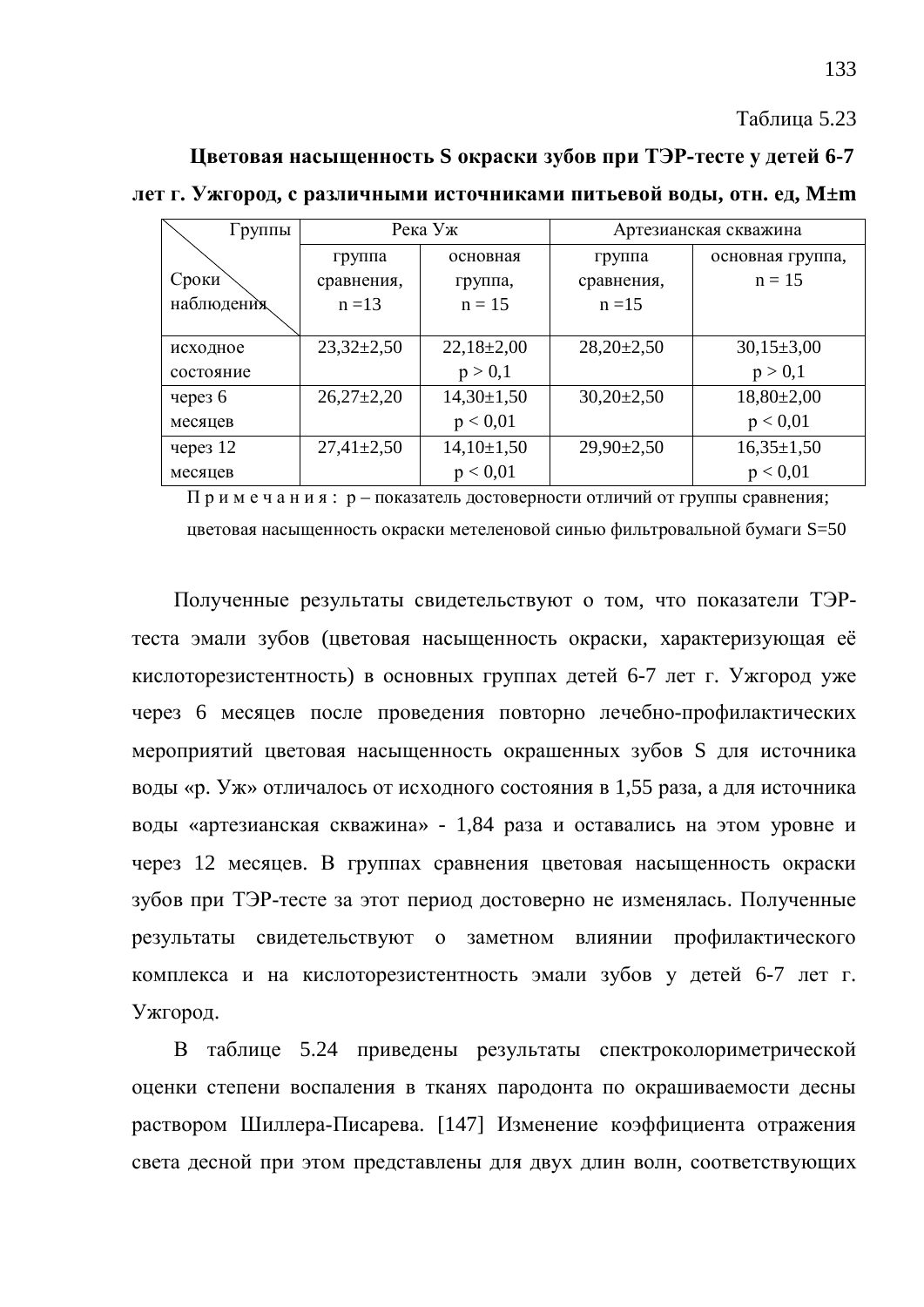основным максимумам отражения света десной в видимом диапазоне (460 нм, 660 нм).

**Таблина** 5.24

# Проницаемость десны для раствора Шиллера-Писарева детей 6-7 дет г. Ужгород с различными источниками питьевой воды (изменение **коэффициента отражения**  $\Delta R$ **,% в процессе профилактики**)

| Группы     | Длина    | Река Уж    |            | Артезианская скважина |            |
|------------|----------|------------|------------|-----------------------|------------|
|            | ВОЛНЫ,   | группа     | основная   | группа                | Основная   |
| Сроки      | λ        | сравнения, | группа,    | сравнения,            | группа,    |
| наблюдения |          | $n = 13$   | $n = 15$   | $n = 15$              | $n = 15$   |
| исходное   | $460$ HM | $72 + 3$   | $73 \pm 3$ | $67+3$                | $65 \pm 3$ |
| состояние  | 660 нм   | $83+5$     | $84+5$     | $79 + 5$              | $77 + 5$   |
| через 6    | 460 нм   | $70 \pm 3$ | $79 + 3$   | $69 \pm 3$            | $75 \pm 3$ |
| месяцев    | 660 нм   | $83+3$     | $90 \pm 3$ | $78 + 3$              | $87 + 3$   |
| через $12$ | 460 нм   | $71 \pm 3$ | $80+3$     | $70 \pm 3$            | $77 + 3$   |
| месяцев    | 660 нм   | $81 \pm 3$ | $92 \pm 3$ | $79 + 3$              | $89 + 3$   |

 $\Pi$  р и м е ч а н и е : 100 % – отсутствие прокрашиваемости десны.

Полученные результаты свидетельствуют об определённом усилении барьерной защиты десны и уменьшении прокрашивания ее на длинах волн 460 нм и 660 нм (основные максимумы в спектральном распределении R) под действием комплексной профилактики основных стоматологических заболеваний у детей г. Ужгород (нормализация системы гиалуроновая кислота – гиалуронидаза). В основной группе детей, использующих воду из реки Уж, через 6 месяцев прокрашиваемость десны в среднем уменьшилась по сравнению с исходным состоянием на 6 %, а у детей, использующих воду из артезианской скважины, на 10 % и оставалась на этом уровне и через 12 месяцев.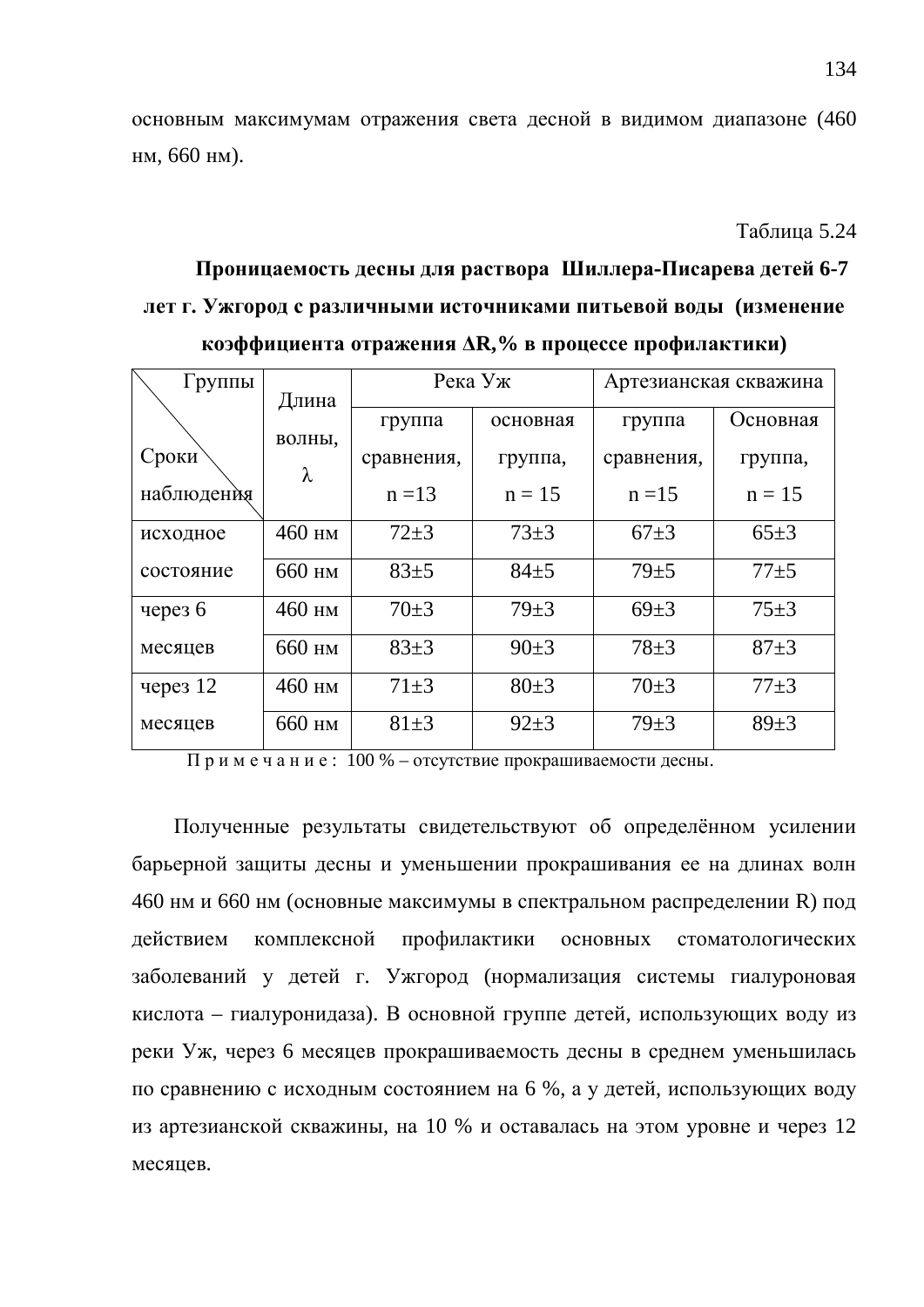Кроме того у большенства детей, использующих воду из артезианской скважины, через 6 месяцев исчезал минимум на 500 нм в спектре отражения света десной, связаный с наличием в крови метгемаглобина и имевший место в исхолном состоянии.

Выводы к разделу 5:

кариеспрофилактический эффект применения профилактических комплексов у детей 6-7 лет г. Ужгород, использующих воду из реки Уж, за два года наблюдений составил 48,5 %, а у детей, использующих источник воды «артезианская скважина», 41,1 %;

у детей основной группы 6-7 лет г. Ужгород, использующих воду из реки Уж, через 1 год профилактических мероприятий индекс РМА% уменьшился в 1,37 раз, исчезла кровоточивость, индексы Silness-Loe и Stallard за два года уменьшились в 1,41 раз и 1,29 раз соответственно;

у детей основной группы 6-7 лет г. Ужгород, использующих воду из артезианской скважины, через 1 год профилактических мероприятий индекс РМА % уменьшился в 1,31 раз, также исчезла кровоточивость, а индексы Silness-Loe и Stallard за два года наблюдений уменьшились в 1,45 раз и 1,47 раз соответственно;

в ротовой жидкости детей 6-7 лет г. Ужгород за 2 года лечебнопрофилактических мероприятий нормализовались: уровень кальция в ротовой жидкости (увеличился на 34 % при источнике воды – река Уж и в 2 раза для источника воды – артезианская скважина); содержание фосфора увеличилось в 1,25 раз в обеих основных группах, а магния – в 1,68 раз и 2,23 раза соответственно;

биохимические показатели ротовой жидкости детей 6-7 лет г. Ужгород, использующих воду из реки Уж и артезианской скважины, изменились соответственно: увеличились активность каталазы в 1,58 раз и 2,50 раз, антиоксидантно-прооксидантный индекс – в 2,99 раз и 4,25 раз, активность лизоцима в 1,64 раза в 1,67 раз и уменьшились содержание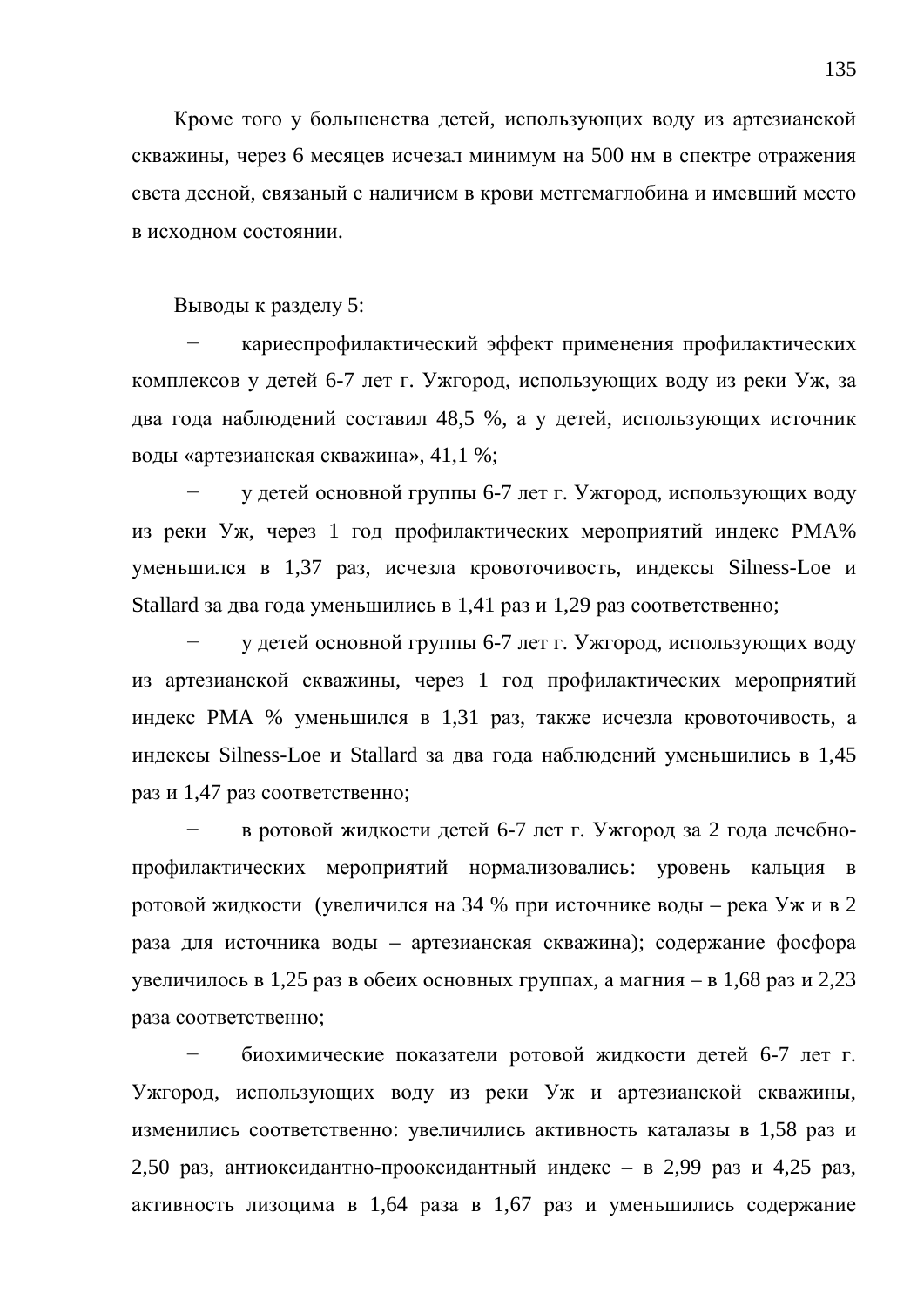малонового диальдегида в 1,90 раз и 1,89 раз, активность уреазы в 2,24 раза и 3,67 раз, степень дисбиоза в 3,68 раз и 5,70 раз;

колебания рН в ротовой жидкости детей 6-7 лет г. Ужгород через 12 месяцев в основной группе детей, использующих воду реки, уменьшились в 1,93 раза, а у детей, употребляющих воду артезианской скважины, 2,25 раз.

в результате проведения лечебно-профилактических мероприятий у детей г. Ужгород в определённой степени нормализовались процент подвижных ядер клеток буккального эпителия, а отношение амплитуд электрофоретического смещения плазмолемм и ядер, характеризующие уровень неспецифической резистентности организма, приблизилась к среднестатистической норме  $(1,65 - \text{peka}, 1,57 - \text{ckважина});$ 

цветовая насыщенность окраски зубов детей г. Ужгород метеленовой синью при ТЭР-тесте через 12 месяцев уменьшилось в основной группе детей, использующих воду реки Уж, в 1,55 раз, а в основной группе детей, использующих воду из скважины, 1,84 раза;

прокрашиваемость десны детей г. Ужгород раствором Шиллера-Писарева в результате профилактических мероприятий уменьшилось среднем на 6 % и 10 % соответственно для источника воды р. Уж и артезианская скважина, что свидетельствует об увеличении эффективности работы защитной линии гиалуроновая кислота – гиалуоронидаза.

Материалы раздела опубликованы в работах 1, 3, 8 списка опубликованных работ по теме диссертации в автореферате.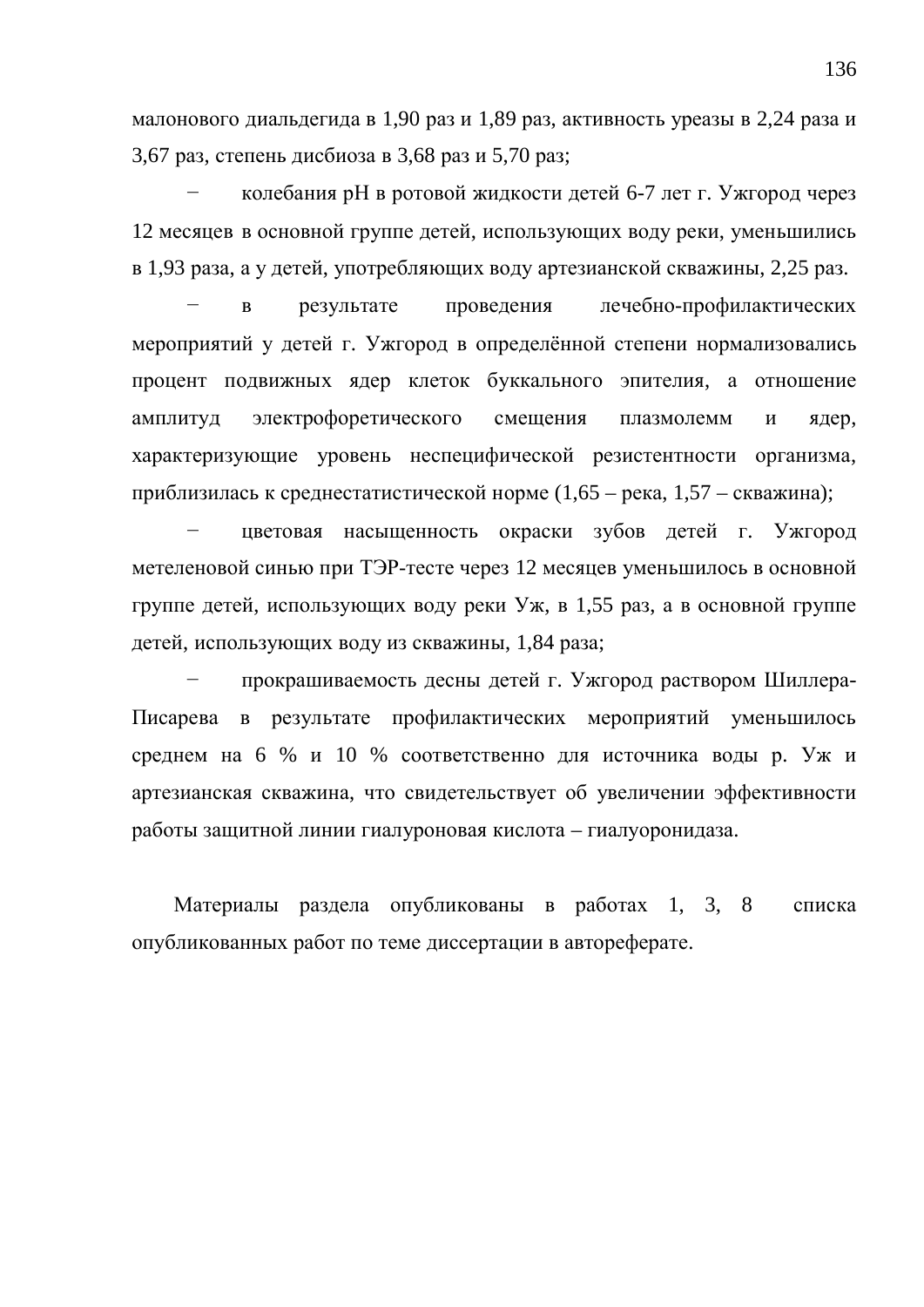#### РАЗДЕЛ 6

#### АНАЛИЗ И ОБОБЩЕНИЕ ПОЛУЧЕННЫХ РЕЗУЛЬТАТОВ

Обоснованием цели исследования являлись существенные различия в стоматологическом статусе детей 6-7 лет г. Ужгород при водоснабжении из двух разных источников - река Уж и артезианская скважина с различным минеральным составом питьевой воды (табл. 2.1). При этом при низком содержании фтора в обоих источниках, в артезианской скважине наблюдалось повышенное содержание нитратов, стронция и хлоридов, которые при сниженной ферментативной активности в организме могут преобразовывать гемоглобин в метгемоглобин, вызывая гемическую гипоксию, нарушать процессы образования полноценных эмали и дентина зубов, приводить к нарушению в различных системах организма, обеспечивающих его адаптационные возможности. Разработка эффективных и максимально адаптированных профилактических программ для детей, проживающих в разных районах г. Ужгород и употребляющих питьевую воду с разным составом микро- и макроэлементов, до настоящего времени не проводилась, что послужило основой для выбора темы данного исследования, его целей и поставленных задач.

В эпидемиологических обследованиях участвовал 101 ребенок 6-7 лет, проживающий в разных районах г. Ужгород и использующих воду из разных источников водоснабжения (р. Уж и артезианская скважина), существенно отличающихся по минеральному составу.

При этом у детей оценивались показатели твердых тканей зубов, как временного так и постоянного прикуса (кпз, кпл, КПУз, КПУп), показатели тканей пародонта (РМА%, кровоточивость, проба Шиллера-Писарева, зубной камень), показатели уровня гигиены полости рта (Sinless Loe и Stallard), биохимические показатели ротовой жидкости (лизоцим, каталаза, эластаза, кальций, фосфор, магний), зубо-челюстные аномалии (ЗЧА) (аномалии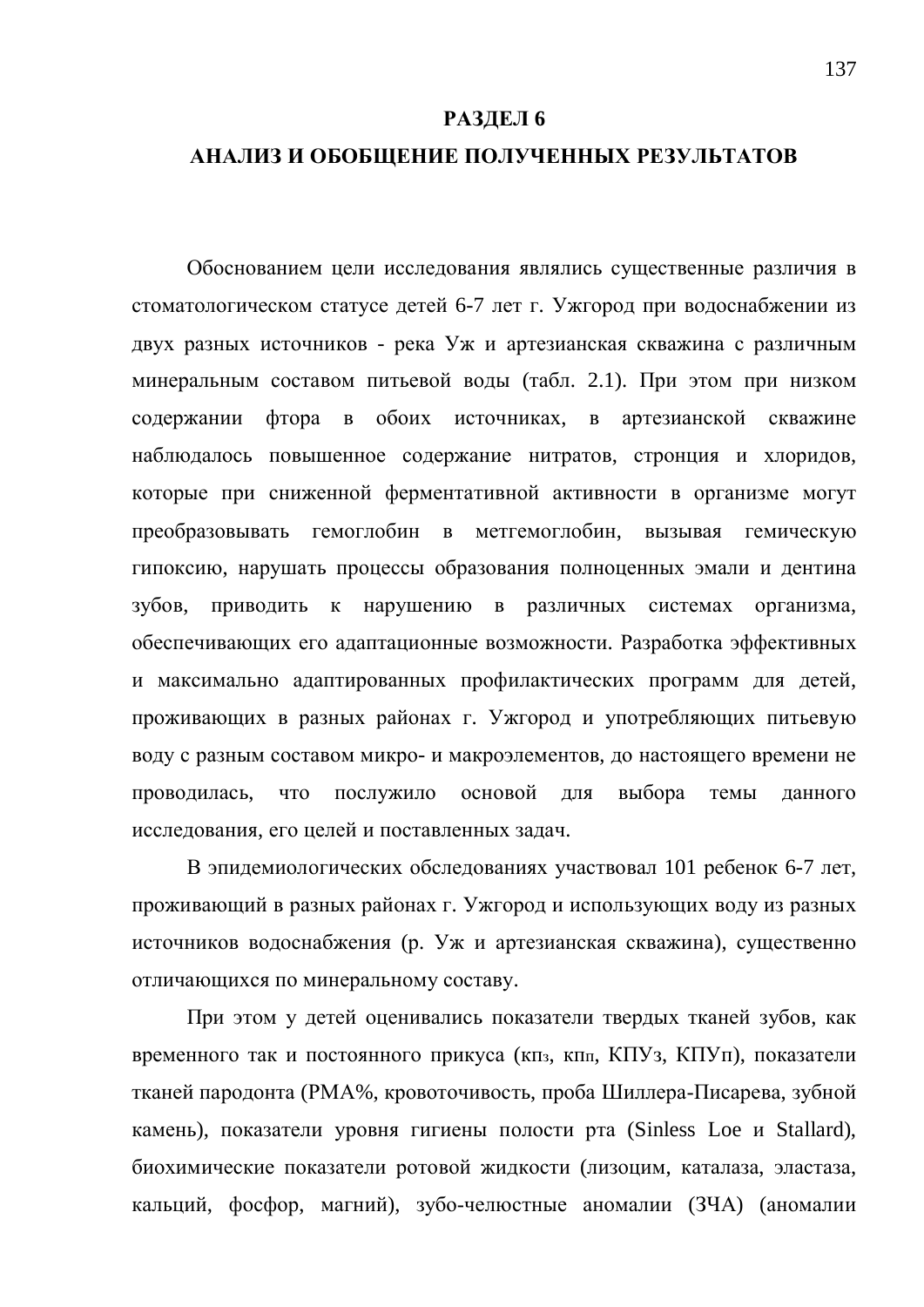положения, тремы, диастемы, скученность зубов, дистальный, мезиальный, глубокий, открытый и косой прикус). Кроме того проводились опросы детей и родителей по употреблению различных продуктов питания в их рационе.

Экспериментальные исследования на крысах состояли из нескольких этапов. На первом этапе было проведено исследование влияния питьевой воды из р. Уж и артезианской скважины г. Ужгород на активность щелочной (ЩФ) и кислой фосфатаз (КФ) в пульпе зубов животных, содержание кальция, магния, неорганических фосфатов, активность ЩФ в ротовой жилкости, а так же содержание кальция, магния, фосфора в сыворотке крови животных. В эксперименте была использована 23 крысы линии Вистар (самки возраста 1,5-2 мес., живая масса  $100+10r$ ). Продолжительность эксперимента составила 30 дней. По истечению этого срока собирали у крыс смешанную слюну после стимуляции пилокарпином (5мг/кг) и выводили их из эксперимента путем кровопускания сердца, выделяли нижнюю челюсть, пульпу из резца и собирали сыворотку крови.

В связи с повышенной заболеваемостью кариесом зубов детей г. Ужгород, использующих воду из артезианской скважины на втором этапе эксперимента было проведена оценка влияния питьевой воды из артезианской скважины на состояние твёрдых тканей, пульпы зубов и тканей пародонта у крыс с экспериментальным кариесом. Эксперименты были проведены на 21 крысе линии Вистар (самки, в возрасте 1,5 месяца, живая масса 98  $\pm$  12 г). Кариес вызывали переводом крыс на кариесогенный рацион (КГР) Стефана. Крысы были распределены в 3 равные группы: 1-ая – контроль, получавшая стандартный рацион вивария; 2-ая – получавшая КГР и 3-я – получавшая КГР + питьевую воду из артезианской скважины г. Ужгород. Продолжительность эксперимента составила 1 месяц, после чего у крыс собирали слюну после стимуляции пилокарпином (5 мг/кг). Умерщвление животных осуществляли под тиопенталовым наркозом (20 мг/кг) путем тотального кровопускания из сердца. Использовали для биохимических исследований сыворотку крови, пульпу зубов, слюну.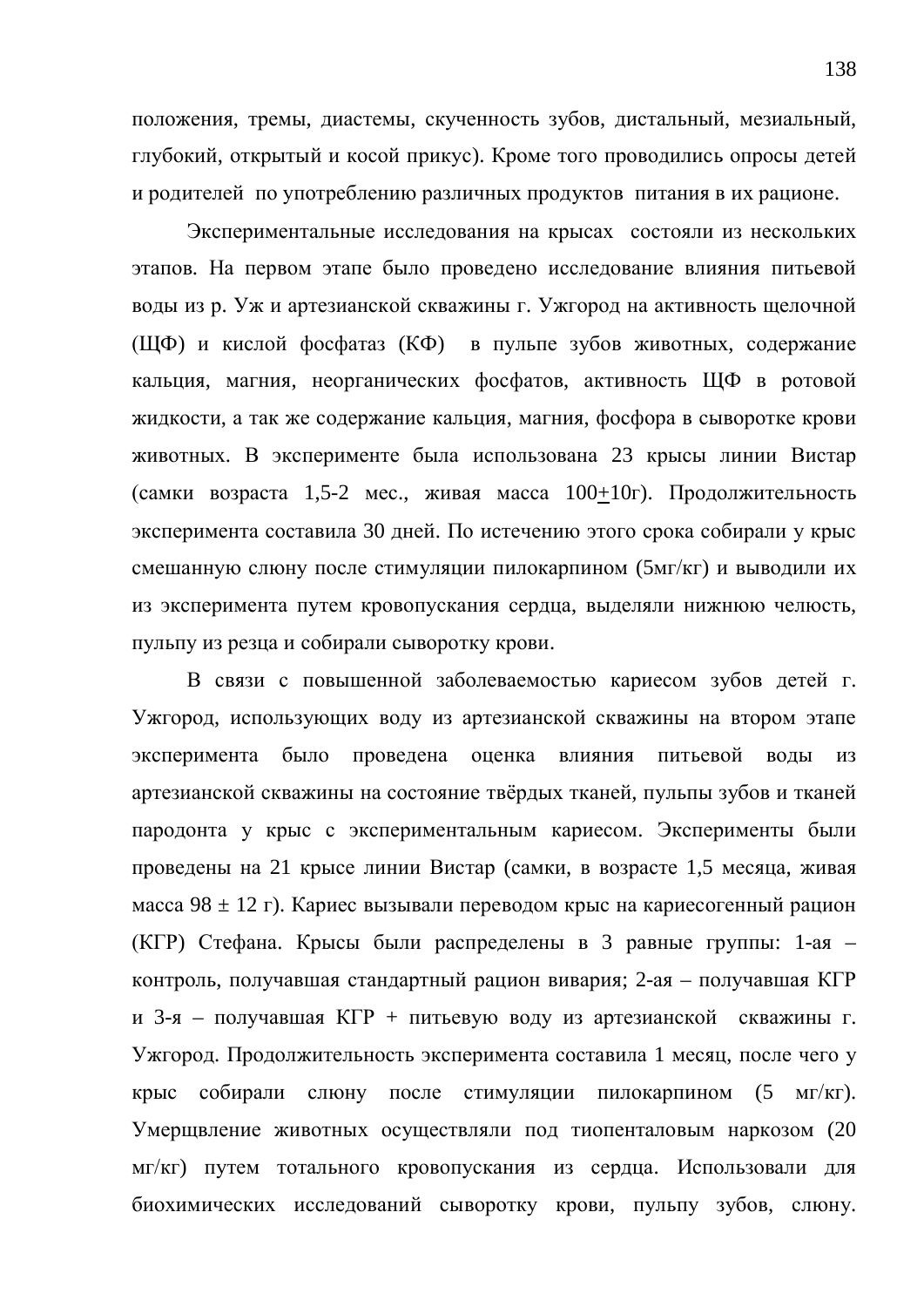Выделяли челюсти для определения атрофии альвеолярного отростка, а также для определения пораженности зубов кариесом. В слюне и сыворотке крови исследовали содержание кальция, неорганического фосфора, магния. Кроме того, в пульпе зубов определяли активность щелочной (ЩФ) и кислой фосфатаз (КФ) и по их соотношению, показатель минерализующей способности (ПМС), а в слюне активность ЩФ и общую протеолитическую активность (ОПА).

Учитывая состав питьевой воды г. Ужгород и результаты первого и второго этапов эксперимента, на третьем этапе эксперимента оценивалось влияние лечебно-профилактического комплекса на состояние полости рта крыс, получавших высокосахарозную диету. В качестве адаптогенов в эксперименте использовали препараты, разработанные в Институте стоматологии, и, выпускаемые НПА «Одесская биотехнология»: остеовит (содержит изофлавоны сои, цитрат кальция, сульфат цинка, аскорбиновую кислоту и витамин D<sub>3</sub>), биотрит С (содержит проростки пшеницы, аскорбиновую кислоту), фитогель (на основе КМЦ, содержит экстракт мяты и лизоцим). Экспериментальное исследование проведено на 21 самке крыс линии Вистар стадного разведения возрастом на начало эксперимента 1,5 месяца средней массой 98 ± 12 г. Кариес воспроизводили путём содержания животных на высокосахарозной диете (ВСД) Стефана. Крысы были разделены на три группы по 7 животных в каждой: 1 – контрольная, получавшая стандартный рацион вивария; 2 – получавшая ВСД; 3 – ВСД + профилактический комплекс препаратов (остеовит 300 мг/кг, биотрит С 300  $\rm{MT}/\rm{KT}$  и обработка зубов фитогелем лизоцимом 0,5 мл на крысу). Препараты остеовит и биотрит вводили в виде водной суспензии внутрижелудочно ежедневно утром натощак, после чего обрабатывали зубы гелем с лизоцимом. Корм и воду животным давали через 2 часа после введения препаратов. Продолжительность эксперимента составила 1 месяц, по истечении которого у животных собирали слюну при пилокарпиновой стимуляции (5 мг/кг) и под тиопенталовым наркозом (20 мг/кг). Умерщвляли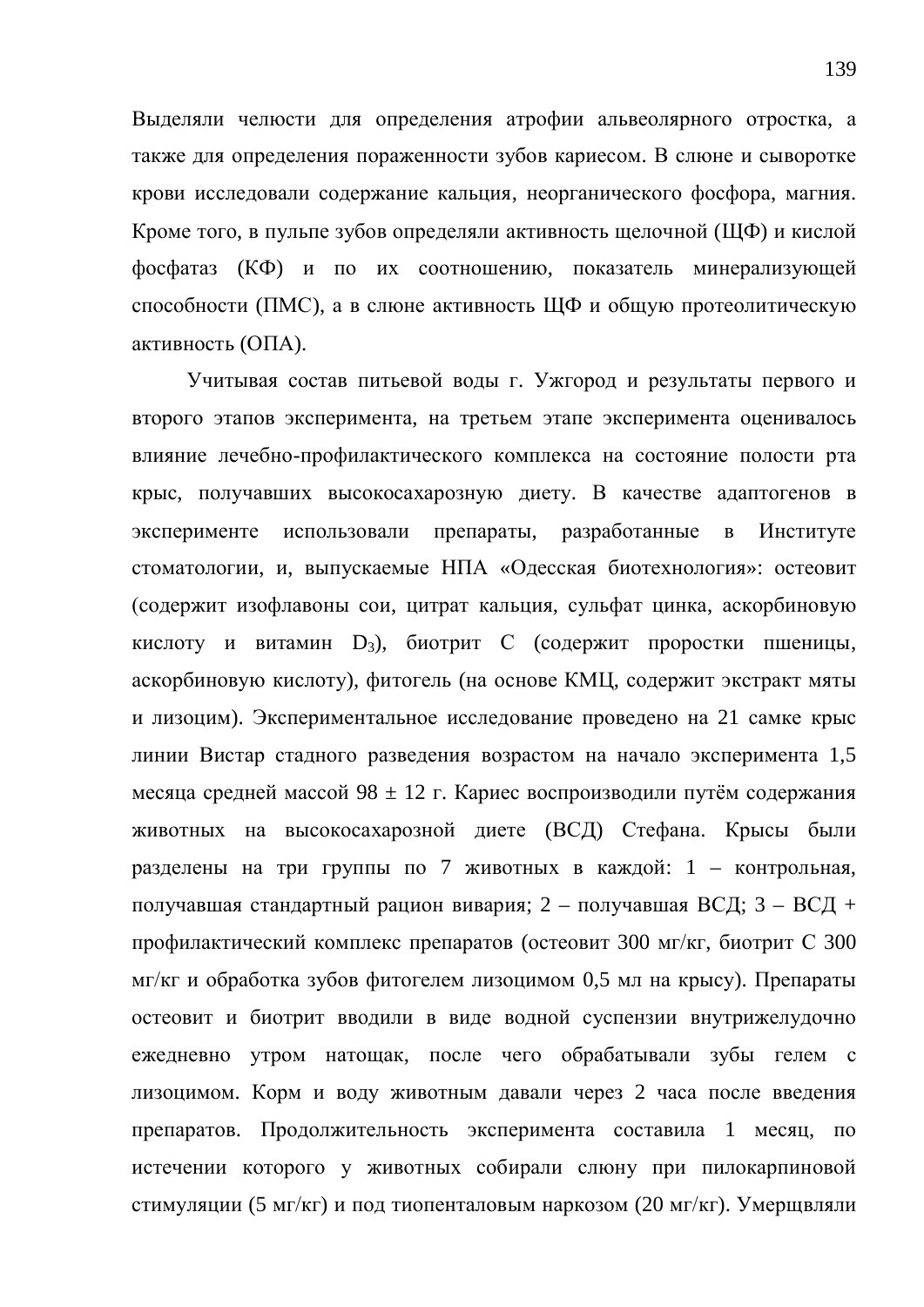путём вскрытия магистральных сосудов, собирали кровь и отделяли сыворотку. Выделяли челюсти для подсчёта степени атрофии альвеолярного отростка, а также количества и глубины кариозных поражений. Из резцов вылеляли пульпу для определения активности кислой и шелочной фосфатаз. В слюне и сыворотке крови проводили определение содержания кальция, фосфора, магния и дополнительно в слюне исследовали активность щелочной фосфатазы и общую протеолитическую активность.

В углубленных клинических исследованиях принимало участие 96 детей 6-7 лет г. Ужгород, использующих разные источники водоснабжения: 49 детей – источник р. Уж (группа сравнения – 21 человек, основная группа -28 человека); 47 детей – источник артезианская скважина (группа сравнения – 20 человек, основная группа - 27 человек). Оценка эффективности лечебнопрофилактических мероприятий проводилась в исходном состоянии через 6, 12 и 24 месяца. У детей групп сравнения проводилась только санация полости рта и профессиональная гигиена (базовая терапия). Дети основных групп дополнительно к базовой терапии получали 2 раза в году разработанные лечебно-профилактические комплексы.

У детей, участвующих в углубленных исследованиях, на всех этапах наблюдения определялись показатели твердых тканей зубов (кпз, кпп КПУз и KПУп), тканей пародонта (PMA, %, Шиллера-Писарева, Community Periodontal Index Treatment of Needs (CPITN)), состояние гигиены полости рта (Sinless Loe и Stallard), биохимические и биофизические показатели ротовой жидкости, зарядового состояния клеток буккального эпителия, кислоторезистентности эмали зубов, барьерной проницаемости слизистой десны.

Степень атрофии альвеолярного отростка у животных определяли методом биометрии. Оценивалось в тканях десны, пульпе зубов, сыворотке крови, ротовой жидкости и костных тканях, содержание кальция, магния, фосфора, активность эластазы, каталазы, содержание МДА (маркеры воспаления), показатели, характеризующие антиоксидантно-прооксидантную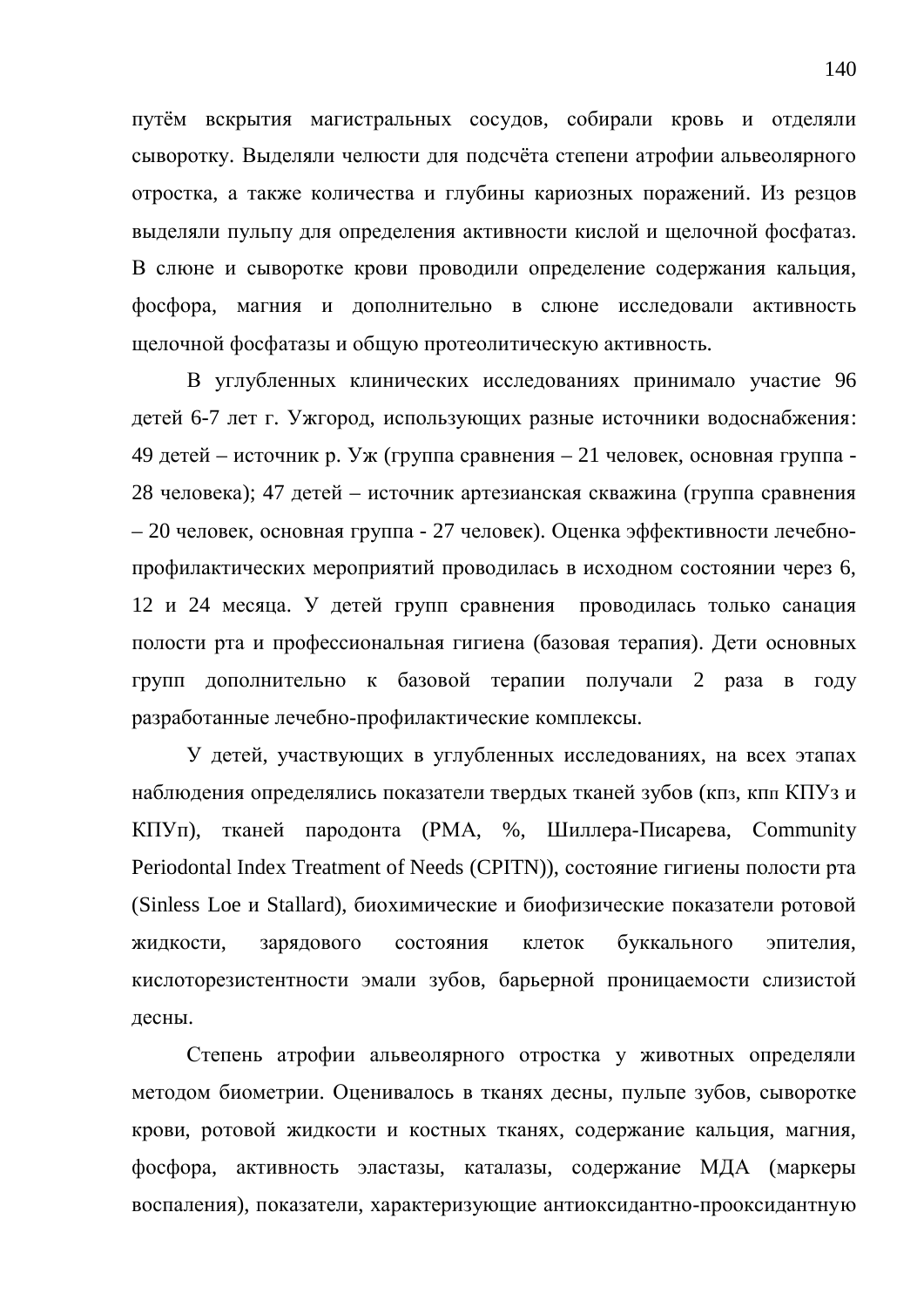систему (индекс АПИ), активность лизоцима (антимикробный фактор) и уреазы (маркер микробной обсеменённости), кислой и щелочной фосфатаз (маркеры процессов минерализации).

В молекулярно-генетических исследованиях участвовало 16 летей г. Ужгород отобранных из 96 детей, принимавших участие в углубленных исследованиях (8 человек с водоснабжением из р. Уж и 8 человек с водоснабжением из артезианской скважины). У каждого ребенка брали соскоб буккального эпителия со слизистой полости рта, собирали в пробирки Eppendorf со стерильным физиологическим раствором. Все полученные биоматериалы транспортировали в лабораторию «Гермедтех» в специальных термоконтейнерах при температуре 4 °С. Выделение и очистку ДНК из буккальных клеток проводили по методу Деллапорта. Содержание ДНК определяли на спектрофотометре (Nanophotometr, Implen), отобрав аликвоту 5 мкл непосредственно из пробирки с раствором ДНК. Аллельные варианты генов первой и второй фаз детоксикации Cyp1A1, GSTM, GSTT, врождённого иммунитета TLR4, амело- и дентиногенеза ALMEX1, ALMEX2, DSPP и состояние эндотелия сосудов eNOS3, SOD оценивали методом аллель специфической полимеразной цепной реакцией (ПЦР). Амплификацию исследуемых участков генов проводили параллельно в двух эппендорфах для нормального и мутантного варианта гена в 20 мкл буферного раствора (фирма «Fermentas») и 100 нм каждого олигонуклеотидного праймера, 100-150нг ДНК. ПЦР проводили на амплификаторе ВІО-RAD (США) и экспериментально подбирали необходимую программу смены температур и длительности каждого шага реакции для определения полиморфизма исследуемых генов. Всего в исследовании было проведено 16 ПЦР-реакций.

Оценка уровня функциональных реакций в полости рта, ответственных за гомеорезис, производилась по колебаниям величины рН ротовой жидкости в отдельных ее пробах. Предложенный метод основан на том, что колебания величины рН ( $\Delta$ рН) в отдельных пробах являются представительной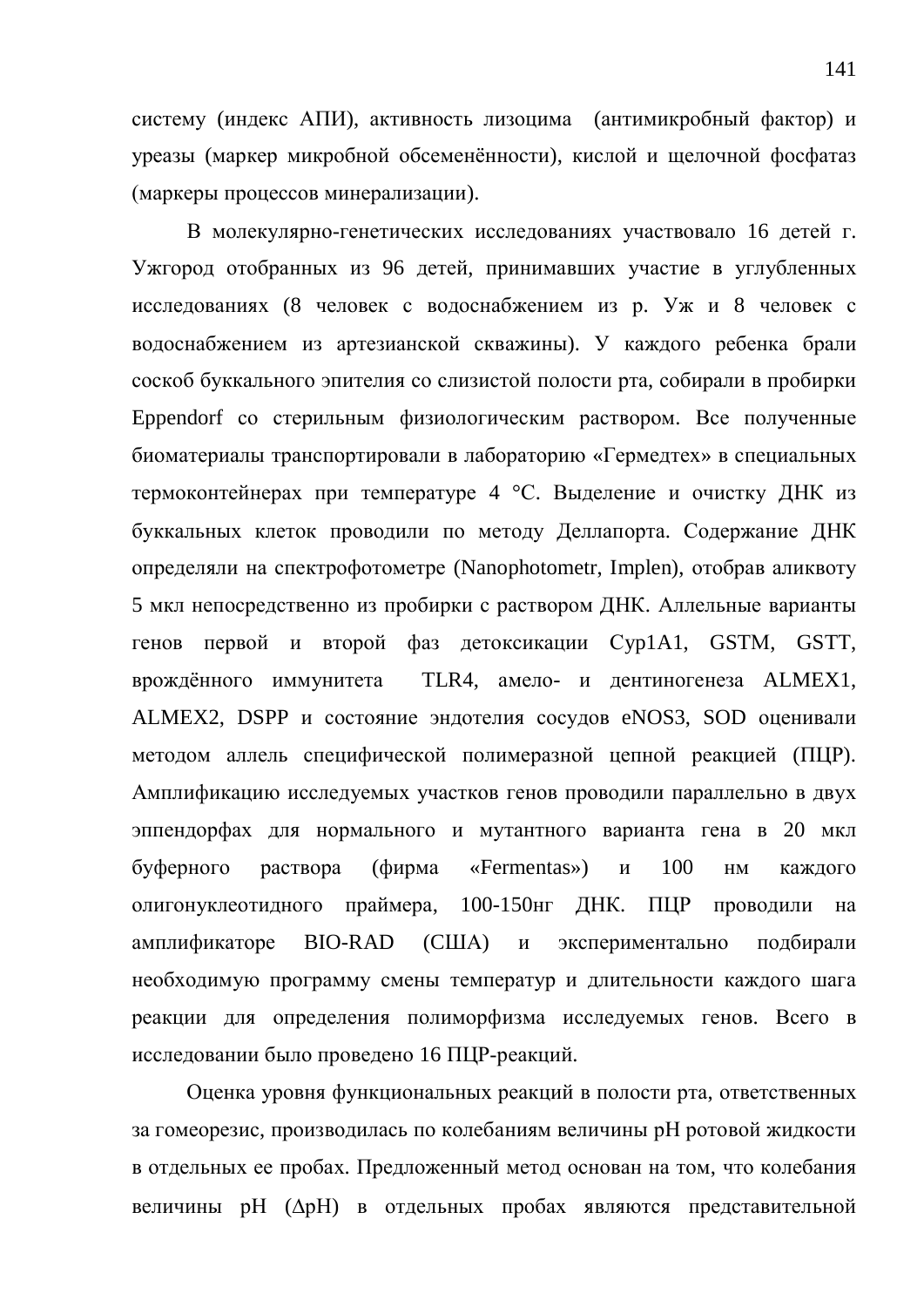характеристикой нестабильности гомеорезиса и неспособности организма поддерживать кислотно-щелочное равновесие в полости рта. Для оценки величины  $\Delta$ рН у каждого пациента берется пять проб ротовой жидкости по 1 мл, в которых определяется значение величины рН с помощью иономера непосредственно после забора пробы, рассчитывается среднее значение величины рН и доверительный интервал отклонений ( $\Delta$ рН) от среднего значения с учетом коэффициента Стьюдента для пяти измерений и доверительной вероятностью 0,95. Данные усреднялись по группе.

Комплексная оценка зарядового состояния клеток буккального эпителия производилась по методу Шахбазова в модификации Деньга О.В. В предложенном методе, кроме оценки процента электрофоретически подвижных ядер КБЭ, оцениваются амплитуды электрофоретического смещения ядер и плазмолемм клеток и их отношение, что позволяет судить об уровне адаптационных и функциональных реакций в полости рта и переходных процессах в результате проводимых профилактики и лечения.

Спектроколориметрические исследования кислоторезистентности твердых тканей зубов основаны на количественной аппаратурной оценке in vivo в полости рта насыщенности цветовой окраски зубов после обработки их 0,1 % раствором HCl (30 сек.) и затем раствором метиленовой сини (ТЭРтест). В исследованиях использовался спектроколориметр «Пульсар».

Спектроколориметрическая оценка проницаемости слизистой десны для расствора Шиллера-Писарева (Ш-П) заключалась в количественной оценке изменения при прокрашивании её расствором Ш-П коэффициента отражения света десной в области двух основных максимумов отражения видимого света (460 нм и 660 нм). Все оптические и цветовые параметры при этом фиксировались в координатах цвета и в виде спектрального распределения коэффициента отражения света.

При статистической обработке полученных результатов использовалась компьютерная программа STATISTICA 6.1 для оценки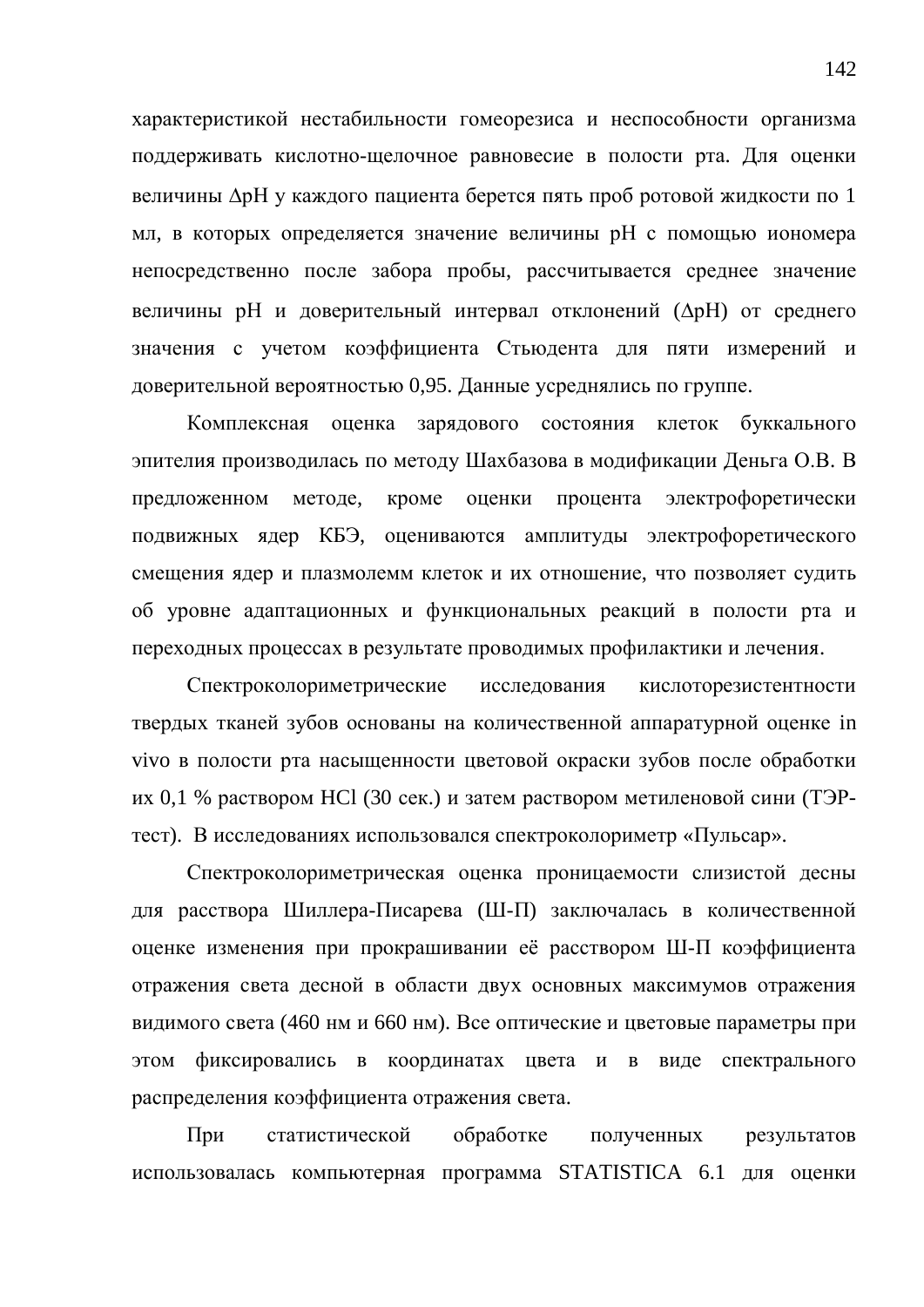погрешности и достоверности полученных результатов. Кроме того, был проведен статистический анализ результатов эпидемиологических обследований. Было проведено сравнение показателей твердых тканей зубов, тканей пародонта, гигиены полости рта, биохимических параметров ротовой жидкости детей 6-7 лет для двух источников водоснабжения г. Ужгород (р. Уж, артезианская скважина). При этом были выделены группы с наивысшей интенсивностью кариеса зубов (SiC).

Результаты эпидемиологического обследования 101 ребенка 6-7 лет г. Ужгород, использующих воду из различных источников водоснабжения показали, что у детей среди заболеваний твердых тканей зубов первое место занимали кариозные поражения зубов, распространенность которых составила 95%, что свидетельствует о сплошной заболеваемости по оценке ВОЗ. Интенсивность кариозного процесса по индексу кп+КПУ оказалась очень высокой и составила 7,5. Зубочелюстные аномалии у детей данной группы по отдельным показателям (тремы, диастемы, дистальный прикус) составляли 30% - 40%.

Распространенность кариеса зубов временного прикуса составила у детей употребляющих питьевую воду из источника «р. Уж» 85,5%, из источника «артезианская скважина» 93,9%, интенсивность по индексу кпз составила 7,17 и 6,67 соответственно.

Распространенность кариеса постоянных зубов составила 17,3% у детей употребляющих питьевую воду из источника «р. Уж», и 36,7% у детей, употребляющих питьевую воду из источника «артезианская скважина». Интенсивность по индексу КПУз при этом составила 0,36 и 0,98, а по индексу КПУп  $0.38$  и 1,08 соответственно, то есть отличалась в среднем 2,8 раза.

Удалённые постоянные зубы составили 5,3%, запломбированные – 23,7%. В составляющей К осложнения составили 2,3%.

При обследовании детей были выделены подгруппы с наивысшей интенсивностью кариеса зубов НИК (SiC).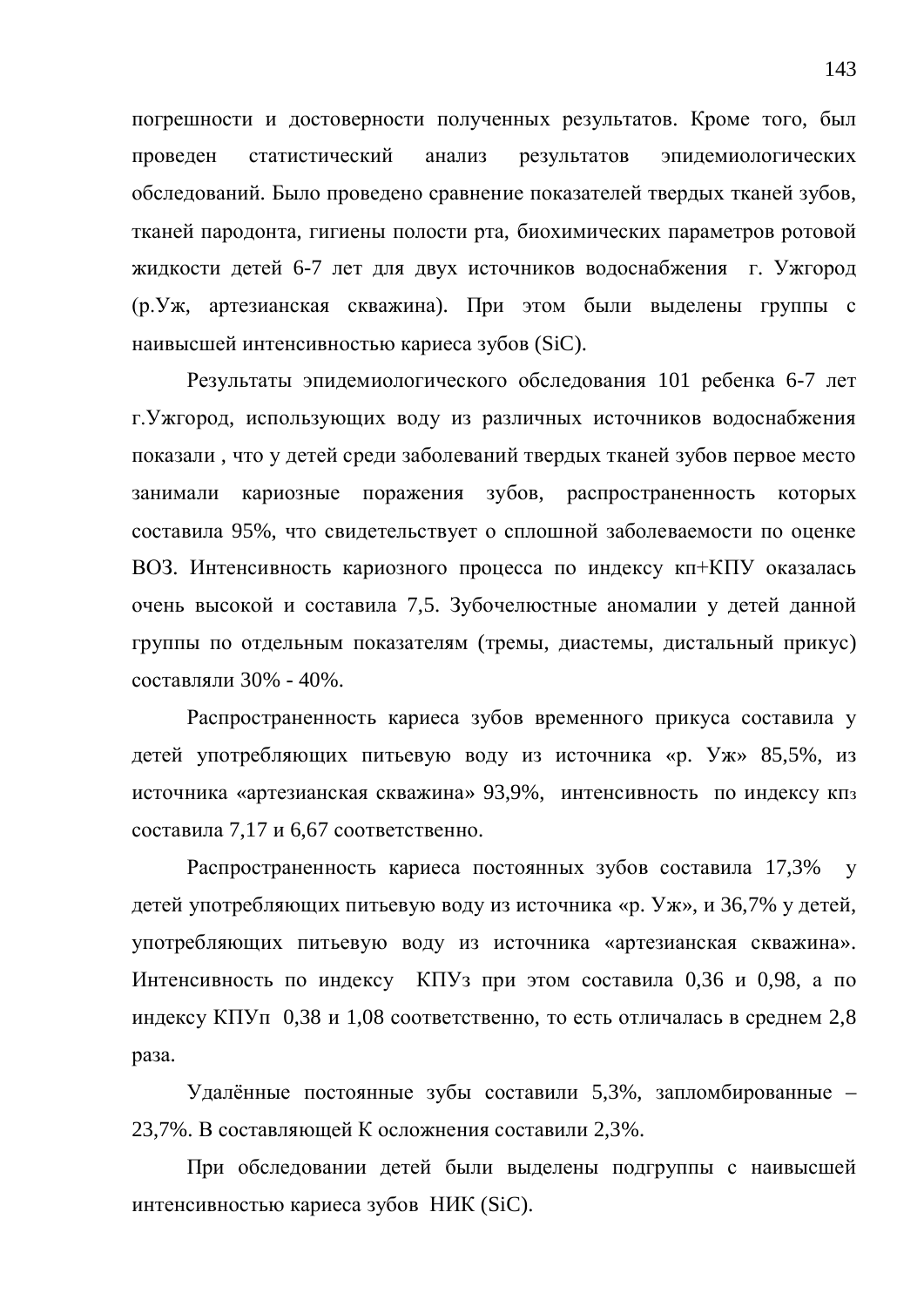Сравнивая группы SiC детей, употребляющих воду из реки и скважины, можно отметить, что индекс КПУп в группе детей, потребляющих воду из скважины, в 1,6 раза выше, чем из реки. Количество незапломбированных зубов отличалось в этих группах в 2 раза.

В структуре индекса КПУ удалённые постоянные зубы составляли 5,3%. В составляющей К осложнения встречались в 1,9% случаев. Запломбированы зубы были лишь в 15,7% случаев. Поражаемость зубов временного прикуса в обследованных группах статистически достоверно не **ОТПИЧАНИСЬ** 

Распространённость симптома воспаления, оцениваемая по индексу Parma (РМА %)в группе детей, потребляющих воду из реки, была на 3,49% ниже чем из скважины, а индекс кровоточивости практически не отличался в обеих группах. Показатели пробы Шиллера-Писарева в обеих группах также достоверно не отличались, как и показатели уровня гигиены полости рта (Silness-Loe, Stallard'a), а также зубного камня.

Результаты проведенного анкетирования свидетельствуют о том, что дети 6-7 лет г. Ужгород любят хлебобулочные изделия и сладкое. Оказалось, что все дети любят также овощи и фрукты, мясо любят 73,5% детей, а рыбу – лишь 42,9%. Регулярно питаются дома 79,6% детей и 18,4% детей питаются в столовой. Регулярно чистят зубы 48,5% детей, остальные в 46,6% случаев чистят зубы лишь 1 раз в день, а 47,7% - два раза в день. Приведенные данные свидетельствует о настоятельной необходимости профилактической работы в плане гигиены полости рта и питания, как с детьми, так и с родителями.

На клетках буккального эпителия были проведены молекулярногенетические исследования основных маркеров I и II фаз детоксикации (Cyp1A1, GSTM, GSTT), врожденного иммунитета (TLR4), амело- и дентиногенеза (ALMEX1, ALMEX2, DSPP), состояния эндотелия сосудов, ПОЛ (eNOS3, SOD) у детей 6-7 лет г. Ужгород, употребляющих воду из разных водоисточников (реки Уж, и артезианской скважены) для оценки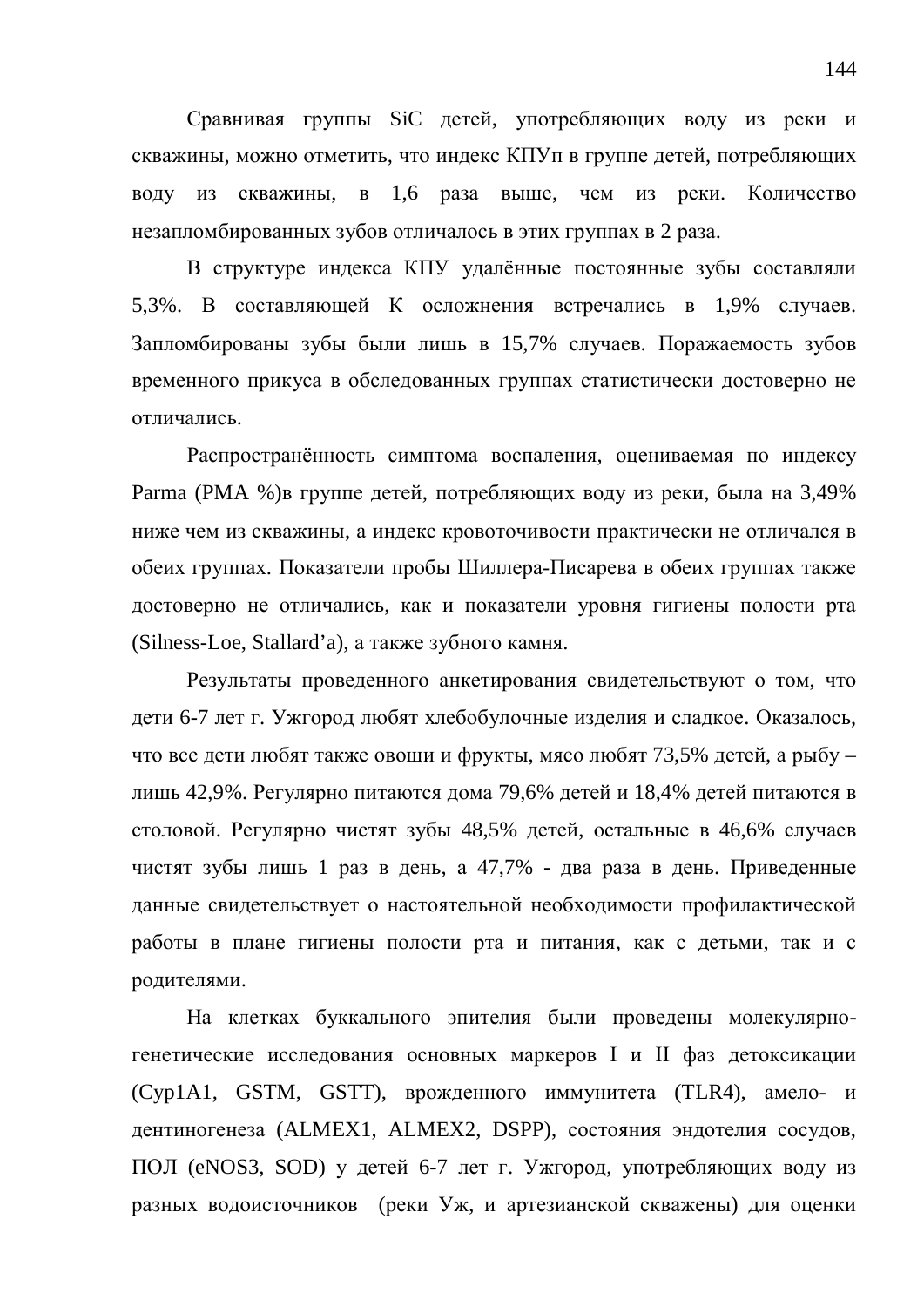негативного влияния микро- и макроэлементозов питьевой воды на организм детей и предрасположенность к основным стоматологическим заболеваниям.

В первой фазе детоксикации в гене Сур1А1 нарушения отмечены только у детей, потребляющих воду из скважины (16,7%) и в 83,3% случаев отмечена норма.

Во второй фазе детоксикации в гене GSTM мутации отмечены у 50% детей, причем у детей употребляющих воду из артезианской скважины они встречаются в 2,8 раза чаще, чем у детей, употребляющих воду из реки (80% и 28,6% мутаций соответственно).

В генах второй фазы детоксикации (GSTT) в среднем по Ужгороду норма отмечена в 75% процентах случаев и в 25% случаев отмечены мутации.

В маркере врожденного иммунитета TLR4 у детей группы, употребляющих воду из артезианской скважины, мутации и гетерозиготы были выявлены в 40% случаев, а в группе детей, использующих воду реки, только в 16,7% случаев.

Маркеры амелогенеза ALMEX1 и ALMEX2 в нашем случае изменяются по-разному. Так в гене ALMEX1 в среднем у 75% детей г. Ужгород отмечена норма, а у 25% - мутации. Причем в группе детей, употребляющих воду из артезианской скважины, норма наблюдалась в 60% случаев, а в группе детей, употребляющих воду из реки, в 85,7% случаев. В гене ALMEX2 гетерезиготы и мутации у детей, использующих воду из артезианской скважины, составили 100%, в то время как у детей, употребляющих воду из реки, гетерезиготы и мутации составили только 57,1%.

В гене дентиногенеза DSPP гетерозиготные нарушения отмечены в 66,7% случаев, причём в группе детей, использующих воду из реки, они были в 1,5 раза чаще, чем у детей, использующих воду из артезианской скважины.

В гене SOD (супероксиддисмутаза) нарушения не были отмечены.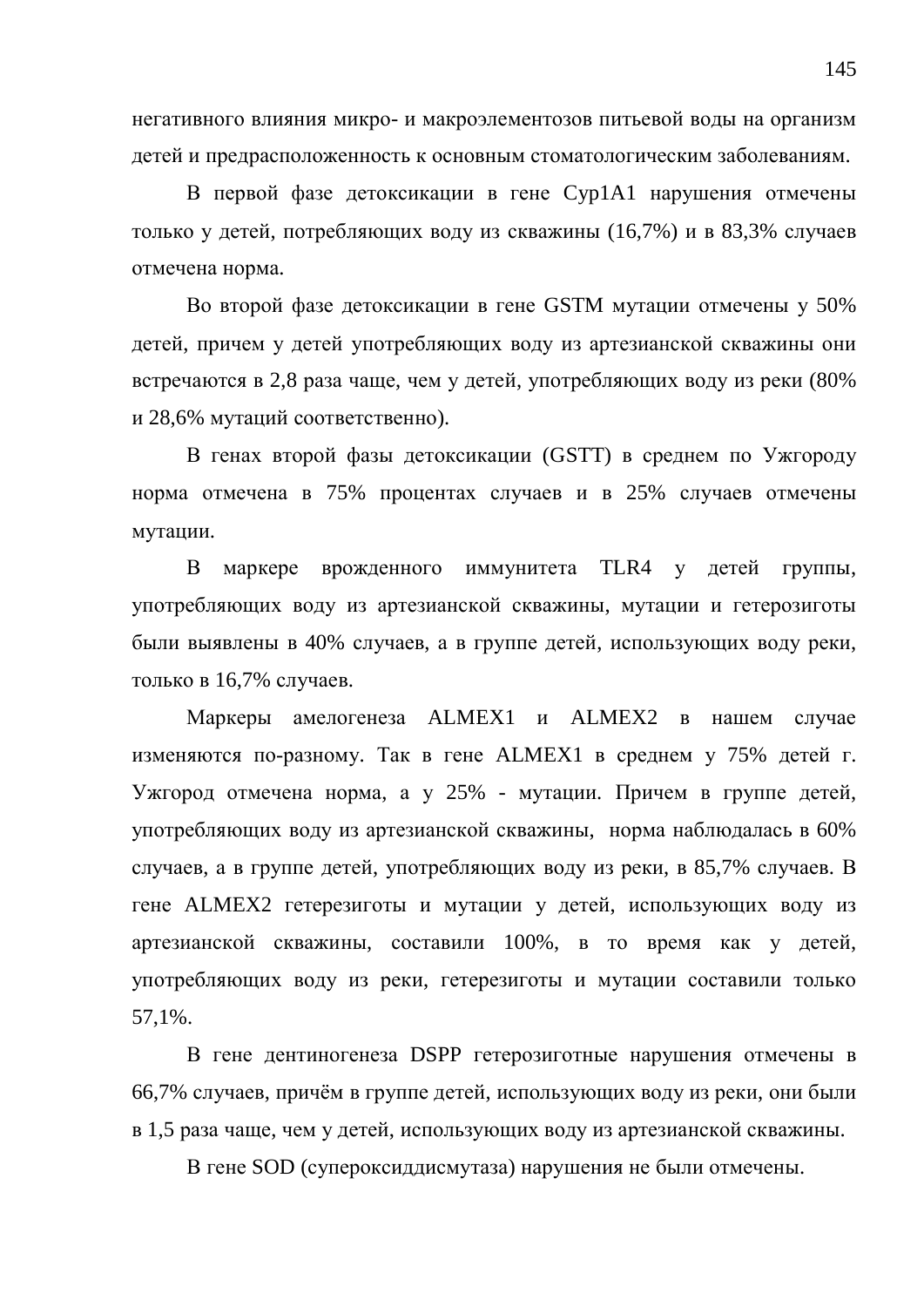В гене eNOS3 в 45,4% наблюдалась норма, в 45,5% наблюдались гетерозиготы и в 14,4% случаев были отмечены мутации. Причём нарушения в обеих группах детей были примерно одинаковыми.

Таким образом, в результате проведенного исследования мы можем отнести к основным генам, обуславливающих повышенное поражение кариесом зубов у детей, употребляющих воду из артезианской скважины, гены ALMEX2, DSPP, GSTM, eNOS3. К генам модификаторам можно отнести ALMEX1, TLR4 и Cyp1A1.

Учитывая полученные данные, свидетельствующие о нарушениях амело-, дентиногенеза, фаз детоксикации, врожденного иммунитета и нарушениях эндотелия сосудов, в схему профилактики нами были включены сорбенты, адаптогены, одонтотропные макро и микроэлементы, антиоксиданты и препараты, корректирующие микробиоценоз.

Проведенный корреляционный анализ показателей стоматологического статуса и биохимических показателей ротовой жидкости детей 6-7 лет г. Ужгород, использующих источники питьевой воды с разным минеральным составом, показал значительное превышение распространенности таких зубочелюстных аномалий как тремы/диастемы у детей группы «Скважина» по сравнению с группой «Река» (4,3 раза), а также, что наиболее значимыми аргументами математической модели в формировании вариации показателя КПУз оказались «источник воды» (45%), активность эластазы ротовой жидкости детей (40%) и содержание магния (10%), а в формировании вариации показателя РМА % - индексы Silness-loe (37%), Stallard (26%) и «источник воды» (23%).

На первом этапе экспериментальных исследований была проведена оценка влияния питьевой воды из реки Уж и артезианской скважины г. Ужгород на биохимические показатели тканей полости рта и ротовой жидкости крыс, находившихся на диете вивария (ДВ). Вода из артезианской скважины г. Ужгород снижала у животных по сравнению с показателями крыс, получавших воду реки Уж, степень атрофии альвеолярного отростка на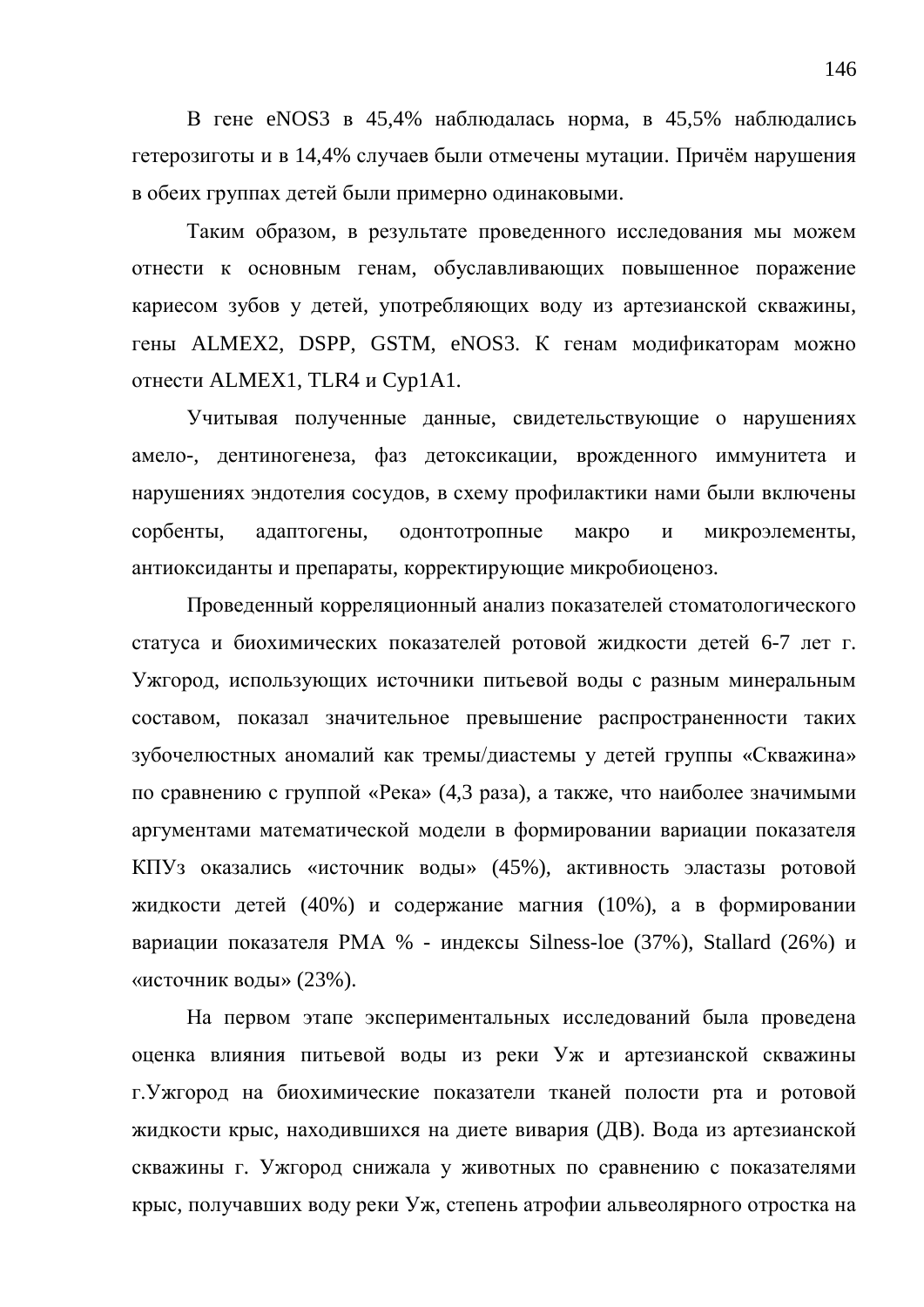22 %, на 25 % число кариозных поражений зубов и на 31 % глубину кариозных поражений, несколько увеличила содержание магния в ротовой жидкости. Вода из артезианской скважины по сравнению с водой из р. Уж не влияла существенно на показатели минерального обмена в пульпе и сыворотке крови животных. По-видимому, кратковременное стоматопротекторное действие воды из скважины определялась не столько влиянием на минеральный обмен, сколько влиянием на состояние орального микробиоценоза за счет более высокого содержания нитратов, которые могут в слюне при определённых условиях превращаться в продукты, обладающие сильным бактерицидным действием. С другой стороны, вода из артезианской скважины, содержащая повышенные концентрации нитратов и стронция, при кратковременном использовании может служить стимулирующим стрессовым фактором, мобилизующим лишь на определённый период адаптационно-компенсаторные силы организма крыс.

Поскольку у детей 6-7лет г. Ужгород, использующих воду из артезианской скважины, распространённость и интенсивность кариеса зубов в несколько раз превышали эти показатели у детей, использующих воду р. Уж, на втором этапе эксперимента было проведено исследование влияния питьевой воды из артезианской скважины на состояние твёрдых тканей зубов, тканей пародонта и минеральный обмен в тканях полости рта крыс, находившихся на кариесогенном рационе. И в этом случае вода из артезианской скважины г. Ужгород снижала у животных на 13 % прирост числа кариозных поражений и на 20,5 % степень атрофии альвеолярного отростка нижней челюсти, несколько увеличивало в пульпе активность ЩФ и показатель её минерализующей способности, в ротовой жидкости снижала активность ЩФ и ОПА и не влияла на минеральный обмен в системе крови.

На третьем этапе эксперимента была проведена оценка влияния лечебно-профилактического комплекса, содержащего изофлавоны сои, цитрат кальция, сульфат цинка, витамин D<sub>3</sub>, аскорбиновую кислоту и фитогель лизоцима, на кариозные поражения, биохимические показатели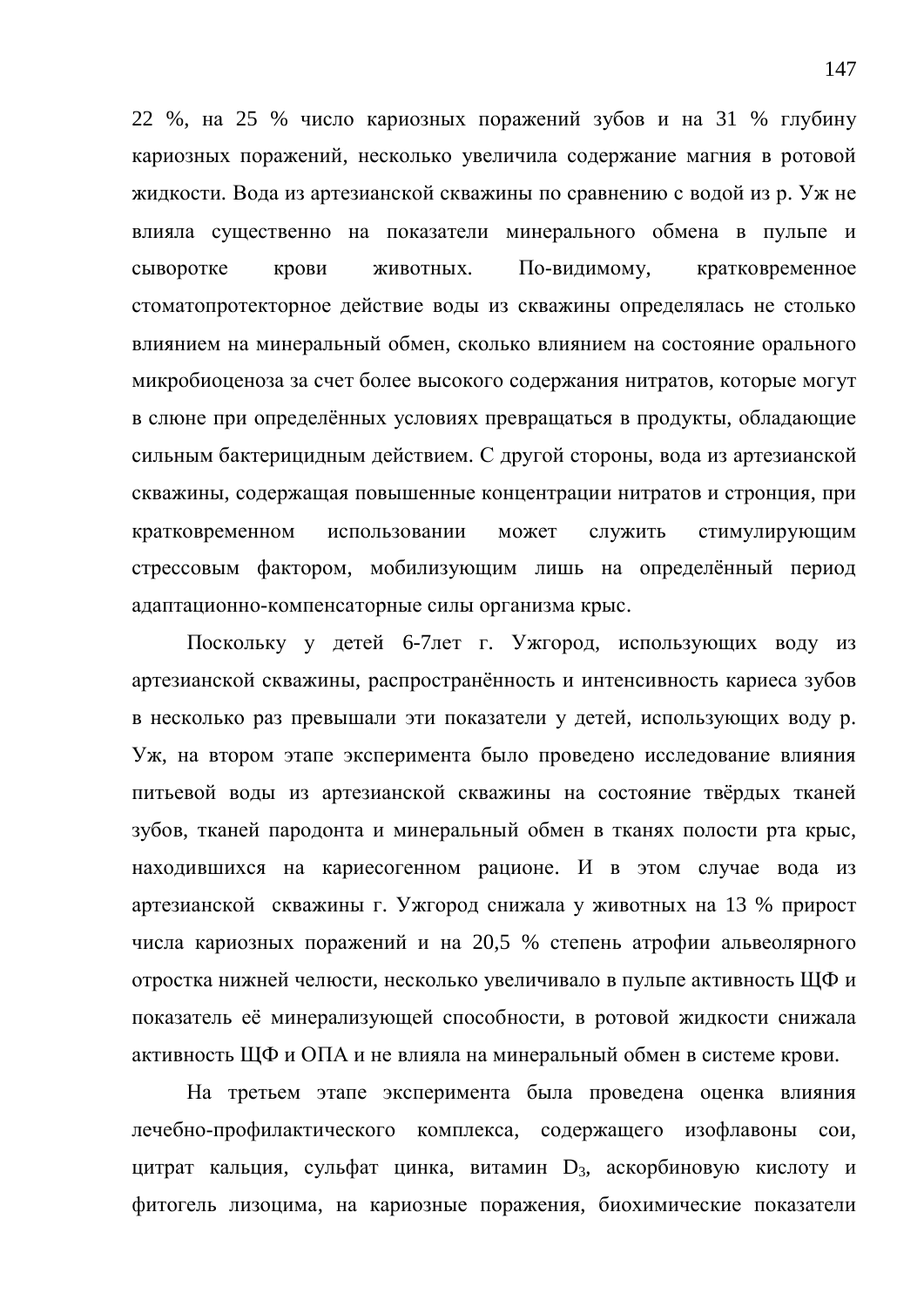ротовой жидкости, пульпы зубов и минеральный состав сыворотки крови животных на фоне высокосахарозной диеты. Лечебно-профилактический комплекс позволил в этом случае снизить атрофию альвеолярного отростка – на 42,9 %, затормозить появление новых кариозных полостей и предотвратить увеличение их глубины, нормализовать минеральный состав слюны крыс (Са, Мg и Р), участвующий в формировании её рН и буферной ёмкости, повысить активность ЩФ в пульпе и её минерализующую способность.

Проведение дифференцированных профилактических мероприятий у детей 6-7 лет г. Ужгород, использующих воду из р. Уж и артезианской скважины с разным минеральным составом, позволило получить за два года наблюдений кариеспрофилактический эффект в 48,5% и в 41,1% соответственно, снизить индекс РМА % на 10,6% и 9,16% соответственно, практически ликвидировать кровоточивость дёсен, уменьшить за два года индекс Silness-Loe в 1,41 и в 1,45 раз и индекс Stallard в 1,37 и в 1,35 раз соответственно.

Важнейшая роль в формировании минерализующей функции слюны принадлежит кальцию. Результаты исследования уровня этого минерала, показывают, что на начальном этапе исследования в ротовой жидкости детей, проживающих на территории с речным водоснабжением, содержание кальция в среднем было в 1,5 раза выше, чем у детей, потребляющих воду из скважины, в которой зарегистрировано повышенное содержание нитратов.

В ротовой жидкости детей основной группы, получавших питьевую воду из артезианской скважины г. Ужгород, через 1 и 2 года уровень кальция увеличился более чем в 2 раза, содержание фосфора увеличилось на 43%, магния – в 2,3 раза.

У детей основной группы с водоснабжением из реки Уж уровень кальция в ротовой жидкости через 1 и 2 года в среднем повысился в 1,5 раза  $(p_1 < 0.002)$ , содержание фосфора увеличилось на 29,8 %, а магния – в 2 раза.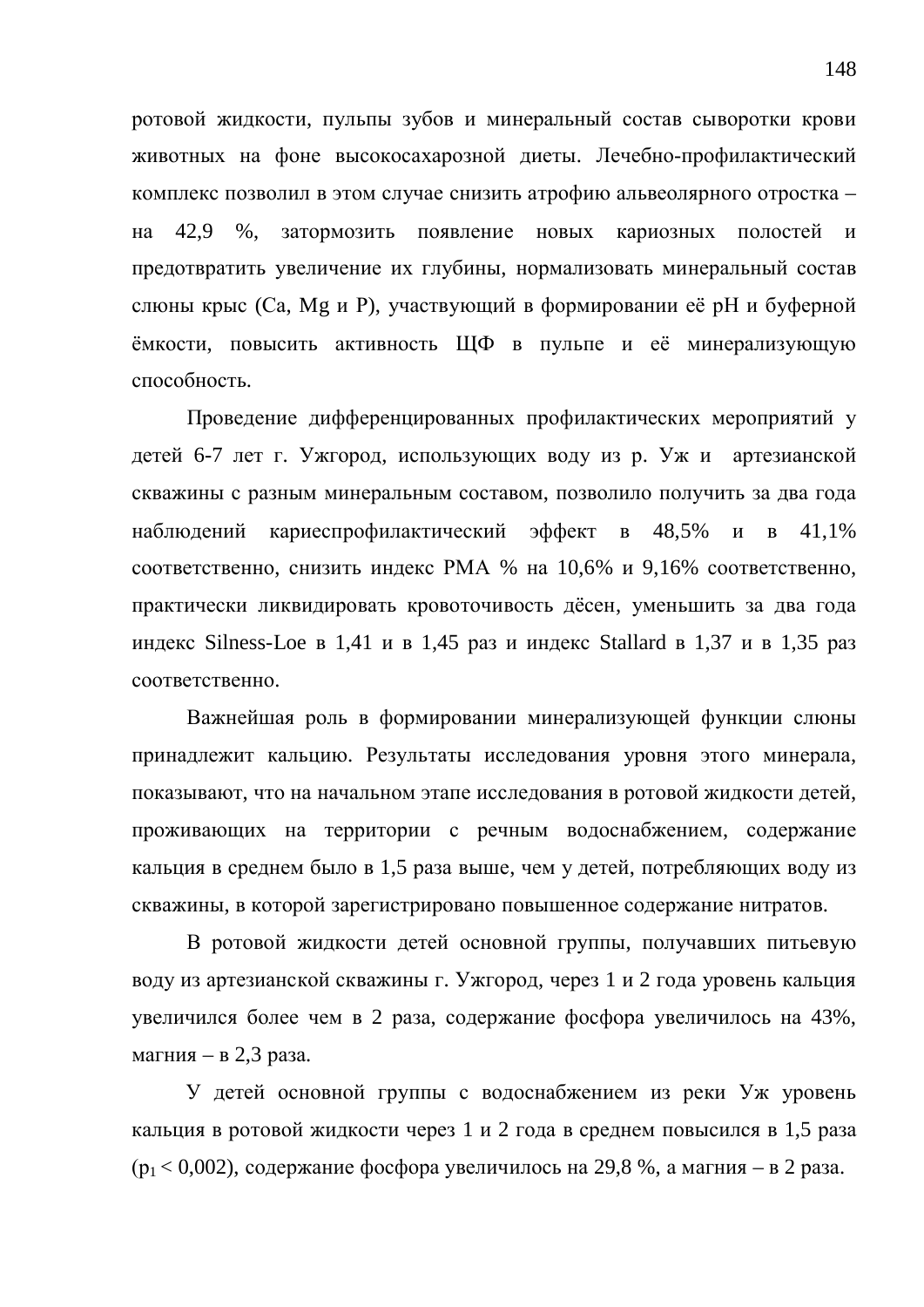Устойчивое повышение в ротовой жидкости концентрации кальция, магния и фосфора детей основных групп свидетельствуют об активации минерализующей функции слюны под влиянием предлагаемых профилактических схем в условиях неполноценного минерального состава питьевой воды. В группах сравнения эти показатели за период наблюдения достоверно и стабильно не изменялись.

В исходном состоянии в ротовой жидкости у детей с речным водоснабжением были выше аналогичных показателей у детей, потреблявших воду из артезианской скважины, активность антиоксидантного фермента каталазы на 57,1 %, уровень антиоксиданткого прооксидантного индекса в 1,9 раза и ниже содержание малонового диальдегида на 22,9%, активность уреазы в 1,6 раза. Активность антимикробного фермента лизоцима во всех наблюдаемых группах в исходном состоянии был примерно в 2 раза ниже нормальных значений  $(0,049 - 0,065 \text{ e}$ д/мл при норме  $0,120 -$ 0,150 ед/мл). При отсутствии стоматологической патологии показатель степени дисбиоза полости рта приближается к 1,00. До проведения санации и назначения комплексной профилактики у наблюдаемых детей степень дисбиоза была повышена в  $3 - 5$  раз у детей с речным водоснабжением и в 6 – 9 раз у детей, потребляющих воду из скважины, что соответствует II степени клинической субкомпенсированной стадии.

Проведение комплексной профилактики в основных группах детей, потребляющих воду из артезианской скважины и реки Уж, позволило через 6 месяцев повысить в ротовой жидкости детей активность каталазы в 2,2 и 1,5 раза, антиоксидантно-прооксидантный индекс - в 3,3 и 2,8 раза, активность лизоцима – на 75% и 69% и снизить содержание МДА в 1,8 и в 1,9 раза, активность уреазы в 3,46 и в 2,35 раза и степень дисбиоза в 5,9 раз и в 4,0 раза соответственно. Указанные показатели оставались в основных группах на этом уровне в течение двух лет наблюдения. В группах сравнения показатели ротовой жидкости достоверно и стабильно не изменялись.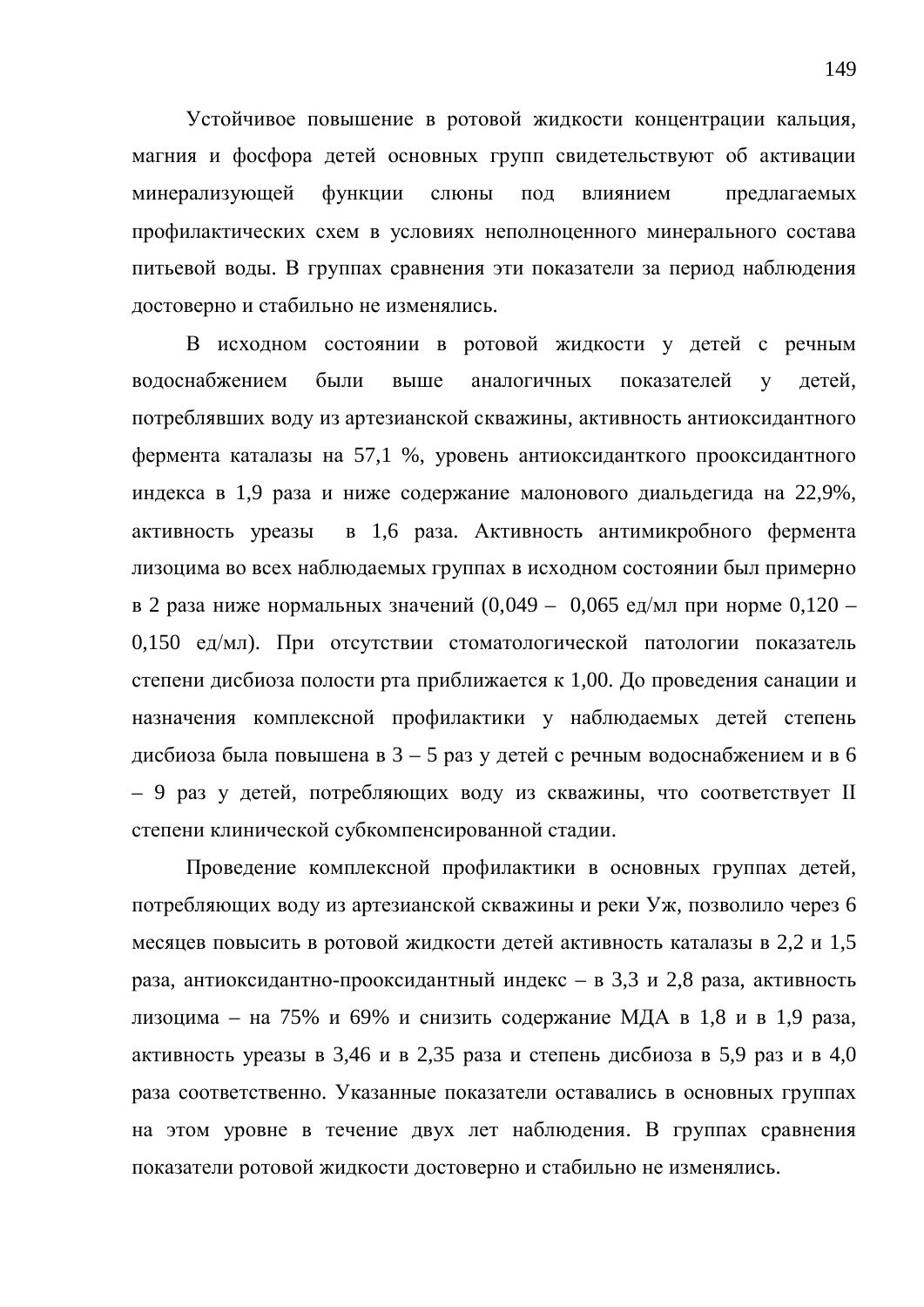Стабильное и пролонгированное повышение уровня основных минеральных компонентов ротовой жидкости и повышение активности антиоксидантной и антимикробной системы полости рта у детей 6-7 лет основных групп г. Ужгород также свидетельствуют о высокой эффективности проведенных дифференцированных лечебнопрофилактических мероприятий.

Оценка стабильности рН ротовой жидкости у детей г. Ужгород показала, что колебание величины рН в отдельных пробах у детей, использующих воду из артезианской скважины. были в 1,33 раза выше чем у детей, использующих воду из реки Уж. Однако уже через 6 месяцев, после повторного проведения профилактических мероприятий, у детей обеих основных групп колебание величины рН в отдельных пробах уменьшилось в 1,92 раза при использовании воды из реки и в 2,4 раза – при использовании воды из артезианской скважины и оставалось на этом уровне и через 12 месяцев, что свидетельствует о нормализации нарушенных функциональных реакций, ответственных за поддержание стабильности рН ротовой жидкости. В группах сравнения эта величина в процессе наблюдения достоверно не изменялась.

Проведенные исследования зарядового состояния клеток буккального эпителия свидетельствуют о повышенном у детей младшего школьного возраста г. Ужгород, по сравнению с нормой, проценте электрофоретически подвижных ядер КБЭ как у детей, использующих воду из реки Уж, так и у детей, использующих воду из артезианской скважины. При этом амплитуды электрофоретического смещения ядер и плазмолемм КБЭ и их отношение оказались значительно ниже среднестатистической нормы, что говорит о сниженных по сравнению с нормой их зарядов и сниженной неспецифической резистентности. Повышенный процент подвижных ядер КБЭ можно объяснить компенсаторной реакцией в организме, обеспечивающей метаболизм в клетках за счёт повышенного по сравнению с нормой количества ядер, которые покидают молекулы РНК и ДНК.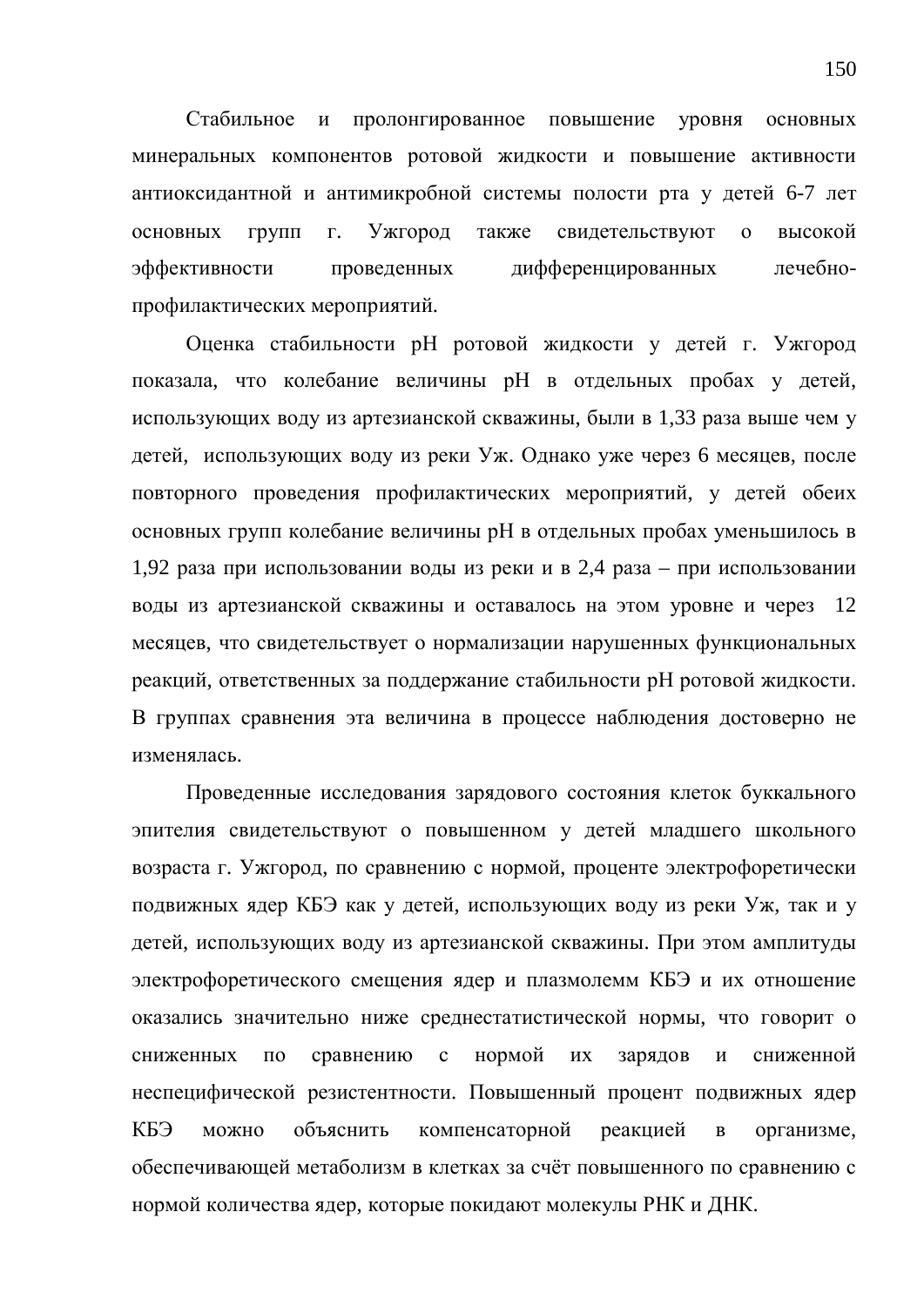Проведение комплексной профилактической терапии в основных группах детей, использующих воду из реки Уж и артезианской скважины, позволило через 1 год снизить процент подвижных ядер КБЭ соответственно на 12% и 4% (который по-прежнему превышал среднестатистическую норму) и увеличить отношение амплитуд электрофоретического смещения плазмолемм и ядер клеток Апл/Ая соответственно до 1,65 и 1,57, которые приближались к среднестатистической норме (1,7-2,0), что свидетельствует об улучшении при этом клеточного метаболизма и повышении неспецифической резистентности организма.

Проведенная у детей 6-7 лет г. Ужгород в основных группах спектроколориметрическая оценка цветовой насыщенности S окраски эмали зубов метеленовой синью при ТЭР-тесте показала, что уже через 3 месяца после проведения комплексной профилактики в случае использования воды из реки Уж этот показатель уменьшился в 1,29 раза, а для источника «артезианская скважина» в 1,31 раза и достоверно отличались группы сравнения ( $p < 0.05$ ). Через 6 месяцев после проведения повторно лечебнопрофилактических мероприятий цветовая насыщенность окрашенных зубов S у детей с источником воды «р. Уж» уменьшилась по сравнению с исходным состоянием в 1,55 раза, а для источника воды «артезианская скважина» - 1,84 раза и оставались на этом уровне и через 12 месяцев, что свидетельствует о повышении кислоторезистентности эмали у детей под действием профилактических комплексов. В группах сравнения цветовая насыщенность окраски зубов при ТЭР-тесте за этот период достоверно не изменялась.

Спектроколориметрическая оценка степени воспаления в тканях пародонта у детей г. Ужгород проводилась по окрашиваемости десны раствором Шиллера-Писарева. Изменение коэффициента отражения света десной при этом представлены для двух длин волн, соответствующих основным максимумам отражения света десной в видимом диапазоне (460 нм, 660 нм). Полученные результаты свидетельствуют об определённом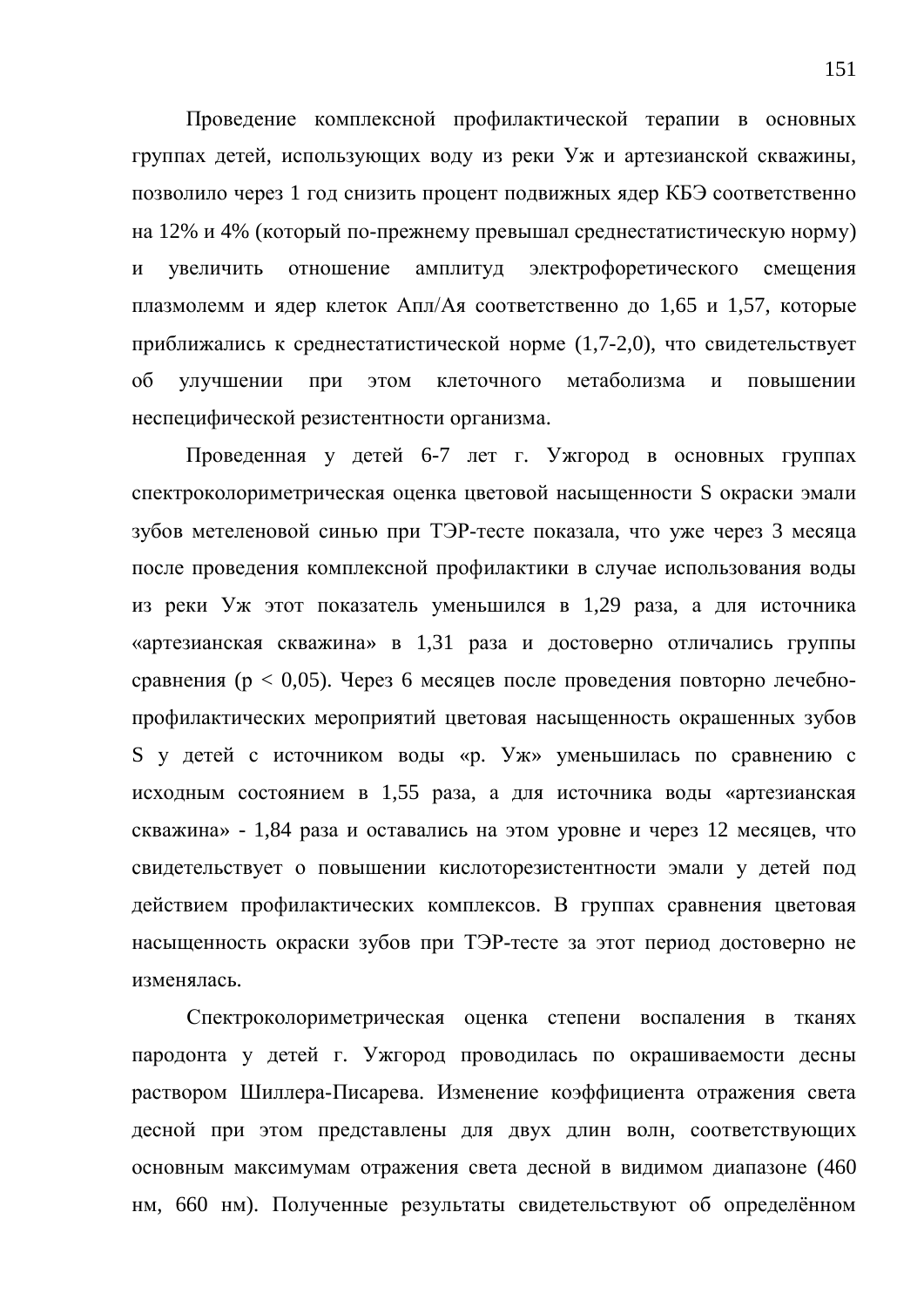усилении барьерной защиты десны и уменьшении прокрашивания ее под действием комплексной профилактики основных стоматологических заболеваний (нормализация защитной системы гиалуроновая кислота гиалуронидаза). В основной группе детей, использующих воду из реки Уж, через 6 месяцев прокрашиваемость десны в среднем уменьшилась по сравнению с исходным состоянием на 6 %, а у детей, использующих воду из артезианской скважины, на 10 % и оставалась на этом уровне и через 12 месяцев.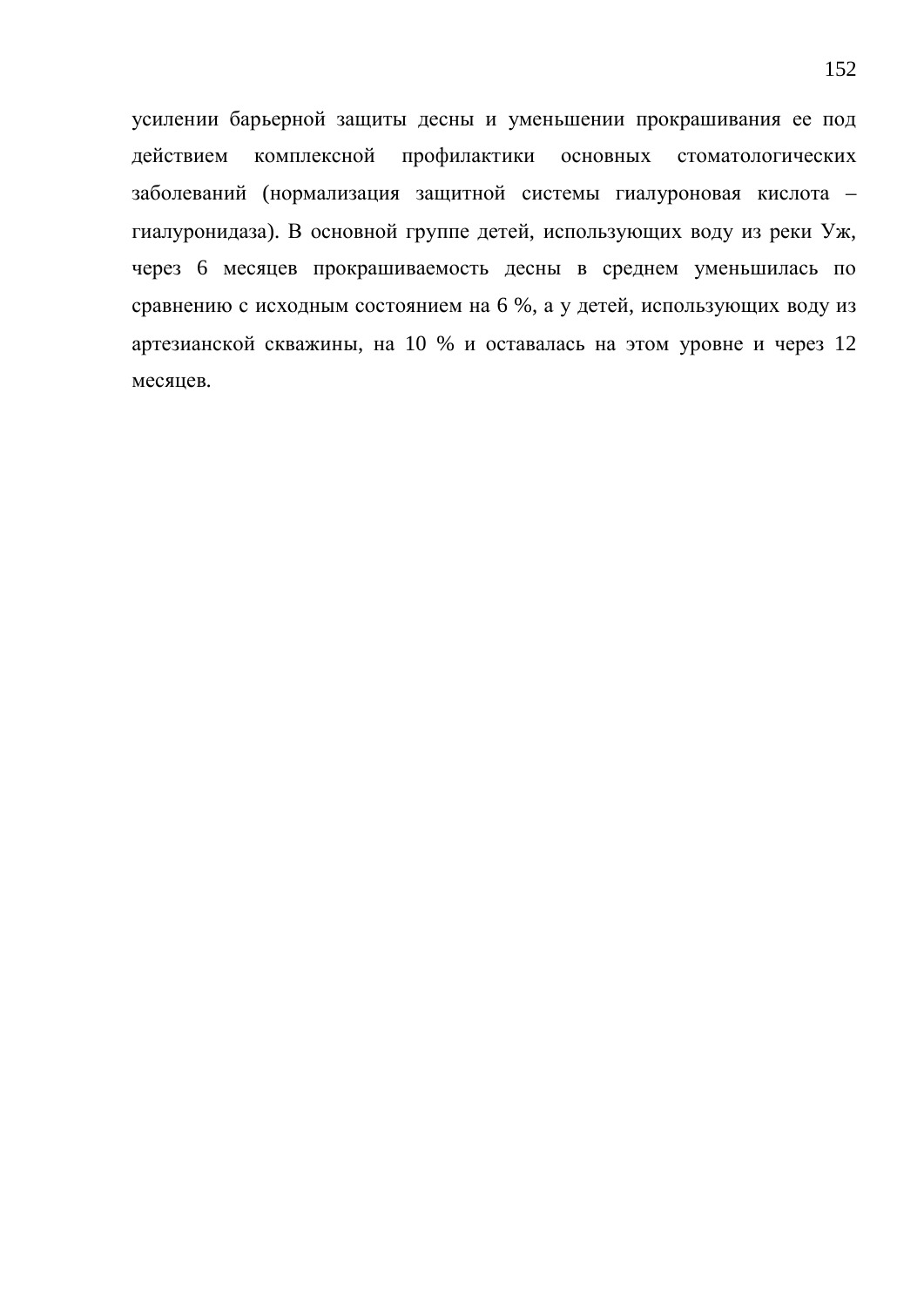## **ВЫВОДЫ**

В диссертационной работе представлено патогенетически, экспериментально и клинически обоснованное решение актуальной задачи стоматологии детского возраста — повышение эффективности профилактики и лечения основных стоматологических заболеваний у детей младшего школьного возраста г. Ужгород, использующих питьевую воду из разных источников со сниженной концентрацией фтора и различными макро- и микроэлементозами, за счет проведения дифференцированных комплексных лечебно-профилактических мероприятий, нормализующих функциональные и адаптационно-компенсаторные реакции организма, в том числе, в полости рта.

1. Эпидемиологические обследования детей 6-7 лет г. Ужгород показали, что в постоянном прикусе при использовании ими воды из артезианской скважины кариозные поражения зубов превышают по интенсивности в 2,8 раза, а по распространенности в 2,12 раза аналогичные показатели у детей, использующих воду р. Уж (0,98 и 0,36, 36,7% и 17,3% соответственно).

2. Наличие в воде артезианской скважины г. Ужгород повышенных по сравнению с водой р. Уж концентрации нитратов, стронция и хлоридов (в 5,28, в 2,27 и в 7,47 раз соответственно) и существенно сниженной по сравнению с нормой концентрации фтора (меньше 0,02 мг/л) приводит к снижению ферментативной активности в организме детей и, как следствие, к снижению адаптационных возможностей организма, к гипоксии тканей пародонта, нарушению процессов дентино- и амелогенеза, 1-й и 2-й фаз детоксикации, врождённого иммунитета, что подтверждается результатами молекулярно-генетических исследований на клетках буккального эпителия и биохимических ротовой жидкости.

3. В эксперименте на животных показано, что кратковременное использование воды из артезианской скважины (1 месяц) на фоне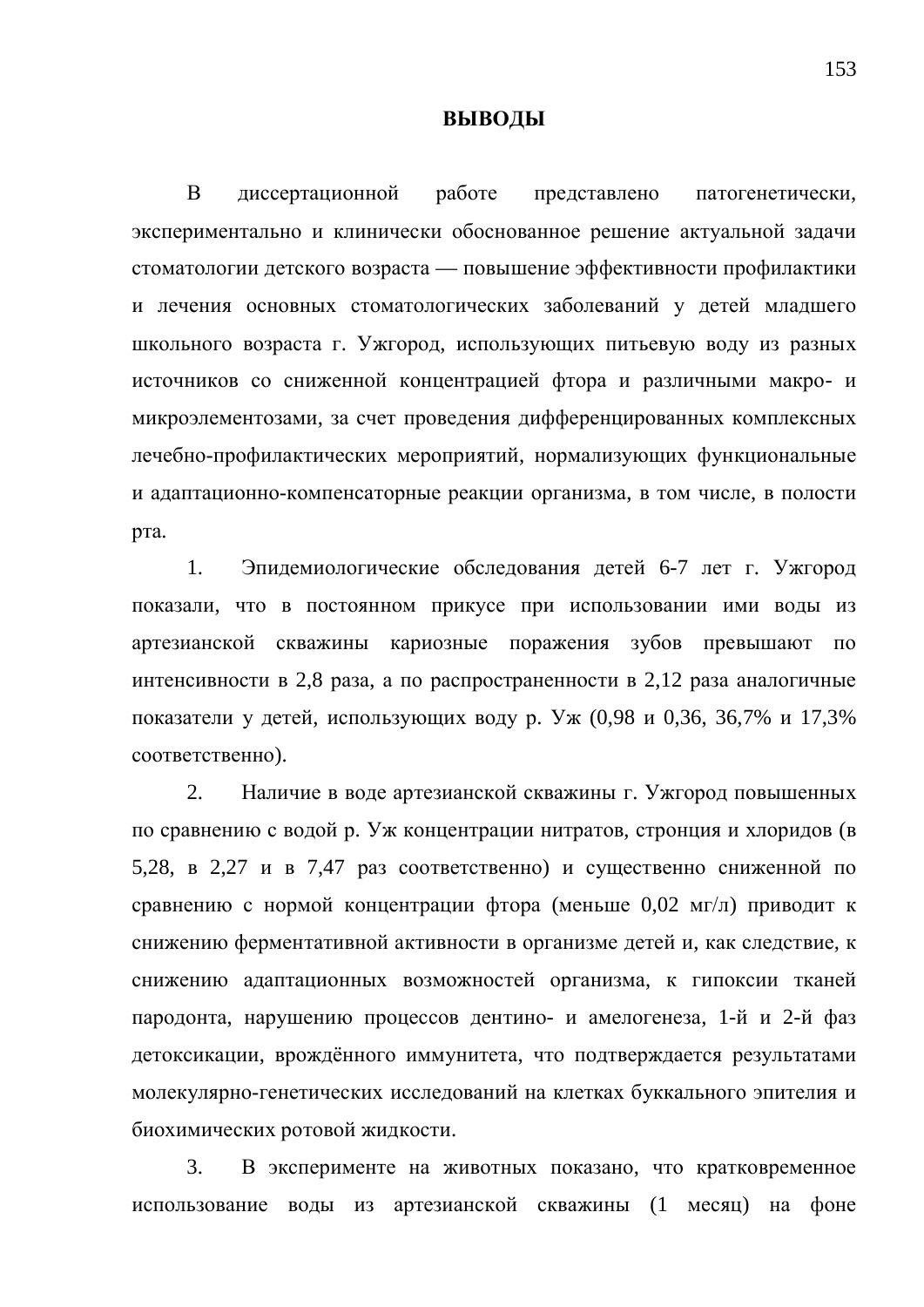высокосахарозной диеты приводит к уменьшению степени атрофии альвеолярного отростка  $(24,2 + 0,9)$ , числа кариозных полостей на 1 крысу (4,9+0,4), глубины кариозных поражений (4,5+0,4 баллов) и увеличению содержания магния в ротовой жидкости, что является, на наш взгляд, кратковременной защитной стрессовой реакцией организма на наличие в воде повышенного содержания нитратов и стронция.

4. Экспериментально на крысах было обосновано дифференцированное применение на фоне высокосахарозной диеты лечебнопрофилактического комплекса, включавшего изофлавоны сои, шитрат кальция, сульфат цинка, аскорбиновую кислоту, витамин D3, проростки пшеницы и фитогель, содержащий лизоцим.

5. Применение у детей 6-7 лет разработанных лечебнопрофилактических комплексов, учитывающих различный минеральный состав воды из разных источников водоснабжения г. Ужгород, позволило получить за два года наблюдения кариес-профилактический эффект в 41,1% при употреблении воды из скважины и 48,5% из реки Уж, снизить индекс РМА % в 1,31 раз и в 1,37 раз, а индексы кровоточивости в 1,45 и в 1,41 раз соответственно.

6. В ротовой жидкости детей 6-7 лет г. Ужгород за 2 года лечебнопрофилактических мероприятий уровень кальция в ротовой жидкости увеличился на 34 % при источнике воды р. Уж и в 2 раза при источнике воды артезианская скважина, содержание фосфора увеличилось в 1,25 раз в обеих основных группах, а магния – в 1,68 раза и 2,23 раза соответственно. Также в основных группах увеличились соответственно активность каталазы в 1,58 раза и 2,50 раза, антиоксидантно-прооксидантный индекс – в 2,99 раз и 4,25 раз, активность лизоцима в 1,64 раза в 1,67 раз и уменьшились содержание малонового диальдегида в 1,90 раза и 1,89 раза, активность уреазы в 2,24 раза и 3,67 раза, степень дисбиоза в полости рта в 3,68 раза и 5,70 раза.

7. В результате применения дифференцированной комплексной профилактики через 12 месяцев колебания рН в ротовой жидкости в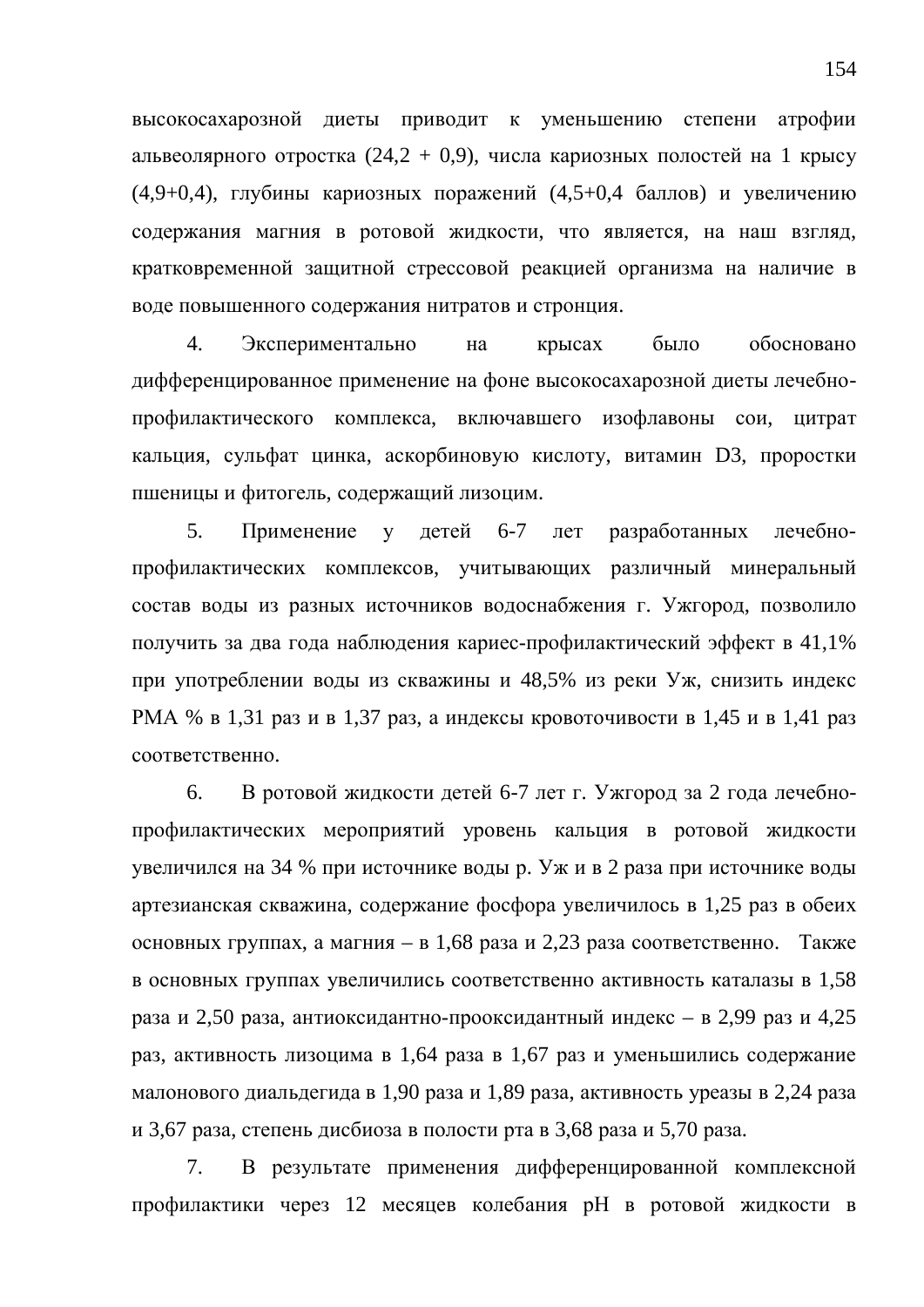основной группе детей 6-7 лет г. Ужгород, использующих воду реки, уменьшились в 1,93 раза, а у детей, употребляющих воду артезианской скважины, 2,25 раз, частично нормализовались процент подвижных ядер клеток буккального эпителия, а отношение амплитуд электрофоретического смещения плазмолемм и ядер клеток, характеризующее уровень неспецифической резистентности организма, приблизилось к среднестатистической норме  $(1,65 - \text{ист}$ очник воды река Уж,  $1,57 - \text{ист}$ очник артезианская скважина).

8. В результате проведения комплексной профилактики в основных группах детей цветовая насыщенность окраски зубов детей г. Ужгород метеленовой синью при ТЭР-тесте, оценившаяся спектроколориметрически, через 12 месяцев уменьшилась в основной группе детей, использующих воду реки Уж, в 1,55 раз, детей, использующих воду из скважины, в 1,84 раза, а прокрашиваемость десны раствором Шиллера-Писарева в результате мероприятий уменьшилось в среднем на 6 % и 10 % соответственно, что свидетельствует об увеличении кислоторезистентности эмали зубов и эффективности работы защитной линии гиалуроновая кислота гиалуоронидаза.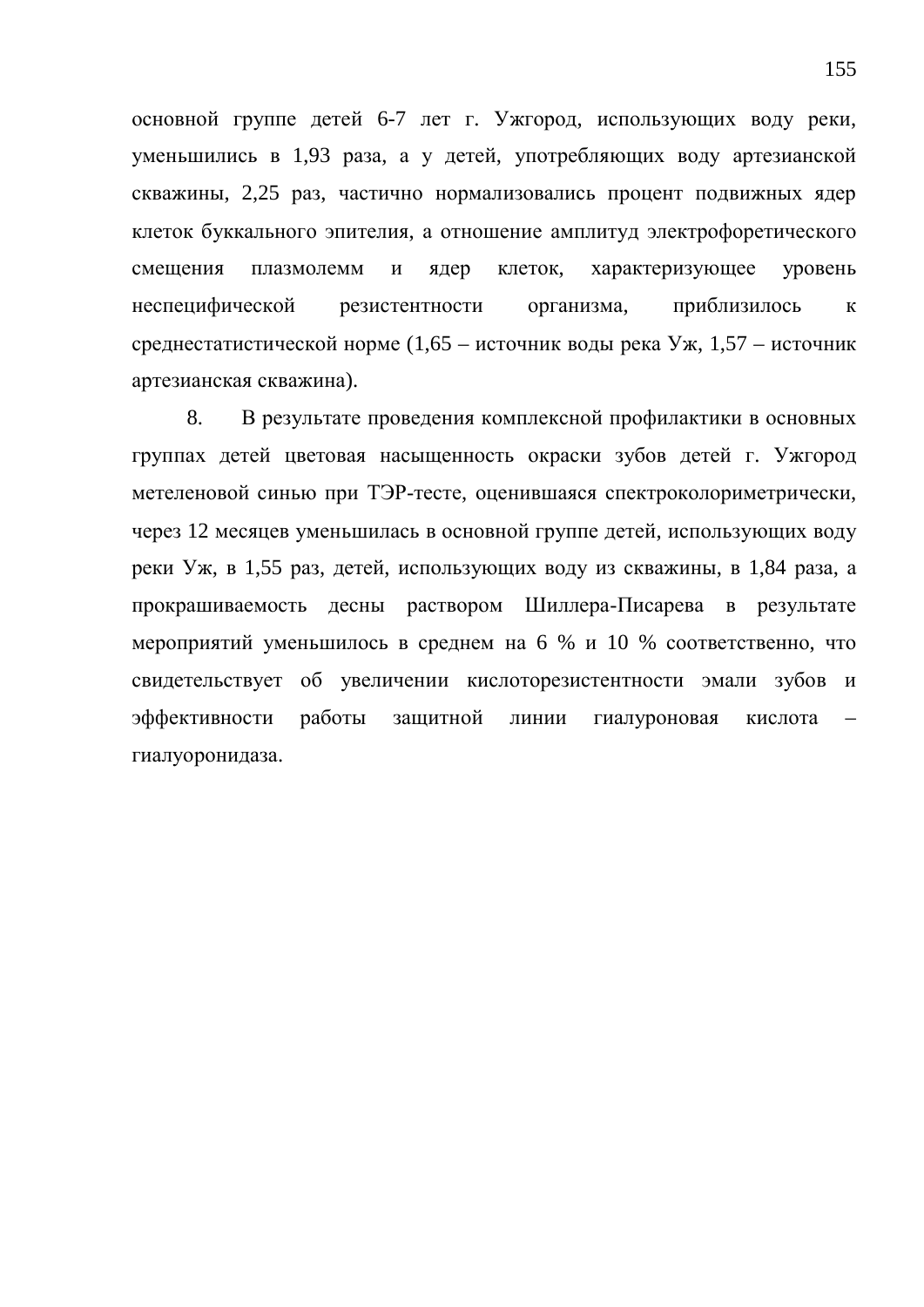## ПРАКТИЧЕСКИЕ РЕКОМЕНДАЦИИ

1. Рекомендовать для детей младшего школьного возраста г. Ужгород, использующих воду из артезианской скважины с низким содержанием фтора и повышенным содержанием нитратов, стронция и хлорида, проводить двухэтапную профилактику основных стоматологических заболеваний, включающую на первом этапе использование детоксикантов, сорбентов, адаптогенных, антиоксидантных, корректирующих микробиоценоз препаратов, а на втором этапе – реминерализующую фтор-терапию.

2. Рекомендовать для детей младшего школьного возраста г. Ужгород, использующих воду из реки Уж с низким содержанием фтора, проводить двухэтапную профилактику основных стоматологических заболеваний, включая на первом этапе адаптогенные, антиоксидантные, остеотропные препараты, а на втором этапе – реминерализующую и противовоспалительную терапию.

3. Рекомендовать для оценки факторов риска возникновения стоматологической патологии у детей младшего школьного возраста г. Ужгород, использующих питьевую воду из источников с различными макро- и микроэлементозами, проводить на клетках буккального эпителия молекулярно-генетические исследования нарушений в генах амелогенеза ALMEX1, ALMEX2, первой и второй фаз детоксикации Cyp1A1, GSTM, GSTT.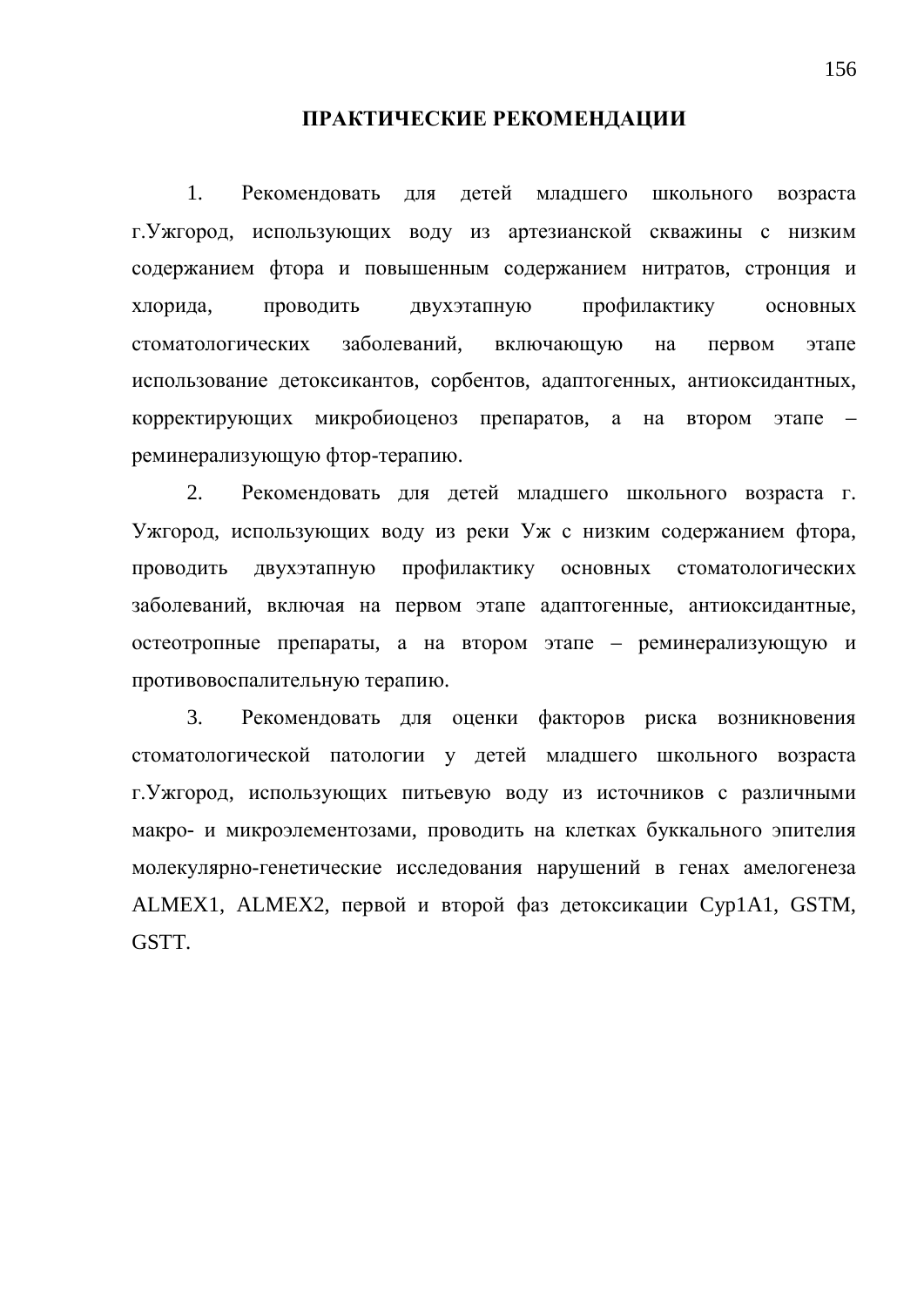## СПИСОК ИСПОЛЬЗОВАННЫХ ИСТОЧНИКОВ

1. Абрамова О. Е.. Профілактика та лікування хронічного катарального гінгівіту в дітей залежно від умісту фтору в питній воді: дис... канд. мед. наук: 14.01.22 / Вищий держ. навчальний заклад України "Українська медична стоматологічна академія". – Полтава, 2006. – 167 арк. – Бібліогр.: арк. 143-167.

2. Аванесян Р. А. Распространённость кариеса зубов и некоторых аномалий зубочелюстной системы среди детского населения города Ставрополя // Современные проблемы науки и образования. – 2014. –  $N_2$  5.

3. Авраамова О. Г. Профилактика кариеса фиссур путем регуляции созревания эмали фторидсодержащими зубными пастами / О. Г. Авраамова, В. К. Леонтьев, К. В. Жоров // Стоматология для всех. - 2006.-№3. –С. 34-36.

4. Авраамова О. Г. Профилактическая программа / О. Г. Авраамова, С. С. Муравьева //Стоматологический колледж. 2005. – №4. – С. 2.

5. Авцын А. П., Жаворонков А. А., Риш М. А., Строчкова Л.С. Микроэлементозы человека. — Москва: Медицина, – 1991. – 496с.

6. Акторен О. Профилактика кариеса: новые подходы к терапии / О. Акторен, Е. Б. Туна-Инс // Клиническая стоматология. – 2015. № 1. – С.16-20.

7. Алексеенко Н. В. Поражаемость зубов кариесом и содержание микроэлементов в питьевых водах и почвах различных промышленных регионов Днепропетровской области : Автореф. дис. на здобуття науч. степени. канд. мед. наук: спец. 14.00.21 «стоматология» / Н. В. Алексеенко -Киев, 1986. – 18 с.

8. Алимова Р. Г. Опыт реализации школьной программы профилактики стоматологических заболеваний / Р. Г. Алимова // Стоматология. – 2001. – №3. С. 60-62.

9. Анализ показателей распространенности интенсивности кариеса постоянных зубов у детей Санкт-Петербурга/А. В. Силин, В. А. Козлов, А. В.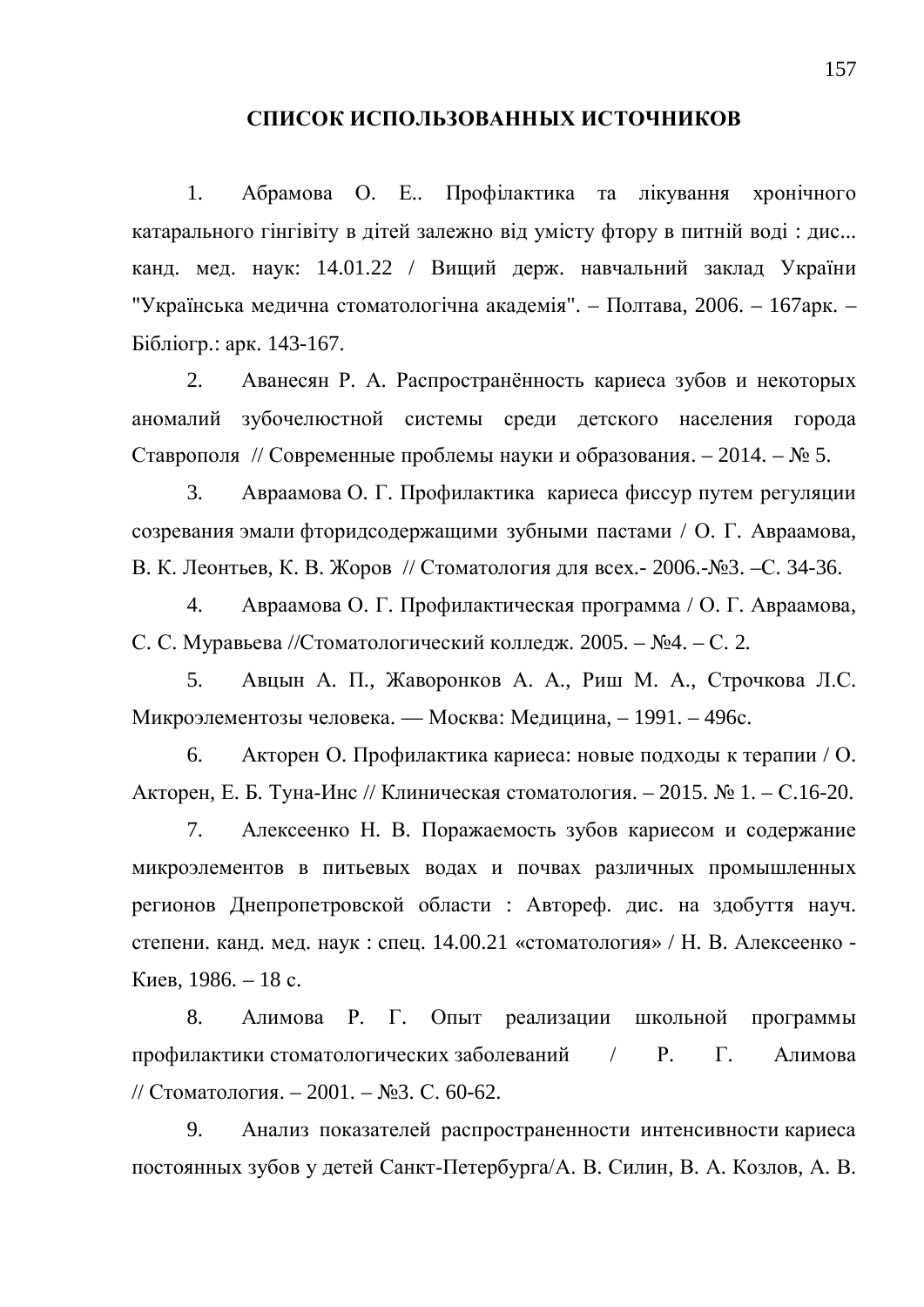Силин // Стоматология детского возраста и профилактика. -2014. – № 1. – C.14-18.

10. Ананьев Н. И. Комбинированное действие микроэлементов питьевой воды на поражаемость зубов кариесом // Современные проблемы оценки движущих факторов здоровья населения: Труды Алма-Атинского гос. мед. института. Алма-Ата, 1991. - С.89-91.

11. Антипкін Ю. Г. Стан здоров'я дітей в умовах дії різних екологічних чинників / Ю. Г. Антипкін // Мистецтво лікування. – 2005. – №  $2. - C. 16 - 23.$ 

12. Антонова А. А. Кариес зубов у летей в условиях микроэлементозов Хабаровского края: патогенез, профілактика, Дис... канд. наук:  $14.00.21 - 2006$ .

13. Арутюнов, С. Д. Ранняя профилактика кариеса зубов у детей гарантия стоматологического здоровья взрослых / С. Д. Арутюнов, М. Г. Свердлова, Т. В. Купец // Вопросы педиатрической фармакологии и нутрициологии. 2006. – №3. – С. 23 – 27.

14. Ахмедбейли Р. М. Уровень содержания кальция и фосфора в ротовой жидкости школьников в зависимости от длительности потребления фторированно-йодированной соли в условиях биогеохимического дефицита фторида и йодида / Р. М. Ахмедбейли // Современная стоматология. – 2016. –  $\mathbb{N} \times 1$ . – C. 68-70.

15. Ахметзянова Г. Р. Противокариозное действие кальцемина у детей с высокой активностью кариеса зубов /Г. Р. Ахметзянова, Р. З. Уразова, В. М. Смирнов // Казанский медицинский журнал. – 2007. – Том 88, №3. – С. 267-268.

16. Бабушкина Н. С. Клинические аспекты профилактики кариеса зубов у детей, проживающих в геохимической зоне с антропогенной нагрузкой / Н. С. Бабушкина, Т. Н. Пушкова // Таврический медикобиологический вестник. – 2013. – Т. 16, № 1, ч. 3. – С. 34-36.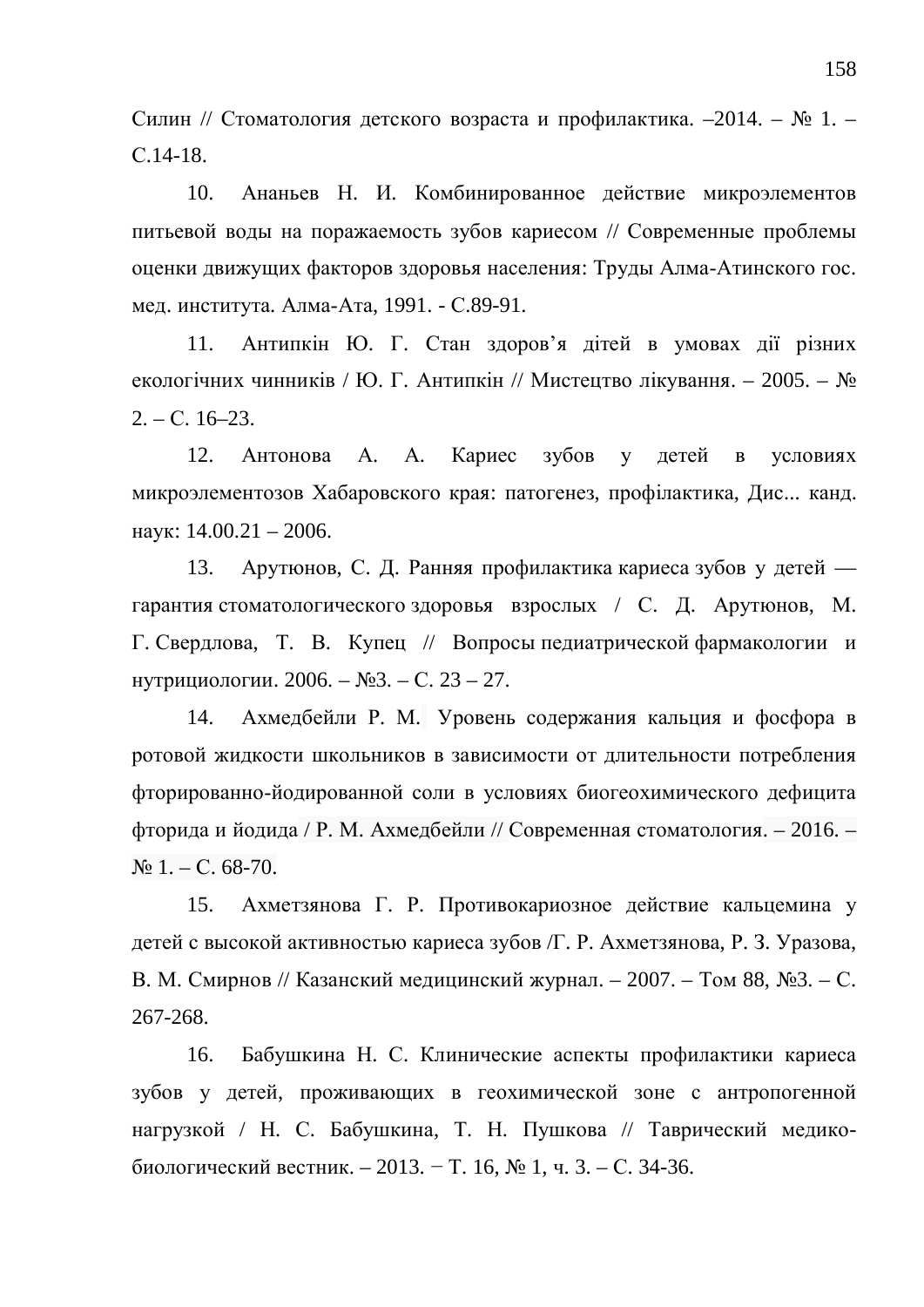17. Багдасарова О.А. Выбор рациональной системы профилактики кариеса зубов у детей школьного возраста: автореф. дис. ... канд. мед.наук: 14.00.21 / Багдасарова Ольга Александровна. – Самара, 2009.  $-26c.$ 

18. Байбурина Т. А. Значение меди, марганца, ванадия и фтора в развитии кариеса зубов в эксперименте//Труды Казанского мед. института. 1969. - C.92-94.

19. Барабаш Р. Д. Казеинолитическая и БАЭЭ-эстеразная активность слюны и слюнных желез у крыс в постнатальном онтогенезе/ Р. Д. Барабаш, А. П. Левицкий // Бюлл. экспер. биол. – 1973. - № 8.- С. 65–67.

20. Безвушко Е. В. Структурно-функціональна резистентність емалі у дітей, які проживають у різних умовах навколишнього середовища / Е.В. Безвушко // Український стоматологічний альманах. – 2014. – № 3. – С. 9-11.

21. Белехова В. А. Микроэлементы в лечении кариеса / В. А. Белехова, В. Н. Белехов // Вопросы стоматологии : сб. науч. тр. — Иркутск, 1994. T. 1. — C. 84-87.

22. Бельмер С. В. Микроэлементы и микроэлементозы и их значение в детском возрасте / С. В. Бельмер, Т. В. Гасилина // Вопросы современной педиатрии. – 2008. – № 6, Т. 7. – С. 91–96.

23. Біда О. В. Стоматологічне здоров'я дітей молодшого та середнього шкільного віку і критерії його оцінки / О. В. Біда // Український стоматологічний альманах. − 2007. – № 1. – С. 51-53.

24. Биохимические маркеры воспаления тканей ротовой полости [методические рекомендации] / Левицкий А. П., Деньга О. В., Макаренко О. А. [и др.]. — Одесса: КП «Одеська міська друкарня», 2010. — 16 с.

25. Боровский Е. В., Леонтьев В. К. Биология полости рта. — М.: Медицинская книга, 2001. 302 с.

26. Боровский Е. В. Профилактическая направленность при лечении пациентов с кариесом зубов / Е.В. Боровский, К.А. Суворов // Стоматология.  $-2011 - N_2$  3.C. 23-25.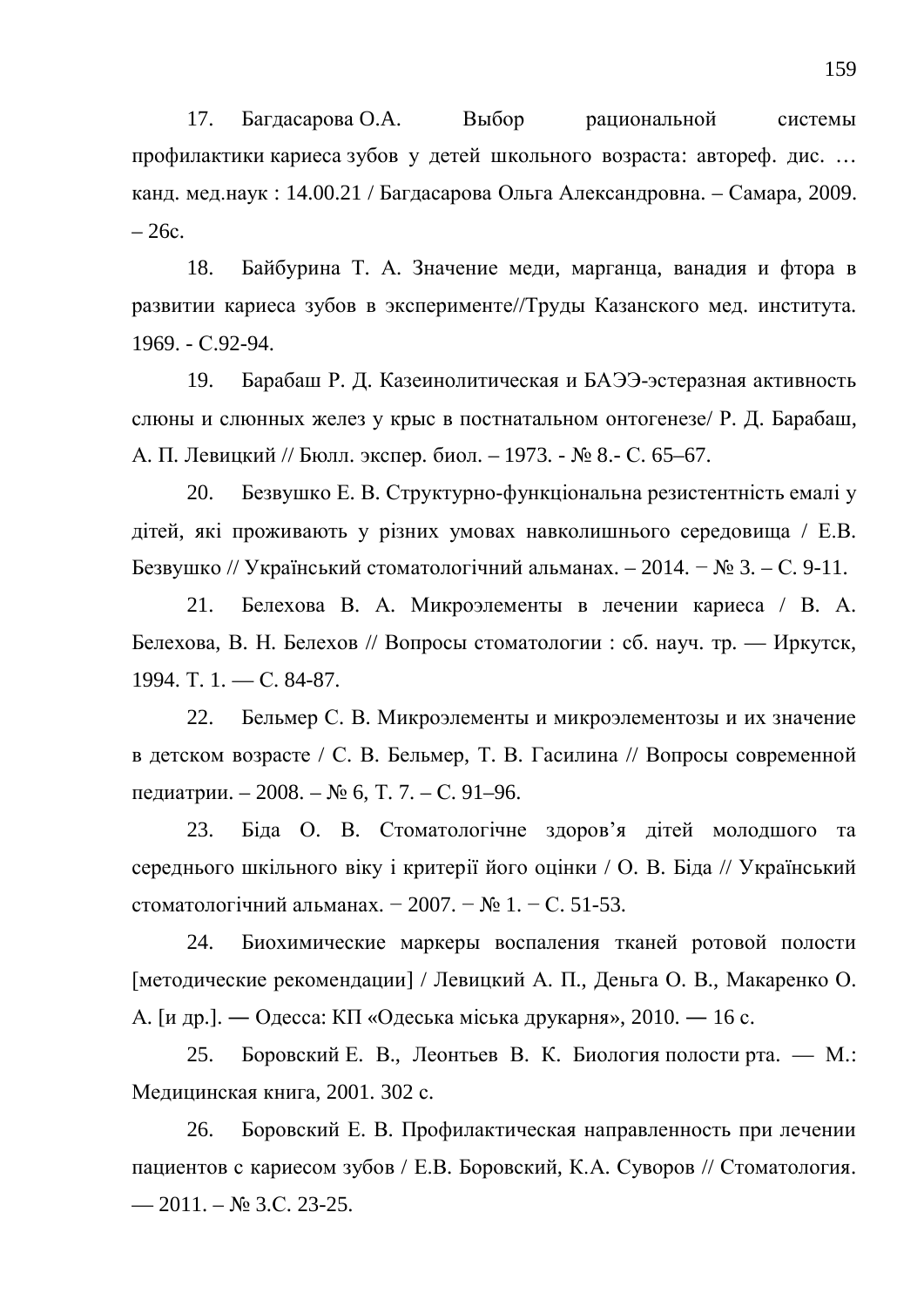27. Борчалинская К. К. Стоматологическая заболеваемость детского населения и показатели загрязнения окружающей среды Текст. / К. К. Борчалинская, Т. А. Смирнова, Т. А. Козичева // Dental forum. 2009. - № 2.  $-C. 22-25.$ 

28. Бояркина Е. С. Разработка и оценка эффективности минимальноинвазивных методов лечения фиссурного кариеса постоянных зубов у детей (клинико-лабораторное исследование): Дис. ... канд. мед. наук : 14.00.21 стоматология / Екатерина Сергеевна Бояркина. – Москва, 2009. – 152 с.

29. Брагин А. В. Клинико-физиологическая оценка системной профилактики кариеса зубов / А. В. Брагин, О. А. Куман // Стоматология детского возраста и профилактика. 2008. - №2. - С. 25 – 29.

30. Брянская М. Н. Клинико-морфологическое обоснование профилактики и лечения фиссурного кариеса постоянных зубов с незрелой эмалью. Дис. ... канд. мед. наук:  $14.00.21$  – стоматология / Марина Николаевна Брянская. – Чита, 2009. – 119 с.

31. Бушма Н. В. Распространенность и интенсивность основних стоматологических заболеваний у детей г. Симферополя / Н. В. Бушма, К. Н. Косенко, О. В. Деньга // Медичні перспективи. – 2013. – Т. 18, № 2. – С. 104-107.

32. Бывальцева, С.Ю. Прогнозирование и профилактика кариеса постоянных зубов у детей зубов у школьников: автореф. дис. .... канд. мед. наук: 14.00.21 - стоматология / С. Ю. Бывальцева. Иркутск, 2007. - 23 с.

33. Взаимосвязь дисбаланса макро- и микроэлементов и здоровье населения (обзор литературы) / Р.И. Жданов, А. В. Скальный, М. Я. Ибрагимова [и др.] // Казанский медицинский журнал. – 2011. – № 4, Т.  $92. - C. 606 - 609.$ 

34. Визначення основних чинників ризику недостатньої ефективності профілактики карієсу зубів і захворювань пародонта за Європейськими 174 індикаторами стоматологічного здоров'я / Н. І. Смоляр, П. А. Леус, Е.В. Безвушко [та ін.] // Новини стоматології. – 2014. − № 3. – С. 86-90.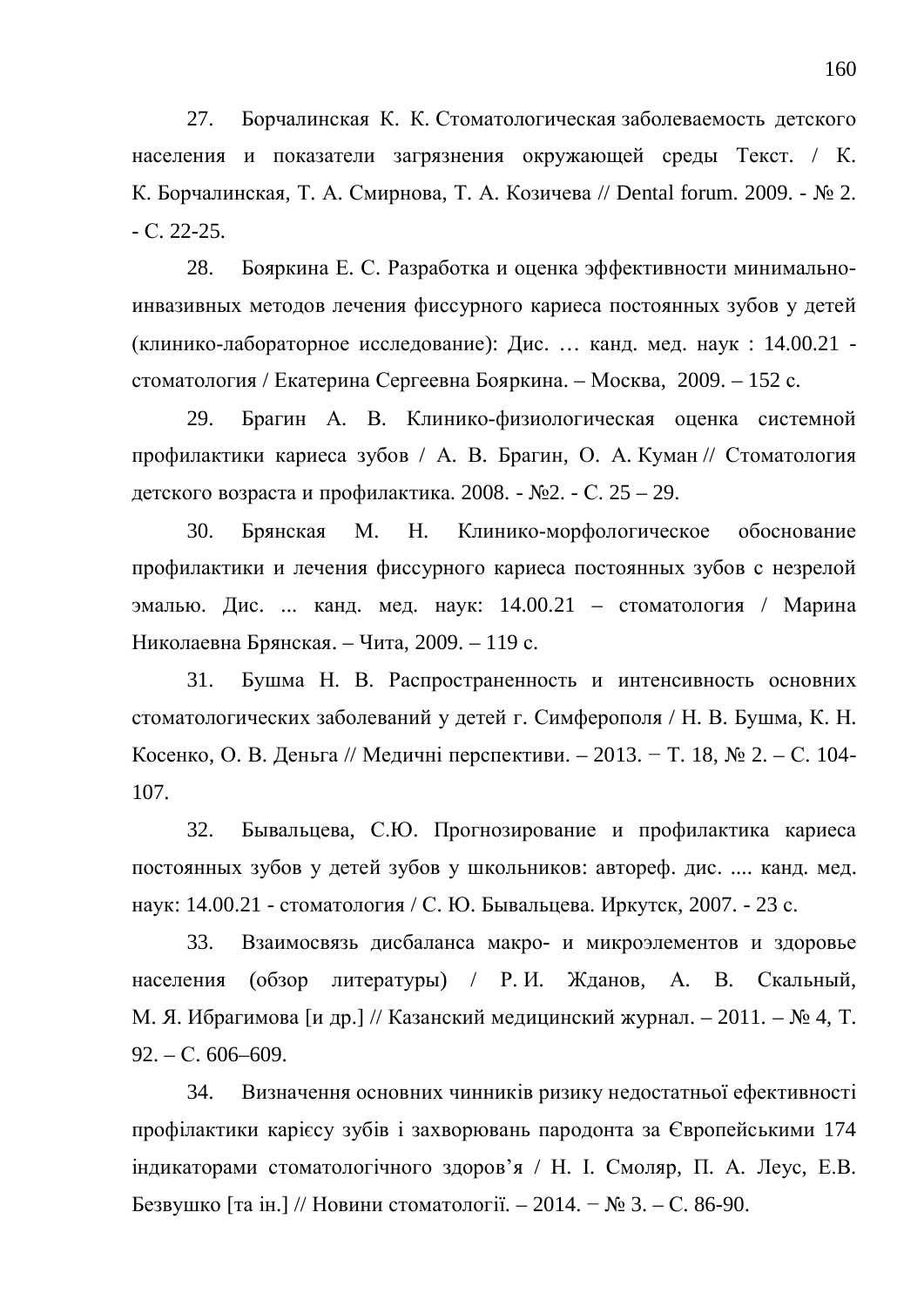35. Влияние зубных паст на состояние твердых тканей постоянных зубов у детей / О. Г. Авраамова, А. Р. Заборская, Г. И. Скрипкина // Стоматология детского возраста и профилактика, 2014, № 2.-С.53-59.

36. Влияние микроэлементного и иммунологического состава нестимулированной ротовой жидкости на развитие кариеса зубов у детей/А. В. Резниченко, Г. М. Королева, А. В. Киселев, Б. Т. Мороз // Стоматология детского возраста и профилактика. -СПб.:Поли Медиа Пресс, 2010. т.Том 9,  $N<sub>2</sub>$  4.-C.48-49.

37. Влияние остеовита на развитие экспериментального кариеса у крыс / Е. А. Краснова, О. В. Деньга // Таврический медико-биологический вестник. — 2011. — Т. 14, № 4, ч. 1 (56). — С. 96-98.

38. Влияние фторированно-йодированной соли на минеральный состав временных зубов, формирующихся при биогеохимическом дефиците фторидов и йодидов / Р. М. Ахмедбейли, А. М. Сафаров, Ф. Ю. Мамедов // Казанский медицинский журнал, 2016, №4.-С.565-571.

39. Воєвода О. О. Комплекс препаратів для ендогенної профілактики карієсу постійних зубів у дітей молодшого шкільного віку / О.О. Воєвода // Профілактична та дитяча стоматологія. – 2013. – № 2. – С. 18.

40. Воєвода О. О. Особливості мінерального обміну у дітей в періоди активного росту /О. О.Воєвода // Науковий Вісник Національного медичного үніверситету ім. О.О.Богомольця «Стоматологічне здоров'я – дітям України» 28-29 вересня - 2007. – С.51-52.

41. Возможность повышения кариесрезистентности эмали зубов у детей и подростков путем применения комплексного реминерализирующего фторосодержащего покрытия с трикальцийфосфатом / Ю. А. Ипполитов, Т. А. Русанова, С. А. Горькавец // Стоматология, 2015, № 5.-С.71-76.

42. Волков А. Н. Значение полиморфизма генов человека, участвующих в амелогенезе и формировании микросреды ротовой полости для развития кариеса зубов /А. Н. Волков, Л. Ю. Лошакова // Медицинская генетика, 2011, № 2.-С.12-16.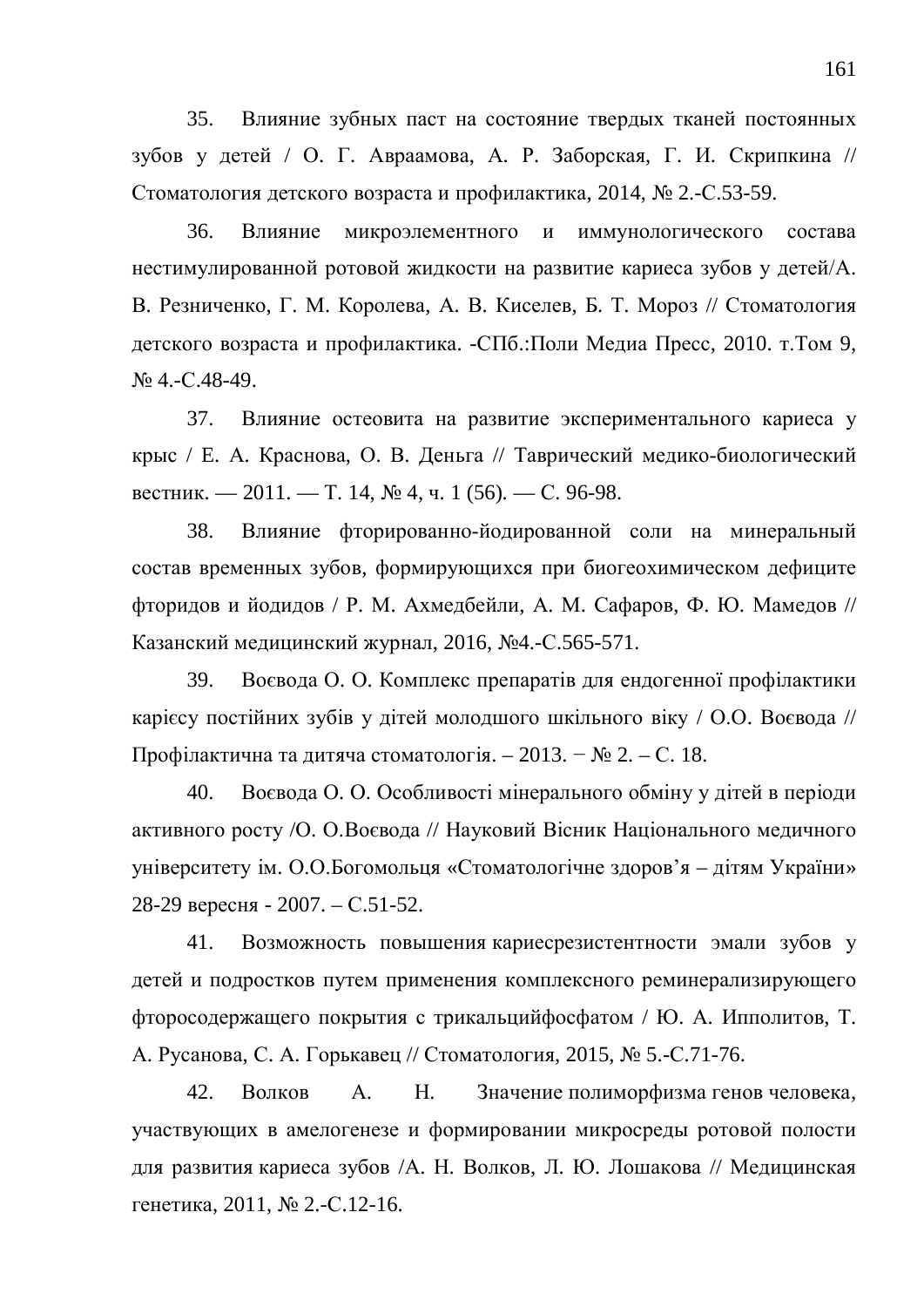43. Вологжанин Д. А. Иммунитет и питание / Д. А. Вологжанин, Н. М. Калинина, П. С. Князев // Российский биомедицинский журнал. — 2005.  $-$  T. 6.  $-$  C. 626–647.

44. Гавриленко М. А., Деньга О.В., Макаренко О.А. Эффективность различных методов профилактики экспериментального кариеса у крыс // Вісник стоматології. 2007. № 2. С. 23-27.

45. Гаджула Н. Г. Дослідження карієспрофілактичної дії Біокальцевіту і морської капусти на експериментальній моделі карієсу зубів// Новини стоматології. – 2012. - №4. – С.8-10.

46. Гладка О. М. Вплив карієспрофілактичних засобів на резистентність емалі пацієнтів із високим рівнем інтенсивності карієсу зубів / О.М. Гладка // Український стоматологічний альманах. – 2013. – № 6. – С. 18- 20.

47. Гонтарев С. Н. Ситуационный анализ стоматологической заболеваемости детей в неблагополучной территориальной системе //Вестник новых медицинских технологий. 2006. Т. 13. № 2. С. 147-148.

48. Горбачёв А. Л. Элементный статус населения в связи с химическим составом питьевой воды // Микроэлементы в медицине. – 2006. – Т.7. Вып. 2 - С. 11-24.

49. Горзов И. П. Распространенность кариеса и его профилактика в условиях биохимического дефицита фтора и йода: Автореф. дис. ... д-ра мед. наук: 14.00.21 - стоматология / И. П. Горзов. Киев, 1991. - 41с.

50. Горохивский В. Н. патогенетичне обтрунтування оптимізації процесів ремоделювання в кістковій тканині щелеп та профілактика ускладнень при ортодонтичному лікуванні дітей з флюорозом зубів: Автореф. дис. ... д-ра мед. наук: 14.00.21 - стоматология / В. Н. Горохивский. Одесса, 2015. – 32с.

51. Горячковский А. М. Клиническая биохимия в лабораторной диагностике : [справочное пособие] / А. М. Горячковский. – изд. 3-е исп. и доп. – Одеса : Екологія, 2005. – 616 с.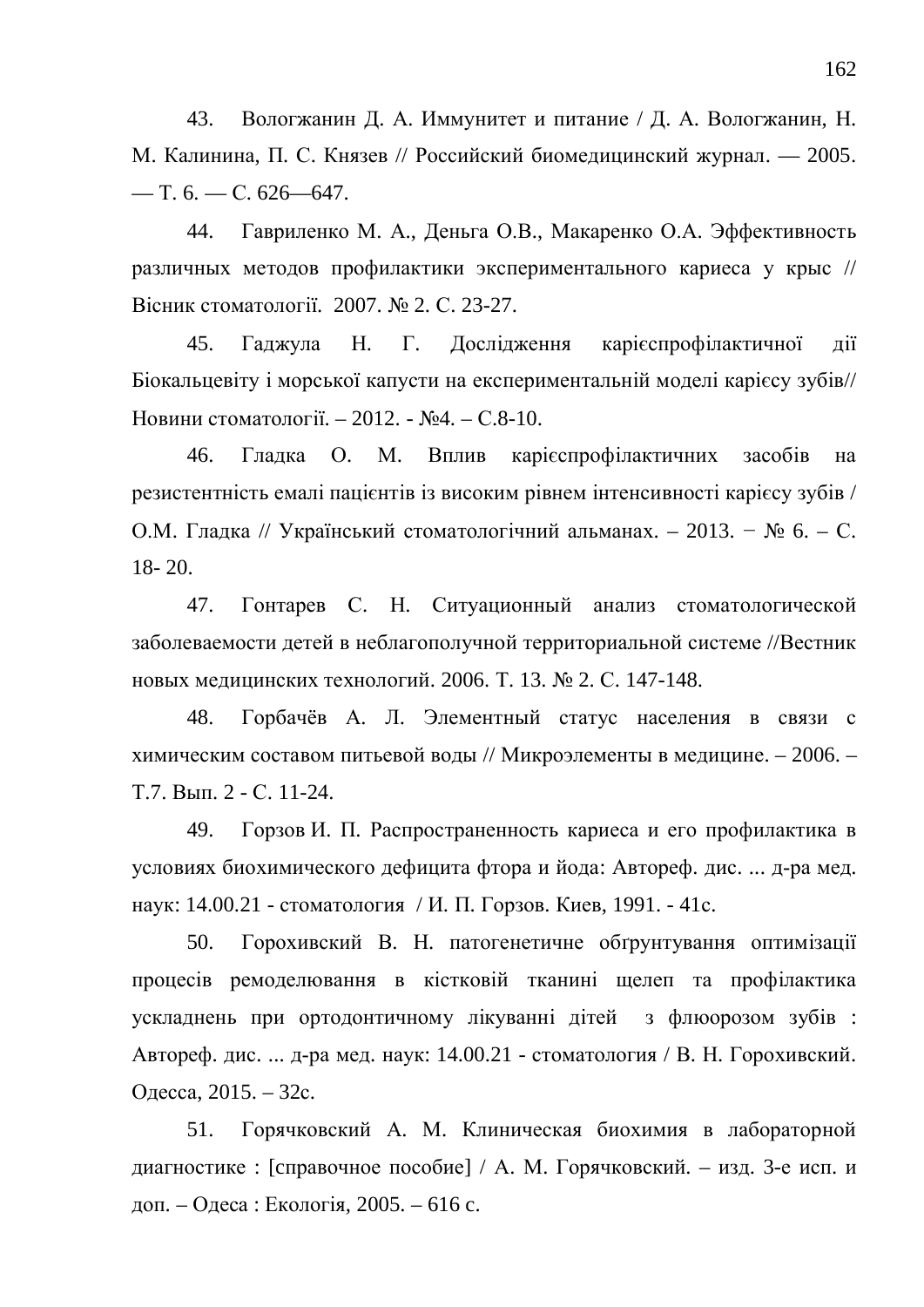52. Громова С. Н. Анализ результатов комплексной программы профилактики кариеса зубов и болезней пародонта у детей г. Кирово-Чепецка / С. Н. Громова, В. Ю. Никольский // Вятский медицинский вестник, 2013, №4.-C.20-22.

53. Давыдов, Б. Н. Особенности обмена фторидов у детей при профилактике кариеса зубов Текст. / Б. Н. Давыдов, Ю. Н. Боринский, О.А. Базанова // Стоматология. -2002. -№ 1.-С. 63-66.

54. Даминова Ш. Б. Обоснование выбора фторсодержащего препарата для профилактики кариеса зубов у детей, больных хроническим гепатитом В / Ш. Б. Даминова // Клиническая стоматология, 2013, № 1.-С.30-32.

55. Данилова М. А. Клинико-морфологические аспекты кариеса молочных зубов/М. А. Данилова, Ю. В. Шевцова, Н. А. Мачулина // Стоматология детского возраста и профилактика, 2015,  $\text{N}_2$  1.-С.7-10

56. Данилова М. А., Шевцова Ю.В. Факторы риска развития раннего детского кариеса // Современные проблемы науки и образования. – 2014. – № 4.

57. Даутов Ф. Ф., Яруллин И. А. Изучение связи между загрязнением окружающей среды и уровнем заболеваемости детского населения города// Гигиена и санитария. - 1993. - №8 – С.4-6.

58. Денисова Е. Г. Кальцемин в комплексной терапии и профилактике кариеса зубов у подростков /Е.Г.Денисова, И.И. Соколова //ДентаКлуб. – 2012. - №3 (14). – С. 26-28.

59. Деньга О. В. Метод оценки поверхностного заряда плазматических мембран клеток буккального эпителия у детей / О. В. Деньга // Вісник стоматології. – 1997. – № 3. – С. 450–452.

60. Деньга О. В., Бурдейный В.С., Косенко К.Н., Левицкий А.П. Клинические исследования лечебно-профилактического действия препарата "Биотрит-Дента" // Вісник стоматології - 1999. - № 3. - С. 56-58.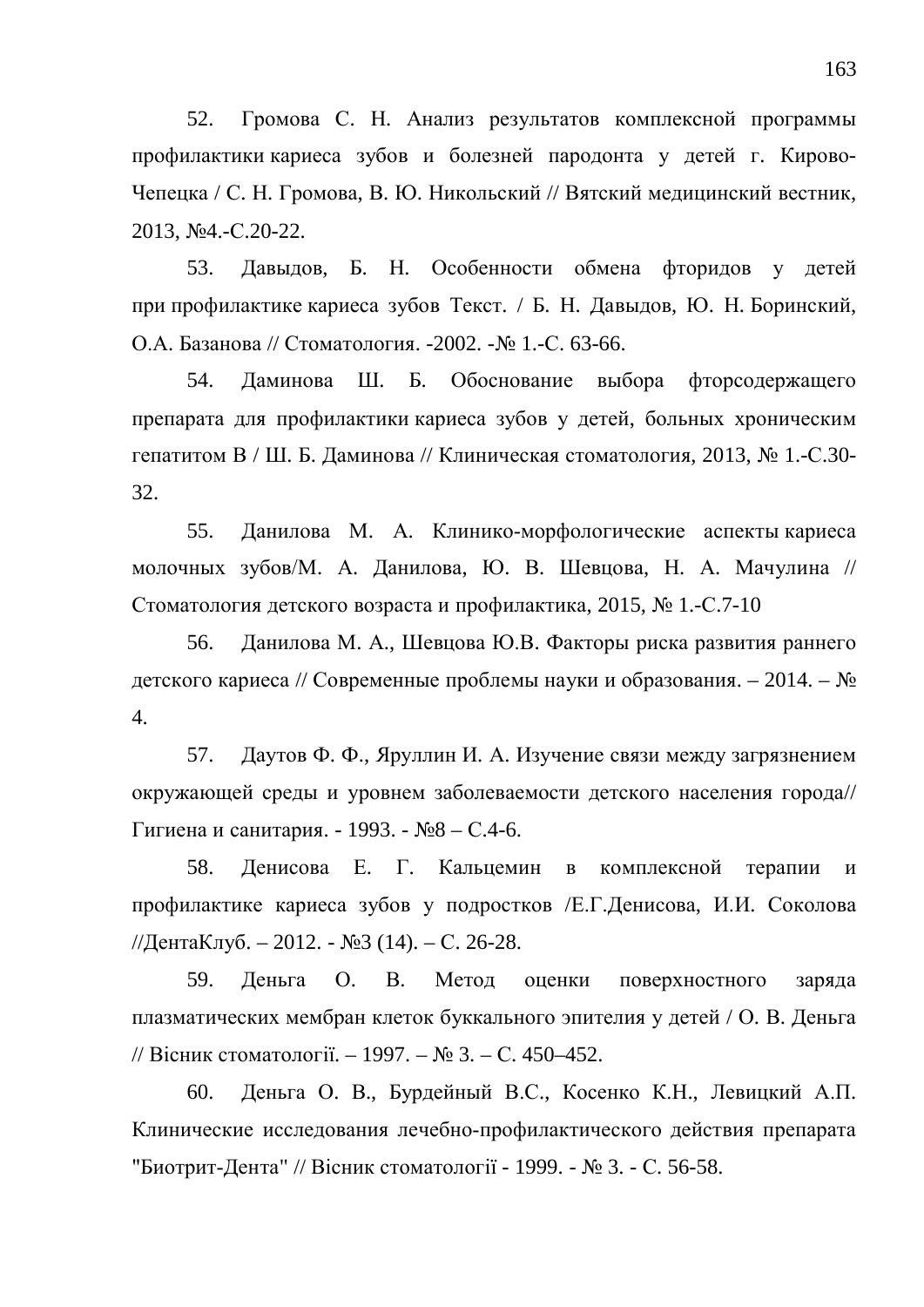61. Деньга О. В., Гавриленко М.А. Профилактика кариеса зубов у детей дошкольного возраста, осложнённого дисбиозом полости рта // Вісник стоматології. - 2007. - № 5. С. 69-73.

62. Деньга О. В., Деньга Э. М., Иванов В. С., Косенко К. Н. Левицкий А.П. Экзогенная профилактика заболеваний тканей пародонта у детей биостимулятором Биотрит // Вісник стоматології. - 1996. - № 2. - С. 144-148.

63. Деньга О. В., Иванов В. С., Левицкий А. П., Макаренко О. А. Влияние адаптогенного препарата "Биотрит" на ферментативную активность в слюне, пульпе и тканях пародонта у крыс // Вісник стоматології. - 1997. -  $\mathbb{N}_2$ 3. - ɋ. 290-293.

64. Деньга О. В. Стоматологическая заболеваемость детей дошкольного возраста г. Тернополь / О. В. Деньга, В. В. Ковальчук, В. С.  $I$ ванов // Вісник стоматології. – 2014. − № 2. – С. 61–64.

65. Дєньга О. В. Адаптогенні профілактика та лікування основних стоматологічних захворювань у дітей / Дис. ... д-ра мед. наук: 14.00.21 – стоматология/ О. В. Деньга. Київ, 2001. - 148с.

66. Деньга О. В. Мікроелементи та стоматологічне здоров'я дитячого населення / О. В. Дєньга, О. М. Світлична, Ю. М. Ворохта // Довкілля та здоров'я. − 2008. – № 1. – С. 53-56.

67. Дєньга О. В. Поширеність і інтенсивність карієсу у дітей, які проживають в умовах дефіциту фтору в питній воді/О. В. Дєньга, М. Я. Пинда, В. В. Ковальчук // Вісник проблем біології і медицини. - Полтава; Киев, 2014. т. Том 3,N N 2.-С.328-330.

68. Дефицит витаминов и микроэлементов у детей и их коррекция / И.Н. Захарова, Е.В. Скоробогатова, Е.Г. Обыночная [и др.] // Педиатрия. –  $2007. - N9.3. - C.18 - 22.$ 

69. Динамика изменений биохимических показателей ротовой жидкости у детей с кариесом зубов / И. В. Ковач, Е. Н. Дычко, О. А. Макаренко, О. В. Деньга / Современная стоматология. – 2005. – № 4. – С. 68-72.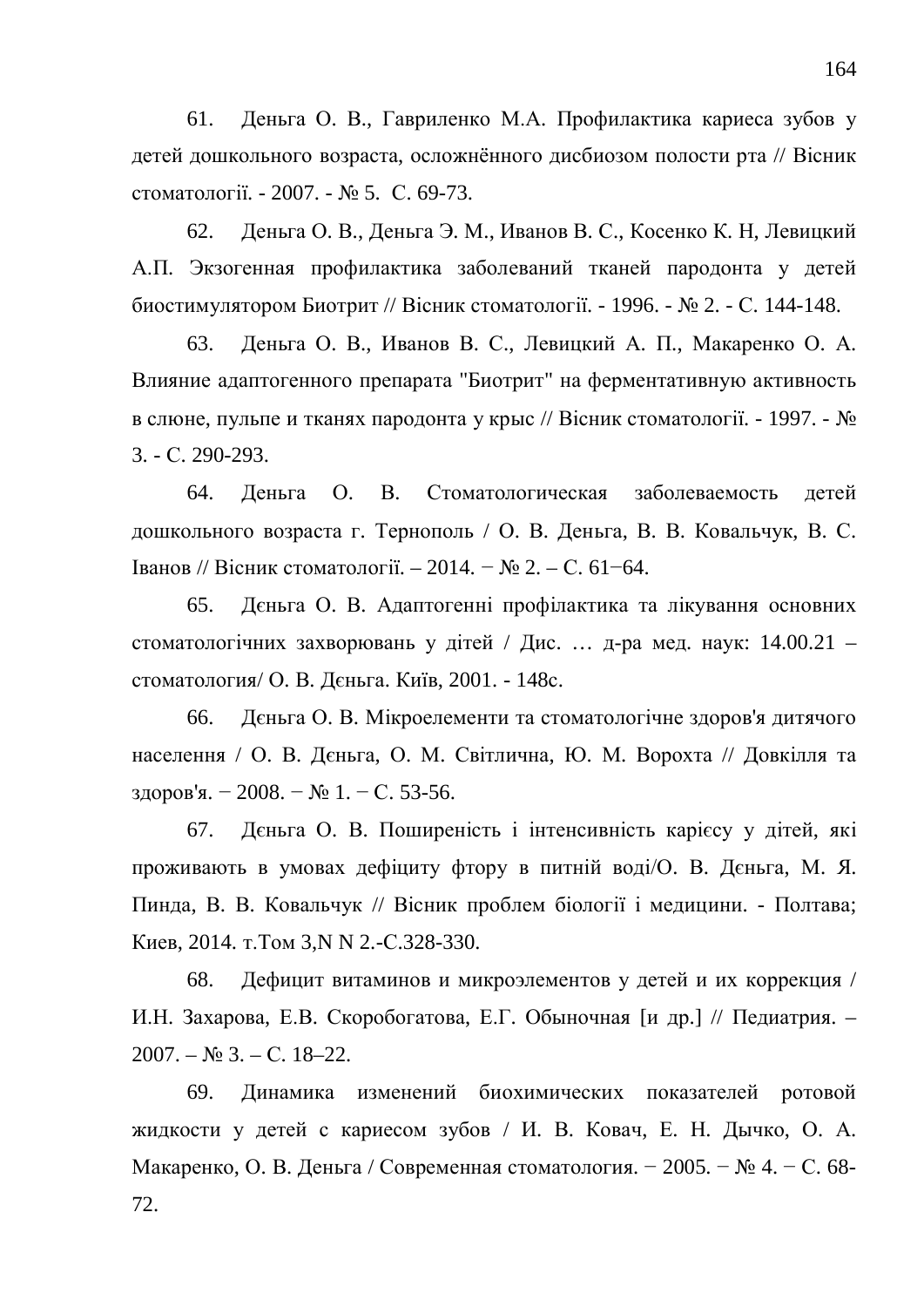70. Динамика поражаемости кариесом временных и постоянных зубов у детей в возрасте 3-13 лет г. Москвы / Л. П. Кисельникова [и др.] // Стоматология детского возраста и профилактика, 2015. - №3. - С.3-8.

71. Добровольский Л. А. Теоретические и методоло- гические аспекты связи между загрязнением возду- ха и социально-економическими факторами в кон- тексте здоровья населения / Л. А. Добровольский, И. Г. Белнисова // Довкілля та здоров'я. – 2008. – № 4. – С. 25–29.

72. Дуда О. В. Оцінка стану соматичного здоров'я та стоматологічного статусу у дітей, які мешкають в екологічно несприятливих регіонах // Профілактична та дитяча стоматологія. — №1 (4). — 2011. — С.  $22 - 26.$ 

73. Елизарова В.М. Нарушение гомеостаза кальция при множественном кариесе зубов у детей / В. М. Елизарова, Ю. А. Петрович. // Стоматология. 2002. - №1. - С. 67-71.

74. Експериментальне вивчення токсичної дії та специфічної ефективності засобів для догляду за порожниною рота / Т. П. Терешина, К. М. Косенко, А. П. Левицький, Н. В. Мозгова, Г. О. Близнюк // Метод. рекомендації – К.: ДФЦ МОЗУ, 2003. – 42 с.

75. Жугина Л. Ф. Медицинская эффективность детских зубных паст R.O.C.S. в снижении интенсивности кариеса зубов у младших школьников/Л. Ф. Жугина, Е. С. Мущук, В. В. Каврига // Клиническая стоматология. - 2010.  $-$  No 4.  $-$  C.29-31.

76. Жулев Е. Н. Эффективность экзогенной лекарственной профилактики кариеса у детей в период сформированного временного прикуса /Е. Н. Жулев, С. Ю. Косюга, О. В. Колесова // Стоматология детского возраста и профилактика. -СПб.:Поли Медиа Пресс, 2010. т.Том 9, N<sub>o</sub> 1.-C.39-43.

77. Западаева, С. В. Возможности реализации профилактического направления в системе школьной стоматологии в современных условиях, Дис... канд. наук: 14.00.21 - 2009. – 113с.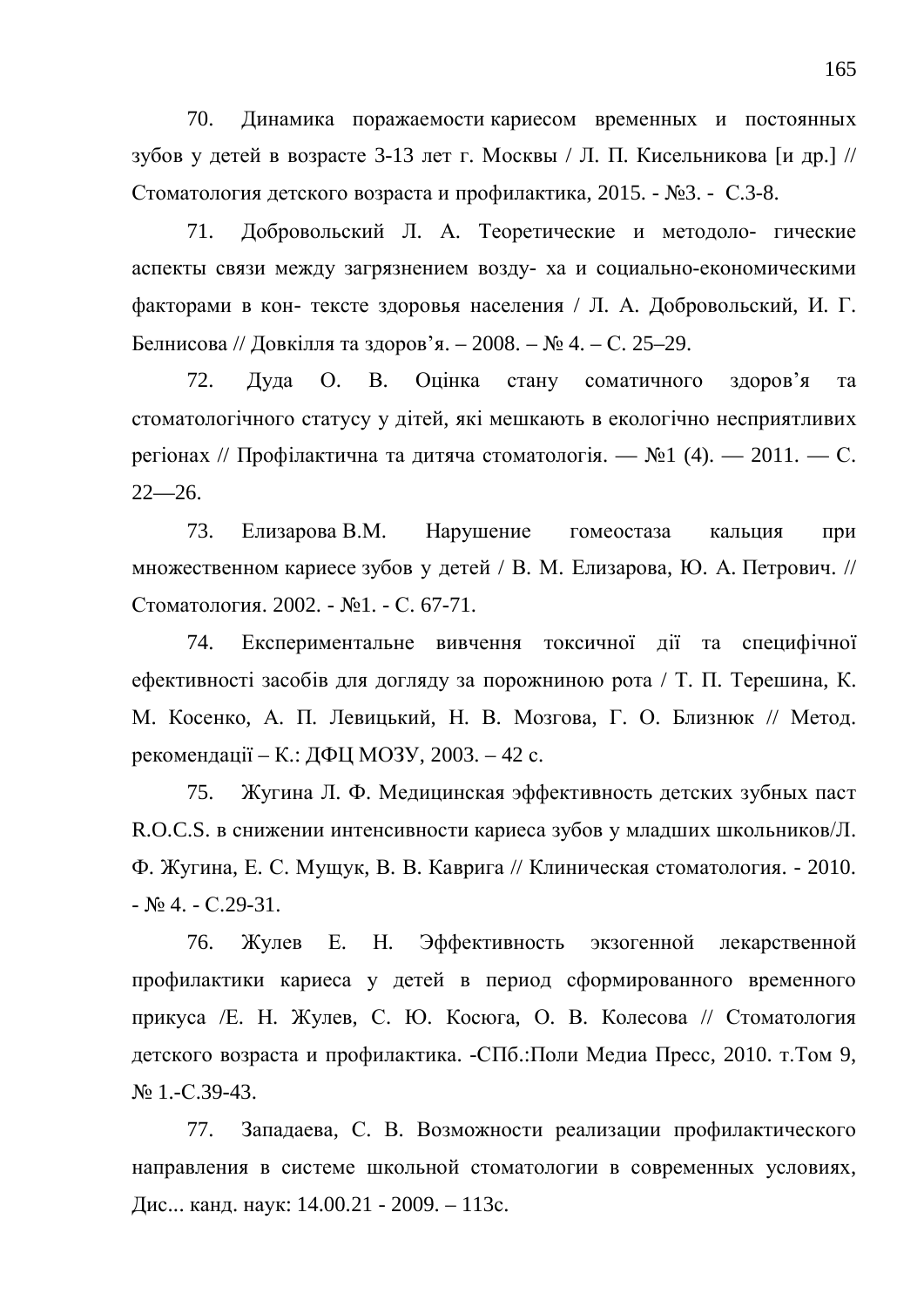78. Зербіно Д. Д. Екологічні хвороби: постановка проблеми / Д. Д. Зербіно // Мистецтво лікування. – 2009. – № 1. – С. 65–68.

79. Зинкович И. И. Биофизические показатели ротовой жидкости в прогнозировании кариеса зубов у детей / И.И. Зинкович // Вісник стоматології. – 2012. − № 4. – С. 95-97.

80. Иванов В. С. Показатели заболеваемости кариесом зубов у детей Украины, России и Беларуси за 1990-2010 годы / В. С. Иванов, О. В. Деньга, О.Э. Рейзвих // Інновації в стоматології. – 2013. − № 2. – С. 30-36.

81. Карасева Р. В. Значение макро- и микроэлементов в развитии кариеса у детей первых трех лет жизни // Микроэлементы в медицине.  $2007. - T. 8. - B<sub>MI</sub>. 4. - C. 47-51.$ 

82. Кариесогенность зубного налета и проблема прогнозирования кариеса зубов в детском возрасте/Г. И. Скрипкина [и др.] // Стоматология детского возраста и профилактика, 2014, № 2. - С.9-12.

83. Кариеспротективное действие фторидсодержащих лаков на первые постоянные моляры у младших школьников в зависимости от активности кариеса временных зубов (четырехлетнее исследование)/Т. Н. Терехова, А. Борутта, Н. В. Шаковец // Стоматология. - 2011. - № 6. - С.61-65.

84. Каськова Л. Ф. Активность кариеса временних зубов и его осложнений у детей с фактором риска / Л. Ф. Каськова, О. В. Шешукова // Укр. стомат. альманах. – 2001. – № 6. – С. 81 – 83.

85. Кисельникова Л. П. Индивидуальная профилактика кариеса зубов у детей школьного возраста/Л. П. Кисельникова//Клиническая стоматология.- $2006.-N<sub>2</sub>4.-C.78-82.$ 

86. Кисельникова Л. П. Перспективы местного применения фторидов в клинической стоматологии / Л. П. Кисельникова // Маэстро. 2007. - №2  $(26)$ .-C. 18-22.

87. Кленовская М. И., Шилова М. А. Эффективность ухода за полостью рта дошкольниками в условиях детского дошкольного учреждения /Настоящее и будущее практической стоматологии // Под редакцией д.м.н.,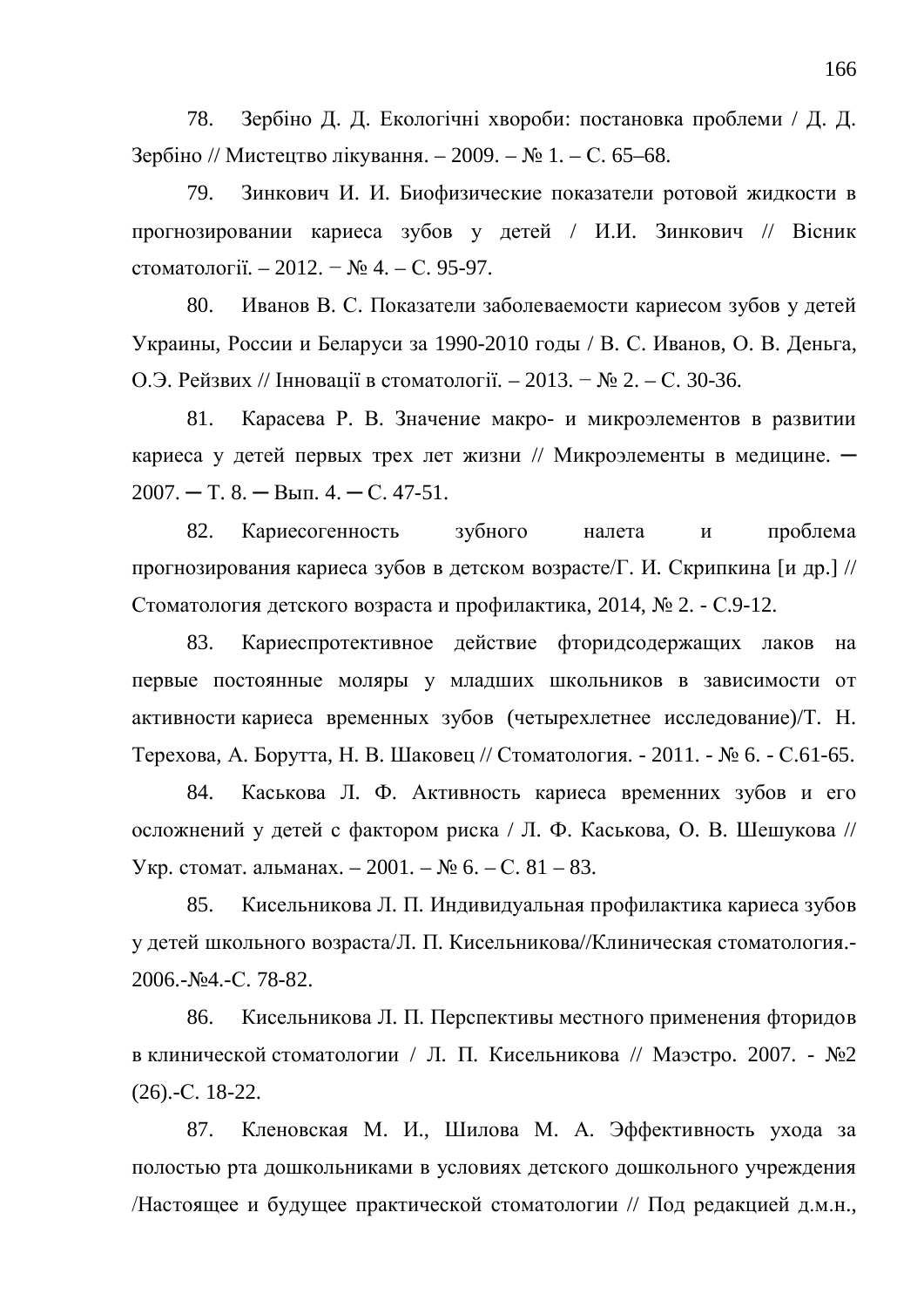профессора, ректора БелМАПО Г. Я. Хулупа. – Минск: БелМАПО, 2009. –  $c.70-74.$ 

88. Климек И. Роль защитного слоя фторида кальция в предупреждении развития кариозных поражений твердых тканей зуба / И. Климек // Маэстро. 2008. - № 1. - С. 44 - 46.

89. Клинико-биохимическая оценка "окислительного стресса" при кариесе зубов у детей с психоневрологическими расстройствами/О. В. Гуленко [и др.] // Стоматология детского возраста и профілактика. – 2015. - $N_2$  1. - C.3-7.

90. Клинико-физиологическая характеристика состава и свойств ротовой жидкости и твердых тканей зубов у детей младшего школьного возраста, проживающих в условиях высоких широт/И. Д. Ушницкий, Т. Е. Яворская, Н. В. Саввинов // Эндодонтия Today. - 2012. - № 4.- С.43-45.

91. Клітинська О. В. Аналіз стану тканин пародонта у школярів міста Ужгорода/О. В. Клітинська, В. С. Мельник, О. М. Ступницька // Український медичний альманах. –Луганськ. – 2012. - т.Т. 15, № 3.-С.89-90.

92. Клітинська О.В. Епідеміологічний аналіз визначення факторів ризику розвитку стоматологічних захворювань у дітей Закарпаття/О. В. Клітинська // Вісник проблем біології і медицини. - Полтава; Киев:Украинская академия наук, УМСА, 2012.- № 4 т.2.-С.240-242.

93. Кобиясова И. В. Комплексный подход к профилактике и лечению кариеса зубов у подростков в пубертатный период: автореф. дис. ... канд. мед. наук: 14.00.21 – стоматология / И.В. Кобиясова. СПб., 2004. - 22 с.

94. Кобиясова И. В. Опыт примениния аппликационного геля «R.O.C.S. Medical Minerals» профилактике и лечении кариеса в стадии пятна / И. В. Кобиясова // Клиническая стоматология. - 2009. — № 2. - С. 72-74.

95. Кобзарь А. И. Прикладная математическая статистика. — М.: Физматлит, 2006. — 238 с.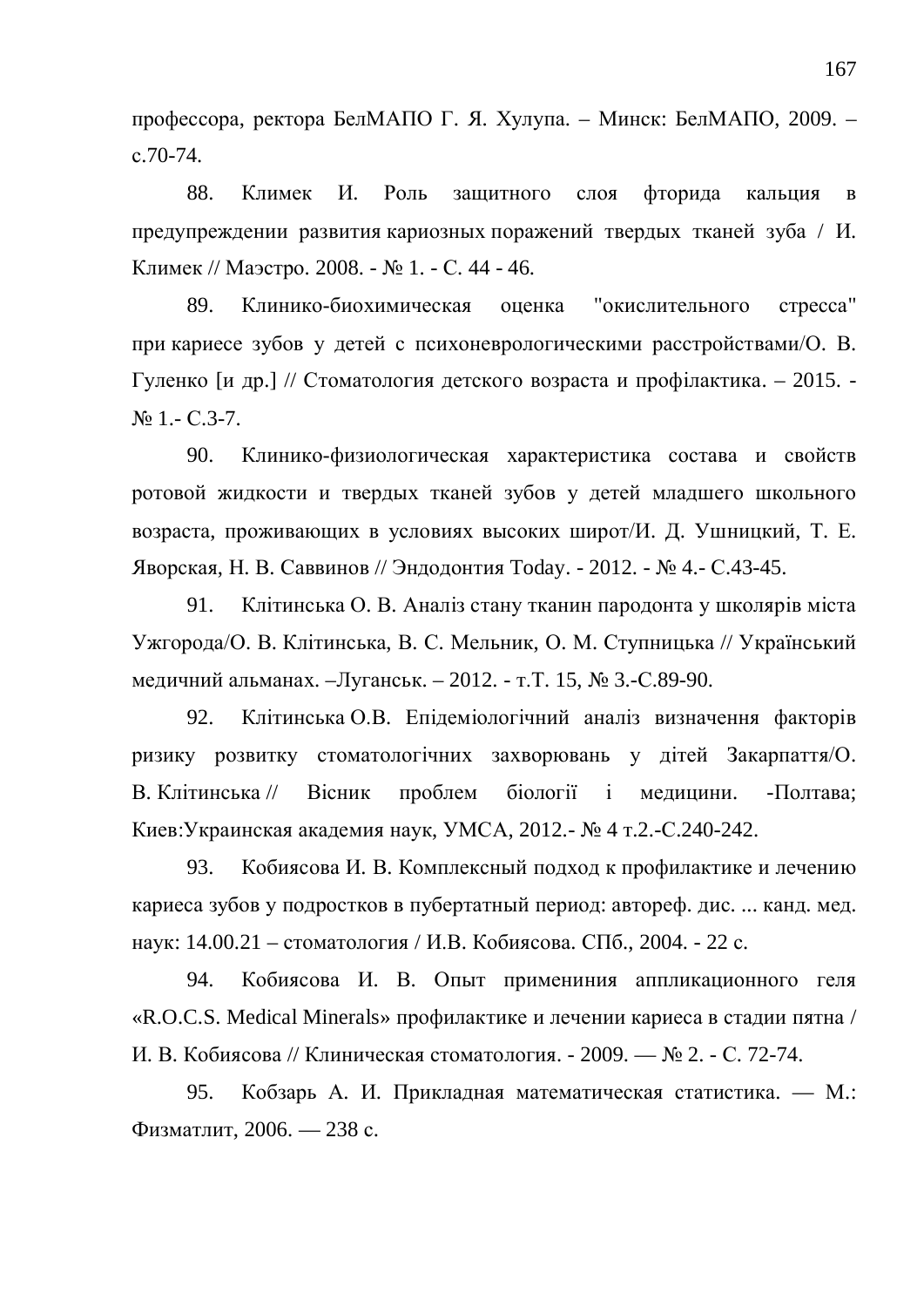96. Ковач И. В. Перспективы применения биопрофилактики у детей с основными стоматологическими заболеваниями в современных условиях/И. В. Ковач, А. Ю. Макаревич // Стоматолог. -Х., 2011, № 10.-С.4-10.

97. Ковач І. В. Роль екотоксикантів та нелостатності аліментарних фітоадаптогенів у виникненні основних стоматологічних захворювань у дітей. : Дис... д-ра наук: 14.00.21 – стоматология / Ілона Василівна Ковач. Одеса., 2006. – 374с.

98. Кодола Н. А. Микроэлементы в профилактике кариеса зубов -Киев: Здоровье, 1979. 160 с.

99. Кондева В. Кариес жевательных поверхностей постоянных моляров в детском возрасте – роль их морфологии / Кондева В., Куклева М., Петрова С., Стойкова М. // Стоматология. – 2008. – №6. – С. 56–62.

100. Коротич Н. Н., Лохматова Н. М., Ващенко И. Ю. Обоснование необходимости ендогенного назначения препаратов кальция для профилактики кариеса зубов у детей //Світ медицини та біології. - 2014. - $N<sub>2</sub>1.-C.176-180.$ 

101. Корчагина В. В. Достижение максимального стоматологического здоровья детей раннего возраста внедрением современных технологий: Дис. … док. наук: 14.00.21 – стоматология / Виктория Васильевна Корчагина. Москва., 2008. – 280с.

102. Косенко К. Н. Эпидемиология основных стоматологических заболеваний у населения Украины и пути их профилактики: Дис. …д-ра мед. наук: 14.00.21 – стоматология / К. Н. Косенко. Одесса, 1993. — С.13-56.

103. Косенко К. Н. Стратегия профилактики основных стоматологических заболеваний с учетом их эпилемиологии и биогеохимических 180 особенностей Украины / К. Н. Косенко, О. В. Деньга // Вісник стоматології. – 2009. − № 4. – С. 24.

104. Косенко К. Н., Хоменко Л. А., Деньга О. В. и др. Уровень и структура стоматологической заболеваемости у детей г. Киева // Вісник стоматології. — 2004. — №4. — С. 79—83.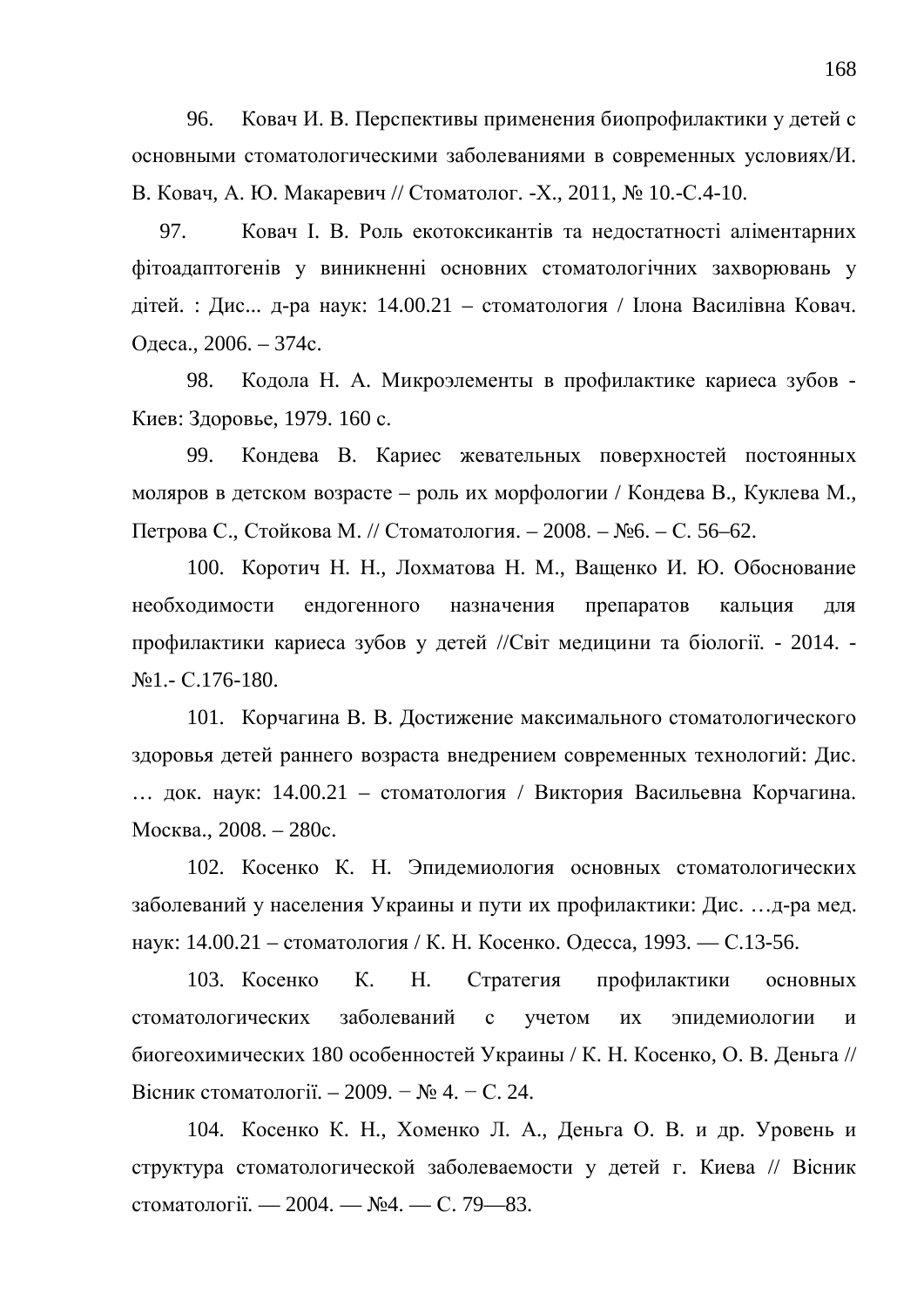105. Косюга С. Ю. Особенности профилактики основных стомотологических заболеваний у детей в зависимости от экологогигиенической ситуации крупного промышленного города. Автореф. дис.док..мед.наук. 14.00.21 - 2009. -294с.

106. Кузьмина Е. А. Поражаемость тканей пародонта в детском возрасте / Е. А. Кузьмина // Стоматология детского возраста и профилактика стоматологических заболеваний. Материалы II Российского Регионального конгресса Международной ассоциации стоматологии IAPD, 29 сентября - 1 октября. – Москва, 2014. – С. 216-218

107. Кузьмина Э. М., Кузьмина И. Н., Петрина Е. С. Стоматологическая заболеваемость населения России. Состояние тканей пародонта и слизистой оболочки рта. / Под ред. проф. Янушевича О.О. - М.,  $2009 - 236$  c.

108. Кузьмина Э. М., Кузьмина И. Н., Васина С. А. Стоматологическая заболеваемость населения России. Состояние твердых тканей зубов. Распространенность зубочелюстных аномалий. Потребность в протезировании / под ред. проф. Э.М. Кузьминой. М.: МГМСУ, 2009. 236 с.

109. Кузьмина Э. М. Профилактика стоматологических заболеваний.  $-$  M., 2007. 270c.

110. Кузьминская О. Ю. Современные аспекты патогенетической профилактики кариеса зубов у детей/О. Ю. Кузьминская, Л. В. Рутковская, Е. А. Малышева // Стоматология детского возраста и профилактика. -СПб.:Поли Медиа Пресс, 2012. т. Том 11, №1.-С.48-51.

111. Кулаков А. А., Шестаков В. Т., Колесник А. Г. и др. Организация системы профилактики основных стоматологических заболеваний детского населения России. Концепция. М., 2006.- 96 с.

112. Лаптев В.И. Исследование заболеваемости кариесом в регионе, анализ и оценка влияния фторированного питания на кариозный процесс у детей, Дис... канд. наук: 05.13.01 - системный анализ, управление и обработка информации / Виктор Иванович Лаптев. Воронеж., 2009.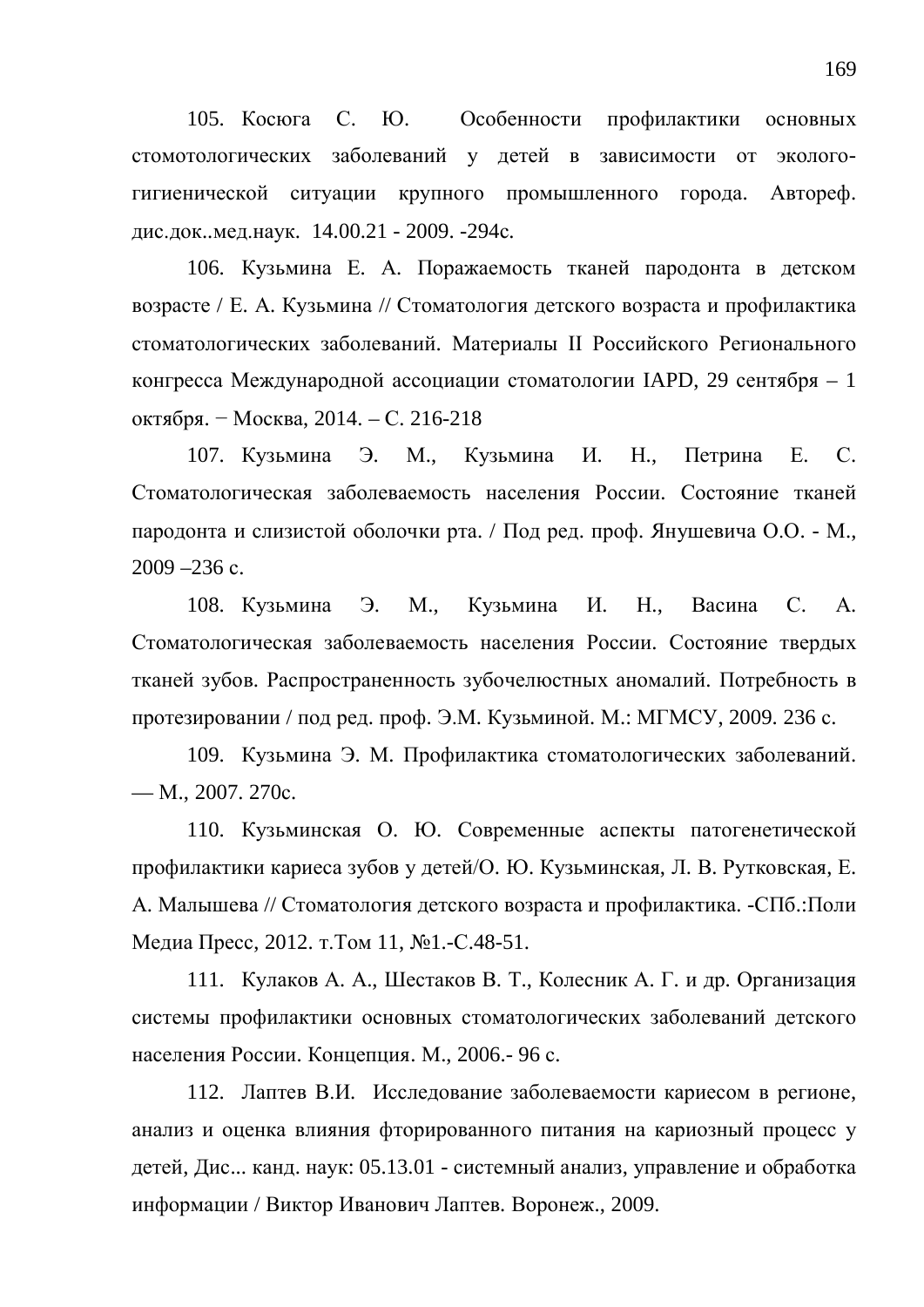113. Левицкий А. П. Лизоцим вместо антибиотиоков / Левицкий А. П. – Одесса: «КП ОГТ», 2005. – С. 55–56.

114. Левицкий А. П. Лечебно-профилактические зубные эликсиры: үчебное пособие / А. П. Левицкий. – Одесса: КП ОГТ, 2010. – 246 с.

115. Левицкий А. П. Сравнительная оценка трех методов определения активности фосфатаз слюны / А. П. Левицкий, А. И. Марченко, Т. Л. Рыбак // Лабораторное дело. – 1973. – № 10. – С.624 – 625.

116. Левицкий А. П., Макаренко О. А., Деньга О.В., Бурдейный В. С. Противокариозная активность гигиенических таблеток "Биотрит-Лента" // Вісник стоматології. - 1998. - № 4. - С. 2-5.

117. Леонтьев В. К., Пахомов Г. Н. Профилактика стоматологических заболеваний. М., 2006.- 415 с.

118. Леус П. А. Ефективність шкільної програми контрольованого чищення зубів для поліпшення гігієни порожнини рота і зниження інтенсивності хронічних гінгівітів у дітей 6 – 7 років / П. А. Леус // Профілактична та дитяча стоматологія. – 2013. –  $N_2$  1 (8). – С. 34–37.

119. Леус П. А. Международные индикаторы для мониторинга стоматологического здоров'я населения / П. А. Леус // Стоматологический журнал. – 2013. − № 3. – С. 6-11.

120. Леус П. А. Обоснование долгосрочных измеримых целей достижения стоматологического здоров'я в комунальних программах профілактики стоматологических заболеваний / П. А. Леус, О. В. Шевченко // Стоматология детского возраста и профилактика. − 2013. – № 2. – С. 3-7.

121. Леус П. А. Тенденции стоматологической заболеваемости в Европе и СНГ. В кн.: Эпидемиология основных стоматологических заболеваний.– Ивано-Франковск, 2004. – С. 9–10.

122. Леус П. А. Профилактическая коммунальная стоматология. — M., 2008,444 c.

123. Леус П. А. Биофильм на поверхности зуба и кариес / П. А. Леус. — M.: STBOOK, 2008. 88 c.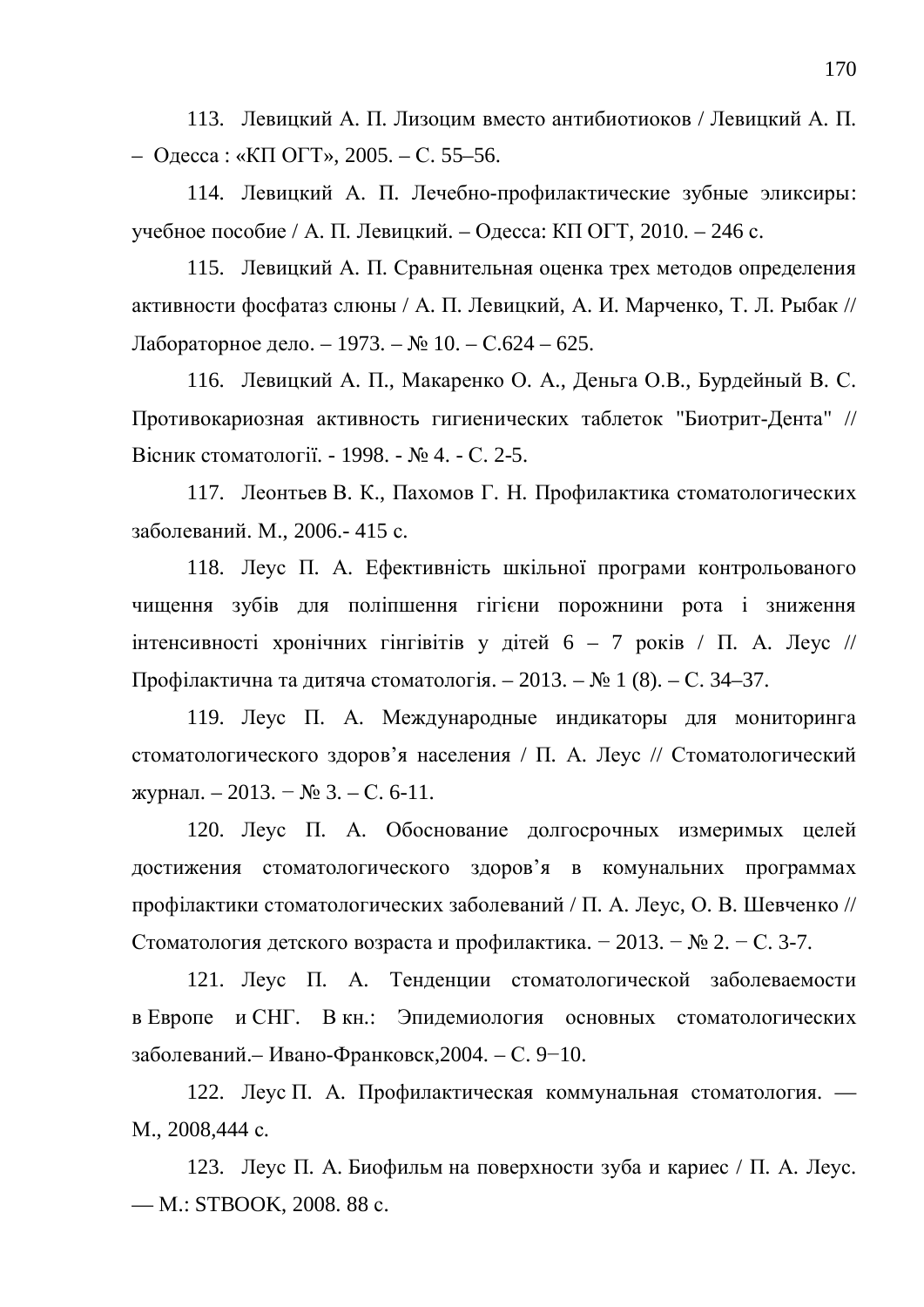124. Леус П. А. Доказательная стоматология как основа программ профилактики кариеса зубов у детей / П. А. Леус // Стоматология детского возраста и профилактика. 2008. - № 2. — С. 3 - 7.

125. Лобовкина Л. А. Роль фторсодержащих препаратов в профилактике стоматологических заболеваний / Л. А. Лобовкина, А.М. Романов // Современная стоматология. – 2013. − № 4. – С. 22-24.

126. Лукиных Л. М. Профилактика кариеса зубов и болезней пародонта / Л. М.Лукиных. - Москва, 2003. - 196с.

127. Лук'янова О. М. Проблеми здоров'я здорової дитини та наукові аспекти профілактики його порушень / О. М. Лук'янова // Мистецтво лікування. − 2005. – № 2. – С. 6–15.

128. Лук'янова О. М. Наукові та практичні проблеми збереження здоров'я дітей України / О. М. Лук'янова, Ю. Г. Антипкін // Сучасні проблеми клінічА ної педіатрії: матер. Ш Конгресу педіатрів України. — К., 2006. — С.  $3-4.$ 

129. Лучинський М. А. Оцінка ефективності лікувальнопрофілактичних заходів у дітей, які проживають на екологічно несприятливих територіях / М. А. Лучинський, В. Б. Петрунів, В. М. Лучинський // Український стоматологічний альманах. – 2012. – № 5. – С. 38–42.

130. Лучинський М. А. Особливості формування стоматологічної патології у дітей, які проживають у різних екологічних умовах (огляд літератури) / М. А. Лучинський, О.І. Остапко, Ю. І. Лучинська // Клінічна стоматологія. – 2014. – № 1. – С. 35-41.

131. Лучинський М. А., Лучинська Ю. I., Остапко О. I., Лучинський В. М. Вплив негативних факторів довкілля на рівень стоматологічної захворюваності дитячого населення / Вісник проблем біології і медицини - $2014 - B$ ип. 2, Том 1 (107).  $-C.221-223$ .

132. Марушко Ю. В., Таринська О. Л., Московенко О. Д. та ін. Моніторинг стану здоров'я дітей шкільного віку, які проживають в регіонах з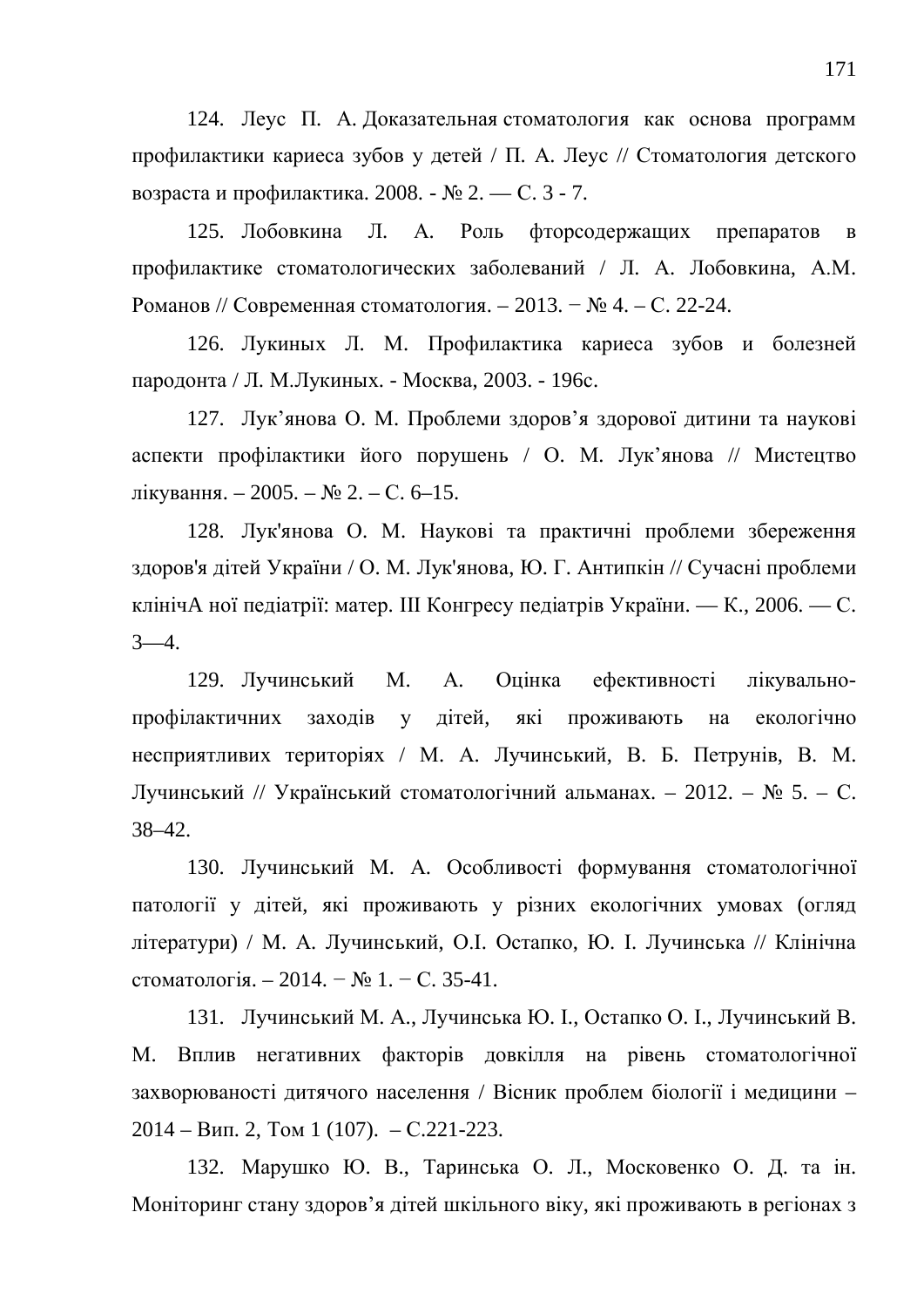різною екологічною ситуацією / Ю. В. Марушко, О. Л. Таринська, О. Д. Мос\* ковенко [та ін.] // матеріали II з'їзду педіатрів України ["Актуальні проблеми педіатрії на сучасному етапі"  $] -$ Київ, 2004. – С.40.

133. Микроэлементы в окружающей среде и волосах детей Гудков А. В., Багрянцев В. Н., Кузнецов В. Г. [и др.] // Инфекционная патология в Приморском крае. – Владивосток: Дальнаука, 2004. — С. 90-95.

134. Михайлова Т. В. Влияние факторов окружающей среды на заболеваемость кариесом зубов у детей разных физико-географических Районов Крыма / Т. В. Михайлова, Ю. Г. Чумакова // Вісник стоматології. - $2010. - N<sub>2</sub> 2. - C. 25-27.$ 

135. Морозова Н. В., Хроменкова К. В. Эффективность Программы лечебно-профилактических мероприятий для детей, обращающихся в стоматологические учреждения // Дентальная палитра — 2005: Материалы Всерос. стоматол. конф. - Калининград, 2005.-С.89-90.

136. Мурланова Т. П. Профілактика і лікування карієсу зубів у дітей дошкільного і молодшого шкільного віку з різним станом здоров'я: Дис... канд. наук:  $14.01.22 -$  стоматологія / Тетяна Петрівна Мурланова. Київ., 2008.

137. Назарук Р. М. Результати застосування комплексу лікувальнопрофілактичних заходів у 6-річних дітей, які мешкають в екологічно несприятливих районах/ Р. М. Назарук // Арх. клініч. медицини., 2014. - № 1.-ɋ.38-40.

138. Назарян Р. С. Пути повышения уровня первичной профилактики стоматологических заболеваний / Р. С. Назарян, Н. Н. Федак, Л. С. Кривенко // Експериментальна і клінічна медицина. – 2011. – № 4. – С. 164-166.

139. Новый метод профилактики кариеса зубов у детей с использованием "капли" с длительным выделением низких концентраций фторида / У. Ф. Живанкова, В. Р. Шашмурина, О. Л. Мишутина // Стоматология детского возраста и профилактика, 2015. - № 3.-С.27-31.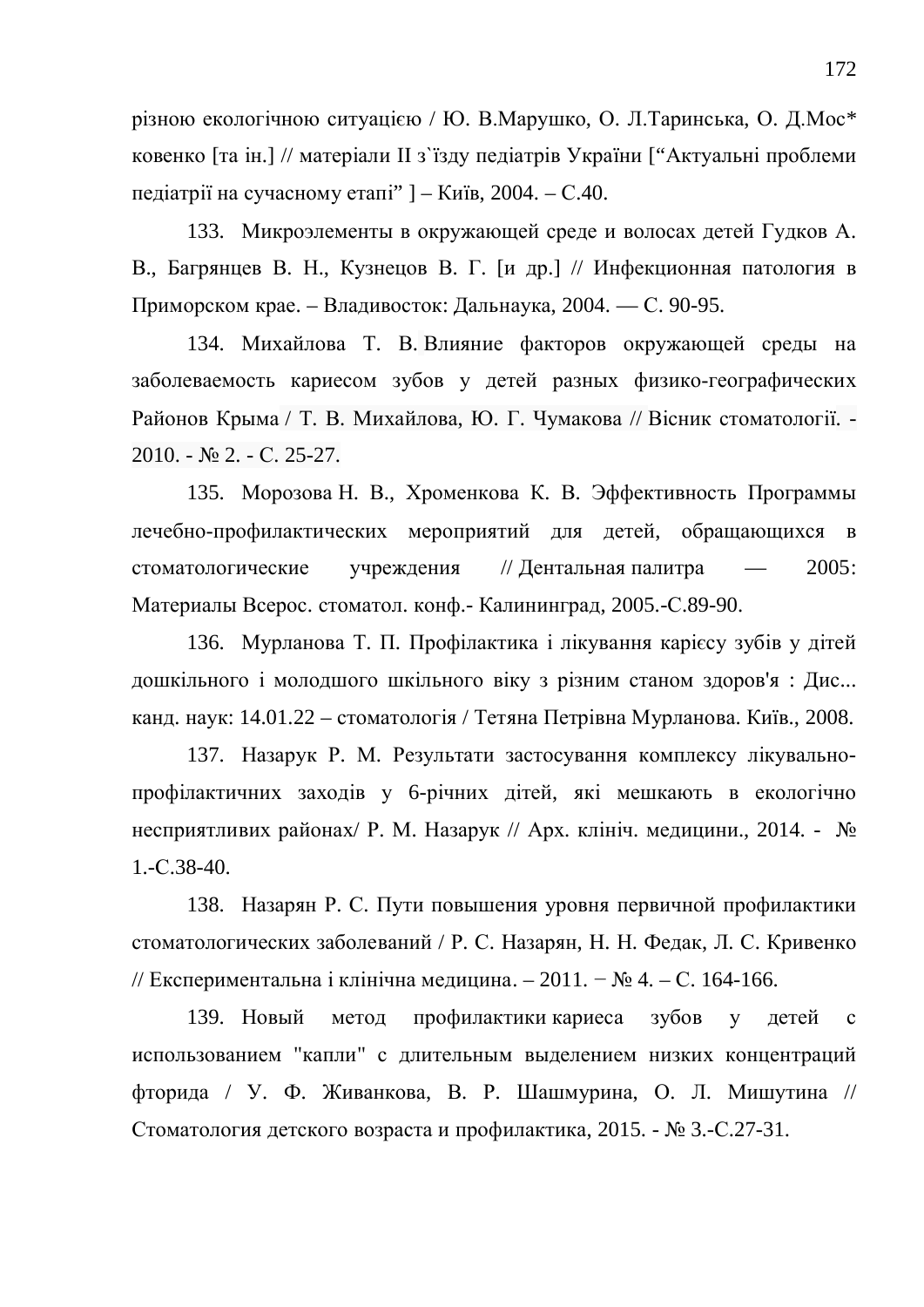140. Окушко В. Р. Хрономедицинский подход к профилактике кариеса зубов у детей / В. Р. Окушко, В. Я. Рябцев // Стоматологический журнал. –  $2012. - N_2 1. - C. 18-21.$ 

141. Остапко О. І. Наукове обгрунтування шляхів та методів профілактики основних стоматологічних захворювань у дітей в регіонах з різним рівнем забруднення довкілля: Автореф. дис. ... д-ра мед. наук: 14.01.22 / О.І. Остапко. Київ, 2011. – 36с.

142. Остапко О. І. Концепція створення регіонально спрямованих програм профілактики основних стоматологічних захворювань у дітей з врахуванням впливу чинників довкілля / О. І. Остапко // Зб. Тез наук– практ. конф. «Актуальні питання стоматології сьогодення», Тернопіль, 2010. – С. 58–59.

143. Оцінка клінічної ефективності комплексу профілактичних заходів карієсу зубів у дітей молодшого шкільного віку / Л.Р. Сарап, А.В. Мансімов, Є.В. Сарап, О.Ю. Фісенко // Новини стоматології. – 2013. − № 3. – C. 100-104.

144. Панчишин Н.Я. Захворюваність дитячого населення України та чинники, які впливають на здоров'я дітей / Н.Я. Панчишин, В.Л. Смірнова, О.Я. Галицька-Харкаліс // Актуальні питання педіатрії, акушерства та гінекології. − 2011. – № 2. – С. 131-132.

145. Патент № 47093 Україна, МПК G01N 33/487. Спосіб прогнозування розвитку стоматологічних захворювань / Дєньга О. В., Дєньга Е. М., Дєньга А. Е.– № u200909524 ; заявл. 17.09.2009 ; опубл. 11.01.2010,  $Бюл. N<sub>2</sub>1.$ 

146. Пат. 18735 Україна, МПК . Апаратурний спектроколориметричний спосіб визначення колірної насиченості і фарбування зубів / О. В. Дєньга, Е. М. Дєньга.– № 200606009; заявл. 15.11.06 ; опубл. 15.11.06, Бюл.  $\mathbb{N}$  11.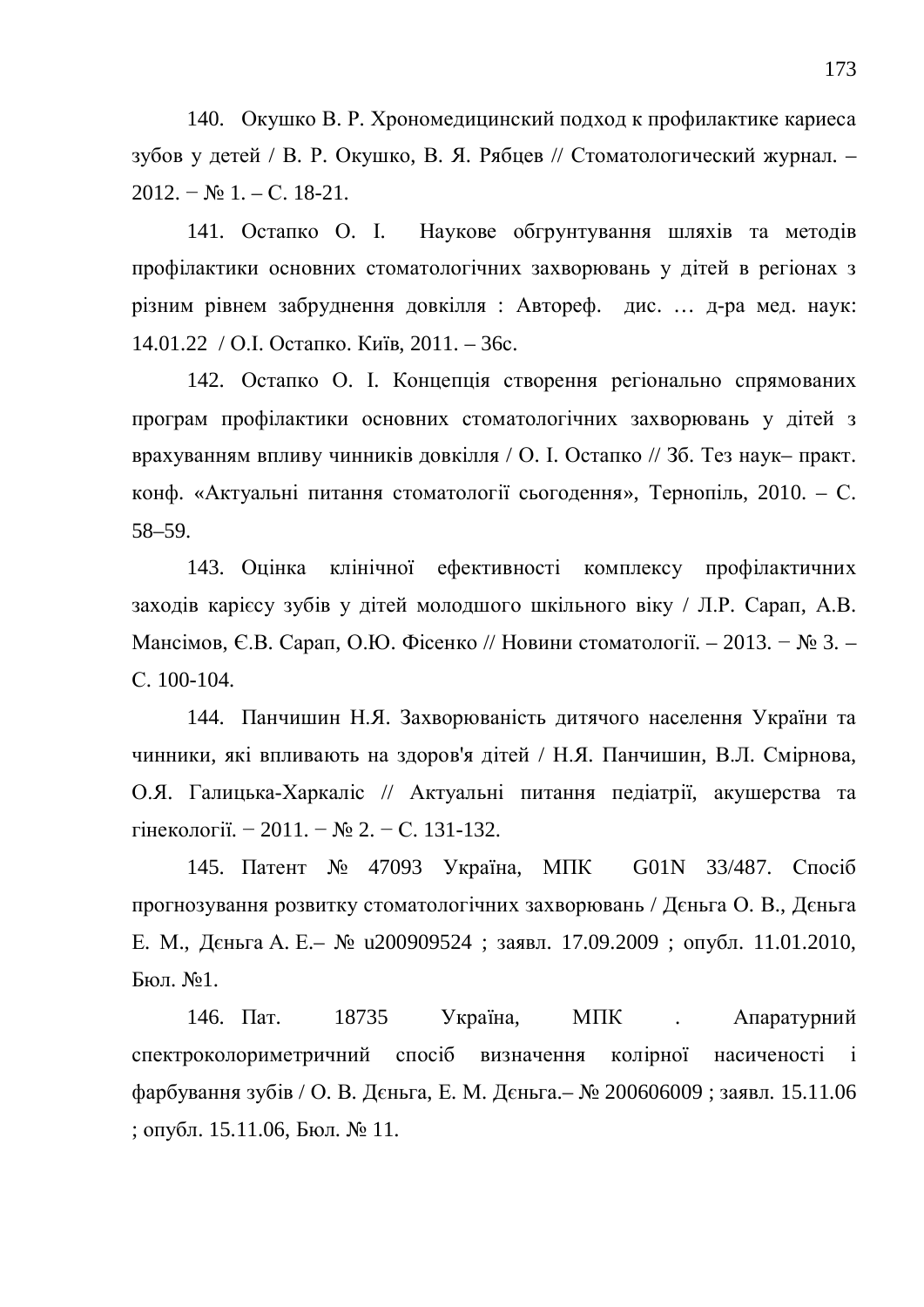147. Пат. 46671 Україна, МПК А61N 5/00, А61К 8/00, и2009 09531. Спосіб кількісної оцінки запалення у тканинах пародонту / Дєньга О.В., Дєньга Е.М., Дєньга А.Е.; опубл. 25.12.09, Бюл. № 24.

148. Петрушанко Т.А. Роль колонизационной резистентности полости рта в развитии кариеса / Т. А. Петрушанко, В. В. Череда, Г. А. Лобань // Стоматология. – 2013. – № 1. – С. 43-45.

149. Пихур О. В. Влияние химического состава питьевой воды на состояние твердых тканей зубов: Дис. ... канд. мед. наук: 14.00.21 – стоматология / Оксана Львовна Пихур. СПб., 2003.-226 с.

150. Полянская Л. Н., Жардецкий А. И., Леус Л. И., Матело С. К., Русак А. С., Великороднов В. С., Плавская А. А., Полищук И. И. Опыт профилактики кариеса зубов у младших школьников // Стоматологический журнал. – 2011. - $N<sub>23</sub> - C.165-168.$ 

151. Попруженко Т. В., Кленовская М. И. Профилактика кариеса в ямках и фиссурах зубов: учеб-метод. пособие. – Минск: БГМУ, 2007. – 86 с.

152. Проблеми довкілля і стан стоматологічного здоров'я дітей Івано-Франківської області / З. Б. Попович, М. М. Рожко, С. І. Соловей [ та ін.] // Профілактична та дитяча стоматологія. – 2014. –  $N_2$  1. – С. 6-8.

153. Прусаков В. М. Анализ динамики риска заболеваний от воздействия факторов окружающей среды / В. М. Прусаков, М.В. Прусакова // Гигиена и санитария. 2006. - № 1. - С. 45-49.

154. Пында М. Я. Влияние геохимических факторов на развитие кариеса зубов у 6-летних детей / Пында М.Я., Иванов В.С. // Вестник стоматологи. – 2014. -  $\mathcal{N}_2$  1. – С.81-84.

155. Родионова А. С. Современные парадигмы в кариесологии: новые пути для профилактики кариеса зубов/А. С. Родионова // Стоматология детского возраста и профілактика. - 2016. - № 1.- С.6-9.

156. Рожко-Гунчак О. М. Стан стоматологічного здоров'я дітей, які проживають в регіоні Карпат/О. М. Рожко-Гунчак // Галицький лікарський вісник. - Івано-Франків., - 2014. - т.Т. 21. - № 3.- С.62-65.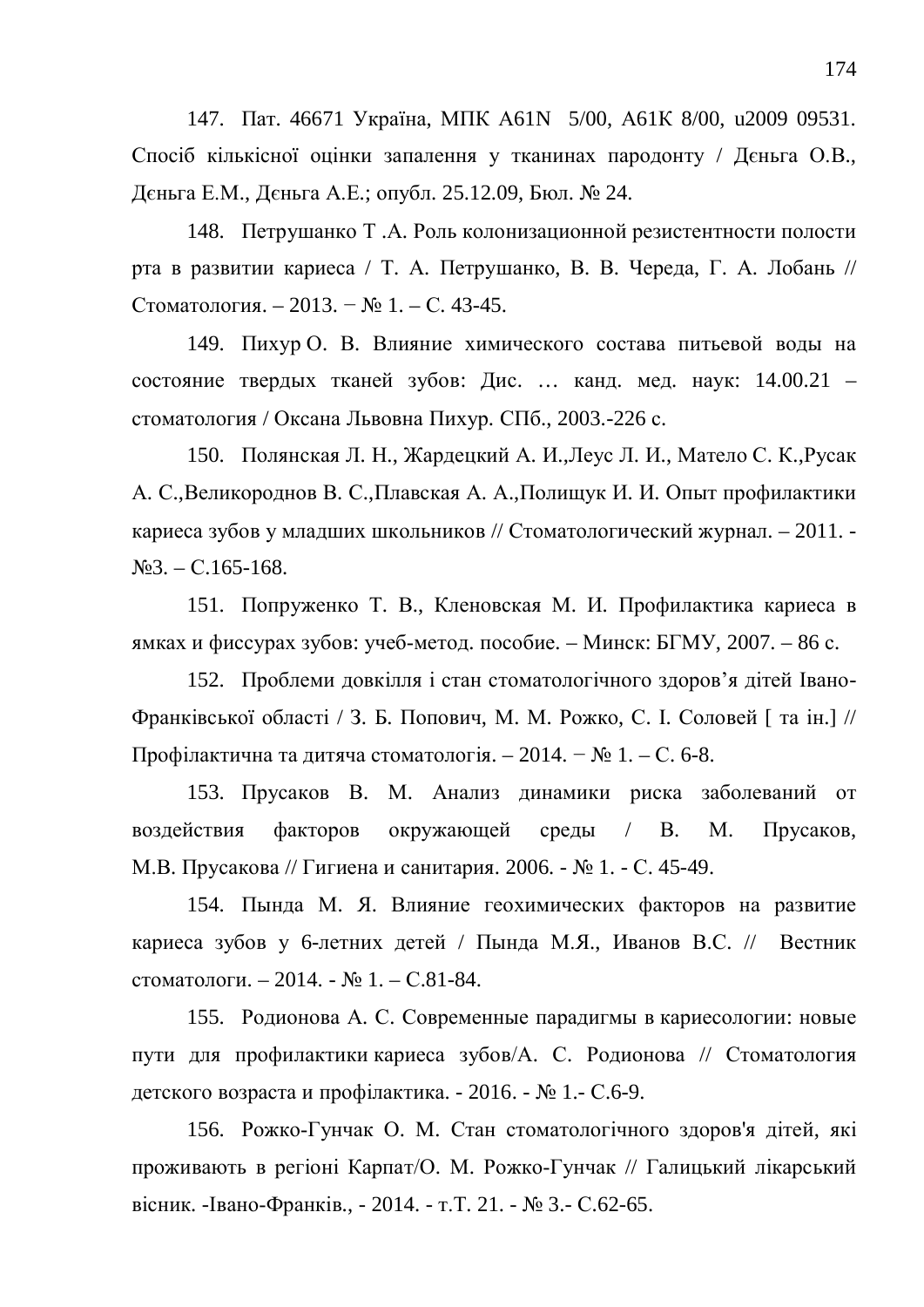157. Рудько Г. І. Дослідження гідрогеохімічних показників підземної гідросфери західних регіонів України на вміст мікроелементів / Г. І. Рудько, О. О. Мацієвська // Галицький вісник. – 2010. – № 4. – С. 50–56.

158. Рылова Н. В. Влияние минерального состава питьевой воды на состояние здоровья детей // Гигиена и санитария. 2005. - № 1. — С. 45-46.

159. Савичук Н. О. Аналіз програм профілактики основних стоматологічних захворювань у розвинених країнах/Н. О. Савичук, О. В. Клітинська // Современная стоматология. –Киев. – 2014. - № 4.- С.64-66.

160. Савичук Н. О. Інноваційні підходи до профілактики карієсу зубів у дітей і вагітних жінок / Н. О. Савичук // Современная стоматология. – 2013.  $-$  No 5. – C. 50-52.

161. Савичук Н. О. Профилактика и лечение начального кариеса зубов у детей / Савичук Н. О., Савичук А. В. // Therapia. Український медичний вісник. – 2008 – №12 (32). – С.53–56.

162. Сатыго Е. А. Оценка содержания фтора в воде для планирования эндогенной профилактики кариеса зубов / Е. А.Сатыго, Е. О.Данилов // Стоматология детского возраста и профилактика. – 2011. – №2. – С.64–66.

163. Светлична О. М., Розробка та обгрунтування регіональної програми профілактики основних стоматологічних захворювань. Автореф. дис. ...к-та мед. наук: 14.00.21 - стоматология / О. М. Светлична. Одеса, 2013.  $-20c.$ 

164. Семенов К. А. Профілактика карієсу зубів у дітей з різними психоемоційними типами : Дис... канд. наук:  $14.01.22 -$  стоматология/ К.А. Семенов. Одеса., 2006. – 19с.

165. Сивак Е. Ю., Вишневская Н.Л. Минеральный состав питьевой воды и стоматологическая заболеваемость у школьников г. Перми // Современные проблемы науки и образования. – 2014. –  $N_2$  6.

166. Сидельникова Л. Ф. Эффективная гигиена полости рта – важный этап профилактики стоматологических заболеваний / Л. Ф. Сидельникова, И.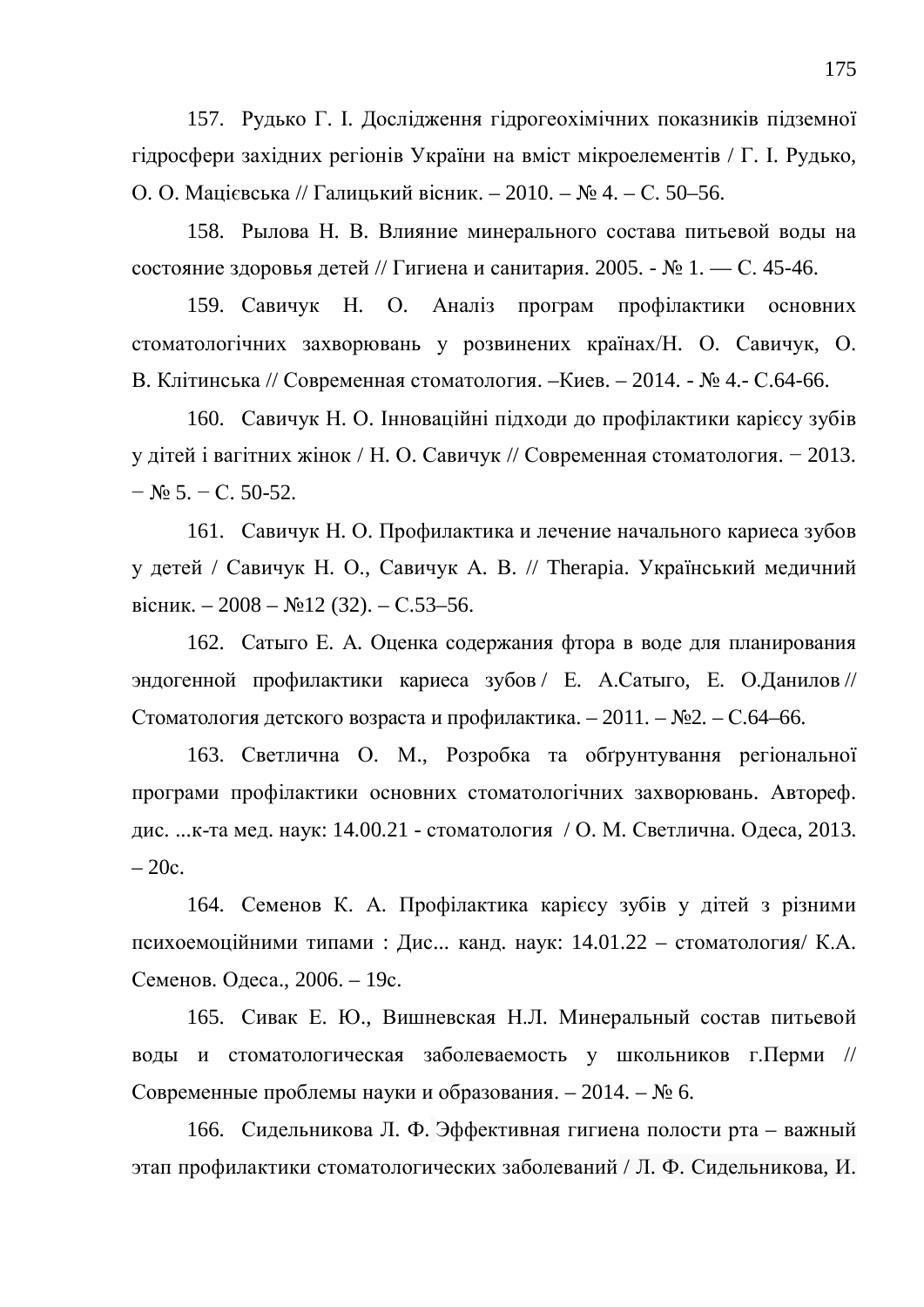Г. Дикова, С. М. Захарова, Н. Н. Могилевская // Современная стоматология. - $2014. - N<sub>2</sub> 1. - C. 66-69.$ 

167. Силин А. В. Эффективность препаратов для профилактики кариеса у детей в период сменного прикуса/ А. В. Силин, Е. А. Сатыго, Ю. С. Садальский // Стоматология. – 2014. - № 4.-С.58-61.

168. Сирак С. В. Профилактика кариеса и воспалительных заболеваний пародонта с использованием зубных эликсиров / С. В. Сирак, И.М. Быков, А. Г. Сирак, Л. В. Акопова // Кубанский научный медицинский вестник. – 2013. – № 6. – (141). – С. 166-169.

169. Системный анализ факторов риска возникновения и развития кариеса у детей с аномалиями зубочелюстной системы. Часть II/Д. А. Доменюк, Б. Н. Давыдов, Ф. Н. Гильмиярова // Стоматология детского возраста и профилактика. -М.; С.-Петербург, 2014. - т.Т. 13. - № 4.- С.51-60.

170. Системный анализ факторов риска возникновения и развития кариеса у детей с аномалиями зубочелюстной системы. Часть I/Д. А. Доменюк, Б. Н. Давыдов, В. А. Зеленский // Стоматология детского возраста и профилактика. -М.; С.-Петербург, 2014. - т.Т. 13. - №3.-С.40-47.

171. Скальная М. Г. Гигиеническая оценка влияния минеральных компонентов рациона питания и среды обитания на здоровье населения мегаполиса. Автореф. дисс. ... докт. мед. наук.:14.00.22 – стоматология /М.Г. Скальная. Москва., 2005. – 42 с.

172. Скальный А. В. Эколого-физиологическое обоснование эффективности использования макро - и микроэлементов при нарушениях гомеостаза у обследуемых из различных климатогеографических регионов. // Дисс. ... докт. мед. наук - М., 2000. – 352 с.

173. Скальный А. В. Химические элементы в физиологии и экологии человека / А.В.Скальный. – М., 2004.

174. Скрипкина Г. И. Микробиологические аспекты прогнозирования кариеса зубов у детей/Г. И. Скрипкина, Т. С. Митяева // Стоматология детского возраста и профілактика. – 2015. - № 4.-С.11-17.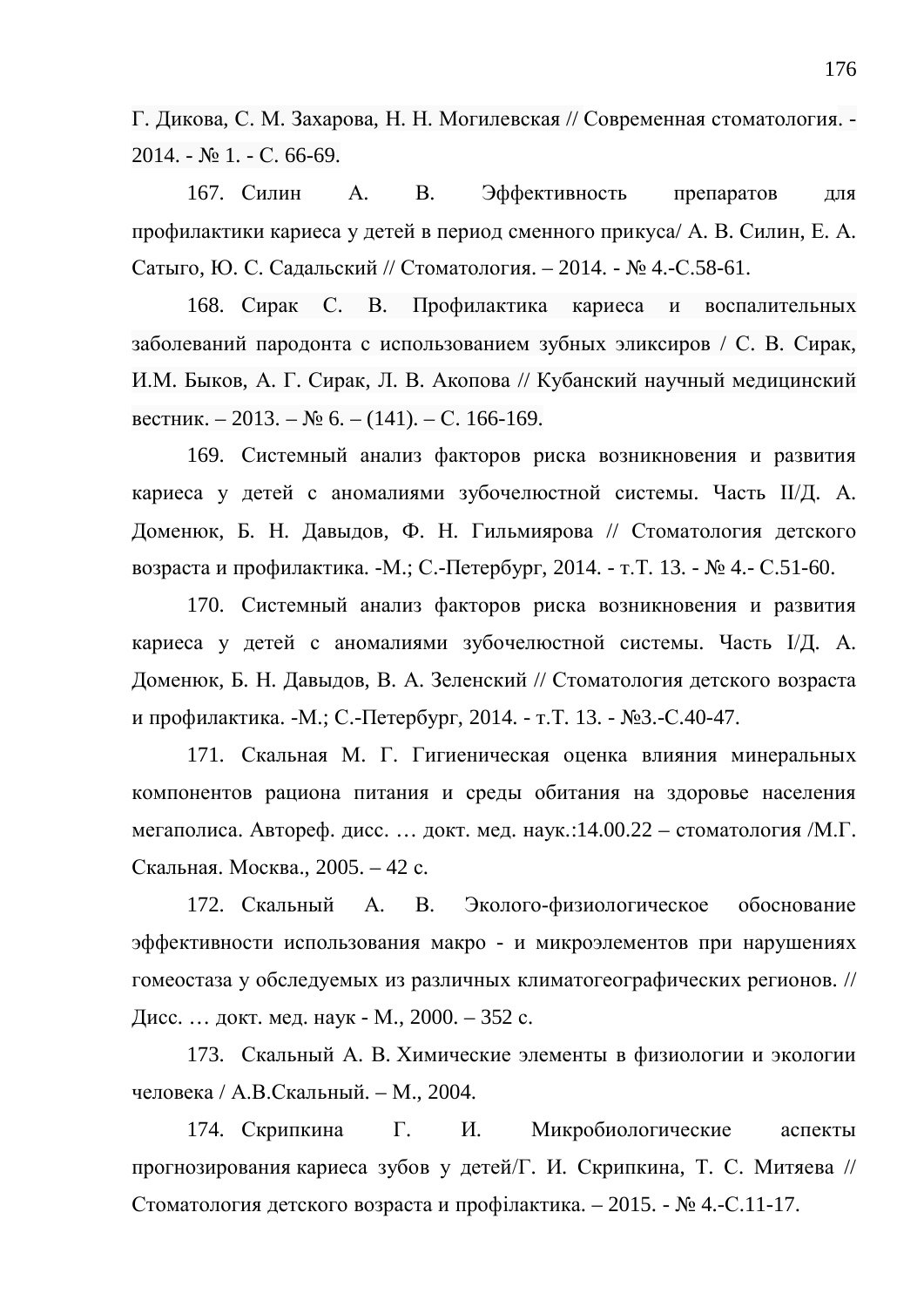175. Скрипкина Г. И., Смирнов С. И. Модель развития кариозного процесса у детей // Стоматология детского возраста и профилактика.-2012.- $N<sub>2</sub>$  3.- C. 3-7.

176. Скрипкина Г. И. Улельная электропроводность ротовой жидкости и ее роль в прогнозировании кариозного процесса у детей/Г. И. Скрипкина, А. Н. Питаева // Стоматология детского возраста и профилактика. -СПб.:Поли Медиа Пресс, 2012. т. Том 11. – № 2.- С.69-72.

177. Смоляр Н. И. Анализ распространенности кариеса зубов у детей с помощью индекса ВОЗ - Sighificant Index of Caries/Н. И. Смоляр, Н. Л. Чухрай // Стоматология. – 2015. - № 6.- С.41-45.

178. Степанова И. А. Планирование региональных коммунальных программ с эндогенным применением фторида для профилактики кариеса зубов, Дис... канд. наук: 14.00.21 – 2010.

179. Стоматологічна захворюваність дітей Львівщини. Інформаційні матеріали / Н. І. Смоляр, Е. В. Безвушко, Н. Л. Чухрай [та ін.]. – Львів, 2009.  $-30$  c.

180. Суладзе Н. Н., Шишниашвили Т. Э., Маргвелашвили В. В., Кобахидзе К. А. Особенности элементного состава твёрдых тканей зубов в зависимости от состояния окружающей среды / Georgian Medical News / No 1  $(226)$ . - 2014. – C.7-10.

181. Сунцов В. Г. Применение лечебно-профилактических гелей в стоматологической практике. Омск, 2004.-164 с.

182. Сунцов В. Г., Леонтьев В. К., Дистель В. А., Вагнер В. Д. Стоматологическая профилактика у детей. — Омск, 2005.- 344 с.

183. Сусликов В. Л. Геохимическая экология болезней в 4 т., т.2 Атомовиты.- М.: Гелиос АРВ, 2000.- 672 с

184. Тарасова Н. И. Йодная обеспеченность школьников и обоснование лечебно-профилактических мероприятий в образовательных учреждениях, Дис... канд. наук: 14.00.07 – гигиена/ Наталья Ивановна Тарасова. Нижний Новгород., 2007 – 128с.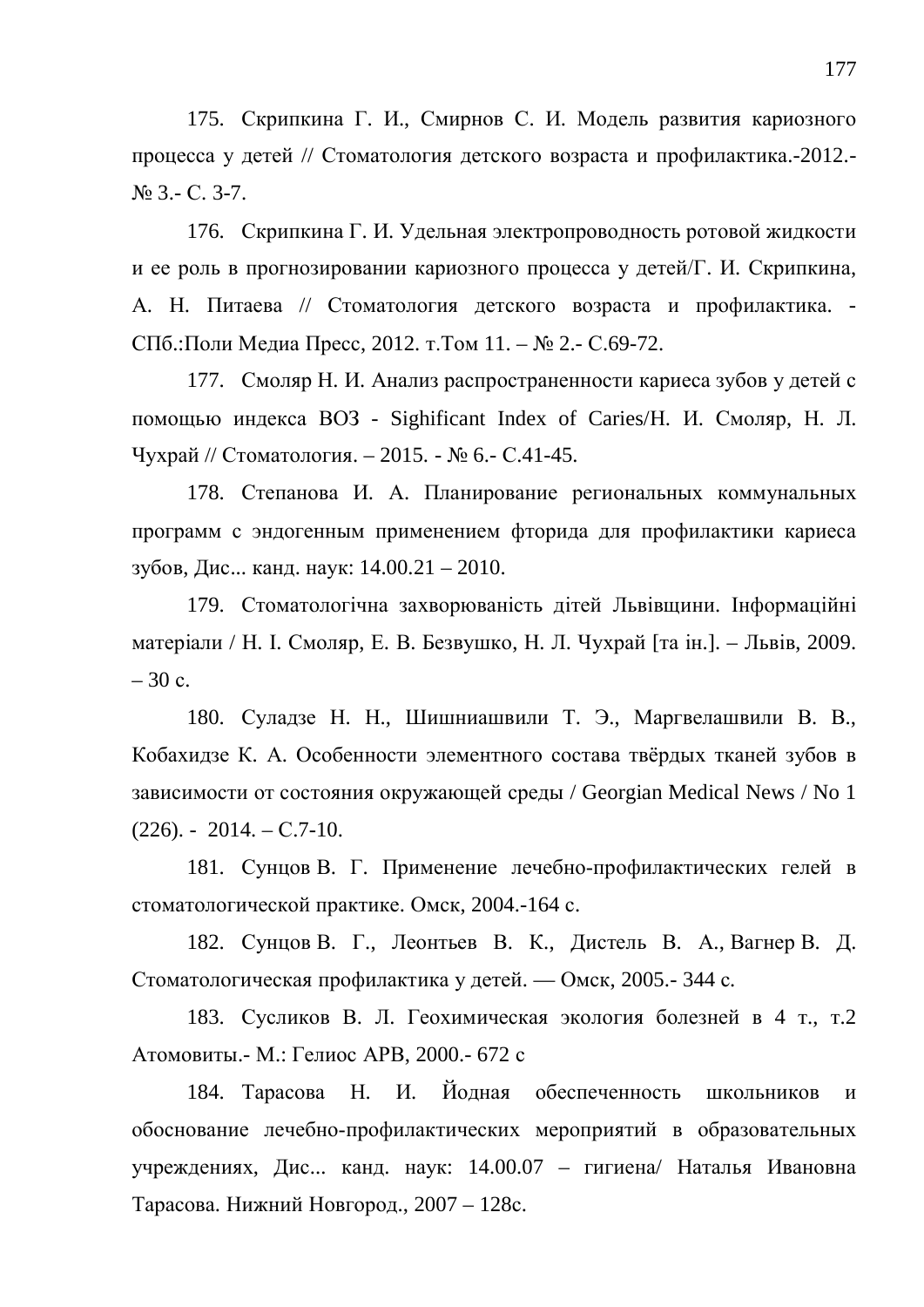185. Терапевтическая стоматология детского возраста/ под.ред. Хоменко Л. А., Кисельникова Л. П. – «Киев-плюс», Киев, -2013.- С. 56-93.

186. Терехова Т. Н., Козловская Л. В., Маринчик Т. А., Шнип Е. В. Несовершенный амелогенез: клинические проявления генетических аномалий в стоматологической практике // Стоматологический журнал. –  $2014. - N_2 1. - C. 48-52.$ 

187. Терехова Т. Н., Мельникова Е. И., Зорич М. Г., Валеева З. Р. Эпидемиология стоматологических заболеваний среди детского населения Республики Беларусь // Современная стоматология -2009.- №3-4. –с. 28-30.

188. Терехова Т. Н., Борутта А., Вагнер М., Шаковец Н. В., Кленовская М. И., Боровая М. Л., Минченя О. В.. Эффективность профилактики кариеса зубов у младших школьников с использованием фторсодержащих лаков// Материалы сборника, посвященные 50-летию стоматологического факультета. - 2010. - С. 283-285.

189. Терешина Т. П., Пында М. Я. Клиническая эффективность комплексной профилактики кариеса у 6-летних детей, проживающих в условиях дефицита фтора в питьевой воде / Медицинские новости. – 2014. –  $\text{Na}4. - \text{C}$ . 77-78.

190. Трачук Ю. М. Прогнозування карієсу постійних зубів та його індивідуальна профілактика у дітей: Дис. ... канд. мед. наук: 14.01.22 – стоматологія / Юлія Михайлівна Трачук. Київ, 2008 – 22с.

191. Турьянская М. В. Эффективность проведения программ профилактики стоматологических заболеваний среди 3- и 6-летних детей г. Краснодара// Dental Forum. – 2010. - №4 (36) - С. 46 – 47.

192. Тутельян В. А., Скальная М. Г. Элементный состав питьевой воды, потребляемой жителями мегаполиса // Вестник Оренбургского государственного университета. Прил. Биоэлементология. 2004. № 4. С. 90-91.

193. Удовицька О. В., Лепорська Л. Б., Спірідонова Т. М. та інш. Дитяча стоматологія. – К.: Здоров'я, 2000. –296 с.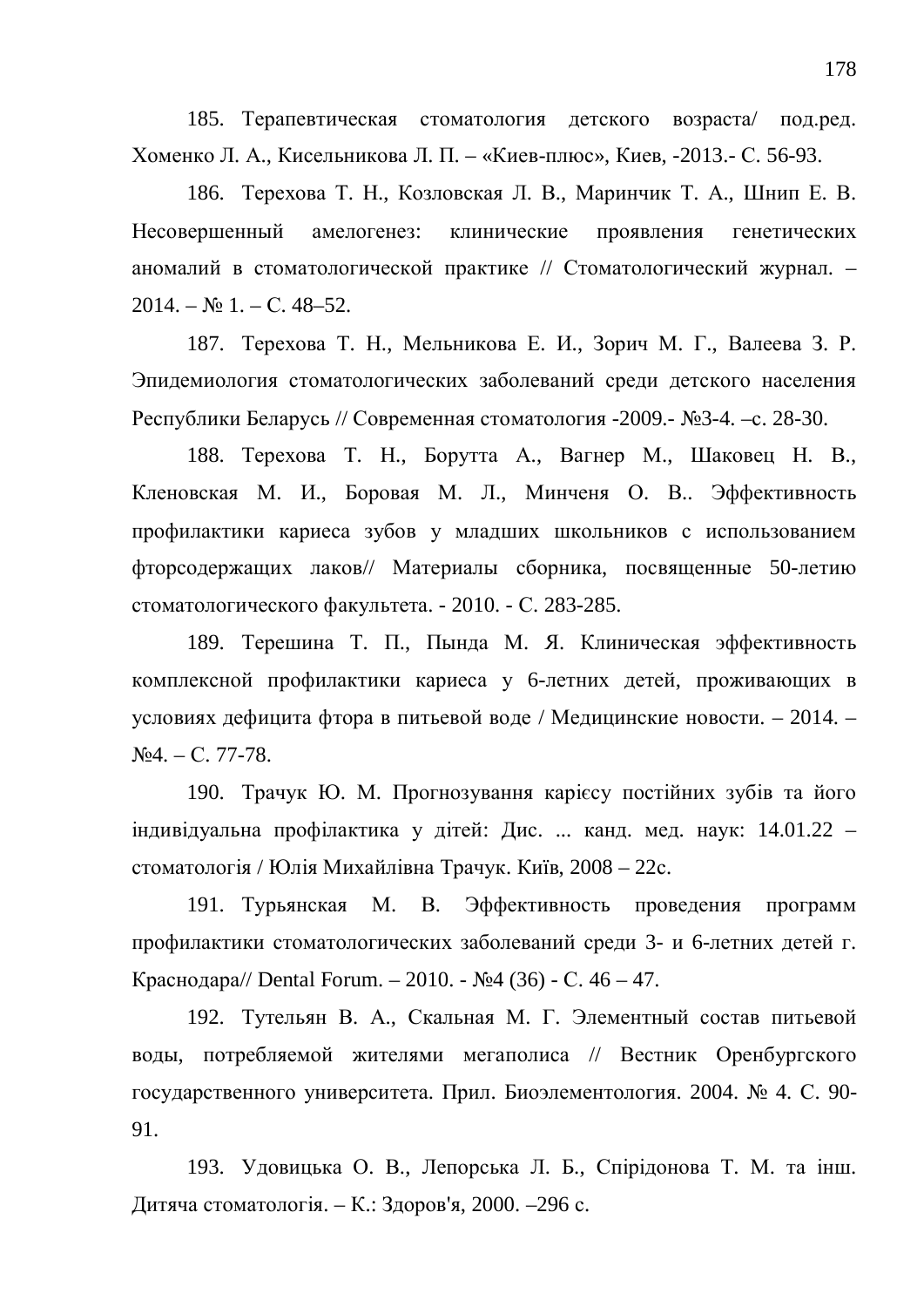194. Улитовский С. Б. Энциклопедия профилактической стоматологи 2004, 184c.

195. Ураженість карієсом постійних зубів у дітей Закарпаття / Н. І. Смоляр, Е. В. Безвушко, Н. Л. Чухрай, Н. І. Мельничук // Профілактична та дитяча стоматологія. – 2012. – № 2. – С. 43-46.

196. Федоров К. П. Реминерализирующая профилактика у детей, имеющих высокий риск развития кариозного процесса/К. П. Федоров, Л. Р. Сарап // Стоматолог. -Х., 2011. № 5.-С.14-16.

197. Ферментативный метод определения дисбиоза полости рта для скрининга про- и пребиотиков: [метод. рекомендации] / А. П. Левицкий, О. А. Макаренко, И. А. Селиванская [и др.] – К.: ГФЦ, 2007. – 26 с.

198. Э. Фёрстер, Б. Рёнц Методы корреляционного и регрессионного анализа. – Финансы и статистика, 1983. – 304 с.

199. Хамадеева А. М. Результаты 30-летнего внедрения программ профилактики в стоматологии и перспективы сохранения стоматологического здоровья детей в Самарской области/А. М. Хамадеева, В. В. Горячева, Н. В. Ногина // Стоматология детского возраста и профілактика.  $-2016. - N_2$  3.-C.84-88.

200. Харковец М. Д. Эффективность профилактики кариеса в условиях воздействия неблагоприятных факторов окружающей среды. Автореферат дис. ... к.м.н. Минск 1998, 15с.

201. Хоменко Л. А., Биденко Н. В., Остапко Е. И., Шматко В. И. Современные средства экзогенной профилактики полости рта – К.: Книгаплюс, 2001 р- 50-64 с.

202. Хоменко Л. А., Савичук А. В., Остапко Е. И., Биденко Н. В. и др. Профилактика стоматологических заболеваний. Киев, - Часть 1, 2007, 127с.

203. Хоменко Л. А., Савичук А. В., Остапко Е. И., Биденко Н. В. и др. Профилактика стоматологических заболеваний. Киев, - Часть 2, 2010, 97с.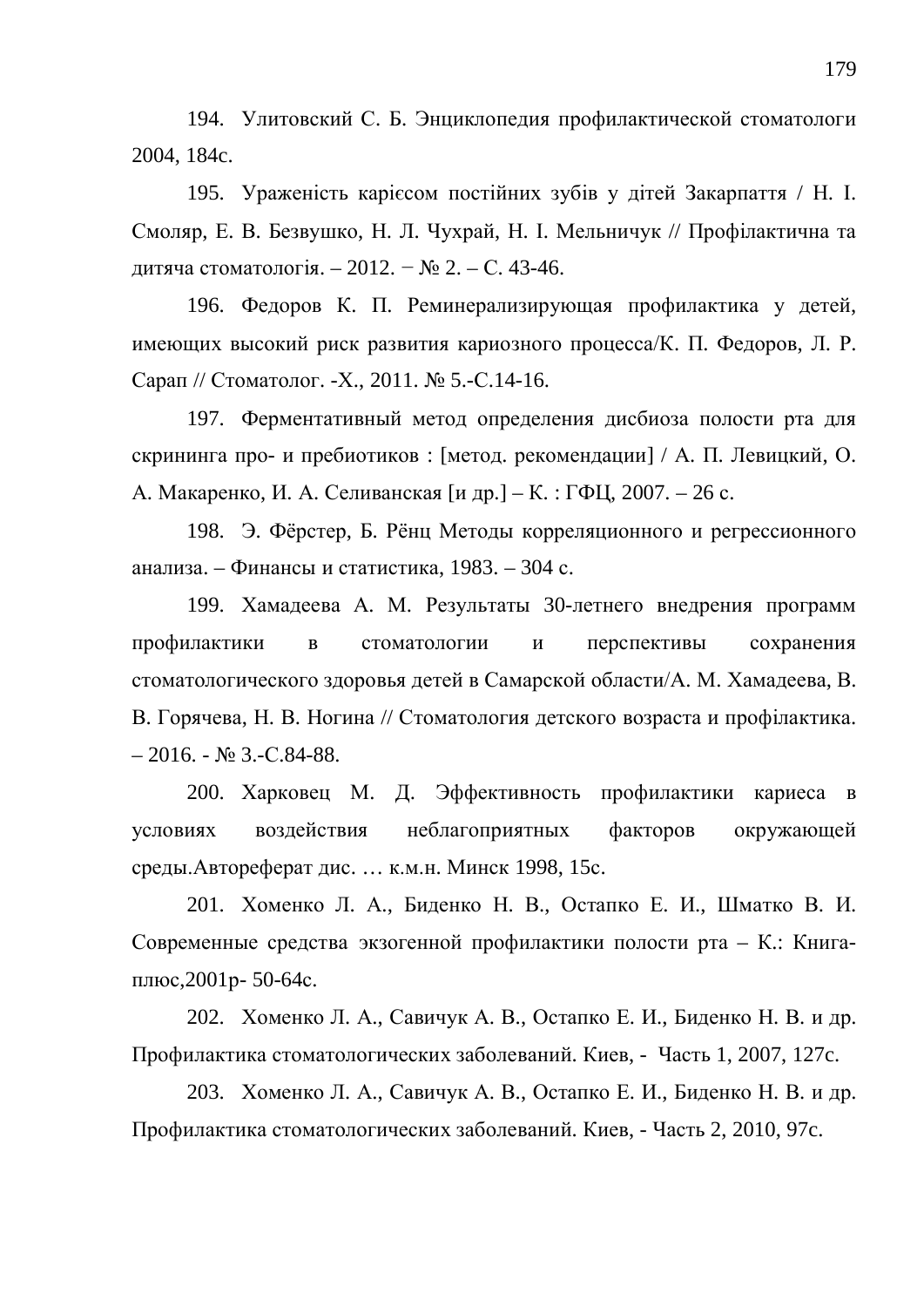204. Хоменко Л. О. Навколишнє середовише і стоматологічне здоровя дітей України. / Л. О. Хоменко, О. І. Остапко, Н. В. Біденко, О. О. Тимофєєва // Архів клінічної медицини, 2004. - №1. – С. 82-85.

205. Хоменко Л. А. Влияние витаминно-минерального комплекса «Кальцинова» на процессы реминерализации при начальном кариесе у детей Д. А. Хоменко, Л. Ф. Сидельникова, Е. А. Воевода //Современная стоматология. – 2008. -  $\mathbb{N}$ <sup>1</sup>. – С. 123-125.

206. Чижевський І. В. Клінічне та гігієнічне обгрунтування профілактики карієсу зубів у дітей в промислово розвиненому регіоні: дис... д-ра мед. наук: 14.01.22 - стоматологія / Національний медичний ун-т ім. О.О.Богомольця. - К., 2004.- 184с.

207. Шаковец Н. В. Особенности стоматологического обследования детей/Н. В. Шаковец, Т. Н. Терехова // Стоматология детского возраста и профілактика. – 2014. - № 4.-С.13-17.

208. Шахбазов В. Г. Метаболизм клеточного ядра и ядерноцитоплазматические отношения. – К.: Наука, 1970. – С. 40-43.

209. Шахбазов В. Г. Новый метод определения биологического возраста человека / В. Г. Шахбазов, Т. В. Колупаева, А. Л. Набоков // Лабораторное дело. – 1986. – № 7. – С. 404–406

210. Шинкевич В. I. Аргументи «за» та «проти» призначення препаратів кальцію дітям з метою профілактики карієсу / В. І. Шинкевич // Современная стоматология. – 2012. – № 5. – С. 48-51

211. Экспериментальные методы исследования стимуляторов остеогенеза. Методические рекомендации / А. П. Левицкий А. П., Макаренко О. А., Деньга О. В. [и др.] – Киев: ГФЦ МЗ Украины «Авиценна», 2005. – С.  $31 - 38.$ 

212. Эрк А.А. Основные направления дальнейшего совершенствования стоматологической помощи школьникам /А. А. Эрк, О.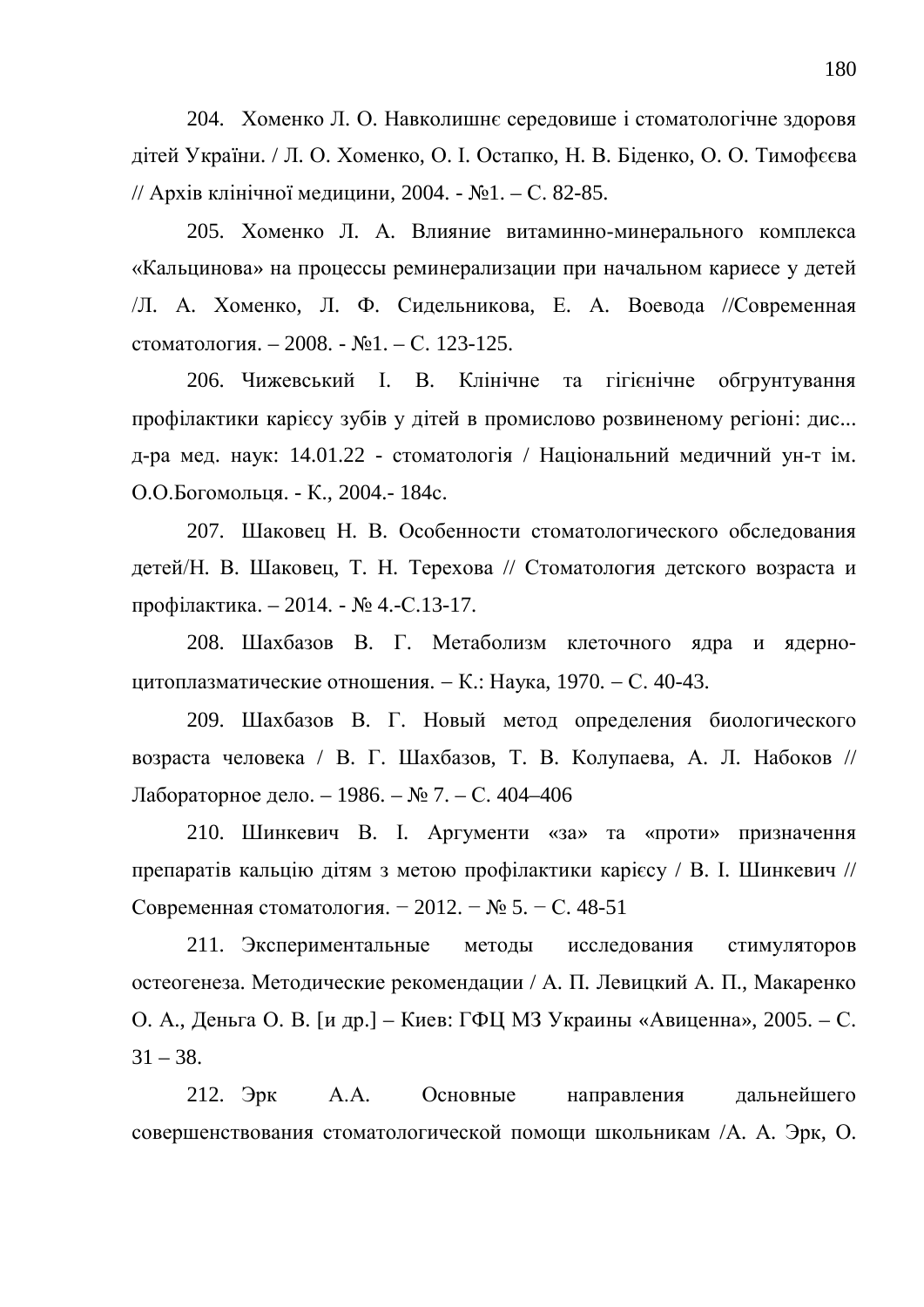В. Сатина, Г. М. Бостанджян // Российский стоматологический журнал. - М. – Медицина. - 2013. - № 3.- С.47-49.

213. A 4-year assessment of a new water-fluoridation scheme in New South Wales, Australia / Anthony S. Blinkhorn, Roy Byun, Pathik Mehta, Meredith Kay // Int.dental journal. – 2015. – V.65. – P.156-163.

214. A longitudinal study of early childhood caries risk, dental caries, and life style / Sukaeni Ibrahim, Michiko Nishimura, Seishi Matsumura, Omar M.M. Rodis, Ayami Nishida, Kaori Yamanaka, Tsutomu Shimono. - Pediatric Dental Journal, Vol.19(2009) No.2, P.174-180.

215. A randomised clinical study to evaluate the effect of brushing duration on fluoride levels in dental biofilm fluid and saliva in children aged 4–5 years /Evelyn E. Newby, Esperanza A. Martinez-Mier, Domenick T. Zero, Sue A. Kelly, Nancy Fleming, Mairead North, Mary Lynn Bosma // Int.dental journal. – 2013. –  $V.63. - P.39-47.$ 

216. Abdullah S. Dental caries status in 6-9 years old children / S. Abdullah, H.S. Qazi, A. Maxood // Pak. Oral. Dent. J.  $-2008. - V.28. - P.$  107-112.

217. Adair, S. Ɇ. Evidence-based use of fluoride in contemporary pediatric dental practice / S. Adair // Pediatr. Dent. 2006. - V. 28 (2). - P. 133 - 142.

218. Adam, K. Caries experience in the primary dentition among French 6 year-olds between 1991 and 2000 / K. Adam // Comm. Dent. Oral Epidemiol. - 2005. Oct., V.33 (5). - P. 333 – 340.

219. Agreement between children aged 5–6 years and their mothers in rating child oral health-related quality of life / Jenny Abanto, Georgios Tsakos, Saul Martins Paiva, Daniela Prócida Raggio, Paula Celiberti, Marcelo Bönecker // Int. J. Pediatr. Dent. – 2014. – V.24. – I.5. – P.373-379.

220. Ai-Jundi, S. H. The efficacy of a school-based caries preventive pregrame: a 4-years study / S. H. Ai-Jundi // Int.J.Dent.Hyg. 2006. - Feb., V.4 (1).- P. 30-34.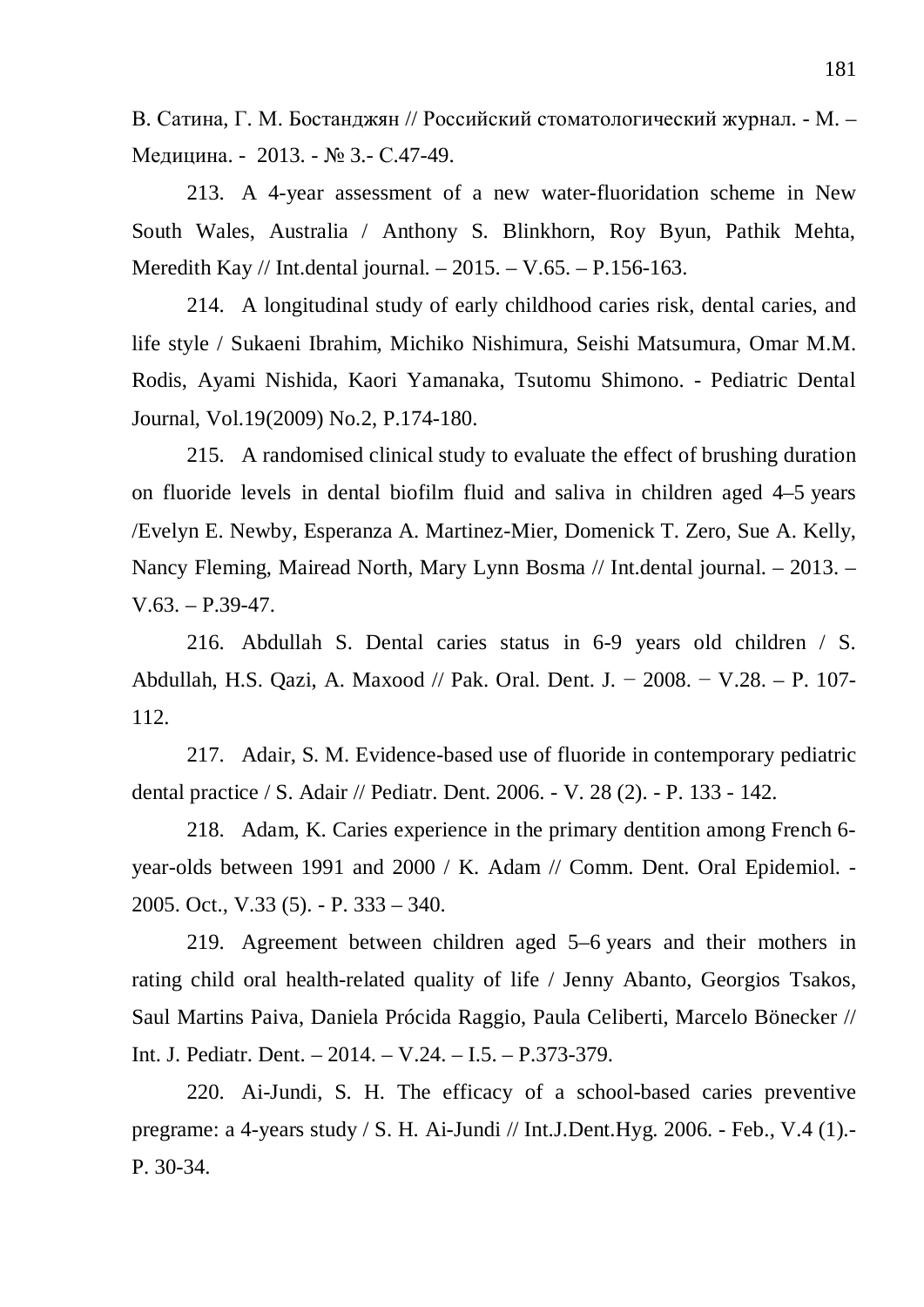221. Alawi M. A. Concentrations of some heavy metals (Cd, Cu, Pb, Se and Sn) in human teeth at different ages and the correlation to caries / M. A. Alawi, A. Abusbaih // JJC. – 2010. – Vol. 5,  $\mathbb{N}^2$  2. – P. 191–199.

222. Al-Mutawa, S. A. Dental caries experience of Kuwaiti schoolchildren / S. A. Al-Mutawa // Comm.Dent.Health. 2006. - Mar., V.23 (1). - P. 31 - 36.

223. American Dental Association Council on Scientific Affairs. Fluoride toothpaste use for young children // J. Am. Dent. Assoc.  $- 2014$ .  $- V.145$ ,  $\mathbb{N}^22$ .  $- P$ . 190-191.

224. American Dental Association Council on Scientific Affairs. Topical fluoride for caries prevention: Executive summary of the updated clinical 196 recommendations and supporting systematic review // J. Am. Dent. Assoc. 2013. – V. 144,  $\mathbb{N}$  11. – P. 1279-1291.

225. Analysis of mutations in the amelogenin and the enamelin genes insevere caries in Japanese pediatric patients / K. Ouryouji, Y. Imamura, Y. Fujigaki et al // Pediatric Dent. – 2008. – J.18. – P. 79-85.

226. Anderson, M. Risk assessment and epidemiology of dental caries: review of the literature / M. Anderson // Pediatr. Dent. 2002. - V. 24. - P. 377 - 385.

227. Atomic force microscopy study of enamel remineralization / C. Poggio, M. Ceci, R. Beltrami [et al.] // Ann. Stomatol. – 2014. – V. 5, N3. – P. 98- 102.

228. Axelsson P. The effect of a needs-related caries preventive program in children and young adults-results after 20 years / P. Axelsson // Oral Health. 2006. — Vol. 15,  $\mathbb{N} \times 1$ . - P. 57-60.

229. Axelsson, S. Effect of combined caries-preventive methods: a systematic review of controlled clinical trials / S. Axelsson // Acta Odontol Scand. — 2004.- Jun., V. 62 (3). P. 163 - 169.

230. Azarpazhooh A. Fluoride varnish in the prevention of dental caries in children and adolescents: a systematic review / A. Azarpazhooh, P.A. Main // J. Can. Dent. Assoc.  $-2008. -V. 74, N_2 1. -P. 73-79.$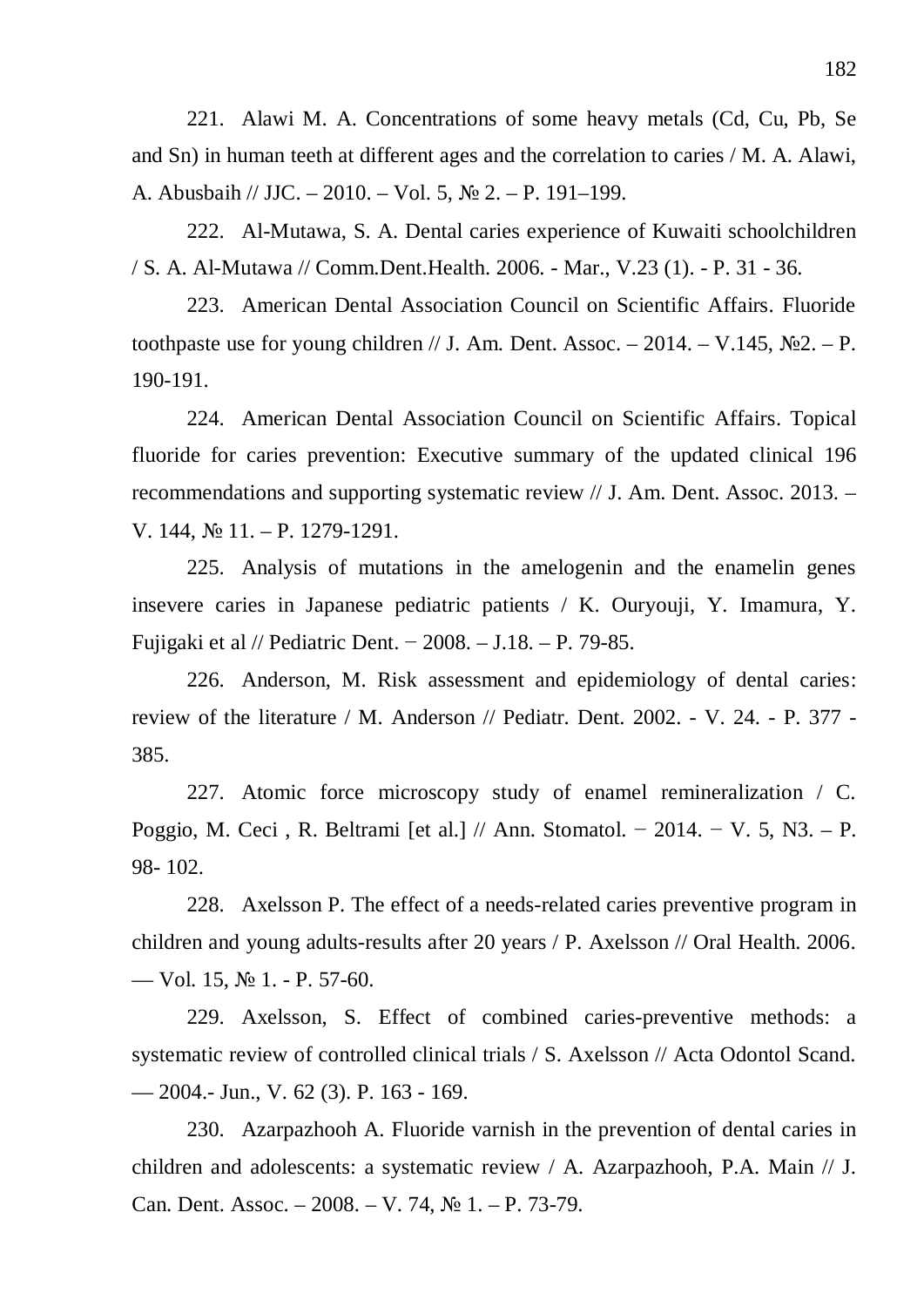231. Berkowitz, R. J. Causes treatment and prevention of early childhood caries: a microbiologic perspective / R. J. Berkowitz // J. Can. Dent. Assoc. -2003. V. 69,  $\mathcal{N}$  5. - P. 304 - 307.

232. BY Liu, ECM Lo, CMT Li, Effect of silver and fluoride ions on enamel demineralization: a quantitative study using micro-computed tomography, Australian Dental Journal, 2012.-vol.57.-issue 1, P.65-7.

233. Caries risk assessment in school children using a reduced Cariogram model without saliva tests / Gunnel H Petersson, Per-Erik Isberg and Svante Twetman. - BMC Oral Health 2010.

234. Caries Risk Assessment Item Importance: Risk Designation and Caries Status in Children under Age 6 / Chaffee BW, Featherstone JD, Gansky SA, Cheng J, Zhan L.- JDR Clin Trans Res 2016;1(2):131-42.

235. Caries-risk assessment in early childhood using a caries activity test / Michiko Nishimura, Omar M.M. Rodis, Naoyuki Kariya, Seishi Matsumura. - Pediatric Dental Journal, Vol.21 (2011) No.2, P.116-122.

236. Child oral health from the professional perspective – a global ICF-CY survey / Denise Faulks, Gustavo Molina, Caroline Eschevins, Alison Dougall // Int. J. Pediatr. Dent. – 2016. – V.26. – I.4. – P.266-280.

237. Clinical, salivary, and bacterial markers for caries risk assessment in schoolchildren: a 4-year follow-up / L. Sanchez-Perez, J. Golubov, M.E. Irigoyen-Camacho [et al.] // Int. J. Paediatr. Dent. – 2009. – V.19,  $\mathcal{N}_2$  3. – P. 186-192.

238. Curson, M. E. J. Trace elements and dental disease [Text] / M E. J. Curson, T. W. Cutress. - Boston, 1983. - 417p.

239. Dental caries and associated factors among primary school children in Bahir Dar city: a cross-sectional study / W. Mulu , T. Demilie , M. Yimer [et al.] // J. Law Med Ethics. – 2014. – V.42, Suppl 2. – P. 9-16.

240. Dental caries and growth in school-age children / H.A.L. Alkarimi, R.G. Watt, H. Pikhart [et al.] // Pediatrics.  $-2014$ .  $- V.133$ , N3.  $- P. e616 - e623$ .

241. de Oliveira  $DC<sup>1</sup>$ , Cunha RF. Comparison of the caries-preventive effect of a glass ionomer sealant and fluoride varnish on newly erupted first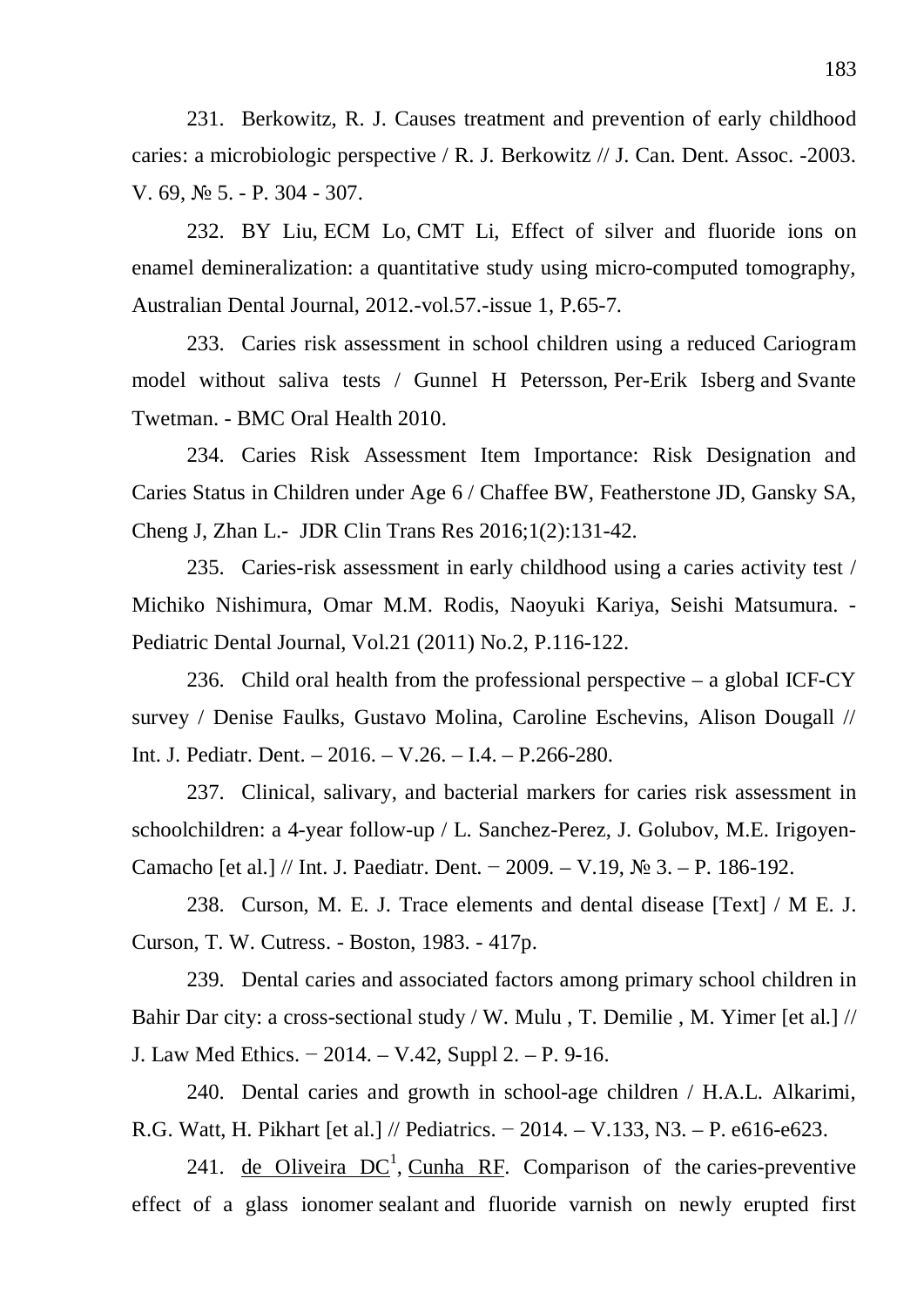permanent molars of children with and without dental caries experience. Acta Odontol Scand. 2013 May-Jul;71(3-4):972-7. doi:10.3109/00016357.2012.741695. Epub 2012 Nov 15.

242. Dellaport S. L. A Plant DNA Mini Preparation: Version II / S. L. Dellaporta, J. Wood, J. B. Hicks // Plant. Mol. Biol. Rep.– 1983.– V.1.– P.19- 21.

243. Devine D. Oral biofilms: molecular analysis, challenges, and future prospects in dental diagnostics / D. Devine, P. D. Marsh // Clin. Cosmet. Investig. Dent. – 2013. – Vol. 28,  $\mathbb{N}^{\circ}$  5. – P. 11–19.

244. Diet and the microbial aetiology of dental caries: new paradigms / David J. Bradshaw, Richard J. M. Lynch // Int.dental journal. – 2013. – V.63. – P.64-72.

245. Distribution of fluoride and calcium in plaque biofilms after the use of conventional and low-fluoride dentifrices / Juliano Pelim Pessan, Karina Mirela Ribeiro Pinto Alves, Flávia de Moraes Italiani, Irene Ramires, José Roberto Pereira Lauris, Gary Milton Whitford, Kyriacos Jack Toumba, Colin Robinson, Marilia Afonso Rabelo Buzalaf // Int. J. Pediatr. Dent. – 2014. – V.24. – I.4. – P.293-302.

246. Effect of a school-based oral health education programme on use of recommended oral self-care for reducing the risk of caries by children in Nigeria / Ayodeji Esan, Morenike Oluwatoyin Folayan, Grace O Egbetade, Titus Ayodeji Oyedele // Int. J. Pediatr. Dent. – 2015. – V.25. – I.4. – P.282-290.

247. Effect of low level fluoride on demineralization kinetics of human dental enamel / Takashi Nakano, Celia Neale, Colin Robinson, Shoichi Sakakibara, Shintaro Komoto, Haruo Nakagaki, Osamu Fukuta. - Pediatric Dental Journal, Vol.21 (2011) No.2, P.160-164.

248. Effectiveness of a preventive program based on caries risk assessment and recall intervals on the incidence and regression of initial caries lesions in children / Jenny Abanto, Paula Celiberti, Mariana Minatel Braga, Evelyn Alvarez Vidigal, Thais Cordeschi, Ana Estela Haddad, Marcelo Bönecker // Int. J. Pediatr. Dent. – 2015. – V.25. – I.4. – P.291-299.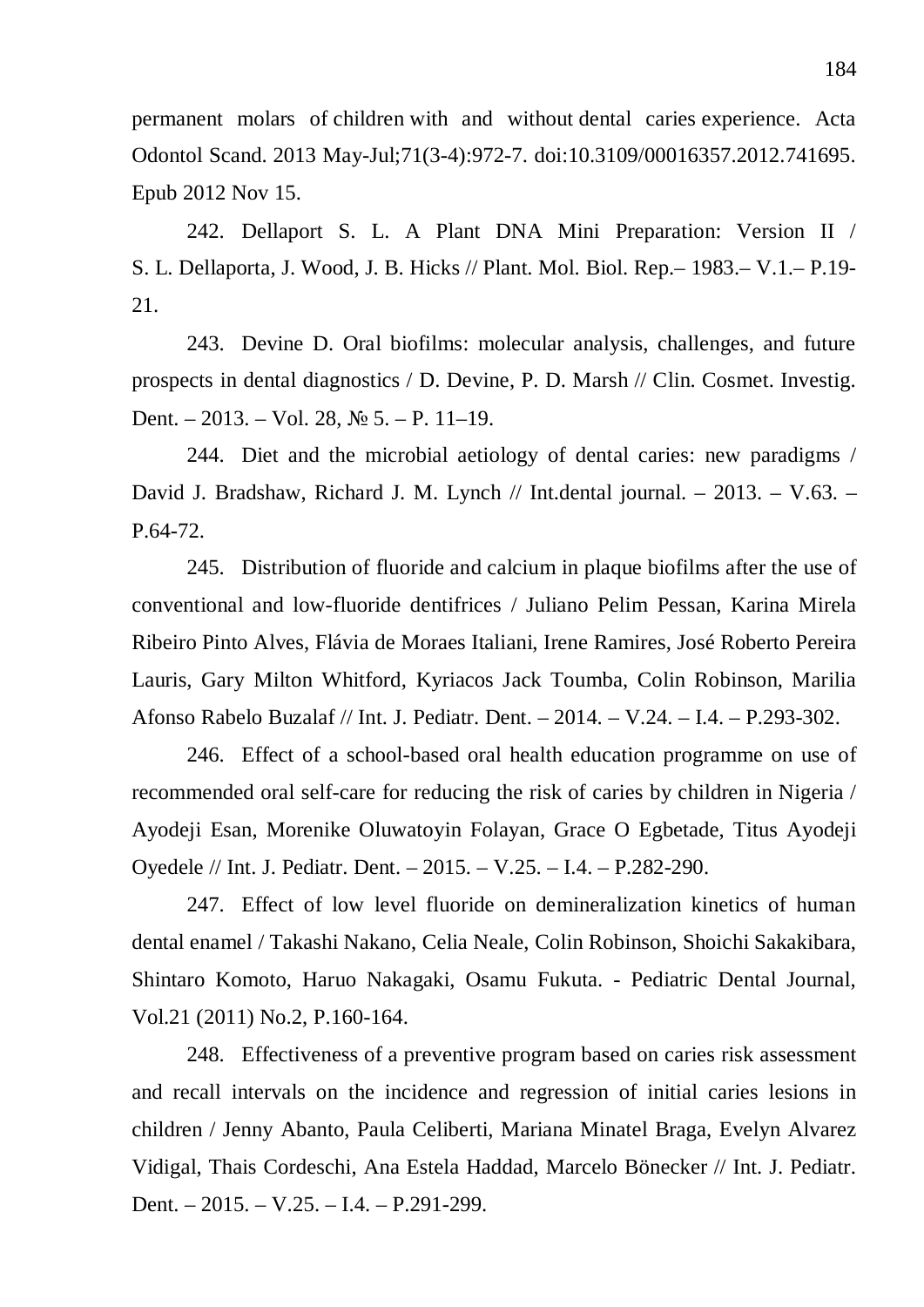249. Effects of xylitol on salivary mutans streptococcus, plaque level, and caries activity in a group of Saudi mother-child pairs. An 18-month clinical trial / Alamoudi NM, Hanno AG, Masoud MI, Sabbagh HJ, Almushayt AS, Masoud IM. - Saudi Med J. *–* 2012*. -* 33(2)*.-P.*186*–*192.

250. Epidemiology of dental caries in children in the United Arab Emirates / Ghada S. M. Al-Bluwi // Int.dental journal. – 2014. – V.64. – P.219-228.

251. Evaluation of an intensified prevention program for 4th graders with increased caries risk using ICDAS / Julia Winter, Kristina Weber, Katharina Martin, Monika Heinzel-Gutenbrunner, Klaus Pieper // Int. J. Pediatr. Dent. –  $2016. - V.26. - I.4. - P.250-258.$ 

252. Evaluation of risk factors for dental caries from 6 to 8 years old children, Pediatric Dental Journal, Vol. 18 (2008) No. 1 P.27-33.

253. Featherstone, J. D. Caries prevention and reversal based on the caries balance / J. D. Featherstone // Pediatr. Dent. 2006. - V.28 (2). - P. 128 - 132.

254. Fluoride bioavailability in saliva and plaque / Ella A Naumova, Phillip Kuehnl Philipp Hertenstein, Ljubisa Markovic, Rainer A Jordan, Peter Gaengle and Wolfgang H Arnold. - BMC Oral Health 2012.

255. Food insecurity and dental caries in schoolchildren: a cross-sectional survey in the western Brazilian Amazon / P.L. Frazão, M.H. Benicio, P.C. Narvai, M.A. Cardoso // Eur. J. Oral. Sci. – 2014. – V.122, N3. – P. 210-215.

256. Griffin S.O., Regnier E., Griffin P.M., Huntley V. Effectiveness of fluoride in preventing Caries in adults  $//$  J. Dent Res. 2007.- Vol.86, N°25. - P. 410-415.

257. Hardy Limeback Comprehensive Preventive Dentistry 2012, 404p.

258. Important considerations in the development of toothpaste formulations for children / Alex G. Stovell, Bernie M. Newton, Richard J. M. Lynch // Int.dental journal. – 2013. – V.63. – P.57-63.

259. Influence of feeding habits on early childhood caries (ECC) within primary dentition in India / Aditi Mathur, Anmol Mathur, Manish Jain, Suhani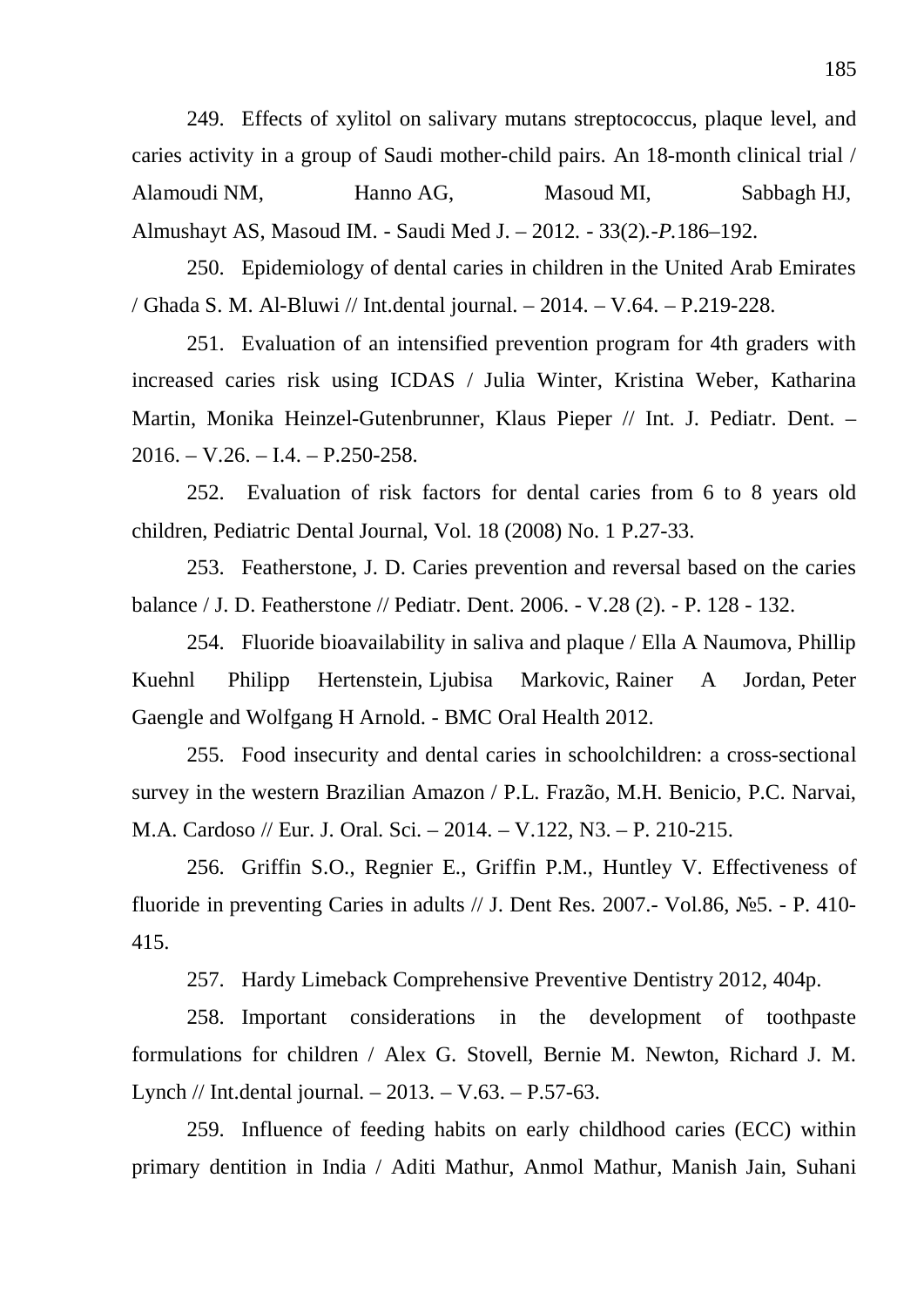Bhandari, Sujata Choudhary, D. Prabu, Suhas Kulkarni / Pediatric Dental Journal, Vol.21 (2011) No.2, P.101-106.

260. Hujoel PP. Vitamin D and dental caries in controlled clinical trials: systematic review and meta-analysis.Nutr Rev. 2013 Feb;71(2):88-97. doi: 10.1111/j.1753-4887.2012.00544.x. Epub 2012 Nov 9. Review.

261. Liu BY, Lo EC, Chu CH, Lin HC. Randomized trial on fluorides and sealants for fissure caries prevention. J Dent Res. 2012 Aug;91(8):753-8. doi: 10.1177/0022034512452278. Epub 2012 Jun 26.

262. Meneghel, F. Prevention of dental caries / F. Meneghel // Pediatr.Med.Chir. 2005. - May-Aug, V.27 (3-4). - P. 48 - 52.

263. Microbial screening of Cariostat®-inoculated plaque samples from low and high caries risk children / Sukaeni Ibrahim, Michiko Nishimura, Seishi Matsumura, Omar M.M. Rodis, Ayami Nishida, Naoyuki Kariya, Kaori Yamanaka, Tsutomu Shimono, Pediatric Dental Journal, Vol.19 (2009) No.2, P.181-186.

264. National survey on school-based fluoride mouth-rinsing programme in Japan: regional spread conditions from preschool to junior high school in 2010 / Karin Komiyama, Kazunari Kimoto, Katsuhiko Taura, Osamu Sakai // Int.dental journal. – 2014. – V.64. – P.127-137.

265. Nazik M Nurelhuda, Tordis A Trovik, Raouf W Ali and Mutaz F Ahmed Oral health status of 12-year-old school children in Khartoum state, the Sudan; a school-based survey, BMC Oral Health 2009.

266. New FDI Statements: Fluoride and dental caries // FDI World, 2001.- N<sub>o</sub>3.

267. Oral health conditions in children with and without school-based oral preventive program / Andréa Gonçalves Antonio, Roberto Braga de Carvalho Vianna, Luís Eduardo Lavigne Paranhos Quintanilha. - Pediatric Dental Journal, Vol. 16 (2006) No. 2 P.163-169.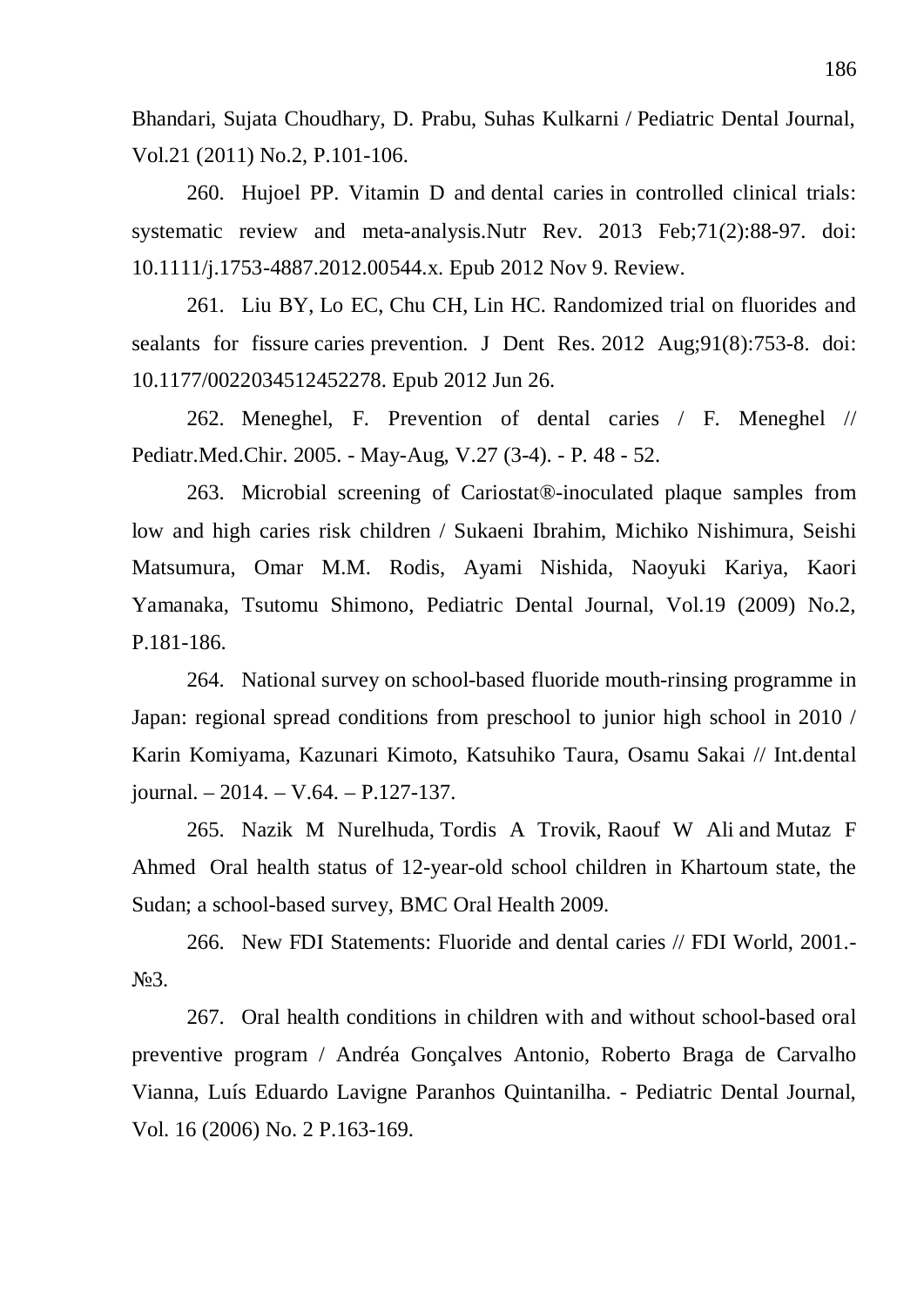268. Oral health in 6-year old schoolchildren from Berisso, Argentina: falling far short of WHO goals / G. Llompart, G.H. Marin, M. Silberman [et al.] // Med. Oral. Patol. Oral. Cir. Bucal. – 2010. – V.15. – P. 101-105.

269. Oral health inequalities in a national sample of Australian children aged 2–3 and 6–7 years / Kilpatrick NM, A Neumann, N Lucas, J Chapman, JM Nicholson. - Australian Dental Journal, 2012,.-Vol.57.- Issue 1, P.38–44.

270. Oral health inequalities in a national sample of Australian children aged 2–3 and 6–7 years / NM Kilpatrick, A Neumann, N Lucas, J Chapman, JM Nicholson. - Australian Dental Journal, 2012,.-Vol.57.- Issue 1, P.38–44.

271. Oral health status, dental caries risk factors of the children of public kindergarten and schools in Phranakornsriayudhya, Thailand / S. Sutthavong, S. Taebanpakul, C. Kuruchitkosol [et al.] // J. Med. Assoc. Thai. – 2010. – V. 93. – P. 71-78.

272. Oral health-related quality of life in 6- to 12-year-old schoolchildren in Spain / Javier Montero, Eva Rosel, Rocío Barrios, Antonio López-Valverde, Alberto Albaladejo, Manuel Bravo // Int. J. Pediatr. Dent. – 2016. – V.26. – I.3. – P.220-230.

273. Overweight and dental caries: the association among German children [Electronic resourse] / G.L. Qadri, M. Alkilzy, Y.S. Feng, C. Splieth // Int. J. Pediatr. Dent. – 2014. – Access mode: doi:  $10.1111$ /ipd.12110.

274. Petersen P.E. Priorities for oral health in the 21 Century — the approach WHO Global Oral Health Programme // Community Dent. Health.- 2005.-Vol. 22.-P.71-74.

275. Petersen P.E., Lennon M.A. Effective use of fluorides for the prevention of dental caries in the 21st century: the WHO approach // Community Dent. Oral Epidemiol.- 2004. Vol.32. P.319-321.

276. Philippe P Hujoel.Vitamin D and dental caries in controlled clinical trials: systematic review and meta-analysis. Nutrution reviews. -V.71, Issue 2. - 2013. - P.88–97.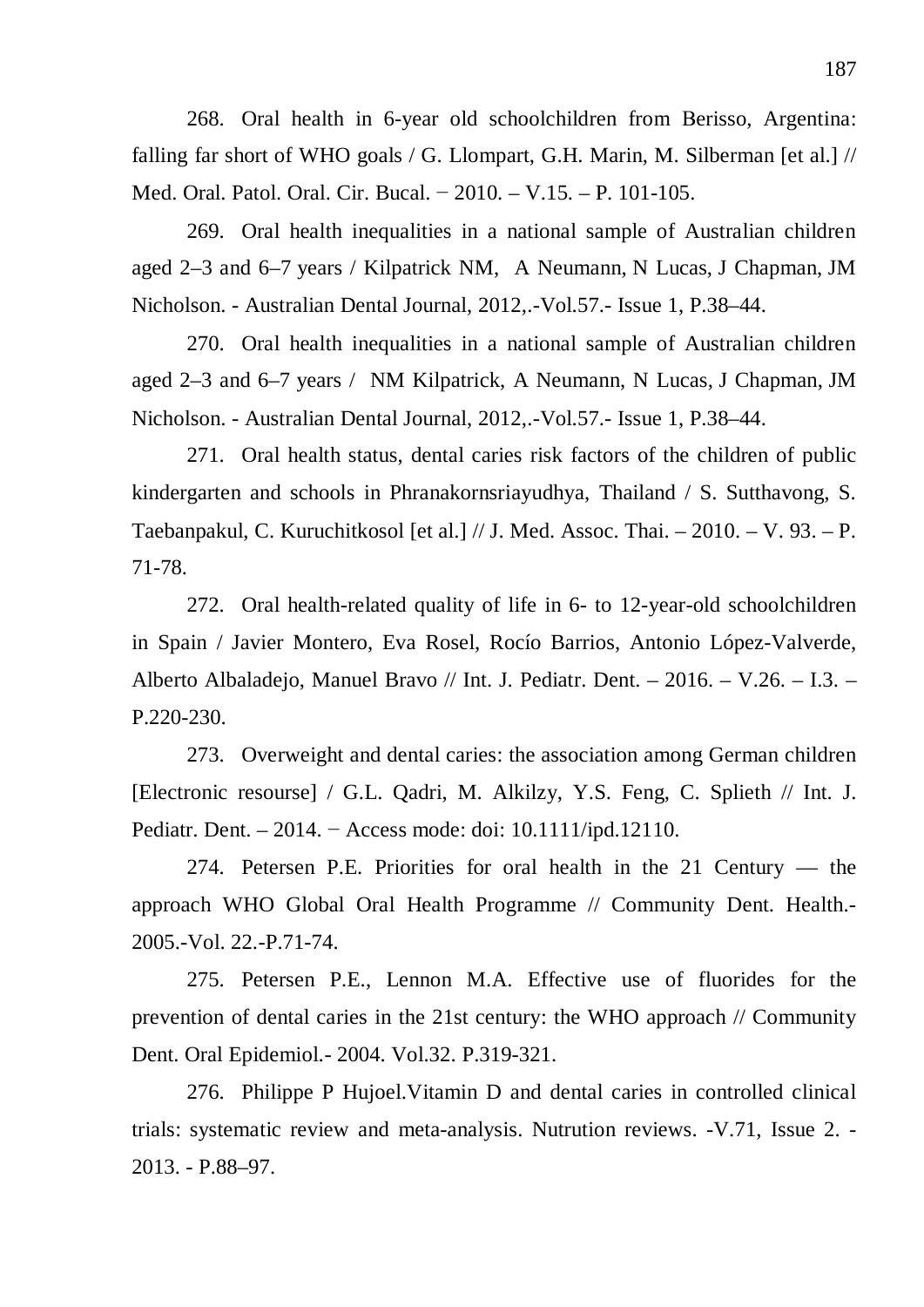277. Prevalence of dental caries and toothbrushing habits among preschool children in Khartoum State, Sudan / Sitana M. Elidrissi, Sudeshni Naidoo // Int.dental journal. – 2016. – V.66. – P.215-220.

278. Preventing dental caries in children <5 years: systematic review updating USPSTF recommendation / R.Chou, A.Cantor, B.Zakher [et al.] // Pediatrics. –2013. – Vol.132, N2. – P.332–350.

279. Prevention of early childhood caries (ECC) through parental toothbrushing training and fluoride varnish application: a 24-month randomized controlled trial / E.M. Jiang , E.C. Lo , C.H. Chu , M.C. Wong // J. Dent. – 2014. – V. 42, N12. – P. 1543-1550.

280. Rajic Z. Program mjera kompleksne prevencije karijesa//Acta stomat. Croat. 1984. - Vol.18. - #4. - P.301-310.

281. Reductions in dental decay in 3-year old children in Greater Glasgow and Clyde: repeated population inspection studies over four years / Alex D McMahon, Yvonne Blair, David R McCall and Lorna MD Macpherson. - BMC Oral Health. *–* 2011.

282. Relationship of concentrations of eleven elements in public water supplies to caries prevalence in American schoolchildren. T. G. Ludwig, B. L. Adkins, F. L. Losee / Australian Dental Journal. - Volume 15, Issue 2. – 1970. – P.126–132.

283. Risk factors for dental caries in young children: a systematic review of the literature / R. Harris, A.D. Nicoll, P.M. Adair, C.M. Pine // Community Dent Health. – 2004. – V.21, Suppl 1. – P. 71-85.

284. Riziwaguli A, Liu JY, Ma YR, Zou J. Pit and fissure sealant for caries prevention in 457 children in Uygur city: results of 2-year follow-up. Shanghai Kou Qiang Yi Xue. 2014 Apr;23(2):201-3.

285. Ruth Freeman. Storytelling, sugar snacking, and toothbrushing rules: a proposed theoretical and developmental perspective on children's health and oral health literacy / Int. J. Pediatr. Dent. – 2015. – V.25. – I.5. – P.339-348.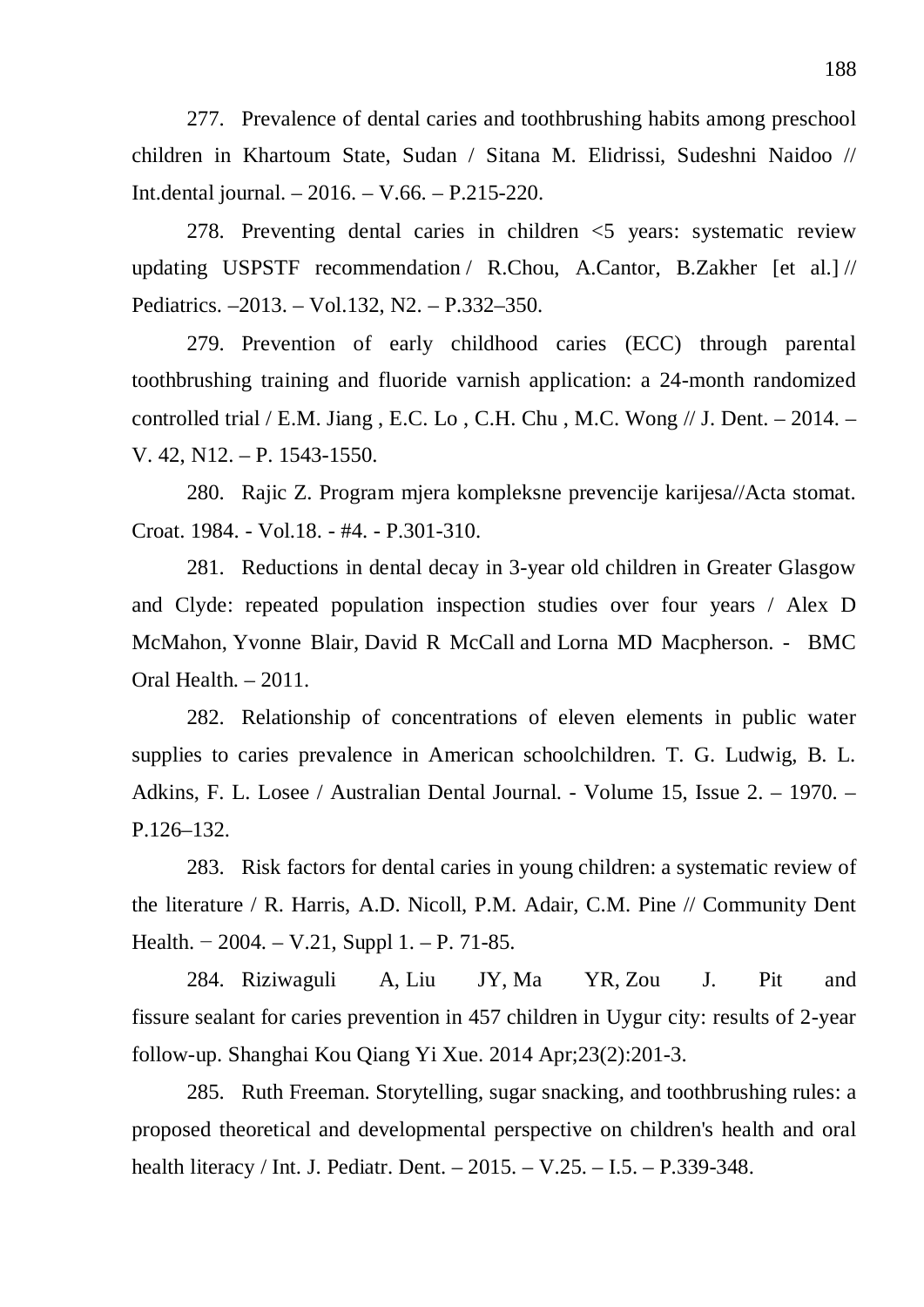286. Salivary characteristics and dental caries: evidence from general dental practices / J.Cunha-Cruz, J.Scott, M. Rothen [et al.] // J. Am. Dent. Assoc. –  $2013. - V.144,$   $N_2$  5.  $-$  P. e31-e40.

287. Santos A.P. A systematic review and meta-analysis of the effects of fluoride toothpastes on the prevention of dental caries in the primary dentition of preschool children / A.P. Santos, P. Nadanovsky, B.H. Oliveira // Community Dent Oral Epidemiol. – 2013. – V.41,  $N_2$  1. – P. 1-12.

288. Satoshi Maruyama, Sachiyo Teramoto, Hiroo Miyazawa, Epidemiological study of dental disease factors among young Japanese children, , Pediatric Dental Journal, Vol.18(2008) No.2, P.156-166.

289. School performance and oral health conditions: analysis of the impact mediated by socio-economic factors /Janice Simpson Paula, Cristina Martins Lisboa, Marcelo de Castro Meneghim, Antônio Carlos Pereira, Glaucia Maria Bovi Ambrosano, Fábio Luiz Mialhe // Int. J. Pediatr. Dent. – 2016. – V.26. – I.1. – P.52-59.

290. Schwarz,E. Global aspects of preventive dental care/ E. Schwarz//International Dental Journal. 2007. Vol.57. P.209-214.

291. Skald, U. M. On caries prevalence and school-based fluoride programas in Swedish adolescents / U. M. Skald // Swed. Dent. J. Suppl. 2005. - (178). - P. 11-75.

292. Speirs R.Z. The Nature of Surface Enamel in Human Teeth//Calif. Tiss. Res. 1971. - #8. - P.116.

293. Structural-morphological Changes in a Primary Teeth Tissue as Predisposing Causes to Dental Caries Development / HO. B. Шевцова, М. А. Данилова, Е. С. Патлусова, Н. А. Мачулина // World Journal of Medical Sciences. – 2014. –  $\mathbb{N}$  10 (2). – P.135–138.

294. The caries-preventive effect of xylitol/maltitol and erythritol/maltitol lozenges: results of a double-blinded, cluster-randomized clinical trial in an area of natural fluoridation /AIJA-MAARIA HIETALA LENKKERI, KAISU